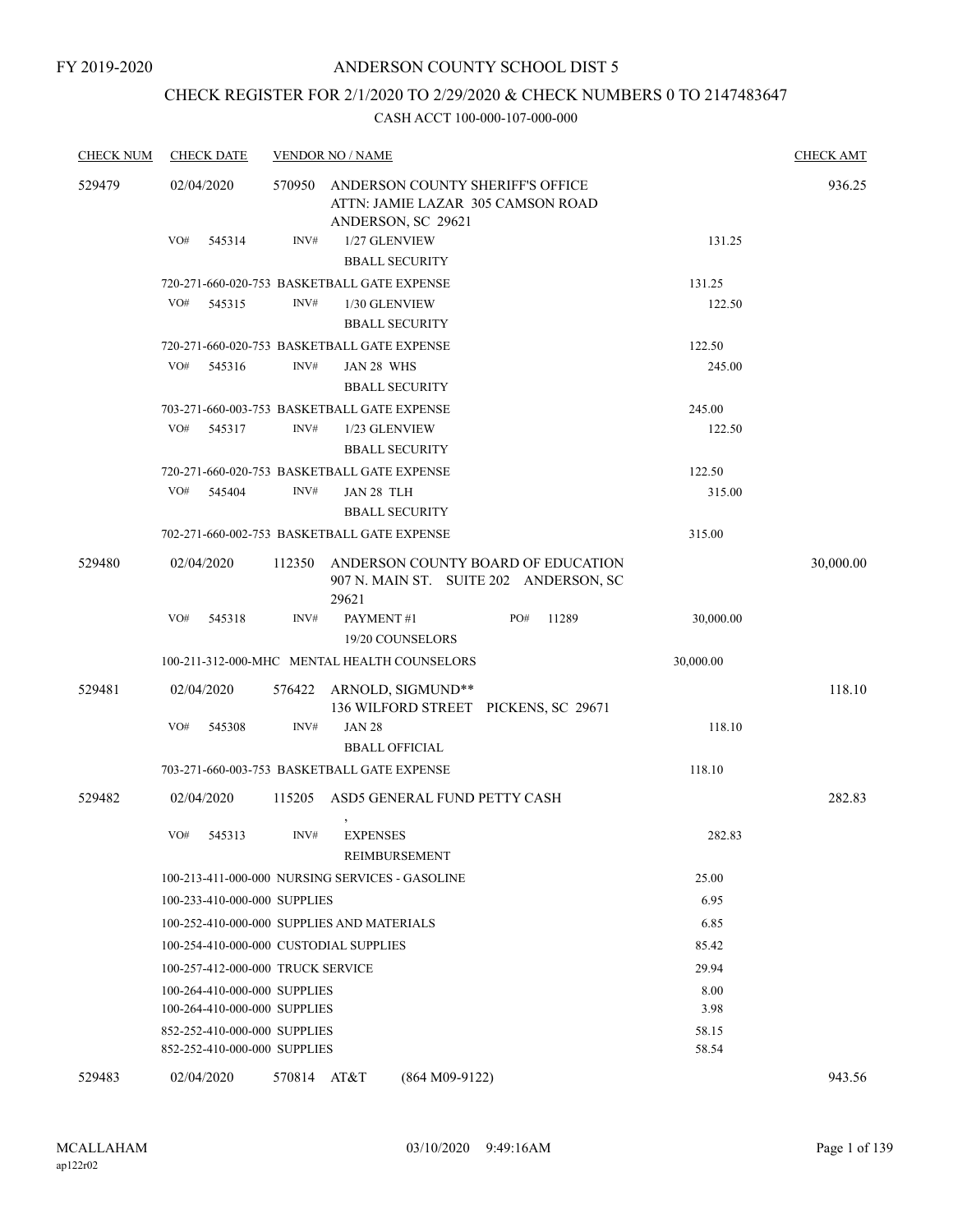## CHECK REGISTER FOR 2/1/2020 TO 2/29/2020 & CHECK NUMBERS 0 TO 2147483647

| <b>CHECK NUM</b> |     | <b>CHECK DATE</b> |                               | <b>VENDOR NO / NAME</b>                                                                                 |          | <b>CHECK AMT</b> |
|------------------|-----|-------------------|-------------------------------|---------------------------------------------------------------------------------------------------------|----------|------------------|
|                  |     |                   |                               | PO BOX 105262 ATTN: ACCOUNTS RECEIVABLE<br>ATLANTA, GA 30348-5262                                       |          |                  |
|                  | VO# | 545408            | INV#                          | 864 M09-9122<br><b>SERVICE</b>                                                                          | 943.56   |                  |
|                  |     |                   | 100-266-340-000-000 TELEPHONE |                                                                                                         | 943.56   |                  |
| 529484           |     | 02/04/2020        |                               | 566585 BANK OF AMERICA<br>PO BOX 15731 ATT: ACCOUNTS RECEIVABLE<br>WILMINGTON, DE 19886-5731            |          | 1,871.30         |
|                  | VO# | 545402            | INV#                          | 8355 & 7779<br><b>PURCHASES</b>                                                                         | 1,871.30 |                  |
|                  |     |                   |                               | 201-188-410-007-000 SUPPLIES- PARENTING                                                                 | 268.13   |                  |
|                  |     |                   |                               | 201-188-410-012-000 SUPPLIES- PARENTING                                                                 | 168.22   |                  |
|                  |     |                   |                               | 201-223-417-000-000 HOMELESS SUPPLIES/ SERVICES                                                         | 366.65   |                  |
|                  |     |                   |                               | 900-188-313-000-006 HOMELESS STUDENT SERVICES/TUTORS                                                    | 15.01    |                  |
|                  |     |                   |                               | 900-188-410-000-006 HOMELESS SUPPLIES                                                                   | 1,053.29 |                  |
| 529485           |     | 02/04/2020        |                               | 564814 BROOKWOOD FARMS, INC<br>PO BOX 277 ATT: ACCOUNTS RECEIVABLE<br>SILER CITY, NC 27344              |          | 957.00           |
|                  | VO# | 545322            | INV#                          | 0123275<br><b>BBQ</b>                                                                                   | 957.00   |                  |
|                  |     |                   |                               | 600-000-172-000-000 FOOD SERV INVEN. FOOD                                                               | 957.00   |                  |
| 529486           |     | 02/04/2020        |                               | 576225 BROWN, CHRISTINA**<br>124 SEA PALMS DRIVE ANDERSON, SC 29621                                     |          | 795.00           |
|                  | VO# | 545409            | INV#                          | DEC 2 - 13<br><b>TITLE I SERVICES</b>                                                                   | 795.00   |                  |
|                  |     |                   |                               | 201-413-312-000-SJC PS- ST.JOSEPH'S CATHOLIC                                                            | 795.00   |                  |
|                  |     |                   |                               |                                                                                                         |          |                  |
| 529487           |     | 02/04/2020        |                               | 153025 CAMPBELL, ROSCO**<br>106 KENNEDY LANE PIEDMONT, SC 29673                                         |          | 105.50           |
|                  | VO# | 545307            | INV#                          | <b>JAN 28</b><br><b>BBALL OFFICIAL</b>                                                                  | 105.50   |                  |
|                  |     |                   |                               | 703-271-660-003-753 BASKETBALL GATE EXPENSE                                                             | 105.50   |                  |
| 529488           |     |                   |                               | 02/04/2020 156900 CAROLINA PRODUCE COMPANY<br>POBOX 3849 ATT: ACCOUNTS RECEIVABLE<br>ANDERSON, SC 29622 |          | 5,417.15         |
|                  | VO# | 545324            | INV#                          | 906876                                                                                                  | 1,571.00 |                  |
|                  |     |                   |                               | NEW PROSPECT                                                                                            |          |                  |
|                  |     |                   | 600-256-460-010-FFV FOOD-FFVP |                                                                                                         | 1,571.00 |                  |
|                  | VO# | 545325            | INV#                          | 906860<br><b>HOMELAND PARK</b>                                                                          | 1,356.15 |                  |
|                  |     |                   | 600-256-460-011-FFV FOOD-FFVP |                                                                                                         | 1,356.15 |                  |
|                  | VO# | 545326            | INV#                          | 906910<br><b>NEVITT FOREST</b>                                                                          | 1,541.00 |                  |
|                  |     |                   | 600-256-460-012-FFV FOOD-FFVP |                                                                                                         | 1,541.00 |                  |
|                  | VO# | 545327            | INV#                          | 906822                                                                                                  | 949.00   |                  |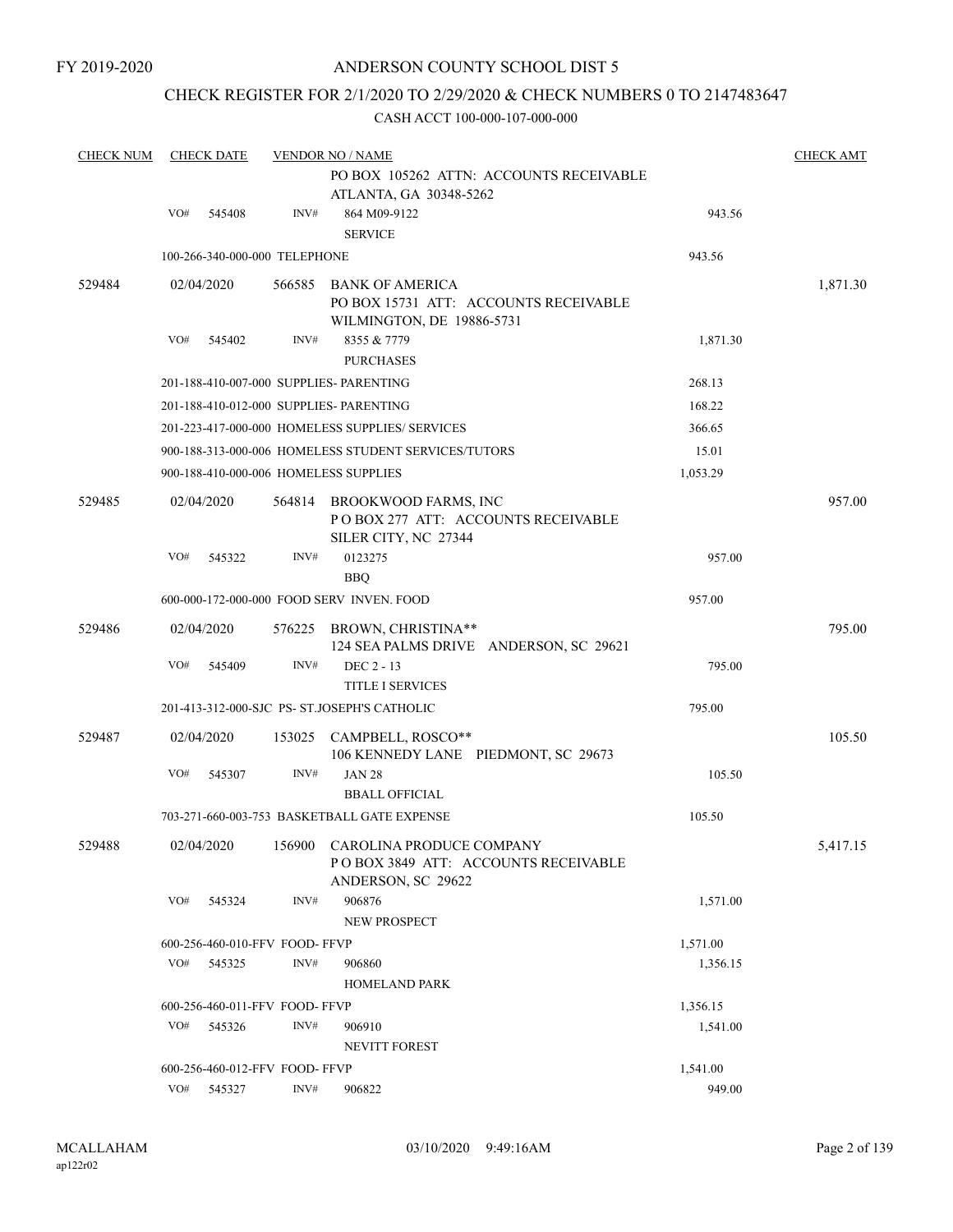#### FY 2019-2020

## ANDERSON COUNTY SCHOOL DIST 5

## CHECK REGISTER FOR 2/1/2020 TO 2/29/2020 & CHECK NUMBERS 0 TO 2147483647

| <b>CHECK NUM</b> | <b>CHECK DATE</b>                    |        | <b>VENDOR NO / NAME</b><br><b>VARENNES</b>                                                             |                                            |        | <b>CHECK AMT</b> |
|------------------|--------------------------------------|--------|--------------------------------------------------------------------------------------------------------|--------------------------------------------|--------|------------------|
|                  | 600-256-460-016-FFV FOOD-FFVP        |        |                                                                                                        |                                            | 949.00 |                  |
| 529489           | 02/04/2020                           | 160602 | CDW GOVERNMENT<br>75 REMITTANCE DRIVE SUITE 1515 ATT:                                                  | ACCOUNTS RECEIVABLE CHICAGO, IL 60675-1515 |        | 448.02           |
|                  | VO#<br>545405                        | INV#   | <b>TMG9986</b><br><b>PRINTER</b>                                                                       |                                            | 448.02 |                  |
|                  | 705-271-660-005-552 YEARBOOK EXPENSE |        |                                                                                                        |                                            | 448.02 |                  |
| 529490           | 02/04/2020                           |        | 566288 CES CITY ELECTRIC SUPPLY<br>PO BOX 131811 DALLAS, TX 75313                                      |                                            |        | 45.47            |
|                  | VO#<br>545328                        | INV#   | 150579<br><b>SUPPLIES</b>                                                                              |                                            | 45.47  |                  |
|                  |                                      |        | 600-256-323-012-000 REPAIRS TO EQUIPMENT                                                               |                                            | 45.47  |                  |
| 529491           | 02/04/2020                           |        | 569704 CONVERGED NETWORKS, LLC<br>2 STILL SHADOW DRIVE SUITE G ATT:                                    | ACCOUNTS RECEIVABLE CHARLESTON, SC 29414   |        | 229.30           |
|                  | VO#<br>545329                        | INV#   | 7696<br><b>HEADSET</b>                                                                                 | PO#<br>12227                               | 229.30 |                  |
|                  | 100-255-410-000-000 SUPPLIES         |        |                                                                                                        |                                            | 229.30 |                  |
| 529492           | 02/04/2020                           |        | 567489 DE LAGE LANDEN<br>POBOX 41602 PHILADELPHIA, PA 19101-1602                                       |                                            |        | 265.36           |
|                  | VO#<br>545332                        | INV#   | 66724347<br><b>COPIER</b>                                                                              | PO#<br>11249                               | 265.36 |                  |
|                  | 100-113-410-017-000 SUPPLIES         |        |                                                                                                        |                                            | 265.36 |                  |
| 529493           | 02/04/2020                           |        | 202675 DILWORTH, DERRILL T.^^<br>205 EMERALD ROAD SENECA, SC 29678                                     |                                            |        | 105.50           |
|                  | VO#<br>545309                        | INV#   | <b>JAN 28</b><br><b>BBALL OFFICIAL</b>                                                                 |                                            | 105.50 |                  |
|                  |                                      |        | 703-271-660-003-753 BASKETBALL GATE EXPENSE                                                            |                                            | 105.50 |                  |
| 529494           | 02/04/2020                           |        | 565945 DISCOUNT MAGAZINE SUBSCRIPTIONS<br>POBOX 60114 ATT: ACCOUNTS RECEIVABLE<br>FORT MYERS, FL 33906 |                                            |        | 746.04           |
|                  | VO#<br>545336                        | INV#   | 9534015<br><b>RENEWAL</b>                                                                              | PO#<br>12146                               | 746.04 |                  |
|                  | 100-222-410-003-000 SUPPLIES         |        |                                                                                                        |                                            | 746.04 |                  |
| 529495           | 02/04/2020                           | 576424 | DUNCAN, TIFFANY**<br>128 FERNWOOD DRIVE EASLEY, SC 29640                                               |                                            |        | 414.00           |
|                  | VO#<br>545304                        | INV#   | 012017<br><b>MCCANTS CHEER</b>                                                                         |                                            | 414.00 |                  |
|                  | 705-271-660-005-611 PEP CLUB EXPENSE |        |                                                                                                        |                                            | 414.00 |                  |
| 529496           | 02/04/2020                           | 246300 | <b>GEORGIA SOUTHERN UNIVERSITY</b><br><b>CONTINUING EDUCATION PO BOX 8124</b><br>STATESBORO, GA 30460  |                                            |        | 365.00           |
|                  | VO#<br>545442                        | INV#   | <b>VARENNES ELEM</b>                                                                                   | PO#<br>12014                               | 365.00 |                  |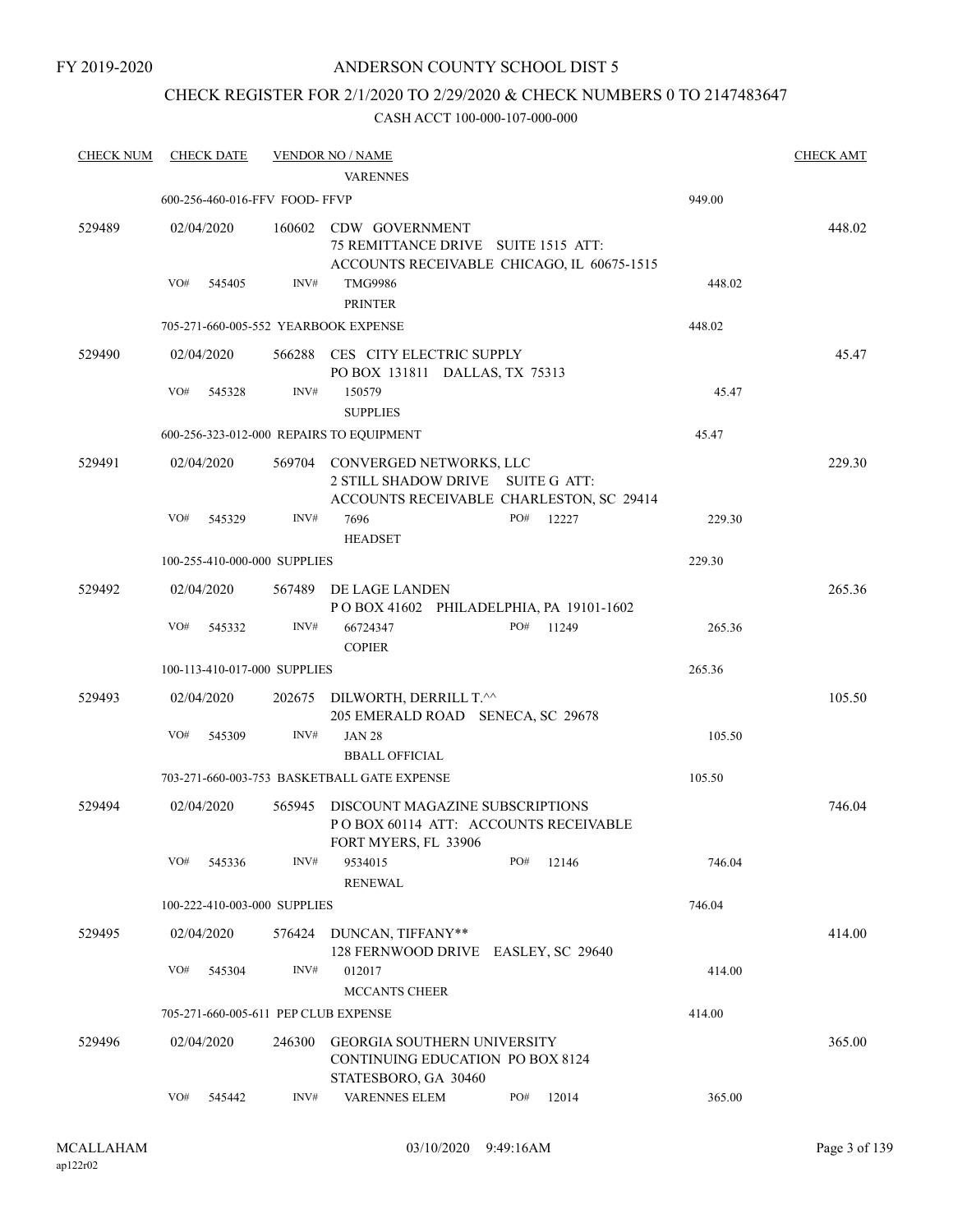## CHECK REGISTER FOR 2/1/2020 TO 2/29/2020 & CHECK NUMBERS 0 TO 2147483647

| <b>CHECK NUM</b> | <b>CHECK DATE</b>                        |        | <b>VENDOR NO / NAME</b>                                                                                                                                                                              |     |       |                                      | <b>CHECK AMT</b> |
|------------------|------------------------------------------|--------|------------------------------------------------------------------------------------------------------------------------------------------------------------------------------------------------------|-----|-------|--------------------------------------|------------------|
|                  |                                          |        | 122019-3730-3951                                                                                                                                                                                     |     |       |                                      |                  |
|                  | 267-224-333-000-PD5 TRIPS- SC STANDARDS  |        |                                                                                                                                                                                                      |     |       | 365.00                               |                  |
| 529497           | 02/04/2020                               | 576258 | <b>GOGO CHARTERS LLC</b><br>3340 PEACTREE RD NE, STE 100 ATLANTA, GA<br>30326                                                                                                                        |     |       |                                      | 8,660.70         |
|                  | VO#<br>545341                            | INV#   | RSV #357963                                                                                                                                                                                          |     |       | 8,660.70                             |                  |
|                  |                                          |        | <b>GLENVIEW MS</b>                                                                                                                                                                                   |     |       |                                      |                  |
|                  |                                          |        | 720-271-660-020-586 FIELD TRIPS- GR.7 EXPENSE                                                                                                                                                        |     |       | 8,660.70                             |                  |
| 529498           | 02/04/2020                               | 569372 | <b>GREAT AMERICA LEASING CORP</b><br>PO BOX 660831 ATT: ACCOUNTS RECEIVABLE<br>DALLAS, TX 75266-0831                                                                                                 |     |       |                                      | 1,816.73         |
|                  | VO#<br>545342                            | INV#   | 26224339<br><b>COPIER</b>                                                                                                                                                                            | PO# | 11246 | 1,641.62                             |                  |
|                  | 100-252-325-000-000 RENTALS              |        |                                                                                                                                                                                                      |     |       | 1,641.62                             |                  |
|                  | 100-252-360-000-000 PRINTING AND BINDING |        |                                                                                                                                                                                                      |     |       | 0.00                                 |                  |
|                  | VO#<br>545343                            | INV#   | 26273851<br><b>COPIER</b>                                                                                                                                                                            | PO# | 11247 | 175.11                               |                  |
|                  | 100-113-410-005-000 SUPPLIES             |        |                                                                                                                                                                                                      |     |       | 175.11                               |                  |
| 529499           | 02/04/2020                               | 576169 | HALL, SANDY GARY**<br>210 HALL RD IVA, SC 29655                                                                                                                                                      |     |       |                                      | 69.70            |
|                  | VO#<br>545312                            | INV#   | <b>JAN 27</b><br><b>BBALL OFFICIAL</b>                                                                                                                                                               |     |       | 69.70                                |                  |
|                  |                                          |        | 705-271-660-005-753 BASKETBALL GATE EXPENSE                                                                                                                                                          |     |       | 69.70                                |                  |
| 529500           | 02/04/2020                               | 259400 | HAMMOND WATER DISTRICT<br>250 MITCHELL ROAD ATT: ACCOUNTS<br>RECEIVABLE BELTON, SC 29627                                                                                                             |     |       |                                      | 8,904.80         |
|                  | VO#<br>545407                            | INV#   | NOV - JAN<br><b>WATER &amp; SEWER</b>                                                                                                                                                                |     |       | 8,904.80                             |                  |
|                  |                                          |        | 100-254-470-002-000 ENERGY-ELECTRICITY & WATER<br>100-254-470-002-000 ENERGY-ELECTRICITY & WATER<br>100-254-470-002-000 ENERGY-ELECTRICITY & WATER<br>100-254-470-002-000 ENERGY-ELECTRICITY & WATER |     |       | 110.72<br>673.56<br>395.37<br>119.12 |                  |
|                  |                                          |        | 100-254-470-013-000 ENERGY-ELECTRICITY & WATER                                                                                                                                                       |     |       | 1,206.65                             |                  |
|                  |                                          |        | 100-254-470-017-000 ENERGY-ELECTRICITY & WATER                                                                                                                                                       |     |       | 3,559.78                             |                  |
|                  |                                          |        | 100-254-470-020-000 ENERGY-ELECTRICITY & WATER<br>100-254-470-020-000 ENERGY-ELECTRICITY & WATER                                                                                                     |     |       | 110.72<br>2,728.88                   |                  |
| 529501           | 02/04/2020                               | 564353 | LAZER CONSTRUCTION COMPANY INC<br>POBOX 5103 ATT: ACCOUNTS RECEIVABLE<br>ANDERSON, SC 29623                                                                                                          |     |       |                                      | 206,015.17       |
|                  | VO#<br>545345                            | INV#   | APP 7318-R3.5                                                                                                                                                                                        |     |       | 46,530.90                            |                  |
|                  |                                          |        | <b>TL HANNA</b>                                                                                                                                                                                      |     |       |                                      |                  |
|                  |                                          |        | 505-271-540-002-BSC BASEBALL&SOFTBALL COMPLEX                                                                                                                                                        |     |       | 46,530.90                            |                  |
|                  | VO#<br>545346                            | INV#   | APP 7419-16<br>TL HANNA                                                                                                                                                                              |     |       | 117,708.76                           |                  |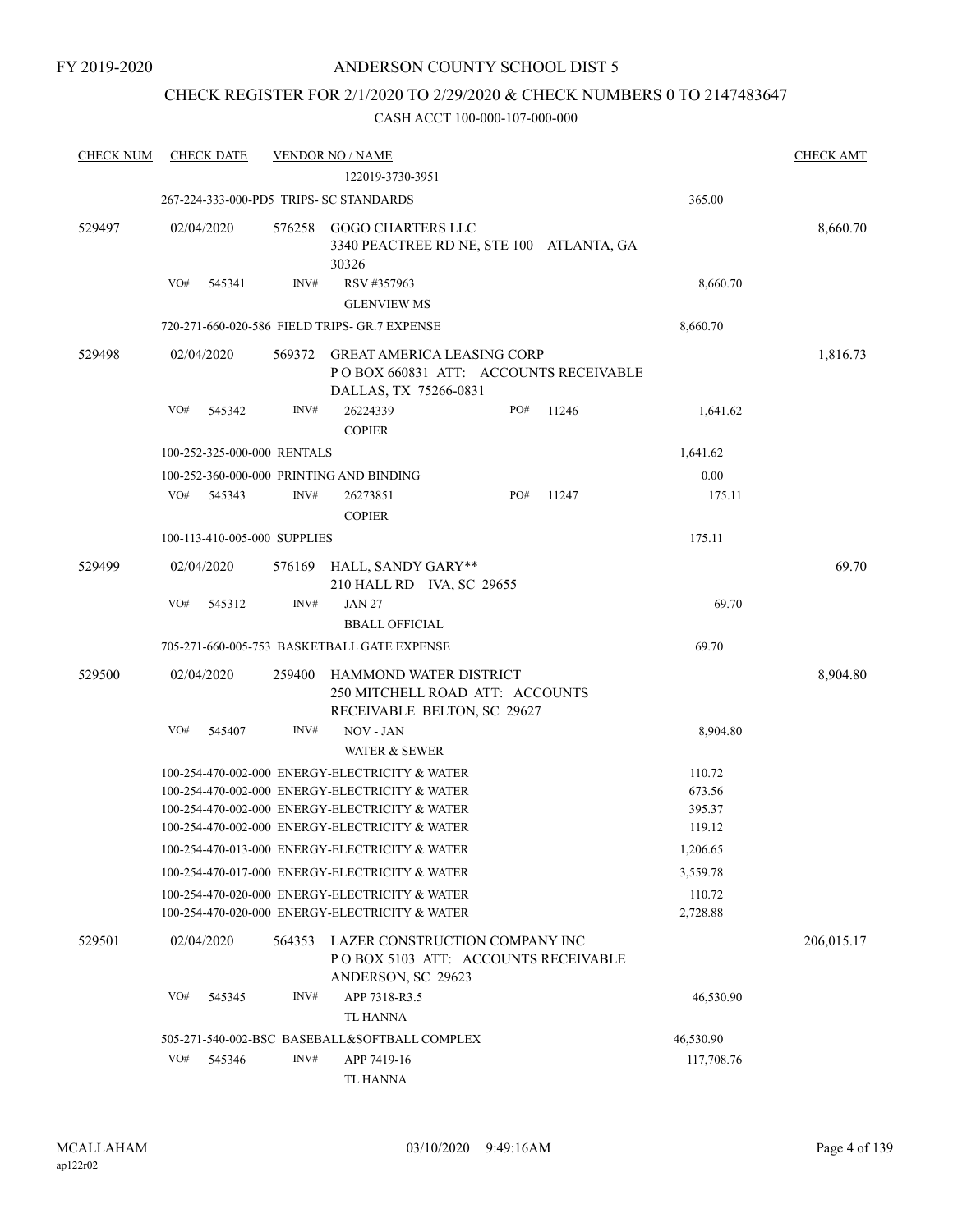## CHECK REGISTER FOR 2/1/2020 TO 2/29/2020 & CHECK NUMBERS 0 TO 2147483647

| <b>CHECK NUM</b> |     | <b>CHECK DATE</b>                 |                              | <b>VENDOR NO / NAME</b>                                            |            | <b>CHECK AMT</b> |
|------------------|-----|-----------------------------------|------------------------------|--------------------------------------------------------------------|------------|------------------|
|                  |     |                                   |                              | 505-253-520-002-STD STADIUM RENOVATIONS                            | 117,708.76 |                  |
|                  | VO# | 545347                            | INV#                         | APP 7418-R3.5<br><b>WESTSIDE</b>                                   | 41,775.51  |                  |
|                  |     |                                   |                              | 505-271-540-003-BSC BASEBALL&SOFTBALL COMPLEX                      | 41,775.51  |                  |
| 529502           |     | 02/04/2020                        |                              | 576421 LITTLE, CHRISTIAN**                                         |            | 250.00           |
|                  |     |                                   |                              | 110 MELROSE LANE ANDERSON, SC 29626                                |            |                  |
|                  | VO# | 545349                            | INV#                         | 132                                                                | 250.00     |                  |
|                  |     |                                   |                              | <b>GLENVIEW MS</b>                                                 |            |                  |
|                  |     | 720-271-660-020-607 DANCE EXPENSE |                              |                                                                    | 250.00     |                  |
| 529503           |     | 02/04/2020                        |                              | 574440 MCCANTS PETTY CASH                                          |            | 475.00           |
|                  | VO# | 545351                            | INV#                         | FEB <sub>6</sub>                                                   | 475.00     |                  |
|                  |     |                                   |                              | <b>BASKETBALL</b>                                                  |            |                  |
|                  |     |                                   |                              | 705-271-660-005-666 CONCESSIONS EXPENSE                            | 175.00     |                  |
|                  |     |                                   |                              | 705-271-660-005-753 BASKETBALL GATE EXPENSE                        | 300.00     |                  |
|                  |     |                                   |                              | 574440 MCCANTS PETTY CASH                                          |            | 100.00           |
| 529504           |     | 02/04/2020                        |                              |                                                                    |            |                  |
|                  | VO# | 545350                            | INV#                         | FEB <sub>7</sub>                                                   | 100.00     |                  |
|                  |     |                                   |                              | <b>OPEN GYM</b>                                                    |            |                  |
|                  |     |                                   |                              | 705-271-660-005-494 6TH GRADE EXPENSE                              | 100.00     |                  |
| 529505           |     | 02/04/2020                        |                              |                                                                    |            | 80.00            |
|                  |     |                                   |                              | 571706 MCCORMICK, TODD**<br>107 PINE TREE LANE ANDERSON, SC 29625  |            |                  |
|                  | VO# | 545438                            | INV#                         | JAN 30 WHS                                                         | 80.00      |                  |
|                  |     |                                   |                              | WRESTLING                                                          |            |                  |
|                  |     |                                   |                              | 703-271-660-003-697 WRESTLING GATE RECEIPTS EXPENSE                | 80.00      |                  |
|                  |     |                                   |                              |                                                                    |            |                  |
| 529506           |     | 02/04/2020                        |                              | 576277 MENDEZ, KIYA**<br>285 JETER RD GILBERT, SC 29054            |            | 75.00            |
|                  | VO# | 545305                            | INV#                         | <b>JAN 16-24</b>                                                   | 75.00      |                  |
|                  |     |                                   |                              | <b>AIT INTERNSHIP</b>                                              |            |                  |
|                  |     |                                   |                              | 131-115-312-031-000 PURCHASED SERVICES                             | 75.00      |                  |
| 529507           |     | 02/04/2020                        |                              | 574358 MONSTER TECHNOLOGY, LLC                                     |            | 675.00           |
|                  |     |                                   |                              | 8726 S. SEPULVEDA BLVD SUITE D #B-152 LOS<br>ANGELES, CA 90045     |            |                  |
|                  | VO# | 545357                            | INV#                         | IGH-1489                                                           | 675.00     |                  |
|                  |     |                                   |                              | <b>TONER</b>                                                       |            |                  |
|                  |     | 100-112-410-013-000 SUPPLIES      |                              |                                                                    | 85.90      |                  |
|                  |     | 100-113-410-013-000 SUPPLIES      |                              |                                                                    | 76.67      |                  |
|                  |     |                                   |                              | 713-271-660-013-201 MISCELLANEOUS EXPENSE                          | 512.43     |                  |
|                  |     |                                   |                              |                                                                    |            |                  |
| 529508           |     | 02/04/2020                        | 570608                       | NATIONAL TECHNICAL HONOR SOCIETY<br>POBOX 1336 FLAT ROCK, NC 28731 |            | 85.00            |
|                  | VO# | 545358                            | INV#                         | 175733                                                             | 45.00      |                  |
|                  |     |                                   |                              | MEMBERSHIP                                                         |            |                  |
|                  |     |                                   | 131-115-410-031-000 SUPPLIES | 45.00                                                              |            |                  |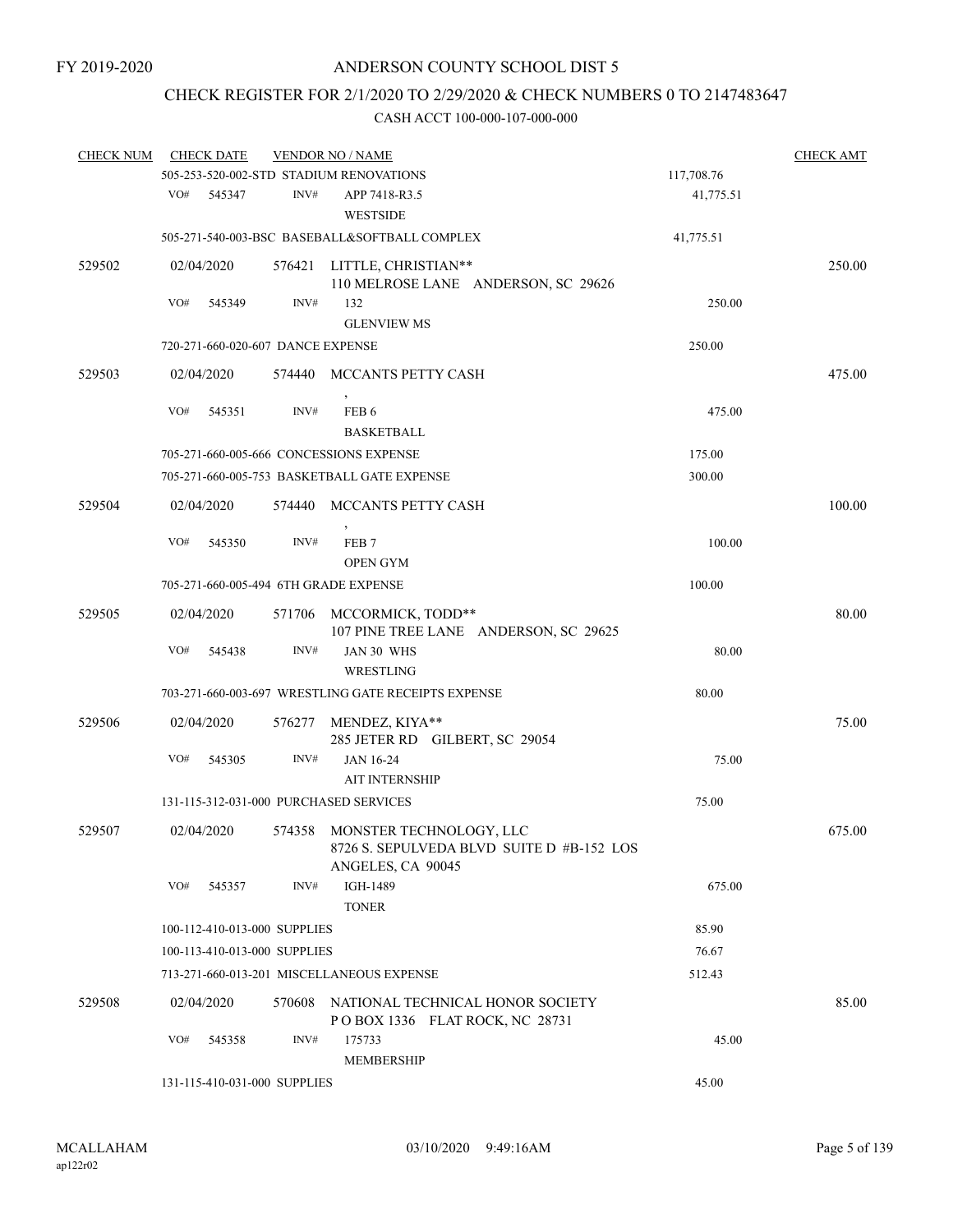# CHECK REGISTER FOR 2/1/2020 TO 2/29/2020 & CHECK NUMBERS 0 TO 2147483647

| <b>CHECK NUM</b> |                      | <b>CHECK DATE</b>            |        | <b>VENDOR NO / NAME</b>                                                   |                                             |          | <b>CHECK AMT</b> |
|------------------|----------------------|------------------------------|--------|---------------------------------------------------------------------------|---------------------------------------------|----------|------------------|
|                  | VO#                  | 545359                       | INV#   | 175718<br><b>MEMBERSHIP</b>                                               |                                             | 40.00    |                  |
|                  |                      |                              |        | 731-271-660-031-823 COSMETOLOGY EXPENSE                                   |                                             | 40.00    |                  |
| 529509           | 02/04/2020<br>379100 |                              |        | NATURE'S CORNER FLORIST<br>1205 WHITEHALL ROAD ATT: ACCOUNTS              |                                             | 76.55    |                  |
|                  | VO#                  | 545360                       | INV#   | RECEIVABLE ANDERSON, SC 29625<br><b>ACCT 100097</b><br><b>DAVID BROWN</b> |                                             | 76.55    |                  |
|                  |                      |                              |        | 723-190-660-023-911 MISCELLANEOUS- ADULT ED EXPENSE                       |                                             | 76.55    |                  |
| 529510           |                      | 02/04/2020                   |        | 568612 PRICE, MARSHALL.**<br>106 NESBITT COURT ANDERSON, SC 29624         |                                             |          | 58.90            |
|                  | VO#                  | 545311                       | INV#   | <b>JAN 27</b>                                                             |                                             | 58.90    |                  |
|                  |                      |                              |        | <b>BBALL OFFICIAL</b>                                                     |                                             |          |                  |
|                  |                      |                              |        | 706-271-660-006-753 BASKETBALL GATE EXPENSE                               |                                             | 58.90    |                  |
| 529511           |                      | 02/04/2020                   |        | 575053 PRITCHETT, WILLIAM ZACHERY**<br>143 LONGWOOD LANE EASLEY, SC 29642 |                                             |          | 107.90           |
|                  | VO#                  | 545439                       | INV#   | JAN 30 WHS<br>WRESTLING                                                   |                                             | 107.90   |                  |
|                  |                      |                              |        | 703-271-660-003-697 WRESTLING GATE RECEIPTS EXPENSE                       |                                             | 107.90   |                  |
| 529512           |                      | 02/04/2020                   | 421085 | PROJECT CHALLENGE PLAYHOUSE<br>P.O. BOX 663 ANDERSON, SC 29622            |                                             |          | 4,000.00         |
|                  | VO#                  | 545372                       | INV#   | 18/19 & 19/20<br><b>SPONSORSHIP</b>                                       | PO#<br>12251                                | 4,000.00 |                  |
|                  |                      |                              |        | 100-390-410-000-000 SUPPLIES AND MATERIALS                                |                                             | 4,000.00 |                  |
| 529513           |                      | 02/04/2020                   |        | 431095 REALLY GOOD STUFF, LLC<br>PO BOX 734329 CHICAGO, IL 60673-4329     |                                             |          | 359.40           |
|                  | VO#                  | 545374                       | INV#   | 7171805<br><b>CHARTS</b>                                                  | PO#<br>12192                                | 359.40   |                  |
|                  |                      |                              |        | 201-112-410-011-000 SUPPLIES AND MATERIALS                                |                                             | 359.40   |                  |
| 529514           |                      | 02/04/2020                   | 572850 | ROBERT ANDERSON PETTY CASH                                                |                                             |          | 400.00           |
|                  |                      | VO# 545375                   | INV#   | FEB 6<br><b>BASKETBALL</b>                                                |                                             | 400.00   |                  |
|                  |                      |                              |        | 706-271-660-006-666 CONCESSIONS EXPENSE                                   |                                             | 200.00   |                  |
|                  |                      |                              |        | 706-271-660-006-753 BASKETBALL GATE EXPENSE                               |                                             | 200.00   |                  |
| 529515           |                      | 02/04/2020                   | 571699 | ROSETTA STONE, LTD                                                        | DEPARTMENT CH 19948 PALATINE, IL 60055-9948 |          | 1,230.50         |
|                  | VO#                  | 545377                       | INV#   | 10735298<br>CUST #6356621                                                 |                                             | 1,230.50 |                  |
|                  |                      |                              |        | 243-182-410-023-FLC SUPPLIES-FAMILY LITERACY                              |                                             | 630.50   |                  |
|                  |                      | 356-183-410-023-000 SUPPLIES |        |                                                                           |                                             | 600.00   |                  |
| 529516           |                      | 02/04/2020                   |        | 574561 RUZGA, MARY**                                                      |                                             |          | 4,676.11         |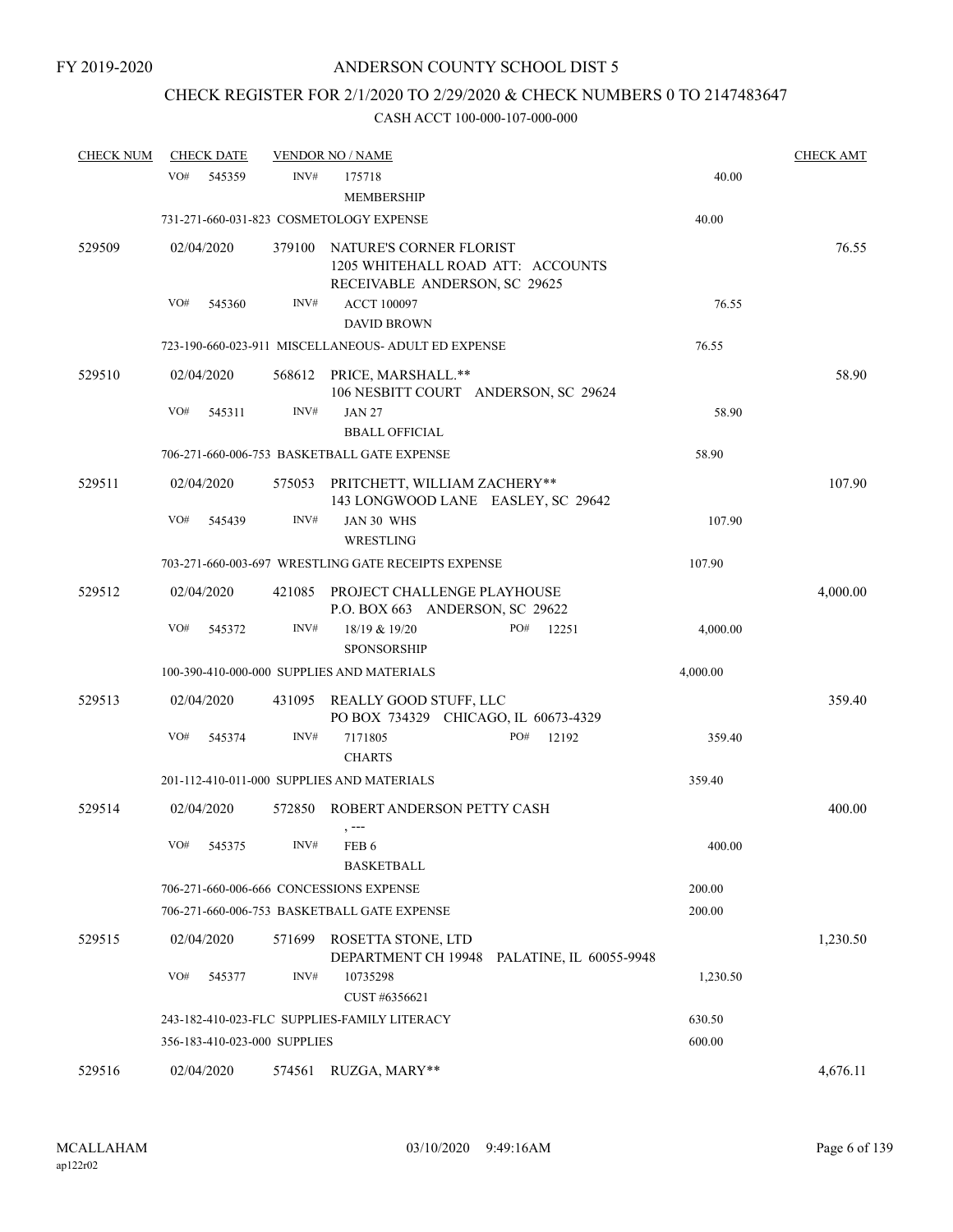FY 2019-2020

## ANDERSON COUNTY SCHOOL DIST 5

#### CHECK REGISTER FOR 2/1/2020 TO 2/29/2020 & CHECK NUMBERS 0 TO 2147483647

| <b>CHECK NUM</b> | <b>CHECK DATE</b> |                                   | <b>VENDOR NO / NAME</b>                                                                       |     |          |          | <b>CHECK AMT</b> |
|------------------|-------------------|-----------------------------------|-----------------------------------------------------------------------------------------------|-----|----------|----------|------------------|
|                  |                   |                                   | 521 CAMBRIDGE DRIVE SPARTANBURG, SC                                                           |     |          |          |                  |
|                  |                   |                                   | 29301                                                                                         |     |          |          |                  |
|                  | VO#               | 545378<br>INV#                    | JAN 17,23,30<br>PROF DEVELOPMENT                                                              | PO# | 11290    | 4,676.11 |                  |
|                  |                   |                                   | 267-224-312-007-PD2 CONTRACT- MATH/RUZKA                                                      |     |          | 0.00     |                  |
|                  |                   |                                   | 267-224-312-008-PD2 CONTRACT- MATH/ RUZKA                                                     |     |          | 1,554.67 |                  |
|                  |                   |                                   | 267-224-312-009-PD2 CONTRACT- MATH/ RUZKA                                                     |     |          | 0.00     |                  |
|                  |                   |                                   | 267-224-312-010-PD2 CONTRACT- MATH/RUZKA                                                      |     |          | 0.00     |                  |
|                  |                   |                                   | 267-224-312-011-PD2 CONTRACT- MATH/RUZKA                                                      |     |          | 0.00     |                  |
|                  |                   |                                   | 267-224-312-012-PD2 CONTRACT- MATH/RUZKA                                                      |     |          | 0.00     |                  |
|                  |                   |                                   | 267-224-312-013-PD2 CONTRACT- MATH/ RUZKA                                                     |     |          | 0.00     |                  |
|                  |                   |                                   | 267-224-312-014-PD2 CONTRACT- MATH/ RUZKA                                                     |     |          | 0.00     |                  |
|                  |                   |                                   | 267-224-312-016-PD2 CONTRACT- MATH/ RUZKA                                                     |     |          | 1,563.14 |                  |
|                  |                   |                                   | 267-224-312-017-PD2 CONTRACT- MATH/RUZKA                                                      |     |          | 0.00     |                  |
|                  |                   |                                   | 267-224-312-019-PD2 CONTRACT- MATH/ RUZKA                                                     |     |          | 1,558.30 |                  |
| 529517           | 02/04/2020        | 566961                            | SAWYER, STEVE**                                                                               |     |          |          | 58.00            |
|                  |                   |                                   | 110 GRACEVIEW EAST ANDERSON, SC 29625                                                         |     |          |          |                  |
|                  | VO#               | INV#<br>545310                    | <b>JAN 27</b>                                                                                 |     |          | 58.00    |                  |
|                  |                   |                                   | <b>BBALL OFFICIAL</b>                                                                         |     |          | 58.00    |                  |
|                  |                   |                                   | 706-271-660-006-753 BASKETBALL GATE EXPENSE                                                   |     |          |          |                  |
| 529518           | 02/04/2020        | 448513                            | SC DEPT OF EDUC/TRANSPORTATION<br>1429 SENATE STREET ROOM 1100<br>BUILDING COLUMBIA, SC 29201 |     | RUTLEDGE |          | 422.42           |
|                  | VO#               | 545379<br>INV#                    | 0405-11-2020                                                                                  |     |          | 422.42   |                  |
|                  |                   |                                   | <b>DAMAGES</b>                                                                                |     |          |          |                  |
|                  |                   |                                   | 100-255-323-000-000 CONTRACTED SERVICES                                                       |     |          | 422.42   |                  |
| 529519           | 02/04/2020        | 568954                            | <b>SHRED A WAY</b><br>PO BOX 51132 ATT: ACCOUNTS RECEIVABLE<br>PIEDMONT, SC 29673             |     |          |          | 33.00            |
|                  | VO#               | INV#<br>545387                    | A76780                                                                                        |     |          | 33.00    |                  |
|                  |                   |                                   | <b>MCLEES</b>                                                                                 |     |          |          |                  |
|                  |                   |                                   | 708-271-660-008-201 MISCELLANEOUS EXPENSE                                                     |     |          | 33.00    |                  |
| 529520           | 02/04/2020        |                                   | 567015 SKILLS USA<br>14001 SKILLS USA WAY ATTN: MEMBERSHIP DEPT<br>LEESBURG, VA 20176-5494    |     |          |          | 30.00            |
|                  | VO#               | INV#<br>545388                    | M314514                                                                                       |     |          | 30.00    |                  |
|                  |                   |                                   | <b>STACY COLEMAN</b>                                                                          |     |          |          |                  |
|                  |                   |                                   | 731-271-660-031-869 DIGITAL ARTS & DESIGN EXPENSE                                             |     |          | 30.00    |                  |
| 529521           | 02/04/2020        | 569972                            | SONIA ROSE<br>101 NATURAL SPRINGS BELTON, SC 29627                                            |     |          |          | 98.85            |
|                  | VO#               | INV#<br>545422                    | <b>COSTUMES</b><br>REIMBURSEMENT                                                              |     |          | 98.85    |                  |
|                  |                   | 713-271-660-013-220 MUSIC EXPENSE |                                                                                               |     |          | 98.85    |                  |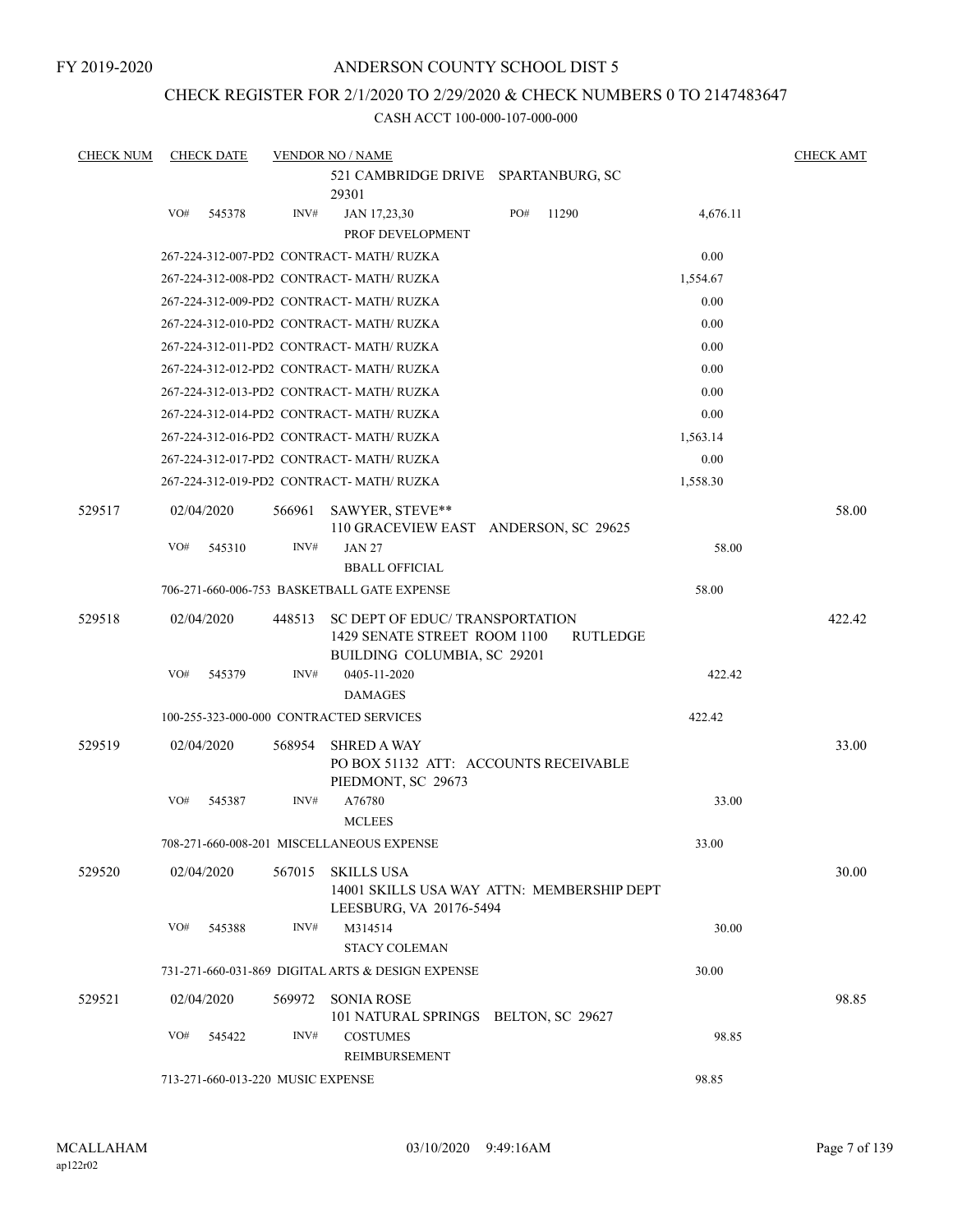# CHECK REGISTER FOR 2/1/2020 TO 2/29/2020 & CHECK NUMBERS 0 TO 2147483647

| <b>CHECK NUM</b> | <b>CHECK DATE</b>                        |        | <b>VENDOR NO / NAME</b>                                                                                |          | <b>CHECK AMT</b> |
|------------------|------------------------------------------|--------|--------------------------------------------------------------------------------------------------------|----------|------------------|
| 529522           | 02/04/2020                               | 176500 | STOKES, CAROL<br>107 PRESCOTT DRIVE ANDERSON, SC 29621                                                 |          | 100.00           |
|                  | VO#<br>545389                            | INV#   | <b>JAN 28</b><br><b>HEARING</b>                                                                        | 100.00   |                  |
|                  | 100-233-312-000-000 PURCHASED SERVICES   |        |                                                                                                        | 100.00   |                  |
| 529523           | 02/04/2020                               |        | 576358 TATE, SEAN**<br>149 WREN SCHOOL RD PIEDMONT, SC 29673                                           |          | 68.00            |
|                  | VO#<br>545440                            | INV#   | 1/30 GLENVIEW<br><b>BBALL OFFICIAL</b>                                                                 | 68.00    |                  |
|                  |                                          |        | 720-271-660-020-753 BASKETBALL GATE EXPENSE                                                            | 68.00    |                  |
| 529524           | 02/04/2020                               | 576122 | THERE IS HOPE COUNSELING, LLC<br>ROYCE V. MILLER 145 THOMAS GREEN BLVD,<br>SUITE 210 CLEMSON, SC 29631 |          | 1,125.00         |
|                  | VO#<br>545416                            | INV#   | 161652<br>JAN 29, 31                                                                                   | 1,125.00 |                  |
|                  |                                          |        | 237-128-313-002-000 STUDENT SERVICES/ COUNSELOR                                                        | 525.00   |                  |
|                  |                                          |        | 237-128-313-003-000 STUDENT SERVICES/ COUNSELOR                                                        | 600.00   |                  |
| 529525           | 02/04/2020                               | 572513 | UNITED LASER<br>P.O. BOX 6889 FLORENCE, SC 29501                                                       |          | 678.38           |
|                  | VO#<br>545390                            | INV#   | 193468<br><b>TONER</b>                                                                                 | 202.23   |                  |
|                  |                                          |        | 708-271-660-008-201 MISCELLANEOUS EXPENSE                                                              | 202.23   |                  |
|                  | VO#<br>545391                            | INV#   | PO#<br>12214<br>193465<br><b>TONER</b>                                                                 | 476.15   |                  |
|                  | 201-113-445-006-000 TECHNOLOGY SUPPLIES  |        |                                                                                                        | 476.15   |                  |
| 529526           | 02/04/2020                               |        | 573815 UNITED REFRIGERATION, INC<br>PO BOX 740703 ATLANTA, GA 30374-0703                               |          | 172.92           |
|                  | VO#<br>545392                            | INV#   | 71876066<br><b>SUPPLIES</b>                                                                            | 172.92   |                  |
|                  | 600-256-323-017-000 REPAIRS TO EQUIPMENT |        |                                                                                                        | 172.92   |                  |
| 529527           | 02/04/2020                               |        | 569972 VICTORIA ATKINSON<br>2420 MARCHBANKS AVE APT 23H ANDERSON, SC<br>29621                          |          | 1,000.00         |
|                  | VO#<br>545306                            | INV#   | <b>ENGLISH CLASS</b><br>REIMBURSEMENT                                                                  | 1,000.00 |                  |
|                  |                                          |        | 267-370-312-000-ACS PS-ANDERSON CHRISTIAN SCH                                                          | 1,000.00 |                  |
| 529528           | 02/04/2020                               | 524353 | WAL-MART COMMUNITY/GEMB<br>PO BOX 530934 ATT: ACCOUNTS RECEIVABLE<br>ATLANTA, GA 30353-0934            |          | 705.67           |
|                  | VO#<br>545394                            | INV#   | 2017 8488<br><b>MCCANTS</b>                                                                            | 705.67   |                  |
|                  |                                          |        | 705-271-660-005-411 MISCELLANEOUS EXPENSE                                                              | 158.57   |                  |
|                  | 705-271-660-005-517 SCHOOL STORE EXPENSE |        |                                                                                                        | 241.42   |                  |
|                  | 705-271-660-005-666 CONCESSIONS EXPENSE  |        | 305.68                                                                                                 |          |                  |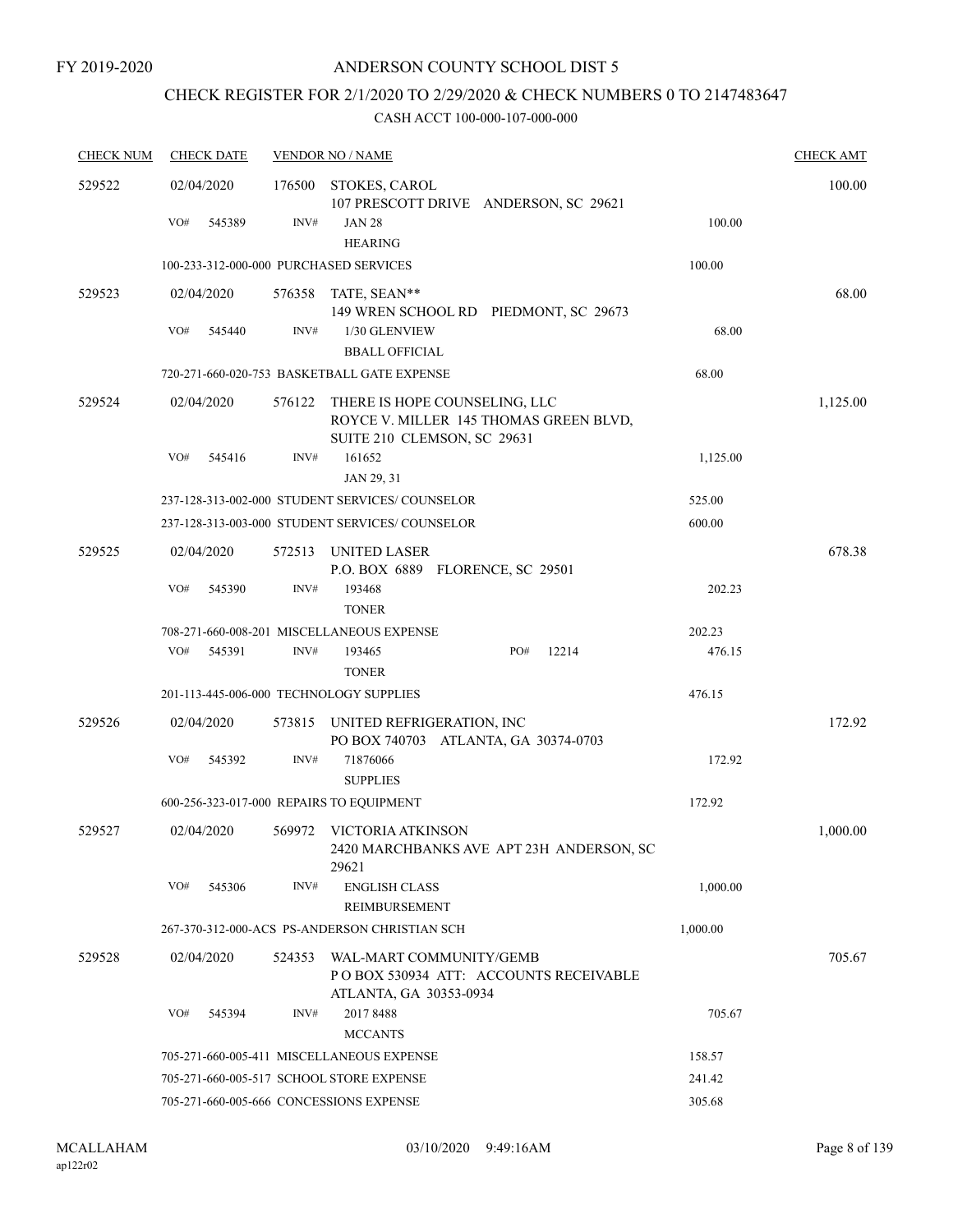## CHECK REGISTER FOR 2/1/2020 TO 2/29/2020 & CHECK NUMBERS 0 TO 2147483647

| <b>CHECK NUM</b> |     | <b>CHECK DATE</b>                 |        | <b>VENDOR NO / NAME</b>                                                                     |  |     |       |        | <b>CHECK AMT</b> |
|------------------|-----|-----------------------------------|--------|---------------------------------------------------------------------------------------------|--|-----|-------|--------|------------------|
| 529529           |     | 02/04/2020                        | 524353 | WAL-MART COMMUNITY/GEMB<br>POBOX 530934 ATT: ACCOUNTS RECEIVABLE<br>ATLANTA, GA 30353-0934  |  |     |       |        | 204.61           |
|                  | VO# | 545393                            | INV#   | 1013 3717<br>NEVITT FOREST                                                                  |  |     |       | 204.61 |                  |
|                  |     |                                   |        | 712-271-660-012-201 MISCELLANEOUS EXPENSE                                                   |  |     |       | 125.32 |                  |
|                  |     |                                   |        | 712-271-660-012-324 POSTIVE BEHAVIOR I.S. EXPENSE                                           |  |     |       | 79.29  |                  |
| 529530           |     | 02/04/2020                        | 524353 | WAL-MART COMMUNITY/GEMB<br>PO BOX 530934 ATT: ACCOUNTS RECEIVABLE<br>ATLANTA, GA 30353-0934 |  |     | 84.85 |        |                  |
|                  | VO# | 545395                            | INV#   | 1013 3782<br><b>VARENNES</b>                                                                |  |     |       | 84.85  |                  |
|                  |     |                                   |        | 716-271-660-016-201 MISCELLANEOUS EXPENSE                                                   |  |     |       | 84.85  |                  |
| 529531           |     | 02/04/2020                        | 573864 | WELLS FARGO VENDOR FIN SERV<br>PO BOX 105710 ATLANTA, GA 30348-5710                         |  |     |       |        | 1,839.70         |
|                  | VO# | 545396                            | INV#   | 5008930644<br><b>COPIER</b>                                                                 |  |     |       | 270.56 |                  |
|                  |     |                                   |        | 201-112-490-016-000 OTHER/COPIER COST                                                       |  |     |       | 270.56 |                  |
|                  | VO# | 545397                            | INV#   | 5008814825<br><b>COPIER</b>                                                                 |  | PO# | 11260 | 214.00 |                  |
|                  |     | 100-112-410-017-000 SUPPLIES      |        |                                                                                             |  |     |       | 214.00 |                  |
|                  | VO# | 545398                            | INV#   | 5008860976<br><b>COPIER</b>                                                                 |  | PO# | 11224 | 314.44 |                  |
|                  |     |                                   |        | 329-115-690-031-000 OTHER OBJECTS-WBL                                                       |  |     |       | 314.44 |                  |
|                  | VO# | 545399                            | INV#   | 5008819796<br><b>COPIER</b>                                                                 |  | PO# | 11261 | 225.36 |                  |
|                  |     | 100-147-410-015-000 SUPPLIES      |        |                                                                                             |  |     |       | 225.36 |                  |
|                  | VO# | 545400                            | INV#   | 5008819778<br><b>COPIER</b>                                                                 |  | PO# | 11266 | 355.24 |                  |
|                  |     | 100-113-410-021-000 SUPPLIES      |        |                                                                                             |  |     |       | 0.00   |                  |
|                  |     | 100-114-410-021-000 SUPPLIES      |        |                                                                                             |  |     |       | 355.24 |                  |
|                  | VO# | 545401                            | INV#   | 5008853735<br><b>COPIER</b>                                                                 |  | PO# | 11254 | 460.10 |                  |
|                  |     |                                   |        | 100-113-410-005-VEN SUPPLY-ADDT'L FOR LOST VENDING                                          |  |     |       | 460.10 |                  |
| 529532           |     | 02/06/2020                        | 570950 | ANDERSON COUNTY SHERIFF'S OFFICE<br>ATTN: JAMIE LAZAR 305 CAMSON ROAD<br>ANDERSON, SC 29621 |  |     |       |        | 962.50           |
|                  | VO# | 545479                            | INV#   | JAN 30 TLH<br><b>BBALL SECURITY</b>                                                         |  |     |       | 175.00 |                  |
|                  |     |                                   |        | 702-271-660-002-753 BASKETBALL GATE EXPENSE                                                 |  |     |       | 175.00 |                  |
|                  | VO# | 545480                            | INV#   | 1/31 GLENVIEW<br><b>DANCE SECURITY</b>                                                      |  |     |       | 122.50 |                  |
|                  |     | 720-271-660-020-607 DANCE EXPENSE |        |                                                                                             |  |     |       | 122.50 |                  |
|                  | VO# | 545481                            | INV#   | 2/3 GLENVIEW                                                                                |  |     |       | 122.50 |                  |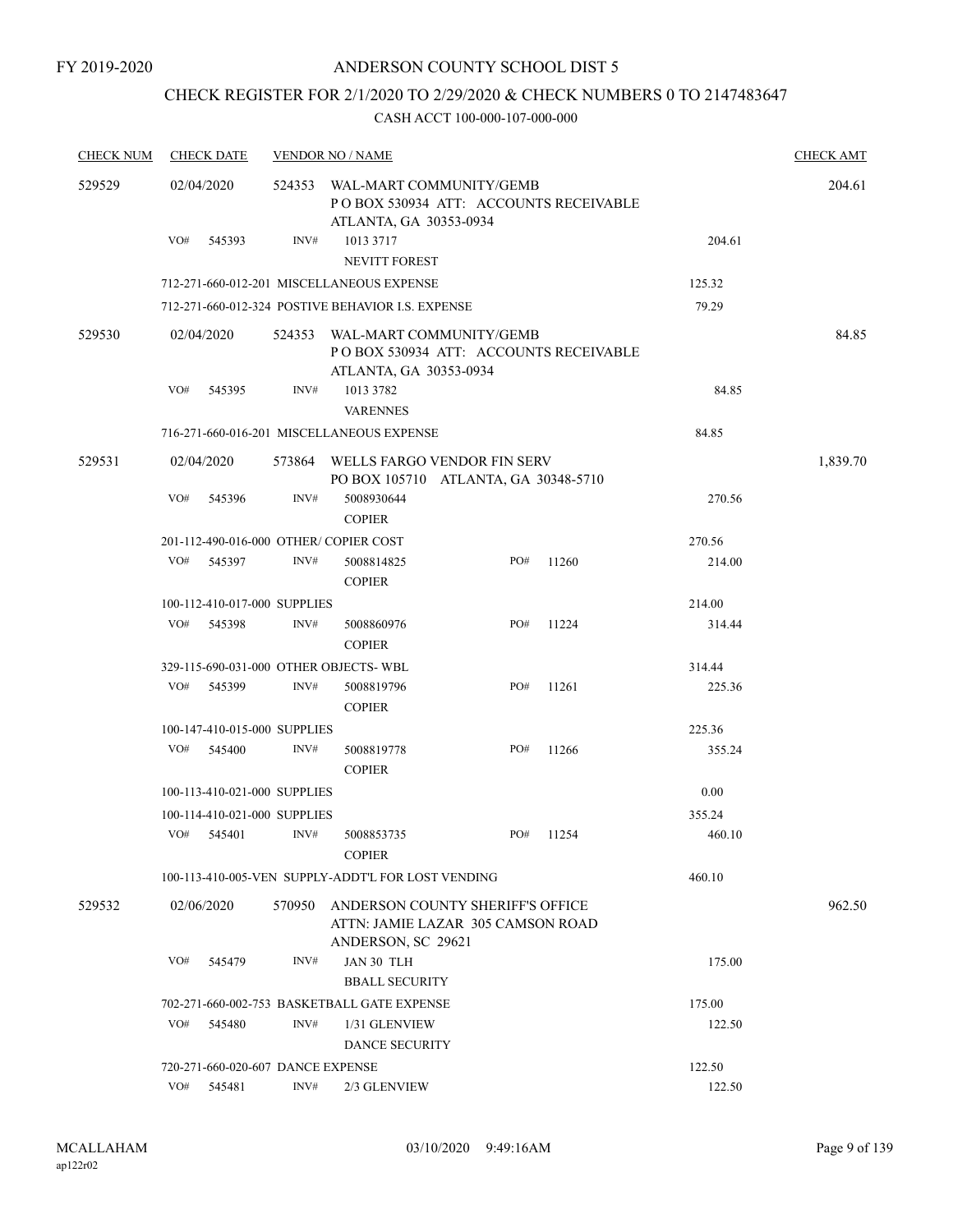FY 2019-2020

## ANDERSON COUNTY SCHOOL DIST 5

## CHECK REGISTER FOR 2/1/2020 TO 2/29/2020 & CHECK NUMBERS 0 TO 2147483647

| <b>CHECK NUM</b> | <b>CHECK DATE</b>               |                | <b>VENDOR NO / NAME</b>                                    |                                           |        | <b>CHECK AMT</b> |
|------------------|---------------------------------|----------------|------------------------------------------------------------|-------------------------------------------|--------|------------------|
|                  |                                 |                | <b>BBALL SECURITY</b>                                      |                                           |        |                  |
|                  |                                 |                | 720-271-660-020-753 BASKETBALL GATE EXPENSE                |                                           | 122.50 |                  |
|                  | VO#<br>545576                   | INV#           | JAN 27 & 29                                                |                                           | 262.50 |                  |
|                  |                                 |                | <b>RBT ANDERSON</b>                                        |                                           |        |                  |
|                  |                                 |                | 706-271-660-006-753 BASKETBALL GATE EXPENSE                |                                           | 262.50 |                  |
|                  | VO#<br>545577                   | INV#           | JAN 27-30                                                  |                                           | 140.00 |                  |
|                  |                                 |                | <b>MARTIN OVERTIME</b>                                     |                                           |        |                  |
|                  | 100-113-410-006-000 SUPPLIES    |                |                                                            |                                           | 140.00 |                  |
|                  | VO#<br>545578                   | INV#           | FEB 1 RAMS                                                 |                                           | 140.00 |                  |
|                  |                                 |                | <b>SATURDAY SCHOOL</b>                                     |                                           |        |                  |
|                  | 100-113-410-006-000 SUPPLIES    |                |                                                            |                                           | 140.00 |                  |
| 529533           | 02/06/2020                      |                | 572823 ART TO REMEMBER                                     | 9425 E 59TH STREET INDIANAPOLIS, IN 46216 |        | 183.66           |
|                  | VO#<br>545579                   | INV#           | <b>ACCT 5298</b>                                           |                                           | 183.66 |                  |
|                  |                                 |                | <b>MCLEES ELEM</b>                                         |                                           |        |                  |
|                  | 708-271-660-008-228 ART EXPENSE |                |                                                            |                                           | 183.66 |                  |
|                  |                                 |                |                                                            |                                           |        |                  |
| 529534           | 02/06/2020                      | $\text{INV}\#$ | 576109 EMPLOYEE VENDOR                                     |                                           |        | 385.20           |
|                  | VO# 545572                      |                | <b>BOOKS</b>                                               |                                           | 385.20 |                  |
|                  |                                 |                | REIMBURSEMENT                                              |                                           |        |                  |
|                  | 131-115-410-031-000 SUPPLIES    |                |                                                            |                                           | 385.20 |                  |
| 529535           | 02/06/2020                      |                | 572912 BRODART CO.<br>L-3544 COLUMBUS, OH 43260-0001       |                                           |        | 169.84           |
|                  | VO#<br>545580                   | INV#           | 548900                                                     | PO#<br>12209                              | 169.84 |                  |
|                  |                                 |                | ACCT #50008926                                             |                                           |        |                  |
|                  | 100-222-410-005-000 SUPPLIES    |                |                                                            |                                           | 169.84 |                  |
| 529536           | 02/06/2020                      |                | 567691 CARSON'S NUT-BOLT & TOOL CO, INC                    |                                           |        | 37.45            |
|                  |                                 |                | GREENVILLE, SC 29608                                       | P.O. BOX 3629 ATT: ACCOUNTS RECEIVABLE    |        |                  |
|                  | VO#<br>545484                   | INV#           | 3859764                                                    |                                           | 37.45  |                  |
|                  |                                 |                | <b>SUPPLIES</b>                                            |                                           |        |                  |
|                  |                                 |                | 100-254-410-000-001 MAINT, SUPPLIES-STRUCTURES             |                                           | 37.45  |                  |
| 529537           | 02/06/2020                      | 566288         | CES CITY ELECTRIC SUPPLY<br>PO BOX 131811 DALLAS, TX 75313 |                                           |        | 358.08           |
|                  | VO#<br>545485                   | INV#           | 150811                                                     |                                           | 160.50 |                  |
|                  |                                 |                | <b>SUPPLIES</b>                                            |                                           |        |                  |
|                  |                                 |                | 100-254-410-010-400 HVAC/ELECTRICAL/PLUMBING               |                                           | 160.50 |                  |
|                  | VO#<br>545486                   | INV#           | 150735                                                     |                                           | 69.55  |                  |
|                  |                                 |                | <b>SUPPLIES</b>                                            |                                           |        |                  |
|                  |                                 |                | 100-254-410-002-400 HVAC/ELECTRICAL/PLUMBING               |                                           | 69.55  |                  |
|                  | VO#<br>545487                   | INV#           | 150635                                                     |                                           | 109.40 |                  |
|                  |                                 |                | <b>SUPPLIES</b>                                            |                                           |        |                  |
|                  |                                 |                | 100-254-410-014-400 HVAC/ELECTRICAL/PLUMBING               |                                           | 109.40 |                  |
|                  | VO#<br>545488                   | INV#           | 150845                                                     |                                           | 18.63  |                  |
|                  |                                 |                | <b>SUPPLIES</b>                                            |                                           |        |                  |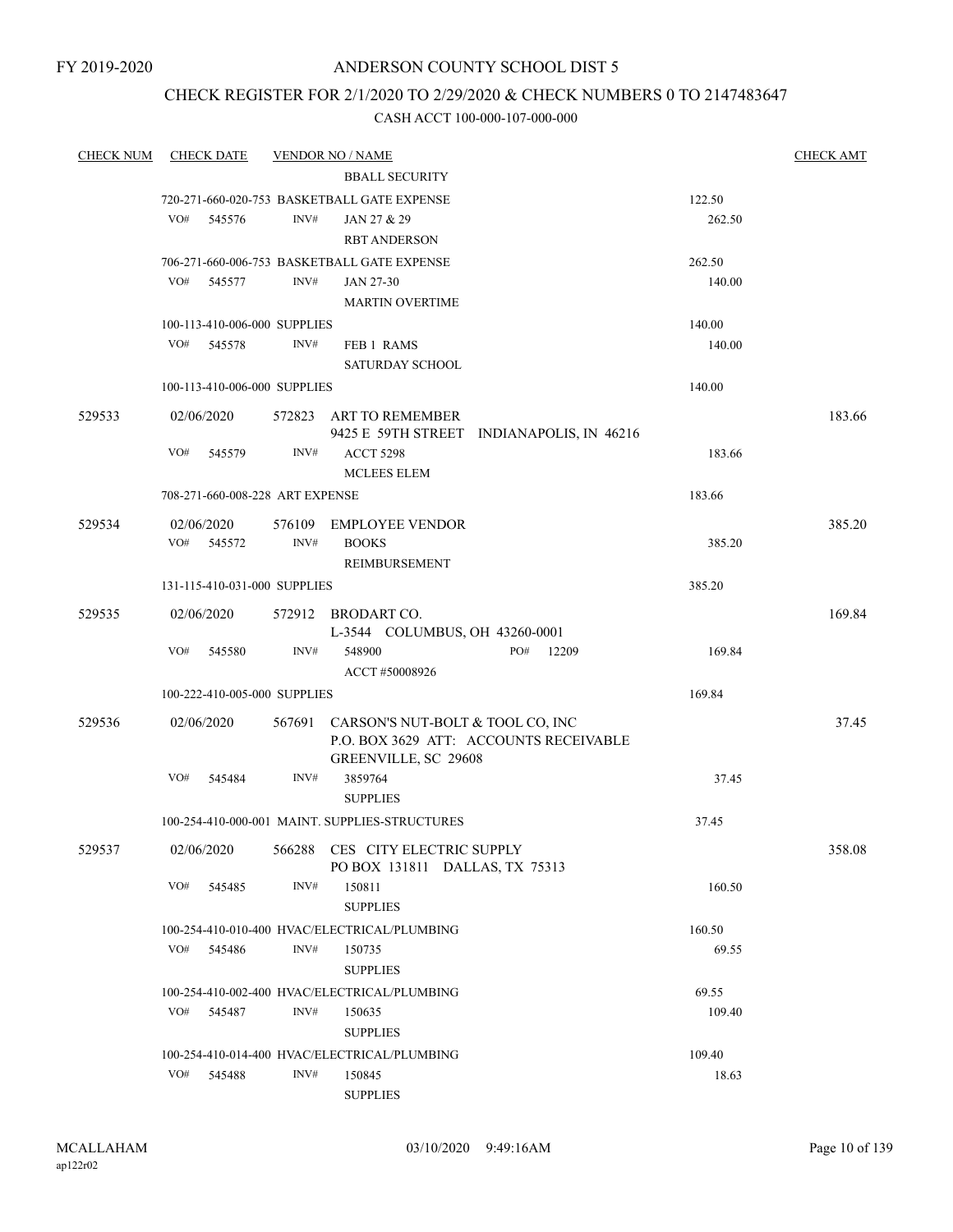## CHECK REGISTER FOR 2/1/2020 TO 2/29/2020 & CHECK NUMBERS 0 TO 2147483647

| <b>CHECK NUM</b> | <b>CHECK DATE</b> |        |                                  | <b>VENDOR NO / NAME</b>                                      |                                          |          | <b>CHECK AMT</b> |
|------------------|-------------------|--------|----------------------------------|--------------------------------------------------------------|------------------------------------------|----------|------------------|
|                  |                   |        |                                  | 100-254-410-002-400 HVAC/ELECTRICAL/PLUMBING                 |                                          | 18.63    |                  |
| 529538           | 02/06/2020        |        | 569972                           | CHRISTINA HORNBECK                                           | 1135 CRESTVIEW RD ANDERSON, SC 29621     |          | 10.00            |
|                  | VO#               | 545475 | INV#                             | <b>REFUND</b><br><b>FIELD TRIP</b>                           |                                          | 10.00    |                  |
|                  |                   |        |                                  | 721-190-660-021-443 PHYSICAL ED EXPENSE                      |                                          | 10.00    |                  |
| 529539           | 02/06/2020        |        | 570581                           | CITY OF ANDERSON POLICE DEPT<br>ANDERSON, SC 29624           | 401 SOUTH MAIN ST ATTN: TESSA FREDERICKS |          | 1,204.00         |
|                  | VO#               | 545489 | INV#                             | <b>JAN 2020</b><br><b>ADULT ED SECURITY</b>                  |                                          | 1,204.00 |                  |
|                  |                   |        |                                  | 356-258-312-023-000 CONTRACTED SECURITY                      |                                          | 1,204.00 |                  |
| 529540           | 02/06/2020        |        | 573557                           | CLAY-KING<br>125 BEN-ABI ROAD SPARTANBURG, SC<br>29307-5400  |                                          |          | 939.46           |
|                  | VO#               | 545582 | INV#                             | 4704<br><b>SUPPLIES</b>                                      | PO#<br>12162                             | 939.46   |                  |
|                  |                   |        |                                  | 100-114-410-002-0RE RELATED ARTS SUPPLIES                    |                                          | 939.46   |                  |
|                  |                   |        |                                  | 100-114-410-002-VEN SUPPLY-ADDT'L FOR LOST VENDING           |                                          | 0.00     |                  |
| 529541           | 02/06/2020        |        | 571234                           | <b>CLEMSON UNIVERSITY</b><br>345123 CLEMSON, SC 29634        | FINANCIAL AID OFFICE G-01 SIKES HALL BOX |          | 500.00           |
|                  | VO#               | 545490 | INV#                             | <b>SCHOLARSHIP</b><br>KAREN H. DELGADO                       |                                          | 500.00   |                  |
|                  |                   |        |                                  | 900-114-410-000-009 EVELYN MURPHY AVID SUPPLIES              |                                          | 500.00   |                  |
| 529542           | 02/06/2020        |        | 571748                           | <b>COLONIAL LIFE</b><br>SC 29202-0903                        | PREMIUM PROCESSING PO BOX 903 COLUMBIA,  |          | 7,269.90         |
|                  | VO#               | 545583 | INV#                             | <b>JAN 2020</b><br><b>BILLING #E4041711</b>                  |                                          | 7,269.90 |                  |
|                  |                   |        |                                  | 100-000-469-000-000 LIFE INSURANCE PAYABLE                   |                                          | 7,269.90 |                  |
| 529543           | 02/06/2020        |        |                                  | 573518 COSTUMECURIO INC                                      | 1704A LAURENS RD GREENVILLE, SC 29607    |          | 275.60           |
|                  | VO#               | 545491 | INV#                             | 2124<br><b>COSTUMES</b>                                      |                                          | 275.60   |                  |
|                  |                   |        |                                  | 721-190-660-021-514 PRODUCTIONS EXPENSE                      |                                          | 275.60   |                  |
| 529544           | 02/06/2020        |        |                                  | 572172 COUNTRY MEATS.COM<br>5750 SW 1ST LANE OCALA, FL 34474 |                                          |          | 356.00           |
|                  | VO#               | 545584 | INV#                             | 264276<br>RANKIN @AIT                                        |                                          | 356.00   |                  |
|                  |                   |        | 731-271-660-031-857 HOSA EXPENSE |                                                              |                                          | 356.00   |                  |
| 529545           | 02/06/2020        |        | 198651                           | DELL MARKETING LP<br>ATLANTA, GA 30353-4118                  | PO BOX 534118 ATT: ACCOUNTS RECEIVABLE   |          | 142.31           |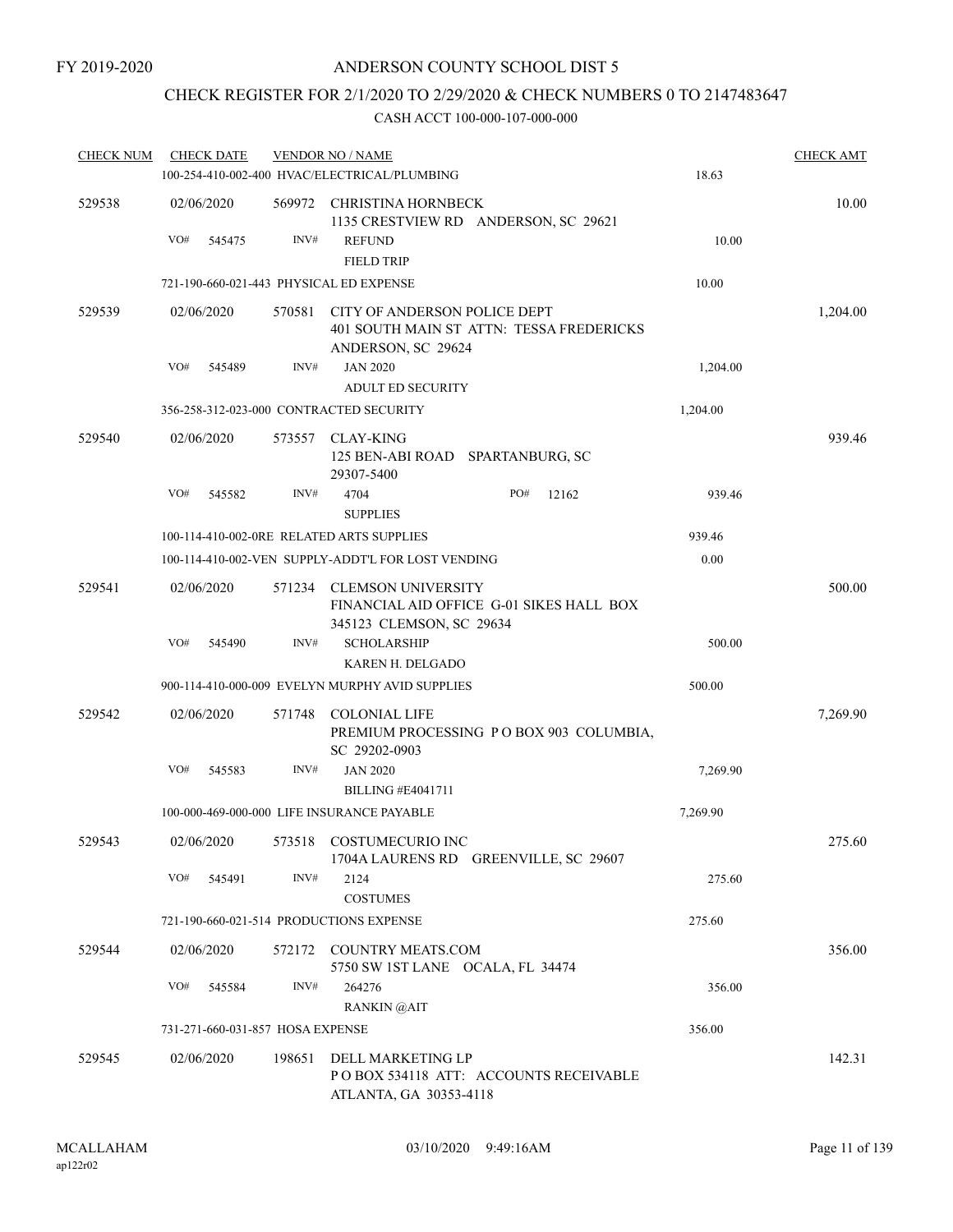# CHECK REGISTER FOR 2/1/2020 TO 2/29/2020 & CHECK NUMBERS 0 TO 2147483647

| <b>CHECK NUM</b> | <b>CHECK DATE</b>                                                                                |                | <b>VENDOR NO / NAME</b>                                          |                                                                               |       |                   | <b>CHECK AMT</b> |
|------------------|--------------------------------------------------------------------------------------------------|----------------|------------------------------------------------------------------|-------------------------------------------------------------------------------|-------|-------------------|------------------|
|                  | VO#<br>545496                                                                                    | INV#           | 10366101626<br><b>MONITOR</b>                                    | PO#                                                                           | 12091 | 142.31            |                  |
|                  | 100-264-410-000-000 SUPPLIES                                                                     |                |                                                                  |                                                                               |       | 142.31            |                  |
| 529546           | 02/06/2020                                                                                       | 211302         | <b>DUKE ENERGY</b>                                               | PO BOX 70516 CHARLOTTE, NC 28272-0516                                         |       |                   | 55,593.43        |
|                  | VO#<br>545612                                                                                    | INV#           | <b>DUE 2/13</b><br><b>UTILITIES</b>                              |                                                                               |       | 55,593.43         |                  |
|                  | 100-254-470-000-000 ENERGY-ELECTRICITY & WATER<br>100-254-470-000-000 ENERGY-ELECTRICITY & WATER |                |                                                                  |                                                                               |       | 3,697.33<br>75.88 |                  |
|                  | 100-254-470-001-000 ENERGY-ELECTRICITY & WATER                                                   |                |                                                                  |                                                                               |       | 56.82             |                  |
|                  | 100-254-470-002-000 ENERGY-ELECTRICITY & WATER                                                   |                |                                                                  |                                                                               |       | 15,761.21         |                  |
|                  | 100-254-470-003-000 ENERGY-ELECTRICITY & WATER                                                   |                |                                                                  |                                                                               |       | 2,941.20          |                  |
|                  | 100-254-470-005-000 ENERGY-ELECTRICITY & WATER                                                   |                |                                                                  |                                                                               |       | 10,894.30         |                  |
|                  | 100-254-470-009-000 ENERGY-ELECTRICITY & WATER                                                   |                |                                                                  |                                                                               |       | 3,655.05          |                  |
|                  | 100-254-470-015-000 ENERGY-ELECTRICITY & WATER                                                   |                |                                                                  |                                                                               |       | 45.99             |                  |
|                  | 100-254-470-016-000 ENERGY-ELECTRICITY & WATER                                                   |                |                                                                  |                                                                               |       | 20.44             |                  |
|                  | 100-254-470-018-000 ENERGY-ELECTRICITY & WATER                                                   |                |                                                                  |                                                                               |       | 2,882.74          |                  |
|                  | 100-254-470-019-000 ENERGY-ELECTRICITY & WATER                                                   |                |                                                                  |                                                                               |       | 35.36             |                  |
|                  | 100-254-470-021-000 ENERGY-ELECTRICITY & WATER                                                   |                |                                                                  |                                                                               |       | 7,503.95          |                  |
|                  | 131-254-470-031-000 ENERGY-ELECTRICITY/WATER                                                     |                |                                                                  |                                                                               |       | 8,023.16          |                  |
| 529547           | 02/06/2020<br>VO#<br>545611                                                                      | 563495<br>INV# | ELECTRIC CITY UTILITIES<br>ANDERSON, SC 29624<br><b>DUE 2/17</b> | CITY OF ANDERSON 601 SOUTH MAIN ST                                            |       | 5,612.50          | 5,612.50         |
|                  |                                                                                                  |                | <b>UTILITIES</b>                                                 |                                                                               |       |                   |                  |
|                  | 100-254-470-000-000 ENERGY-ELECTRICITY & WATER                                                   |                |                                                                  |                                                                               |       | 140.48            |                  |
|                  | 100-254-470-003-000 ENERGY-ELECTRICITY & WATER                                                   |                |                                                                  |                                                                               |       | 2,837.10          |                  |
|                  | 100-254-470-007-000 ENERGY-ELECTRICITY & WATER                                                   |                |                                                                  |                                                                               |       | 1,159.36          |                  |
|                  | 100-254-470-019-000 ENERGY-ELECTRICITY & WATER                                                   |                |                                                                  |                                                                               |       | 764.61            |                  |
|                  | 131-254-470-031-000 ENERGY-ELECTRICITY/WATER                                                     |                |                                                                  |                                                                               |       | 710.95            |                  |
| 529548           | 02/06/2020                                                                                       |                | CHICAGO, IL 60601-1216                                           | 251700 GFOA GOV FINANCE OFFICERS ASSOC<br>203 NORTH LASALLE STREET SUITE 2700 |       |                   | 700.00           |
|                  | VO#<br>545590                                                                                    | INV#           | 0262110<br>20/21 RENEWAL                                         |                                                                               |       | 700.00            |                  |
|                  | 100-252-640-000-000 DUES AND FEES<br>100-252-640-000-000 DUES AND FEES                           |                |                                                                  |                                                                               |       | 233.33<br>233.33  |                  |
|                  | 100-252-680-000-000 MEMBERSHIP AND DUES                                                          |                |                                                                  |                                                                               |       | 233.34            |                  |
| 529549           | 02/06/2020                                                                                       |                | 249575 GLEATON, CEDRIC A.                                        | 5229 SLATER RD ANDERSON, SC 29625                                             |       |                   | 58.00            |
|                  | VO#<br>545468                                                                                    | INV#           | 2/3 MCCANTS<br><b>BBALL OFFICIAL</b>                             |                                                                               |       | 58.00             |                  |
|                  | 705-271-660-005-753 BASKETBALL GATE EXPENSE                                                      |                |                                                                  |                                                                               |       | 58.00             |                  |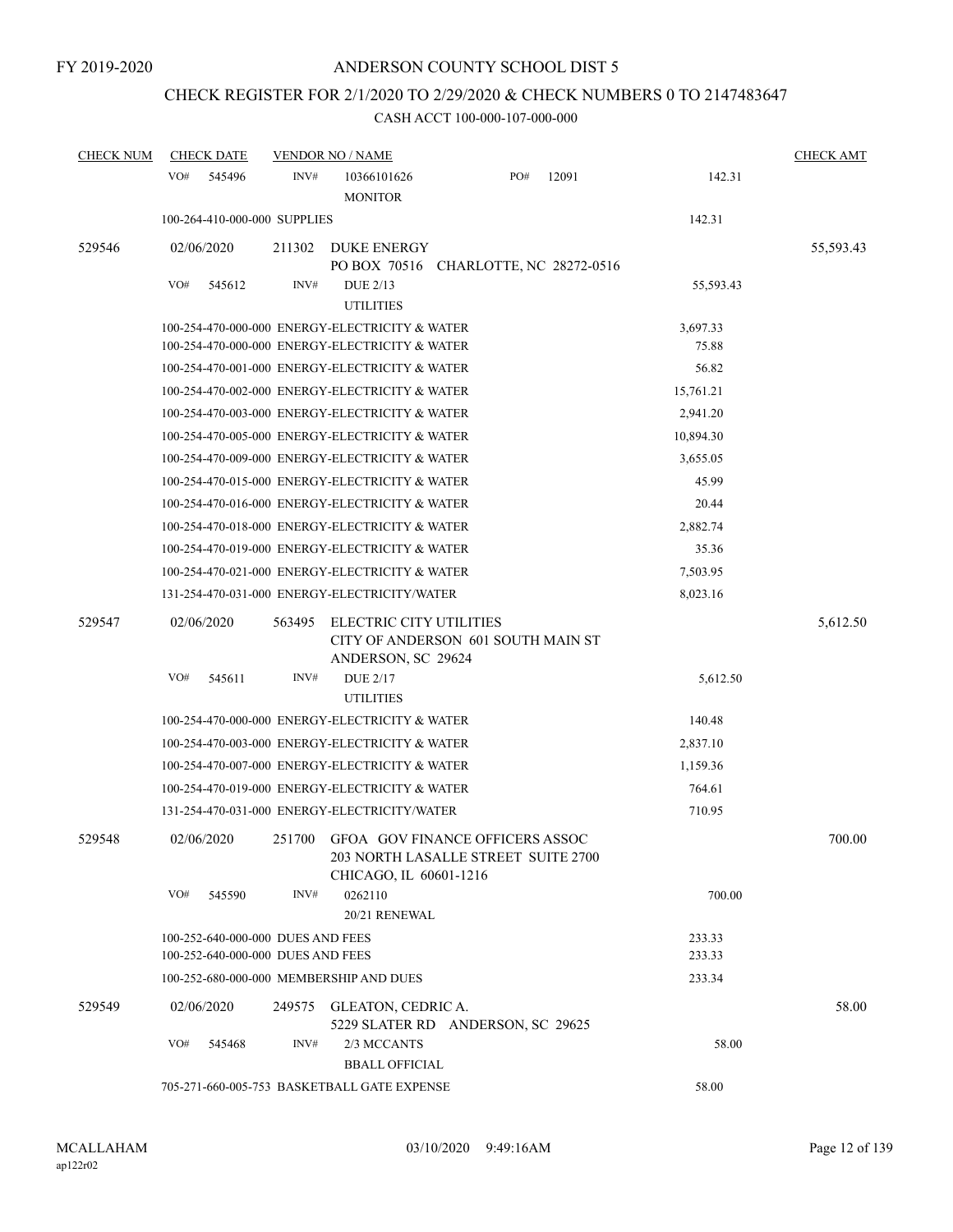## CHECK REGISTER FOR 2/1/2020 TO 2/29/2020 & CHECK NUMBERS 0 TO 2147483647

| <b>CHECK NUM</b> | <b>CHECK DATE</b>                       |                | <b>VENDOR NO / NAME</b>                                                                               |        | <b>CHECK AMT</b> |
|------------------|-----------------------------------------|----------------|-------------------------------------------------------------------------------------------------------|--------|------------------|
| 529550           | 02/06/2020                              |                | 576169 HALL, SANDY GARY**<br>210 HALL RD IVA, SC 29655                                                |        | 67.90            |
|                  | VO#<br>545573                           | INV#           | FEB 3 RAMS<br><b>BBALL OFFICIAL</b>                                                                   | 67.90  |                  |
|                  |                                         |                | 706-271-660-006-753 BASKETBALL GATE EXPENSE                                                           | 67.90  |                  |
| 529551           | 02/06/2020                              | 268000         | HOFFMAN & HOFFMAN, INC<br>POBOX 896000 ATT: ACCOUNTS RECEIVABLE<br>CHARLOTTE, NC 28289                |        | 209.72           |
|                  | VO#<br>545503                           | INV#           | 526400<br><b>REPAIR PARTS</b>                                                                         | 209.72 |                  |
|                  |                                         |                | 100-254-410-009-400 HVAC/ELECTRICAL/PLUMBING                                                          | 209.72 |                  |
| 529552           | 02/06/2020                              |                | 571483 ISOM ELECTRIC, LLC<br>3300-D N. MAIN STREET PMB 325 ANDERSON, SC<br>29621                      |        | 1,141.40         |
|                  | VO#<br>545504                           | INV#           | 9924<br><b>TL HANNA</b>                                                                               | 210.35 |                  |
|                  |                                         |                | 100-254-323-002-400 CONTR SERV-HVAC/ELECT/PLUMBING                                                    | 210.35 |                  |
|                  | VO#<br>545505                           | INV#           | 9923<br><b>GLENVIEW</b>                                                                               | 305.35 |                  |
|                  |                                         |                | 100-254-323-020-400 CONTR SERV-HVAC/ELECT/PLUMBING                                                    | 305.35 |                  |
|                  | VO#<br>545506                           | INV#           | 9922<br><b>WESTSIDE</b>                                                                               | 320.35 |                  |
|                  |                                         |                | 100-254-323-003-400 CONTR SERV-HVAC/ELECT/PLUMBING                                                    | 320.35 |                  |
|                  | VO#<br>545507                           | $\text{INV}\#$ | 9921<br><b>CALHOUN</b>                                                                                | 305.35 |                  |
|                  |                                         |                | 100-254-323-014-400 CONTR SERV-HVAC/ELECT/PLUMBING                                                    | 305.35 |                  |
| 529553           | 02/06/2020                              |                | 569972 JENNIFER LYNN<br>305 KNOLLWOOD DR ANDERSON, SC 29625                                           |        | 10.00            |
|                  | VO#<br>545474                           | INV#           | <b>REFUND</b><br><b>FIELD TRIP</b>                                                                    | 10.00  |                  |
|                  | 721-190-660-021-443 PHYSICAL ED EXPENSE |                |                                                                                                       | 10.00  |                  |
| 529554           |                                         |                | 02/06/2020  563862 JOHNSON CONTROLS<br>POBOX 93107 ATT: ACCOUNTS RECEIVABLE<br>CHICAGO, IL 60673-3107 |        | 597.28           |
|                  | VO#<br>545508                           | INV#           | 8790925001<br><b>REPAIR PARTS</b>                                                                     | 597.28 |                  |
|                  |                                         |                | 100-254-323-012-400 CONTR SERV-HVAC/ELECT/PLUMBING                                                    | 597.28 |                  |
| 529555           | 02/06/2020                              |                | 569972 LISA SIMMONS                                                                                   |        | 50.00            |
|                  | VO#<br>545473                           | INV#           | 510 WALDEN PARKWAY ANDERSON, SC 29621<br><b>REFUND</b><br><b>FIELD TRIP</b>                           | 50.00  |                  |
|                  |                                         |                | 721-190-660-021-585 FIELD TRIPS- GR. 6 EXPENSE                                                        | 50.00  |                  |
| 529556           | 02/06/2020                              |                | 576426 LOGAN, KANIEL**<br>120 COACHMAN DRIVE ANDERSON, SC 29625                                       |        | 140.00           |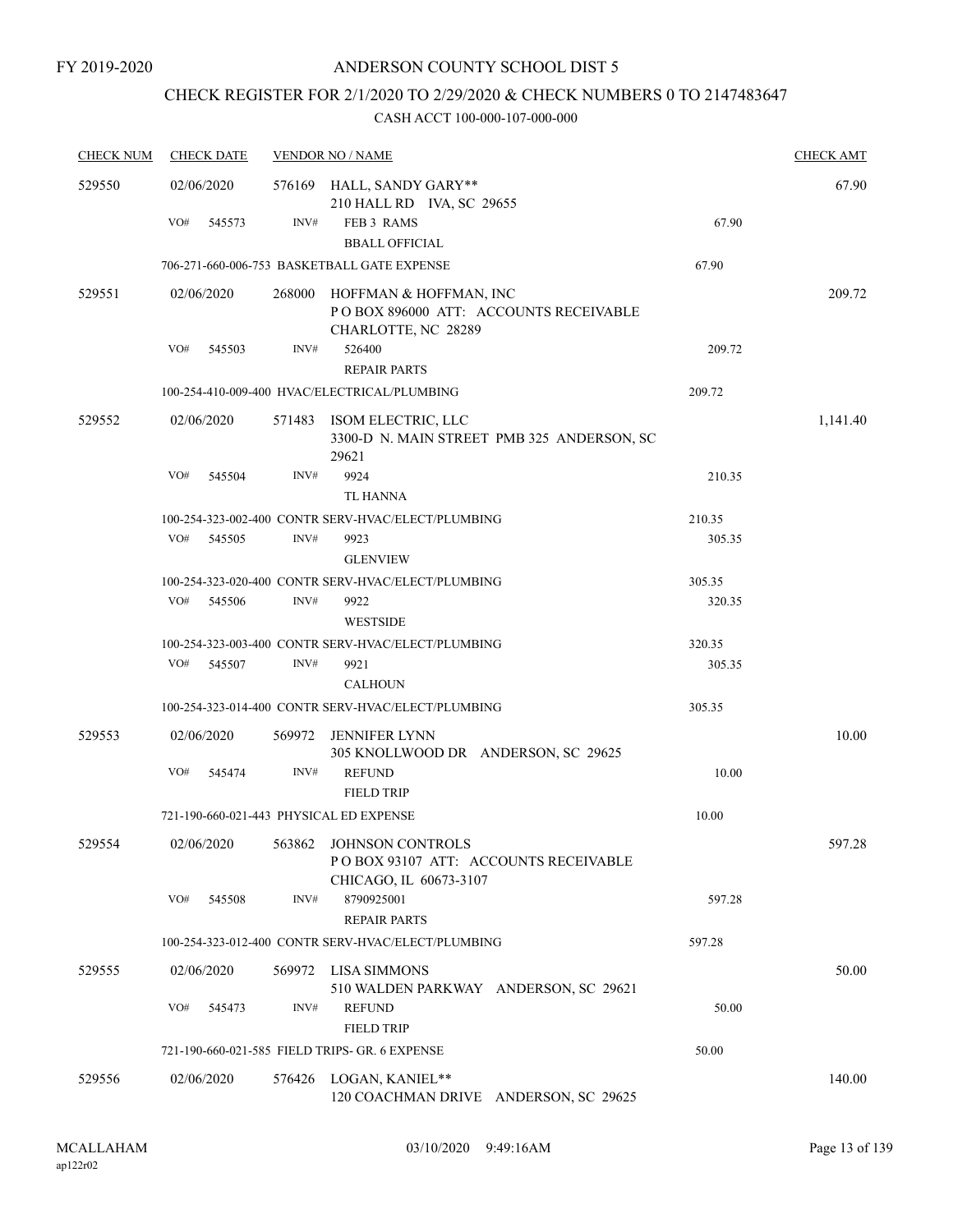# CHECK REGISTER FOR 2/1/2020 TO 2/29/2020 & CHECK NUMBERS 0 TO 2147483647

| <b>CHECK NUM</b> | <b>CHECK DATE</b>                       |        | <b>VENDOR NO / NAME</b>                                                                           |           | <b>CHECK AMT</b> |
|------------------|-----------------------------------------|--------|---------------------------------------------------------------------------------------------------|-----------|------------------|
|                  | VO#<br>545467                           | INV#   | <b>WESTSIDE</b><br><b>VIDEO TEAM</b>                                                              | 140.00    |                  |
|                  | 100-271-112-003-000 SALARIES            |        |                                                                                                   | 140.00    |                  |
| 529557           | 02/06/2020                              |        | 568647 MANSFIELD OIL COMPANY<br>PO BOX 733706 DALLAS, TX 75373-3706                               |           | 3,107.42         |
|                  | VO#<br>545610                           | INV#   | SQLCD578640<br><b>ACCT #15951 FUEL</b>                                                            | 3,107.42  |                  |
|                  | 100-254-411-000-001 GASOLINE            |        |                                                                                                   | 2,954.81  |                  |
|                  | 100-255-411-000-000 GASOLINE            |        |                                                                                                   | 110.90    |                  |
|                  | 600-256-690-000-000 OTHER OBJECTS       |        |                                                                                                   | 41.71     |                  |
| 529558           | 02/06/2020                              | 565254 | MARSHALL I PICKENS HOSPITAL<br>701 GROVE ROAD ATT: ROBYN ELLISON<br>GREENVILLE, SC 29605          |           | 100.00           |
|                  | VO#<br>545591                           | INV#   | T. KING<br>SEPT 1-5, 2019                                                                         | 60.00     |                  |
|                  |                                         |        | 100-145-112-000-000 SALARIES - HOMEBOUND                                                          | 60.00     |                  |
|                  | VO#<br>545592                           | INV#   | K. GREER<br>$8/29/19 - 9/3/19$                                                                    | 40.00     |                  |
|                  |                                         |        | 100-145-112-000-000 SALARIES - HOMEBOUND                                                          | 40.00     |                  |
| 529559           | 02/06/2020                              | 569972 | MIRIAM RODRIGUEZ<br>100 GUY ST ANDERSON, SC 29624                                                 |           | 10.00            |
|                  | VO#<br>545478                           | INV#   | <b>REFUND</b><br><b>FIELD TRIP</b>                                                                | 10.00     |                  |
|                  | 721-190-660-021-443 PHYSICAL ED EXPENSE |        |                                                                                                   | 10.00     |                  |
| 529560           | 02/06/2020                              | 366700 | <b>MUTUAL OF OMAHA</b><br>PO BOX 2147 OMAHA, NE 68103-2147                                        |           | 27,532.47        |
|                  | VO#<br>545593                           | INV#   | <b>FEB 2020</b><br>#G00018B5                                                                      | 27,532.47 |                  |
|                  | 100-000-450-000-000 MISC. DEDUCTIONS    |        |                                                                                                   | 7,943.67  |                  |
|                  | 100-000-456-000-000 INSURANCE PAYABLE   |        |                                                                                                   | 19,588.80 |                  |
| 529561           | 02/06/2020                              |        | 576423 NAFEP-NATIONA LASSOCIATION<br>OF FED ED PROGRAM ADMIN PO BOX 880<br>JACKSONVILLE, AL 36265 |           | 545.00           |
|                  | VO#<br>545516                           | INV#   | PO#<br>03161<br>12287<br><b>REGISTRATION</b>                                                      | 545.00    |                  |
|                  |                                         |        | 201-223-333-000-000 TRIPS- ADMIN/HOMELESS LIAISON                                                 | 545.00    |                  |
| 529562           | 02/06/2020                              | 568612 | PRICE, MARSHALL.**<br>106 NESBITT COURT ANDERSON, SC 29624                                        |           | 116.90           |
|                  | VO#<br>545470                           | INV#   | 2/3 GLENVIEW<br><b>BBALL OFFICIAL</b>                                                             | 58.00     |                  |
|                  |                                         |        | 720-271-660-020-753 BASKETBALL GATE EXPENSE                                                       | 58.00     |                  |
|                  | VO#<br>545471                           | INV#   | 1/30 RAMS<br><b>BBALL OFFICIAL</b>                                                                | 58.90     |                  |
|                  |                                         |        | 706-271-660-006-753 BASKETBALL GATE EXPENSE                                                       | 58.90     |                  |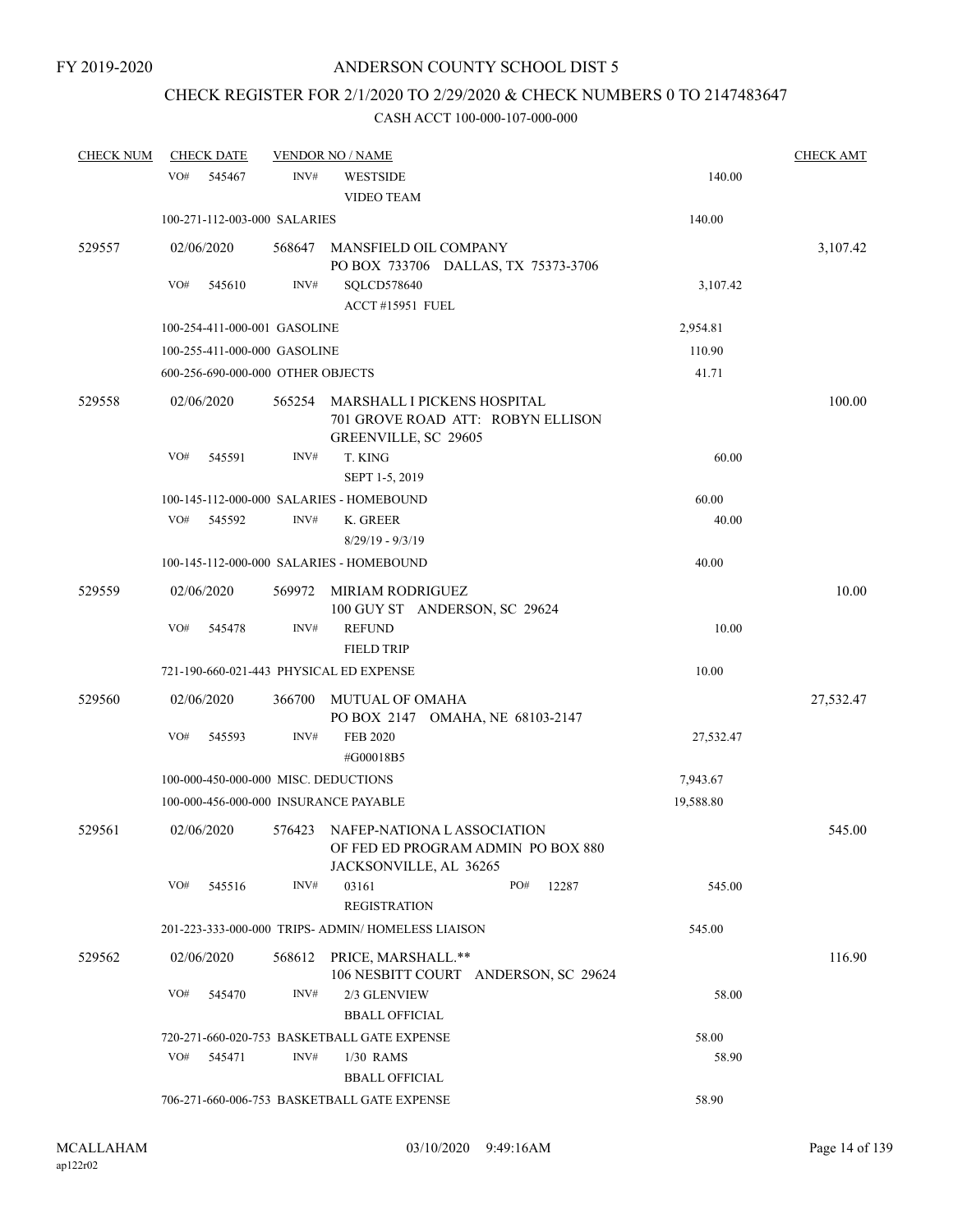## CHECK REGISTER FOR 2/1/2020 TO 2/29/2020 & CHECK NUMBERS 0 TO 2147483647

| <b>CHECK NUM</b> | <b>CHECK DATE</b>                        |        | <b>VENDOR NO / NAME</b>                                                                                 |          | <b>CHECK AMT</b> |
|------------------|------------------------------------------|--------|---------------------------------------------------------------------------------------------------------|----------|------------------|
| 529563           | 02/06/2020                               | 576323 | PRISMA HEALTH CHILDREN'S HOSPITAL<br>ATTN: SARA FOX, GMH 5TH FLOOR 701 GROVE RD<br>GREENVILLE, SC 29601 |          | 25.00            |
|                  | VO#<br>545595                            | INV#   | D. CABASA<br>JAN 4-10, 2019                                                                             | 25.00    |                  |
|                  | 100-145-112-000-000 SALARIES - HOMEBOUND |        |                                                                                                         | 25.00    |                  |
| 529564           | 02/06/2020                               | 573630 | PSUG EVENTS                                                                                             |          | 399.00           |
|                  |                                          |        | PO BOX 2047 ANN ARBOR, MI 48106                                                                         |          |                  |
|                  | VO#<br>545518                            | INV#   | PO#<br>SE20MBMHYK<br>12268<br><b>REGISTRATION</b>                                                       | 399.00   |                  |
|                  |                                          |        | 100-221-333-000-000 TRIPS AND CONFERENCES                                                               | 399.00   |                  |
| 529565           | 02/06/2020                               |        | 431095 REALLY GOOD STUFF, LLC<br>PO BOX 734329 CHICAGO, IL 60673-4329                                   |          | 47.07            |
|                  | VO#<br>545597                            | INV#   | PO#<br>7178211<br>12228<br>ACCT #8919969                                                                | 47.07    |                  |
|                  | 100-112-410-014-000 SUPPLIES             |        |                                                                                                         | 47.07    |                  |
| 529566           | 02/06/2020                               | 573390 | RESCARE HOMECARE                                                                                        |          | 880.00           |
|                  |                                          |        | PO BOX 2797 VALDOSTA, GA 31604-2797                                                                     |          |                  |
|                  | VO#<br>545598                            | INV#   | PO#<br>12041<br>7606300111660                                                                           | 880.00   |                  |
|                  |                                          |        | JAN 6-15                                                                                                |          |                  |
|                  | 283-126-312-017-000 CONTRACTED SERVICES  |        |                                                                                                         | 880.00   |                  |
| 529567           | 02/06/2020                               | 572850 | ROBERT ANDERSON PETTY CASH                                                                              |          | 400.00           |
|                  |                                          |        | $, --$                                                                                                  |          |                  |
|                  | VO#<br>545599                            | INV#   | <b>FEB 10</b><br><b>BASKETBALL</b>                                                                      | 400.00   |                  |
|                  | 706-271-660-006-666 CONCESSIONS EXPENSE  |        |                                                                                                         | 200.00   |                  |
|                  |                                          |        | 706-271-660-006-753 BASKETBALL GATE EXPENSE                                                             | 200.00   |                  |
| 529568           | 02/06/2020                               | 567525 | ROWLAND MECHANICAL<br>4035 HWY 24 ANDERSON, SC 29626                                                    |          | 4,711.97         |
|                  | VO#<br>545600                            | INV#   | 9785-9799<br>PO#<br>11201                                                                               | 2,189.19 |                  |
|                  |                                          |        | <b>REPAIRS</b>                                                                                          |          |                  |
|                  |                                          |        | 100-255-323-000-ACT ACTIVITY BUS CONTRACTED SERVICES                                                    | 69.00    |                  |
|                  |                                          |        | 100-255-323-000-ACT ACTIVITY BUS CONTRACTED SERVICES                                                    | 93.59    |                  |
|                  |                                          |        | 100-255-323-000-ACT ACTIVITY BUS CONTRACTED SERVICES                                                    | 85.39    |                  |
|                  |                                          |        | 100-255-323-000-ACT ACTIVITY BUS CONTRACTED SERVICES                                                    | 93.59    |                  |
|                  |                                          |        | 100-255-323-000-ACT ACTIVITY BUS CONTRACTED SERVICES                                                    | 575.00   |                  |
|                  |                                          |        | 100-255-323-000-ACT ACTIVITY BUS CONTRACTED SERVICES                                                    | 197.50   |                  |
|                  |                                          |        | 100-255-323-000-ACT ACTIVITY BUS CONTRACTED SERVICES                                                    | 105.87   |                  |
|                  |                                          |        | 100-255-323-000-ACT ACTIVITY BUS CONTRACTED SERVICES                                                    | 93.59    |                  |
|                  |                                          |        | 100-255-323-000-ACT ACTIVITY BUS CONTRACTED SERVICES                                                    | 93.59    |                  |
|                  |                                          |        | 100-255-323-000-ACT ACTIVITY BUS CONTRACTED SERVICES                                                    | 347.47   |                  |
|                  |                                          |        | 100-255-323-000-ACT ACTIVITY BUS CONTRACTED SERVICES                                                    | 58.28    |                  |
|                  |                                          |        | 100-255-323-000-ACT ACTIVITY BUS CONTRACTED SERVICES                                                    | 86.82    |                  |
|                  |                                          |        | 100-255-323-000-ACT ACTIVITY BUS CONTRACTED SERVICES                                                    | 197.50   |                  |
|                  |                                          |        | 100-255-323-000-ACT ACTIVITY BUS CONTRACTED SERVICES                                                    | 46.00    |                  |
|                  |                                          |        | 100-255-323-000-ACT ACTIVITY BUS CONTRACTED SERVICES                                                    | 46.00    |                  |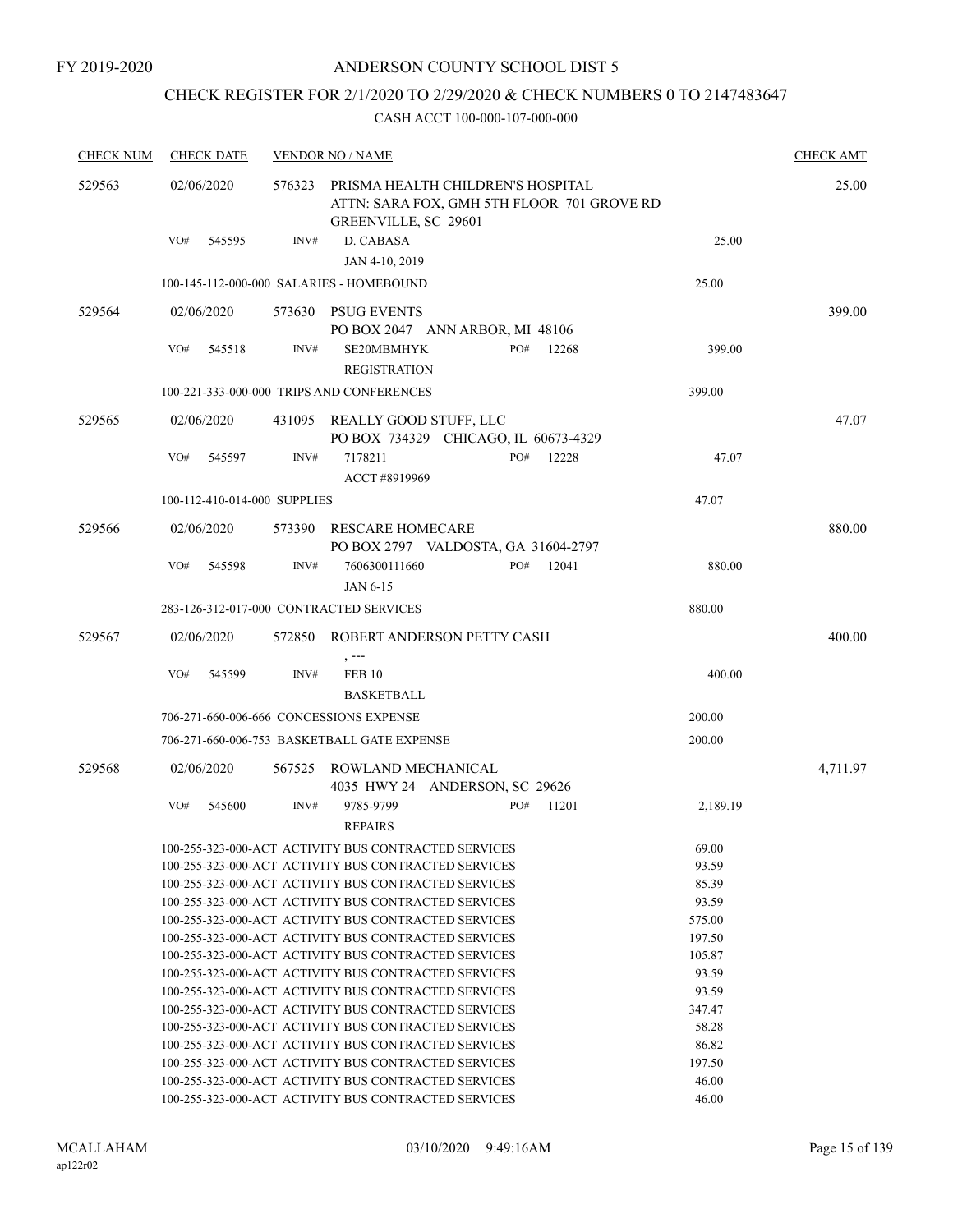## CHECK REGISTER FOR 2/1/2020 TO 2/29/2020 & CHECK NUMBERS 0 TO 2147483647

| <b>CHECK NUM</b> | <b>CHECK DATE</b>                      |        | <b>VENDOR NO / NAME</b>                              |                                                                         |       |          | <b>CHECK AMT</b> |
|------------------|----------------------------------------|--------|------------------------------------------------------|-------------------------------------------------------------------------|-------|----------|------------------|
|                  | VO#<br>545601                          | INV#   | 9770-9784                                            | PO#                                                                     | 11201 | 2,206.06 |                  |
|                  |                                        |        | <b>BUS REPAIRS</b>                                   |                                                                         |       |          |                  |
|                  |                                        |        | 100-255-323-000-ACT ACTIVITY BUS CONTRACTED SERVICES |                                                                         |       | 312.50   |                  |
|                  |                                        |        | 100-255-323-000-ACT ACTIVITY BUS CONTRACTED SERVICES |                                                                         |       | 172.50   |                  |
|                  |                                        |        | 100-255-323-000-ACT ACTIVITY BUS CONTRACTED SERVICES |                                                                         |       | 115.00   |                  |
|                  |                                        |        | 100-255-323-000-ACT ACTIVITY BUS CONTRACTED SERVICES |                                                                         |       | 85.39    |                  |
|                  |                                        |        | 100-255-323-000-ACT ACTIVITY BUS CONTRACTED SERVICES |                                                                         |       | 46.00    |                  |
|                  |                                        |        | 100-255-323-000-ACT ACTIVITY BUS CONTRACTED SERVICES |                                                                         |       | 58.31    |                  |
|                  |                                        |        | 100-255-323-000-ACT ACTIVITY BUS CONTRACTED SERVICES |                                                                         |       | 93.59    |                  |
|                  |                                        |        | 100-255-323-000-ACT ACTIVITY BUS CONTRACTED SERVICES |                                                                         |       | 197.09   |                  |
|                  |                                        |        | 100-255-323-000-ACT ACTIVITY BUS CONTRACTED SERVICES |                                                                         |       | 575.00   |                  |
|                  |                                        |        | 100-255-323-000-ACT ACTIVITY BUS CONTRACTED SERVICES |                                                                         |       | 105.87   |                  |
|                  |                                        |        | 100-255-323-000-ACT ACTIVITY BUS CONTRACTED SERVICES |                                                                         |       | 101.78   |                  |
|                  |                                        |        | 100-255-323-000-ACT ACTIVITY BUS CONTRACTED SERVICES |                                                                         |       | 72.05    |                  |
|                  |                                        |        | 100-255-323-000-ACT ACTIVITY BUS CONTRACTED SERVICES |                                                                         |       | 46.00    |                  |
|                  |                                        |        | 100-255-323-000-ACT ACTIVITY BUS CONTRACTED SERVICES |                                                                         |       | 139.59   |                  |
|                  |                                        |        | 100-255-323-000-ACT ACTIVITY BUS CONTRACTED SERVICES |                                                                         |       | 85.39    |                  |
|                  | VO#<br>545602                          | INV#   | 9800 & 9801                                          |                                                                         |       | 316.72   |                  |
|                  |                                        |        | <b>BUS REPAIRS</b>                                   |                                                                         |       |          |                  |
|                  |                                        |        | 100-255-323-000-ACT ACTIVITY BUS CONTRACTED SERVICES |                                                                         |       | 264.78   |                  |
|                  |                                        |        | 100-255-323-000-ACT ACTIVITY BUS CONTRACTED SERVICES |                                                                         |       | 51.94    |                  |
| 529569           | 02/06/2020                             | 575888 |                                                      | ROWLAND'S AUTOMOTIVE SPECIALIST<br>650 MCGEE RD ANDERSON, SC 29625-1400 |       |          | 479.86           |
|                  | VO#<br>545519                          | INV#   | 1016445                                              |                                                                         |       | 70.65    |                  |
|                  |                                        |        | OIL CHANGE                                           |                                                                         |       |          |                  |
|                  |                                        |        | 100-254-412-000-001 TRUCK SERVICE - MAINTENANCE      |                                                                         |       | 70.65    |                  |
|                  | VO#<br>545520                          | INV#   | 1016444                                              |                                                                         |       | 409.21   |                  |
|                  |                                        |        | <b>WHEEL BEARING</b>                                 |                                                                         |       |          |                  |
|                  |                                        |        | 100-254-412-000-001 TRUCK SERVICE - MAINTENANCE      |                                                                         |       | 409.21   |                  |
| 529570           | 02/06/2020                             | 570868 | <b>SCASBO</b>                                        |                                                                         |       |          | 535.00           |
|                  |                                        |        |                                                      | PO BOX 6563 MEMBERSHIP COLUMBIA, SC 29260                               |       |          |                  |
|                  | VO#<br>545521                          | INV#   | ID M-1094                                            |                                                                         |       | 280.00   |                  |
|                  |                                        |        | <b>SPRING SCASBO</b>                                 |                                                                         |       |          |                  |
|                  |                                        |        | 100-252-333-000-000 TRIPS AND CONFERENCES            |                                                                         |       | 255.00   |                  |
|                  | 100-252-640-000-000 DUES AND FEES      |        |                                                      |                                                                         |       | 25.00    |                  |
|                  | VO#                                    | INV#   |                                                      |                                                                         |       |          |                  |
|                  | 545603                                 |        | ID $M-1067$<br><b>SPRING CONFERENCE</b>              |                                                                         |       | 255.00   |                  |
|                  | 100-252-380-000-000 TRAVEL             |        |                                                      |                                                                         |       | 255.00   |                  |
| 529571           | 02/06/2020                             | 573474 | <b>SCBDA</b>                                         |                                                                         |       |          | 10.00            |
|                  |                                        |        | WALHALLA, SC 29691                                   | CHRIS UDELL WALHALLA HS 4701 HWY 11                                     |       |          |                  |
|                  | VO#<br>545522                          | INV#   | <b>SOUTHWOOD</b>                                     |                                                                         |       | 10.00    |                  |
|                  |                                        |        | <b>REGISTRATION</b>                                  |                                                                         |       |          |                  |
|                  | 721-190-660-021-637 BAND MS/HS EXPENSE |        |                                                      |                                                                         |       | 10.00    |                  |
|                  |                                        |        |                                                      |                                                                         |       |          |                  |
| 529572           | 02/06/2020                             | 449860 | <b>SCIRA</b>                                         |                                                                         |       |          | 181.13           |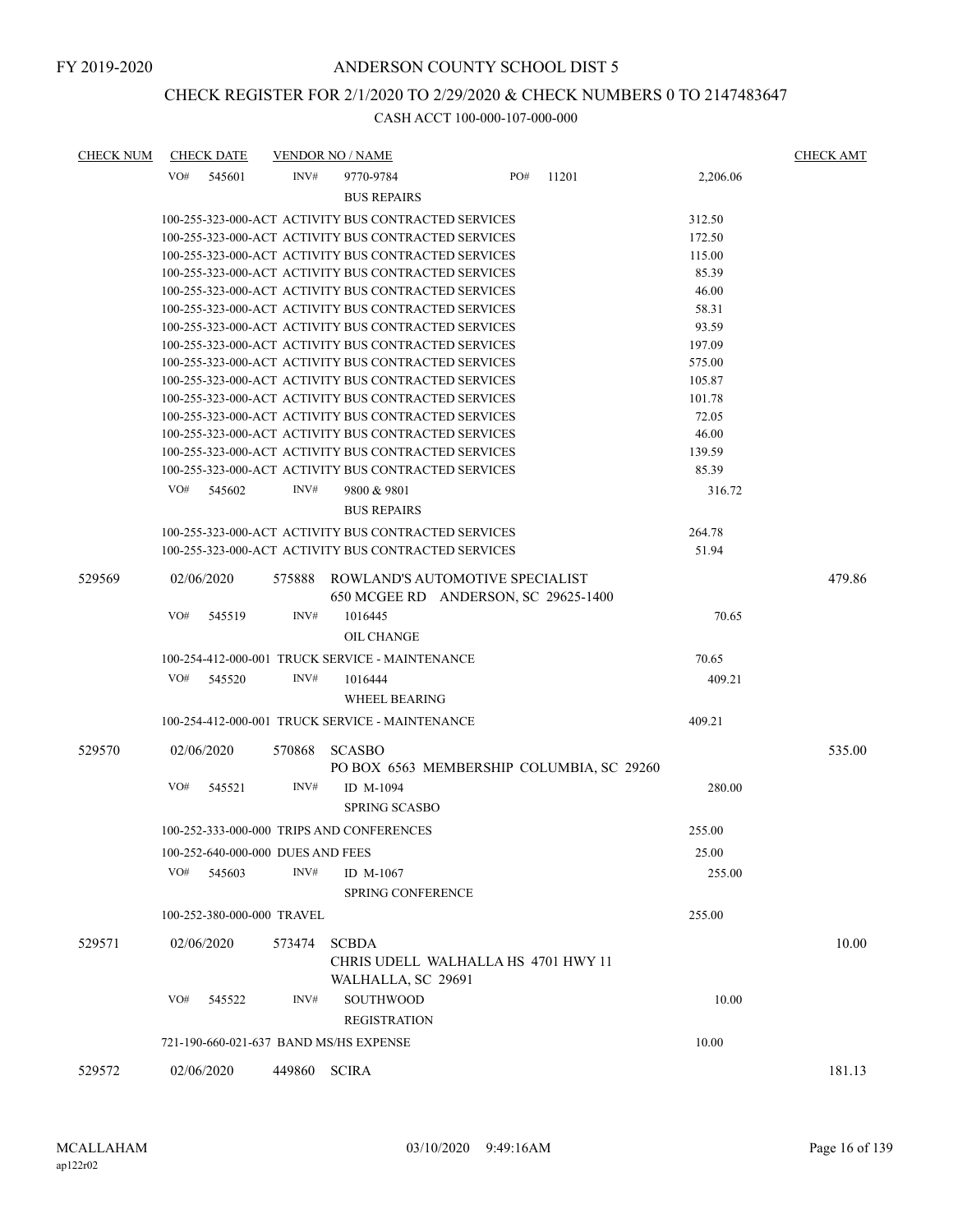## CHECK REGISTER FOR 2/1/2020 TO 2/29/2020 & CHECK NUMBERS 0 TO 2147483647

| <b>CHECK NUM</b> |            | <b>CHECK DATE</b> |                                        | <b>VENDOR NO / NAME</b>                                                                           |          | <b>CHECK AMT</b> |
|------------------|------------|-------------------|----------------------------------------|---------------------------------------------------------------------------------------------------|----------|------------------|
|                  |            |                   |                                        | POBOX 10101 ATT: JUDY REDMAN ROCK HILL,<br>SC 29731                                               |          |                  |
|                  | VO#        | 545523            | INV#                                   | PO#<br><b>REGISTRATION</b><br>12289<br><b>LAVINIA ANDERSON</b>                                    | 181.13   |                  |
|                  |            |                   |                                        | 201-224-333-016-000 TRIPS AND CONFERENCES                                                         | 181.13   |                  |
| 529573           | 02/06/2020 |                   | 572891                                 | <b>SC SECRETARY OF STATE</b><br>1205 PENDLETON ST SUITE 525 COLUMBIA, SC<br>29201                 |          | 25.00            |
|                  | VO#        | 545526            | INV#                                   | <b>SHERYL PAGE</b>                                                                                | 25.00    |                  |
|                  |            |                   |                                        | NOTARY RENEWAL                                                                                    |          |                  |
|                  |            |                   |                                        | 100-252-410-000-000 SUPPLIES AND MATERIALS                                                        | 25.00    |                  |
| 529574           | 02/06/2020 |                   | 451500                                 | SC STATE DEPARTMENT OF EDUCATION<br>1429 SENATE ST ROOM 1101 TRANSPORTATION<br>COLUMBIA, SC 29201 |          | 2,603.37         |
|                  | VO#        | 545524            | INV#                                   | <b>DEC 2019</b><br><b>MILEAGE COST</b>                                                            | 299.09   |                  |
|                  |            |                   |                                        | 100-255-330-000-TRP TRANSITIONAL MILEAGE                                                          | 299.09   |                  |
|                  | VO#        | 545525            | INV#                                   | <b>DEC 2019</b><br>MILEAGE COST                                                                   | 157.23   |                  |
|                  |            |                   | 100-223-312-002-000 Purchased Services |                                                                                                   | 157.23   |                  |
|                  | VO#        | 545604            | INV#                                   | <b>NOV 2019</b><br>MILEAGE COST                                                                   | 1,985.11 |                  |
|                  |            |                   |                                        | 100-255-330-000-TRP TRANSITIONAL MILEAGE                                                          | 1,985.11 |                  |
|                  | VO#        | 545605            | INV#                                   | <b>NOV 2019</b>                                                                                   | 161.94   |                  |
|                  |            |                   |                                        | <b>MILEAGE COST</b>                                                                               |          |                  |
|                  |            |                   | 100-223-312-002-000 Purchased Services |                                                                                                   | 161.94   |                  |
| 529575           | 02/06/2020 |                   | 569972                                 | <b>SHERRY FLOYD</b><br>200 WREN WAY ANDERSON, SC 29625                                            |          | 10.00            |
|                  | VO#        | 545476            | INV#                                   | <b>REFUND</b><br><b>FIELD TRIP</b>                                                                | 10.00    |                  |
|                  |            |                   |                                        | 721-190-660-021-443 PHYSICAL ED EXPENSE                                                           | 10.00    |                  |
| 529576           | 02/06/2020 |                   | 568954                                 | <b>SHRED A WAY</b><br>PO BOX 51132 ATT: ACCOUNTS RECEIVABLE<br>PIEDMONT, SC 29673                 |          | 33.00            |
|                  | VO#        | 545607            | INV#                                   | A77215<br><b>WEST MARKET</b>                                                                      | 33.00    |                  |
|                  |            |                   |                                        | 718-271-660-018-201 MISCELLANEOUS EXPENSE                                                         | 33.00    |                  |
|                  |            |                   |                                        |                                                                                                   |          |                  |
| 529577           | 02/06/2020 |                   | 571007                                 | SIMPLIFIED OFFICE SYSTEMS<br>6220 BUSH RIVER ROAD COLUMBIA, SC 29212                              |          | 341.61           |
|                  | VO#        | 545532            | INV#                                   | 200203-0046<br><b>COPIES</b>                                                                      | 35.32    |                  |
|                  |            |                   | 201-112-490-014-000 COPIER COST        |                                                                                                   | 35.32    |                  |
|                  | VO#        | 545533            | INV#                                   | 200131-0022<br><b>COPIES</b>                                                                      | 107.02   |                  |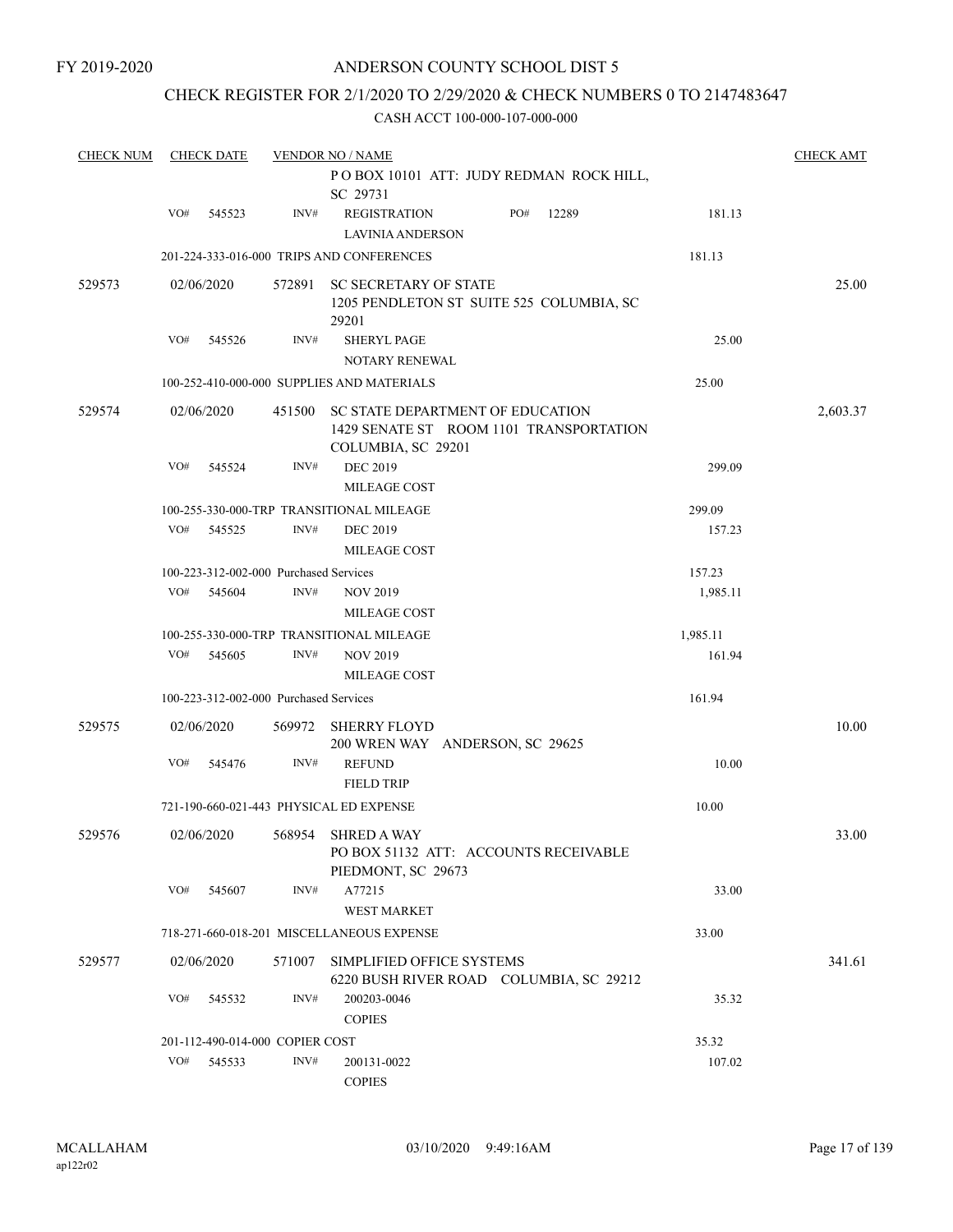# CHECK REGISTER FOR 2/1/2020 TO 2/29/2020 & CHECK NUMBERS 0 TO 2147483647

| <b>CHECK NUM</b> |                              | <b>CHECK DATE</b>                 |        | <b>VENDOR NO / NAME</b>                                                                    |  |     |        |        | <b>CHECK AMT</b> |
|------------------|------------------------------|-----------------------------------|--------|--------------------------------------------------------------------------------------------|--|-----|--------|--------|------------------|
|                  |                              | 201-113-490-006-000 COPIER COST   |        |                                                                                            |  |     |        | 107.02 |                  |
|                  | VO#                          | 545534                            | INV#   | 200131-0021<br><b>COPIES</b>                                                               |  |     |        | 199.27 |                  |
|                  |                              | 201-113-490-006-000 COPIER COST   |        |                                                                                            |  |     |        | 199.27 |                  |
| 529578           |                              | 02/06/2020                        | 567015 | <b>SKILLS USA</b><br>14001 SKILLS USA WAY ATTN: MEMBERSHIP DEPT<br>LEESBURG, VA 20176-5494 |  |     |        |        | 120.00           |
|                  | VO#                          | 545535                            | INV#   | M314625<br><b>DESIGN TRAINING</b>                                                          |  |     |        | 90.00  |                  |
|                  |                              |                                   |        | 207-271-333-031-001 INTEGRATION TRAVEL                                                     |  |     |        | 90.00  |                  |
|                  | VO#                          | 545608                            | INV#   | M315804<br><b>FIRE TRAINING</b>                                                            |  |     |        | 30.00  |                  |
|                  |                              | 731-271-660-031-872 FIRE EXPENSE  |        |                                                                                            |  |     |        | 30.00  |                  |
| 529579           |                              | 02/06/2020                        | 475500 | SLAPPY, JAMES E**<br>PO BOX 1754 ANDERSON, SC 29621                                        |  |     |        |        | 58.00            |
|                  | VO#                          | 545574                            | INV#   | FEB 3 RAMS<br><b>BBALL OFFICIAL</b>                                                        |  |     |        | 58.00  |                  |
|                  |                              |                                   |        | 706-271-660-006-753 BASKETBALL GATE EXPENSE                                                |  |     |        | 58.00  |                  |
| 529580           |                              | 02/06/2020                        |        | 576358 TATE, SEAN**<br>149 WREN SCHOOL RD PIEDMONT, SC 29673                               |  |     |        |        | 67.90            |
|                  | VO#                          | 545469                            | INV#   | 2/3 MCCANTS<br><b>BBALL OFFICIAL</b>                                                       |  |     |        | 67.90  |                  |
|                  |                              |                                   |        | 705-271-660-005-753 BASKETBALL GATE EXPENSE                                                |  |     |        | 67.90  |                  |
| 529581           |                              | 02/06/2020                        |        | 575405 TC EDUCATIONAL CONSULTING LLC                                                       |  |     |        |        | 500.00           |
|                  | VO#                          |                                   |        | 219 COUNTRY GLEN LANE PELZER, SC 29669<br>JAN 15 & 22                                      |  | PO# |        |        |                  |
|                  |                              | 545536                            | INV#   | <b>VARENNES ELEM</b>                                                                       |  |     | 11553  | 500.00 |                  |
|                  |                              | 201-224-312-016-000 PD CONSULTANT |        |                                                                                            |  |     |        | 500.00 |                  |
| 529582           |                              | 02/06/2020                        | 576416 | THE COSTUMER<br>1995 CENTRAL AVENUE ALBANY, NY 12205                                       |  |     |        |        | 89.83            |
|                  | VO#                          | 545537                            | INV#   | 442778.1.2<br><b>SOUTHWOOD</b>                                                             |  | PO# | 12250  | 89.83  |                  |
|                  | 100-114-410-021-000 SUPPLIES |                                   |        |                                                                                            |  |     |        | 89.83  |                  |
| 529583           |                              | 02/06/2020                        | 572122 | THE ELECTRIC CITY NEWS<br>POBOX 1015 ANDERSON, SC 29622                                    |  |     |        |        | 1,350.00         |
|                  | VO#                          | 545538                            | INV#   | 6879<br><b>SPORTS AD</b>                                                                   |  |     |        | 675.00 |                  |
|                  |                              |                                   |        | 100-263-360-000-000 PRINTING AND BINDING                                                   |  |     | 675.00 |        |                  |
|                  | VO#                          | 545539                            | INV#   | 6940<br><b>SPORTS AD</b>                                                                   |  |     |        | 675.00 |                  |
|                  |                              |                                   |        | 100-263-360-000-000 PRINTING AND BINDING                                                   |  |     |        | 675.00 |                  |
| 529584           |                              | 02/06/2020                        | 569972 | <b>TULIA MIA GAUSE</b>                                                                     |  |     |        |        | 10.00            |
|                  | VO#                          | 545477                            | INV#   | 144 LANDAU LANE ANDERSON, SC 29625<br><b>REFUND</b>                                        |  |     |        | 10.00  |                  |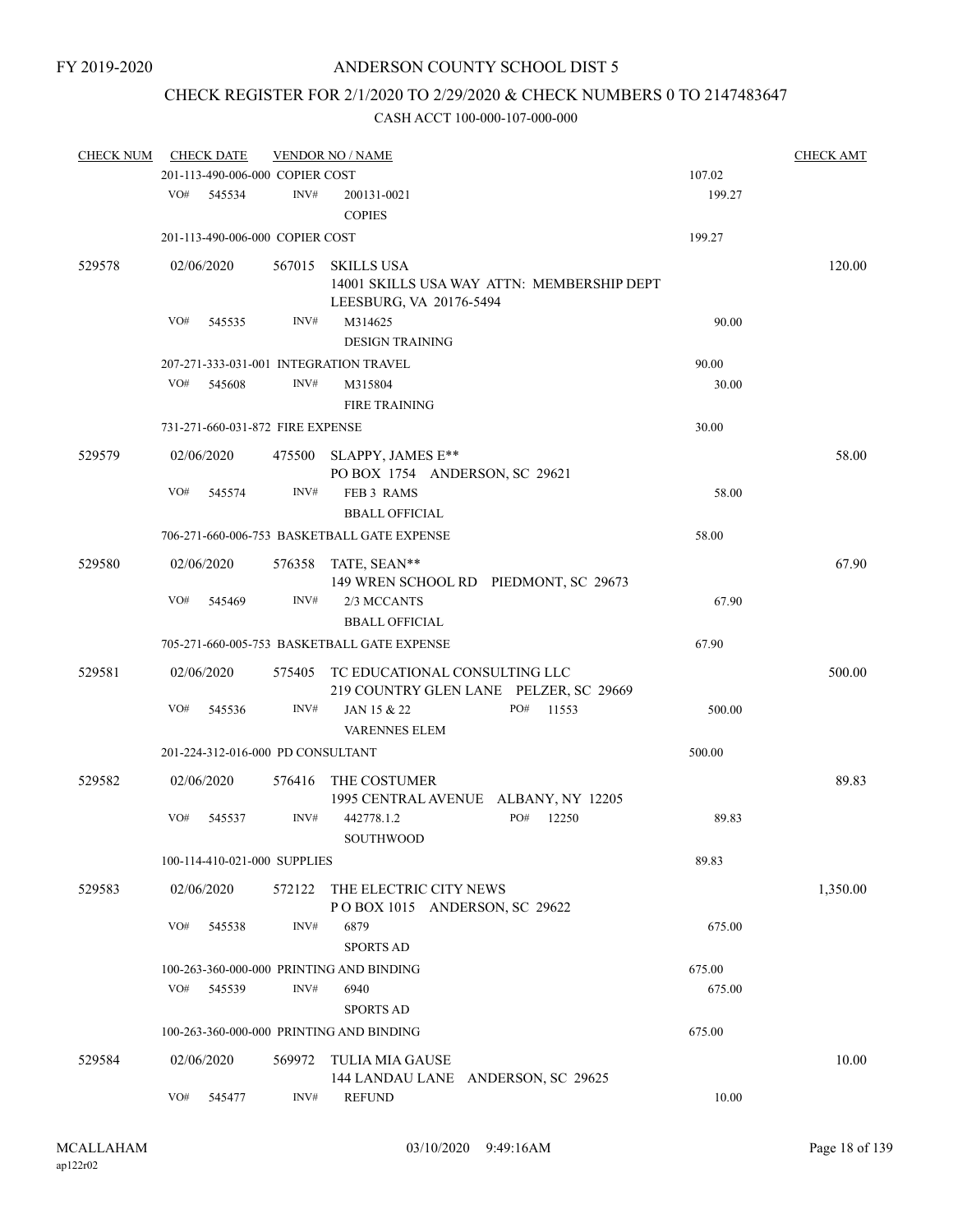## CHECK REGISTER FOR 2/1/2020 TO 2/29/2020 & CHECK NUMBERS 0 TO 2147483647

| <b>CHECK NUM</b> |     | <b>CHECK DATE</b> |                              | <b>VENDOR NO / NAME</b>                                                                           |     |       |          | <b>CHECK AMT</b> |
|------------------|-----|-------------------|------------------------------|---------------------------------------------------------------------------------------------------|-----|-------|----------|------------------|
|                  |     |                   |                              | <b>FIELD TRIP</b>                                                                                 |     |       |          |                  |
|                  |     |                   |                              | 721-190-660-021-443 PHYSICAL ED EXPENSE                                                           |     |       | 10.00    |                  |
| 529585           |     | 02/06/2020        |                              | 575734 TURNER, JERMALE**<br>3311 VAUGHN ST ANDERSON, SC 29624                                     |     |       |          | 66.10            |
|                  | VO# | 545472            | INV#                         | $1/30$ RAMS                                                                                       |     |       | 66.10    |                  |
|                  |     |                   |                              | <b>BBALL OFFICIAL</b>                                                                             |     |       |          |                  |
|                  |     |                   |                              | 706-271-660-006-753 BASKETBALL GATE EXPENSE                                                       |     |       | 66.10    |                  |
| 529586           |     | 02/06/2020        |                              | 564442 UNITED CHEMICAL & SUPPLY CO<br>POBOX 5066 ATT: ACCOUNTS RECEIVABLE<br>GREENVILLE, SC 29606 |     |       |          | 2,287.13         |
|                  | VO# | 545609            | INV#                         | 596889                                                                                            |     |       | 2,287.13 |                  |
|                  |     |                   |                              | <b>ENTRANCE MATS</b>                                                                              |     |       |          |                  |
|                  |     |                   |                              | 100-252-410-000-INS INSURANCE GRANT                                                               |     |       | 2,287.13 |                  |
| 529587           |     | 02/06/2020        |                              | 573815 UNITED REFRIGERATION, INC<br>PO BOX 740703 ATLANTA, GA 30374-0703                          |     |       |          | 73.61            |
|                  | VO# | 545540            | INV#                         | 71990862<br><b>REPAIR PARTS</b>                                                                   |     |       | 15.08    |                  |
|                  |     |                   |                              | 100-254-410-010-400 HVAC/ELECTRICAL/PLUMBING                                                      |     |       | 15.08    |                  |
|                  | VO# | 545541            | INV#                         | 71974017                                                                                          |     |       | 22.15    |                  |
|                  |     |                   |                              | <b>SUPPLIES</b>                                                                                   |     |       |          |                  |
|                  |     |                   |                              | 100-254-410-003-400 HVAC/ELECTRICAL/PLUMBING                                                      |     |       | 22.15    |                  |
|                  | VO# | 545542            | INV#                         | 71972176                                                                                          |     |       | 36.38    |                  |
|                  |     |                   |                              | <b>REPAIR PARTS</b>                                                                               |     |       |          |                  |
|                  |     |                   |                              | 100-254-410-005-400 HVAC/ELECTRICAL/PLUMBING                                                      |     |       | 36.38    |                  |
| 529588           |     | 02/06/2020        | 573163                       | US GAMES<br>PO BOX 660176 DALLAS, TX 75266-0176                                                   |     |       |          | 27.81            |
|                  | VO# | 545543            | INV#                         | 9302052117<br><b>VARENNES ELEM</b>                                                                |     |       | 27.81    |                  |
|                  |     |                   |                              | 716-271-660-016-311 PE FUNDRAISER EXPENSE                                                         |     |       | 27.81    |                  |
|                  |     |                   |                              |                                                                                                   |     |       |          |                  |
| 529589           |     | 02/06/2020        |                              | 569972 VANESSA SEAVER<br>610 HUNTERS LANE ANDERSON, SC 29625                                      |     |       |          | 10.00            |
|                  |     | VO# 545613        | INV#                         | FIELD TRIP<br><b>REFUND</b>                                                                       |     |       | 10.00    |                  |
|                  |     |                   |                              | 721-190-660-021-443 PHYSICAL ED EXPENSE                                                           |     |       | 10.00    |                  |
|                  |     |                   |                              |                                                                                                   |     |       |          |                  |
| 529590           |     | 02/06/2020        |                              | 573864 WELLS FARGO VENDOR FIN SERV<br>PO BOX 105710 ATLANTA, GA 30348-5710                        |     |       |          | 623.28           |
|                  | VO# | 545544            | INV#                         | 5009007366<br><b>COPIER</b>                                                                       | PO# | 11264 | 222.56   |                  |
|                  |     |                   | 100-147-410-018-000 SUPPLIES |                                                                                                   |     |       | 222.56   |                  |
|                  | VO# | 545545            | INV#                         | 5008767880<br><b>COPIER</b>                                                                       | PO# | 12019 | 226.31   |                  |
|                  |     |                   |                              | 100-255-323-000-000 CONTRACTED SERVICES                                                           |     |       | 226.31   |                  |
|                  | VO# | 545546            | INV#                         | 5008997750                                                                                        |     |       | 174.41   |                  |
|                  |     |                   |                              | <b>COPIER</b>                                                                                     |     |       |          |                  |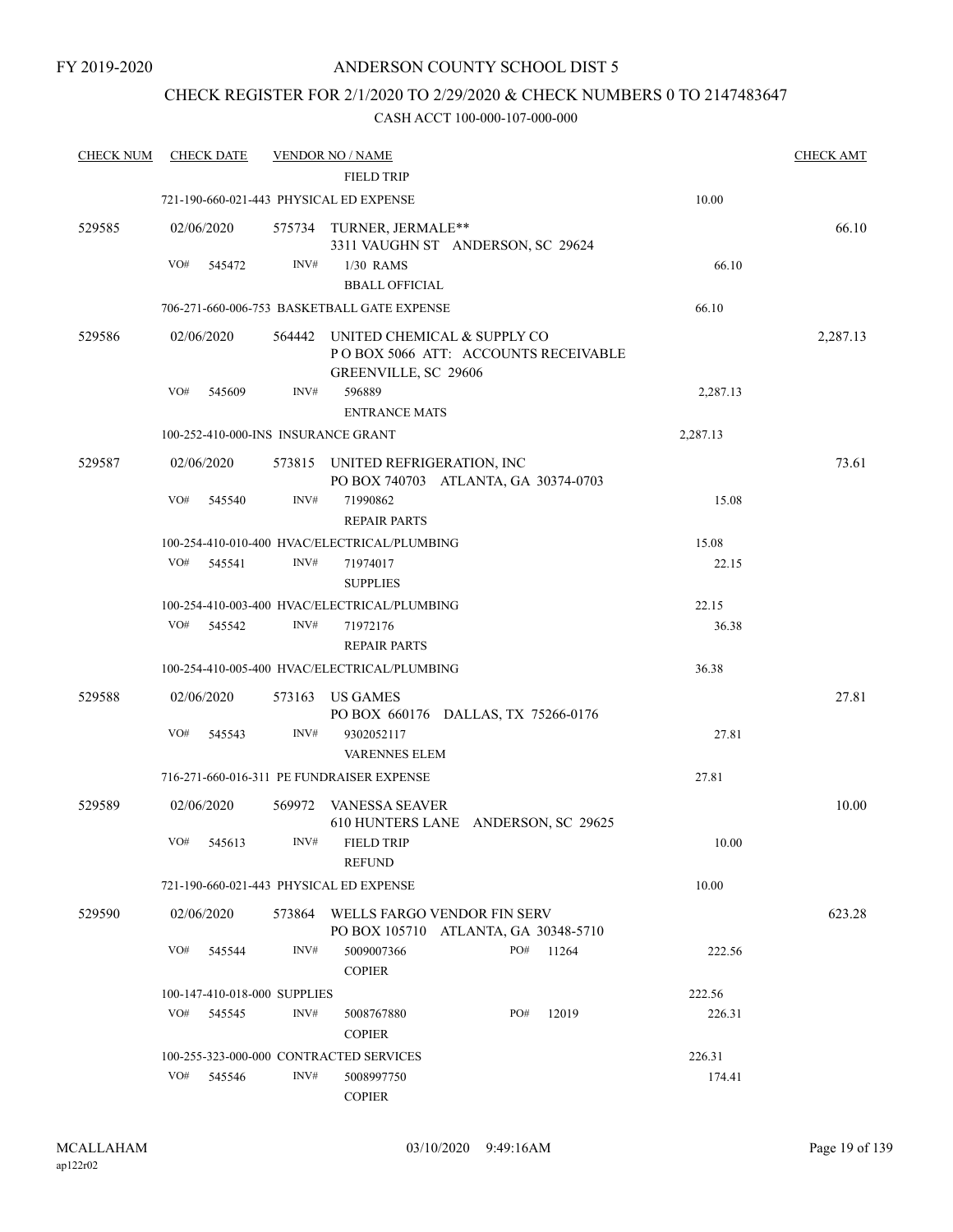## CHECK REGISTER FOR 2/1/2020 TO 2/29/2020 & CHECK NUMBERS 0 TO 2147483647

| <b>CHECK NUM</b> | <b>CHECK DATE</b><br>723-190-660-023-913 COPIER EXPENSE |        | <b>VENDOR NO / NAME</b>                                                                             | 174.41   | <b>CHECK AMT</b> |
|------------------|---------------------------------------------------------|--------|-----------------------------------------------------------------------------------------------------|----------|------------------|
| 529591           | 02/11/2020                                              | 569972 | 2ND NC REGIMENT OF THE CONTINENTAL LINE<br>C/O ALICE O'KELLEY 709 KRAMER RD<br>LILLINGTON, NC 27546 |          | 170.00           |
|                  | VO#<br>545684                                           | INV#   | <b>MCLEES ELEM</b><br><b>PRESENTATION</b>                                                           | 170.00   |                  |
|                  |                                                         |        | 708-271-660-008-353 FIELD TRIPS GRADE 3 EXPENSE                                                     | 170.00   |                  |
| 529592           | 02/11/2020                                              |        | 569972 ALYSHA GAINEY<br>105 ROBERTS DR ANDERSON, SC 29621                                           |          | 100.00           |
|                  | VO#<br>545636                                           | INV#   | <b>FIELD TRIP</b><br><b>REFUND</b>                                                                  | 100.00   |                  |
|                  |                                                         |        | 720-271-660-020-586 FIELD TRIPS- GR.7 EXPENSE                                                       | 100.00   |                  |
| 529593           | 02/11/2020                                              |        | 576412 AMAZON CAPITAL SERVICES<br>PO BOX 035184 SEATTLE, WA 98124-5184                              |          | 2,457.91         |
|                  | VO#<br>545685                                           | INV#   | <b>PURCHASES</b><br>ACCT A2QG7V7TDJIMYY                                                             | 2,457.91 |                  |
|                  | 100-147-410-000-000 SUPPLIES                            |        |                                                                                                     | 56.66    |                  |
|                  |                                                         |        | 702-271-660-002-410 GENERAL ADMINISTRATION EXPENSE                                                  | 45.30    |                  |
|                  |                                                         |        | 702-271-660-002-481 AVID FUNDRAISER EXPENSE                                                         | 42.79    |                  |
|                  |                                                         |        | 702-271-660-002-517 SCHOOL STORE EXPENSE                                                            | 82.32    |                  |
|                  |                                                         |        | 702-271-660-002-663 ATHLETIC GENERAL EXPENSE                                                        | 221.08   |                  |
|                  |                                                         |        | 702-271-660-002-797 STUDENT RUN BUSINESS EXPENSE                                                    | 118.75   |                  |
|                  |                                                         |        | 703-271-660-003-410 GENERAL ADMINISTRATION EXPENSE                                                  | 318.83   |                  |
|                  |                                                         |        | 706-271-660-006-411 MISCELLANEOUS EXPENSE                                                           | 181.96   |                  |
|                  |                                                         |        | 707-190-660-007-201 MISCELLANEOUS EXPENSE                                                           | 117.67   |                  |
|                  |                                                         |        | 712-271-660-012-324 POSTIVE BEHAVIOR I.S. EXPENSE                                                   | 93.02    |                  |
|                  |                                                         |        | 712-271-660-012-324 POSTIVE BEHAVIOR I.S. EXPENSE                                                   | 109.79   |                  |
|                  |                                                         |        | 713-271-660-013-201 MISCELLANEOUS EXPENSE                                                           | 49.38    |                  |
|                  | 713-271-660-013-305 LIBRARY EXPENSE                     |        |                                                                                                     | 56.54    |                  |
|                  |                                                         |        | 719-271-660-019-229 DUKE ENERGY GRANT EXPENSE                                                       | 135.78   |                  |
|                  |                                                         |        | 720-271-660-020-411 MISCELLANEOUS EXPENSE                                                           | 76.79    |                  |
|                  |                                                         |        | 720-271-660-020-570 ROBOTICS TEAM EXPENSE                                                           | 96.22    |                  |
|                  | 720-271-660-020-607 DANCE EXPENSE                       |        |                                                                                                     | 124.89   |                  |
|                  |                                                         |        | 721-190-660-021-508 ID NAME TAGS/ BADGES EXPENSE                                                    | 58.33    |                  |
|                  | 721-190-660-021-647 DRAMA HIGH EXPENSE                  |        |                                                                                                     | 10.82    |                  |
|                  | 731-271-660-031-859 BIOMED EXPENSE                      |        |                                                                                                     | 132.35   |                  |
|                  |                                                         |        | 731-271-660-031-861 NETWORKING CLASS EXPENSE                                                        | 57.31    |                  |
|                  | 821-221-410-000-000 SUPPLIES                            |        |                                                                                                     | 185.25   |                  |
|                  | 821-221-410-000-000 SUPPLIES                            |        |                                                                                                     | 77.00    |                  |
|                  | 852-252-410-000-000 SUPPLIES                            |        |                                                                                                     | 9.08     |                  |
| 529594           | 02/11/2020                                              | 110100 | AMSTERDAM<br>PO BOX 580 AMSTERDAM, NY 12010                                                         |          | 88.49            |
|                  | VO#<br>545638                                           | INV#   | 6544702                                                                                             | 88.49    |                  |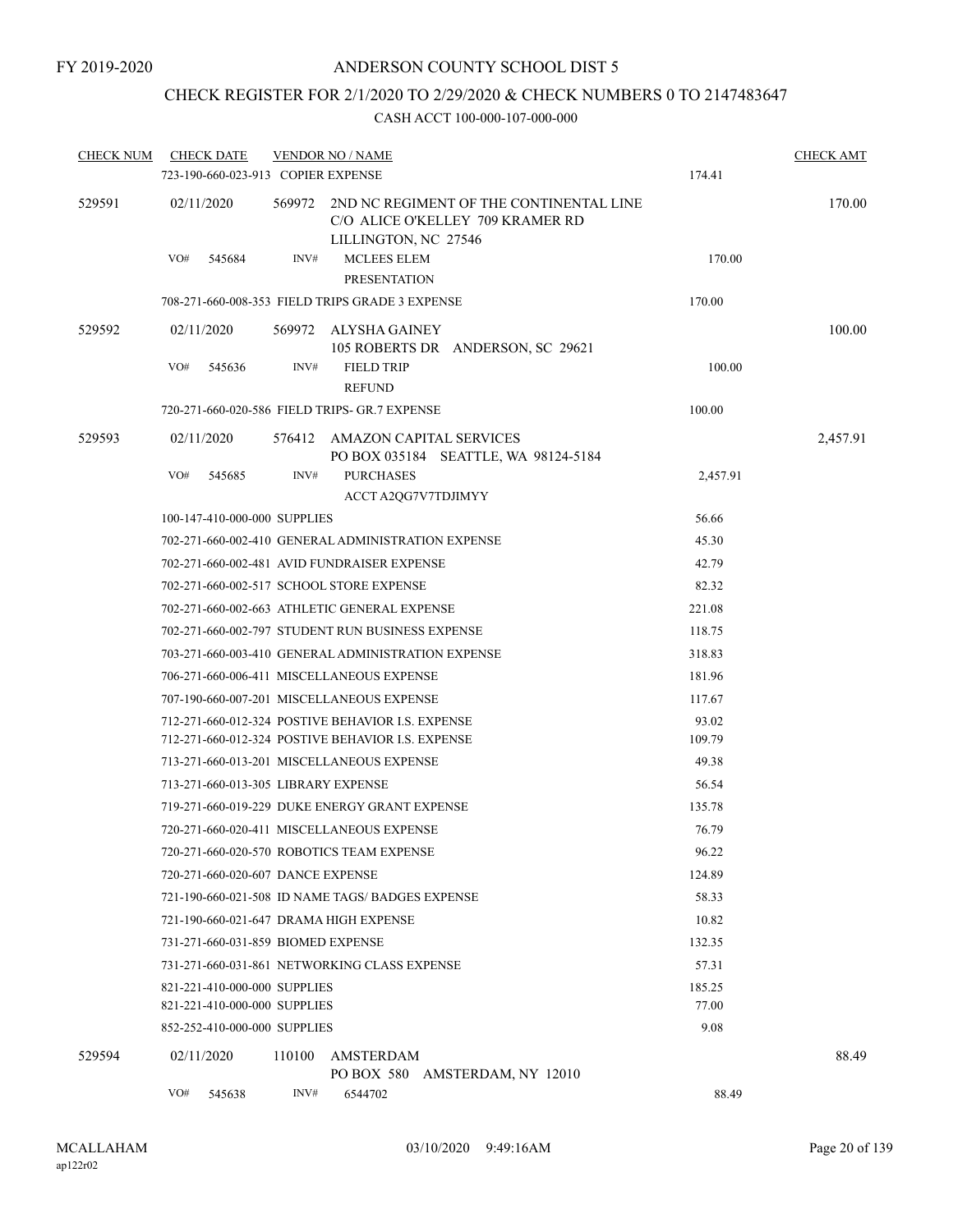## CHECK REGISTER FOR 2/1/2020 TO 2/29/2020 & CHECK NUMBERS 0 TO 2147483647

| <b>CHECK NUM</b> | <b>CHECK DATE</b> |                                     | <b>VENDOR NO / NAME</b>                                                                       |           | <b>CHECK AMT</b> |
|------------------|-------------------|-------------------------------------|-----------------------------------------------------------------------------------------------|-----------|------------------|
|                  |                   |                                     | CUST #20230753                                                                                |           |                  |
|                  |                   |                                     | 714-271-660-014-201 MISCELLANEOUS EXPENSE                                                     | 88.49     |                  |
| 529595           | 02/11/2020        | 570950                              | ANDERSON COUNTY SHERIFF'S OFFICE<br>ATTN: JAMIE LAZAR 305 CAMSON ROAD<br>ANDERSON, SC 29621   |           | 682.50           |
|                  | VO#<br>545722     | INV#                                | 2/4 WHS                                                                                       | 122.50    |                  |
|                  |                   |                                     | <b>BBALL SECURITY</b>                                                                         |           |                  |
|                  |                   |                                     | 703-271-660-003-753 BASKETBALL GATE EXPENSE                                                   | 122.50    |                  |
|                  | VO#<br>545723     | INV#                                | 1/31 WHS                                                                                      | 245.00    |                  |
|                  |                   |                                     | <b>BBALL SECURITY</b>                                                                         |           |                  |
|                  |                   |                                     | 703-271-660-003-753 BASKETBALL GATE EXPENSE                                                   | 245.00    |                  |
|                  | VO#<br>545724     | INV#                                | $2/3$ TLH                                                                                     | 157.50    |                  |
|                  |                   |                                     | <b>BBALL SECURITY</b>                                                                         |           |                  |
|                  |                   |                                     | 702-271-660-002-753 BASKETBALL GATE EXPENSE                                                   | 157.50    |                  |
|                  | VO#<br>545725     | INV#                                | $1/23$ WHS                                                                                    | 157.50    |                  |
|                  |                   |                                     | <b>BBALL SECURITY</b>                                                                         |           |                  |
|                  |                   |                                     | 703-271-660-003-753 BASKETBALL GATE EXPENSE                                                   | 157.50    |                  |
| 529596           | 02/11/2020        | 115100                              | ANDERSON SCHOOL DISTRICT ONE<br>ATTN: BECKY BRADY 801 N. HAMILTON ST<br>WILLIAMSTON, SC 29697 |           | 49,687.81        |
|                  | VO#<br>545639     | INV#                                | FY 20 QTR 2                                                                                   | 49,687.81 |                  |
|                  |                   |                                     | <b>ADULT ED CLAIM 2</b>                                                                       |           |                  |
|                  |                   |                                     | 243-181-112-023-AD1 SALARIES-BASIC/ AD1, AD2                                                  | 22,876.00 |                  |
|                  |                   | 243-181-210-023-AD1 SOCIAL SECURITY |                                                                                               | 1,738.43  |                  |
|                  |                   | 243-181-220-023-AD1 RETIREMENT      |                                                                                               | 4,989.23  |                  |
|                  |                   |                                     | 243-182-112-023-AD1 SALARIES-SECONDARY/ AD1, AD2                                              | 13,118.00 |                  |
|                  |                   | 243-182-210-023-AD1 SOCIAL SECURITY |                                                                                               | 991.84    |                  |
|                  |                   | 243-182-220-023-AD1 RETIREMENT      |                                                                                               | 2,861.02  |                  |
|                  |                   |                                     | 243-223-111-023-AD1 OTHER ADMIN SALARIES-INTAKE COORD.                                        | 1,728.93  |                  |
|                  |                   | 243-223-210-023-AD1 SOCIAL SECURITY | 132.54                                                                                        |           |                  |
|                  |                   | 243-223-220-023-AD1 RETIREMENT      |                                                                                               | 401.61    |                  |
|                  |                   | 243-224-130-023-AD1 PD STIPENDS     |                                                                                               | 644.00    |                  |
|                  |                   | 243-224-210-023-AD1 SOCIAL SECURITY |                                                                                               | 49.27     |                  |
|                  |                   | 243-224-220-023-AD1 RETIREMENT      |                                                                                               | 156.94    |                  |
| 529597           | 02/11/2020        | 569972                              | ANGELIA AYCOCK<br>222 BRONSON RIDGE LOOP ANDERSON, SC<br>29621                                |           | 210.00           |
|                  | VO#<br>545635     | INV#                                | <b>FIELD TRIP</b><br><b>REFUND</b>                                                            | 210.00    |                  |
|                  |                   |                                     | 720-271-660-020-586 FIELD TRIPS- GR.7 EXPENSE                                                 | 210.00    |                  |
| 529598           | 02/11/2020        | 567907                              | AT&T<br>$(864 M10-0346)$<br>PO BOX 105503 ATT: ACCOUNTS RECEIVABLE<br>ATLANTA, GA 30348-5503  |           | 4,297.01         |
|                  | VO#<br>545642     | INV#                                | 864 M10-0346                                                                                  | 4,297.01  |                  |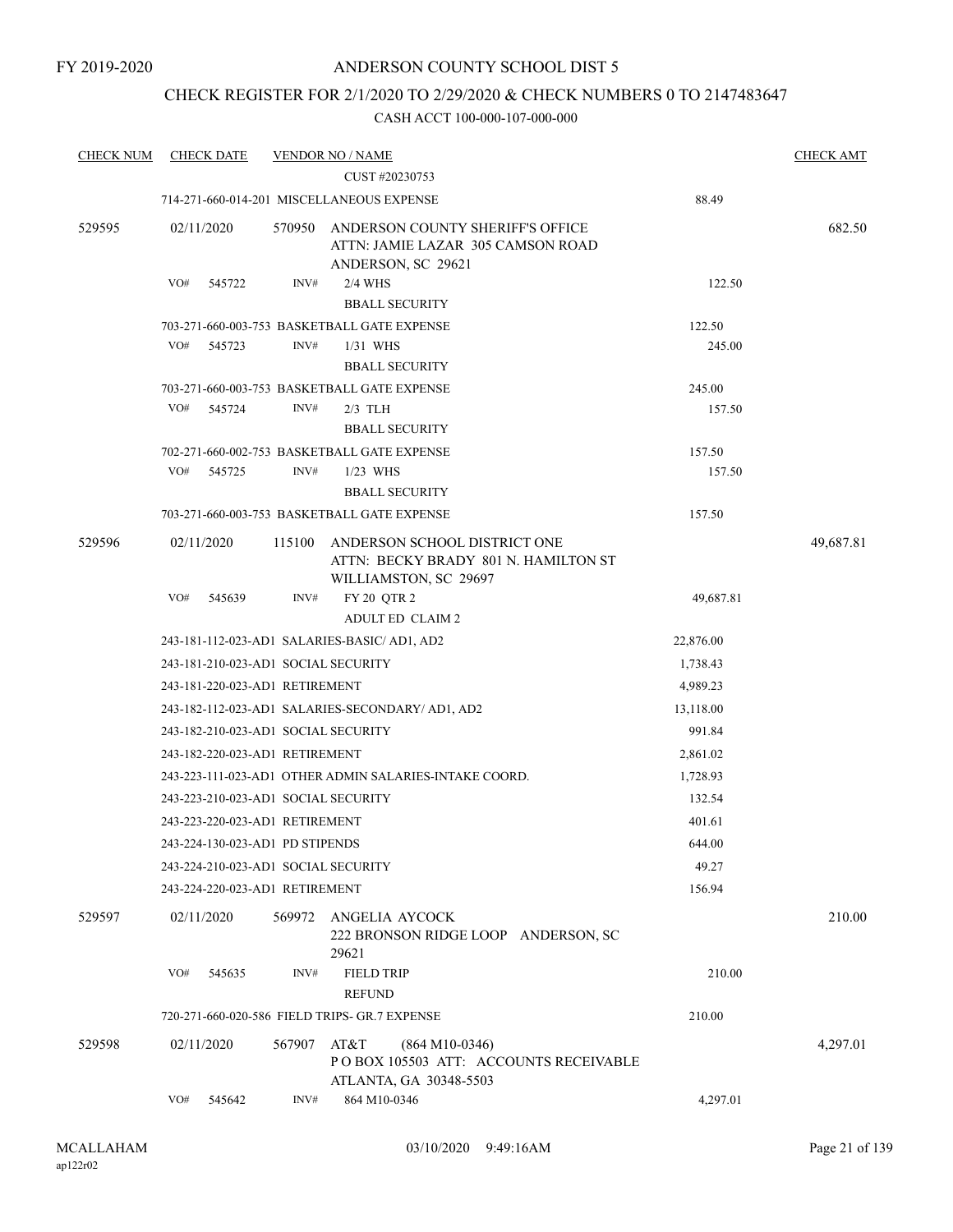## CHECK REGISTER FOR 2/1/2020 TO 2/29/2020 & CHECK NUMBERS 0 TO 2147483647

| <b>CHECK NUM</b> | <b>CHECK DATE</b>             |                | <b>VENDOR NO / NAME</b>                                                                            |          | <b>CHECK AMT</b> |
|------------------|-------------------------------|----------------|----------------------------------------------------------------------------------------------------|----------|------------------|
|                  |                               |                | <b>SERVICE</b>                                                                                     |          |                  |
|                  | 100-266-340-000-000 TELEPHONE |                |                                                                                                    | 1,336.78 |                  |
|                  | 100-266-340-000-000 TELEPHONE |                |                                                                                                    | 90.00    |                  |
|                  | 100-266-340-000-000 TELEPHONE |                |                                                                                                    | 17.90    |                  |
|                  | 100-266-340-000-000 TELEPHONE |                |                                                                                                    | 127.38   |                  |
|                  | 100-266-340-001-000 TELEPHONE |                |                                                                                                    | 75.19    |                  |
|                  | 100-266-340-002-000 TELEPHONE |                |                                                                                                    | 411.33   |                  |
|                  | 100-266-340-003-000 TELEPHONE |                |                                                                                                    | 416.90   |                  |
|                  | 100-266-340-005-000 TELEPHONE |                |                                                                                                    | 90.00    |                  |
|                  | 100-266-340-006-000 TELEPHONE |                |                                                                                                    | 74.90    |                  |
|                  | 100-266-340-007-000 TELEPHONE |                |                                                                                                    | 69.24    |                  |
|                  | 100-266-340-008-000 TELEPHONE |                |                                                                                                    | 60.65    |                  |
|                  | 100-266-340-009-000 TELEPHONE |                |                                                                                                    | 84.20    |                  |
|                  | 100-266-340-010-000 TELEPHONE |                |                                                                                                    | 74.90    |                  |
|                  | 100-266-340-011-000 TELEPHONE |                |                                                                                                    | 256.10   |                  |
|                  | 100-266-340-012-000 TELEPHONE |                |                                                                                                    | 104.36   |                  |
|                  | 100-266-340-013-000 TELEPHONE |                |                                                                                                    | 89.15    |                  |
|                  | 100-266-340-014-000 TELEPHONE |                |                                                                                                    | 90.00    |                  |
|                  | 100-266-340-015-000 TELEPHONE |                |                                                                                                    | 75.61    |                  |
|                  | 100-266-340-016-000 TELEPHONE |                |                                                                                                    | 97.65    |                  |
|                  | 100-266-340-017-000 TELEPHONE |                |                                                                                                    | 89.15    |                  |
|                  | 100-266-340-018-000 TELEPHONE |                |                                                                                                    | 89.15    |                  |
|                  | 100-266-340-019-000 TELEPHONE |                |                                                                                                    | 69.81    |                  |
|                  | 100-266-340-020-000 TELEPHONE |                |                                                                                                    | 60.65    |                  |
|                  | 100-266-340-021-000 TELEPHONE |                |                                                                                                    | 90.00    |                  |
|                  | 100-266-340-023-000 TELEPHONE |                |                                                                                                    | 46.83    |                  |
|                  | 124-266-340-024-000 TELEPHONE |                |                                                                                                    | 60.65    |                  |
|                  | 131-266-340-031-000 TELEPHONE |                |                                                                                                    | 32.15    |                  |
|                  | 600-256-340-000-000 TELEPHONE |                |                                                                                                    | 116.38   |                  |
|                  |                               |                |                                                                                                    |          |                  |
| 529599           | 02/11/2020                    | 567918         | BERNHARDT HOUSE OF VIOLINS LLC<br>5 CATEECHEE AVE ATT: ACCOUNTS RECEIVABLE<br>GREENVILLE, SC 29605 |          | 64.06            |
|                  | VO#<br>545643                 | INV#           | 7224<br>SOUTHWOOD                                                                                  | 64.06    |                  |
|                  | 817-113-410-021-000 SUPPLIES  |                |                                                                                                    | 64.06    |                  |
| 529600           | 02/11/2020                    | 572449         | BOND, CHARLIE**<br>107 BARKLEY STREET EASLEY, SC 29640                                             |          | 114.50           |
|                  | VO#<br>545630                 | INV#           | JAN 31 WHS<br><b>BBALL OFFICIAL</b>                                                                | 114.50   |                  |
|                  |                               |                | 703-271-660-003-753 BASKETBALL GATE EXPENSE                                                        | 114.50   |                  |
|                  |                               |                |                                                                                                    |          |                  |
| 529601           | 02/11/2020                    |                | 569972 CAPICIA GEER<br>606 SALEN ST ANDERSON, SC 29624                                             |          | 20.00            |
|                  | VO#<br>545632                 | $\text{INV}\#$ | <b>FIELD TRIP</b>                                                                                  | 20.00    |                  |
|                  |                               |                |                                                                                                    |          |                  |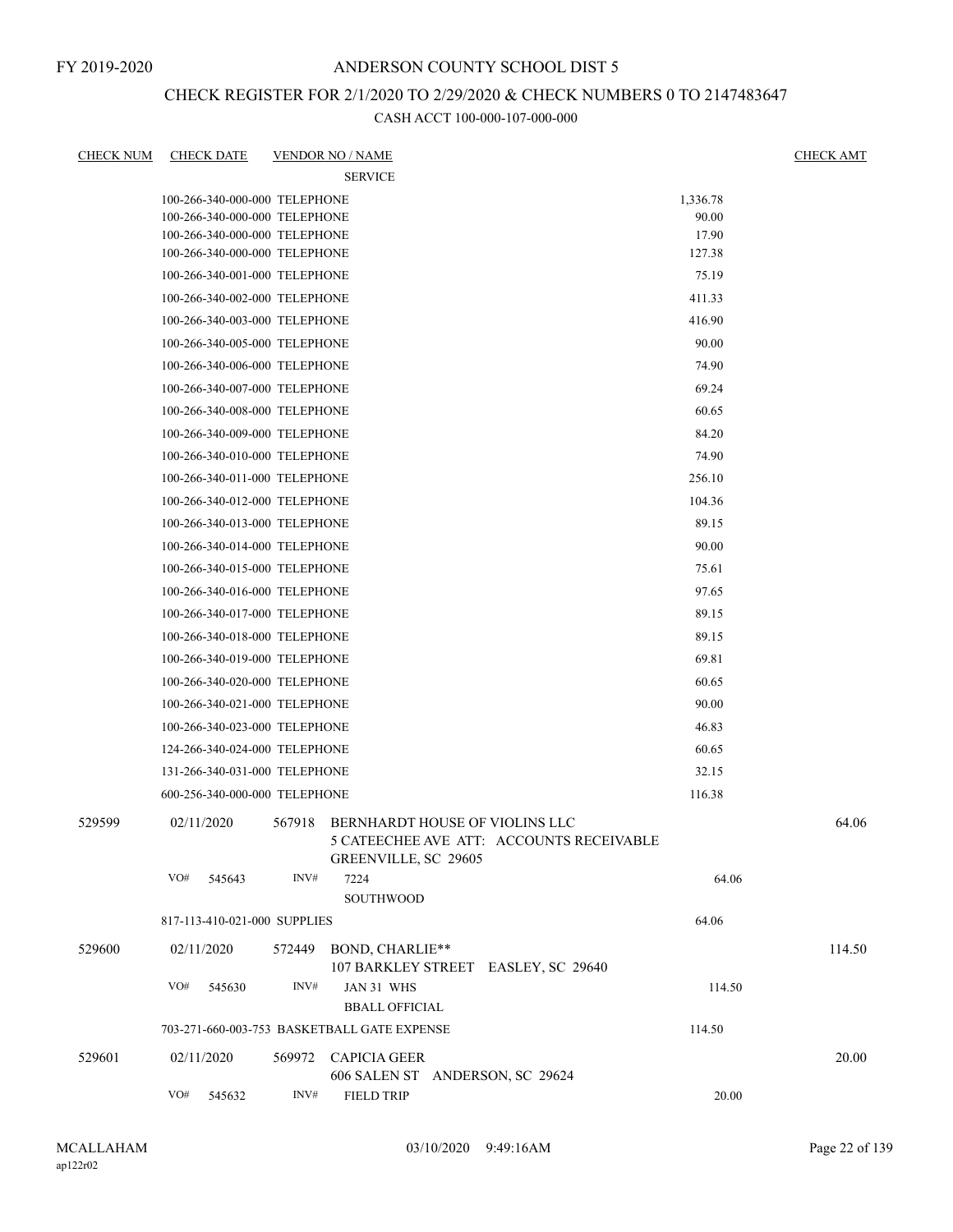## CHECK REGISTER FOR 2/1/2020 TO 2/29/2020 & CHECK NUMBERS 0 TO 2147483647

| <b>CHECK NUM</b> | <b>CHECK DATE</b>                       |        | <b>VENDOR NO / NAME</b>                                                                    |        | <b>CHECK AMT</b> |
|------------------|-----------------------------------------|--------|--------------------------------------------------------------------------------------------|--------|------------------|
|                  |                                         |        | <b>REFUND</b>                                                                              |        |                  |
|                  |                                         |        | 705-271-660-005-586 FIELD TRIPS- GR.7 EXPENSE                                              | 20.00  |                  |
| 529602           | 02/11/2020                              |        | 569972 CRYSTAL DAWSON<br>128 GREEN TREE RD ANDERSON, SC 29625                              |        | 10.00            |
|                  | VO#<br>545634                           | INV#   | <b>FIELD TRIP</b>                                                                          | 10.00  |                  |
|                  |                                         |        | <b>REFUND</b>                                                                              |        |                  |
|                  | 721-190-660-021-443 PHYSICAL ED EXPENSE |        |                                                                                            | 10.00  |                  |
| 529603           | 02/11/2020                              |        | 575808 DUE SOUTH COFFEE ROASTERS<br>1320 HAMPTON AVE. EXT. UNIT 4B GREENVILLE,<br>SC 29601 |        | 1,155.74         |
|                  | VO#<br>545727                           | INV#   | 3726                                                                                       | 437.50 |                  |
|                  |                                         |        | <b>AUG SUPPLIES</b>                                                                        |        |                  |
|                  | 631-256-460-031-000 PURCHASED FOOD      |        |                                                                                            | 437.50 |                  |
|                  | VO# 545728                              | INV#   | 3767                                                                                       | 94.15  |                  |
|                  |                                         |        | <b>AUG SUPPLIES</b>                                                                        |        |                  |
|                  | 631-256-460-031-000 PURCHASED FOOD      |        |                                                                                            | 94.15  |                  |
|                  | VO#<br>545729                           | INV#   | 3834                                                                                       | 97.15  |                  |
|                  |                                         |        | <b>SEPT SUPPLIES</b>                                                                       |        |                  |
|                  | 631-256-460-031-000 PURCHASED FOOD      |        |                                                                                            | 97.15  |                  |
|                  | VO#<br>545730                           | INV#   | 3859                                                                                       | 104.79 |                  |
|                  |                                         |        | <b>SEPT SUPPLIES</b>                                                                       |        |                  |
|                  | 631-256-460-031-000 PURCHASED FOOD      |        |                                                                                            | 104.79 |                  |
|                  | VO# 545731                              | INV#   | 3998                                                                                       |        |                  |
|                  |                                         |        | <b>NOV SUPPLIES</b>                                                                        | 131.41 |                  |
|                  | 631-256-460-031-000 PURCHASED FOOD      |        |                                                                                            | 131.41 |                  |
|                  | VO# 545732                              | INV#   | 4163                                                                                       | 145.37 |                  |
|                  |                                         |        | <b>JAN SUPPLIES</b>                                                                        |        |                  |
|                  | 631-256-460-031-000 PURCHASED FOOD      |        |                                                                                            | 145.37 |                  |
|                  | VO#<br>545733                           | INV#   | 4221                                                                                       | 145.37 |                  |
|                  |                                         |        |                                                                                            |        |                  |
|                  |                                         |        | <b>JAN SUPPLIES</b>                                                                        |        |                  |
|                  | 631-256-460-031-000 PURCHASED FOOD      |        |                                                                                            | 145.37 |                  |
| 529604           | 02/11/2020                              |        | 569174 EAI EDUCATION<br>DIV OF ERIC ARMIN INC PO BOX 416366 BOSTON,<br>MA 02241-6366       |        | 26.95            |
|                  | VO#<br>545651                           | INV#   | 0985778<br><b>BLOCKS</b>                                                                   | 26.95  |                  |
|                  |                                         |        |                                                                                            |        |                  |
|                  | 100-147-410-013-000 SUPPLIES            |        |                                                                                            | 26.95  |                  |
| 529605           | 02/11/2020                              | 232600 | <b>FASTENAL COMPANY</b><br>POBOX 1286 ATT: ACCOUNTS RECEIVABLE<br>WINONA, MN 55987-1286    |        | 141.24           |
|                  | VO#<br>545652                           | INV#   | 151343,1396<br><b>BROOMS</b>                                                               | 141.24 |                  |
|                  | 100-255-410-000-000 SUPPLIES            |        |                                                                                            | 117.70 |                  |
|                  | 100-255-410-000-000 SUPPLIES            |        |                                                                                            | 23.54  |                  |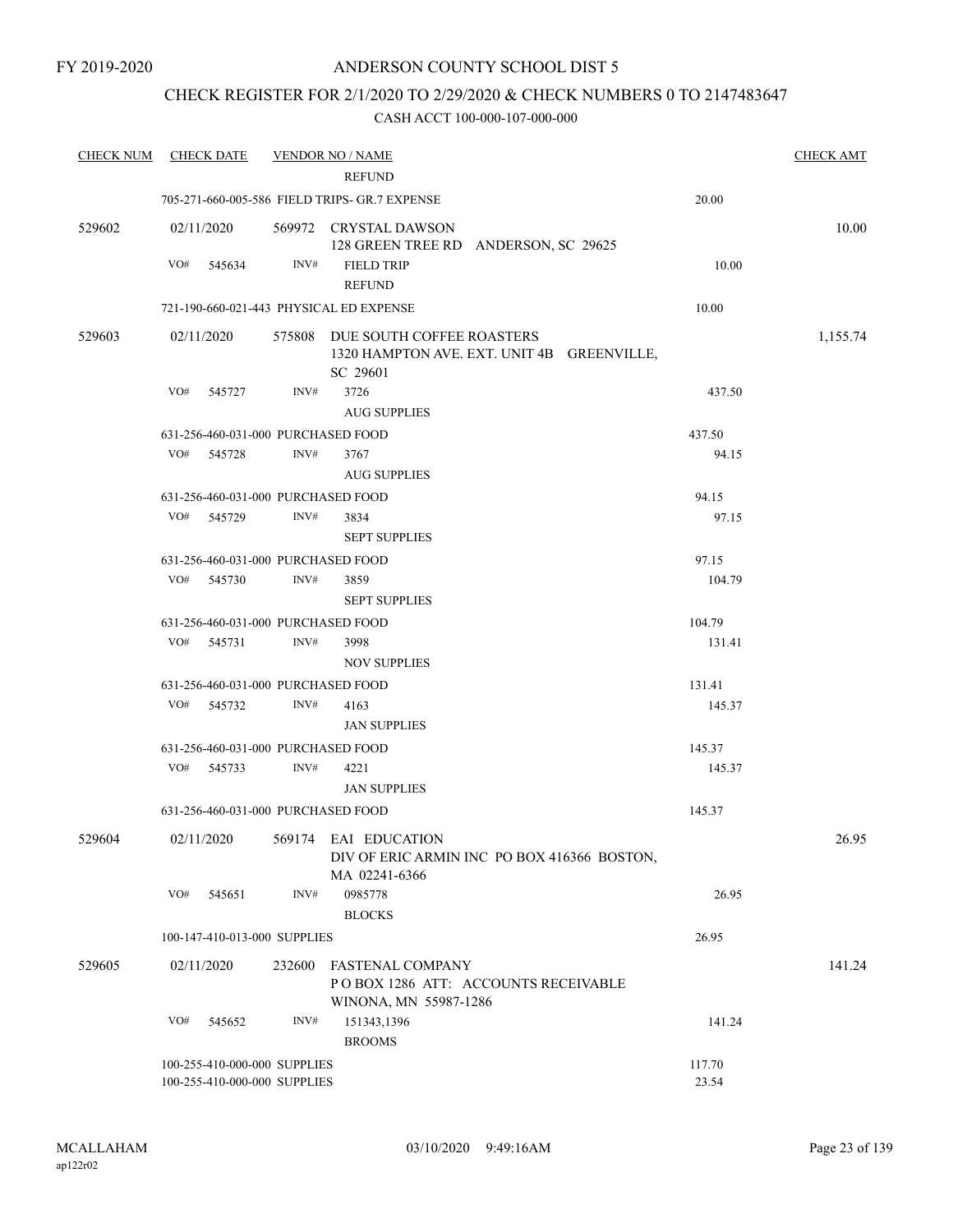## CHECK REGISTER FOR 2/1/2020 TO 2/29/2020 & CHECK NUMBERS 0 TO 2147483647

| <b>CHECK NUM</b> | <b>CHECK DATE</b>                       |        | <b>VENDOR NO / NAME</b>                                                                                 |        | <b>CHECK AMT</b> |
|------------------|-----------------------------------------|--------|---------------------------------------------------------------------------------------------------------|--------|------------------|
| 529606           | 02/11/2020                              |        | 566044 HAWKINS, GREGORY **                                                                              |        | 186.00           |
|                  | VO#<br>545626                           | INV#   | 1106 GILREATH ROAD ANDERSON, SC 29621<br>FEB 3 WHS<br><b>BBALL OFFICIAL</b>                             | 186.00 |                  |
|                  |                                         |        | 703-271-660-003-753 BASKETBALL GATE EXPENSE                                                             | 186.00 |                  |
|                  |                                         |        |                                                                                                         |        |                  |
| 529607           | 02/11/2020                              | 575852 | INTERIOR ELEMENTS, LLC<br>860 WILSON DRIVE SUITE A RIDGELAND, MS<br>39157                               |        | 723.70           |
|                  | VO#<br>545734                           | INV#   | PO#<br>13445<br>11666<br><b>CAFE SUPPLIES</b>                                                           | 723.70 |                  |
|                  | 515-253-520-031-CAR CAREER CENTER       |        |                                                                                                         | 723.70 |                  |
| 529608           | 02/11/2020                              | 576294 | <b>JUSTSHONS CATERING &amp; BAKERY LLC</b><br>8649 AUGUSTA RD SUITE A & B PELZER, SC<br>29669           |        | 200.00           |
|                  | VO#<br>545653                           | INV#   | 1420<br><b>DEPOSIT</b>                                                                                  | 200.00 |                  |
|                  |                                         |        | 100-255-323-000-000 CONTRACTED SERVICES                                                                 | 200.00 |                  |
| 529609           | 02/11/2020                              | 569972 | LAFRANCE ELEMENTARY<br>PO BOX 487 LAFRANCE, SC 29656                                                    |        | 180.00           |
|                  | VO#<br>545747                           | INV#   | <b>SOUTHWOOD</b><br><b>NASP BULLSEYE</b>                                                                | 180.00 |                  |
|                  | 721-190-660-021-443 PHYSICAL ED EXPENSE |        |                                                                                                         | 180.00 |                  |
| 529610           | 02/11/2020                              | 313476 | LAKESHORE LEARNING MATERIALS<br>2695 EAST DOMINGUEZ STREET ATT: ACCOUNTS<br>RECEIVABLE CARSON, CA 90895 |        | 824.34           |
|                  | VO#<br>545656                           | INV#   | 2154990120<br><b>NORTH POINTE</b>                                                                       | 47.61  |                  |
|                  |                                         |        | 713-271-660-013-201 MISCELLANEOUS EXPENSE                                                               | 47.61  |                  |
|                  | VO#<br>545657                           | INV#   | 2278700120<br><b>CALHOUN ELEM</b>                                                                       | 39.07  |                  |
|                  | 100-112-410-014-000 SUPPLIES            |        |                                                                                                         | 39.07  |                  |
|                  | VO#<br>545658                           | INV#   | 1484240120<br>NORTH POINTE                                                                              | 737.66 |                  |
|                  | 100-147-410-013-000 SUPPLIES            |        |                                                                                                         | 737.66 |                  |
| 529611           | 02/11/2020                              | 567629 | LINDLER, TIM**<br>113 EAST TALLULAH DRIVE GREENVILLE, SC<br>29605                                       |        | 112.70           |
|                  | VO#<br>545628                           | INV#   | JAN 31 WHS<br><b>BBALL OFFICIAL</b>                                                                     | 112.70 |                  |
|                  |                                         |        | 703-271-660-003-753 BASKETBALL GATE EXPENSE                                                             | 112.70 |                  |
| 529612           | 02/11/2020                              | 364515 | MOSS, MARTY D**<br>410W SOUTH 4TH STREET APT 309 SENECA, SC<br>29678                                    |        | 115.40           |
|                  | VO#<br>545629                           | INV#   | JAN 31 WHS                                                                                              | 115.40 |                  |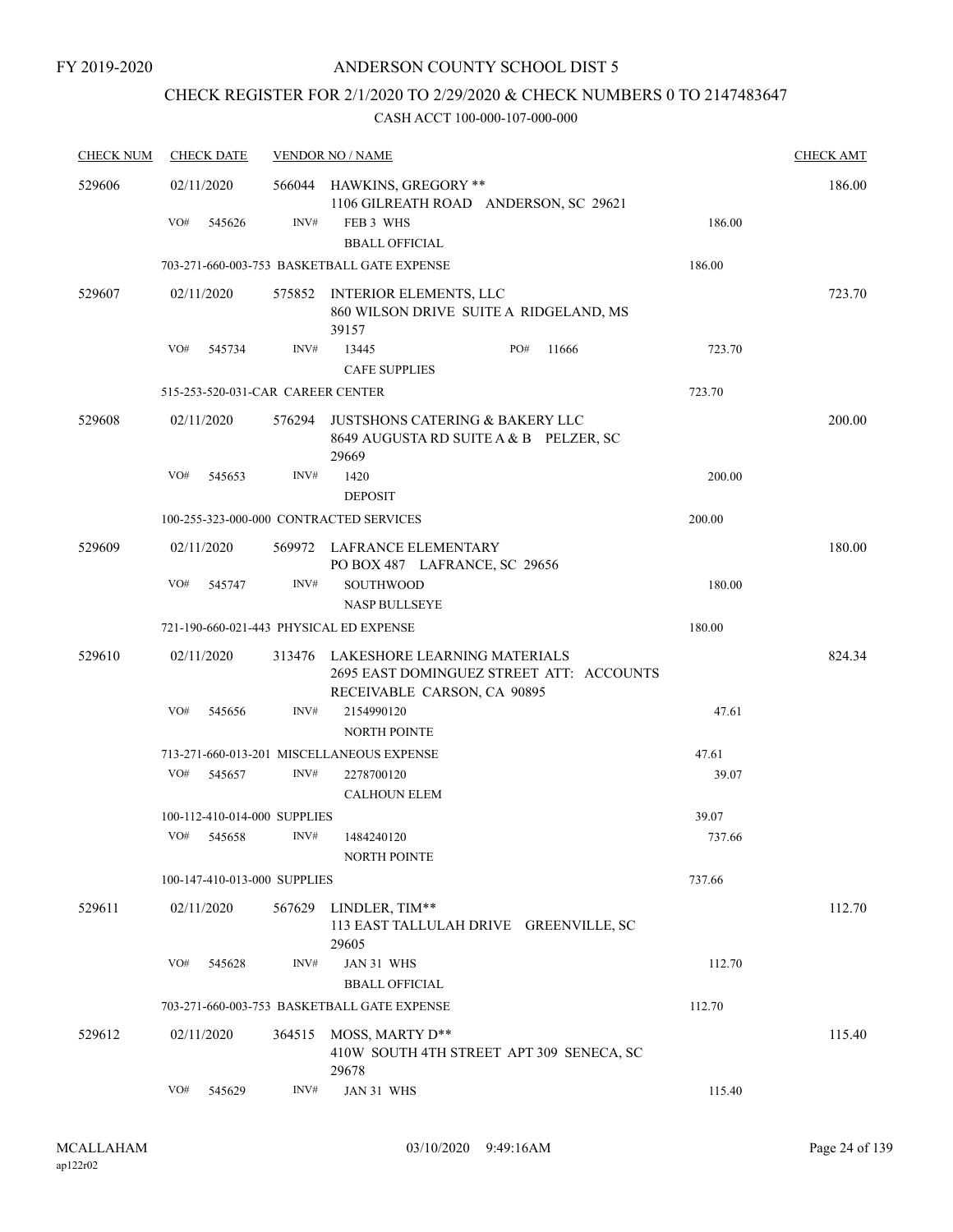## CHECK REGISTER FOR 2/1/2020 TO 2/29/2020 & CHECK NUMBERS 0 TO 2147483647

| <b>CHECK NUM</b> | <b>CHECK DATE</b>            |        | <b>VENDOR NO / NAME</b>                                                                                                                                        |                             | <b>CHECK AMT</b> |
|------------------|------------------------------|--------|----------------------------------------------------------------------------------------------------------------------------------------------------------------|-----------------------------|------------------|
|                  |                              |        | <b>BBALL OFFICIAL</b><br>703-271-660-003-753 BASKETBALL GATE EXPENSE                                                                                           | 115.40                      |                  |
|                  |                              |        |                                                                                                                                                                |                             |                  |
| 529613           | 02/11/2020                   | 369400 | NASCO<br>POBOX 901 ATT: ACCOUNTS RECEIVABLE FORT<br>ATKINSON, WI 53538-0901                                                                                    |                             | 400.16           |
|                  | VO#<br>545660                | INV#   | 666172,669748<br>ACCT 398-499-00                                                                                                                               | 400.16                      |                  |
|                  |                              |        | 100-113-410-020-VEN SUPPLY-ADDT'L FOR LOST VENDING<br>100-113-410-020-VEN SUPPLY-ADDT'L FOR LOST VENDING<br>100-113-410-020-VEN SUPPLY-ADDT'L FOR LOST VENDING | $-21.21$<br>13.56<br>207.81 |                  |
|                  |                              |        | 720-271-660-020-493 SCHOOL/CLASS DONATIONS EXPENSE                                                                                                             | 200.00                      |                  |
| 529614           | 02/11/2020                   |        | 574314 NATIONAL SEATING & MOBILITY, INC<br>MSC 410583 PO BOX 415000 NASHVILLE, TN<br>37241-5000                                                                |                             | 310.81           |
|                  | VO#<br>545661                | INV#   | 029-2160192<br><b>CHAIR</b>                                                                                                                                    | 310.81                      |                  |
|                  |                              |        | 203-127-410-000-000 SUPPLIES- LD/DD/OHI, SUPPLEMENTAL                                                                                                          | 310.81                      |                  |
| 529615           | 02/11/2020                   | 576359 | PRIEGO, PAUL**<br>110 ANTIQUE CT PENDLEON, SC 29670                                                                                                            |                             | 186.00           |
|                  | VO#<br>545627                | INV#   | FEB 3 WHS<br><b>BBALL OFFICIAL</b>                                                                                                                             | 186.00                      |                  |
|                  |                              |        | 703-271-660-003-753 BASKETBALL GATE EXPENSE                                                                                                                    | 186.00                      |                  |
| 529616           | 02/11/2020                   | 571496 | QUAVERMUSIC.COM, LLC<br>65 MUSIC SQUARE WEST NASHVILLE, TN 37203                                                                                               |                             | 420.00           |
|                  | VO#<br>545669                | INV#   | <b>LICENSE</b><br><b>GLENVIEW MS</b>                                                                                                                           | 420.00                      |                  |
|                  | 100-113-410-020-000 SUPPLIES |        |                                                                                                                                                                | 420.00                      |                  |
| 529617           | 02/11/2020                   | 572850 | ROBERT ANDERSON PETTY CASH<br>, ---                                                                                                                            |                             | 400.00           |
|                  | VO#<br>545701                | INV#   | <b>FEB 13</b><br><b>BASKETBALL</b>                                                                                                                             | 400.00                      |                  |
|                  |                              |        | 706-271-660-006-666 CONCESSIONS EXPENSE                                                                                                                        | 200.00                      |                  |
|                  |                              |        | 706-271-660-006-753 BASKETBALL GATE EXPENSE                                                                                                                    | 200.00                      |                  |
| 529618           | 02/11/2020                   | 572850 | ROBERT ANDERSON PETTY CASH<br>, ---                                                                                                                            |                             | 400.00           |
|                  | VO#<br>545702                | INV#   | <b>FEB 15</b><br><b>TOURNAMENT</b>                                                                                                                             | 400.00                      |                  |
|                  |                              |        | 706-271-660-006-666 CONCESSIONS EXPENSE                                                                                                                        | 200.00                      |                  |
|                  |                              |        | 706-271-660-006-753 BASKETBALL GATE EXPENSE                                                                                                                    | 200.00                      |                  |
| 529619           | 02/11/2020                   | 576350 | SEGRA<br>SC TELECOMMUNICATIONS GROUP PO BOX<br>603030 CHARLOTTE, NC 28260-3030                                                                                 |                             | 155.27           |
|                  | VO#<br>545672                | INV#   | 1647968<br><b>SERVICE</b>                                                                                                                                      | 155.27                      |                  |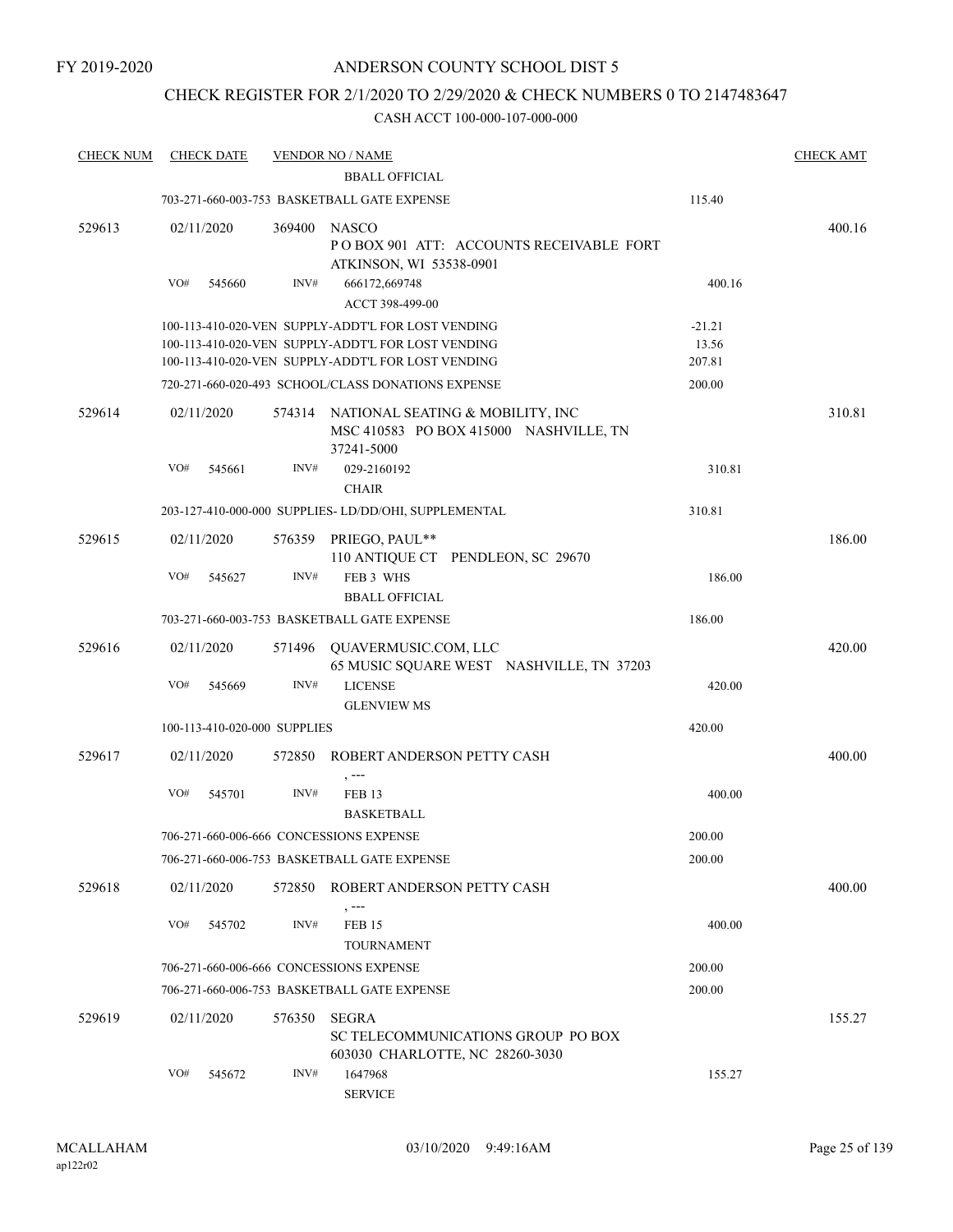# CHECK REGISTER FOR 2/1/2020 TO 2/29/2020 & CHECK NUMBERS 0 TO 2147483647

| <b>CHECK NUM</b> | <b>CHECK DATE</b>                         |        | <b>VENDOR NO / NAME</b>            |                                         |       | <b>CHECK AMT</b> |
|------------------|-------------------------------------------|--------|------------------------------------|-----------------------------------------|-------|------------------|
|                  | 100-266-340-000-000 TELEPHONE             |        |                                    |                                         | 57.06 |                  |
|                  | 100-266-340-000-000 TELEPHONE             |        |                                    |                                         | 0.95  |                  |
|                  | 100-266-340-000-000 TELEPHONE             |        |                                    |                                         | 1.26  |                  |
|                  | 100-266-340-001-000 TELEPHONE             |        |                                    |                                         | 17.41 |                  |
|                  | 100-266-340-002-000 TELEPHONE             |        |                                    |                                         | 16.47 |                  |
|                  | 100-266-340-003-000 TELEPHONE             |        |                                    |                                         | 10.82 |                  |
|                  | 100-266-340-005-000 TELEPHONE             |        |                                    |                                         | 0.38  |                  |
|                  | 100-266-340-007-000 TELEPHONE             |        |                                    |                                         | 5.28  |                  |
|                  | 100-266-340-008-000 TELEPHONE             |        |                                    |                                         | 1.98  |                  |
|                  | 100-266-340-009-000 TELEPHONE             |        |                                    |                                         | 4.77  |                  |
|                  | 100-266-340-010-000 TELEPHONE             |        |                                    |                                         | 2.81  |                  |
|                  | 100-266-340-011-000 TELEPHONE             |        |                                    |                                         | 5.41  |                  |
|                  | 100-266-340-012-000 TELEPHONE             |        |                                    |                                         | 4.33  |                  |
|                  | 100-266-340-014-000 TELEPHONE             |        |                                    |                                         | 3.99  |                  |
|                  | 100-266-340-015-000 TELEPHONE             |        |                                    |                                         | 4.44  |                  |
|                  | 100-266-340-016-000 TELEPHONE             |        |                                    |                                         | 1.04  |                  |
|                  | 100-266-340-017-000 TELEPHONE             |        |                                    |                                         | 6.88  |                  |
|                  | 100-266-340-018-000 TELEPHONE             |        |                                    |                                         | 1.62  |                  |
|                  | 100-266-340-019-000 TELEPHONE             |        |                                    |                                         | 4.75  |                  |
|                  | 100-266-340-021-000 TELEPHONE             |        |                                    |                                         | 2.74  |                  |
|                  | 124-266-340-024-000 TELEPHONE             |        |                                    |                                         | 0.88  |                  |
| 529620           | 02/11/2020                                | 568954 | <b>SHRED A WAY</b>                 | PO BOX 51132 ATT: ACCOUNTS RECEIVABLE   |       | 131.00           |
|                  |                                           |        | PIEDMONT, SC 29673                 |                                         |       |                  |
|                  | VO#<br>545676                             | INV#   | A77214<br><b>ROBERT ANDERSON</b>   |                                         | 65.00 |                  |
|                  | 100-113-410-006-000 SUPPLIES              |        |                                    |                                         | 65.00 |                  |
|                  | VO#<br>545677                             | INV#   | A77207<br><b>ADULT ED</b>          |                                         | 33.00 |                  |
|                  | 723-190-660-023-913 COPIER EXPENSE        |        |                                    |                                         | 33.00 |                  |
|                  | VO#<br>545678                             | INV#   | A77169<br>WHITEHALL                |                                         | 33.00 |                  |
|                  | 719-271-660-019-201 MISCELLANEOUS EXPENSE |        |                                    |                                         | 33.00 |                  |
| 529621           | 02/11/2020                                | 571007 | SIMPLIFIED OFFICE SYSTEMS          | 6220 BUSH RIVER ROAD COLUMBIA, SC 29212 |       | 87.26            |
|                  | VO#<br>545679                             | INV#   | 191213-0035<br><b>COPIES</b>       |                                         | 87.26 |                  |
|                  | 721-190-660-021-562 COPIERS EXPENSE       |        |                                    |                                         | 87.26 |                  |
| 529622           | 02/11/2020                                |        | 569972 STEPHANIE LUPER             |                                         |       | 10.00            |
|                  |                                           |        |                                    | PO BOX 461 ANDERSON, SC 29622           |       |                  |
|                  | VO#<br>545633                             | INV#   | <b>FIELD TRIP</b><br><b>REFUND</b> |                                         | 10.00 |                  |
|                  | 721-190-660-021-443 PHYSICAL ED EXPENSE   |        | 10.00                              |                                         |       |                  |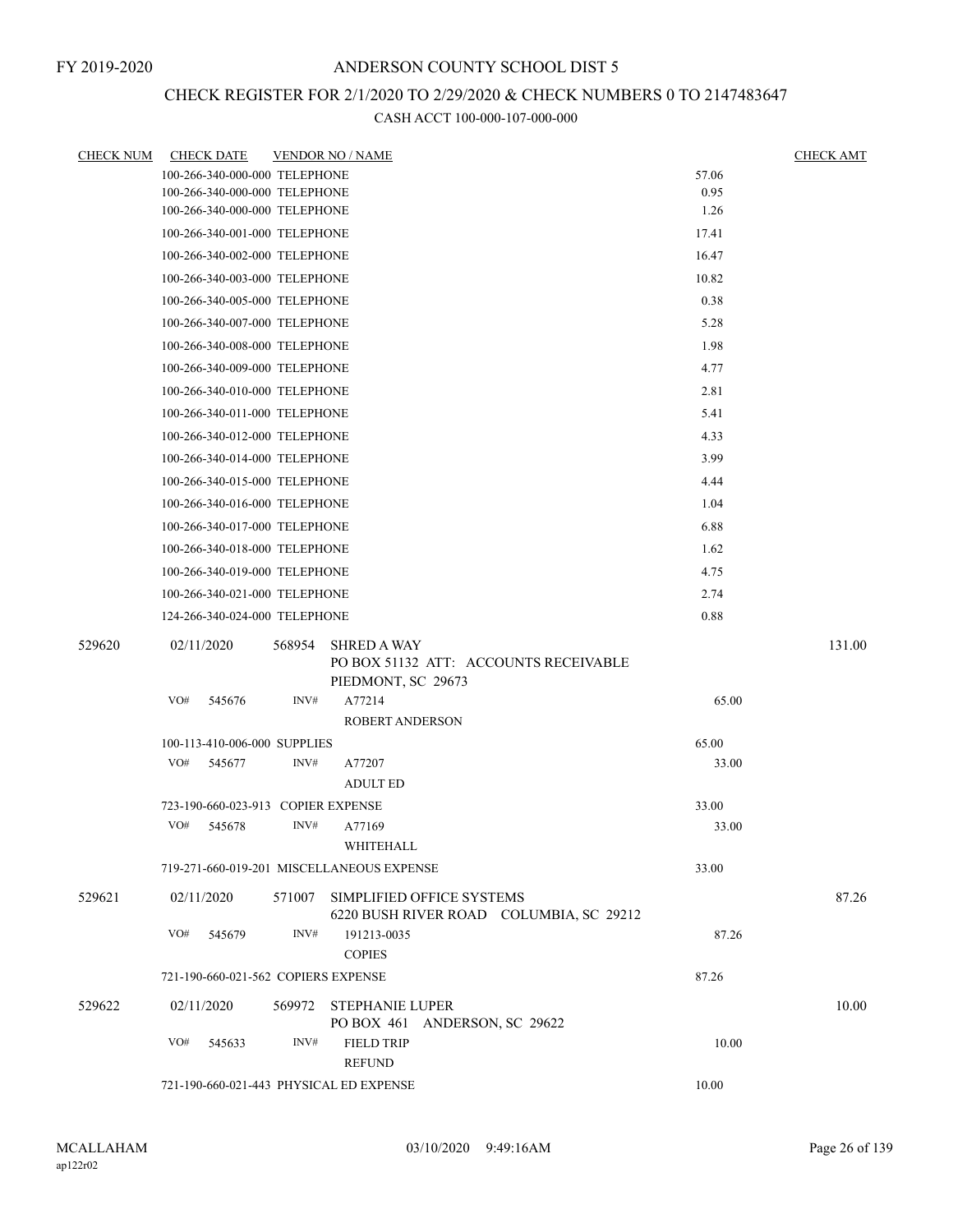## CHECK REGISTER FOR 2/1/2020 TO 2/29/2020 & CHECK NUMBERS 0 TO 2147483647

| <b>CHECK NUM</b> | <b>CHECK DATE</b>            |        | <b>VENDOR NO / NAME</b>                       |                                       |            | <b>CHECK AMT</b> |
|------------------|------------------------------|--------|-----------------------------------------------|---------------------------------------|------------|------------------|
| 529623           | 02/11/2020                   | 575747 | TOLLISON, JOSEPH**                            | 104 ORCHARD WAY PIEDMONT, SC 29673    |            | 199.50           |
|                  | VO#<br>545631                | INV#   | FEB 3 WHS<br><b>BBALL OFFICIAL</b>            |                                       | 199.50     |                  |
|                  |                              |        | 703-271-660-003-753 BASKETBALL GATE EXPENSE   |                                       | 199.50     |                  |
| 529624           | 02/11/2020                   | 572570 | <b>TRANSFINDER</b><br><b>440 STATE STREET</b> | SCHENECTADY, NY 12305                 |            | 6,000.00         |
|                  | VO#<br>545681                | INV#   | 32778<br><b>TIME STUDY</b>                    | PO#<br>98583                          | 6,000.00   |                  |
|                  |                              |        | 850-266-410-000-000 SUPPLIES AND MATERIALS    |                                       | 6,000.00   |                  |
| 529625           | 02/11/2020                   | 510790 | US FOODSERVICE                                | POBOX 602292 CHARLOTTE, NC 28260-2292 |            | 269,184.02       |
|                  | VO#<br>545717                | INV#   | 20950515<br><b>FOOD &amp; SUPPLIES</b>        |                                       | 269,184.02 |                  |
|                  | 600-256-410-002-000 SUPPLIES |        |                                               |                                       | 1,738.85   |                  |
|                  | 600-256-410-003-000 SUPPLIES |        |                                               |                                       | 1,766.36   |                  |
|                  | 600-256-410-005-000 SUPPLIES |        |                                               |                                       | 1,181.16   |                  |
|                  | 600-256-410-006-000 SUPPLIES |        |                                               |                                       | 2,788.17   |                  |
|                  | 600-256-410-007-000 SUPPLIES |        |                                               |                                       | 1,537.67   |                  |
|                  | 600-256-410-008-000 SUPPLIES |        |                                               |                                       | 817.26     |                  |
|                  | 600-256-410-009-000 SUPPLIES |        |                                               |                                       | 803.21     |                  |
|                  | 600-256-410-010-000 SUPPLIES |        |                                               |                                       | 567.38     |                  |
|                  | 600-256-410-011-000 SUPPLIES |        |                                               |                                       | 1,073.23   |                  |
|                  | 600-256-410-012-000 SUPPLIES |        |                                               |                                       | 1,326.77   |                  |
|                  | 600-256-410-013-000 SUPPLIES |        |                                               |                                       | 627.42     |                  |
|                  | 600-256-410-014-000 SUPPLIES |        |                                               |                                       | 932.36     |                  |
|                  | 600-256-410-015-000 SUPPLIES |        |                                               |                                       | 246.11     |                  |
|                  | 600-256-410-016-000 SUPPLIES |        |                                               |                                       | 905.53     |                  |
|                  | 600-256-410-017-000 SUPPLIES |        |                                               |                                       | 1,346.00   |                  |
|                  | 600-256-410-018-000 SUPPLIES |        |                                               |                                       | 813.93     |                  |
|                  | 600-256-410-019-000 SUPPLIES |        |                                               |                                       | 648.34     |                  |
|                  | 600-256-410-020-000 SUPPLIES |        |                                               |                                       | 2,033.55   |                  |
|                  | 600-256-410-021-000 SUPPLIES |        |                                               |                                       | 573.12     |                  |
|                  | 600-256-460-002-000 FOOD     |        |                                               |                                       | 22,393.43  |                  |
|                  | 600-256-460-003-000 FOOD     |        |                                               |                                       | 26,325.06  |                  |
|                  | 600-256-460-005-000 FOOD     |        |                                               |                                       | 15,637.83  |                  |
|                  | 600-256-460-006-000 FOOD     |        |                                               |                                       | 31,294.80  |                  |
|                  | 600-256-460-007-000 FOOD     |        |                                               |                                       | 15,467.63  |                  |
|                  | 600-256-460-008-000 FOOD     |        |                                               |                                       | 9,644.59   |                  |
|                  | 600-256-460-009-000 FOOD     |        |                                               |                                       | 8,180.74   |                  |
|                  | 600-256-460-010-000 FOOD     |        |                                               |                                       | 13,698.07  |                  |
|                  | 600-256-460-011-000 FOOD     |        |                                               |                                       | 14,052.71  |                  |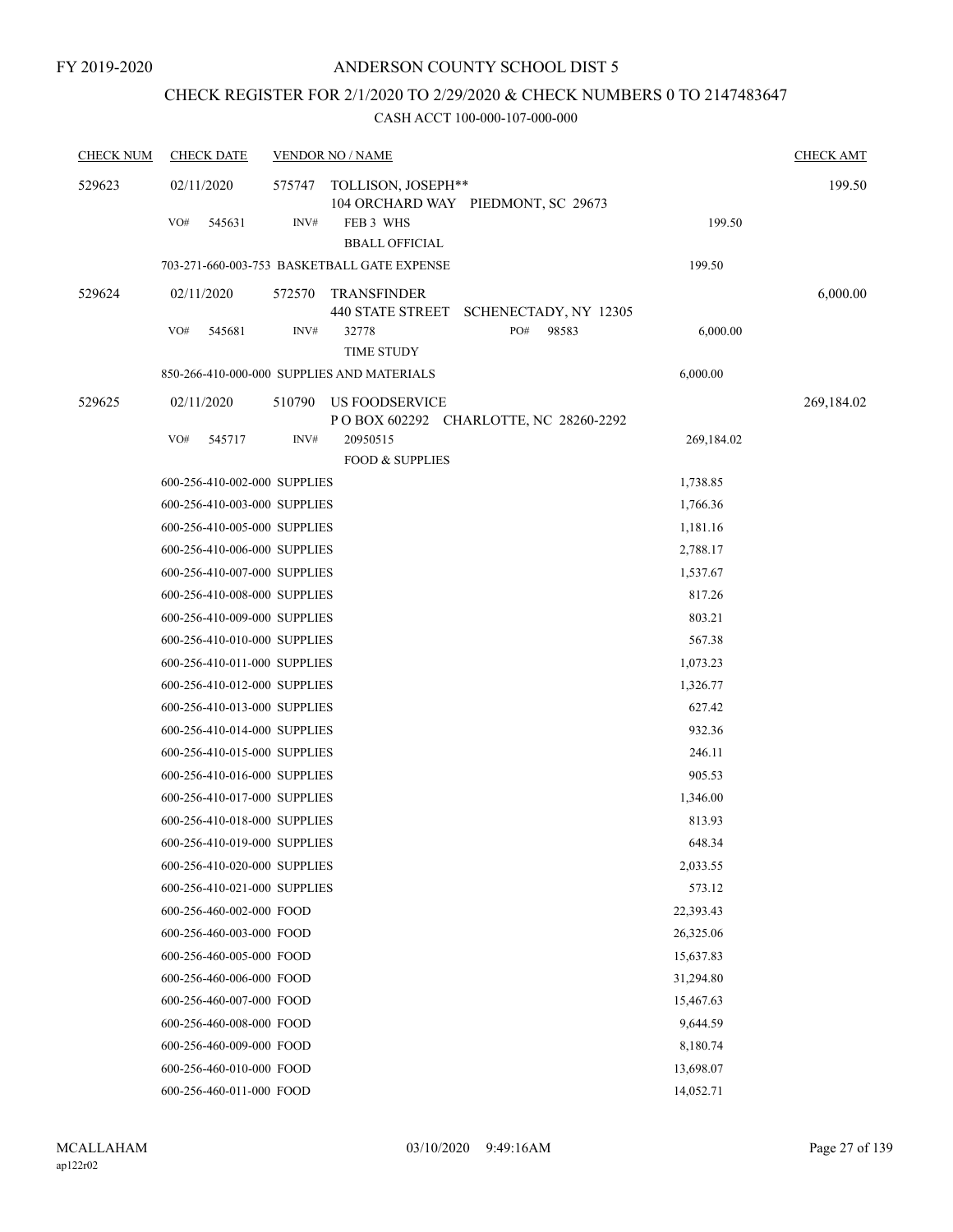# CHECK REGISTER FOR 2/1/2020 TO 2/29/2020 & CHECK NUMBERS 0 TO 2147483647

| <b>CHECK NUM</b> | <b>CHECK DATE</b>                          |        | <b>VENDOR NO / NAME</b>     |                                                                     |           | <b>CHECK AMT</b> |
|------------------|--------------------------------------------|--------|-----------------------------|---------------------------------------------------------------------|-----------|------------------|
|                  | 600-256-460-012-000 FOOD                   |        |                             |                                                                     | 11,627.59 |                  |
|                  | 600-256-460-013-000 FOOD                   |        |                             |                                                                     | 8,766.55  |                  |
|                  | 600-256-460-014-000 FOOD                   |        |                             |                                                                     | 9,605.77  |                  |
|                  | 600-256-460-015-000 FOOD                   |        |                             |                                                                     | 3,153.63  |                  |
|                  | 600-256-460-016-000 FOOD                   |        |                             |                                                                     | 8,212.95  |                  |
|                  | 600-256-460-017-000 FOOD                   |        |                             |                                                                     | 7,103.10  |                  |
|                  | 600-256-460-018-000 FOOD                   |        |                             |                                                                     | 5,781.21  |                  |
|                  | 600-256-460-019-000 FOOD                   |        |                             |                                                                     | 9,924.65  |                  |
|                  | 600-256-460-020-000 FOOD                   |        |                             |                                                                     | 15,967.60 |                  |
|                  | 600-256-460-021-000 FOOD                   |        |                             |                                                                     | 6,050.79  |                  |
|                  | 631-256-410-031-000 SUPPLIES               |        |                             |                                                                     | 75.36     |                  |
|                  | 631-256-460-031-000 PURCHASED FOOD         |        |                             |                                                                     | 2,816.13  |                  |
|                  | 631-256-460-031-CAT FOOD-CATERING          |        |                             |                                                                     | 1,677.41  |                  |
| 529626           | 02/11/2020                                 | 510790 | US FOODSERVICE              | POBOX 602292 CHARLOTTE, NC 28260-2292                               |           | 1,247.40         |
|                  | VO#<br>545716                              | INV#   | 60813458                    |                                                                     | 1,247.40  |                  |
|                  |                                            |        | <b>USDA FOODS</b>           |                                                                     |           |                  |
|                  | 600-256-462-002-000 COMMODITY DISTRIBUTION |        |                             |                                                                     | 100.80    |                  |
|                  | 600-256-462-003-000 COMMODITY DISTRIBUTION |        |                             |                                                                     | 44.10     |                  |
|                  | 600-256-462-005-000 COMMODITY DISTRIBUTION |        |                             |                                                                     | 81.90     |                  |
|                  | 600-256-462-006-000 COMMODITY DISTRIBUTION |        |                             |                                                                     | 72.45     |                  |
|                  | 600-256-462-007-000 COMMODITY DISTRIBUTION |        |                             |                                                                     | 85.05     |                  |
|                  | 600-256-462-008-000 COMMODITY DISTRIBUTION |        |                             |                                                                     | 47.25     |                  |
|                  | 600-256-462-009-000 COMMODITY DISTRIBUTION |        |                             |                                                                     | 207.90    |                  |
|                  | 600-256-462-010-000 COMMODITY DISTRIBUTION |        |                             |                                                                     | 56.70     |                  |
|                  | 600-256-462-011-000 COMMODITY DISTRIBUTION |        |                             |                                                                     | 72.45     |                  |
|                  | 600-256-462-012-000 COMMODITY DISTRIBUTION |        |                             |                                                                     | 75.60     |                  |
|                  | 600-256-462-013-000 COMMODITY DISTRIBUTION |        |                             |                                                                     | 50.40     |                  |
|                  | 600-256-462-014-000 COMMODITY DISTRIBUTION |        |                             |                                                                     | 56.70     |                  |
|                  | 600-256-462-015-000 COMMODITY DISTRIBUTION |        |                             |                                                                     | 6.30      |                  |
|                  | 600-256-462-016-000 COMMODITY DISTRIBUTION |        |                             |                                                                     | 53.55     |                  |
|                  | 600-256-462-017-000 COMMODITY DISTRIBUTION |        |                             |                                                                     | 50.40     |                  |
|                  | 600-256-462-018-000 COMMODITY DISTRIBUTION |        |                             |                                                                     | 12.60     |                  |
|                  | 600-256-462-019-000 COMMODITY DISTRIBUTION |        |                             |                                                                     | 75.60     |                  |
|                  | 600-256-462-020-000 COMMODITY DISTRIBUTION |        |                             |                                                                     | 53.55     |                  |
|                  | 600-256-462-021-000 COMMODITY DISTRIBUTION |        |                             |                                                                     | 44.10     |                  |
| 529627           | 02/11/2020                                 | 573864 |                             | WELLS FARGO VENDOR FIN SERV<br>PO BOX 105710 ATLANTA, GA 30348-5710 |           | 252.52           |
|                  | VO#<br>545682                              | INV#   | 5008710246<br><b>COPIER</b> |                                                                     | 252.52    |                  |
|                  | 723-190-660-023-913 COPIER EXPENSE         |        |                             |                                                                     | 252.52    |                  |
| 529628           | 02/11/2020                                 | 536100 | WILLIAMSON, RICHARD**       |                                                                     |           | 250.00           |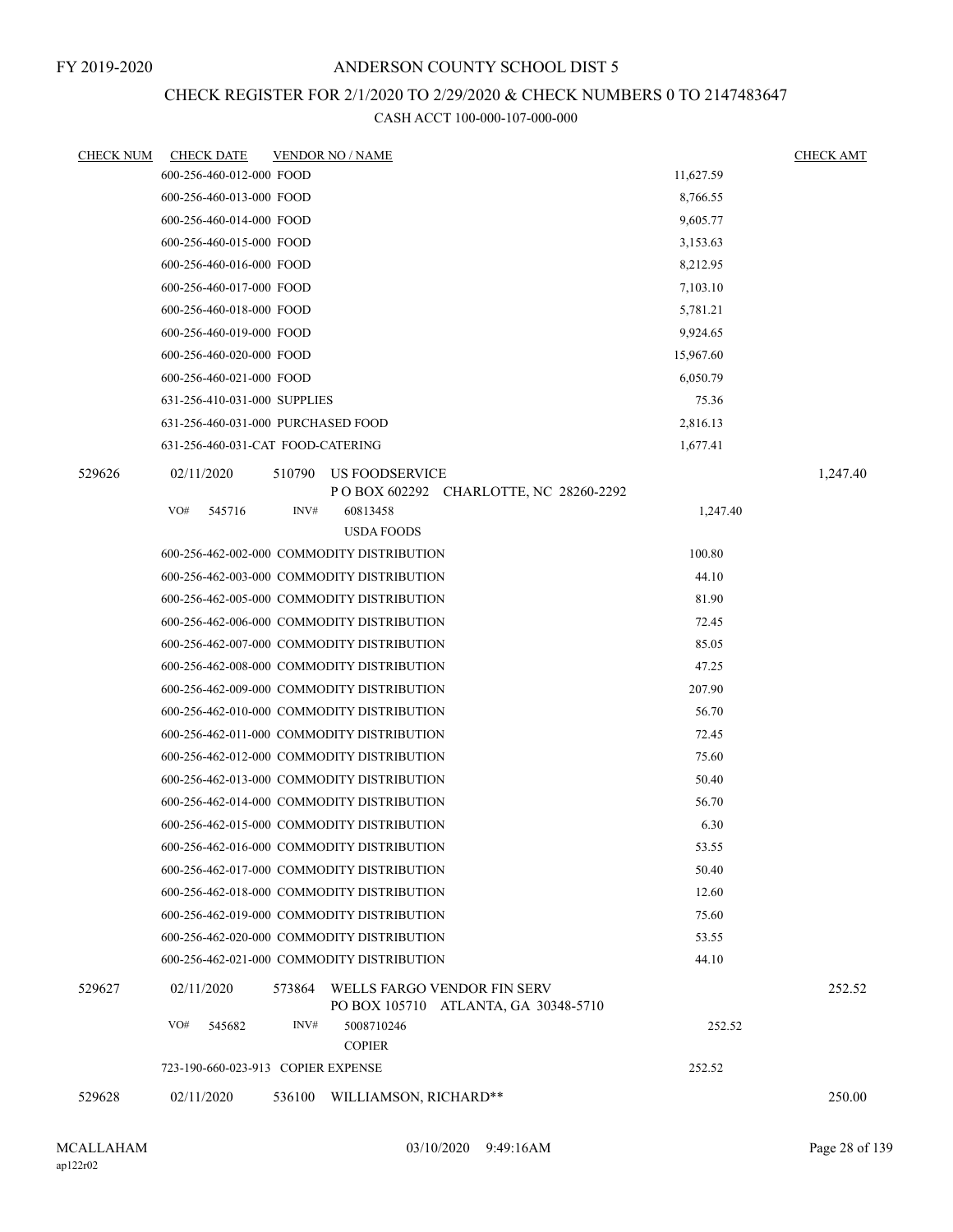FY 2019-2020

## ANDERSON COUNTY SCHOOL DIST 5

## CHECK REGISTER FOR 2/1/2020 TO 2/29/2020 & CHECK NUMBERS 0 TO 2147483647

| <b>CHECK NUM</b> | <b>CHECK DATE</b>                     |            | <b>VENDOR NO / NAME</b>                                                                     |          | <b>CHECK AMT</b> |
|------------------|---------------------------------------|------------|---------------------------------------------------------------------------------------------|----------|------------------|
|                  |                                       |            | 500 WRIGHT SCHOOL RD BELTON, SC 29627                                                       |          |                  |
|                  | VO#<br>545683                         | INV#       | 36<br><b>SOUTHWOOD</b>                                                                      | 250.00   |                  |
|                  | 817-113-312-021-000 ARTS IN RESIDENCE |            |                                                                                             | 250.00   |                  |
| 529629           | 02/12/2020                            | 449860     | <b>SCIRA</b>                                                                                |          | 181.13           |
|                  |                                       |            | POBOX 10101 ATT: JUDY REDMAN ROCK HILL,<br>SC 29731                                         |          |                  |
|                  | VO#<br>545749                         | INV#       | <b>REGISTRATION</b><br>PO#<br>12289<br><b>TARIA MCINTOSH</b>                                | 181.13   |                  |
|                  |                                       |            | 201-224-333-016-000 TRIPS AND CONFERENCES                                                   | 181.13   |                  |
| 529630           | 02/13/2020                            | 563627 ACT | FINANCE POBOX 4072 IOWA CITY, IA 52243-4072                                                 |          | 20.00            |
|                  | VO#<br>545770                         | INV#       | 1238232<br><b>WORKKEYS</b>                                                                  | 20.00    |                  |
|                  |                                       |            | 723-190-660-023-911 MISCELLANEOUS- ADULT ED EXPENSE                                         | 20.00    |                  |
| 529631           | 02/13/2020                            | 564507     | AMERICAN CANCER SOCIETY<br>154 MILESTONE WAY GREENVILLE, SC 29615                           |          | 4,694.16         |
|                  | VO#<br>545809                         | INV#       | <b>RELAY 4 LIFE</b>                                                                         | 4,694.16 |                  |
|                  |                                       |            | <b>ROBERT ANDERSON</b>                                                                      |          |                  |
|                  |                                       |            | 706-271-660-006-472 RELAY FOR LIFE EXPENSE                                                  | 4,694.16 |                  |
| 529632           | 02/13/2020                            | 570950     | ANDERSON COUNTY SHERIFF'S OFFICE<br>ATTN: JAMIE LAZAR 305 CAMSON ROAD<br>ANDERSON, SC 29621 |          | 857.50           |
|                  | VO#<br>545773                         | INV#       | JAN 9 WHS                                                                                   | 105.00   |                  |
|                  |                                       |            | <b>SECURITY</b>                                                                             |          |                  |
|                  |                                       |            | 703-271-660-003-697 WRESTLING GATE RECEIPTS EXPENSE                                         | 105.00   |                  |
|                  | VO#<br>545774                         | INV#       | FEB 3 & 7                                                                                   | 245.00   |                  |
|                  |                                       |            | <b>ROBERT ANDERSON</b>                                                                      |          |                  |
|                  |                                       |            | 706-271-660-006-753 BASKETBALL GATE EXPENSE                                                 | 245.00   |                  |
|                  | VO#<br>545775                         | INV#       | 2/10 GLENVIEW                                                                               | 122.50   |                  |
|                  |                                       |            | <b>BBALL SECURITY</b>                                                                       |          |                  |
|                  |                                       |            | 720-271-660-020-753 BASKETBALL GATE EXPENSE                                                 | 122.50   |                  |
|                  | VO#<br>545776                         | INV#       | FEB 3-7 RAMS<br><b>OVERTIME</b>                                                             | 105.00   |                  |
|                  | 100-113-410-006-000 SUPPLIES          |            |                                                                                             | 105.00   |                  |
|                  | VO#<br>545777                         | INV#       | FEB 8 RAMS                                                                                  | 157.50   |                  |
|                  |                                       |            | SATURDAY SCHOOL                                                                             |          |                  |
|                  | 100-113-410-006-000 SUPPLIES          |            |                                                                                             | 157.50   |                  |
|                  | VO#<br>545855                         | INV#       | FEB 10 WHS                                                                                  | 122.50   |                  |
|                  |                                       |            | <b>BBALL SECURITY</b>                                                                       |          |                  |
|                  |                                       |            | 703-271-660-003-753 BASKETBALL GATE EXPENSE                                                 | 122.50   |                  |
| 529633           | 02/13/2020                            | 125000     | ATCHISON TRANSPORTATION SERVICES, INC.<br>POBOX 1728 SPARTANBURG, SC 29304                  |          | 5,277.25         |
|                  | VO#<br>545778                         | INV#       | 274769                                                                                      | 5,277.25 |                  |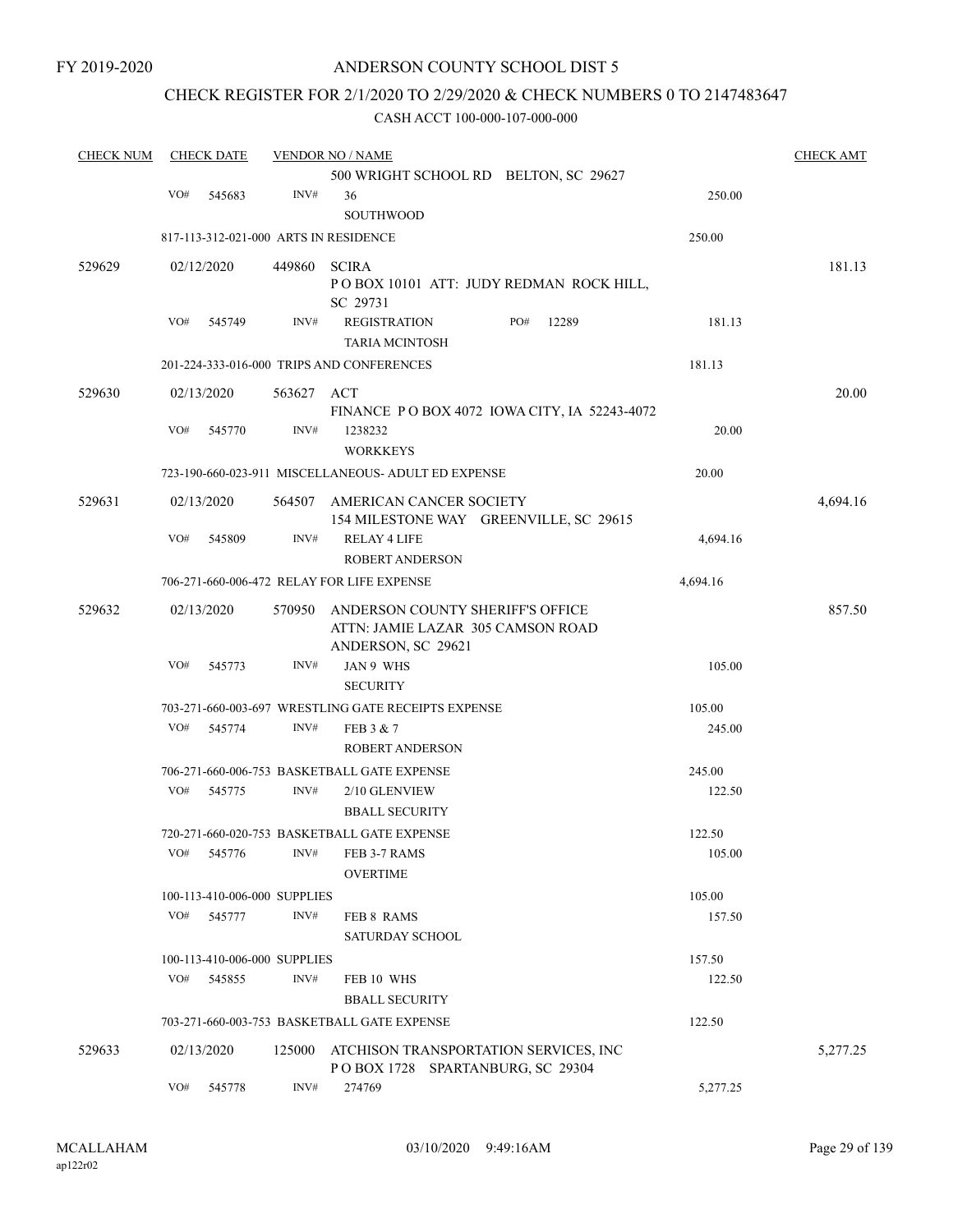## CHECK REGISTER FOR 2/1/2020 TO 2/29/2020 & CHECK NUMBERS 0 TO 2147483647

| <b>CHECK NUM</b> | <b>CHECK DATE</b> |                                           | <b>VENDOR NO / NAME</b>                                                              |                                         |                  | <b>CHECK AMT</b> |
|------------------|-------------------|-------------------------------------------|--------------------------------------------------------------------------------------|-----------------------------------------|------------------|------------------|
|                  |                   |                                           | <b>MARCH 6 CONCORD</b>                                                               |                                         |                  |                  |
|                  |                   |                                           | 709-271-660-009-355 FIELD TRIPS GRADE 5 EXPENSE                                      |                                         | 5,277.25         |                  |
| 529634           | 02/13/2020        | 569220                                    | AUTECH<br>WILLIAMSTON, SC 29697                                                      | POBOX 248 ATT: ACCOUNTS RECEIVABLE      |                  | 1,440.96         |
|                  | VO#<br>545851     | INV#                                      | 7707<br><b>VARENNES</b>                                                              |                                         | 760.71           |                  |
|                  |                   |                                           | 100-254-323-016-400 CONTR SERV-HVAC/ELECT/PLUMBING                                   |                                         | 760.71           |                  |
|                  | VO#<br>545852     | INV#                                      | 7773                                                                                 |                                         | 500.00           |                  |
|                  |                   |                                           | <b>ROBERT ANDERSON</b>                                                               |                                         |                  |                  |
|                  |                   |                                           | 100-254-323-006-400 CONTR SERV-HVAC/ELECT/PLUMBING                                   |                                         | 500.00           |                  |
|                  | VO#<br>545853     | INV#                                      | 7770<br><b>MCCANTS</b>                                                               |                                         | 80.25            |                  |
|                  |                   |                                           | 100-254-410-005-400 HVAC/ELECTRICAL/PLUMBING                                         |                                         | 80.25            |                  |
|                  | VO#<br>545854     | INV#                                      | 7761<br><b>MCCANTS</b>                                                               |                                         | 100.00           |                  |
|                  |                   |                                           | 100-254-323-005-400 CONTR SERV-HVAC/ELECT/PLUMBING                                   |                                         | 100.00           |                  |
| 529635           | 02/13/2020        | 566585                                    | <b>BANK OF AMERICA</b><br>WILMINGTON, DE 19886-5731                                  | PO BOX 15731 ATT: ACCOUNTS RECEIVABLE   |                  | 1,121.91         |
|                  | VO#<br>545856     | INV#                                      | 1172 & 7779<br><b>PURCHASES</b>                                                      |                                         | 1,121.91         |                  |
|                  |                   |                                           | 201-112-410-000-000 SUPPLIES- MINI GRANT<br>201-112-410-000-000 SUPPLIES- MINI GRANT |                                         | 312.77<br>376.74 |                  |
|                  |                   | 201-112-410-010-000 SUPPLIES              |                                                                                      |                                         | 27.81            |                  |
|                  |                   |                                           | 201-188-410-019-000 SUPPLIES- PARENTING                                              |                                         | 89.64            |                  |
|                  |                   |                                           | 201-223-445-000-000 TECHNOLOGY SUPPLIES                                              |                                         | 9.99             |                  |
|                  |                   | 232-211-313-000-000 STUDENTS SERVICES     |                                                                                      |                                         | 249.85           |                  |
|                  |                   | 900-188-410-000-006 HOMELESS SUPPLIES     |                                                                                      |                                         | 55.11            |                  |
| 529636           | 02/13/2020        | 576431                                    | <b>BARRS RECREATION LLC</b>                                                          | 36 DIANCE STREET PITTSBORO, NC 27312    |                  | 244.15           |
|                  | VO#<br>545779     | INV#                                      | 72174<br><b>SWINGS</b>                                                               |                                         | 244.15           |                  |
|                  |                   |                                           | 100-254-323-007-600 MAINTENANCE SERVICES                                             |                                         | 244.15           |                  |
| 529637           | 02/13/2020        | 575063                                    | BAYADA HOME HEALTH CARE, INC.                                                        | PO BOX 536446 PITTSBURGH, PA 15253-5906 |                  | 879.50           |
|                  | VO#<br>545857     | INV#                                      | 15315557<br>JAN 21-23                                                                | PO#<br>11607                            | 879.50           |                  |
|                  |                   |                                           | 283-126-312-017-000 CONTRACTED SERVICES                                              |                                         | 879.50           |                  |
| 529638           | 02/13/2020        | 576109                                    | <b>EMPLOYEE VENDOR</b>                                                               |                                         |                  | 168.80           |
|                  | VO#<br>545751     | INV#                                      | <b>JAN 25</b><br><b>COLUMBIA</b>                                                     |                                         | 168.80           |                  |
|                  |                   | 207-224-333-031-004 TRIPS AND CONFERENCES | 168.80                                                                               |                                         |                  |                  |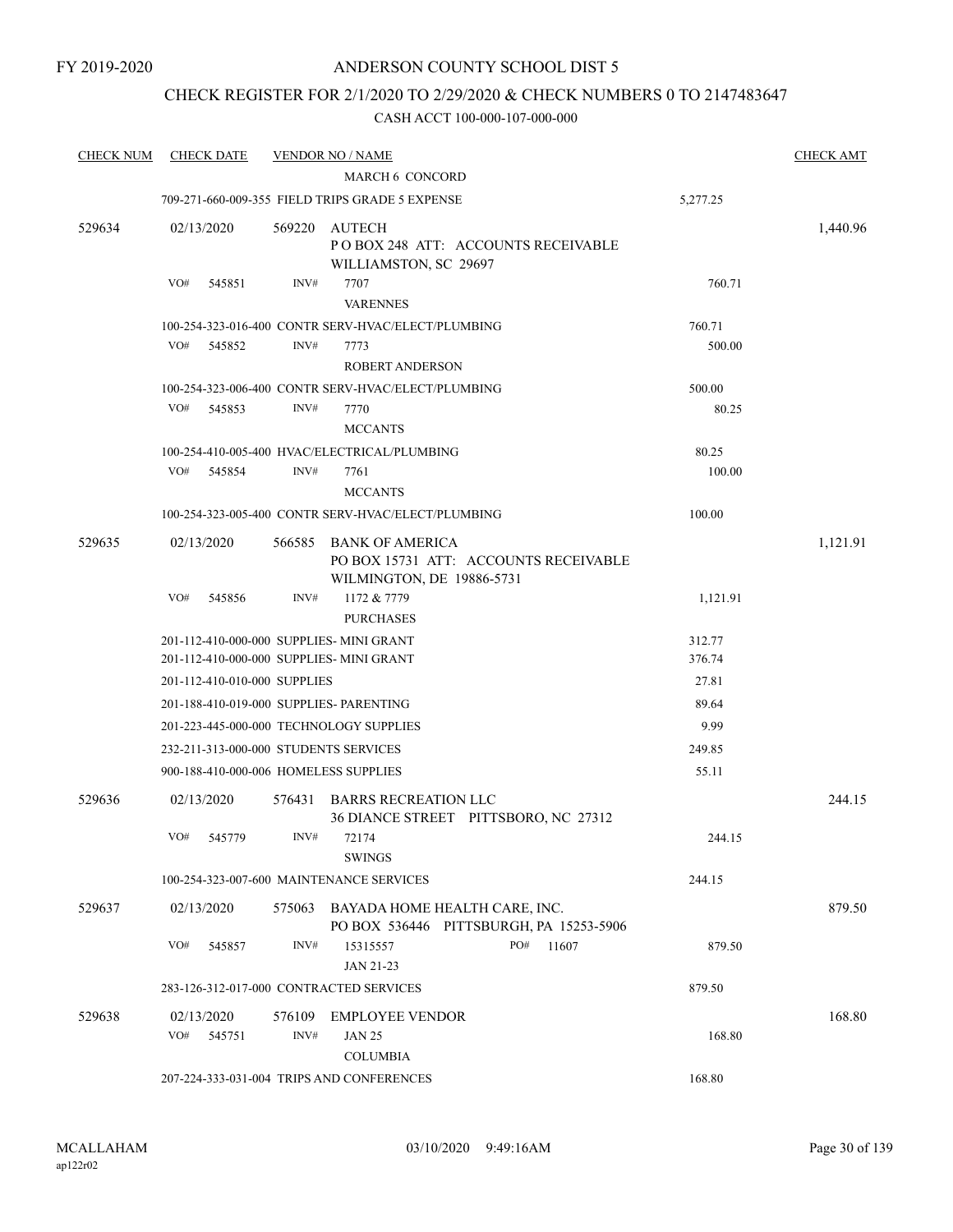## CHECK REGISTER FOR 2/1/2020 TO 2/29/2020 & CHECK NUMBERS 0 TO 2147483647

| <b>CHECK NUM</b> | <b>CHECK DATE</b>                        |        | <b>VENDOR NO / NAME</b>                                                                     |     |                        |          | <b>CHECK AMT</b> |
|------------------|------------------------------------------|--------|---------------------------------------------------------------------------------------------|-----|------------------------|----------|------------------|
| 529639           | 02/13/2020                               | 576427 | BLUE RIDGE EQUIPMENT SERVICES LLC<br>DAVID L PARKER 1001 DICKERSON RD<br>ANDERSON, SC 29626 |     |                        |          | 6,700.00         |
|                  | VO#<br>545781                            | INV#   | <b>SERVICES</b><br><b>GLENVIEW/ N POINTE</b>                                                | PO# | 11348                  | 6,700.00 |                  |
|                  | 100-254-323-013-001 CONTRACTED SERVICES  |        |                                                                                             |     |                        | 1,350.00 |                  |
|                  | 100-254-323-020-001 CONTRACTED SERVICES  |        |                                                                                             |     |                        | 5,350.00 |                  |
| 529640           | 02/13/2020                               | 575497 | CAPITAL LIGHTING & SUPPLY, LLC<br>PO BOX 404749 ATLANTA, GA 30384                           |     |                        |          | 45.81            |
|                  | VO#<br>545858                            | INV#   | S039584353<br><b>SUPPLIES</b>                                                               |     |                        | 45.81    |                  |
|                  |                                          |        | 100-254-410-014-400 HVAC/ELECTRICAL/PLUMBING                                                |     |                        | 45.81    |                  |
| 529641           | 02/13/2020                               | 156900 | CAROLINA PRODUCE COMPANY<br>POBOX 3849 ATT: ACCOUNTS RECEIVABLE<br>ANDERSON, SC 29622       |     |                        |          | 9,319.55         |
|                  | VO#<br>545859                            | INV#   | <b>JAN 2020</b>                                                                             |     |                        | 9,319.55 |                  |
|                  |                                          |        | FOOD & FFV                                                                                  |     |                        |          |                  |
|                  | 600-256-460-002-000 FOOD                 |        |                                                                                             |     |                        | 53.00    |                  |
|                  | 600-256-460-003-000 FOOD                 |        |                                                                                             |     |                        | 1,347.15 |                  |
|                  | 600-256-460-005-000 FOOD                 |        |                                                                                             |     |                        | 371.00   |                  |
|                  | 600-256-460-006-000 FOOD                 |        |                                                                                             |     |                        | 106.00   |                  |
|                  | 600-256-460-007-000 FOOD                 |        |                                                                                             |     |                        | 79.50    |                  |
|                  | 600-256-460-010-FFV FOOD-FFVP            |        |                                                                                             |     |                        | 1,356.85 |                  |
|                  | 600-256-460-011-000 FOOD                 |        |                                                                                             |     |                        | 79.50    |                  |
|                  | 600-256-460-011-FFV FOOD- FFVP           |        |                                                                                             |     |                        | 1,953.90 |                  |
|                  | 600-256-460-012-FFV FOOD- FFVP           |        |                                                                                             |     |                        | 1,753.50 |                  |
|                  | 600-256-460-016-FFV FOOD-FFVP            |        |                                                                                             |     |                        | 1,828.50 |                  |
|                  | 600-256-460-018-000 FOOD                 |        |                                                                                             |     |                        | 54.50    |                  |
|                  | 600-256-460-021-000 FOOD                 |        |                                                                                             |     |                        | 53.00    |                  |
|                  | 631-256-460-031-000 PURCHASED FOOD       |        |                                                                                             |     |                        | 114.80   |                  |
|                  | 631-256-460-031-CAT FOOD-CATERING        |        |                                                                                             |     |                        | 168.35   |                  |
| 529642           | 02/13/2020                               | 160602 | CDW GOVERNMENT<br>75 REMITTANCE DRIVE<br>ACCOUNTS RECEIVABLE CHICAGO, IL 60675-1515         |     | <b>SUITE 1515 ATT:</b> |          | 2,608.07         |
|                  | VO#<br>545783                            | INV#   | WRC7552<br><b>HDMI CABLES</b>                                                               | PO# | 12277                  | 130.01   |                  |
|                  | 100-266-314-000-000 REPAIRS TO EQUIPMENT |        |                                                                                             |     |                        | 130.01   |                  |
|                  | VO#<br>545784                            | INV#   | WQS7327<br><b>ADAPTERS</b>                                                                  | PO# | 12262                  | 2,478.06 |                  |
|                  |                                          |        | 505-266-345-000-TEC SMARTBOARD REPLACMENTS                                                  |     |                        | 2,478.06 |                  |
| 529643           | 02/13/2020                               | 566288 | CES CITY ELECTRIC SUPPLY<br>PO BOX 131811 DALLAS, TX 75313                                  |     |                        |          | 66.20            |
|                  | VO#<br>545860                            | INV#   | 150970                                                                                      |     |                        | 28.70    |                  |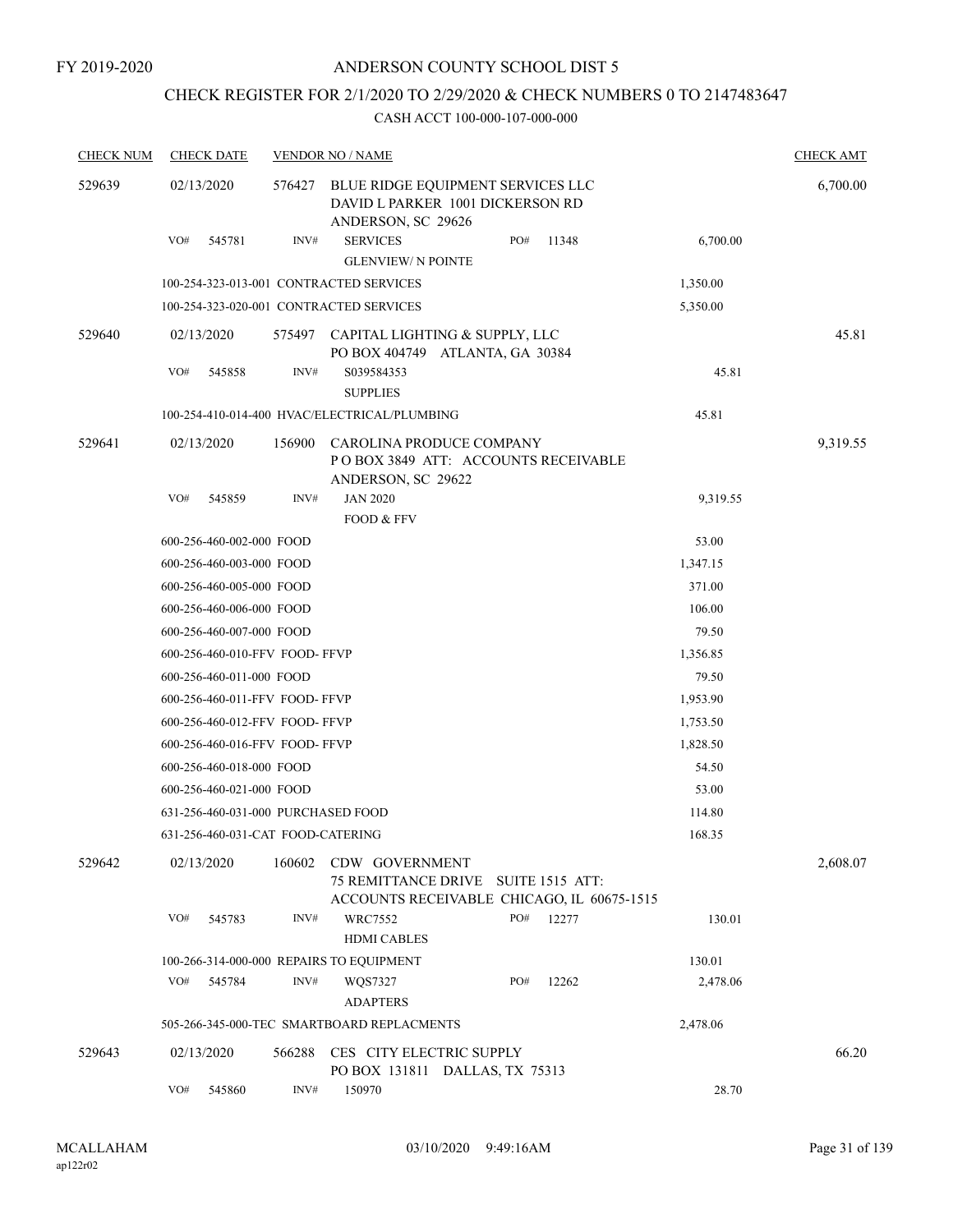## CHECK REGISTER FOR 2/1/2020 TO 2/29/2020 & CHECK NUMBERS 0 TO 2147483647

| <b>CHECK NUM</b> | <b>CHECK DATE</b>                         |        | <b>VENDOR NO / NAME</b>                                                                          |     |       |            | <b>CHECK AMT</b> |
|------------------|-------------------------------------------|--------|--------------------------------------------------------------------------------------------------|-----|-------|------------|------------------|
|                  |                                           |        | <b>SUPPLIES</b>                                                                                  |     |       |            |                  |
|                  | 100-254-410-000-400 HVAC SUPPLIES         |        |                                                                                                  |     |       | 28.70      |                  |
|                  | VO#<br>545861                             | INV#   | 151033<br><b>SUPPLIES</b>                                                                        |     |       | 37.50      |                  |
|                  |                                           |        | 100-254-410-002-400 HVAC/ELECTRICAL/PLUMBING                                                     |     |       | 37.50      |                  |
| 529644           | 02/13/2020                                | 569702 | <b>CLEMSON UNIVERSITY</b><br>BEHAVIORAL ANALYSIS 391 COLLEGE AVE, SUITE<br>301 CLEMSON, SC 29634 |     |       |            | 4,000.00         |
|                  | VO#<br>545782                             | INV#   | W0133359009<br>CONSULTING                                                                        | PO# | 12281 | 4,000.00   |                  |
|                  |                                           |        | 267-224-312-000-P14 CONTRACT-CLASSROOM MANAGEMENT                                                |     |       | 4,000.00   |                  |
| 529645           | 02/13/2020                                | 575886 | CLINKSCALES CHEVROLET<br>PO BOX 648 BELTON, SC 29627                                             |     |       |            | 258.27           |
|                  | VO#<br>545862                             | INV#   | 141574<br><b>BATTERY</b>                                                                         |     |       | 258.27     |                  |
|                  |                                           |        | 100-254-412-000-001 TRUCK SERVICE - MAINTENANCE                                                  |     |       | 258.27     |                  |
| 529646           | 02/13/2020                                | 572942 | CROMER, AIMEE**<br>1018 THORNEHILL DR ANDERSON, SC 29621                                         |     |       |            | 209.72           |
|                  | VO#<br>545785                             | INV#   | 0072<br><b>MCCANTS</b>                                                                           |     |       | 209.72     |                  |
|                  | 705-271-660-005-611 PEP CLUB EXPENSE      |        |                                                                                                  |     |       | 22.47      |                  |
|                  |                                           |        | 705-271-660-005-751 BASKETBALL BOYS EXPENSE                                                      |     |       | 97.37      |                  |
|                  |                                           |        | 705-271-660-005-752 BASKETBALL GIRLS EXPENSE                                                     |     |       | 89.88      |                  |
| 529647           | 02/13/2020                                | 198646 | DELL FINANCIAL SERVICES<br>PO BOX 5292 PAYAMENT PROCESSING CENTER<br>CAROL STREAM, IL 60197-5292 |     |       |            | 132,817.73       |
|                  | VO#<br>545786                             | INV#   | 80245090<br><b>LEASE</b>                                                                         | PO# | 12180 | 132,817.73 |                  |
|                  | 100-266-545-000-000 1 TO 1 LEASE PAYMENTS |        |                                                                                                  |     |       | 132,817.73 |                  |
| 529648           | 02/13/2020                                | 198651 | DELL MARKETING LP<br>POBOX 534118 ATT: ACCOUNTS RECEIVABLE<br>ATLANTA, GA 30353-4118             |     |       |            | 8,402.02         |
|                  | VO#<br>545787                             | INV#   | 10373137537<br><b>SUPPLIES</b>                                                                   | PO# | 12275 | 102.48     |                  |
|                  | 100-266-314-000-000 REPAIRS TO EQUIPMENT  |        |                                                                                                  |     |       | 102.48     |                  |
|                  | VO#<br>545788                             | INV#   | 10372893761<br><b>SUPPLIES</b>                                                                   | PO# | 12276 | 119.38     |                  |
|                  | 100-266-314-000-000 REPAIRS TO EQUIPMENT  |        |                                                                                                  |     |       | 119.38     |                  |
|                  | VO#<br>545789                             | INV#   | 10372830438<br><b>TOUCH MONITORS</b>                                                             | PO# | 12076 | 8,180.16   |                  |
|                  |                                           |        | 505-266-345-000-TEC SMARTBOARD REPLACMENTS                                                       |     |       | 8,180.16   |                  |
| 529649           | 02/13/2020                                | 202950 | DISCOUNT BARK COMPANY<br>1820 PEARMAN DAIRY ROAD ATT: ACCOUNTS<br>RECEIVABLE ANDERSON, SC 29625  |     |       |            | 6,639.35         |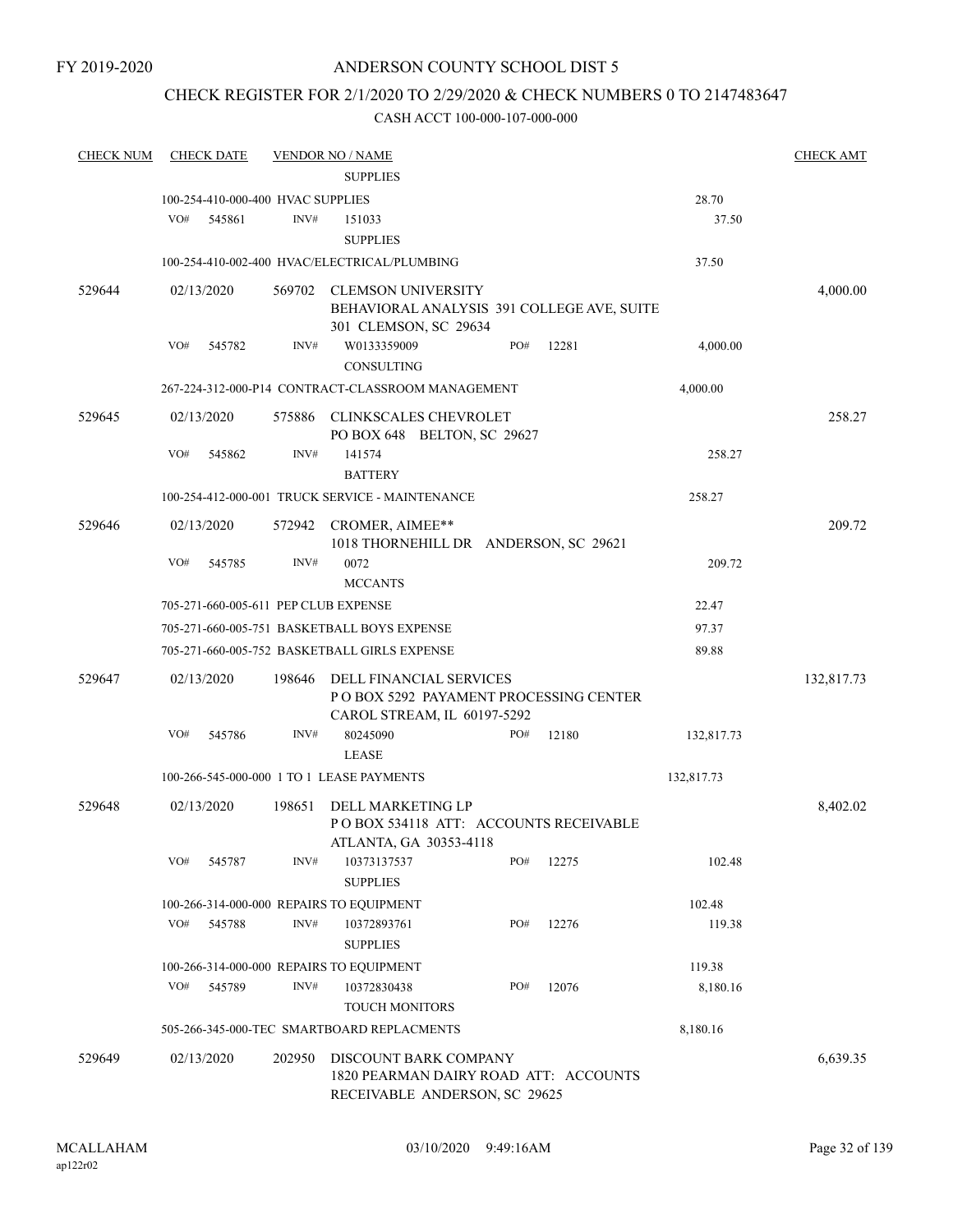# CHECK REGISTER FOR 2/1/2020 TO 2/29/2020 & CHECK NUMBERS 0 TO 2147483647

|             | <b>CHECK NUM</b> |     | <b>CHECK DATE</b>                 |        | <b>VENDOR NO / NAME</b>                                                             |     |       |           | <b>CHECK AMT</b> |
|-------------|------------------|-----|-----------------------------------|--------|-------------------------------------------------------------------------------------|-----|-------|-----------|------------------|
|             |                  | VO# | 545873                            | INV#   | FEB 3 & 4                                                                           | PO# | 11453 | 6,639.35  |                  |
|             |                  |     |                                   |        | <b>MULCH</b>                                                                        |     |       |           |                  |
|             |                  |     | 100-254-410-002-MUL MULCH         |        |                                                                                     |     |       | 218.28    |                  |
|             |                  |     | 100-254-410-005-MUL MULCH         |        |                                                                                     |     |       | 218.28    |                  |
|             |                  |     | 100-254-410-007-MUL MULCH         |        |                                                                                     |     |       | 654.84    |                  |
|             |                  |     | 100-254-410-008-MUL MULCH         |        |                                                                                     |     |       | 0.00      |                  |
|             |                  |     | 100-254-410-009-MUL MULCH         |        |                                                                                     |     |       | 491.13    |                  |
|             |                  |     | 100-254-410-012-MUL MULCH         |        |                                                                                     |     |       | 491.13    |                  |
|             |                  |     | 100-254-410-013-MUL MULCH         |        |                                                                                     |     |       | 436.56    |                  |
|             |                  |     | 100-254-410-014-MUL MULCH         |        |                                                                                     |     |       | 491.13    |                  |
|             |                  |     | 100-254-410-017-MUL MULCH         |        |                                                                                     |     |       | 491.13    |                  |
|             |                  |     | 100-254-410-018-MUL MULCH         |        |                                                                                     |     |       | 763.98    |                  |
|             |                  |     | 100-254-410-019-MUL MULCH         |        |                                                                                     |     |       | 763.98    |                  |
|             |                  |     | 100-254-410-020-MUL MULCH         |        |                                                                                     |     |       | 254.66    |                  |
|             |                  |     | 100-254-410-021-MUL MULCH         |        |                                                                                     |     |       | 545.70    |                  |
|             |                  |     | 100-254-410-023-MUL MULCH         |        |                                                                                     |     |       | 818.55    |                  |
| *<br>529651 |                  |     | 02/13/2020                        | 211302 | <b>DUKE ENERGY</b>                                                                  |     |       |           | 29,348.47        |
|             |                  |     |                                   |        | PO BOX 70516 CHARLOTTE, NC 28272-0516                                               |     |       |           |                  |
|             |                  | VO# | 545932                            | INV#   | <b>DUE 2/21</b><br><b>UTILITIES</b>                                                 |     |       | 29,348.47 |                  |
|             |                  |     |                                   |        | 100-254-470-001-000 ENERGY-ELECTRICITY & WATER                                      |     |       | 255.71    |                  |
|             |                  |     |                                   |        | 100-254-470-002-000 ENERGY-ELECTRICITY & WATER                                      |     |       | 18.61     |                  |
|             |                  |     |                                   |        | 100-254-470-013-000 ENERGY-ELECTRICITY & WATER                                      |     |       | 10,132.07 |                  |
|             |                  |     |                                   |        | 100-254-470-017-000 ENERGY-ELECTRICITY & WATER                                      |     |       | 7,427.07  |                  |
|             |                  |     |                                   |        | 100-254-470-020-000 ENERGY-ELECTRICITY & WATER                                      |     |       | 11,515.01 |                  |
| 529652      |                  |     | 02/13/2020                        | 573962 | <b>ECMC</b><br>LOCKBOX 7096 P.O. BOX 16478 ST. PAUL, MN<br>55116-0478               |     |       |           | 230.27           |
|             |                  | VO# | 545839                            | INV#   | 2/14 PAYROLL<br><b>DEDUCTIONS</b>                                                   |     |       | 230.27    |                  |
|             |                  |     | 100-000-441-000-000 MISCELLANEOUS |        |                                                                                     |     |       | 230.27    |                  |
| 529653      |                  |     | 02/13/2020                        | 563495 | ELECTRIC CITY UTILITIES<br>CITY OF ANDERSON 601 SOUTH MAIN ST<br>ANDERSON, SC 29624 |     |       |           | 6,194.31         |
|             |                  | VO# | 545931                            | INV#   | <b>DUE 2/26</b><br><b>UTILITIES</b>                                                 |     |       | 6,194.31  |                  |
|             |                  |     |                                   |        | 100-254-470-001-000 ENERGY-ELECTRICITY & WATER                                      |     |       | 651.07    |                  |
|             |                  |     |                                   |        | 100-254-470-005-000 ENERGY-ELECTRICITY & WATER                                      |     |       | 12.00     |                  |
|             |                  |     |                                   |        | 100-254-470-006-000 ENERGY-ELECTRICITY & WATER                                      |     |       | 2,132.02  |                  |
|             |                  |     |                                   |        | 100-254-470-015-000 ENERGY-ELECTRICITY & WATER                                      |     |       | 799.96    |                  |
|             |                  |     |                                   |        | 100-254-470-016-000 ENERGY-ELECTRICITY & WATER                                      |     |       | 722.74    |                  |
|             |                  |     |                                   |        | 100-254-470-018-000 ENERGY-ELECTRICITY & WATER                                      |     |       | 528.56    |                  |
|             |                  |     |                                   |        | 100-254-470-021-000 ENERGY-ELECTRICITY & WATER                                      |     |       | 1,347.96  |                  |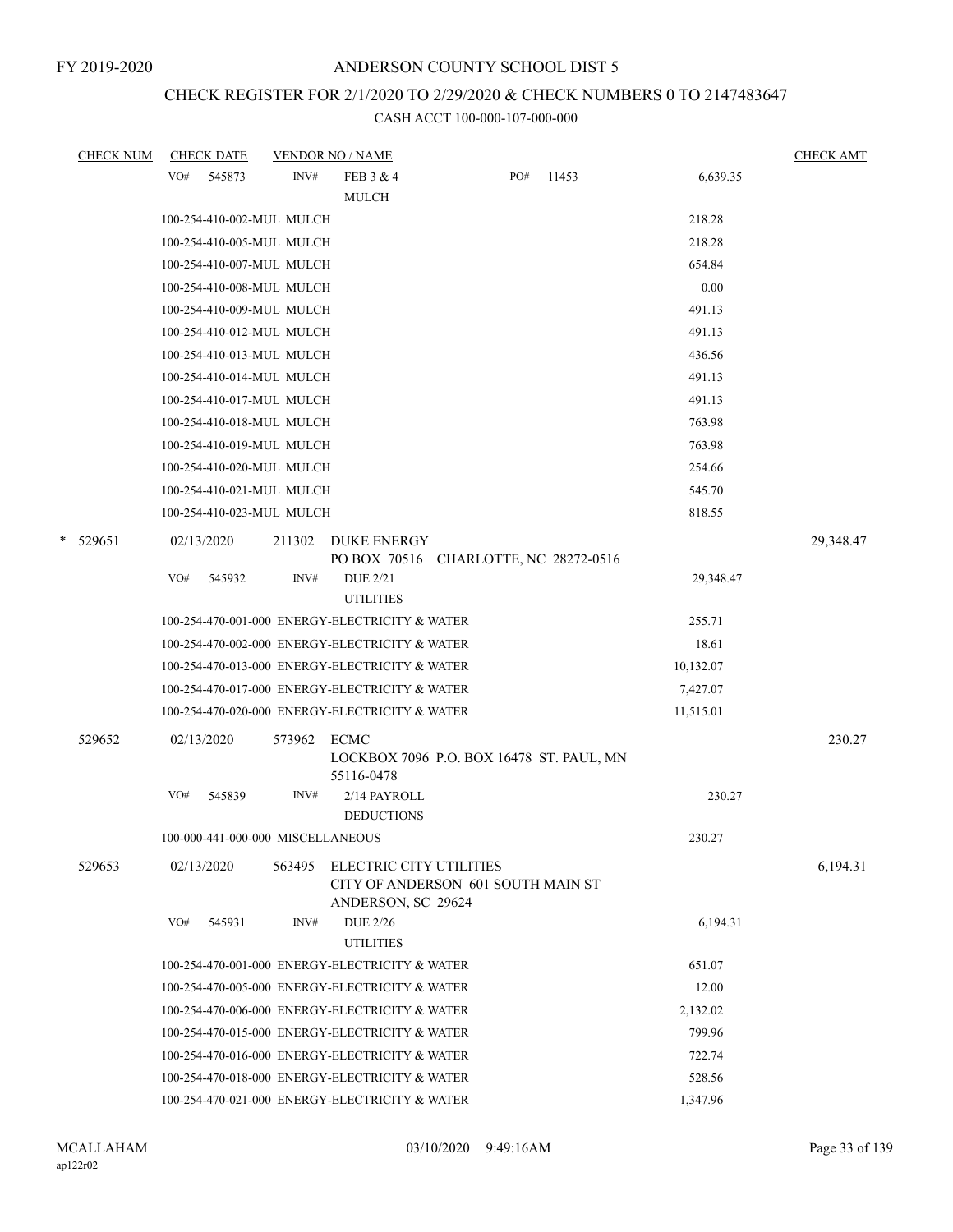## CHECK REGISTER FOR 2/1/2020 TO 2/29/2020 & CHECK NUMBERS 0 TO 2147483647

| <b>CHECK NUM</b> |            | <b>CHECK DATE</b> |                              | <b>VENDOR NO / NAME</b>                                                                     |           | <b>CHECK AMT</b> |
|------------------|------------|-------------------|------------------------------|---------------------------------------------------------------------------------------------|-----------|------------------|
| 529654           | 02/13/2020 |                   | 241500                       | <b>GBS LUMBER/ ANDERSON</b><br>POBOX 159 ATT: ACCOUNTS RECEIVABLE<br>MAULDIN, SC 29662      |           | 58.26            |
|                  | VO#        | 545880            | INV#                         | 2049465<br><b>ROOF SEALANT</b>                                                              | 58.26     |                  |
|                  |            |                   |                              | 100-254-410-000-001 MAINT. SUPPLIES-STRUCTURES                                              | 58.26     |                  |
| 529655           | 02/13/2020 |                   |                              | 249575 GLEATON, CEDRIC A.<br>5229 SLATER RD ANDERSON, SC 29625                              |           | 58.00            |
|                  | VO#        | 545837            | INV#                         | 2/10 GLENVIEW<br><b>BBALL OFFICIAL</b>                                                      | 58.00     |                  |
|                  |            |                   |                              | 720-271-660-020-753 BASKETBALL GATE EXPENSE                                                 | 58.00     |                  |
| 529656           | 02/13/2020 |                   |                              | 257450 GUNNELS, LOYD STEVE**<br>220 HAZELWOOD AVENUE ANDERSON, SC 29626                     |           | 58.90            |
|                  | VO#        | 545766            | INV#                         | FEB 7 RAMS<br><b>BBALL OFFICIAL</b>                                                         | 58.90     |                  |
|                  |            |                   |                              | 706-271-660-006-753 BASKETBALL GATE EXPENSE                                                 | 58.90     |                  |
| 529657           | 02/13/2020 |                   |                              | 576027 HOME DEPOT USA, INC<br>PO BOX 742604 ATLANTA, GA 30374-2604                          |           | 418.95           |
|                  | VO#        | 545881            | INV#                         | 533846358<br><b>DOLLY</b>                                                                   | 231.44    |                  |
|                  |            |                   | 100-254-410-002-000 SUPPLIES |                                                                                             | 231.44    |                  |
|                  | VO#        | 545882            | INV#                         | 534073382<br><b>SUPPLIES</b>                                                                | 187.51    |                  |
|                  |            |                   |                              | 505-271-540-002-BSC BASEBALL&SOFTBALL COMPLEX                                               | 187.51    |                  |
| 529658           | 02/13/2020 |                   | 569972                       | JACQULINE JETER<br>203 MIRACLE MILE APT 194 ANDERSON, SC 29621                              |           | 12.00            |
|                  | VO#        | 545769            | INV#                         | <b>FIELD TRIP</b><br><b>REFUND</b>                                                          | 12.00     |                  |
|                  |            |                   |                              | 709-271-660-009-355 FIELD TRIPS GRADE 5 EXPENSE                                             | 12.00     |                  |
| 529659           | 02/13/2020 |                   |                              | 569972 KAYLA SPADO<br>105 CLEAR POND WAY ANDERSON, SC 29626                                 |           | 75.00            |
|                  |            | VO# 545767        |                              | INV# FIELD TRIP<br><b>REFUND</b>                                                            | 75.00     |                  |
|                  |            |                   |                              | 709-271-660-009-355 FIELD TRIPS GRADE 5 EXPENSE                                             | 75.00     |                  |
| 529660           | 02/13/2020 |                   | 564353                       | LAZER CONSTRUCTION COMPANY INC<br>POBOX 5103 ATT: ACCOUNTS RECEIVABLE<br>ANDERSON, SC 29623 |           | 138,353.84       |
|                  | VO#        | 545795            | INV#                         | 7419-07                                                                                     | 43,907.50 |                  |
|                  |            |                   |                              | TLH CONCESSIONS                                                                             |           |                  |
|                  |            |                   |                              | 505-253-520-002-STD STADIUM RENOVATIONS                                                     | 43,907.50 |                  |
|                  | VO#        | 545796            | INV#                         | 7318-21<br><b>TLH TRAINING</b>                                                              | 25,248.60 |                  |
|                  |            |                   |                              | 505-271-540-002-BSC BASEBALL&SOFTBALL COMPLEX                                               | 25,248.60 |                  |
|                  | VO#        | 545797            | INV#                         | 7418-21                                                                                     | 22,291.10 |                  |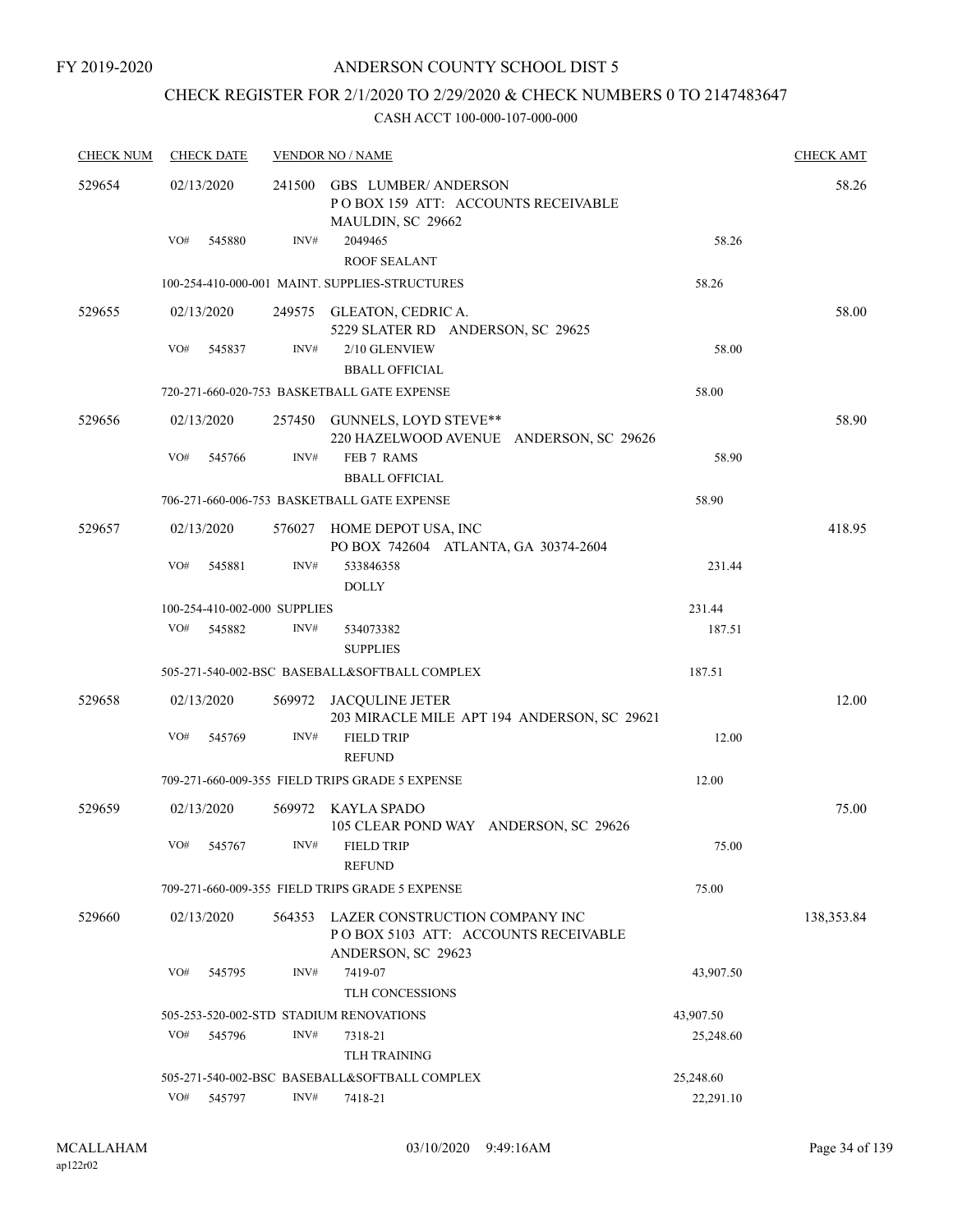## CHECK REGISTER FOR 2/1/2020 TO 2/29/2020 & CHECK NUMBERS 0 TO 2147483647

| <b>CHECK NUM</b> | <b>CHECK DATE</b>            |        | <b>VENDOR NO / NAME</b>                         |           | <b>CHECK AMT</b> |
|------------------|------------------------------|--------|-------------------------------------------------|-----------|------------------|
|                  |                              |        | WHS TRAINING                                    |           |                  |
|                  |                              |        | 505-271-540-003-BSC BASEBALL&SOFTBALL COMPLEX   | 22,291.10 |                  |
|                  | VO#<br>545798                | INV#   | 7618-18                                         | 46,906.64 |                  |
|                  |                              |        | <b>SOUTHWOOD</b>                                |           |                  |
|                  |                              |        | 505-253-520-021-ART SOUTHWOOD AUDITORIUM        | 46,906.64 |                  |
| 529661           | 02/13/2020                   | 564827 | <b>MAC'S TIRE SERVICE</b>                       |           | 15.00            |
|                  |                              |        | POBOX 78 ATT: ACCOUNTS RECEIVABLE               |           |                  |
|                  |                              |        | ANDERSON, SC 29622                              |           |                  |
|                  | VO#<br>545884                | INV#   | 97327                                           | 15.00     |                  |
|                  |                              |        | <b>TIRE REPAIR</b>                              |           |                  |
|                  |                              |        | 100-254-410-000-001 MAINT. SUPPLIES-STRUCTURES  | 15.00     |                  |
| 529662           | 02/13/2020                   |        | 574440 MCCANTS PETTY CASH                       |           | 60.00            |
|                  | VO#<br>545799                | INV#   | REIMBURSEMENT                                   | 60.00     |                  |
|                  |                              |        | <b>FIELD TRIP LUNCH</b>                         |           |                  |
|                  |                              |        | 705-271-660-005-585 FIELD TRIPS- GR. 6 EXPENSE  | 60.00     |                  |
| 529663           | 02/13/2020                   | 569988 | MCMILLAN PAZDAN SMITH, LLC                      |           | 2,587.50         |
|                  |                              |        | DEPT 999450 PO BOX 537044 ATLANTA, GA           |           |                  |
|                  |                              |        | 30353-7044                                      |           |                  |
|                  | VO#<br>545800                | INV#   | 01904563                                        | 2,587.50  |                  |
|                  |                              |        | <b>TLH FLOORING</b>                             |           |                  |
|                  | 505-254-323-002-CAR CARPETS  |        |                                                 | 2,587.50  |                  |
| 529664           | 02/13/2020                   | 574358 | MONSTER TECHNOLOGY, LLC                         |           | 814.00           |
|                  |                              |        | 8726 S. SEPULVEDA BLVD SUITE D #B-152 LOS       |           |                  |
|                  |                              |        | ANGELES, CA 90045                               |           |                  |
|                  | VO#<br>545801                | INV#   | IGH-1513<br><b>TONER</b>                        | 456.00    |                  |
|                  |                              |        | 713-271-660-013-201 MISCELLANEOUS EXPENSE       | 456.00    |                  |
|                  | VO#<br>545890                | INV#   | <b>IPL-3159</b>                                 | 358.00    |                  |
|                  |                              |        | <b>TONER</b>                                    |           |                  |
|                  | 100-112-410-017-000 SUPPLIES |        |                                                 | 358.00    |                  |
| 529665           | 02/13/2020                   |        | 569972 NANCY CRAWFORD                           |           | 40.00            |
|                  |                              |        | 710 MCCLAIN RD BELTON, SC 29627                 |           |                  |
|                  | VO#<br>545768                | INV#   | <b>FIELD TRIP</b>                               | 40.00     |                  |
|                  |                              |        | <b>REFUND</b>                                   |           |                  |
|                  |                              |        | 709-271-660-009-355 FIELD TRIPS GRADE 5 EXPENSE | 40.00     |                  |
| 529666           | 02/13/2020                   |        | 564010 NC CHILD SUPPORT CENTRALIZED COLLECTNS   |           | 305.50           |
|                  |                              |        | POBOX 900012 RALEIGH, NC 27675-9012             |           |                  |
|                  | VO#<br>545848                | INV#   | 2/14 PAYROLL                                    | 305.50    |                  |
|                  |                              |        | <b>DEDUCTIONS</b>                               |           |                  |
|                  |                              |        | 100-000-435-000-000 WAGE GARNISH/CH SUPPORT     | 305.50    |                  |
| 529667           | 02/13/2020                   | 563478 | NORFOLK WIRE & ELECTRONICS                      |           | 289.28           |
|                  |                              |        | PO BOX 890608 ATT: ACCOUNTS RECEIVABLE          |           |                  |
|                  |                              |        | CHARLOTTE, NC 28289-0608                        |           |                  |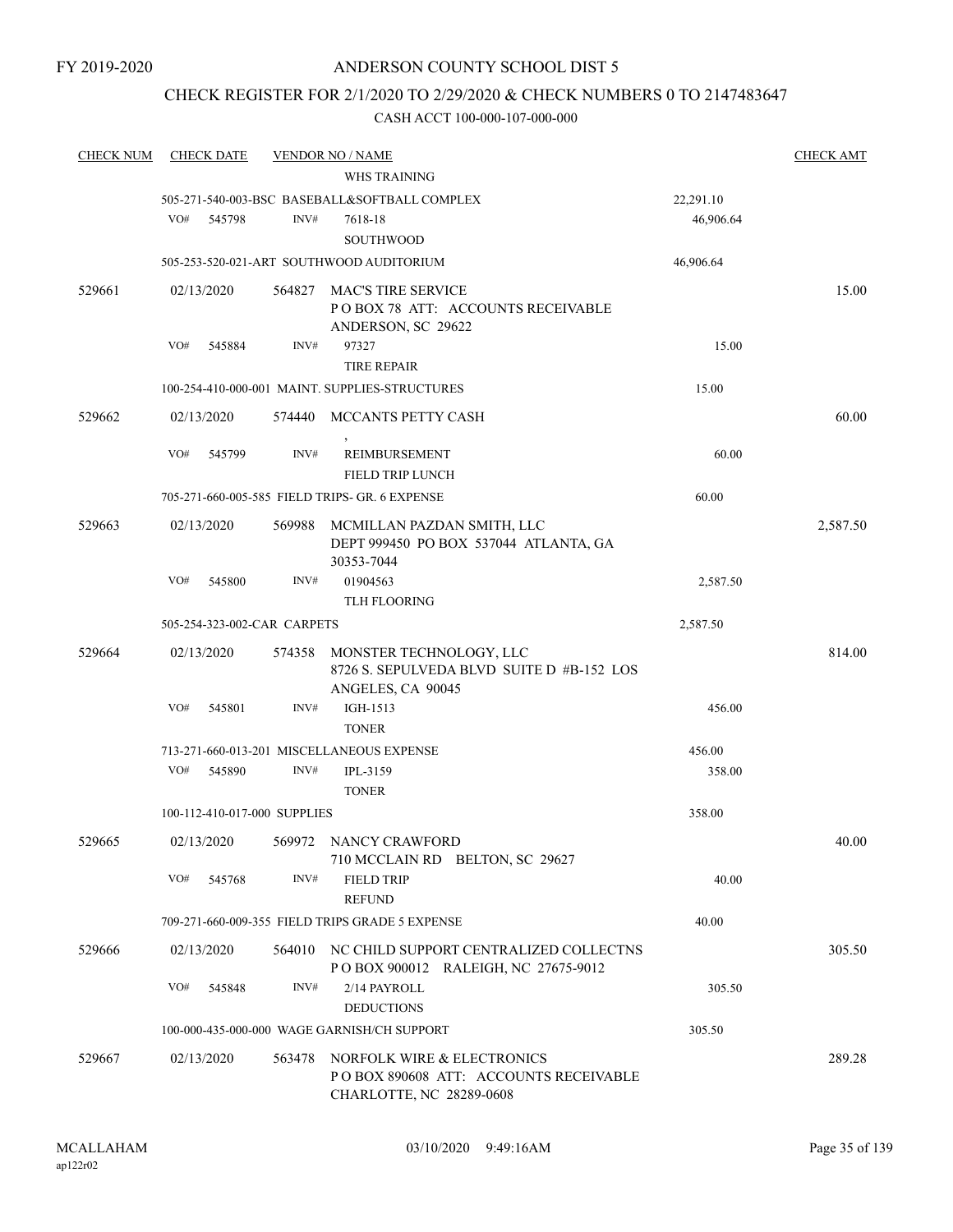## CHECK REGISTER FOR 2/1/2020 TO 2/29/2020 & CHECK NUMBERS 0 TO 2147483647

| <b>CHECK NUM</b> | <b>CHECK DATE</b>                 |        | <b>VENDOR NO / NAME</b>                                                |     |       |           | <b>CHECK AMT</b> |
|------------------|-----------------------------------|--------|------------------------------------------------------------------------|-----|-------|-----------|------------------|
|                  | VO#<br>545802                     | INV#   | 2601930<br><b>TECH SUPPLIES</b>                                        | PO# | 12238 | 289.28    |                  |
|                  |                                   |        | 100-266-345-000-000 TECHNOLOGY INFRASTRUCTURE                          |     |       | 289.28    |                  |
| 529668           | 02/13/2020                        | 573683 | PALMETTO CARRIAGE WORKS, LTD<br>8 GUIGNARD STREET CHARLESTON, SC 29401 |     |       |           | 2,645.00         |
|                  | VO#<br>545806                     | INV#   | MARCH 6<br><b>CONCORD ELEM</b>                                         |     |       | 2,645.00  |                  |
|                  |                                   |        | 709-271-660-009-355 FIELD TRIPS GRADE 5 EXPENSE                        |     |       | 2,645.00  |                  |
| 529669           | 02/13/2020                        |        | 397270 PAPA JOHN'S PIZZA<br>401 VARDRY STREET GREENVILLE, SC 29601     |     |       |           | 553.49           |
|                  | VO#<br>545807                     | INV#   | 1019-20-6815<br><b>NEVITT FOREST</b>                                   |     |       | 553.49    |                  |
|                  |                                   |        | 712-271-660-012-324 POSTIVE BEHAVIOR I.S. EXPENSE                      |     |       | 553.49    |                  |
| 529670           | 02/13/2020                        |        | 576432 PARE, SETH**<br>125 ANDERSON HWY CLEMSON, SC 29631              |     |       |           | 55.80            |
|                  | VO#<br>545835                     | INV#   | $2/10$ RAMS<br><b>BBALL OFFICIAL</b>                                   |     |       | 55.80     |                  |
|                  |                                   |        | 706-271-660-006-753 BASKETBALL GATE EXPENSE                            |     |       | 55.80     |                  |
| 529671           | 02/13/2020                        | 568036 | PIEDMONT NATURAL GAS<br>PO BOX 1246 CHARLOTTE, NC 28201-1246           |     |       |           | 10,983.70        |
|                  | VO#<br>545933                     | INV#   | DUE 2/19<br><b>UTILITIES</b>                                           |     |       | 10,983.70 |                  |
|                  | 100-254-472-000-000 ENERGY-GAS    |        |                                                                        |     |       | 619.64    |                  |
|                  | 100-254-472-001-000 ENERGY-GAS    |        |                                                                        |     |       | 4,294.19  |                  |
|                  | 100-254-472-005-000 ENERGY-GAS    |        |                                                                        |     |       | 30.13     |                  |
|                  | 100-254-472-011-000 ENERGY-GAS    |        |                                                                        |     |       | 540.75    |                  |
|                  | 100-254-472-012-000 ENERGY-GAS    |        |                                                                        |     |       | 1,014.17  |                  |
|                  | 100-254-472-015-000 ENERGY-GAS    |        |                                                                        |     |       | 806.22    |                  |
|                  | 100-254-472-016-000 ENERGY-GAS    |        |                                                                        |     |       | 1,228.18  |                  |
|                  | 100-254-472-021-000 ENERGY- GAS   |        |                                                                        |     |       | 1,626.03  |                  |
|                  | 600-256-470-011-000 ENERGY        |        |                                                                        |     |       | 206.27    |                  |
|                  | 600-256-470-012-000 ENERGY        |        |                                                                        |     |       | 139.99    |                  |
|                  | 600-256-470-015-000 ENERGY        |        |                                                                        |     |       | 139.96    |                  |
|                  | 600-256-470-016-000 ENERGY        |        |                                                                        |     |       | 166.47    |                  |
|                  | 600-256-470-021-000 ENERGY        |        |                                                                        |     |       | 171.70    |                  |
| 529672           | 02/13/2020                        | 572384 | PIONEER CREDIT RECOVERY, INC<br>PO BOX 158 ARCADE, NY 14009            |     |       |           | 221.53           |
|                  | VO#<br>545840                     | INV#   | 2/14 PAYROLL<br><b>DEDUCTIONS</b>                                      |     |       | 221.53    |                  |
|                  | 100-000-441-000-000 MISCELLANEOUS |        |                                                                        |     |       | 221.53    |                  |
| 529673           | 02/13/2020                        | 568612 | PRICE, MARSHALL.**<br>106 NESBITT COURT ANDERSON, SC 29624             |     |       |           | 45.90            |
|                  | VO#<br>545836                     | INV#   | 2/10 RAMS                                                              |     |       | 45.90     |                  |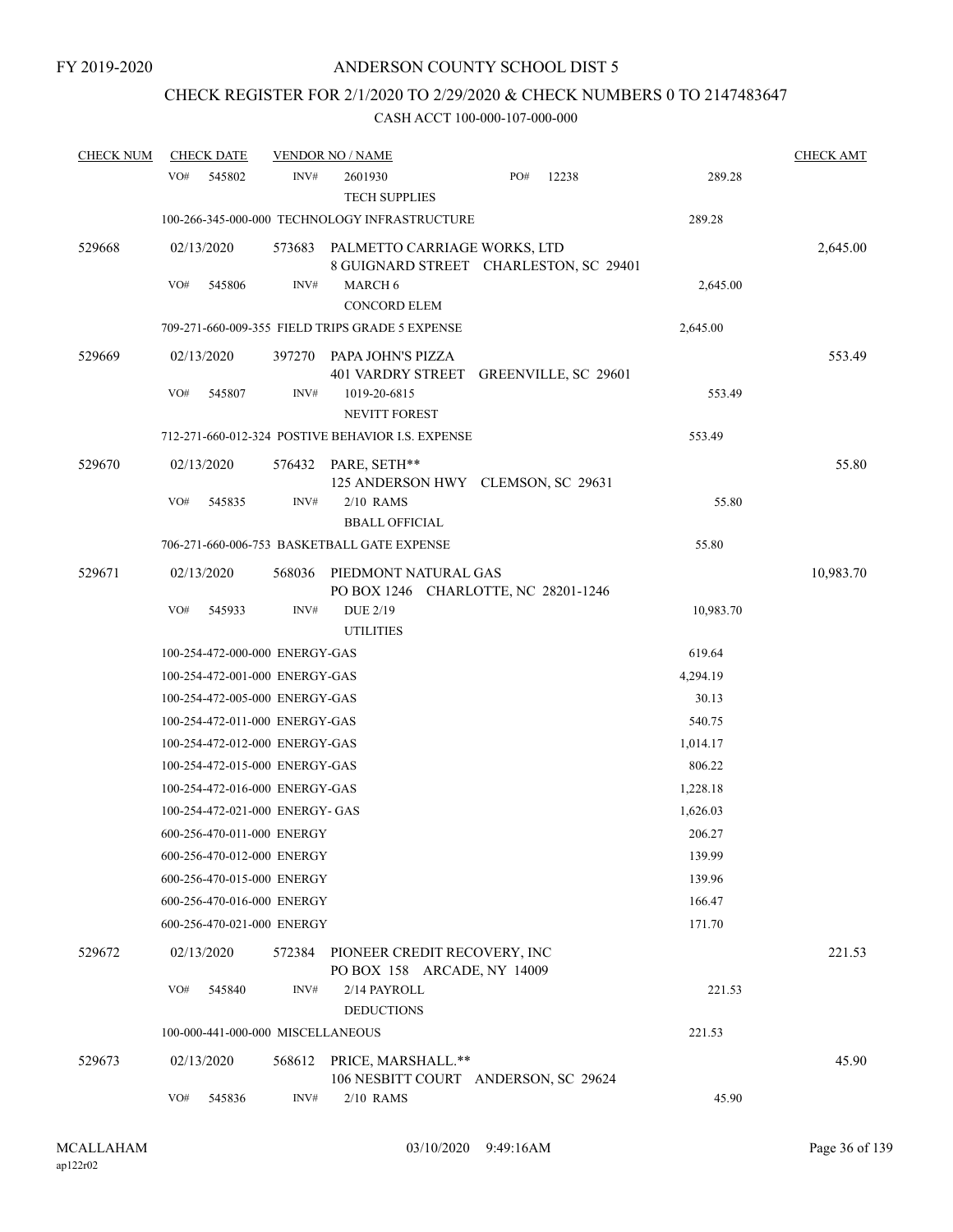FY 2019-2020

### ANDERSON COUNTY SCHOOL DIST 5

### CHECK REGISTER FOR 2/1/2020 TO 2/29/2020 & CHECK NUMBERS 0 TO 2147483647

| <b>CHECK NUM</b> | <b>CHECK DATE</b>                      |        | <b>VENDOR NO / NAME</b>                                                                                 |        | <b>CHECK AMT</b> |
|------------------|----------------------------------------|--------|---------------------------------------------------------------------------------------------------------|--------|------------------|
|                  |                                        |        | <b>BBALL OFFICIAL</b>                                                                                   |        |                  |
|                  |                                        |        | 706-271-660-006-753 BASKETBALL GATE EXPENSE                                                             | 45.90  |                  |
| 529674           | 02/13/2020                             |        | 431095 REALLY GOOD STUFF, LLC<br>PO BOX 734329 CHICAGO, IL 60673-4329                                   |        | 60.78            |
|                  | VO#<br>545808                          | INV#   | PO#<br>7179671<br>12247                                                                                 | 60.78  |                  |
|                  |                                        |        | <b>CALHOUN ELEM</b>                                                                                     |        |                  |
|                  | 100-112-410-014-000 SUPPLIES           |        |                                                                                                         | 60.78  |                  |
| 529675           | 02/13/2020                             |        | 445575 SC DEPT OF EMPLOYMENT & WORKFORCE<br>ATTENTION: UI COLLECTIONS PO BOX 2644<br>COLUMBIA, SC 29202 |        | 405.80           |
|                  | VO#<br>545845                          | INV#   | 2/14 PAYROLL<br><b>DEDUCTIONS</b>                                                                       | 405.80 |                  |
|                  |                                        |        | 100-000-442-000-000 UNEMPLOYMENT COMPENSATION LEVY                                                      | 405.80 |                  |
| 529676           | 02/13/2020                             | 568980 | SC DEPT OF REVENUE<br>PO BOX 2535 COLUMBIA, SC 29202-2535                                               |        | 823.65           |
|                  | VO#<br>545844                          | INV#   | 2/14 PAYROLL<br><b>DEDUCTIONS</b>                                                                       | 823.65 |                  |
|                  | 100-000-440-000-000 SC STATE TAX LEVY  |        |                                                                                                         | 823.65 |                  |
| 529677           | 02/13/2020                             |        | 573373 SCDSS, CHILD CARE LICENSING<br>PO BOX 1520 ROOM 218 COLUMBIA, SC 29202                           |        | 24.00            |
|                  | VO#<br>545811                          | INV#   | <b>SUBSTITUTES</b><br><b>REGISTRY RELEASE</b>                                                           | 24.00  |                  |
|                  | 100-147-312-000-000 PURCHASED SERVICES |        |                                                                                                         | 24.00  |                  |
| 529678           | 02/13/2020                             | 478800 | <b>SC LAW ENFORCEMENT DIVISION</b><br>POBOX 21398 -- FINANCE COLUMBIA, SC<br>29221-1398                 |        | 25.00            |
|                  | VO#<br>545810                          | INV#   | <b>RECORD CHECK</b><br><b>STEPHANIE MORRIS</b>                                                          | 25.00  |                  |
|                  |                                        |        | 100-390-399-000-000 MISC.PURCH.SERV. - BACKGROUND CKS                                                   | 25.00  |                  |
| 529679           | 02/13/2020                             | 450701 | SC RETIREMENT SYSTEM (SPP)<br>POBOX 11960 CAPITOL STATION COLUMBIA, SC<br>29211                         |        | 903.81           |
|                  | VO#<br>545847                          | INV#   | 2/14 PAYROLL<br><b>DEDUCTIONS</b>                                                                       | 903.81 |                  |
|                  |                                        |        | 100-000-438-000-000 RETIREMENT SERV PURCHASE                                                            | 903.81 |                  |
| 529680           | 02/13/2020                             |        | 576084 SC STATE REIMBURSEMENT UNIT<br>PO BOX 100303 COLUMBIA, SC 29202-3303                             |        | 722.19           |
|                  | VO#<br>545846                          | INV#   | 2/14 PAYROLL<br><b>DEDUCTIONS</b>                                                                       | 722.19 |                  |
|                  |                                        |        | 100-000-435-000-000 WAGE GARNISH/CH SUPPORT                                                             | 722.19 |                  |
| 529681           | 02/13/2020                             | 568954 | <b>SHRED A WAY</b><br>PO BOX 51132 ATT: ACCOUNTS RECEIVABLE                                             |        | 48.00            |
|                  | VO#<br>545900                          | INV#   | PIEDMONT, SC 29673<br>A77216                                                                            | 48.00  |                  |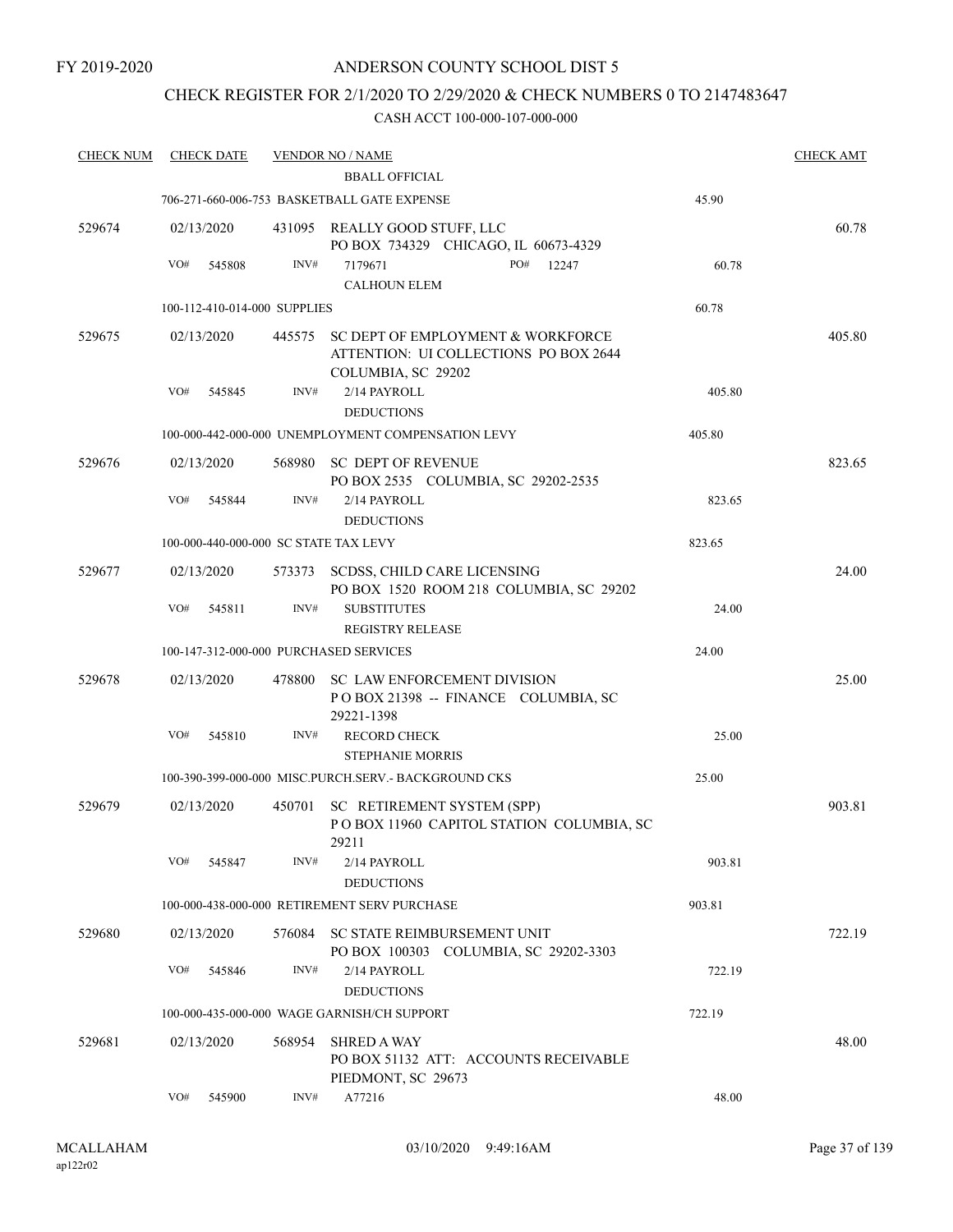### CHECK REGISTER FOR 2/1/2020 TO 2/29/2020 & CHECK NUMBERS 0 TO 2147483647

| <b>CHECK NUM</b> | <b>CHECK DATE</b>                      |        | <b>VENDOR NO / NAME</b>                                                                                |          | <b>CHECK AMT</b> |
|------------------|----------------------------------------|--------|--------------------------------------------------------------------------------------------------------|----------|------------------|
|                  |                                        |        | <b>DISTRICT OFFICE</b>                                                                                 |          |                  |
|                  | 100-252-312-000-000 PURCHASED SERVICES |        |                                                                                                        | 48.00    |                  |
| 529682           | 02/13/2020                             | 573272 | SHRED IT USA<br>28883 NETWORK PLACE CHICAGO, IL 60673-1288                                             |          | 80.93            |
|                  | VO#<br>545819                          | INV#   | 8129096129                                                                                             | 80.93    |                  |
|                  |                                        |        | CUST#13630727                                                                                          |          |                  |
|                  |                                        |        | 714-271-660-014-201 MISCELLANEOUS EXPENSE                                                              | 80.93    |                  |
| 529683           | 02/13/2020                             | 571007 | SIMPLIFIED OFFICE SYSTEMS<br>6220 BUSH RIVER ROAD COLUMBIA, SC 29212                                   |          | 322.22           |
|                  | VO#<br>545820                          | INV#   | 200206-0007<br><b>COPIES</b>                                                                           | 155.69   |                  |
|                  | 100-113-410-005-000 SUPPLIES           |        |                                                                                                        | 155.69   |                  |
|                  | VO#<br>545821                          | INV#   | 200203-0020<br><b>COPIES</b>                                                                           | 166.53   |                  |
|                  | 201-112-490-019-000 COPIER COST        |        |                                                                                                        | 166.53   |                  |
| 529684           | 02/13/2020                             | 571368 | STRAIGHT PATHS LANDSCAPE<br>PO BOX 5542 ANDERSON, SC 29623-0542                                        |          | 1,687.50         |
|                  | VO#<br>545901                          | INV#   | PO#<br>11231<br>18122<br><b>AIT LANDSCAPE</b>                                                          | 1,687.50 |                  |
|                  |                                        |        | 131-254-323-031-305 CONTRACT SERV.-GROUNDS                                                             | 1,687.50 |                  |
| 529685           | 02/13/2020                             | 571571 | TECHPOINT<br>144 PEARL INDUSTRIAL AVE HOSCHTON, GA                                                     |          | 2,460.00         |
|                  | VO#<br>545916                          | INV#   | 30548<br><b>EST 5500</b><br>PROJECT ASD5                                                               | 2,460.00 |                  |
|                  |                                        |        | 505-266-345-000-TEC SMARTBOARD REPLACMENTS                                                             | 2,460.00 |                  |
| 529686           | 02/13/2020                             | 572503 | TG<br>P O BOX 659601 SAN ANTONIO, TX 78265-9601                                                        |          | 354.45           |
|                  | VO#<br>545843                          | INV#   | 2/14 PAYROLL<br><b>DEDUCTIONS</b>                                                                      | 354.45   |                  |
|                  | 100-000-441-000-000 MISCELLANEOUS      |        |                                                                                                        | 354.45   |                  |
| 529687           | 02/13/2020                             | 576122 | THERE IS HOPE COUNSELING, LLC<br>ROYCE V. MILLER 145 THOMAS GREEN BLVD,<br>SUITE 210 CLEMSON, SC 29631 |          | 1,050.00         |
|                  | VO#<br>545824                          | INV#   | 161662<br>FEB 5 & 7                                                                                    | 1,050.00 |                  |
|                  |                                        |        | 237-128-313-002-000 STUDENT SERVICES/ COUNSELOR                                                        | 525.00   |                  |
|                  |                                        |        | 237-128-313-003-000 STUDENT SERVICES/ COUNSELOR                                                        | 525.00   |                  |
| 529688           | 02/13/2020                             | 501900 | THE SWEETERY<br>1814 EAST GREENVILLE STREET ATT:<br>ACCOUNTS RECEIVABLE ANDERSON, SC 29621             |          | 34.40            |
|                  | VO#<br>545823                          | INV#   | 24-358<br>MCCANTS COOKIES                                                                              | 34.40    |                  |
|                  |                                        |        | 705-271-660-005-751 BASKETBALL BOYS EXPENSE                                                            | 34.40    |                  |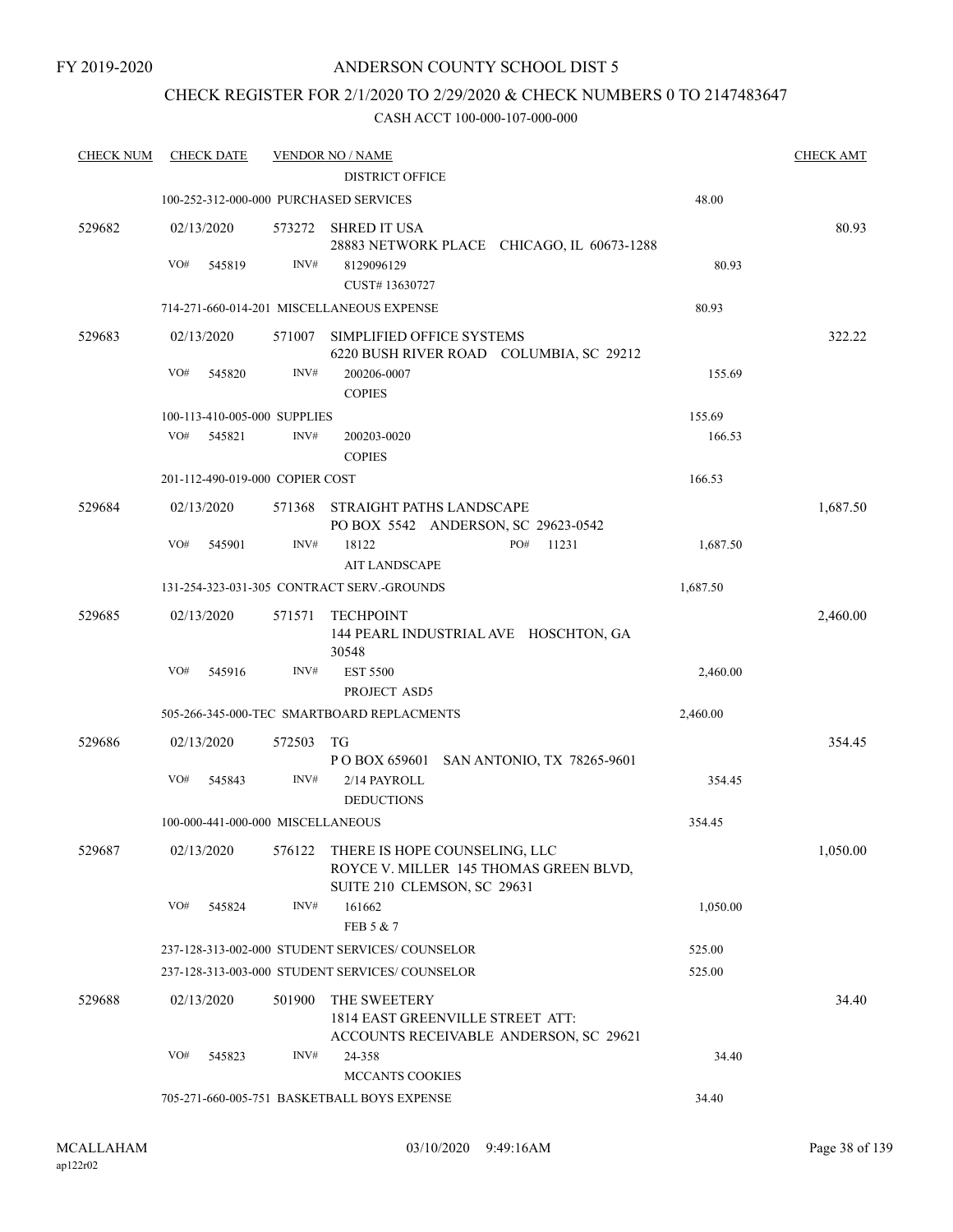# CHECK REGISTER FOR 2/1/2020 TO 2/29/2020 & CHECK NUMBERS 0 TO 2147483647

| <b>CHECK NUM</b> | <b>CHECK DATE</b>                 |        | <b>VENDOR NO / NAME</b>                                                            |                                               |                      | <b>CHECK AMT</b> |
|------------------|-----------------------------------|--------|------------------------------------------------------------------------------------|-----------------------------------------------|----------------------|------------------|
| 529689           | 02/13/2020                        | 576283 | <b>TRACTOR SUPPLY COMPANY</b><br>85062-8004                                        | DEPT 30 - 1205267188 PO BOX 78004 PHOENIX, AZ |                      | 64.14            |
|                  | VO#<br>545930                     | INV#   | 541537<br><b>SUPPLIES</b>                                                          |                                               | 64.14                |                  |
|                  |                                   |        | 100-254-410-000-000 CUSTODIAL SUPPLIES                                             |                                               | 64.14                |                  |
| 529690           | 02/13/2020                        | 576093 | <b>TRELLIS COMPANY</b>                                                             | PO BOX 659601 SAN ANTONIO, TX 78265-9601      |                      | 285.54           |
|                  | VO#<br>545842                     | INV#   | 2/14 PAYROLL<br><b>DEDUCTIONS</b>                                                  |                                               | 285.54               |                  |
|                  | 100-000-441-000-000 MISCELLANEOUS |        |                                                                                    |                                               | 285.54               |                  |
| 529691           | 02/13/2020                        | 509275 | TRICE, JOHN C**                                                                    | 106 PINEWOOD DRIVE SENECA, SC 29678           |                      | 164.60           |
|                  | VO#<br>545765                     | INV#   | FEB 7 RAMS<br><b>BBALL OFFICIAL</b>                                                |                                               | 85.00                |                  |
|                  |                                   |        | 706-271-660-006-753 BASKETBALL GATE EXPENSE                                        |                                               | 85.00                |                  |
|                  | VO#<br>545838                     | INV#   | 2/10 GLENVIEW<br><b>BBALL OFFICIAL</b>                                             |                                               | 79.60                |                  |
|                  |                                   |        | 720-271-660-020-753 BASKETBALL GATE EXPENSE                                        |                                               | 79.60                |                  |
| 529692           | 02/13/2020                        | 576230 | TRINITY 3 LLC<br>55114                                                             | 2550 UNIVERSITY AVE W, STE 315S ST PAUL, MN   |                      | 7,425.00         |
|                  | VO#<br>545917                     | INV#   | PS1071608<br>PS1065684                                                             | PO#<br>11805                                  | 7,425.00             |                  |
|                  |                                   |        | 307-266-445-000-000 TECHNOLOGY SUPPLIES<br>307-266-445-000-000 TECHNOLOGY SUPPLIES |                                               | 2,970.00<br>4,455.00 |                  |
| 529693           | 02/13/2020                        | 573815 | UNITED REFRIGERATION, INC<br>PO BOX 740703 ATLANTA, GA 30374-0703                  |                                               |                      | 117.20           |
|                  | VO#<br>545902                     | INV#   | 72114061<br><b>SUPPLIES</b>                                                        |                                               | 56.36                |                  |
|                  |                                   |        | 100-254-410-001-400 HVAC/ELECTRICAL/PLUMBING                                       |                                               | 56.36                |                  |
|                  | VO#<br>545903                     | INV#   | 72114850<br><b>SUPPLIES</b>                                                        |                                               | 6.53                 |                  |
|                  |                                   |        | 100-254-410-001-400 HVAC/ELECTRICAL/PLUMBING                                       |                                               | 6.53                 |                  |
|                  | VO#<br>545904                     | INV#   | 72024666<br><b>SUPPLIES</b>                                                        |                                               | 37.09                |                  |
|                  |                                   |        | 100-254-410-020-400 HVAC/ELECTRICAL/PLUMBING                                       |                                               | 37.09                |                  |
|                  | VO#<br>545905                     | INV#   | 72050755<br><b>SUPPLIES</b>                                                        |                                               | 17.22                |                  |
|                  | 100-254-410-000-400 HVAC SUPPLIES |        |                                                                                    |                                               | 17.22                |                  |
| 529694           | 02/13/2020                        | 564298 | UNITED WAY OF ANDERSON COUNTY<br>POBOX 2067 ANDERSON, SC 29622                     |                                               |                      | 2,945.23         |
|                  | VO#<br>545849                     | INV#   | 2/14 PAYROLL<br><b>DEDUCTIONS</b>                                                  |                                               | 2,945.23             |                  |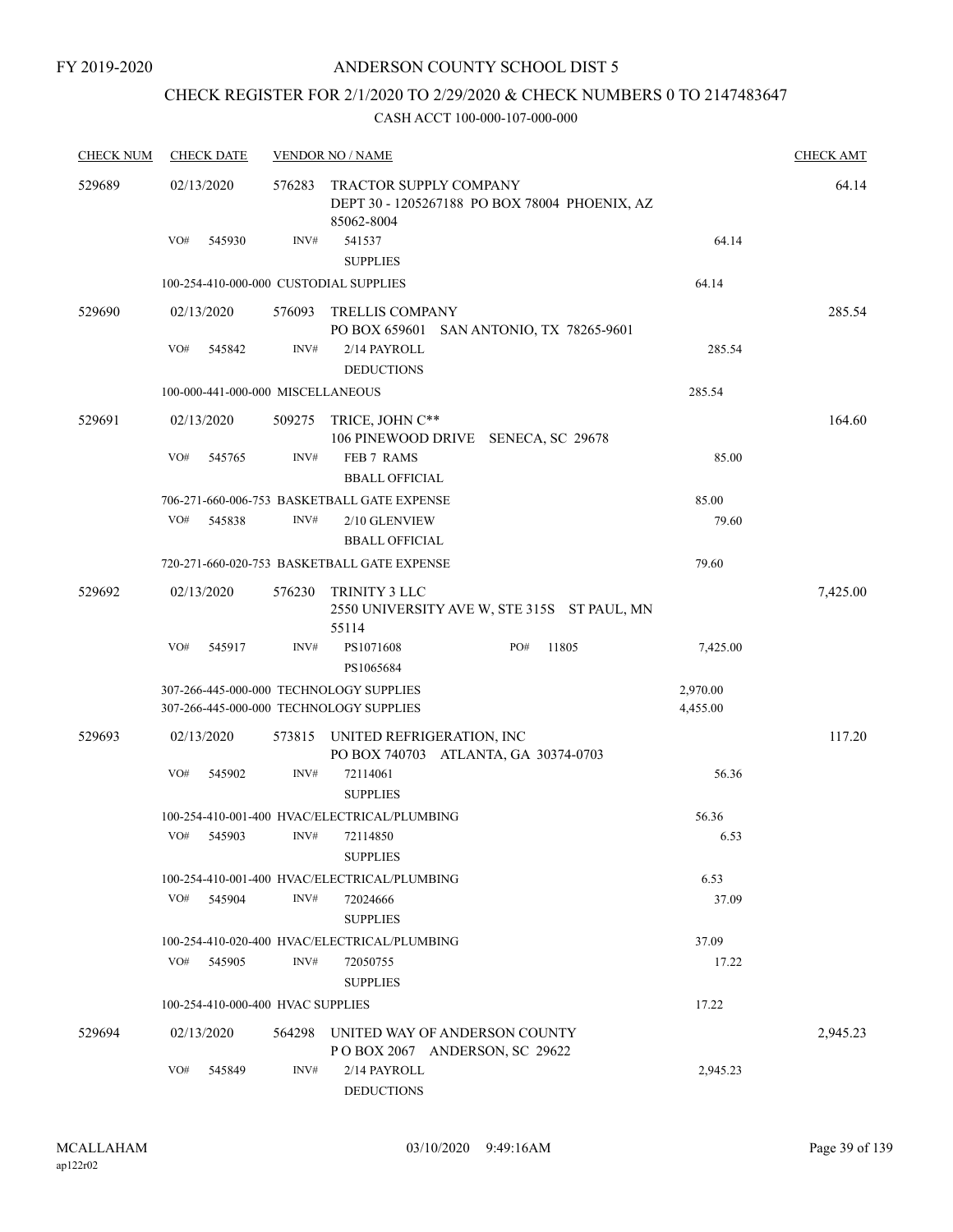### CHECK REGISTER FOR 2/1/2020 TO 2/29/2020 & CHECK NUMBERS 0 TO 2147483647

| <b>CHECK NUM</b> | <b>CHECK DATE</b>                         |                | <b>VENDOR NO / NAME</b>                                                                            |          | <b>CHECK AMT</b> |
|------------------|-------------------------------------------|----------------|----------------------------------------------------------------------------------------------------|----------|------------------|
|                  | 100-000-455-000-000 UNITED FUND - PAYABLE |                |                                                                                                    | 2,945.23 |                  |
| 529695           | 02/13/2020                                | 572350         | US DEPARTMENT OF EDUCATION AWG<br>NATIONAL PAYMENT CENTER PO BOX 790356 ST<br>LOUIS, MO 63179-0356 |          | 170.05           |
|                  | VO#<br>545841                             | INV#           | 2/14 PAYROLL<br><b>DEDUCTIONS</b>                                                                  | 170.05   |                  |
|                  | 100-000-441-000-000 MISCELLANEOUS         |                |                                                                                                    | 170.05   |                  |
| 529696           | 02/13/2020                                | 524353         | WAL-MART COMMUNITY/GEMB<br>PO BOX 530934 ATT: ACCOUNTS RECEIVABLE<br>ATLANTA, GA 30353-0934        |          | 1,003.08         |
|                  | VO#<br>545906                             | INV#           | 2021 5306<br><b>GLENVIEW MS</b>                                                                    | 1,003.08 |                  |
|                  | 720-271-660-020-607 DANCE EXPENSE         |                |                                                                                                    | 304.14   |                  |
|                  | 720-271-660-020-666 CONCESSIONS EXPENSE   |                |                                                                                                    | 620.16   |                  |
|                  | 720-271-660-020-674 FOOTBALL EXPENSE      |                |                                                                                                    | 78.78    |                  |
| 529697           | 02/13/2020                                | 524353         | WAL-MART COMMUNITY/GEMB<br>PO BOX 530934 ATT: ACCOUNTS RECEIVABLE<br>ATLANTA, GA 30353-0934        |          | 128.23           |
|                  | VO#<br>545914                             | INV#           | 2022 6022<br><b>HOMELAND PARK</b>                                                                  | 128.23   |                  |
|                  | 100-112-410-011-000 SUPPLIES              |                |                                                                                                    | 128.23   |                  |
| 529698           | 02/13/2020                                | 524353         | WAL-MART COMMUNITY/GEMB<br>PO BOX 530934 ATT: ACCOUNTS RECEIVABLE<br>ATLANTA, GA 30353-0934        |          | 1,318.25         |
|                  | VO#<br>545915                             | INV#           | 2021 5314<br><b>ROBERT ANDERSON</b>                                                                | 1,318.25 |                  |
|                  |                                           |                | 706-271-660-006-411 MISCELLANEOUS EXPENSE                                                          | 22.76    |                  |
|                  |                                           |                | 706-271-660-006-663 ATHLETIC GENERAL EXPENSE                                                       | 16.22    |                  |
|                  | 706-271-660-006-666 CONCESSIONS EXPENSE   |                |                                                                                                    | 1,188.47 |                  |
|                  |                                           |                | 706-271-660-006-751 BASKETBALL BOYS EXPENSE                                                        | 45.40    |                  |
|                  |                                           |                | 706-271-660-006-752 BASKETBALL GIRLS EXPENSE                                                       | 45.40    |                  |
| 529699           |                                           |                | 02/13/2020 573864 WELLS FARGO VENDOR FIN SERV<br>PO BOX 105710 ATLANTA, GA 30348-5710              |          | 668.00           |
|                  | VO#<br>545825                             | $\text{INV}\#$ | 5009075451<br><b>COPIER</b>                                                                        | 668.00   |                  |
|                  | 723-190-660-023-913 COPIER EXPENSE        |                |                                                                                                    | 668.00   |                  |
| 529700           | 02/13/2020                                | 574962         | WESCAD, INC.<br>PO BOX 1085 SIMPSONVILLE, SC 29681                                                 |          | 4,750.00         |
|                  | VO#<br>545907                             | INV#           | 2006 WESTSIDE<br>PO#<br>12034<br><b>COLUMNS</b>                                                    | 4,750.00 |                  |
|                  | 100-254-323-003-CAP CONTRACTED SERVICES   |                |                                                                                                    | 4,750.00 |                  |
| 529701           | 02/13/2020                                | 530550         | <b>WESTIN CHARLOTTE</b><br>601 SOUTH COLLEGE STREET ATT:<br>RESERVATIONS CHARLOTTE, NC 28202       |          | 722.62           |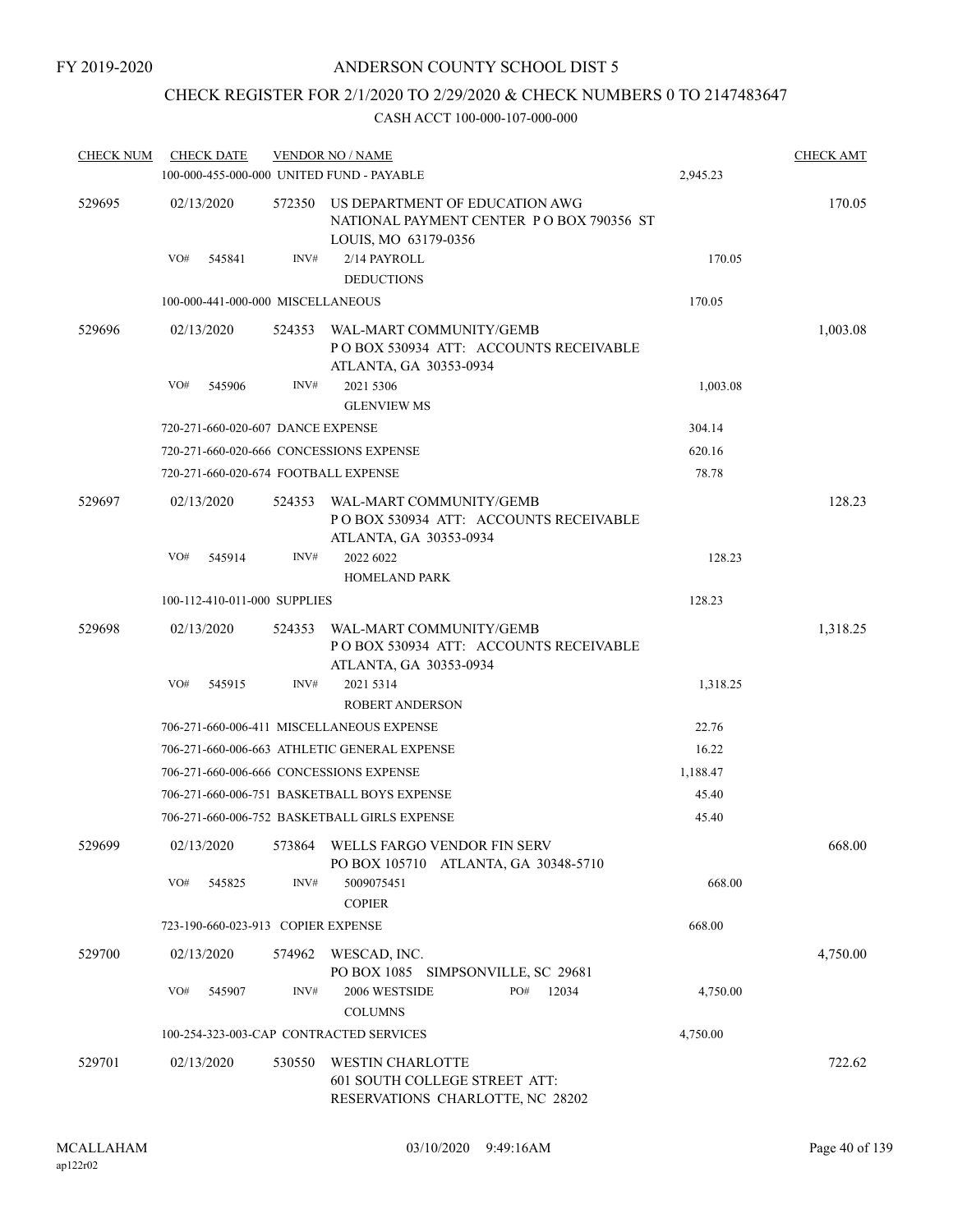# CHECK REGISTER FOR 2/1/2020 TO 2/29/2020 & CHECK NUMBERS 0 TO 2147483647

| <b>CHECK NUM</b> | <b>CHECK DATE</b> |                                         | <b>VENDOR NO / NAME</b>                                                                     |          | <b>CHECK AMT</b> |
|------------------|-------------------|-----------------------------------------|---------------------------------------------------------------------------------------------|----------|------------------|
|                  | VO#               | INV#<br>545937                          | 74874213<br><b>DONALD FEB 16-18</b>                                                         | 722.62   |                  |
|                  |                   | 100-231-334-000-000 TRUSTEE EXPENSE     |                                                                                             | 722.62   |                  |
| 529702           | 02/18/2020        |                                         | 576412 AMAZON CAPITAL SERVICES<br>PO BOX 035184 SEATTLE, WA 98124-5184                      |          | 1,028.47         |
|                  | VO#               | INV#<br>545954                          | <b>PURCHASES</b><br># A2QG7V7TDJIMYY                                                        | 1,028.47 |                  |
|                  |                   |                                         | 201-112-410-007-000 SUPPLIES AND MATERIALS                                                  | 19.65    |                  |
|                  |                   | 201-112-410-010-000 SUPPLIES            |                                                                                             | 295.20   |                  |
|                  |                   |                                         | 201-112-410-014-000 SUPPLIES AND MATERIALS                                                  | 90.95    |                  |
|                  |                   |                                         | 201-112-410-014-000 SUPPLIES AND MATERIALS                                                  | 97.24    |                  |
|                  |                   | 201-188-410-019-000 SUPPLIES- PARENTING |                                                                                             | 144.20   |                  |
|                  |                   | 201-224-410-010-000 SUPPLIES-PD         |                                                                                             | 381.23   |                  |
| 529703           | 02/18/2020        | 570950                                  | ANDERSON COUNTY SHERIFF'S OFFICE<br>ATTN: JAMIE LAZAR 305 CAMSON ROAD<br>ANDERSON, SC 29621 |          | 315.00           |
|                  | VO#               | 546020<br>INV#                          | $2/11$ TLH<br><b>BBALL SECURITY</b>                                                         | 315.00   |                  |
|                  |                   |                                         | 702-271-660-002-753 BASKETBALL GATE EXPENSE                                                 | 315.00   |                  |
| 529704           | 02/18/2020        | 570003                                  | AT&T<br>$(803 M24-8701)$<br>PO BOX 9011 ATT: ACCOUNTS RECEIVABLE<br>CAROL STREAM, IL 60197  |          | 1,423.40         |
|                  | VO#               | INV#<br>545956                          | 14265749<br>803M248701701                                                                   | 1,423.40 |                  |
|                  |                   | 100-266-340-000-000 TELEPHONE           | 355.85                                                                                      |          |                  |
|                  |                   | 100-266-340-015-000 TELEPHONE           | 355.85                                                                                      |          |                  |
|                  |                   | 100-266-340-018-000 TELEPHONE           |                                                                                             | 355.85   |                  |
|                  |                   | 100-266-340-023-000 TELEPHONE           |                                                                                             | 355.85   |                  |
| 529705           | 02/18/2020        | 575757                                  | <b>BARRIER ISLAND ECO TOURS</b><br>PO BOX 343 ISLE OF PALMS, SC 29451                       |          | 1,820.00         |
|                  | VO#               | INV#<br>545957                          | 2149<br>CONCORD ELEM                                                                        | 1,820.00 |                  |
|                  |                   |                                         | 709-271-660-009-355 FIELD TRIPS GRADE 5 EXPENSE                                             | 1,820.00 |                  |
| 529706           | 02/18/2020        |                                         | 575063 BAYADA HOME HEALTH CARE, INC.<br>PO BOX 536446 PITTSBURGH, PA 15253-5906             |          | 588.00           |
|                  | VO#               | 545958<br>INV#                          | PO#<br>11607<br>15336527<br><b>JAN 27-28</b>                                                | 588.00   |                  |
|                  |                   | 283-126-312-017-000 CONTRACTED SERVICES |                                                                                             | 588.00   |                  |
| 529707           | 02/18/2020        | 569972                                  | BECKY WOOD<br>503 KINGS RD ANDERSON, SC 29621                                               |          | 8.05             |
|                  | VO#               | 546009<br>INV#                          | TL HANNA<br>LUNCH REFUND                                                                    | 8.05     |                  |
|                  |                   |                                         | 600-000-474-002-000 REVENUES COLLECTED IN ADVANCE                                           | 8.05     |                  |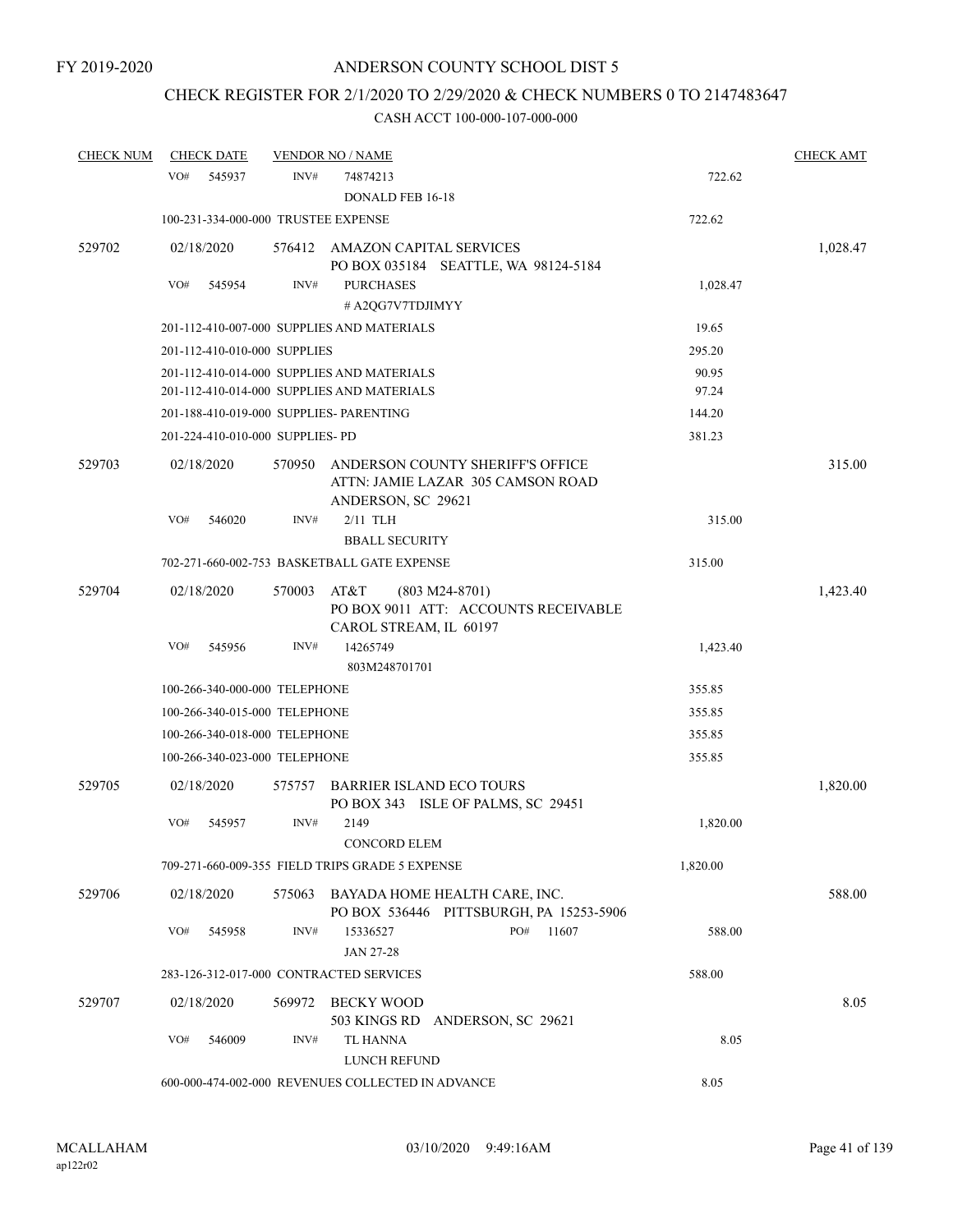# CHECK REGISTER FOR 2/1/2020 TO 2/29/2020 & CHECK NUMBERS 0 TO 2147483647

| <b>CHECK NUM</b> | <b>CHECK DATE</b>                        |                | <b>VENDOR NO / NAME</b>                                                           |          | <b>CHECK AMT</b> |
|------------------|------------------------------------------|----------------|-----------------------------------------------------------------------------------|----------|------------------|
| 529708           | 02/18/2020<br>VO#<br>545942              | 576110<br>INV# | <b>EMPLOYEE VENDOR</b><br><b>WALMART</b>                                          | 18.92    | 18.92            |
|                  |                                          |                | <b>REIMBURSEMENT</b>                                                              |          |                  |
|                  | 731-271-660-031-859 BIOMED EXPENSE       |                |                                                                                   | 18.92    |                  |
| 529709           | 02/18/2020                               |                | 576225 BROWN, CHRISTINA**<br>124 SEA PALMS DRIVE ANDERSON, SC 29621               |          | 630.00           |
|                  | VO#<br>545951                            | INV#           | <b>JAN 27-FEB 3</b><br><b>TITLE 1 SERVICES</b>                                    | 315.00   |                  |
|                  |                                          |                | 201-413-312-000-SJC PS- ST.JOSEPH'S CATHOLIC                                      | 315.00   |                  |
|                  | VO#<br>545952                            | INV#           | JAN 16 - 24                                                                       | 315.00   |                  |
|                  |                                          |                | <b>TITLE 1 SERVICES</b>                                                           |          |                  |
|                  |                                          |                | 201-413-312-000-SJC PS- ST.JOSEPH'S CATHOLIC                                      | 315.00   |                  |
| 529710           | 02/18/2020                               | 572588         | BRYANT ENTERPRISES, LLC<br>418 SNEAKING CREEK DRIVE HAYESVILLE, NC<br>28904-6423  |          | 1,695.00         |
|                  | VO#<br>545959                            | INV#           | 13252<br><b>RADIOS</b>                                                            | 1,695.00 |                  |
|                  | 100-233-410-001-RAD RADIOS               |                |                                                                                   | 1,695.00 |                  |
| 529711           | 02/18/2020                               |                | 574974 CALVARY HOME FOR CHILDREN<br>110 CALVARY HOME CIRCLE ANDERSON, SC<br>29621 |          | 1,148.17         |
|                  | VO#<br>546006                            | INV#           | <b>EXPENSES</b>                                                                   | 155.17   |                  |
|                  |                                          |                | REIMBURSEMENT                                                                     |          |                  |
|                  |                                          |                | 221-113-312-000-CHC PRG COORDINATORS/ TUTORS                                      | 155.17   |                  |
|                  | VO#<br>546016                            | INV#           | 004<br><b>TUTORS</b>                                                              | 480.00   |                  |
|                  |                                          |                | 221-113-312-000-CHC PRG COORDINATORS/ TUTORS                                      | 480.00   |                  |
|                  | VO#<br>546017                            | INV#           | 005<br><b>TUTORS</b>                                                              | 513.00   |                  |
|                  |                                          |                | 221-113-312-000-CHC PRG COORDINATORS/TUTORS                                       | 513.00   |                  |
| 529712           | 02/18/2020                               |                | 575497 CAPITAL LIGHTING & SUPPLY, LLC<br>PO BOX 404749 ATLANTA, GA 30384          |          | 357.88           |
|                  | VO#<br>545960                            | INV#           | S039482501<br><b>REPAIR PARTS</b>                                                 | 168.67   |                  |
|                  | 600-256-323-012-000 REPAIRS TO EQUIPMENT |                |                                                                                   | 168.67   |                  |
|                  | VO#<br>545961                            | INV#           | S039529398<br><b>REPAIR PARTS</b>                                                 | 113.63   |                  |
|                  | 600-256-323-005-000 REPAIRS TO EQUIPMENT |                |                                                                                   | 113.63   |                  |
|                  | VO#<br>545962                            | INV#           | S039552639<br><b>REPAIR PARTS</b>                                                 | 75.58    |                  |
|                  | 600-256-323-010-000 REPAIRS TO EQUIPMENT |                |                                                                                   | 75.58    |                  |
| 529713           | 02/18/2020                               | 574109         | CAROLINA FLORIST SUPPLY LLC<br>1131 PLANTATION ROAD ANDERSON, SC 29621            |          | 145.52           |
|                  | VO#<br>545963                            | INV#           | Q11653                                                                            | 145.52   |                  |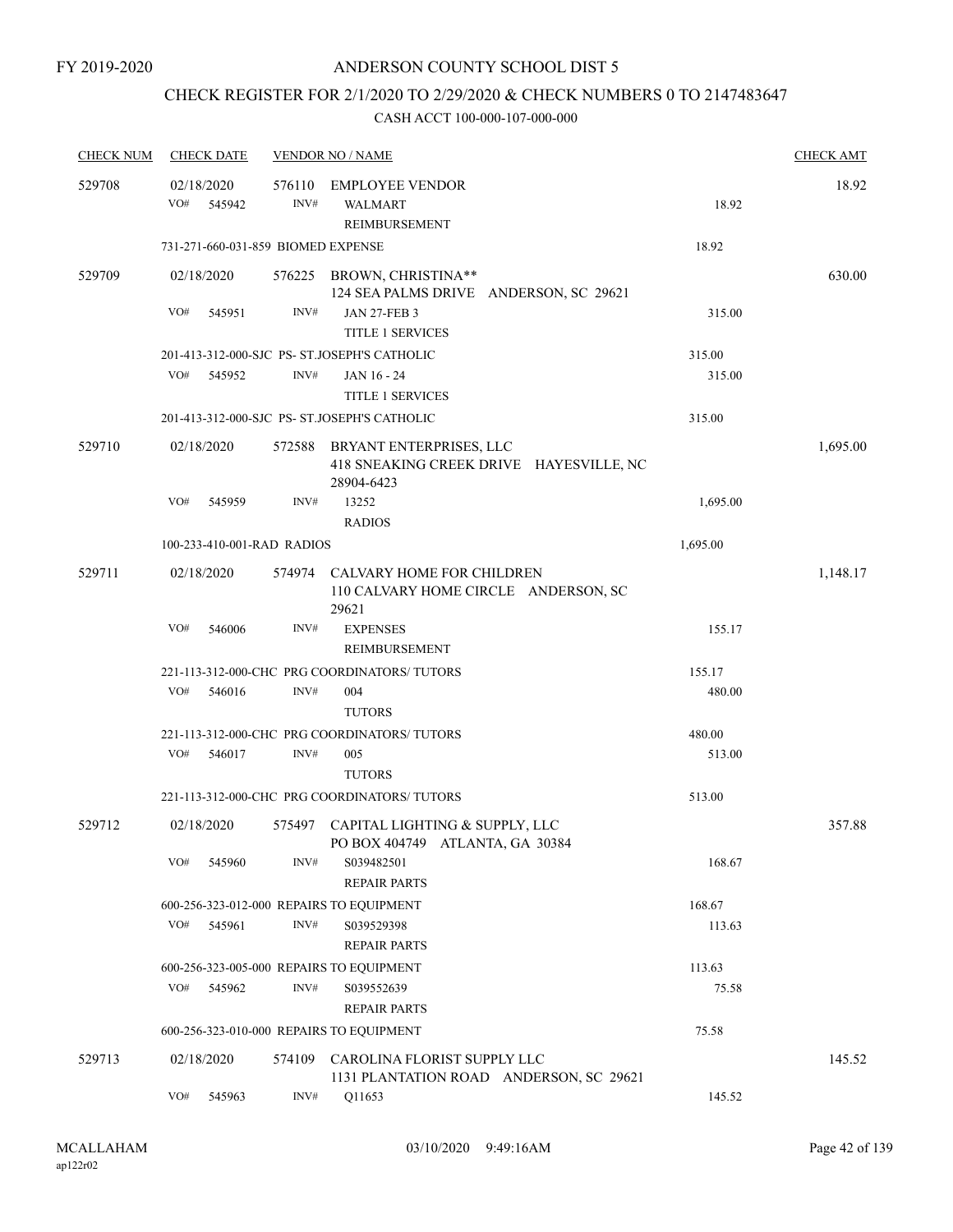### CHECK REGISTER FOR 2/1/2020 TO 2/29/2020 & CHECK NUMBERS 0 TO 2147483647

| <b>CHECK NUM</b> | <b>CHECK DATE</b>                   |        | <b>VENDOR NO / NAME</b>                                                               |     |       |                    | <b>CHECK AMT</b> |
|------------------|-------------------------------------|--------|---------------------------------------------------------------------------------------|-----|-------|--------------------|------------------|
|                  |                                     |        | <b>NEVITT FOREST</b>                                                                  |     |       |                    |                  |
|                  |                                     |        | 712-271-660-012-324 POSTIVE BEHAVIOR I.S. EXPENSE                                     |     |       | 145.52             |                  |
| 529714           | 02/18/2020                          | 156900 | CAROLINA PRODUCE COMPANY<br>POBOX 3849 ATT: ACCOUNTS RECEIVABLE<br>ANDERSON, SC 29622 |     |       |                    | 3,987.30         |
|                  | VO#<br>545964                       | INV#   | 907192<br><b>NEW PROSPECT</b>                                                         |     |       | 2,340.85           |                  |
|                  | 600-256-460-010-FFV FOOD-FFVP       |        |                                                                                       |     |       | 2,340.85           |                  |
|                  | VO#<br>545965                       | INV#   | 907137<br><b>VARENNES ELEM</b>                                                        |     |       | 863.45             |                  |
|                  | 600-256-460-016-FFV FOOD-FFVP       |        |                                                                                       |     |       | 863.45             |                  |
|                  | VO#<br>545966                       | INV#   | 907167<br><b>HOMELAND PARK</b>                                                        |     |       | 783.00             |                  |
|                  | 600-256-460-011-FFV FOOD- FFVP      |        |                                                                                       |     |       | 783.00             |                  |
| 529715           | 02/18/2020                          | 572172 | <b>COUNTRY MEATS.COM</b><br>5750 SW 1ST LANE OCALA, FL 34474                          |     |       |                    | 89.00            |
|                  | VO#<br>545969                       | INV#   | 269369<br><b>AIT RANKIN</b>                                                           |     |       | 89.00              |                  |
|                  | 731-271-660-031-857 HOSA EXPENSE    |        |                                                                                       |     |       | 89.00              |                  |
| 529716           | 02/18/2020                          | 198651 | DELL MARKETING LP<br>PO BOX 534118 ATT: ACCOUNTS RECEIVABLE<br>ATLANTA, GA 30353-4118 |     |       |                    | 22,309.50        |
|                  | VO#<br>545970                       | INV#   | 10374275297<br><b>CARTS</b>                                                           | PO# | 12181 | 22,309.50          |                  |
|                  |                                     |        | 100-266-545-000-000 1 TO 1 LEASE PAYMENTS                                             |     |       | 22,309.50          |                  |
| 529717           | 02/18/2020                          | 575357 | EVOLLVE, INC.<br>129 W TORRANCE BLVD REDONDO BEACH, CA<br>90277                       |     |       |                    | 11,556.00        |
|                  | VO#<br>545971                       | INV#   | 29225<br><b>OZOBOT KITS</b>                                                           | PO# | 12259 | 11,556.00          |                  |
|                  |                                     |        | 900-221-445-000-047 TECHNOLOGY SUPPLIES-BOSCH LAB                                     |     |       | 11,556.00          |                  |
| 529718           | 02/18/2020                          |        | 573217 HART, SHERRY**<br>1221 KEONE CIRCLE WILLIAMSTON, SC 29697                      |     |       |                    | 160.00           |
|                  | VO#<br>546021                       | INV#   | <b>FEB 18</b><br><b>BOARD MEAL</b>                                                    |     |       | 160.00             |                  |
|                  | 100-231-334-000-000 TRUSTEE EXPENSE |        |                                                                                       |     |       | 160.00             |                  |
| 529719           | 02/18/2020                          |        | 576027 HOME DEPOT USA, INC<br>PO BOX 742604 ATLANTA, GA 30374-2604                    |     |       |                    | 30,240.48        |
|                  | VO#<br>545978                       | INV#   | 534073390<br>533846374                                                                | PO# | 12244 | 2,464.89           |                  |
|                  |                                     |        | 100-000-170-000-000 WAREHOUSE INVENTORY<br>100-000-170-000-000 WAREHOUSE INVENTORY    |     |       | 2,221.32<br>243.57 |                  |
|                  | VO#<br>545979                       | INV#   | 533846366<br><b>SUPPLIES</b>                                                          | PO# | 12242 | 9,790.50           |                  |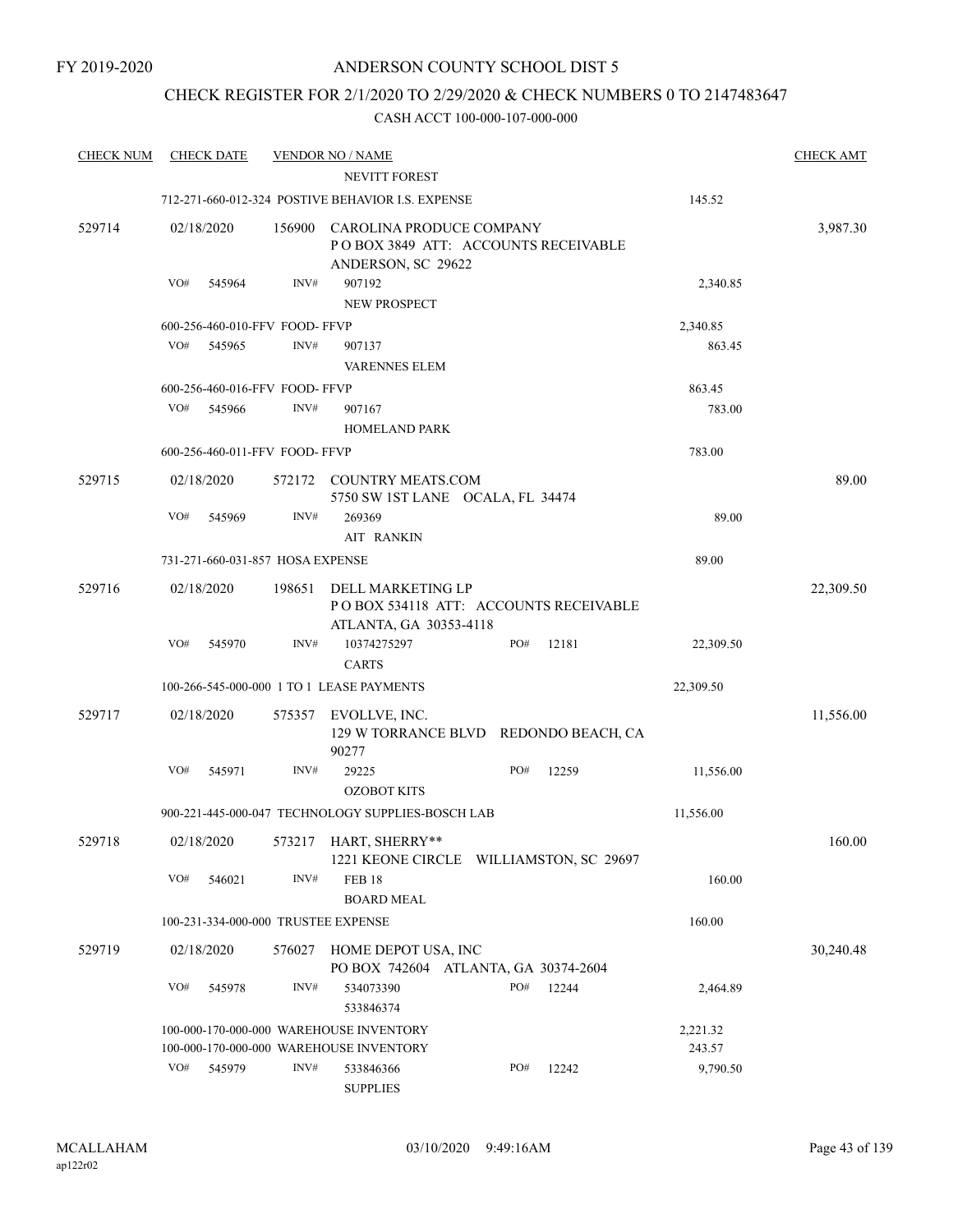# CHECK REGISTER FOR 2/1/2020 TO 2/29/2020 & CHECK NUMBERS 0 TO 2147483647

| <b>CHECK NUM</b> | <b>CHECK DATE</b>                        |        | <b>VENDOR NO / NAME</b>                                                            |     |                    |                    | <b>CHECK AMT</b> |
|------------------|------------------------------------------|--------|------------------------------------------------------------------------------------|-----|--------------------|--------------------|------------------|
|                  |                                          |        | 100-000-170-000-000 WAREHOUSE INVENTORY                                            |     |                    | 9,790.50           |                  |
|                  | VO#<br>545980                            | INV#   | 535041594<br><b>SUPPLIES</b>                                                       | PO# | 12278              | 2,447.63           |                  |
|                  |                                          |        | 100-000-170-000-000 WAREHOUSE INVENTORY                                            |     |                    | 2,447.63           |                  |
|                  | VO#<br>545981                            | INV#   | 532469707<br><b>SUPPLIES</b>                                                       | PO# | 12217              | 2,608.13           |                  |
|                  |                                          |        | 100-000-170-000-000 WAREHOUSE INVENTORY                                            |     |                    | 2,608.13           |                  |
|                  | VO#<br>545982                            | INV#   | 533147203<br>532689064                                                             | PO# | 12215              | 8,331.75           |                  |
|                  |                                          |        | 100-000-170-000-000 WAREHOUSE INVENTORY<br>100-000-170-000-000 WAREHOUSE INVENTORY |     |                    | 49.20<br>8,282.55  |                  |
|                  | VO#<br>545983                            | INV#   | 529957672<br>531789014                                                             | PO# | 12133              | 2,447.63           |                  |
|                  |                                          |        | 100-000-170-000-000 WAREHOUSE INVENTORY<br>100-000-170-000-000 WAREHOUSE INVENTORY |     |                    | 2,186.55<br>261.08 |                  |
|                  | VO#<br>545984                            | INV#   | 531789022<br><b>SUPPLIES</b>                                                       | PO# | 12204              | 2,149.95           |                  |
|                  |                                          |        | 100-000-170-000-000 WAREHOUSE INVENTORY                                            |     |                    | 2,149.95           |                  |
| 529720           | 02/18/2020                               | 576397 | LED DIRECT, LLC<br>735 SOUTHWEST BLVD. STE B KANSAS CITY, KS<br>66103              |     |                    |                    | 750.40           |
|                  | VO#<br>545989                            | INV#   | 404141<br><b>LAMPS</b>                                                             | PO# | 12315              | 750.40             |                  |
|                  | 100-266-314-000-000 REPAIRS TO EQUIPMENT |        |                                                                                    |     |                    | 750.40             |                  |
| 529721           | 02/18/2020                               | 572808 | MACIE PUBLISHING COMPANY<br>13 EAST MAIN STREET MENDHAM, NJ 07945                  |     |                    |                    | 1,013.90         |
|                  | VO#<br>545990                            | INV#   | 16456<br><b>CONCORD ELEM</b>                                                       |     |                    | 1,013.90           |                  |
|                  | 709-271-660-009-220 MUSIC EXPENSE        |        |                                                                                    |     |                    | 1,013.90           |                  |
| 529722           | 02/18/2020                               | 569972 | MELINDA WARE<br>2410 BELHAVEN RD                                                   |     | ANDERSON, SC 29621 |                    | 75.00            |
|                  | VO#<br>545953                            | INV#   | <b>MIDWAY ELEM</b><br><b>DONATION</b>                                              |     |                    | 75.00              |                  |
|                  |                                          |        | 717-190-660-017-244 SCHOOL/CLASS DONATIONS EXPENSE                                 |     |                    | 75.00              |                  |
| 529723           | 02/18/2020                               | 569600 | ONLINE STORES, INC<br>1000 WESTINGHOUSE DRIVE SUITE 1 NEW<br>STANTON, PA 15672     |     |                    |                    | 139.11           |
|                  | VO#<br>545992                            | INV#   | 164144<br><b>GLENVIEW MS</b>                                                       |     |                    | 139.11             |                  |
|                  |                                          |        | 100-113-410-020-VEN SUPPLY-ADDT'L FOR LOST VENDING                                 |     |                    | 139.11             |                  |
| 529724           | 02/18/2020                               |        | 572322 READ'S UNIFORMS, INC<br>4128 CLEMSON BLVD ANDERSON, SC 29621                |     |                    |                    | 997.13           |
|                  | VO#<br>546022                            | INV#   | 20200114<br>ACCT# 539-7                                                            | PO# | 12206              | 997.13             |                  |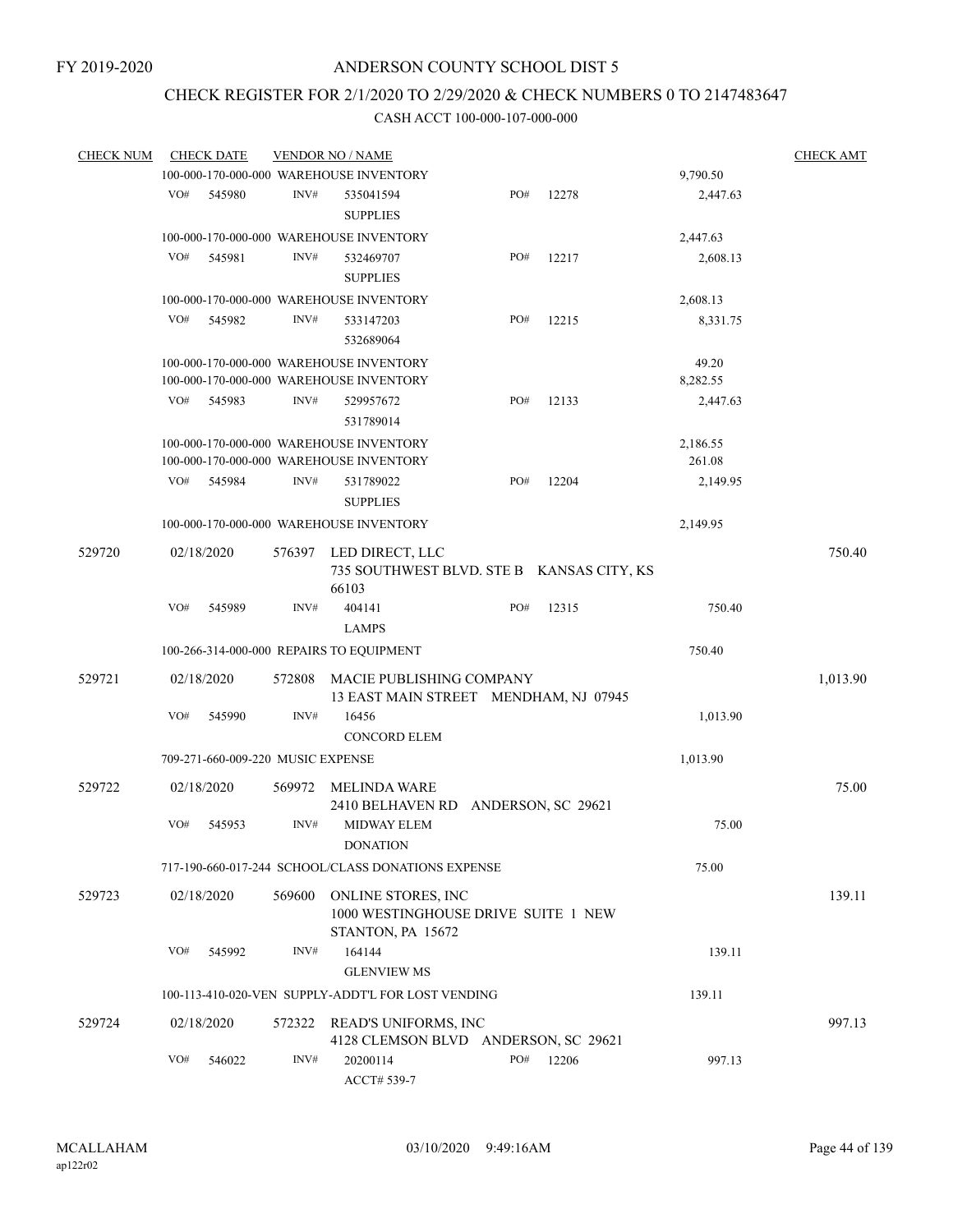## CHECK REGISTER FOR 2/1/2020 TO 2/29/2020 & CHECK NUMBERS 0 TO 2147483647

| <b>CHECK NUM</b> |     | <b>CHECK DATE</b>                 |        | <b>VENDOR NO / NAME</b>                                                                          |        | <b>CHECK AMT</b> |
|------------------|-----|-----------------------------------|--------|--------------------------------------------------------------------------------------------------|--------|------------------|
|                  |     | 515-253-520-031-CAR CAREER CENTER |        |                                                                                                  | 997.13 |                  |
| 529725           |     | 02/18/2020                        |        | 566995 SC DEPT OF JUVENILE JUSTICE<br>POBOX 21069 ATT: FISCAL AFFAIRS COLUMBIA,<br>SC 29221-1069 |        | 402.26           |
|                  | VO# | 545995                            | INV#   | 2000473900<br>PROVISO DEC 2019                                                                   | 402.26 |                  |
|                  |     |                                   |        | 100-412-720-000-000 PAYMENTS TO OTHER GOV'T UNITS                                                | 402.26 |                  |
| 529726           |     | 02/18/2020                        | 568954 | <b>SHRED A WAY</b><br>PO BOX 51132 ATT: ACCOUNTS RECEIVABLE<br>PIEDMONT, SC 29673                |        | 33.00            |
|                  | VO# | 546002                            | INV#   | A77113<br><b>NORTH POINTE</b>                                                                    | 33.00  |                  |
|                  |     |                                   |        | 713-271-660-013-201 MISCELLANEOUS EXPENSE                                                        | 33.00  |                  |
| 529727           |     | 02/18/2020                        | 572122 | THE ELECTRIC CITY NEWS<br>POBOX 1015 ANDERSON, SC 29622                                          |        | 675.00           |
|                  | VO# | 546003                            | INV#   | 6941<br><b>FULL PAGE AD</b>                                                                      | 675.00 |                  |
|                  |     |                                   |        | 100-263-360-000-000 PRINTING AND BINDING                                                         | 675.00 |                  |
| 529728           |     | 02/18/2020                        | 567627 | THE UPS STORE #5862<br>713 EAST GREENVILLE STREET STE D<br>ANDERSON, SC 29621                    |        | 128.40           |
|                  | VO# | 546018                            | INV#   | 7488<br><b>CALHOUN ELEM</b>                                                                      | 128.40 |                  |
|                  |     |                                   |        | 201-188-410-014-000 SUPPLIES- PARENTING                                                          | 128.40 |                  |
| 529729           |     | 02/18/2020                        | 571417 | TNT SCHOOL SUPPLIES, INC<br>PO BOX 1007 DAWSONVILLE, GA 30534                                    |        | 214.03           |
|                  | VO# | 546004                            | INV#   | 57690<br><b>NEVITT FOREST</b>                                                                    | 214.03 |                  |
|                  |     |                                   |        | 712-271-660-012-201 MISCELLANEOUS EXPENSE                                                        | 214.03 |                  |
| 529730           |     | 02/18/2020                        | 564298 | UNITED WAY OF ANDERSON COUNTY<br>POBOX 2067 ANDERSON, SC 29622                                   |        | 200.00           |
|                  | VO# | 546005                            | INV#   | <b>SPONSOR</b><br>AIT                                                                            | 200.00 |                  |
|                  |     |                                   |        | 900-115-410-031-046 SUPPLIES- AIT MISC DONATIONS                                                 | 200.00 |                  |
| 529731           |     | 02/18/2020                        | 524353 | WAL-MART COMMUNITY/GEMB<br>PO BOX 530934 ATT: ACCOUNTS RECEIVABLE<br>ATLANTA, GA 30353-0934      |        | 131.00           |
|                  | VO# | 546024                            | INV#   | 1016 1838<br><b>MIDWAY ELEM</b>                                                                  | 131.00 |                  |
|                  |     |                                   |        | 717-190-660-017-201 MISCELLANEOUS EXPENSE                                                        | 131.00 |                  |
| 529732           |     | 02/18/2020                        | 524353 | WAL-MART COMMUNITY/GEMB<br>POBOX 530934 ATT: ACCOUNTS RECEIVABLE<br>ATLANTA, GA 30353-0934       |        | 244.86           |
|                  | VO# | 546023                            | INV#   | 1013 3709                                                                                        | 244.86 |                  |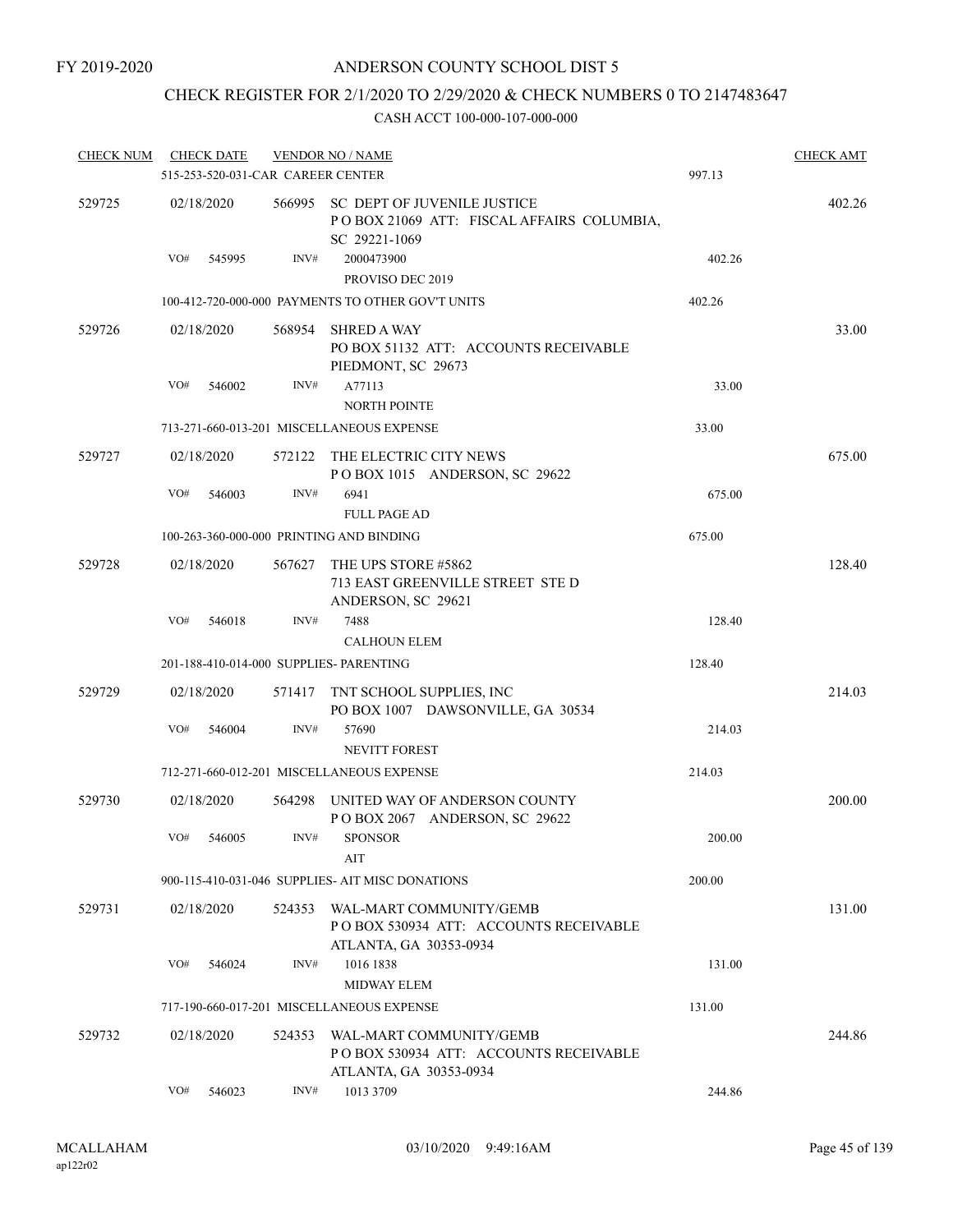# CHECK REGISTER FOR 2/1/2020 TO 2/29/2020 & CHECK NUMBERS 0 TO 2147483647

| <b>CHECK NUM</b> | <b>CHECK DATE</b>                       |        | <b>VENDOR NO / NAME</b>                                                                     |           | <b>CHECK AMT</b> |
|------------------|-----------------------------------------|--------|---------------------------------------------------------------------------------------------|-----------|------------------|
|                  |                                         |        |                                                                                             |           |                  |
|                  | 600-256-410-000-000 SUPPLIES            |        | 11.88                                                                                       |           |                  |
|                  | 600-256-410-005-000 SUPPLIES            |        |                                                                                             | 76.87     |                  |
|                  | 631-256-460-031-CAT FOOD-CATERING       |        |                                                                                             | 156.11    |                  |
| 529733           | 02/20/2020                              | 566585 | BANK OF AMERICA<br>PO BOX 15731 ATT: ACCOUNTS RECEIVABLE<br>WILMINGTON, DE 19886-5731       |           | 145.00           |
|                  | VO#<br>546049                           | INV#   | 7426<br><b>JAN 23 PURCHASE</b>                                                              | 145.00    |                  |
|                  | 100-257-350-000-000 ADVERTISING         |        |                                                                                             | 145.00    |                  |
| 529734           | 02/20/2020                              | 576427 | BLUE RIDGE EQUIPMENT SERVICES LLC<br>DAVID L PARKER 1001 DICKERSON RD<br>ANDERSON, SC 29626 |           | 2,250.00         |
|                  | VO#<br>546050                           | INV#   | 1088,89,90<br>PO#<br>11348<br><b>FEB SERVICES</b>                                           | 2,250.00  |                  |
|                  | 100-254-323-001-001 CONTRACTED SERVICES |        |                                                                                             | 900.00    |                  |
|                  | 100-254-323-002-001 CONTRACTED SERVICES |        |                                                                                             | 350.00    |                  |
|                  | 100-254-323-015-001 CONTRACTED SERVICES |        |                                                                                             | 1,000.00  |                  |
| 529735           | 02/20/2020                              | 574045 | <b>BORDEN DAIRY COMPANY</b><br>PO BOX 933179 CLEVELAND, OH 44193                            |           | 41,618.51        |
|                  | VO#<br>546051                           | INV#   | CUST #138365<br><b>JAN 2020</b>                                                             | 41,618.51 |                  |
|                  | 600-256-460-002-000 FOOD                |        |                                                                                             | 1,653.47  |                  |
|                  | 600-256-460-003-000 FOOD                |        |                                                                                             | 1,481.65  |                  |
|                  | 600-256-460-005-000 FOOD                |        |                                                                                             | 1,545.37  |                  |
|                  | 600-256-460-006-000 FOOD                |        |                                                                                             | 4,249.67  |                  |
|                  | 600-256-460-007-000 FOOD                |        |                                                                                             | 3,293.44  |                  |
|                  | 600-256-460-008-000 FOOD                |        |                                                                                             | 2,629.53  |                  |
|                  | 600-256-460-009-000 FOOD                |        |                                                                                             | 1,492.69  |                  |
|                  | 600-256-460-010-000 FOOD                |        |                                                                                             | 3,543.88  |                  |
|                  | 600-256-460-011-000 FOOD                |        |                                                                                             | 2,740.48  |                  |
|                  | 600-256-460-012-000 FOOD                |        |                                                                                             | 2,570.46  |                  |
|                  | 600-256-460-013-000 FOOD                |        |                                                                                             | 1,812.23  |                  |
|                  | 600-256-460-014-000 FOOD                |        |                                                                                             | 2,563.89  |                  |
|                  | 600-256-460-015-000 FOOD                |        |                                                                                             | 1,175.07  |                  |
|                  | 600-256-460-016-000 FOOD                |        |                                                                                             | 1,992.92  |                  |
|                  | 600-256-460-017-000 FOOD                |        |                                                                                             | 1,866.92  |                  |
|                  | 600-256-460-018-000 FOOD                |        |                                                                                             | 1,432.22  |                  |
|                  | 600-256-460-019-000 FOOD                |        |                                                                                             | 2,621.63  |                  |
|                  | 600-256-460-020-000 FOOD                |        |                                                                                             | 1,898.00  |                  |
|                  | 600-256-460-021-000 FOOD                |        |                                                                                             | 820.38    |                  |
|                  | 631-256-460-031-000 PURCHASED FOOD      |        |                                                                                             | 234.61    |                  |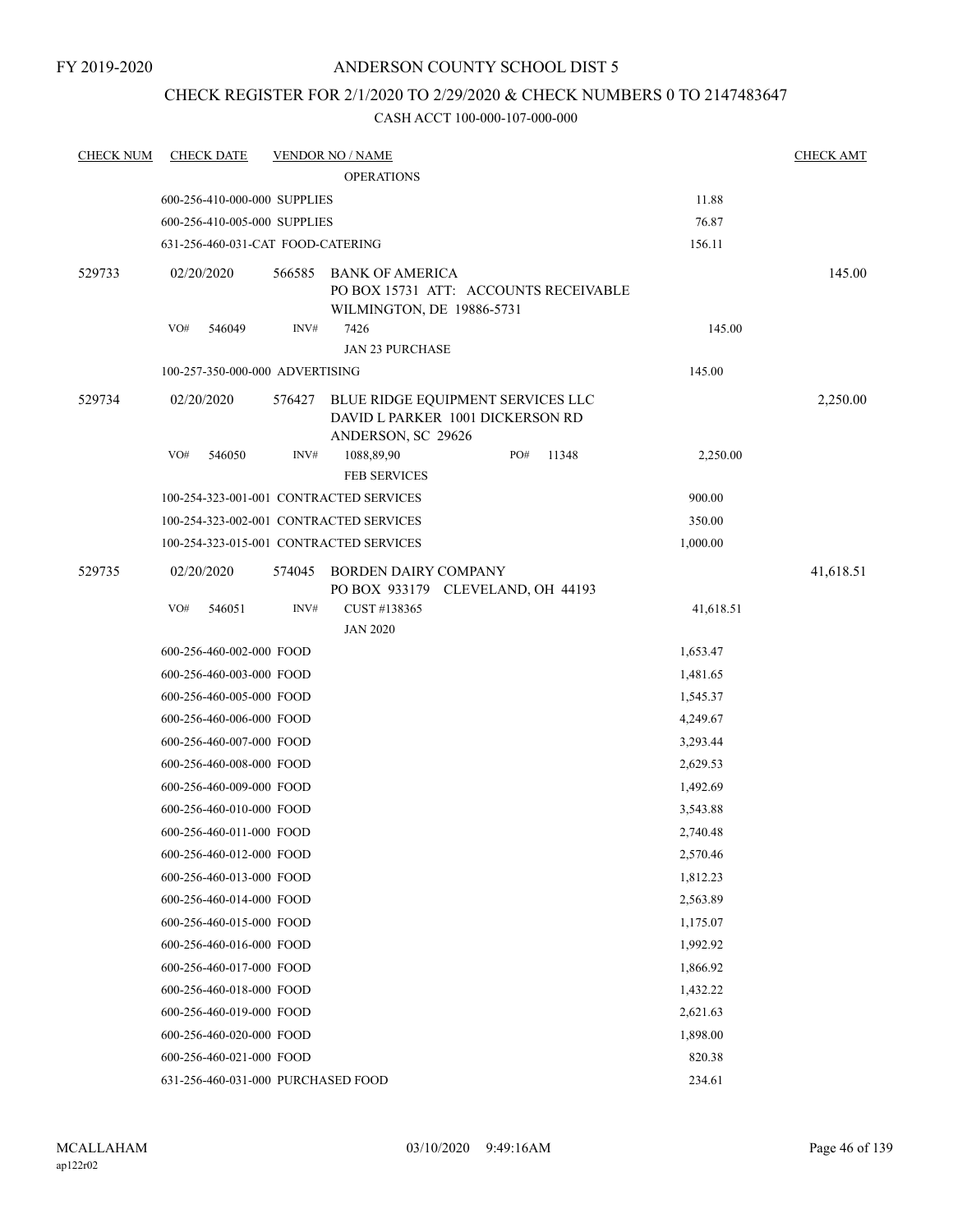# CHECK REGISTER FOR 2/1/2020 TO 2/29/2020 & CHECK NUMBERS 0 TO 2147483647

| <b>CHECK NUM</b> | <b>CHECK DATE</b>                 |        | <b>VENDOR NO / NAME</b>                                                                                        |     |       |          | <b>CHECK AMT</b> |
|------------------|-----------------------------------|--------|----------------------------------------------------------------------------------------------------------------|-----|-------|----------|------------------|
| 529736           | 02/20/2020                        |        | 572113 BULL'S EYE BRANDS, INC.                                                                                 |     |       |          | 17,578.85        |
|                  |                                   |        | P.O. BOX 638286 CINCINNATI, OH 45263-8286                                                                      |     |       |          |                  |
|                  | VO#<br>546052                     | INV#   | <b>GLENVIEW MS</b><br><b>JAN PURCHASES</b>                                                                     | PO# | 11559 | 3,998.07 |                  |
|                  | 600-256-410-020-000 SUPPLIES      |        |                                                                                                                |     |       | 577.22   |                  |
|                  | 600-256-460-020-000 FOOD          |        |                                                                                                                |     |       | 3,420.85 |                  |
|                  | VO#<br>546053                     | INV#   | <b>RBT ANDERSON</b><br><b>JAN PURCHASES</b>                                                                    | PO# | 11558 | 3,905.50 |                  |
|                  | 600-256-410-006-000 SUPPLIES      |        |                                                                                                                |     |       | 618.45   |                  |
|                  | 600-256-460-006-000 FOOD          |        |                                                                                                                |     |       | 3,287.05 |                  |
|                  | VO#<br>546054                     | INV#   | <b>MCCANTS MS</b><br><b>JAN PURCHASES</b>                                                                      | PO# | 11557 | 3,024.21 |                  |
|                  | 600-256-410-005-000 SUPPLIES      |        |                                                                                                                |     |       | 577.22   |                  |
|                  | 600-256-460-005-000 FOOD          |        |                                                                                                                |     |       | 2,446.99 |                  |
|                  | VO#<br>546055                     | INV#   | <b>WESTSIDE</b><br><b>JAN PURCHASES</b>                                                                        | PO# | 11556 | 2,490.03 |                  |
|                  | 600-256-410-003-000 SUPPLIES      |        |                                                                                                                |     |       | 329.84   |                  |
|                  | 600-256-460-003-000 FOOD          |        |                                                                                                                |     |       | 2,160.19 |                  |
|                  | VO#<br>546056                     | INV#   | TL HANNA<br><b>JAN PURCHASES</b>                                                                               | PO# | 11555 | 4,161.04 |                  |
|                  | 600-256-410-002-000 SUPPLIES      |        |                                                                                                                |     |       | 618.45   |                  |
|                  | 600-256-460-002-000 FOOD          |        |                                                                                                                |     |       | 3,542.59 |                  |
| 529737           | 02/20/2020                        |        | 575497 CAPITAL LIGHTING & SUPPLY, LLC<br>PO BOX 404749 ATLANTA, GA 30384                                       |     |       |          | 471.69           |
|                  | VO#<br>546057                     | INV#   | S039538313<br><b>SUPPLIES</b>                                                                                  |     |       | 149.44   |                  |
|                  |                                   |        | 600-256-323-005-000 REPAIRS TO EQUIPMENT                                                                       |     |       | 149.44   |                  |
|                  | VO#<br>546058                     | INV#   | S039672275<br><b>SUPPLIES</b>                                                                                  |     |       | 322.25   |                  |
|                  | 100-254-410-000-400 HVAC SUPPLIES |        |                                                                                                                |     |       | 38.49    |                  |
|                  |                                   |        | 100-254-410-003-400 HVAC/ELECTRICAL/PLUMBING                                                                   |     |       | 283.76   |                  |
| 529738           |                                   |        | 02/20/2020 574109 CAROLINA FLORIST SUPPLY LLC<br>1131 PLANTATION ROAD ANDERSON, SC 29621                       |     |       |          | 90.95            |
|                  | VO#<br>546059                     | INV#   | Q11849<br>NEVITT FOREST                                                                                        |     |       | 90.95    |                  |
|                  |                                   |        | 712-271-660-012-324 POSTIVE BEHAVIOR I.S. EXPENSE                                                              |     |       | 90.95    |                  |
| 529739           | 02/20/2020                        | 162750 | CENTER ROCK WELDING & FABRICATING INC<br>5005 DOBBINS BRIDGE RD ATT: ACCOUNTS<br>RECEIVABLE ANDERSON, SC 29626 |     |       |          | 90.00            |
|                  | VO#<br>546061                     | INV#   | 2074<br><b>REPAIR TAILGATE</b>                                                                                 |     |       | 90.00    |                  |
|                  |                                   |        | 100-254-410-000-001 MAINT. SUPPLIES-STRUCTURES                                                                 |     |       | 90.00    |                  |
| 529740           | 02/20/2020                        |        | 576326 C & F MECHANICAL CORP                                                                                   |     |       |          | 200.00           |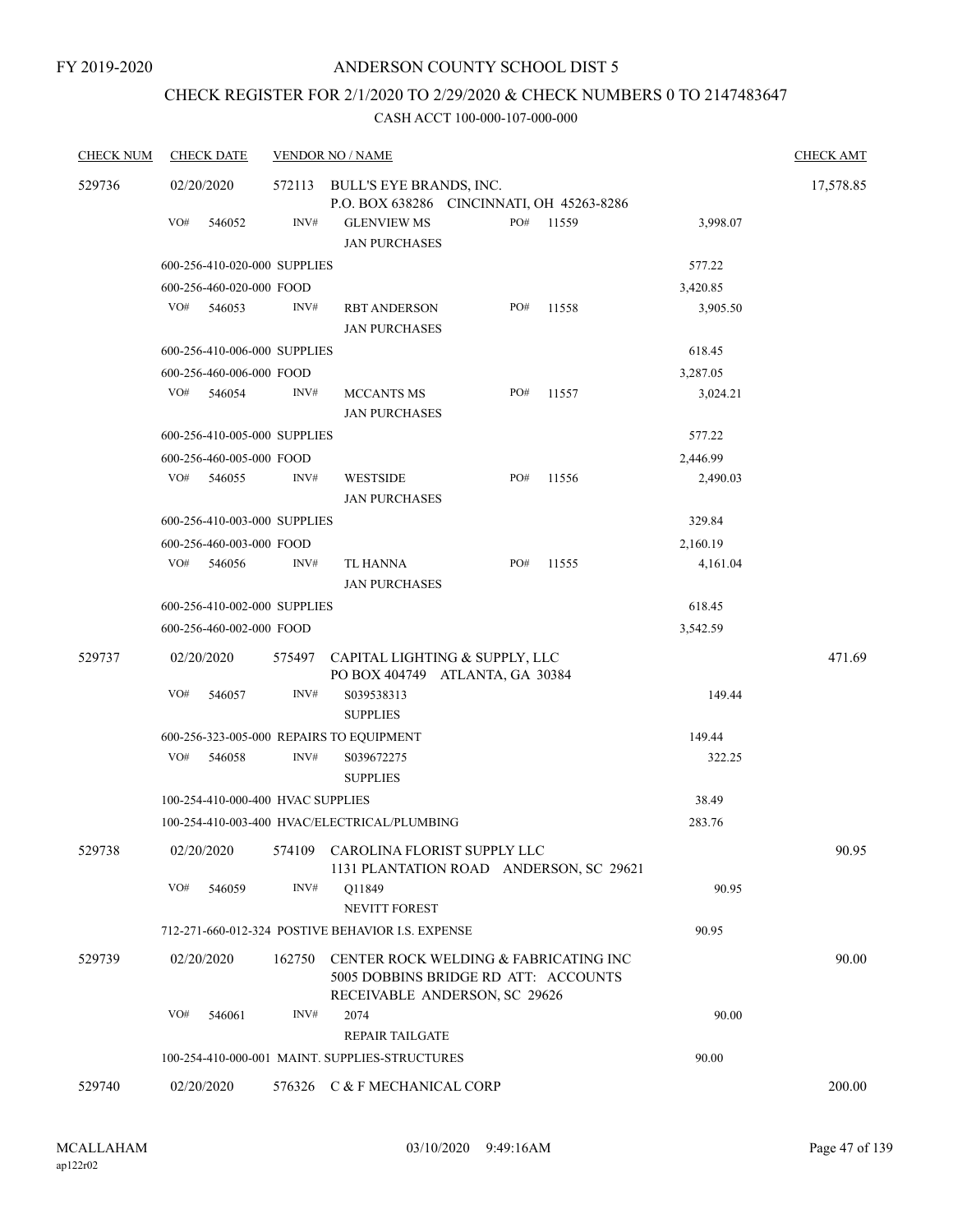### CHECK REGISTER FOR 2/1/2020 TO 2/29/2020 & CHECK NUMBERS 0 TO 2147483647

| <b>CHECK NUM</b> |     | <b>CHECK DATE</b>           |        | <b>VENDOR NO / NAME</b>                                                                              |                  | <b>CHECK AMT</b> |
|------------------|-----|-----------------------------|--------|------------------------------------------------------------------------------------------------------|------------------|------------------|
|                  |     |                             |        | 450 HORSESHOE BEND ANDERSON, SC 29625                                                                |                  |                  |
|                  | VO# | 546060                      | INV#   | 2103                                                                                                 | 200.00           |                  |
|                  |     |                             |        | <b>DRAIN PAN</b>                                                                                     |                  |                  |
|                  |     |                             |        | 100-254-410-001-400 HVAC/ELECTRICAL/PLUMBING                                                         | 200.00           |                  |
| 529741           |     | 02/20/2020                  |        | 569972 CHARLENE ROBINSON<br>224 SHADOW CREEK LANE APT 4 ANDERSON, SC<br>29621                        |                  | 10.07            |
|                  | VO# | 546041                      | INV#   | <b>REFUND</b><br><b>LIBRARY BOOK</b>                                                                 | 10.07            |                  |
|                  |     |                             |        | 713-271-660-013-223 LOST LIBRARY BOOKS EXPENSE                                                       | 10.07            |                  |
| 529742           |     | 02/20/2020                  | 211302 | DUKE ENERGY<br>PO BOX 70516 CHARLOTTE, NC 28272-0516                                                 |                  | 44,131.56        |
|                  | VO# | 546126                      | INV#   | <b>DUE 2/20</b><br><b>UTILITIES</b>                                                                  | 44,131.56        |                  |
|                  |     |                             |        | 100-254-470-000-000 ENERGY-ELECTRICITY & WATER<br>100-254-470-000-000 ENERGY-ELECTRICITY & WATER     | 544.51<br>143.81 |                  |
|                  |     |                             |        | 100-254-470-006-000 ENERGY-ELECTRICITY & WATER                                                       | 15,287.13        |                  |
|                  |     |                             |        | 100-254-470-008-000 ENERGY-ELECTRICITY & WATER                                                       | 6,508.84         |                  |
|                  |     |                             |        | 100-254-470-011-000 ENERGY-ELECTRICITY & WATER                                                       | 3,239.19         |                  |
|                  |     |                             |        | 100-254-470-012-000 ENERGY-ELECTRICITY & WATER                                                       | 5,532.51         |                  |
|                  |     |                             |        | 100-254-470-014-000 ENERGY-ELECTRICITY & WATER                                                       | 4,621.94         |                  |
|                  |     |                             |        | 100-254-470-014-THR UTILITIES - THEATRE                                                              | 1,945.22         |                  |
|                  |     |                             |        | 100-254-470-015-000 ENERGY-ELECTRICITY & WATER                                                       | 1,980.11         |                  |
|                  |     |                             |        | 100-254-470-016-000 ENERGY-ELECTRICITY & WATER                                                       | 4,106.79         |                  |
|                  |     |                             |        | 100-254-470-023-000 ENERGY-ELECTRICITY & WATER                                                       | 88.44            |                  |
|                  |     | 600-256-470-026-000 ENERGY  |        |                                                                                                      | 133.07           |                  |
| 529743           |     | 02/20/2020                  | 563495 | ELECTRIC CITY UTILITIES<br>CITY OF ANDERSON 601 SOUTH MAIN ST<br>ANDERSON, SC 29624                  |                  | 985.84           |
|                  | VO# | 546124                      | INV#   | 495402011<br><b>UTILITIES</b>                                                                        | 113.02           |                  |
|                  |     |                             |        | 100-254-470-000-000 ENERGY-ELECTRICITY & WATER                                                       | 113.02           |                  |
|                  | VO# | 546125                      | INV#   | 295758061<br><b>UTILITIES</b>                                                                        | 872.82           |                  |
|                  |     |                             |        | 100-254-470-012-000 ENERGY-ELECTRICITY & WATER                                                       | 872.82           |                  |
| 529744           |     | 02/20/2020                  |        | 569372 GREAT AMERICA LEASING CORP<br>PO BOX 660831 ATT: ACCOUNTS RECEIVABLE<br>DALLAS, TX 75266-0831 |                  | 1,732.23         |
|                  | VO# | 546123                      | INV#   | 26405241<br>PO#<br>11246<br><b>COPIER</b>                                                            | 1,732.23         |                  |
|                  |     | 100-252-325-000-000 RENTALS |        |                                                                                                      | 1,732.23         |                  |
|                  |     |                             |        | 100-252-360-000-000 PRINTING AND BINDING                                                             | 0.00             |                  |
| 529745           |     | 02/20/2020                  |        | 257450 GUNNELS, LOYD STEVE**<br>220 HAZELWOOD AVENUE ANDERSON, SC 29626                              |                  | 58.90            |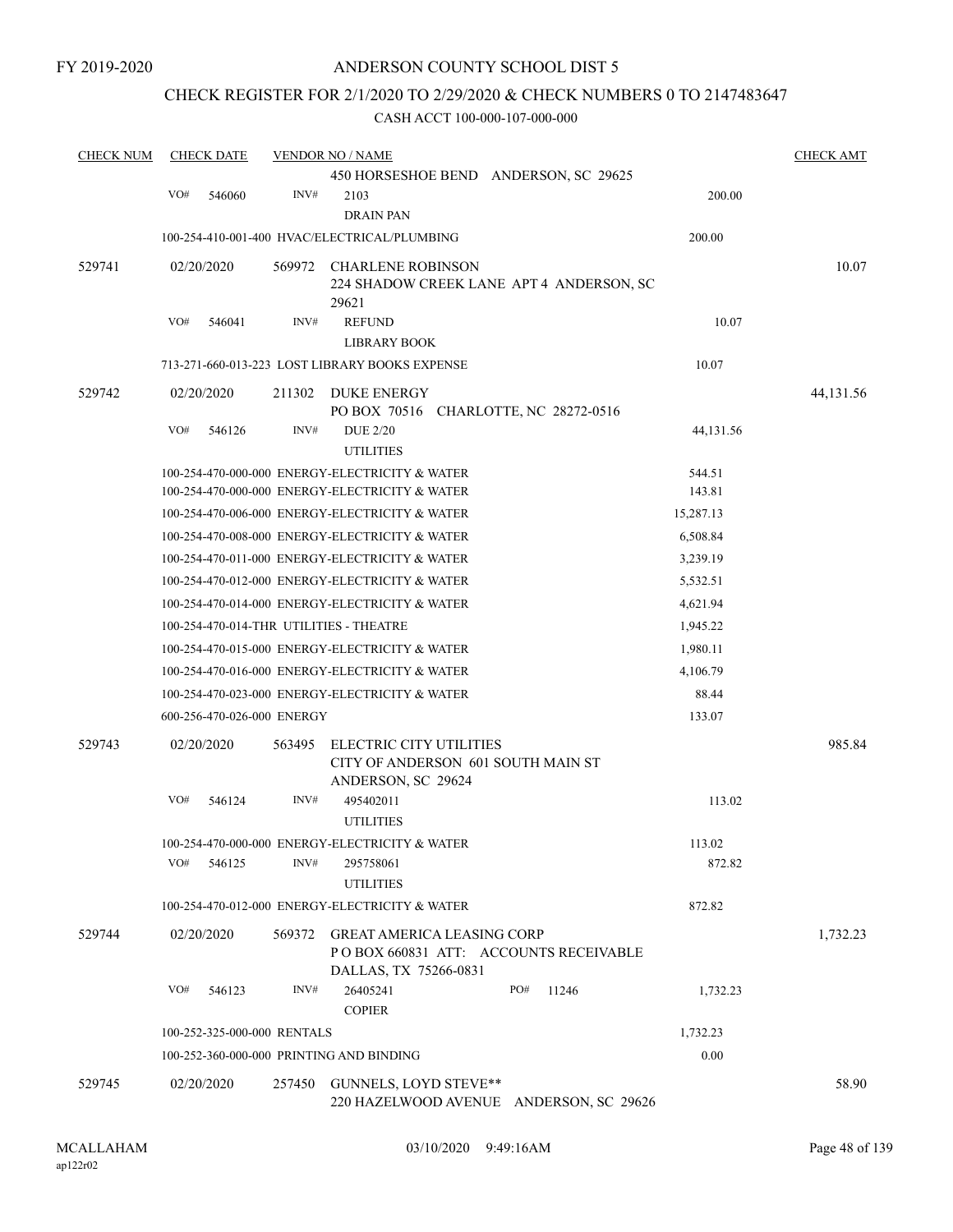# CHECK REGISTER FOR 2/1/2020 TO 2/29/2020 & CHECK NUMBERS 0 TO 2147483647

| <b>CHECK NUM</b> | <b>CHECK DATE</b> |                              | <b>VENDOR NO / NAME</b>                      |                                       |          | <b>CHECK AMT</b> |
|------------------|-------------------|------------------------------|----------------------------------------------|---------------------------------------|----------|------------------|
|                  | VO#<br>546043     | INV#                         | FEB 13 RAMS<br><b>BBALL OFFICIAL</b>         |                                       | 58.90    |                  |
|                  |                   |                              | 706-271-660-006-753 BASKETBALL GATE EXPENSE  |                                       | 58.90    |                  |
| 529746           | 02/20/2020        |                              | 564098 HEAT TRANSFER SALES                   | PO BOX 8608 GREENSBORO, NC 27419      |          | 512.13           |
|                  | VO#<br>546072     | INV#                         | 45168<br><b>SUPPLIES</b>                     |                                       | 512.13   |                  |
|                  |                   |                              | 100-254-410-003-400 HVAC/ELECTRICAL/PLUMBING |                                       | 512.13   |                  |
| 529747           | 02/20/2020        |                              | 576027 HOME DEPOT USA, INC                   | PO BOX 742604 ATLANTA, GA 30374-2604  |          | 5,176.13         |
|                  | VO#<br>546074     | INV#                         | 530909142<br><b>WHSE SUPPLIES</b>            | PO#<br>12179                          | 1,404.38 |                  |
|                  |                   |                              | 100-000-170-000-000 WAREHOUSE INVENTORY      |                                       | 1,404.38 |                  |
|                  | VO#<br>546075     | INV#                         | 532689056<br>531143469 CREDIT                | PO#<br>12179                          | 1,163.62 |                  |
|                  |                   |                              | 100-000-170-000-000 WAREHOUSE INVENTORY      |                                       | $-40.13$ |                  |
|                  |                   |                              | 100-000-170-000-000 WAREHOUSE INVENTORY      |                                       | 1,203.75 |                  |
|                  | VO#<br>546076     | INV#                         | 535507859<br><b>WHSE SUPPLIES</b>            | PO#<br>12305                          | 2,608.13 |                  |
|                  |                   |                              | 100-000-170-000-000 WAREHOUSE INVENTORY      |                                       | 2,608.13 |                  |
| 529748           | 02/20/2020        | 284250                       | <b>JC'S SANDWICH SHOPPE</b><br>29621         | 713-B EAST GREENVILLE ST ANDERSON, SC |          | 394.04           |
|                  | VO#<br>546077     | INV#                         | 256280<br><b>NORTH POINTE</b>                |                                       | 394.04   |                  |
|                  |                   |                              | 713-271-660-013-201 MISCELLANEOUS EXPENSE    |                                       | 394.04   |                  |
| 529749           | 02/20/2020        |                              | 576277 MENDEZ, KIYA**                        | 285 JETER RD GILBERT, SC 29054        |          | 100.00           |
|                  | VO#<br>546081     | INV#                         | <b>JAN 28-FEB 6</b><br><b>AIT INTERNSHIP</b> |                                       | 100.00   |                  |
|                  |                   |                              | 131-115-312-031-000 PURCHASED SERVICES       |                                       | 100.00   |                  |
| 529750           | 02/20/2020        |                              | 365675 MURPHY, JAMES T (PETE)**              | 921 CRICKET LANE ANDERSON, SC 29621   |          | 58.90            |
|                  | VO#<br>546042     | INV#                         | FEB 13 RAMS<br><b>BBALL OFFICIAL</b>         |                                       | 58.90    |                  |
|                  |                   |                              | 706-271-660-006-753 BASKETBALL GATE EXPENSE  |                                       | 58.90    |                  |
| 529751           | 02/20/2020        | 574933                       | MUSIC 2 CHANGE U                             | PO BOX 5783 GREENVILLE, SC 29606      |          | 385.00           |
|                  | VO#<br>546082     | INV#                         | 0748<br><b>GLENVIEW MS</b>                   |                                       | 385.00   |                  |
|                  |                   | 100-113-410-020-000 SUPPLIES |                                              |                                       | 385.00   |                  |
| 529752           | 02/20/2020        |                              | 574432 NEVITT FOREST PETTY CASH              |                                       |          | 100.00           |
|                  | VO#<br>546083     | INV#                         | <b>FEB 24</b>                                |                                       | 100.00   |                  |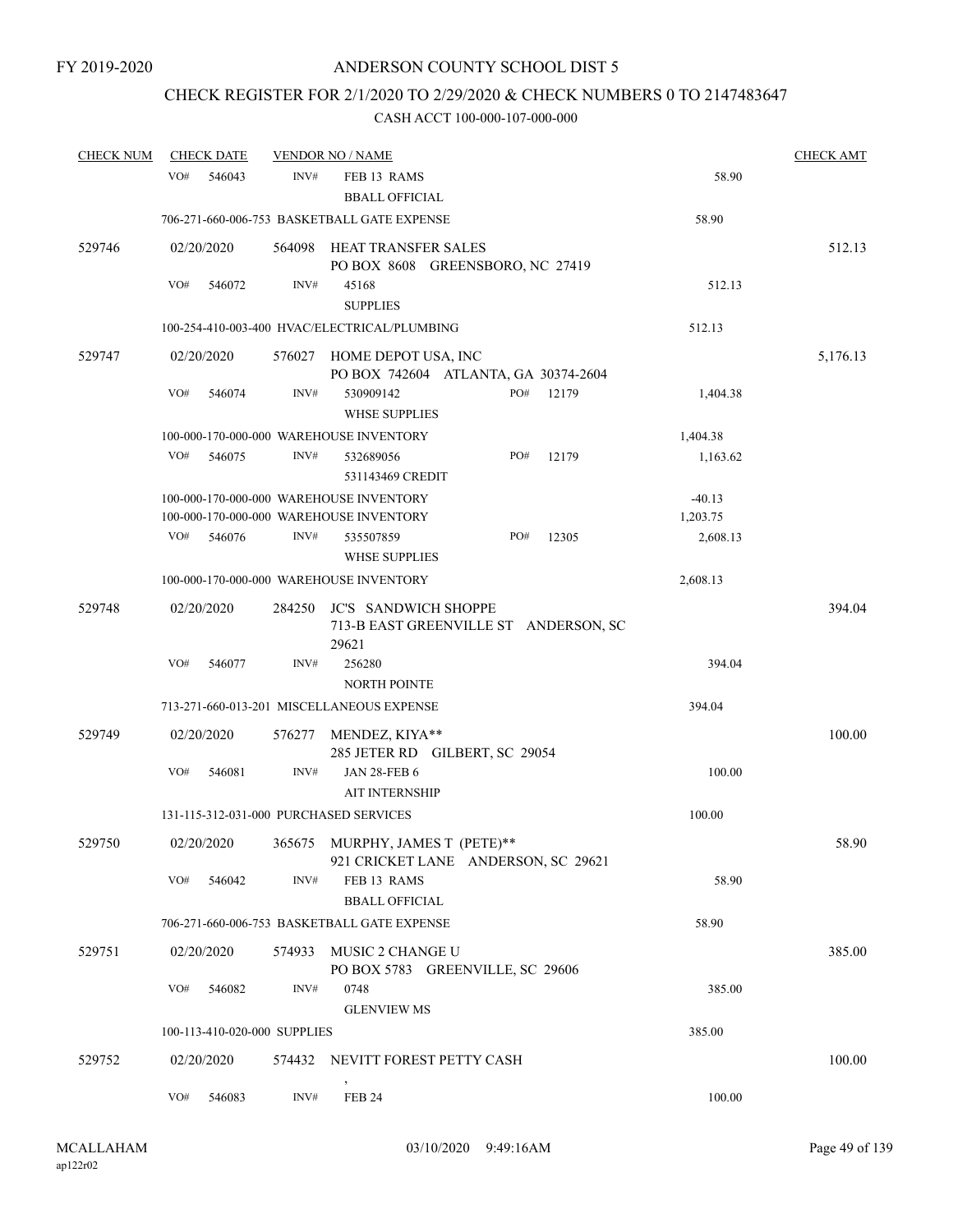### CHECK REGISTER FOR 2/1/2020 TO 2/29/2020 & CHECK NUMBERS 0 TO 2147483647

| <b>CHECK NUM</b> | <b>CHECK DATE</b> |                                | <b>VENDOR NO / NAME</b>                                                                         |          | <b>CHECK AMT</b> |
|------------------|-------------------|--------------------------------|-------------------------------------------------------------------------------------------------|----------|------------------|
|                  |                   |                                | <b>BOOK FAIR</b>                                                                                |          |                  |
|                  |                   |                                | 712-271-660-012-201 MISCELLANEOUS EXPENSE                                                       | 100.00   |                  |
| 529753           | 02/20/2020        |                                | 569027 O'REILLY AUTO PARTS<br>POBOX 9464 ATT: ACCOUNTS RECEIVABLE<br>SPRINGFIELD, MO 65801-9464 |          | 30.45            |
|                  | VO#<br>546086     | INV#                           | 1430-189104                                                                                     | 30.45    |                  |
|                  |                   |                                | <b>WIPER BLADES</b>                                                                             |          |                  |
|                  |                   |                                | 100-254-410-000-001 MAINT. SUPPLIES-STRUCTURES                                                  | 30.45    |                  |
| 529754           | 02/20/2020        |                                | 565985 PANERA BREAD<br>103 ANDERSON STATION ANDERSON, SC 29621                                  |          | 280.00           |
|                  | VO#<br>546036     | INV#                           | ID#34590046<br><b>NEVITT FOREST</b>                                                             | 280.00   |                  |
|                  |                   |                                | 712-271-660-012-324 POSTIVE BEHAVIOR I.S. EXPENSE                                               | 280.00   |                  |
| 529755           | 02/20/2020        |                                | 573303 PAPA JOHN'S<br>2805 NORTH MAIN ST ANDERSON, SC 29621                                     |          | 195.72           |
|                  | VO#<br>546087     | INV#                           | FOR FEB 25TH<br><b>CENTERVILLE</b>                                                              | 195.72   |                  |
|                  |                   |                                | 707-190-660-007-351 FIELD TRIPS GRADE 1 EXPENSE                                                 | 195.72   |                  |
| 529756           | 02/20/2020        |                                | 568036 PIEDMONT NATURAL GAS<br>PO BOX 1246 CHARLOTTE, NC 28201-1246                             |          | 7,487.25         |
|                  | VO#<br>546127     | INV#                           | <b>DUE 3/3</b><br><b>UTILITIES</b>                                                              | 7,487.25 |                  |
|                  |                   | 100-254-472-000-000 ENERGY-GAS |                                                                                                 | 51.54    |                  |
|                  |                   | 100-254-472-000-000 ENERGY-GAS |                                                                                                 | 117.85   |                  |
|                  |                   | 100-254-472-003-000 ENERGY-GAS |                                                                                                 | 1,565.43 |                  |
|                  |                   | 100-254-472-006-000 ENERGY-GAS |                                                                                                 | 1,016.72 |                  |
|                  |                   | 100-254-472-007-000 ENERGY-GAS |                                                                                                 | 565.81   |                  |
|                  |                   | 100-254-472-010-000 ENERGY-GAS |                                                                                                 | 346.26   |                  |
|                  |                   |                                | 131-254-472-031-000 ENERGY-NATURAL GAS                                                          | 2,832.85 |                  |
|                  |                   | 600-256-470-003-000 ENERGY     |                                                                                                 | 85.43    |                  |
|                  |                   | 600-256-470-007-000 ENERGY     |                                                                                                 | 158.37   |                  |
|                  |                   | 600-256-470-008-000 ENERGY     |                                                                                                 | 186.37   |                  |
|                  |                   | 600-256-470-010-000 ENERGY     |                                                                                                 | 231.31   |                  |
|                  |                   | 600-256-470-018-000 ENERGY     |                                                                                                 | 329.31   |                  |
| 529757           | 02/20/2020        | 571652                         | PROSOURCE LLC<br>P.O. BOX 5339 GREENVILLE, SC 29606                                             |          | 374.63           |
|                  | VO#<br>546089     | INV#                           | S2150656<br><b>REPAIR PARTS</b>                                                                 | 59.72    |                  |
|                  |                   |                                | 100-254-410-006-400 HVAC/ELECTRICAL/PLUMBING                                                    | 59.72    |                  |
|                  | VO#<br>546090     | INV#                           | S2171612<br><b>REPAIR PARTS</b>                                                                 | 97.81    |                  |
|                  |                   |                                | 100-254-410-003-400 HVAC/ELECTRICAL/PLUMBING                                                    | 97.81    |                  |
|                  | VO#<br>546091     | INV#                           | S2175961                                                                                        | 34.81    |                  |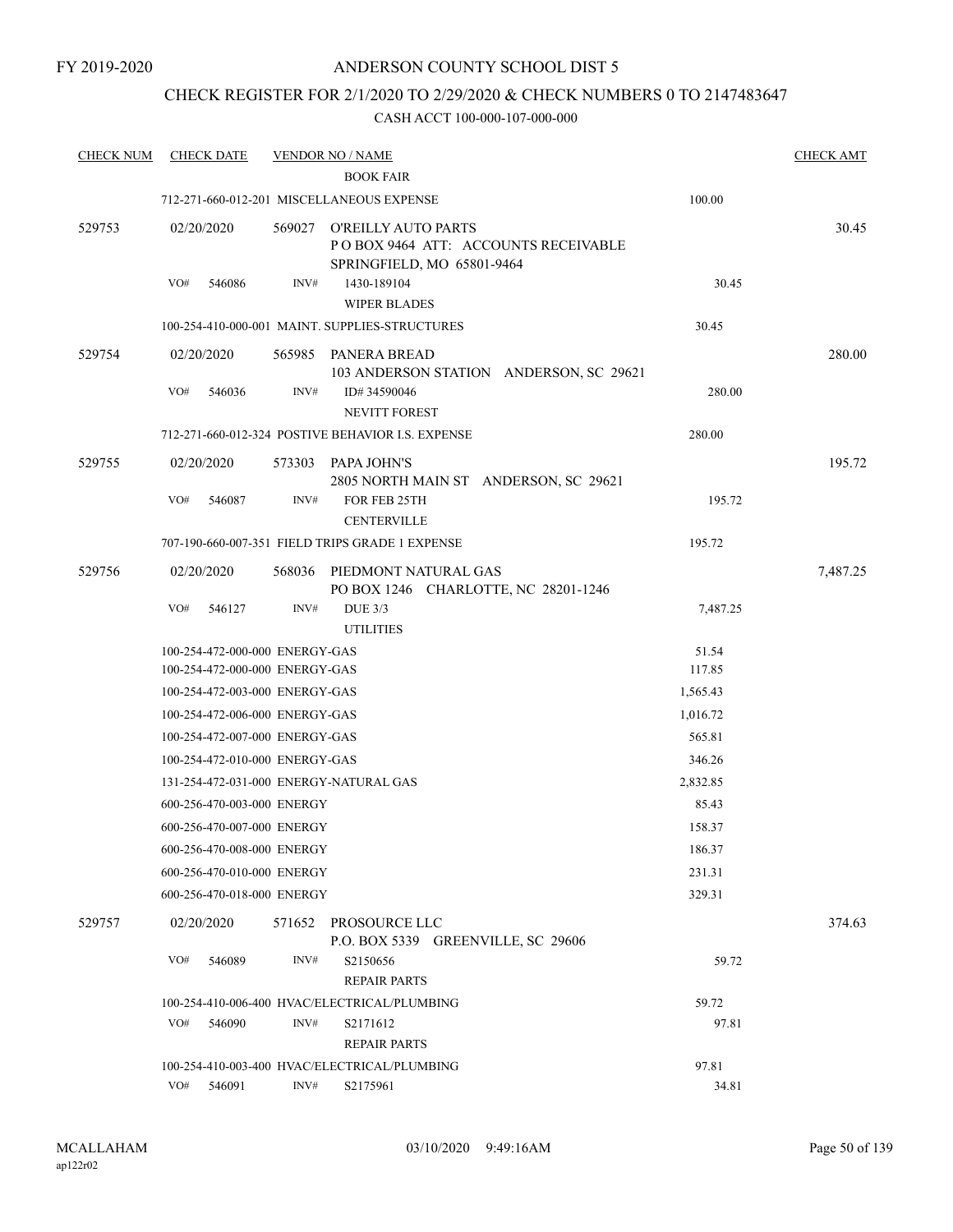### CHECK REGISTER FOR 2/1/2020 TO 2/29/2020 & CHECK NUMBERS 0 TO 2147483647

| <b>CHECK NUM</b> | <b>CHECK DATE</b> |                                   | <b>VENDOR NO / NAME</b>                              |                                            |       |          | <b>CHECK AMT</b> |
|------------------|-------------------|-----------------------------------|------------------------------------------------------|--------------------------------------------|-------|----------|------------------|
|                  |                   |                                   | <b>REPAIR PARTS</b>                                  |                                            |       |          |                  |
|                  |                   |                                   | 100-254-410-003-400 HVAC/ELECTRICAL/PLUMBING         |                                            |       | 34.81    |                  |
|                  | VO#<br>546092     | INV#                              | S2175446                                             |                                            |       | 182.29   |                  |
|                  |                   |                                   | <b>REPAIR PARTS</b>                                  |                                            |       |          |                  |
|                  |                   | 100-254-410-000-400 HVAC SUPPLIES |                                                      |                                            |       | 45.57    |                  |
|                  |                   |                                   | 100-254-410-002-400 HVAC/ELECTRICAL/PLUMBING         |                                            |       | 45.58    |                  |
|                  |                   |                                   | 100-254-410-009-400 HVAC/ELECTRICAL/PLUMBING         |                                            |       | 45.57    |                  |
|                  |                   |                                   | 100-254-410-016-400 HVAC/ELECTRICAL/PLUMBING         |                                            |       | 45.57    |                  |
| 529758           | 02/20/2020        | 565485                            | RESOURCES FOR EDUCATORS                              |                                            |       |          | 396.44           |
|                  |                   |                                   |                                                      | P O BOX 97293 WASHINGTON, DC 20077-9911    |       |          |                  |
|                  | VO#<br>546093     | INV#                              | 2765530<br><b>RENEWAL</b>                            | PO#                                        | 12245 | 396.44   |                  |
|                  |                   |                                   | 201-188-410-014-000 SUPPLIES- PARENTING              |                                            |       | 396.44   |                  |
| 529759           | 02/20/2020        | 572850                            | ROBERT ANDERSON PETTY CASH                           |                                            |       |          | 43.06            |
|                  | VO#<br>546094     | INV#                              | , ---<br><b>DONUTS</b><br>REIMBURSEMENT              |                                            |       | 43.06    |                  |
|                  |                   |                                   | 706-271-660-006-411 MISCELLANEOUS EXPENSE            |                                            |       | 43.06    |                  |
| 529760           | 02/20/2020        | 567525                            | ROWLAND MECHANICAL                                   | 4035 HWY 24 ANDERSON, SC 29626             |       |          | 3,290.16         |
|                  | VO#<br>546097     | INV#                              | 9807-9810<br><b>BUS REPAIRS</b>                      | PO#                                        | 11201 | 3,290.16 |                  |
|                  |                   |                                   | 100-255-323-000-ACT ACTIVITY BUS CONTRACTED SERVICES |                                            |       | 893.60   |                  |
|                  |                   |                                   | 100-255-323-000-ACT ACTIVITY BUS CONTRACTED SERVICES |                                            |       | 1,246.56 |                  |
|                  |                   |                                   | 100-255-323-000-ACT ACTIVITY BUS CONTRACTED SERVICES |                                            |       | 575.00   |                  |
|                  |                   |                                   | 100-255-323-000-ACT ACTIVITY BUS CONTRACTED SERVICES |                                            |       | 575.00   |                  |
| 529761           | 02/20/2020        | 565265                            | SCHOOLDUDE.COM                                       | PO BOX 936580 ATLANTA, GA 31193-6580       |       |          | 5,278.13         |
|                  | VO#<br>546066     | INV#                              | 60541                                                | PO#                                        | 12330 | 5,278.13 |                  |
|                  |                   |                                   | <b>CLIENT ID 1198</b>                                |                                            |       |          |                  |
|                  |                   |                                   | 100-254-323-000-600 MAINTENANCE SERVICES             |                                            |       | 5,278.13 |                  |
| 529762           |                   |                                   | 02/20/2020 568954 SHRED A WAY<br>PIEDMONT, SC 29673  | PO BOX 51132 ATT: ACCOUNTS RECEIVABLE      |       |          | 48.00            |
|                  | VO#<br>546101     | INV#                              | A77574<br><b>MCCANTS</b>                             |                                            |       | 48.00    |                  |
|                  |                   |                                   | 100-113-410-005-VEN SUPPLY-ADDT'L FOR LOST VENDING   |                                            |       | 48.00    |                  |
| 529763           | 02/20/2020        | 567015                            | SKILLS USA<br>LEESBURG, VA 20176-5494                | 14001 SKILLS USA WAY ATTN: MEMBERSHIP DEPT |       |          | 375.00           |
|                  | VO#<br>546103     | INV#                              | <b>REGISTRATION</b><br>CHAPTER #18435                |                                            |       | 375.00   |                  |
|                  |                   |                                   | 731-271-660-031-823 COSMETOLOGY EXPENSE              |                                            |       | 90.00    |                  |
|                  |                   |                                   | 731-271-660-031-861 NETWORKING CLASS EXPENSE         |                                            |       | 30.00    |                  |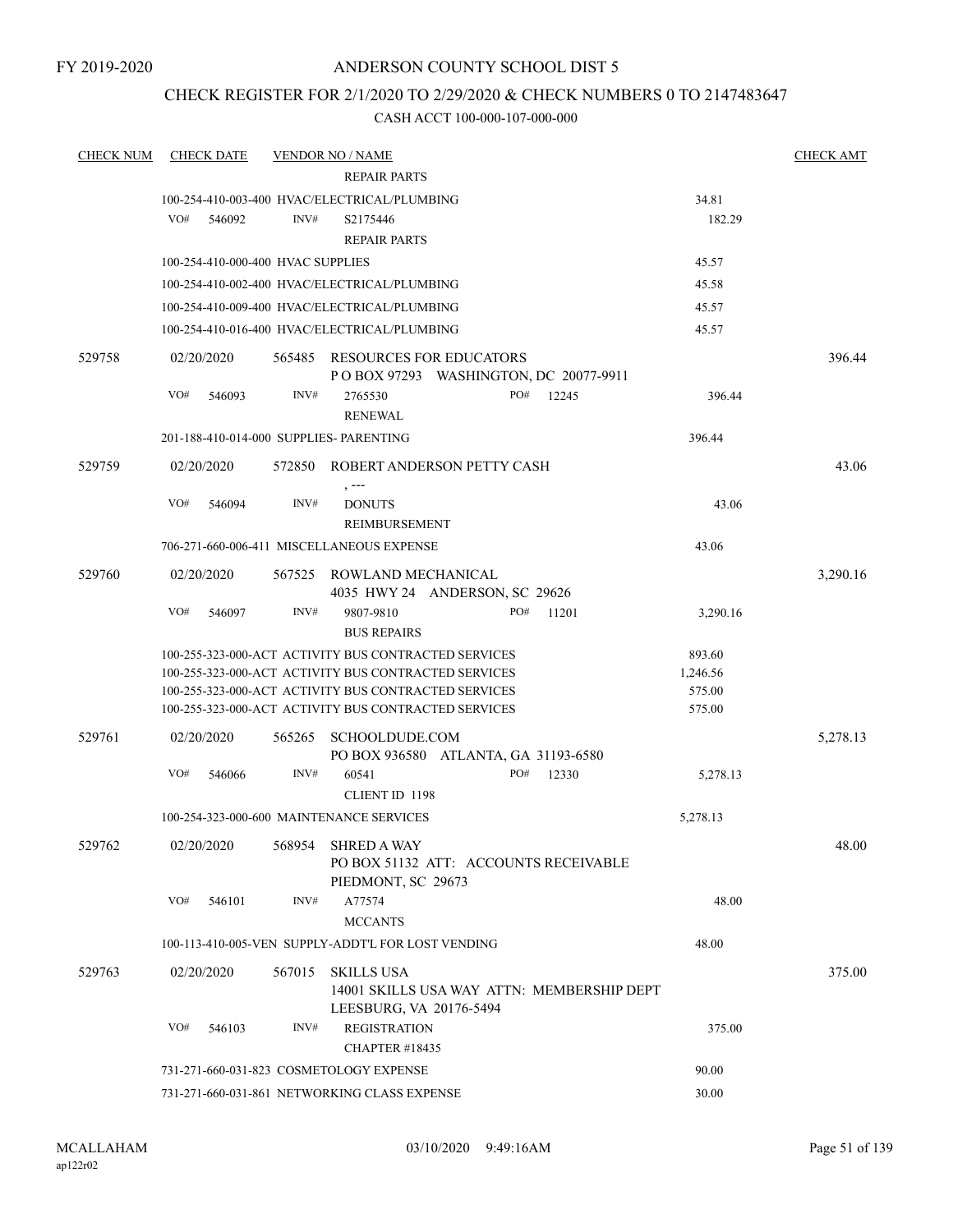# CHECK REGISTER FOR 2/1/2020 TO 2/29/2020 & CHECK NUMBERS 0 TO 2147483647

| <b>CHECK NUM</b> | <b>CHECK DATE</b>                      |        | <b>VENDOR NO / NAME</b>                                                                                |          | <b>CHECK AMT</b> |
|------------------|----------------------------------------|--------|--------------------------------------------------------------------------------------------------------|----------|------------------|
|                  |                                        |        | 731-271-660-031-862 AUTO MECHANICS 1 EXPENSE                                                           | 60.00    |                  |
|                  | 731-271-660-031-867 WELDING EXPENSE    |        |                                                                                                        | 75.00    |                  |
|                  | 731-271-660-031-871 MEDIA FILM EXPENSE |        |                                                                                                        | 60.00    |                  |
|                  | 731-271-660-031-872 FIRE EXPENSE       |        |                                                                                                        | 60.00    |                  |
| 529764           | 02/20/2020                             | 568745 | SKILLS USA SOUTH CAROLINA<br>KIMBERLY JONES 404 CHESTNUT WOODS COURT<br><b>GREER, SC 29651</b>         |          | 2,010.00         |
|                  | VO#<br>546104                          | INV#   | <b>REGISTRATION</b><br>PO#<br>12344<br>AIT 3/20-4/29                                                   | 2,010.00 |                  |
|                  | 207-271-333-031-001 INTEGRATION TRAVEL |        |                                                                                                        | 2,010.00 |                  |
| 529765           | 02/20/2020                             |        | 482701 SOUTHWOOD PETTY CASH                                                                            |          | 70.90            |
|                  | VO#<br>546107                          | INV#   | <b>EXPENSES</b><br>REIMBURSEMENT                                                                       | 70.90    |                  |
|                  |                                        |        | 721-190-660-021-411 MISCELLANEOUS EXPENSE                                                              | 10.91    |                  |
|                  | 721-190-660-021-429 FACULTY EXPENSE    |        |                                                                                                        | 26.76    |                  |
|                  |                                        |        | 721-190-660-021-502 STUDENT GOV/COUNCIL EXPENSE                                                        | 22.47    |                  |
|                  | 721-190-660-021-602 BETA CLUB EXPENSE  |        |                                                                                                        | 10.76    |                  |
| 529766           | 02/20/2020                             | 566878 | STANDARD INSURANCE CO<br>920 SW SIXTH AVENUE EMPLOYEE BENEFITS<br>NATIONAL ACCOUNTS PORTLAND, OR 97204 |          | 20.98            |
|                  | VO#<br>546108                          | INV#   | QTR 4 2019<br><b>DISABILITY FICA</b>                                                                   | 20.98    |                  |
|                  | 100-114-210-000-000 SOCIAL SECURITY    |        |                                                                                                        | 20.98    |                  |
| 529767           | 02/20/2020                             | 176500 | STOKES, CAROL<br>107 PRESCOTT DRIVE ANDERSON, SC 29621                                                 |          | 100.00           |
|                  | VO#<br>546109                          | INV#   | <b>FEB 17</b><br><b>HEARING</b>                                                                        | 100.00   |                  |
|                  | 100-233-312-000-000 PURCHASED SERVICES |        |                                                                                                        | 100.00   |                  |
| 529768           | 02/20/2020                             | 574096 | SUMMIT CONSTRUCTION GROUP LLS<br>101 CONCORD CIR ANDERSON, SC 29621                                    |          | 2,425.00         |
|                  | VO# 546110                             |        | $INV#$ 166<br><b>MCCANTS</b>                                                                           | 2,425.00 |                  |
|                  |                                        |        | 100-254-323-005-001 CONTRACTED SERVICES                                                                | 1,675.00 |                  |
|                  |                                        |        | 505-254-323-005-000 CONTRACTED SERVICES                                                                | 750.00   |                  |
| 529769           | 02/20/2020                             | 576122 | THERE IS HOPE COUNSELING, LLC<br>ROYCE V. MILLER 145 THOMAS GREEN BLVD,<br>SUITE 210 CLEMSON, SC 29631 |          | 1,050.00         |
|                  | VO#<br>546111                          | INV#   | 161673<br>FEB 12 & 14                                                                                  | 1,050.00 |                  |
|                  |                                        |        | 237-128-313-002-000 STUDENT SERVICES/COUNSELOR                                                         | 525.00   |                  |
|                  |                                        |        | 237-128-313-003-000 STUDENT SERVICES/ COUNSELOR                                                        | 525.00   |                  |
| 529770           | 02/20/2020                             |        | 568632 THE RON CLARK ACADEMY                                                                           |          | 850.00           |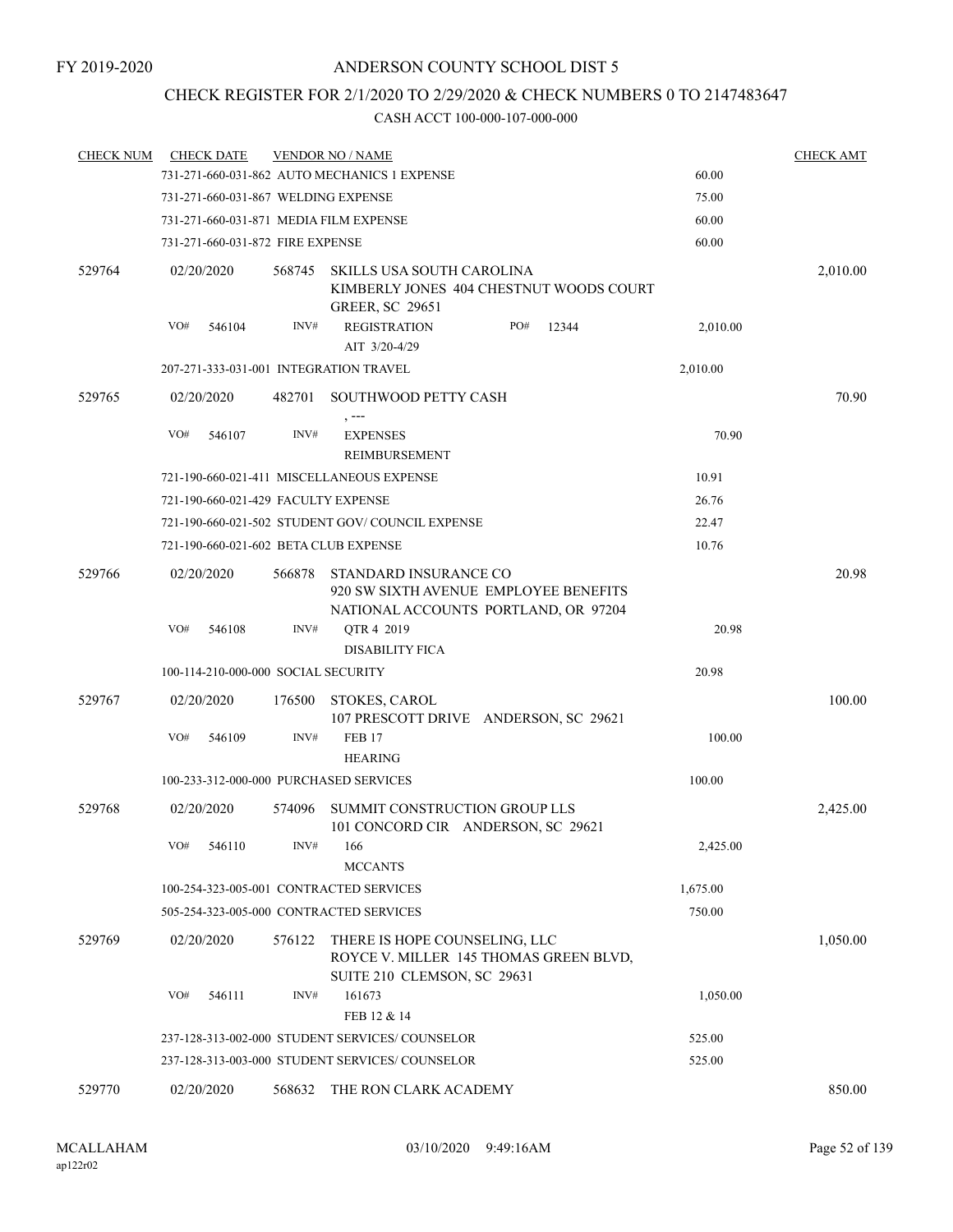### CHECK REGISTER FOR 2/1/2020 TO 2/29/2020 & CHECK NUMBERS 0 TO 2147483647

| <b>CHECK NUM</b> |     | <b>CHECK DATE</b> |                                   | <b>VENDOR NO / NAME</b>                                                  |          | <b>CHECK AMT</b> |
|------------------|-----|-------------------|-----------------------------------|--------------------------------------------------------------------------|----------|------------------|
|                  |     |                   |                                   | 228 MARGARET STREET ATT: REGISTRATION                                    |          |                  |
|                  |     |                   |                                   | ATLANTA, GA 30315                                                        |          |                  |
|                  | VO# | 546095            | INV#                              | <b>REGISTRATION</b>                                                      | 425.00   |                  |
|                  |     |                   |                                   | 11142019-10597                                                           |          |                  |
|                  |     |                   |                                   | 100-211-333-006-000 TRIPS AND CONFERENCES                                | 425.00   |                  |
|                  | VO# | 546096            | INV#                              | <b>REGISTRATION</b>                                                      | 425.00   |                  |
|                  |     |                   |                                   | 11142019-10601                                                           |          |                  |
|                  |     |                   |                                   | 100-211-333-006-000 TRIPS AND CONFERENCES                                | 425.00   |                  |
| 529771           |     | 02/20/2020        |                                   | 573554 THOR GUARD, INC.<br>PO BOX 451987 SUNRISE, FL 33345-1987          |          | 1,500.00         |
|                  | VO# | 546112            | INV#                              | 53357                                                                    | 1,500.00 |                  |
|                  |     |                   |                                   | LICENSE RENEWAL                                                          |          |                  |
|                  |     |                   |                                   |                                                                          |          |                  |
|                  |     |                   |                                   | 100-254-323-002-600 MAINTENANCE SERVICES                                 | 750.00   |                  |
|                  |     |                   |                                   | 100-254-323-003-600 MAINTENANCE SERVICES                                 | 750.00   |                  |
| 529772           |     | 02/20/2020        |                                   | 573815 UNITED REFRIGERATION, INC<br>PO BOX 740703 ATLANTA, GA 30374-0703 |          | 178.11           |
|                  | VO# | 546115            | INV#                              | 72185366                                                                 | 99.34    |                  |
|                  |     |                   |                                   | <b>SUPPLIES</b>                                                          |          |                  |
|                  |     |                   |                                   |                                                                          |          |                  |
|                  |     |                   |                                   | 600-256-323-021-000 REPAIRS TO EQUIPMENT                                 | 99.34    |                  |
|                  | VO# | 546116            | INV#                              | 72174194                                                                 | 61.34    |                  |
|                  |     |                   |                                   | <b>SUPPLIES</b>                                                          |          |                  |
|                  |     |                   | 100-254-410-000-400 HVAC SUPPLIES |                                                                          | 61.34    |                  |
|                  | VO# | 546117            | INV#                              | 72165608                                                                 | 17.43    |                  |
|                  |     |                   |                                   | <b>SUPPLIES</b>                                                          |          |                  |
|                  |     |                   | 100-254-410-000-400 HVAC SUPPLIES |                                                                          | 17.43    |                  |
| 529773           |     | 02/20/2020        | 568866                            | USI EDUCATION & GOVERNMENT SALES<br>POBOX 4105 ATT: ACCOUNTS RECEIVABLE  |          | 508.00           |
|                  |     |                   |                                   | WOBURN, MA 01888-4105                                                    |          |                  |
|                  | VO# | 546119            | INV#                              | W019447900017                                                            | 508.00   |                  |
|                  |     |                   |                                   | <b>SUPPLIES</b>                                                          |          |                  |
|                  |     |                   | 100-112-410-010-000 SUPPLIES      |                                                                          | 508.00   |                  |
| 529774           |     | 02/20/2020        | 576415                            | WHEELERS WELDING                                                         |          | 350.00           |
|                  |     |                   |                                   | TEN ENTERPRISES, LLC 137 MCMURTREY RD<br>PENDLETON, SC 29670             |          |                  |
|                  | VO# | 546120            | INV#                              | <b>CONCORD ELEM</b>                                                      | 350.00   |                  |
|                  |     |                   |                                   | <b>REPAIR GATE</b>                                                       |          |                  |
|                  |     |                   |                                   | 100-254-410-009-001 SUPPLIES - MAINTENANCE                               | 350.00   |                  |
| 529775           |     | 02/25/2020        | 570950                            | ANDERSON COUNTY SHERIFF'S OFFICE                                         |          | 875.00           |
|                  |     |                   |                                   | ATTN: JAMIE LAZAR 305 CAMSON ROAD<br>ANDERSON, SC 29621                  |          |                  |
|                  | VO# | 546140            | INV#                              | FEB 10-14                                                                | 105.00   |                  |
|                  |     |                   |                                   | <b>MARTIN OVERTIME</b>                                                   |          |                  |
|                  |     |                   | 100-113-410-006-000 SUPPLIES      |                                                                          | 105.00   |                  |
|                  | VO# | 546191            | INV#                              | 2/15 RAMS                                                                | 525.00   |                  |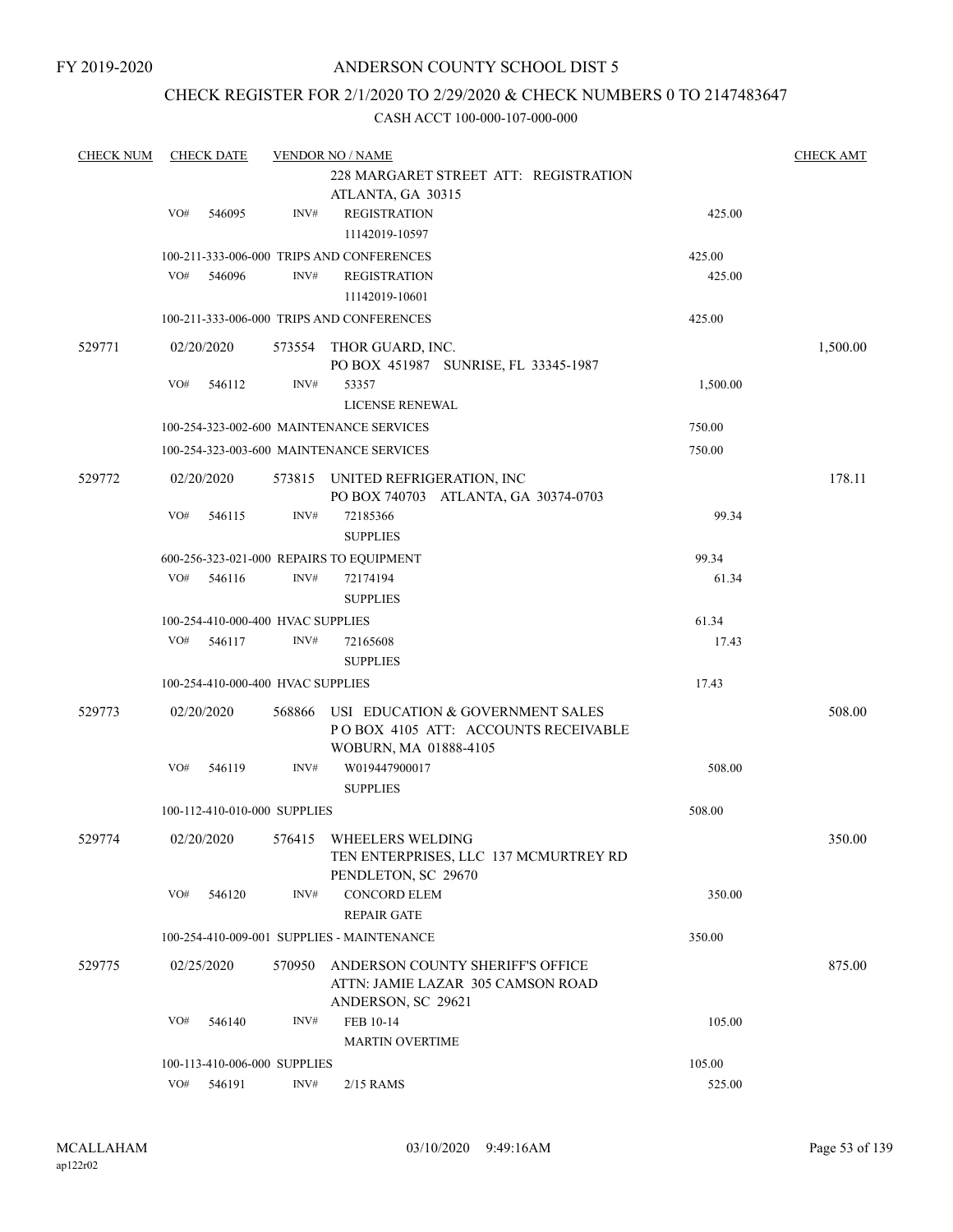### CHECK REGISTER FOR 2/1/2020 TO 2/29/2020 & CHECK NUMBERS 0 TO 2147483647

| <b>CHECK NUM</b> | <b>CHECK DATE</b>                       |        | <b>VENDOR NO / NAME</b>                                                                   |     |       |          | <b>CHECK AMT</b> |
|------------------|-----------------------------------------|--------|-------------------------------------------------------------------------------------------|-----|-------|----------|------------------|
|                  |                                         |        | <b>BBALL SECURITY</b>                                                                     |     |       |          |                  |
|                  |                                         |        | 706-271-660-006-753 BASKETBALL GATE EXPENSE                                               |     |       | 525.00   |                  |
|                  | VO#<br>546192                           | INV#   | FEB 10-13                                                                                 |     |       | 245.00   |                  |
|                  |                                         |        | <b>RAMS BBALL</b>                                                                         |     |       |          |                  |
|                  |                                         |        | 706-271-660-006-753 BASKETBALL GATE EXPENSE                                               |     |       | 245.00   |                  |
| 529776           | 02/25/2020                              | 115176 | ANDERSON SCHOOL DISTRICT FOUR<br>PO BOX 545 ATTN: CRISTY JABLONSKI<br>PENDLETON, SC 29670 |     |       |          | 7,500.00         |
|                  | VO#<br>546141                           | INV#   | 2ND PAYMENT<br>19/20 INTERNS                                                              | PO# | 12332 | 7,500.00 |                  |
|                  |                                         |        | 203-121-312-000-000 PURCH SERVS-PROJECT SEARCH                                            |     |       | 7,500.00 |                  |
| 529777           | 02/25/2020                              | 575063 | BAYADA HOME HEALTH CARE, INC.<br>PO BOX 536446 PITTSBURGH, PA 15253-5906                  |     |       |          | 304.50           |
|                  | VO#<br>546193                           | INV#   | 15357427<br>FEB <sub>6</sub>                                                              | PO# | 11607 | 304.50   |                  |
|                  | 283-126-312-017-000 CONTRACTED SERVICES |        |                                                                                           |     |       | 304.50   |                  |
| 529778           | 02/25/2020                              | 573507 | <b>BRIDGEWAY SOLUTIONS</b><br>600 EAST UNION STREET MORGANTON, NC<br>28655                |     |       |          | 267.50           |
|                  | VO#<br>546142                           | INV#   | 333965<br><b>ACCT AS04</b>                                                                | PO# | 12263 | 267.50   |                  |
|                  |                                         |        | 100-233-410-000-SMT SUPPLIES-STUDENT MGMT                                                 |     |       | 267.50   |                  |
| 529779           | 02/25/2020                              | 567489 | DE LAGE LANDEN<br>POBOX 41602 PHILADELPHIA, PA 19101-1602                                 |     |       |          | 586.17           |
|                  | VO#<br>546196                           | INV#   | 67084302<br><b>COPIER</b>                                                                 | PO# | 11248 | 320.81   |                  |
|                  | 100-113-410-009-000 SUPPLIES            |        |                                                                                           |     |       | 320.81   |                  |
|                  | VO#<br>546197                           | INV#   | 66980375<br><b>COPIER</b>                                                                 | PO# | 11249 | 265.36   |                  |
|                  | 100-113-410-017-000 SUPPLIES            |        |                                                                                           |     |       | 265.36   |                  |
| 529780           | 02/25/2020                              | 198651 | DELL MARKETING LP<br>PO BOX 534118 ATT: ACCOUNTS RECEIVABLE<br>ATLANTA, GA 30353-4118     |     |       |          | 1,303.50         |
|                  | VO#<br>546143                           | INV#   | 10372893745<br><b>TONER</b>                                                               | PO# | 12253 | 1,303.50 |                  |
|                  |                                         |        | 100-113-410-020-VEN SUPPLY-ADDT'L FOR LOST VENDING                                        |     |       | 1,303.50 |                  |
| 529781           | 02/25/2020                              | 570356 | DISCOUNT TWO-WAY RADIO<br>555 W. VICTORIA STREET RANCHO<br>DOMINGUEZ, CA 90220-5513       |     |       |          | 59.00            |
|                  | VO#<br>546144                           | INV#   | SI188371<br><b>BATTERY</b>                                                                | PO# | 12283 | 59.00    |                  |
|                  |                                         |        | 283-127-410-001-000 SUPPLIES AND MATERIALS                                                |     |       | 59.00    |                  |
| 529782           | 02/25/2020                              | 569839 | <b>DOMINO'S PIZZA</b><br>1006 N. MAIN STREET ANDERSON, SC 29621                           |     |       |          | 301.96           |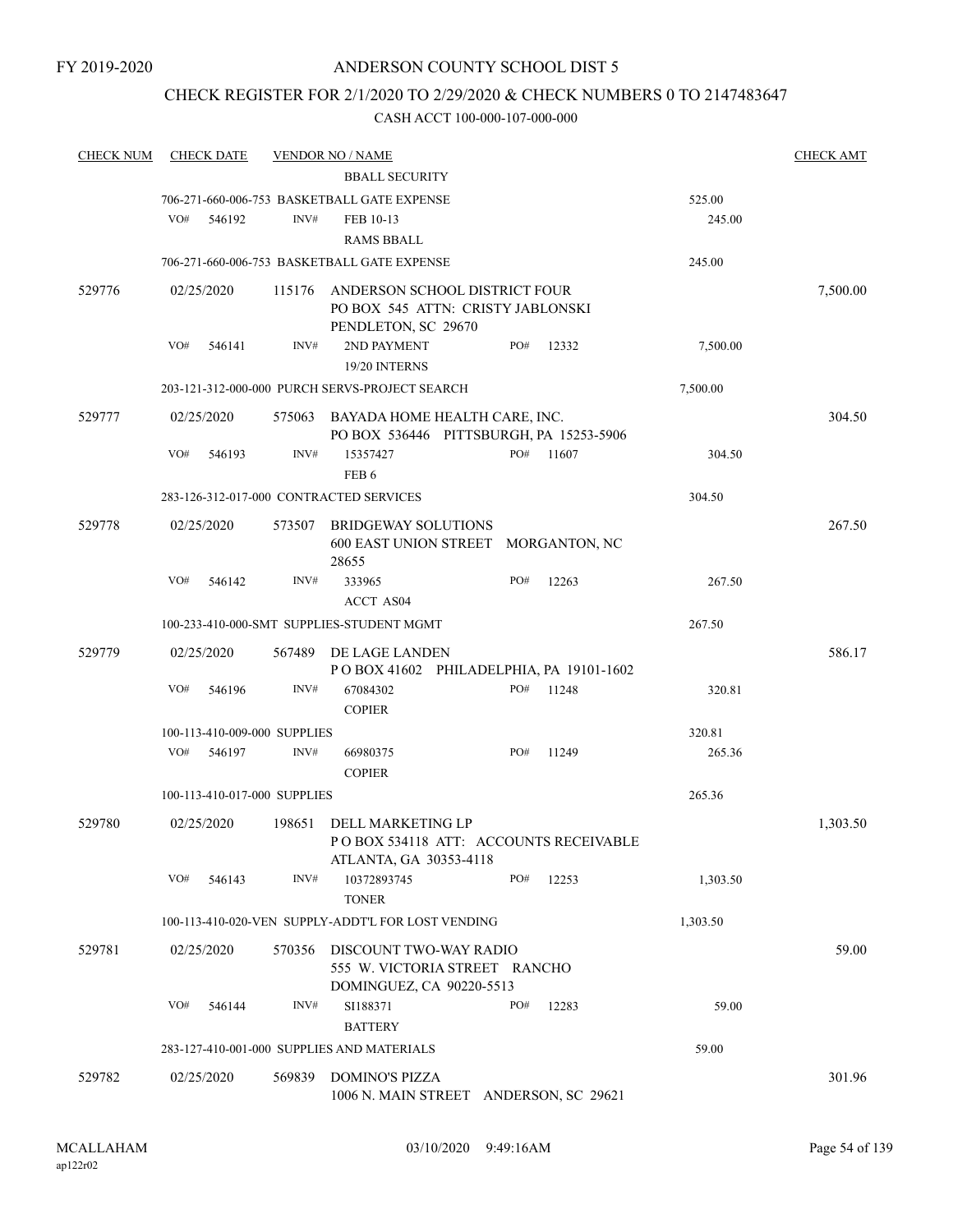# CHECK REGISTER FOR 2/1/2020 TO 2/29/2020 & CHECK NUMBERS 0 TO 2147483647

| <b>CHECK NUM</b> | <b>CHECK DATE</b> |                                |        | <b>VENDOR NO / NAME</b>                                                                             |     |       |                 | <b>CHECK AMT</b> |
|------------------|-------------------|--------------------------------|--------|-----------------------------------------------------------------------------------------------------|-----|-------|-----------------|------------------|
|                  | VO#               | 546201                         | INV#   | FEB 13 ORDER<br>WHITEHALL ELEM                                                                      |     |       | 301.96          |                  |
|                  |                   |                                |        | 201-188-410-019-000 SUPPLIES- PARENTING<br>201-188-410-019-000 SUPPLIES- PARENTING                  |     |       | 271.96<br>30.00 |                  |
| 529783           | 02/25/2020        |                                | 573762 | DONALD, JOHNNY<br>BOARD OF TRUSTEES 2010 BOLT DRIVE                                                 |     |       |                 | 1,866.82         |
|                  | VO#               | 546255                         | INV#   | ANDERSON, SC 29621<br>FEB 19-22<br><b>HILTON HEAD</b>                                               |     |       | 356.00          |                  |
|                  |                   |                                |        | 100-231-334-000-000 TRUSTEE EXPENSE                                                                 |     |       | 356.00          |                  |
|                  | VO#               | 546256                         | INV#   | FEB 19-22<br><b>HILTON HEAD</b>                                                                     |     |       | 810.66          |                  |
|                  |                   |                                |        | 100-231-334-000-000 TRUSTEE EXPENSE                                                                 |     |       | 810.66          |                  |
|                  | VO#               | 546257                         | INV#   | FEB 16-19<br><b>CHARLOTTE</b>                                                                       |     |       | 282.00          |                  |
|                  |                   |                                |        | 100-231-334-000-000 TRUSTEE EXPENSE                                                                 |     |       | 282.00          |                  |
|                  | VO#               | 546258                         | INV#   | FEB 16-19<br><b>CHARLOTTE</b>                                                                       |     |       | 418.16          |                  |
|                  |                   |                                |        | 100-231-334-000-000 TRUSTEE EXPENSE                                                                 |     |       | 418.16          |                  |
| 529784           | 02/25/2020        |                                | 576123 | DUFF FREEMAN LYON, LLC<br>PO BOX 1486 COLUMBIA, SC 29204                                            |     |       |                 | 100.00           |
|                  | VO#               | 546145                         | INV#   | 15524<br><b>JAN SERVICES</b>                                                                        |     |       | 100.00          |                  |
|                  |                   | 100-231-319-000-000 LEGAL FEES |        |                                                                                                     |     |       | 100.00          |                  |
|                  |                   |                                |        |                                                                                                     |     |       |                 |                  |
| 529785           | 02/25/2020        |                                | 572922 | EXTREME EQUIPMENT SALES, LLC<br>PO BOX 4664 ATTN: ACCTS RECEIVBLE WEST<br>COLUMBIA, SC 29171        |     |       |                 | 4,829.94         |
|                  | VO#               | 546202                         | INV#   | 8465                                                                                                | PO# | 12159 | 4,829.94        |                  |
|                  |                   |                                |        | <b>GLENVIEW MS</b>                                                                                  |     |       |                 |                  |
|                  |                   |                                |        | 100-271-410-020-FLR WEIGHT ROOM FLOORING                                                            |     |       | 4,829.94        |                  |
| 529786           | 02/25/2020        |                                | 569372 | <b>GREAT AMERICA LEASING CORP</b><br>POBOX 660831 ATT: ACCOUNTS RECEIVABLE<br>DALLAS, TX 75266-0831 |     |       |                 | 119.84           |
|                  | VO#               | 546205                         | INV#   | 26458763<br><b>COPIER</b>                                                                           | PO# | 11247 | 119.84          |                  |
|                  |                   | 100-113-410-005-000 SUPPLIES   |        |                                                                                                     |     |       | 119.84          |                  |
| 529787           | 02/25/2020        |                                | 574279 | HALLIGAN MAHONEY & WILLIAMS<br>PO BOX 11367 COLUMBIA, SC 29211-1367                                 |     |       |                 | 5,941.25         |
|                  | VO#               | 546148                         | INV#   | 14118<br><b>JAN SERVICES</b>                                                                        |     |       | 5,941.25        |                  |
|                  |                   | 100-231-319-000-000 LEGAL FEES |        |                                                                                                     |     |       | 5,941.25        |                  |
| 529788           | 02/25/2020        |                                | 566044 | HAWKINS, GREGORY **                                                                                 |     |       |                 | 58.90            |
|                  | VO#               | 546184                         | INV#   | 1106 GILREATH ROAD ANDERSON, SC 29621<br><b>FEB 15</b>                                              |     |       | 58.90           |                  |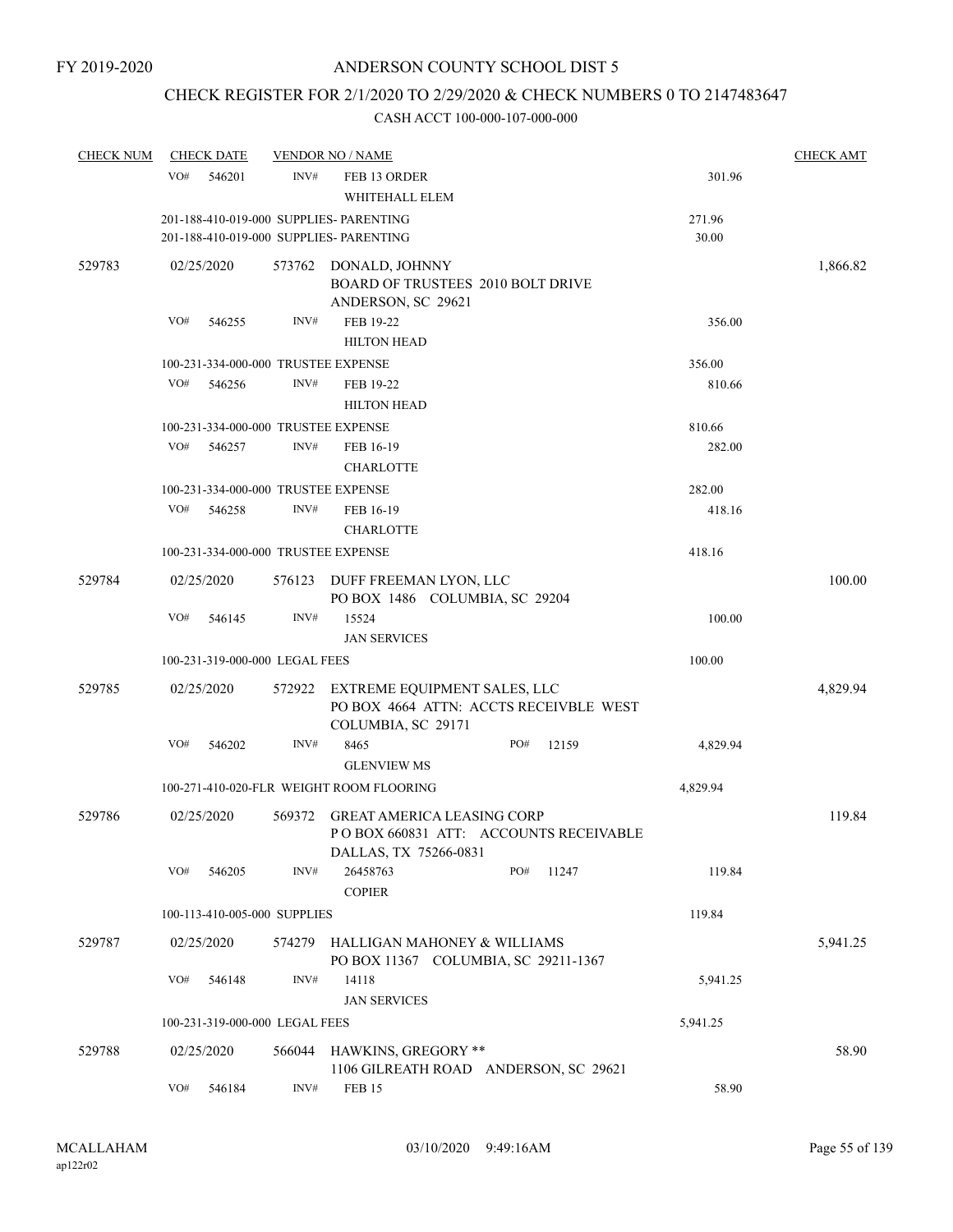### CHECK REGISTER FOR 2/1/2020 TO 2/29/2020 & CHECK NUMBERS 0 TO 2147483647

| <b>CHECK NUM</b> |                   | <b>CHECK DATE</b> |                                 | <b>VENDOR NO / NAME</b>                                                                                     |     |       |          | <b>CHECK AMT</b> |
|------------------|-------------------|-------------------|---------------------------------|-------------------------------------------------------------------------------------------------------------|-----|-------|----------|------------------|
|                  |                   |                   |                                 | <b>BBALL OFFICIAL</b>                                                                                       |     |       |          |                  |
|                  |                   |                   |                                 | 706-271-660-006-753 BASKETBALL GATE EXPENSE                                                                 |     |       | 58.90    |                  |
| 529789           | 02/25/2020<br>VO# | 546185            | 569399<br>INV#                  | <b>EMPLOYEE VENDOR</b><br><b>FEB 15</b><br><b>BBALL OFFICIAL</b>                                            |     |       | 66.10    | 66.10            |
|                  |                   |                   |                                 | 706-271-660-006-753 BASKETBALL GATE EXPENSE                                                                 |     |       | 66.10    |                  |
| 529790           | 02/25/2020        |                   | 574987                          | JOYLABZ<br>PO BOX 1444 SANTA CRUZ, CA 95061                                                                 |     |       |          | 2,867.30         |
|                  | VO#               | 546149            | INV#                            | 9375<br><b>STEM PACKS</b>                                                                                   | PO# | 12255 | 2,867.30 |                  |
|                  |                   |                   |                                 | 900-221-445-000-047 TECHNOLOGY SUPPLIES-BOSCH LAB                                                           |     |       | 2,867.30 |                  |
| 529791           | 02/25/2020        |                   | 576413                          | MOBILE COMMUNICATIONS AMERICA INC<br>PO BOX 1458 CHARLOTTE, NC 28201                                        |     |       |          | 408.90           |
|                  | VO#               | 546150            | INV#                            | 280000510<br><b>FIELD TECH</b>                                                                              |     |       | 120.00   |                  |
|                  |                   |                   |                                 | 100-255-323-000-000 CONTRACTED SERVICES                                                                     |     |       | 120.00   |                  |
|                  | VO#               | 546207            | INV#                            | 291000016-1<br><b>BATTERIES</b>                                                                             |     |       | 288.90   |                  |
|                  |                   |                   |                                 | 715-271-660-015-201 MISCELLANEOUS EXPENSE                                                                   |     |       | 288.90   |                  |
| 529792           | 02/25/2020        |                   | 567126                          | MUSIC & ARTS CENTER<br>5295 WESTVIEW DR SUITE 300 ATTN: CA<br>FREDERICK, MD 21703                           |     |       |          | 50.70            |
|                  | VO#               | 546208            | INV#                            | 021400725                                                                                                   |     |       | 50.70    |                  |
|                  |                   |                   |                                 | <b>GLENVIEW REPAIRS</b>                                                                                     |     |       |          |                  |
|                  |                   |                   |                                 | 720-271-660-020-601 BAND CLUB EXPENSE                                                                       |     |       | 50.70    |                  |
| 529793           | 02/25/2020        |                   | 382750                          | NEW FOUNDATIONS CHILDREN & FAM SVCS INC<br>2300 STANDRIDGE ROAD ATT: DONNA<br>HARRINGTON ANDERSON, SC 29625 |     |       |          | 5,629.23         |
|                  | VO#               | 546209            | INV#                            | 1735<br><b>JAN EXPENSES</b>                                                                                 | PO# | 12362 | 5,629.23 |                  |
|                  |                   |                   |                                 | 221-113-312-000-NFH ADMIN COORD/VOC FACIL/TUTORS                                                            |     |       | 5,629.23 |                  |
| 529794           | 02/25/2020        |                   | 574487                          | NORTH POINTE PETTY CASH                                                                                     |     |       |          | 300.00           |
|                  | VO#               | 546210            | INV#                            | <b>FEB 27</b><br><b>ART SHOW</b>                                                                            |     |       | 300.00   |                  |
|                  |                   |                   | 713-271-660-013-228 ART EXPENSE |                                                                                                             |     |       | 300.00   |                  |
| 529795           | 02/25/2020        |                   | 564099                          | PIONEER VALLEY BOOKS<br>155A INDUSTRIAL DRIVE ATT: ACCOUNTS<br>RECEIVABLE NORTHAMPTON, MA 01060             |     |       |          | 8,981.15         |
|                  | VO#               | 546155            | INV#                            | I168811<br>2ND GRD LITERACY                                                                                 | PO# | 12168 | 2,652.10 |                  |
|                  |                   |                   | 100-112-410-019-000 SUPPLIES    |                                                                                                             |     |       | 552.51   |                  |
|                  |                   |                   |                                 | 100-112-410-019-INQ INQUIRY BASED LEARNING                                                                  |     |       | 1,000.00 |                  |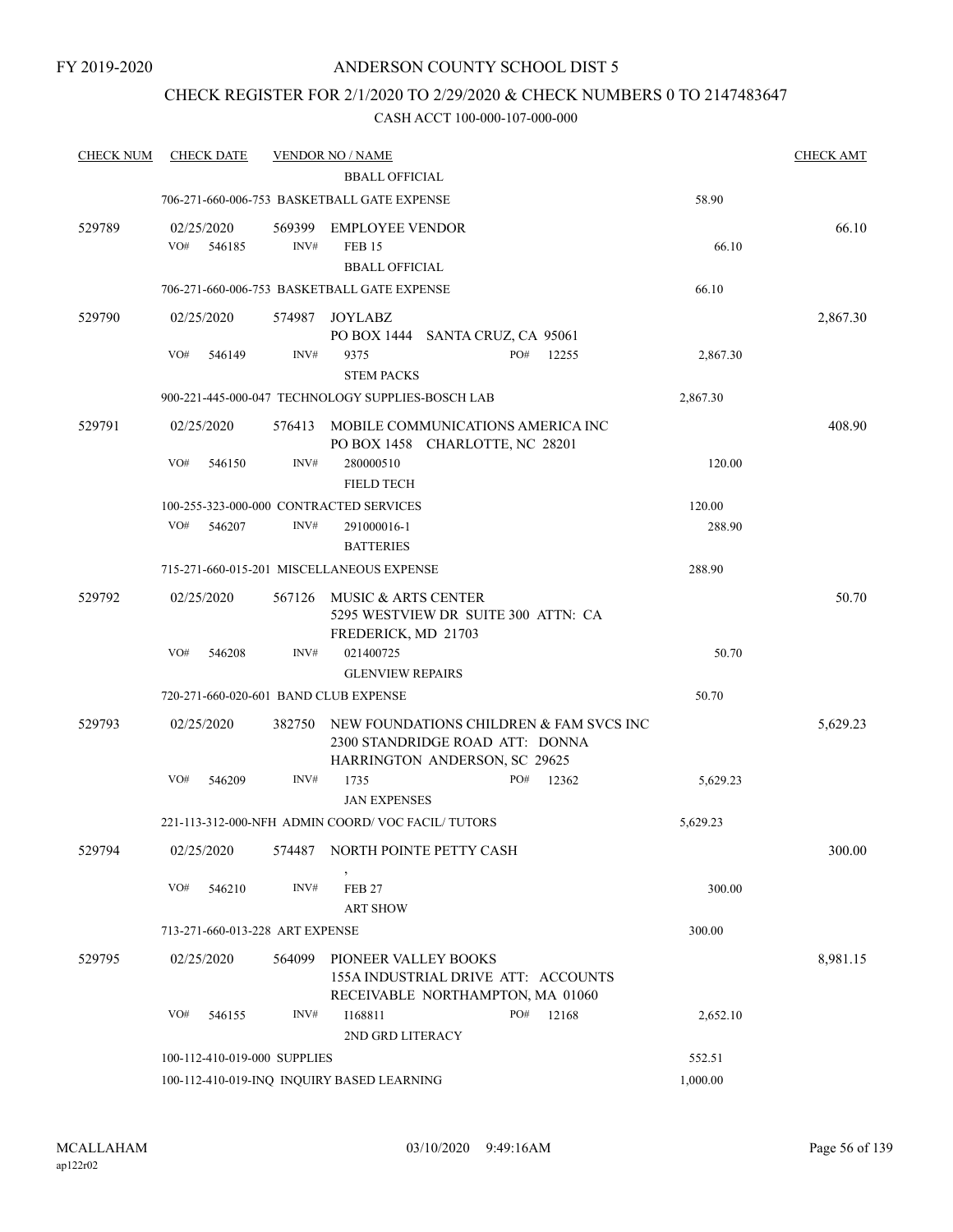# CHECK REGISTER FOR 2/1/2020 TO 2/29/2020 & CHECK NUMBERS 0 TO 2147483647

| <b>CHECK NUM</b> |     | <b>CHECK DATE</b>                |        | <b>VENDOR NO / NAME</b>                                                        |     |       |          | <b>CHECK AMT</b> |
|------------------|-----|----------------------------------|--------|--------------------------------------------------------------------------------|-----|-------|----------|------------------|
|                  |     | 100-233-410-019-000 SUPPLIES     |        |                                                                                |     |       | 1,099.59 |                  |
|                  | VO# | 546156                           | INV#   | I168807<br><b>READING PACKS</b>                                                | PO# | 12165 | 6,329.05 |                  |
|                  |     | 397-112-410-009-000 SUPPLIES     |        |                                                                                |     |       | 6,329.05 |                  |
| 529796           |     | 02/25/2020                       |        | 573501 QUALITY CARE PRESSURE CLEANING                                          |     |       |          | 600.00           |
|                  |     |                                  |        | 210 SPRINGSIDE CIRCLE ANDERSON, SC 29625                                       |     |       |          |                  |
|                  | VO# | 546223                           | INV#   | 5465<br>PARKING LOT                                                            | PO# | 11200 | 600.00   |                  |
|                  |     |                                  |        | 100-255-323-000-000 CONTRACTED SERVICES                                        |     |       | 600.00   |                  |
| 529797           |     | 02/25/2020                       | 573100 | READING READING BOOKS, LLC<br>PO BOX 6654 READING, PA 19610                    |     |       |          | 721.32           |
|                  | VO# | 546159                           | INV#   | 32999<br><b>CONCORD ELEM</b>                                                   | PO# | 12166 | 721.32   |                  |
|                  |     | 397-112-410-009-000 SUPPLIES     |        |                                                                                |     |       | 721.32   |                  |
| 529798           |     | 02/25/2020                       |        | 565825 READY REFRESH                                                           |     |       |          | 75.00            |
|                  |     |                                  |        | PO BOX 856192 LOUISVILLE, KY 40285-6192                                        |     |       |          |                  |
|                  | VO# | 546226                           | INV#   | A2500099821<br><b>JAN SERVICE</b>                                              |     |       | 75.00    |                  |
|                  |     |                                  |        | 100-255-323-000-000 CONTRACTED SERVICES                                        |     |       | 75.00    |                  |
| 529799           |     |                                  |        |                                                                                |     |       |          |                  |
|                  |     | 02/25/2020                       |        | 431095 REALLY GOOD STUFF, LLC<br>PO BOX 734329 CHICAGO, IL 60673-4329          |     |       |          | 299.59           |
|                  | VO# | 546160                           | INV#   | 7180613<br><b>EASEL</b>                                                        | PO# | 12270 | 299.59   |                  |
|                  |     | 100-147-410-018-000 SUPPLIES     |        |                                                                                |     |       | 299.59   |                  |
| 529800           |     | 02/25/2020                       | 573390 | RESCARE HOMECARE                                                               |     |       |          | 900.00           |
|                  | VO# | 546161                           | INV#   | PO BOX 2797 VALDOSTA, GA 31604-2797<br>7606300112068                           | PO# | 12041 | 900.00   |                  |
|                  |     |                                  |        | <b>JAN 16-31</b>                                                               |     |       |          |                  |
|                  |     |                                  |        | 283-126-312-017-000 CONTRACTED SERVICES                                        |     |       | 900.00   |                  |
| 529801           |     | 02/25/2020                       | 572780 | SAFETY & COMPLIANCE MGMT INC<br>P.O. BOX 615 ROCK SPRING, GA 30739             |     |       |          | 1,295.30         |
|                  |     | VO# 546230                       |        | INV# 26237                                                                     |     |       | 622.65   |                  |
|                  |     |                                  |        | <b>TL HANNA</b>                                                                |     |       |          |                  |
|                  |     | 100-271-312-002-TST DRUG TESTING |        |                                                                                |     |       | 500.00   |                  |
|                  |     | 100-271-312-002-TST DRUG TESTING |        |                                                                                |     |       | 122.65   |                  |
|                  | VO# | 546231                           | INV#   | 26237<br><b>WESTSIDE</b>                                                       |     |       | 672.65   |                  |
|                  |     | 100-271-312-003-TST DRUG TESTING |        |                                                                                |     |       | 550.00   |                  |
|                  |     | 100-271-312-003-TST DRUG TESTING |        |                                                                                |     |       | 122.65   |                  |
| 529802           |     | 02/25/2020                       | 445375 | <b>SCATA SC DEPT OF EDUCATION</b><br>1429 SENATE ST ROOM 502 ATTN: GAIL KNIGHT |     |       |          | 25.00            |
|                  | VO# | 546228                           | INV#   | COLUMBIA, SC 29201<br>3/31 LUNCHEON<br><b>KIM MORGAN</b>                       | PO# | 12367 | 25.00    |                  |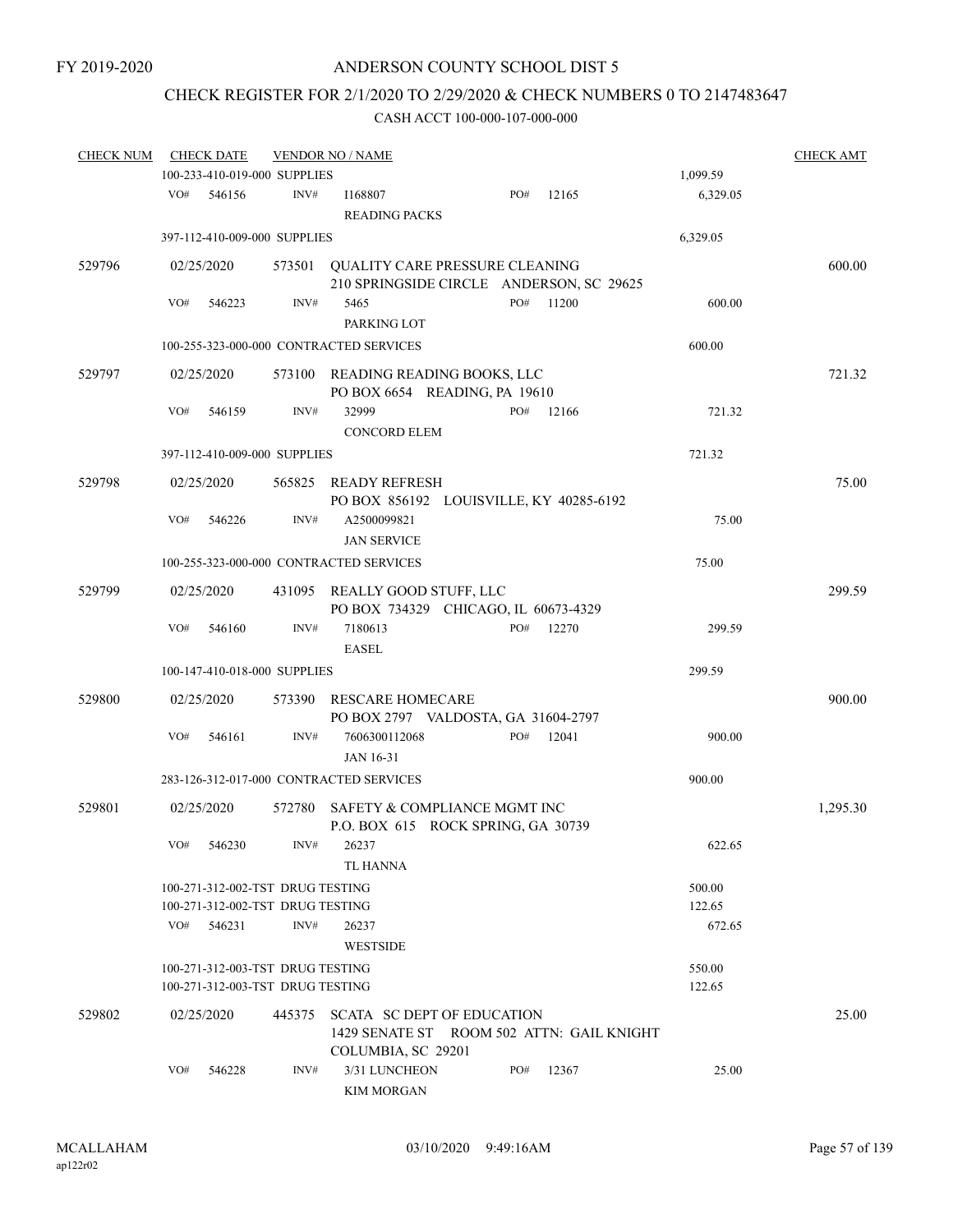### CHECK REGISTER FOR 2/1/2020 TO 2/29/2020 & CHECK NUMBERS 0 TO 2147483647

| <b>CHECK NUM</b> |     | <b>CHECK DATE</b>                   |        | <b>VENDOR NO / NAME</b>                                                                                         |     |       |           | <b>CHECK AMT</b> |
|------------------|-----|-------------------------------------|--------|-----------------------------------------------------------------------------------------------------------------|-----|-------|-----------|------------------|
|                  |     |                                     |        | 201-223-333-000-000 TRIPS- ADMIN/ HOMELESS LIAISON                                                              |     |       | 25.00     |                  |
| 529803           |     | 02/25/2020                          | 573474 | <b>SCBDA</b><br>CHRIS UDELL WALHALLA HS 4701 HWY 11<br>WALHALLA, SC 29691                                       |     |       |           | 198.00           |
|                  | VO# | 546162                              | INV#   | <b>REGISTRATION</b><br>SOUTHWOOD                                                                                |     |       | 198.00    |                  |
|                  |     |                                     |        | 817-224-333-021-000 TRIPS AND CONFERENCES                                                                       |     |       | 198.00    |                  |
| 529804           |     | 02/25/2020                          | 575023 | <b>SC CHILDREN'S THEATRE</b><br>ATTN: LAUREN IMHOLFF PO BOX 9340<br>GREENVILLE, SC 29604                        |     |       |           | 900.00           |
|                  | VO# | 546229                              | INV#   | MARCH <sub>13</sub><br><b>NEVITT FOREST</b>                                                                     |     |       | 900.00    |                  |
|                  |     |                                     |        | 712-271-660-012-352 FIELD TRIPS GRADE 2 EXPENSE                                                                 |     |       | 900.00    |                  |
| 529805           |     | 02/25/2020                          | 451250 | SC SCHOOL FOR THE DEAF & BLIND<br>355 CEDAR SPRINGS ROAD ATT: ACCOUNTS<br>RECEIVABLE SPARTANBURG, SC 29302-4699 |     |       |           | 4,416.25         |
|                  | VO# | 546163                              | INV#   | 2000474193<br><b>MOBILITY SERVICES</b>                                                                          | PO# | 12329 | 4,416.25  |                  |
|                  |     |                                     |        | 283-126-312-000-000 CONTRACTED SERVICES                                                                         |     |       | 4,416.25  |                  |
| 529806           |     | 02/25/2020                          | 571007 | SIMPLIFIED OFFICE SYSTEMS<br>6220 BUSH RIVER ROAD COLUMBIA, SC 29212                                            |     |       |           | 147.78           |
|                  | VO# | 546236                              | INV#   | 200217-0007<br><b>COPIES</b>                                                                                    |     |       | 147.78    |                  |
|                  |     | 721-190-660-021-562 COPIERS EXPENSE |        |                                                                                                                 |     |       | 147.78    |                  |
| 529807           |     | 02/25/2020                          | 575855 | TERRAPIN TOOLS FOR THINKING<br>955 MASSACHUSETTS AVENUE #365                                                    |     |       |           | 6,035.40         |
|                  | VO# | 546165                              | INV#   | CAMBRIDGE, MA 02139-3233<br>35038-1<br><b>BEE BOTS</b>                                                          | PO# | 12260 | 6,035.40  |                  |
|                  |     |                                     |        | 900-221-445-000-047 TECHNOLOGY SUPPLIES-BOSCH LAB                                                               |     |       | 6,035.40  |                  |
| 529808           |     | 02/25/2020                          | 571797 | THE BLECKLEY INN<br>151 EAST CHURCH STREET ANDERSON, SC 29624                                                   |     |       |           | 141.51           |
|                  | VO# | 546254                              | INV#   | 161211<br><b>BROWN</b>                                                                                          |     |       | 141.51    |                  |
|                  |     | 100-232-410-000-000 SUPPLIES        |        |                                                                                                                 |     |       | 141.51    |                  |
| 529809           |     | 02/25/2020                          | 570649 | THE CHILDREN'S MUSEUM<br>300 COLLEGE STREET GREENVILLE, SC 29601                                                |     |       |           | 1,476.00         |
|                  | VO# | 546237                              | INV#   | 11049841<br><b>SOUTH FANT</b>                                                                                   |     |       | 1,476.00  |                  |
|                  |     |                                     |        | 715-271-660-015-357 FIELD TRIPS EXPENSE                                                                         |     |       | 1,476.00  |                  |
| 529810           |     | 02/25/2020                          | 570404 | THE FLIPPEN GROUP<br>1199 HAYWOOD DRIVE ATT: ACCOUNTS                                                           |     |       |           | 26,000.00        |
|                  |     |                                     |        | RECEIVABLE COLLEGE STATION, TX 77845                                                                            |     |       |           |                  |
|                  | VO# | 546238                              | INV#   | 60331                                                                                                           | PO# | 12334 | 26,000.00 |                  |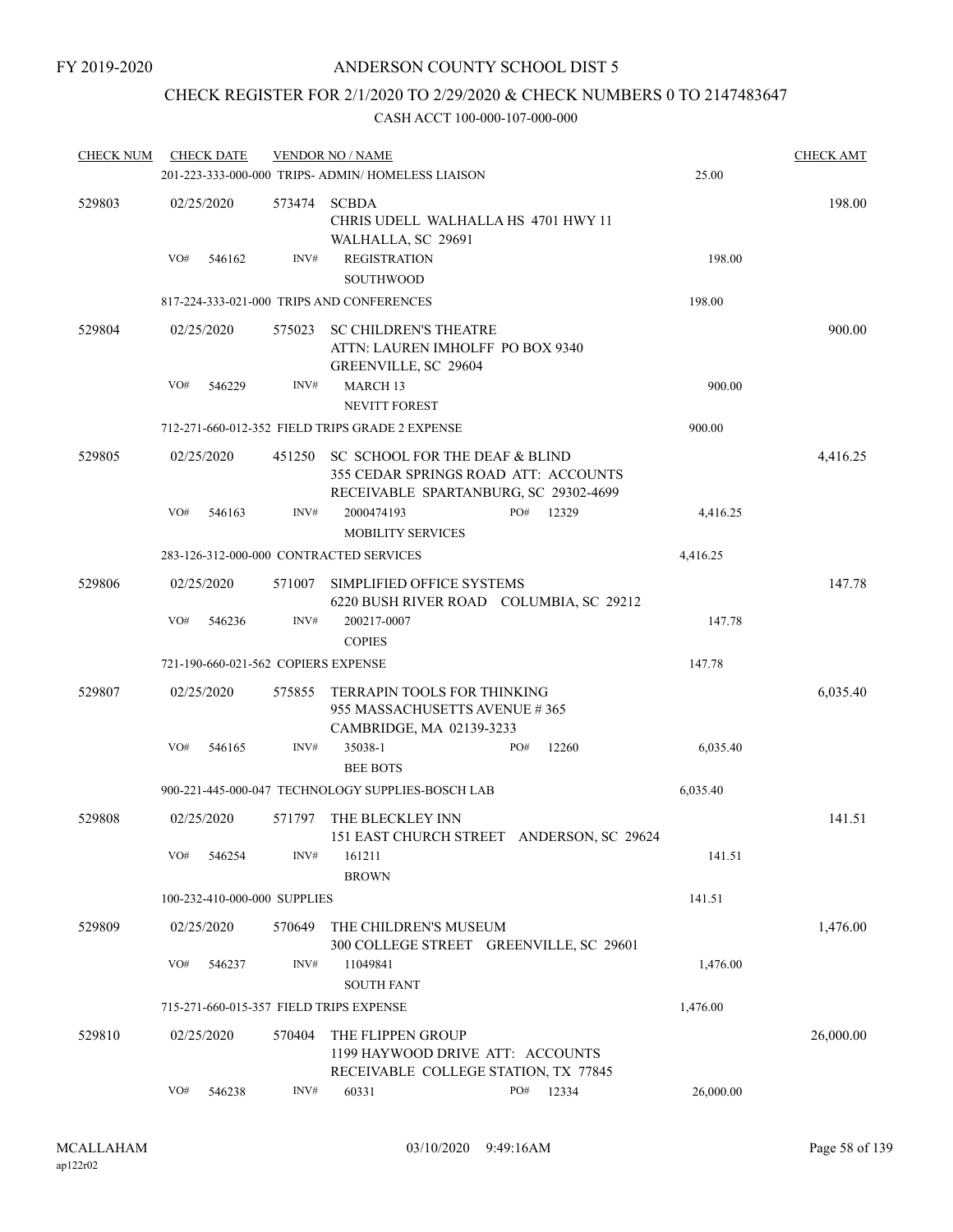# CHECK REGISTER FOR 2/1/2020 TO 2/29/2020 & CHECK NUMBERS 0 TO 2147483647

| <b>CHECK NUM</b> | <b>CHECK DATE</b> |                                        | <b>VENDOR NO / NAME</b>                                                                                                     |     |       |           | <b>CHECK AMT</b> |
|------------------|-------------------|----------------------------------------|-----------------------------------------------------------------------------------------------------------------------------|-----|-------|-----------|------------------|
|                  |                   |                                        | <b>JUNE 9-10</b>                                                                                                            |     |       |           |                  |
|                  |                   |                                        | 267-224-312-000-P14 CONTRACT-CLASSROOM MANAGEMENT                                                                           |     |       | 26,000.00 |                  |
| 529811           | 02/25/2020        | 574376                                 | THE PASTRY LADY, LLC<br>PO BOX 1174 MOORESVILLE, NC 28115                                                                   |     |       |           | 2,943.00         |
|                  | VO#               | INV#<br>546239                         | 120020031 R2                                                                                                                |     |       | 2,943.00  |                  |
|                  |                   |                                        | <b>CALHOUN ELEM</b>                                                                                                         |     |       |           |                  |
|                  |                   |                                        | 714-271-660-014-355 FIELD TRIPS GRADE 5 EXPENSE                                                                             |     |       | 2,943.00  |                  |
| 529812           | 02/25/2020        | 576122                                 | THERE IS HOPE COUNSELING, LLC<br>ROYCE V. MILLER 145 THOMAS GREEN BLVD,<br>SUITE 210 CLEMSON, SC 29631                      |     |       |           | 600.00           |
|                  | VO#               | INV#<br>546166                         | 161679<br><b>FEB 19</b>                                                                                                     |     |       | 600.00    |                  |
|                  |                   |                                        | 237-128-313-002-000 STUDENT SERVICES/COUNSELOR                                                                              |     |       | 300.00    |                  |
|                  |                   |                                        | 237-128-313-003-000 STUDENT SERVICES/COUNSELOR                                                                              |     |       | 300.00    |                  |
| 529813           | 02/25/2020        | 575941                                 | <b>TRIPLE P AMERICA</b><br>ATTN: KRISTIN PATTERSON, TRAINING COORDI<br>1201 LINCOLN STREET, SUITE 201 COLUMBIA, SC<br>29201 |     |       |           | 364.65           |
|                  | VO#               | 546240<br>INV#                         | <b>INTPA15107</b><br><b>WORKBOOKS</b>                                                                                       | PO# | 12373 | 364.65    |                  |
|                  |                   | 201-188-410-000-000 SUPPLIES- PAT      |                                                                                                                             |     |       | 364.65    |                  |
| 529814           | 02/25/2020        | 575734                                 | TURNER, JERMALE**<br>3311 VAUGHN ST ANDERSON, SC 29624                                                                      |     |       |           | 66.10            |
|                  | VO#               | INV#<br>546186                         | <b>FEB 15</b><br><b>BBALL OFFICIAL</b>                                                                                      |     |       | 66.10     |                  |
|                  |                   |                                        | 706-271-660-006-753 BASKETBALL GATE EXPENSE                                                                                 |     |       | 66.10     |                  |
| 529815           | 02/25/2020        | 576048                                 | VITAL RECORDS HOLDINGS, LLC<br>DEPT 5874 PO BOX 11407 BIRMINGHAM, AL<br>35246-5874                                          |     |       |           | 57.23            |
|                  | VO#               | INV#<br>546242                         | 1459002<br>1459003                                                                                                          |     |       | 57.23     |                  |
|                  |                   | 100-264-312-000-000 PURCHASED SERVICES |                                                                                                                             |     |       | 52.23     |                  |
|                  |                   | 100-264-312-000-000 PURCHASED SERVICES |                                                                                                                             |     |       | 5.00      |                  |
| 529816           | 02/25/2020        | 524353                                 | WAL-MART COMMUNITY/GEMB<br>POBOX 530934 ATT: ACCOUNTS RECEIVABLE<br>ATLANTA, GA 30353-0934                                  |     |       |           | 236.15           |
|                  | VO#               | INV#<br>546243                         | 2022 8960<br><b>NORTH POINTE</b>                                                                                            |     |       | 236.15    |                  |
|                  |                   |                                        | 713-271-660-013-201 MISCELLANEOUS EXPENSE                                                                                   |     |       | 236.15    |                  |
| 529817           | 02/25/2020        | 524353                                 | WAL-MART COMMUNITY/GEMB<br>POBOX 530934 ATT: ACCOUNTS RECEIVABLE<br>ATLANTA, GA 30353-0934                                  |     |       |           | 1,038.89         |
|                  | VO#               | INV#<br>546244                         | 2022 0157<br>SOUTHWOOD                                                                                                      |     |       | 1,038.89  |                  |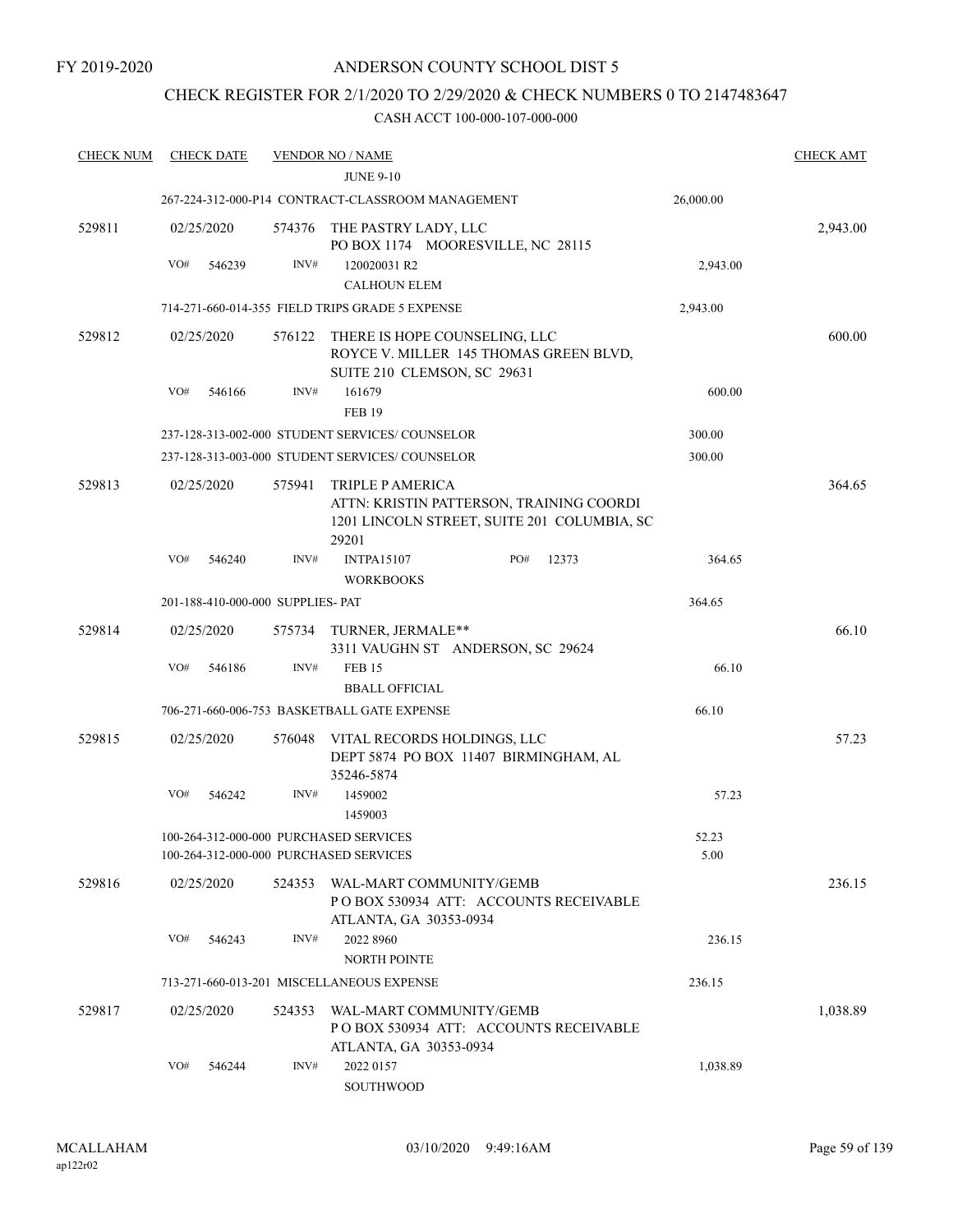# CHECK REGISTER FOR 2/1/2020 TO 2/29/2020 & CHECK NUMBERS 0 TO 2147483647

| <b>CHECK NUM</b> |     | <b>CHECK DATE</b>                   |                | <b>VENDOR NO / NAME</b>                                |     |       |           | <b>CHECK AMT</b> |
|------------------|-----|-------------------------------------|----------------|--------------------------------------------------------|-----|-------|-----------|------------------|
|                  |     |                                     |                | 721-190-660-021-411 MISCELLANEOUS EXPENSE              |     |       | 161.15    |                  |
|                  |     | 721-190-660-021-429 FACULTY EXPENSE |                |                                                        |     |       | 228.65    |                  |
|                  |     |                                     |                | 721-190-660-021-502 STUDENT GOV/COUNCIL EXPENSE        |     |       | 359.54    |                  |
|                  |     |                                     |                | 900-113-410-021-JPP PAUL PARKER 20/21 SUPPLIES         |     |       | 289.55    |                  |
| 529818           |     | 02/25/2020                          | 573864         | WELLS FARGO VENDOR FIN SERV                            |     |       |           | 2,460.27         |
|                  |     |                                     |                | PO BOX 105710 ATLANTA, GA 30348-5710                   |     |       |           |                  |
|                  | VO# | 546245                              | INV#           | 5009171367                                             | PO# | 12019 | 452.62    |                  |
|                  |     |                                     |                | <b>COPIER</b>                                          |     |       |           |                  |
|                  |     |                                     |                | 100-255-323-000-000 CONTRACTED SERVICES                |     |       | 452.62    |                  |
|                  | VO# | 546246                              | INV#           | 5009222500                                             | PO# | 11261 | 225.36    |                  |
|                  |     |                                     |                | <b>COPIER</b>                                          |     |       |           |                  |
|                  |     | 100-147-410-015-000 SUPPLIES        |                |                                                        |     |       | 225.36    |                  |
|                  | VO# | 546247                              | INV#           | 5008920924                                             | PO# | 11252 | 144.45    |                  |
|                  |     |                                     |                | <b>COPIER</b>                                          |     |       |           |                  |
|                  |     | 100-115-410-003-000 SUPPLIES        |                |                                                        |     |       | 144.45    |                  |
|                  | VO# | 546248                              | $\text{INV}\#$ | 5009061471                                             | PO# | 11485 | 1,054.69  |                  |
|                  |     |                                     |                | <b>COPIER</b>                                          |     |       |           |                  |
|                  |     | 100-114-410-003-000 SUPPLIES        |                |                                                        |     |       | 1,054.69  |                  |
|                  | VO# | 546249                              | INV#           | 5009094813                                             | PO# | 11255 | 369.15    |                  |
|                  |     |                                     |                | <b>COPIER</b>                                          |     |       |           |                  |
|                  |     | 100-113-410-020-000 SUPPLIES        |                |                                                        |     |       | 369.15    |                  |
|                  | VO# | 546250                              | INV#           | 5009217547                                             | PO# | 11260 | 214.00    |                  |
|                  |     |                                     |                | <b>COPIER</b>                                          |     |       |           |                  |
|                  |     | 100-112-410-017-000 SUPPLIES        |                |                                                        |     |       | 214.00    |                  |
| 529819           |     | 02/25/2020                          | 574962         | WESCAD, INC.                                           |     |       |           | 11,994.00        |
|                  |     |                                     |                | PO BOX 1085 SIMPSONVILLE, SC 29681                     |     |       |           |                  |
|                  | VO# | 546167                              | INV#           | 2007                                                   | PO# | 12052 | 11,994.00 |                  |
|                  |     |                                     |                | <b>SOUTH FANT</b>                                      |     |       |           |                  |
|                  |     |                                     |                | 100-254-323-015-CAP CONTRACTED SERVICES                |     |       | 11,994.00 |                  |
| 529820           |     | 02/25/2020                          | 565833         | <b>WEX BANK</b>                                        |     |       |           | 5,442.93         |
|                  |     |                                     |                | WRIGHT EXPRESS FLEET SERVICES PO BOX 6293              |     |       |           |                  |
|                  |     |                                     |                | CAROL STREAM, IL 60197-6293                            |     |       |           |                  |
|                  | VO# | 546168                              | INV#           | 63764001                                               |     |       | 5,442.93  |                  |
|                  |     |                                     |                | <b>FUEL</b>                                            |     |       |           |                  |
|                  |     | 100-255-411-000-000 GASOLINE        |                |                                                        |     |       | 5,442.93  |                  |
| 529821           |     | 02/27/2020                          | 575064         | AHART, JR. HARVEY**<br>209 KEELIN LANE GREER, SC 29650 |     |       |           | 214.00           |
|                  | VO# | 546273                              | INV#           | FEB 19 WHS                                             |     |       | 95.00     |                  |
|                  |     |                                     |                | <b>BBALL OFFICIAL</b>                                  |     |       |           |                  |
|                  |     |                                     |                | 703-271-660-003-753 BASKETBALL GATE EXPENSE            |     |       | 95.00     |                  |
|                  | VO# | 546274                              | INV#           | FEB 12 WHS                                             |     |       | 119.00    |                  |
|                  |     |                                     |                | <b>BBALL OFFICIAL</b>                                  |     |       |           |                  |
|                  |     |                                     |                | 703-271-660-003-753 BASKETBALL GATE EXPENSE            |     |       | 119.00    |                  |
|                  |     |                                     |                |                                                        |     |       |           |                  |
| 529822           |     | 02/27/2020                          | 573578         | ALLISON, DAVID K**                                     |     |       |           | 87.80            |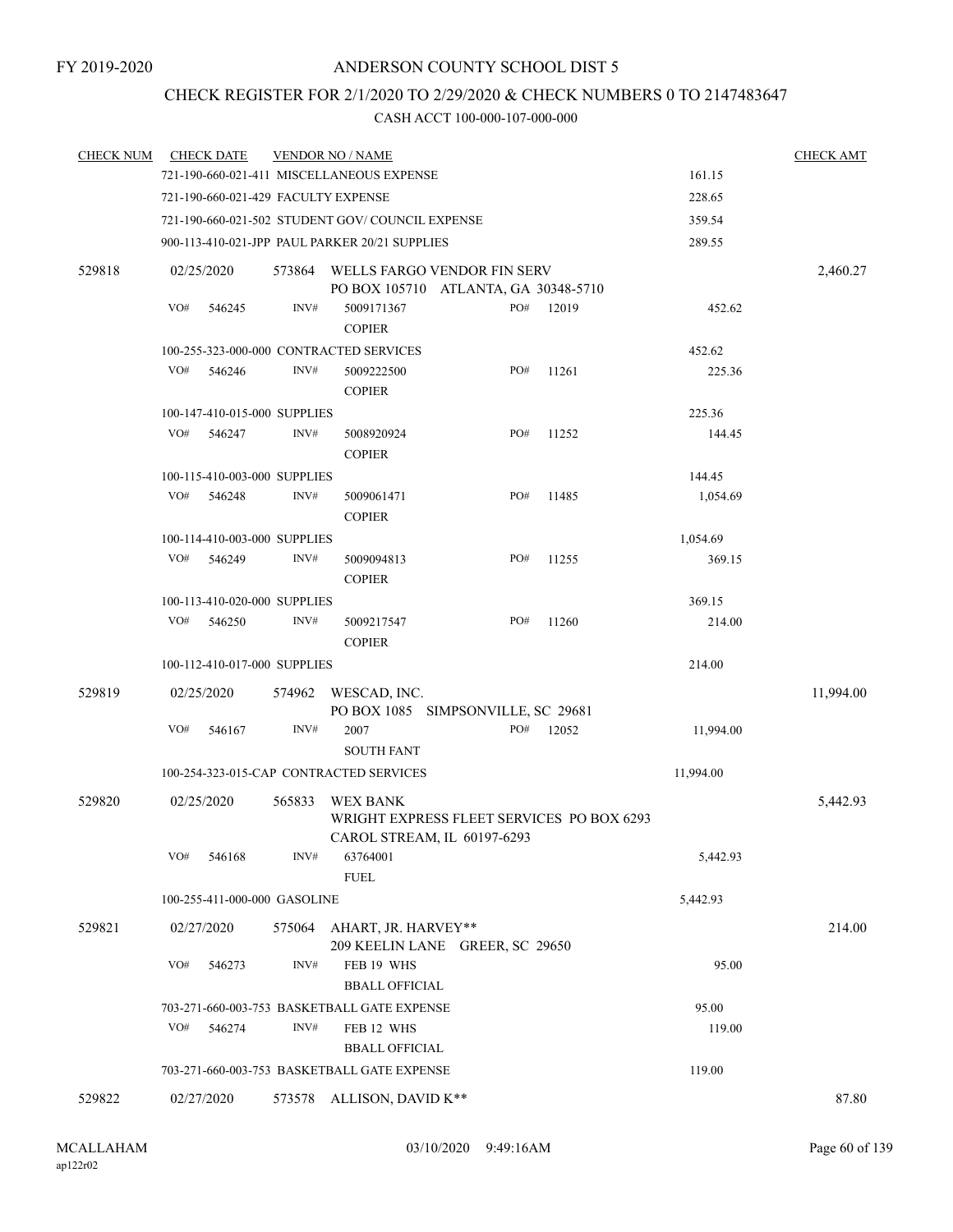### CHECK REGISTER FOR 2/1/2020 TO 2/29/2020 & CHECK NUMBERS 0 TO 2147483647

| <b>CHECK NUM</b> |     | <b>CHECK DATE</b> |                              | <b>VENDOR NO / NAME</b>                         |                  |     |       |          |          |  |
|------------------|-----|-------------------|------------------------------|-------------------------------------------------|------------------|-----|-------|----------|----------|--|
|                  |     |                   |                              | POBOX 879 PICKENS, SC 29671                     |                  |     |       |          |          |  |
|                  | VO# | 546275            | INV#                         | FEB 19 WHS                                      |                  |     |       | 87.80    |          |  |
|                  |     |                   |                              | <b>BBALL OFFICIAL</b>                           |                  |     |       |          |          |  |
|                  |     |                   |                              | 703-271-660-003-753 BASKETBALL GATE EXPENSE     |                  |     |       | 87.80    |          |  |
| 529823           |     | 02/27/2020        | 568344                       | ANDERSON ARTS CENTER                            |                  |     |       |          | 208.00   |  |
|                  |     |                   |                              | 110 FEDERAL STREET ANDERSON, SC 29621           |                  |     |       |          |          |  |
|                  | VO# | 546430            | INV#                         | AE20200218                                      |                  |     |       | 208.00   |          |  |
|                  |     |                   |                              | <b>CALHOUN</b>                                  |                  |     |       |          |          |  |
|                  |     |                   |                              | 201-112-312-014-000 CONTRACTED SERVICES/ AUTHOR |                  |     |       | 208.00   |          |  |
| 529824           |     | 02/27/2020        | 570950                       | ANDERSON COUNTY SHERIFF'S OFFICE                |                  |     |       |          | 1,155.00 |  |
|                  |     |                   |                              | ATTN: JAMIE LAZAR 305 CAMSON ROAD               |                  |     |       |          |          |  |
|                  |     |                   |                              | ANDERSON, SC 29621                              |                  |     |       |          |          |  |
|                  | VO# | 546282            | INV#                         | FEB 19 WHS                                      |                  |     |       | 210.00   |          |  |
|                  |     |                   |                              | <b>BBALL SECURITY</b>                           |                  |     |       |          |          |  |
|                  |     |                   |                              | 703-271-660-003-753 BASKETBALL GATE EXPENSE     |                  |     |       | 210.00   |          |  |
|                  | VO# | 546283            | INV#                         | FEB 18 WHS                                      |                  |     |       | 140.00   |          |  |
|                  |     |                   |                              | <b>BBALL SECURITY</b>                           |                  |     |       |          |          |  |
|                  |     |                   |                              | 703-271-660-003-753 BASKETBALL GATE EXPENSE     |                  |     |       | 140.00   |          |  |
|                  | VO# | 546284            | INV#                         | FEB 13 WHS                                      |                  |     |       | 280.00   |          |  |
|                  |     |                   |                              | <b>BBALL SECURITY</b>                           |                  |     |       |          |          |  |
|                  |     |                   |                              | 703-271-660-003-753 BASKETBALL GATE EXPENSE     |                  |     |       | 280.00   |          |  |
|                  | VO# | 546285            | INV#                         | FEB 12 WHS                                      |                  |     |       | 245.00   |          |  |
|                  |     |                   |                              | <b>BBALL SECURITY</b>                           |                  |     |       |          |          |  |
|                  |     |                   |                              | 703-271-660-003-753 BASKETBALL GATE EXPENSE     |                  |     |       | 245.00   |          |  |
|                  | VO# | 546428            | INV#                         | FEB 18,19,20                                    |                  |     |       | 70.00    |          |  |
|                  |     |                   |                              | <b>MARTIN OVERTIME</b>                          |                  |     |       |          |          |  |
|                  |     |                   |                              |                                                 |                  |     |       |          |          |  |
|                  |     |                   | 100-113-410-006-000 SUPPLIES |                                                 |                  |     |       | 70.00    |          |  |
|                  | VO# | 546429            | INV#                         | FEB 22 TLH                                      |                  |     |       | 210.00   |          |  |
|                  |     |                   |                              | <b>BBALL SECURITY</b>                           |                  |     |       |          |          |  |
|                  |     |                   |                              | 702-271-660-002-753 BASKETBALL GATE EXPENSE     |                  |     |       | 210.00   |          |  |
| 529825           |     | 02/27/2020        | 570168                       | APPLE, INC                                      |                  |     |       |          | 1,879.94 |  |
|                  |     |                   |                              | PO BOX 281877 ATT: ACCOUNTS RECEIVABLE          |                  |     |       |          |          |  |
|                  |     |                   |                              | ATLANTA, GA 30384-1877                          |                  |     |       |          |          |  |
|                  | VO# | 546436            | INV#                         | AB35482530                                      |                  | PO# | 12273 | 1,272.18 |          |  |
|                  |     |                   |                              | AB32895394                                      |                  |     |       |          |          |  |
|                  |     |                   |                              | 100-266-345-000-000 TECHNOLOGY INFRASTRUCTURE   |                  |     |       | 1,175.93 |          |  |
|                  |     |                   |                              | 100-266-345-000-000 TECHNOLOGY INFRASTRUCTURE   |                  |     |       | 96.25    |          |  |
|                  | VO# | 546437            | INV#                         | AB32978151                                      |                  | PO# | 12274 | 607.76   |          |  |
|                  |     |                   |                              | <b>IPAD MINI</b>                                |                  |     |       |          |          |  |
|                  |     |                   |                              | 100-266-345-000-000 TECHNOLOGY INFRASTRUCTURE   |                  |     |       | 607.76   |          |  |
| 529826           |     | 02/27/2020        | 570814                       | AT&T                                            | $(864 M09-9122)$ |     |       |          | 931.21   |  |
|                  |     |                   |                              | PO BOX 105262 ATTN: ACCOUNTS RECEIVABLE         |                  |     |       |          |          |  |
|                  |     |                   |                              | ATLANTA, GA 30348-5262                          |                  |     |       |          |          |  |
|                  | VO# | 546441            | INV#                         | 864 M09-9122                                    |                  |     |       | 931.21   |          |  |
|                  |     |                   |                              | <b>SERVICE</b>                                  |                  |     |       |          |          |  |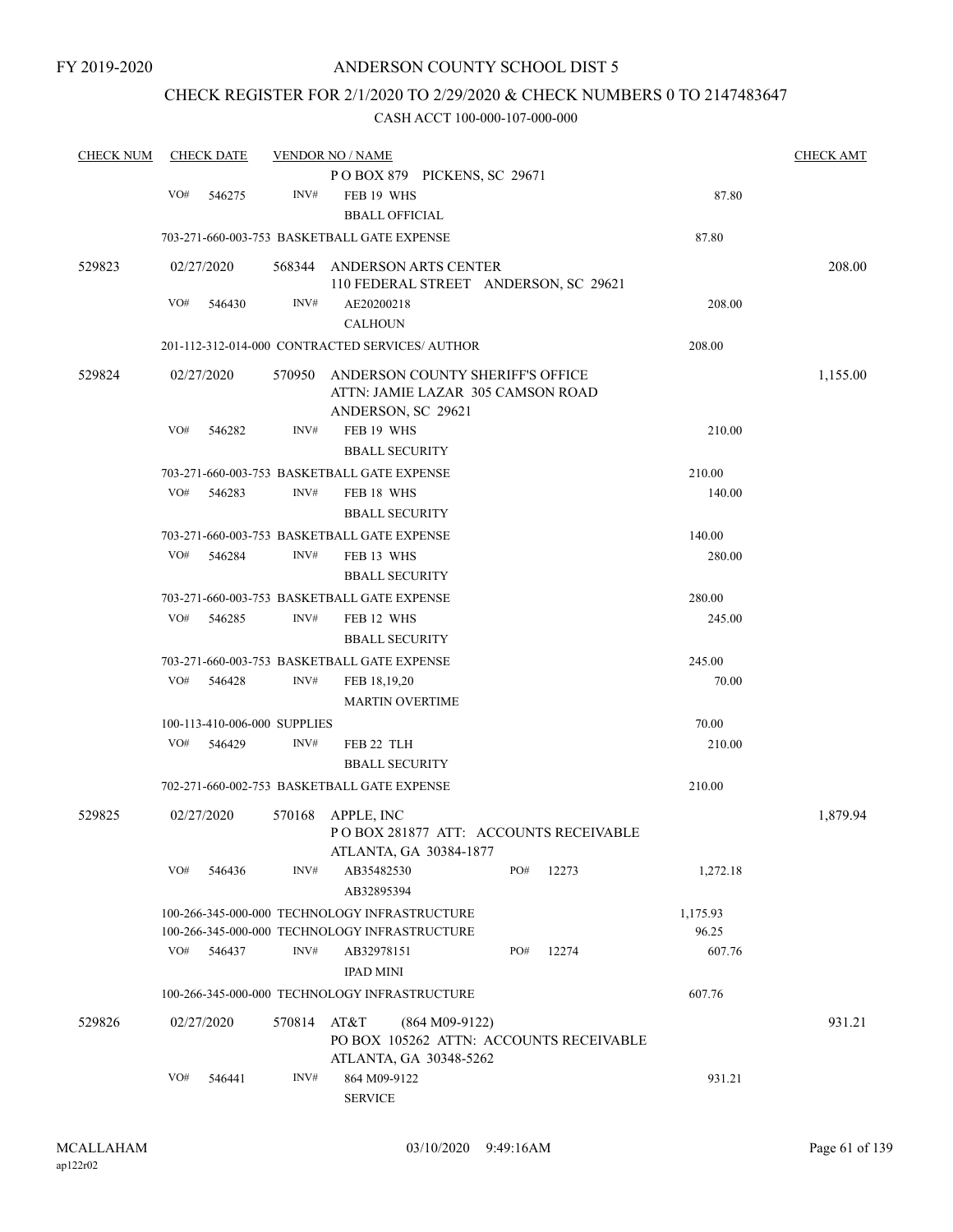### CHECK REGISTER FOR 2/1/2020 TO 2/29/2020 & CHECK NUMBERS 0 TO 2147483647

| <b>CHECK NUM</b> | <b>CHECK DATE</b>                       |        | <b>VENDOR NO / NAME</b>                                                                            |          | <b>CHECK AMT</b> |
|------------------|-----------------------------------------|--------|----------------------------------------------------------------------------------------------------|----------|------------------|
|                  | 100-266-340-000-000 TELEPHONE           |        |                                                                                                    | 931.21   |                  |
| 529827           | 02/27/2020                              | 569220 | AUTECH<br>POBOX 248 ATT: ACCOUNTS RECEIVABLE<br>WILLIAMSTON, SC 29697                              |          | 830.43           |
|                  | VO#<br>546296                           | INV#   | 7782<br><b>MCCANTS GYM</b>                                                                         | 250.00   |                  |
|                  |                                         |        | 100-254-323-005-400 CONTR SERV-HVAC/ELECT/PLUMBING                                                 | 250.00   |                  |
|                  | VO#<br>546297                           | INV#   | 7771<br><b>MCCANTS</b>                                                                             | 335.40   |                  |
|                  |                                         |        | 100-254-410-005-400 HVAC/ELECTRICAL/PLUMBING                                                       | 335.40   |                  |
|                  | VO#<br>546442                           | INV#   | 7772<br><b>SUPPLIES</b>                                                                            | 245.03   |                  |
|                  | 100-254-323-000-400 CONTRACT SRVS.-HVAC |        |                                                                                                    | 245.03   |                  |
|                  |                                         |        |                                                                                                    |          |                  |
| 529828           | 02/27/2020                              |        | 569356 BATTERIES PLUS - 251<br>3319-D NORTH MAIN ST ATT: ACCOUNTS<br>RECEIVABLE ANDERSON, SC 29621 |          | 469.81           |
|                  | VO#<br>546443                           | INV#   | P24377568<br><b>BATTERIES</b>                                                                      | 469.81   |                  |
|                  | 100-254-410-006-000 SUPPLIES            |        |                                                                                                    | 234.91   |                  |
|                  | 100-254-410-011-000 SUPPLIES            |        |                                                                                                    | 234.90   |                  |
| 529829           | 02/27/2020                              |        | 575702 BLOOD HOUND LLC<br>PO BOX 714843 CINCINNATI, OH 45271-4843                                  |          | 527.50           |
|                  | VO#<br>546298                           | INV#   | 161094<br><b>SERVICE</b>                                                                           | 527.50   |                  |
|                  | 100-254-323-000-001 CONTRACT SRVS       |        |                                                                                                    | 527.50   |                  |
| 529830           | 02/27/2020                              | 564814 | BROOKWOOD FARMS, INC<br>PO BOX 277 ATT: ACCOUNTS RECEIVABLE                                        |          | 957.00           |
|                  | VO#<br>546299                           | INV#   | SILER CITY, NC 27344<br>0123878<br><b>FOOD</b>                                                     | 957.00   |                  |
|                  |                                         |        | 600-000-172-000-000 FOOD SERV INVEN. FOOD                                                          | 957.00   |                  |
| 529831           |                                         |        | 02/27/2020 575869 BURR FORMAN MCNAIR<br>PO BOX 830719 BIRMINGHAM, AL 35283-0719                    |          | 1,032.00         |
|                  | VO#<br>546444                           | INV#   | 1143678<br><b>JAN SERVICES</b>                                                                     | 1,032.00 |                  |
|                  | 100-231-319-000-000 LEGAL FEES          |        |                                                                                                    | 1,032.00 |                  |
| 529832           | 02/27/2020                              |        | 152495 CAMCOR, INC<br>POBOX 1899 ATT: ACCOUNTS RECEIVABLE<br>BURLINGTON, NC 27216-1899             |          | 449.38           |
|                  | VO#<br>546300                           | INV#   | 2488960<br>PO#<br>12318<br>LG TV                                                                   | 449.38   |                  |
|                  |                                         |        | 600-256-540-003-000 EQUIPMENT-EXPENDABLE                                                           | 449.38   |                  |
| 529833           | 02/27/2020                              |        | 569972 CAPICIA GEER<br>606 SALEM ST ANDERSON, SC 29624                                             |          | 30.00            |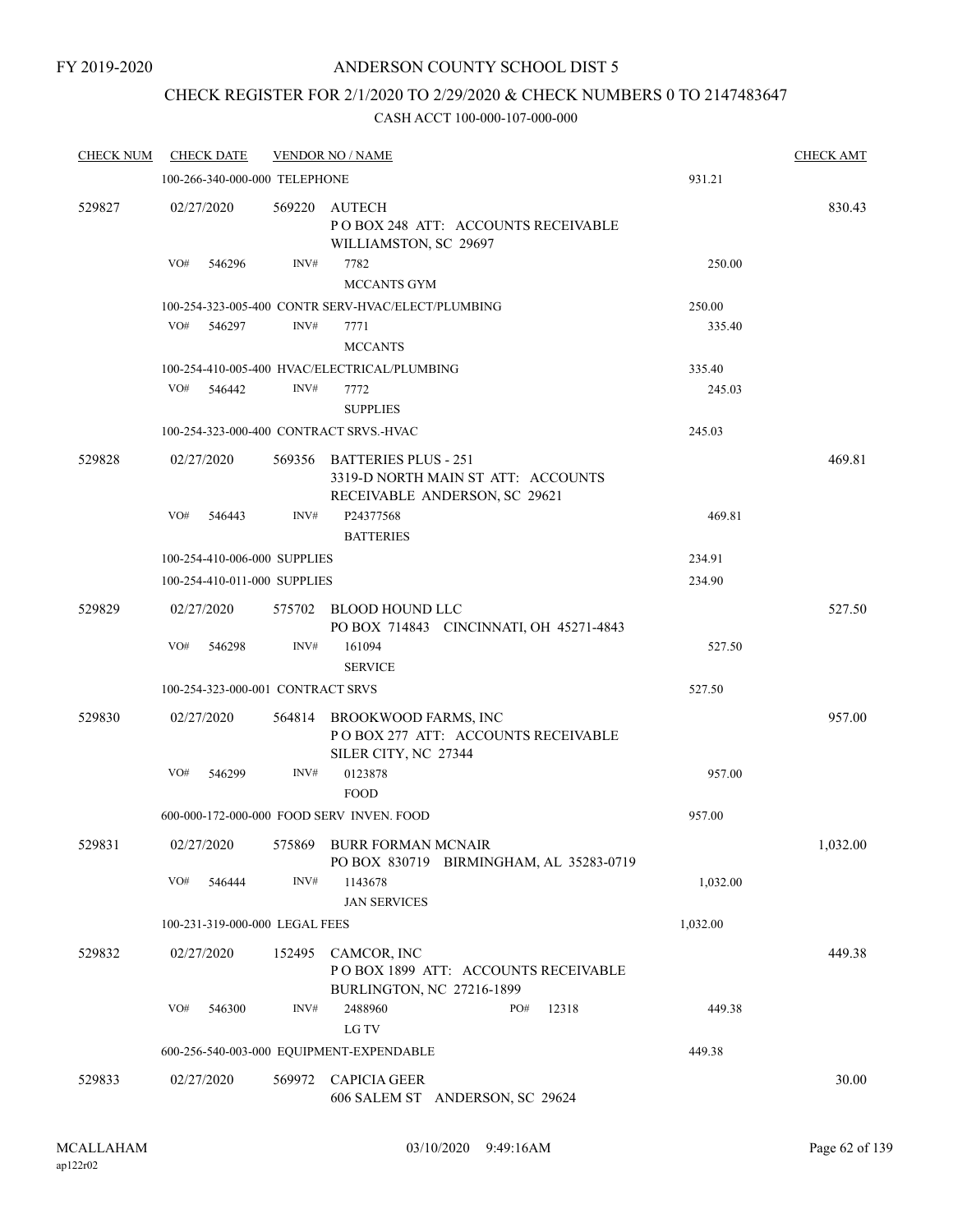# CHECK REGISTER FOR 2/1/2020 TO 2/29/2020 & CHECK NUMBERS 0 TO 2147483647

| <b>CHECK NUM</b> | <b>CHECK DATE</b> |                                | <b>VENDOR NO / NAME</b>                                                                                   |          | <b>CHECK AMT</b> |
|------------------|-------------------|--------------------------------|-----------------------------------------------------------------------------------------------------------|----------|------------------|
|                  | VO#<br>546427     | INV#                           | <b>REFUND</b><br><b>FIELD TRIP</b>                                                                        | 30.00    |                  |
|                  |                   |                                | 705-271-660-005-411 MISCELLANEOUS EXPENSE                                                                 | 30.00    |                  |
| 529834           | 02/27/2020        |                                | 575497 CAPITAL LIGHTING & SUPPLY, LLC<br>PO BOX 404749 ATLANTA, GA 30384                                  |          | 225.73           |
|                  | VO#<br>546301     | INV#                           | S039626234<br><b>SUPPLIES</b>                                                                             | 225.73   |                  |
|                  |                   |                                | 100-254-410-014-001 SUPPLIES - MAINTENANCE                                                                | 23.81    |                  |
|                  |                   |                                | 100-254-410-014-400 HVAC/ELECTRICAL/PLUMBING                                                              | 201.92   |                  |
| 529835           | 02/27/2020        | 564280                         | CARAWAY, BYRON.**<br>400 CREEK DRIVE EASLEY, SC 29642                                                     |          | 83.30            |
|                  | VO#<br>546272     | INV#                           | FEB 19 WHS                                                                                                | 83.30    |                  |
|                  |                   |                                | <b>BBALL OFFICIAL</b>                                                                                     |          |                  |
|                  |                   |                                | 703-271-660-003-753 BASKETBALL GATE EXPENSE                                                               | 83.30    |                  |
| 529836           | 02/27/2020        | 156900                         | CAROLINA PRODUCE COMPANY<br>POBOX 3849 ATT: ACCOUNTS RECEIVABLE<br>ANDERSON, SC 29622                     |          | 5,621.35         |
|                  | VO#<br>546302     | INV#                           | 907259<br><b>HOMELAND PARK</b>                                                                            | 957.00   |                  |
|                  |                   | 600-256-460-011-FFV FOOD-FFVP  |                                                                                                           | 957.00   |                  |
|                  | VO#<br>546303     | INV#                           | 907341<br><b>NEVITT FOREST</b>                                                                            | 1,728.50 |                  |
|                  |                   | 600-256-460-012-FFV FOOD-FFVP  |                                                                                                           | 1,728.50 |                  |
|                  | VO#<br>546304     | INV#                           | 907343<br>NEW PROSPECT                                                                                    | 1,885.90 |                  |
|                  |                   | 600-256-460-010-FFV FOOD-FFVP  |                                                                                                           | 1,885.90 |                  |
|                  | VO#<br>546305     | INV#                           | 907382<br><b>VARENNES</b>                                                                                 | 1,049.95 |                  |
|                  |                   | 600-256-460-016-FFV FOOD- FFVP |                                                                                                           | 1,049.95 |                  |
| 529837           | 02/27/2020        |                                | 567691 CARSON'S NUT-BOLT & TOOL CO, INC<br>P.O. BOX 3629 ATT: ACCOUNTS RECEIVABLE<br>GREENVILLE, SC 29608 |          | 288.90           |
|                  | VO#<br>546306     | INV#                           | 3864575<br><b>SUPPLIES</b>                                                                                | 288.90   |                  |
|                  |                   |                                | 100-254-410-000-001 MAINT. SUPPLIES-STRUCTURES                                                            | 288.90   |                  |
| 529838           | 02/27/2020        |                                | 566288 CES CITY ELECTRIC SUPPLY<br>PO BOX 131811 DALLAS, TX 75313                                         |          | 256.25           |
|                  | VO#<br>546307     | INV#                           | 150971<br><b>SUPPLIES</b>                                                                                 | 6.50     |                  |
|                  |                   |                                | 100-254-410-003-400 HVAC/ELECTRICAL/PLUMBING                                                              | 6.50     |                  |
|                  | VO#<br>546308     | INV#                           | 150913<br><b>SUPPLIES</b>                                                                                 | 249.75   |                  |
|                  |                   |                                | 100-254-410-016-400 HVAC/ELECTRICAL/PLUMBING                                                              | 249.75   |                  |
| 529839           | 02/27/2020        |                                | 568558 CHARTER COMMUNICATIONS                                                                             |          | 341.25           |
|                  |                   |                                |                                                                                                           |          |                  |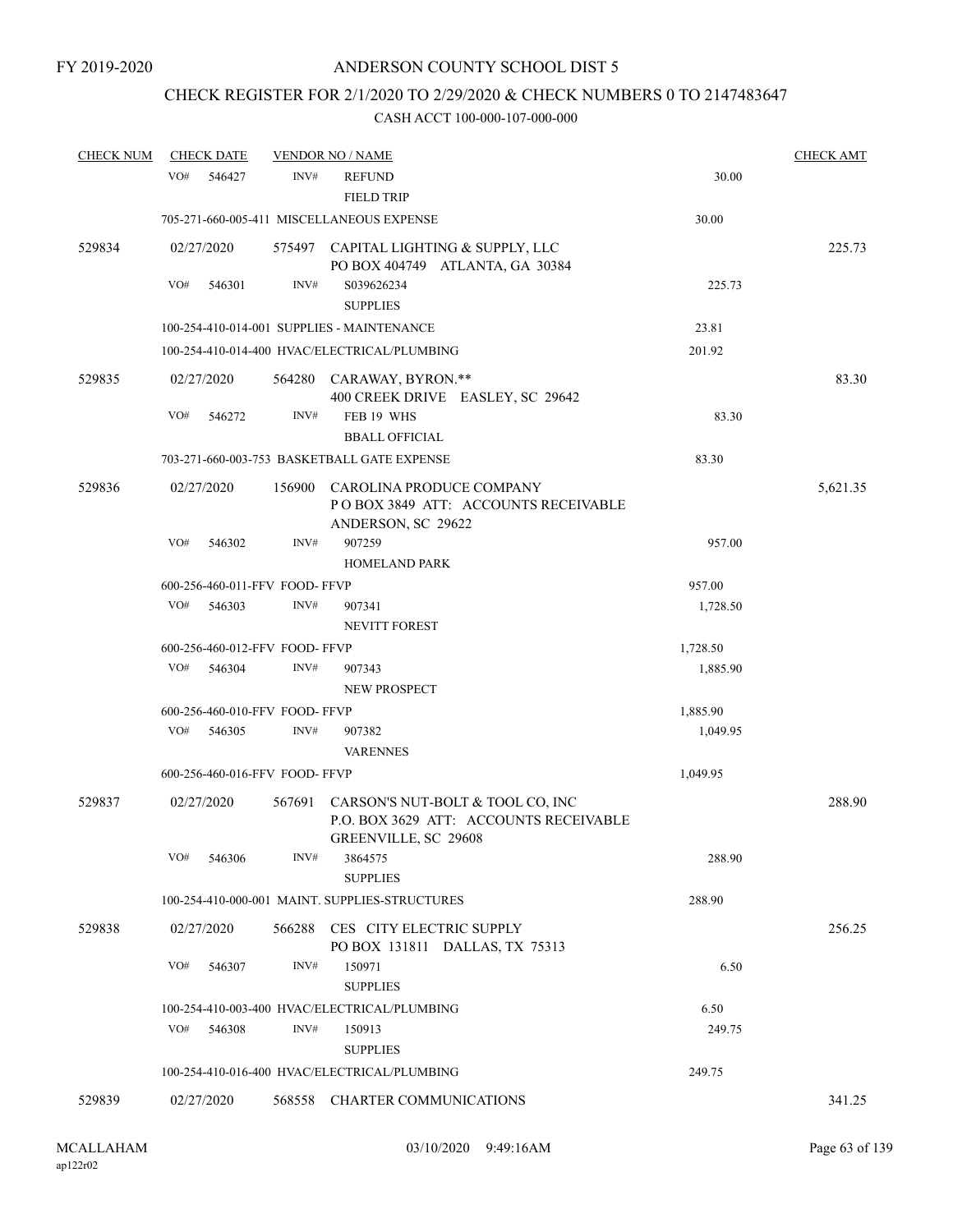### CHECK REGISTER FOR 2/1/2020 TO 2/29/2020 & CHECK NUMBERS 0 TO 2147483647

| <b>CHECK NUM</b> |     | <b>CHECK DATE</b>             |        | <b>VENDOR NO / NAME</b>                                                                               |          | <b>CHECK AMT</b> |
|------------------|-----|-------------------------------|--------|-------------------------------------------------------------------------------------------------------|----------|------------------|
|                  |     |                               |        | POBOX 742614 ATT: ACCOUNTS RECEIVABLE<br>CINCINNATI, OH 45274-2614                                    |          |                  |
|                  | VO# | 546445                        | INV#   | 672778020620<br><b>SERVICE</b>                                                                        | 94.98    |                  |
|                  |     | 100-266-340-000-000 TELEPHONE |        |                                                                                                       | 94.98    |                  |
|                  | VO# | 546446                        | INV#   | 663728020620<br><b>SERVICE</b>                                                                        | 246.27   |                  |
|                  |     | 100-266-340-000-000 TELEPHONE |        |                                                                                                       | 246.27   |                  |
| 529840           |     | 02/27/2020                    |        | 174377 CLEMSON UNIVERSITY<br>YOUTH LEARNING INSTITUTE/CBA 698 CONCORD<br>CHURCH RD. PICKENS, SC 29671 |          | 8,220.26         |
|                  | VO# | 546309                        | INV#   | <b>JAN 2020</b><br>PO#<br>12363<br><b>ARC GRANT</b>                                                   | 8,220.26 |                  |
|                  |     |                               |        | 812-221-312-031-000 CONTRACT SERVICES/INDIRECT COST                                                   | 2,170.36 |                  |
|                  |     |                               |        | 812-221-333-031-000 CLEMSON STAFF TRAVEL                                                              | 516.07   |                  |
|                  |     |                               |        | 812-221-410-031-000 CURRICULUM /TECH SUPPLIES                                                         | 5,533.83 |                  |
| 529841           |     | 02/27/2020                    |        | 574613 COCA-COLA BOTTLING CO CONSOLIDATED<br>PO BOX 602937 CHARLOTTE, NC 28260-2937                   |          | 5,353.23         |
|                  | VO# | 546310                        | INV#   | AIT<br>ACCT 0500985551                                                                                | 1,292.03 |                  |
|                  |     |                               |        | 631-256-460-031-000 PURCHASED FOOD                                                                    | 1,292.03 |                  |
|                  | VO# | 546311                        | INV#   | <b>WESTSIDE</b><br>ACCT 0500882748                                                                    | 2,358.29 |                  |
|                  |     | 600-256-460-003-000 FOOD      |        |                                                                                                       | 2,358.29 |                  |
|                  | VO# | 546312                        | INV#   | TL HANNA<br>ACCT 0500882753                                                                           | 1,702.91 |                  |
|                  |     | 600-256-460-002-000 FOOD      |        |                                                                                                       | 1,702.91 |                  |
| 529842           |     | 02/27/2020                    | 566220 | <b>COLLEGE ENTRANCE EXAM BOARD</b><br>PSAT/NMSQT 12192 COLLECTION CENTER DRIVE<br>CHICAGO, IL 60693   |          | 3,893.00         |
|                  | VO# | 546499                        | INV#   | 382041972A<br><b>GLENVIEW MS</b>                                                                      | 1,139.00 |                  |
|                  |     |                               |        | 720-271-660-020-522 PSAT TESTING EXPENSE                                                              | 1,139.00 |                  |
|                  | VO# | 546500                        | INV#   | 382047575A<br><b>MCCANTS</b>                                                                          | 1,632.00 |                  |
|                  |     |                               |        | 705-271-660-005-459 GUIDANCE EXPENSE                                                                  | 1,632.00 |                  |
|                  | VO# | 546501                        | INV#   | 382045907A<br><b>RBT ANDERSON</b>                                                                     | 1,122.00 |                  |
|                  |     |                               |        | 706-271-660-006-522 PSAT TESTING EXPENSE                                                              | 1,122.00 |                  |
| 529843           |     | 02/27/2020                    | 573223 | <b>DEPT OF ADMINISTRATION</b><br>SUITE 409 1200 SENATE STREET COLUMBIA, SC<br>29201                   |          | 783.17           |
|                  | VO# | 546452                        | INV#   | 90287384<br>CUST #3045003                                                                             | 783.17   |                  |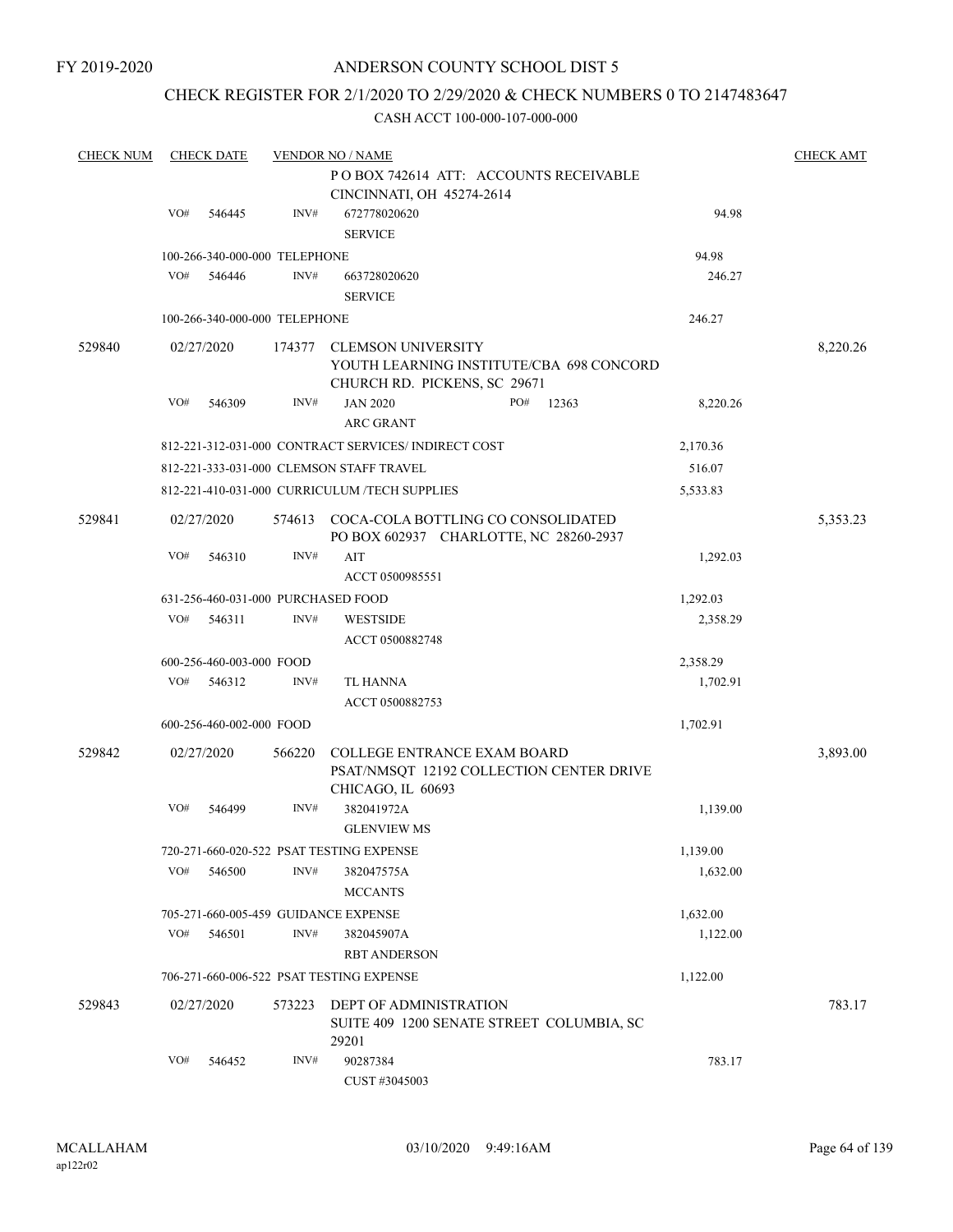# CHECK REGISTER FOR 2/1/2020 TO 2/29/2020 & CHECK NUMBERS 0 TO 2147483647

| <b>CHECK NUM</b> | <b>CHECK DATE</b>                              |          | <b>VENDOR NO / NAME</b>                                                             |           | <b>CHECK AMT</b> |
|------------------|------------------------------------------------|----------|-------------------------------------------------------------------------------------|-----------|------------------|
|                  | 100-266-340-000-000 TELEPHONE                  |          |                                                                                     | 76.45     |                  |
|                  | 100-266-340-001-000 TELEPHONE                  |          |                                                                                     | 44.17     |                  |
|                  | 100-266-340-005-000 TELEPHONE                  |          |                                                                                     | 44.17     |                  |
|                  | 100-266-340-007-000 TELEPHONE                  |          |                                                                                     | 44.17     |                  |
|                  | 100-266-340-008-000 TELEPHONE                  |          |                                                                                     | 44.17     |                  |
|                  | 100-266-340-009-000 TELEPHONE                  |          |                                                                                     | 44.17     |                  |
|                  | 100-266-340-010-000 TELEPHONE                  |          |                                                                                     | 44.17     |                  |
|                  | 100-266-340-011-000 TELEPHONE                  |          | 44.17                                                                               |           |                  |
|                  | 100-266-340-012-000 TELEPHONE                  |          | 44.17                                                                               |           |                  |
|                  | 100-266-340-013-000 TELEPHONE                  |          |                                                                                     | 44.17     |                  |
|                  | 100-266-340-014-000 TELEPHONE                  |          | 44.17                                                                               |           |                  |
|                  | 100-266-340-016-000 TELEPHONE                  |          | 44.17                                                                               |           |                  |
|                  | 100-266-340-017-000 TELEPHONE                  |          |                                                                                     | 44.17     |                  |
|                  | 100-266-340-019-000 TELEPHONE                  |          |                                                                                     | 44.17     |                  |
|                  | 100-266-340-020-000 TELEPHONE                  |          |                                                                                     | 44.17     |                  |
|                  | 100-266-340-021-000 TELEPHONE                  |          |                                                                                     | 44.17     |                  |
|                  | 131-266-340-031-000 TELEPHONE                  |          |                                                                                     | 44.17     |                  |
| 529844           | 02/27/2020                                     | 570703   | DON MONOPOLI PRODUCTIONS INC                                                        |           | 2,000.00         |
|                  | VO#<br>546454                                  | INV#     | 3950 BRISTOL COURT MELBOURNE, FL 32904<br>SCASB320                                  | 2,000.00  |                  |
|                  |                                                |          | <b>WEST MARKET</b>                                                                  |           |                  |
|                  | 100-255-330-018-000 TRANSPORTATION COSTS       |          | 500.00                                                                              |           |                  |
|                  |                                                |          | 718-271-660-018-201 MISCELLANEOUS EXPENSE                                           | 1,500.00  |                  |
|                  |                                                |          |                                                                                     |           | 161.75           |
| 529845           | 02/27/2020                                     | 575808   | DUE SOUTH COFFEE ROASTERS<br>1320 HAMPTON AVE. EXT. UNIT 4B GREENVILLE,<br>SC 29601 |           |                  |
|                  | VO#<br>546455                                  | INV#     | R3146                                                                               | 161.75    |                  |
|                  |                                                |          | AIT                                                                                 |           |                  |
|                  | 631-256-460-031-000 PURCHASED FOOD             |          |                                                                                     | 161.75    |                  |
| 529846           | 02/27/2020                                     | 211302   | <b>DUKE ENERGY</b><br>PO BOX 70516 CHARLOTTE, NC 28272-0516                         |           | 21,218.39        |
|                  | VO#<br>546530                                  | INV#     | <b>DUE 3/5</b><br><b>UTILITIES</b>                                                  | 21,218.39 |                  |
|                  |                                                |          | 100-254-470-001-000 ENERGY-ELECTRICITY & WATER                                      | 4,245.24  |                  |
|                  |                                                |          | 100-254-470-002-000 ENERGY-ELECTRICITY & WATER                                      | 147.93    |                  |
|                  |                                                |          | 100-254-470-005-000 ENERGY-ELECTRICITY & WATER                                      | 79.22     |                  |
|                  | 100-254-470-007-000 ENERGY-ELECTRICITY & WATER | 4,510.75 |                                                                                     |           |                  |
|                  |                                                |          | 100-254-470-008-000 ENERGY-ELECTRICITY & WATER                                      | 19.80     |                  |
|                  |                                                |          | 100-254-470-009-000 ENERGY-ELECTRICITY & WATER                                      | 35.90     |                  |
|                  |                                                |          | 100-254-470-010-000 ENERGY-ELECTRICITY & WATER                                      | 5,502.34  |                  |
|                  | 100-254-470-014-000 ENERGY-ELECTRICITY & WATER |          | 51.47                                                                               |           |                  |
|                  |                                                |          | 100-254-470-019-000 ENERGY-ELECTRICITY & WATER                                      | 4,084.10  |                  |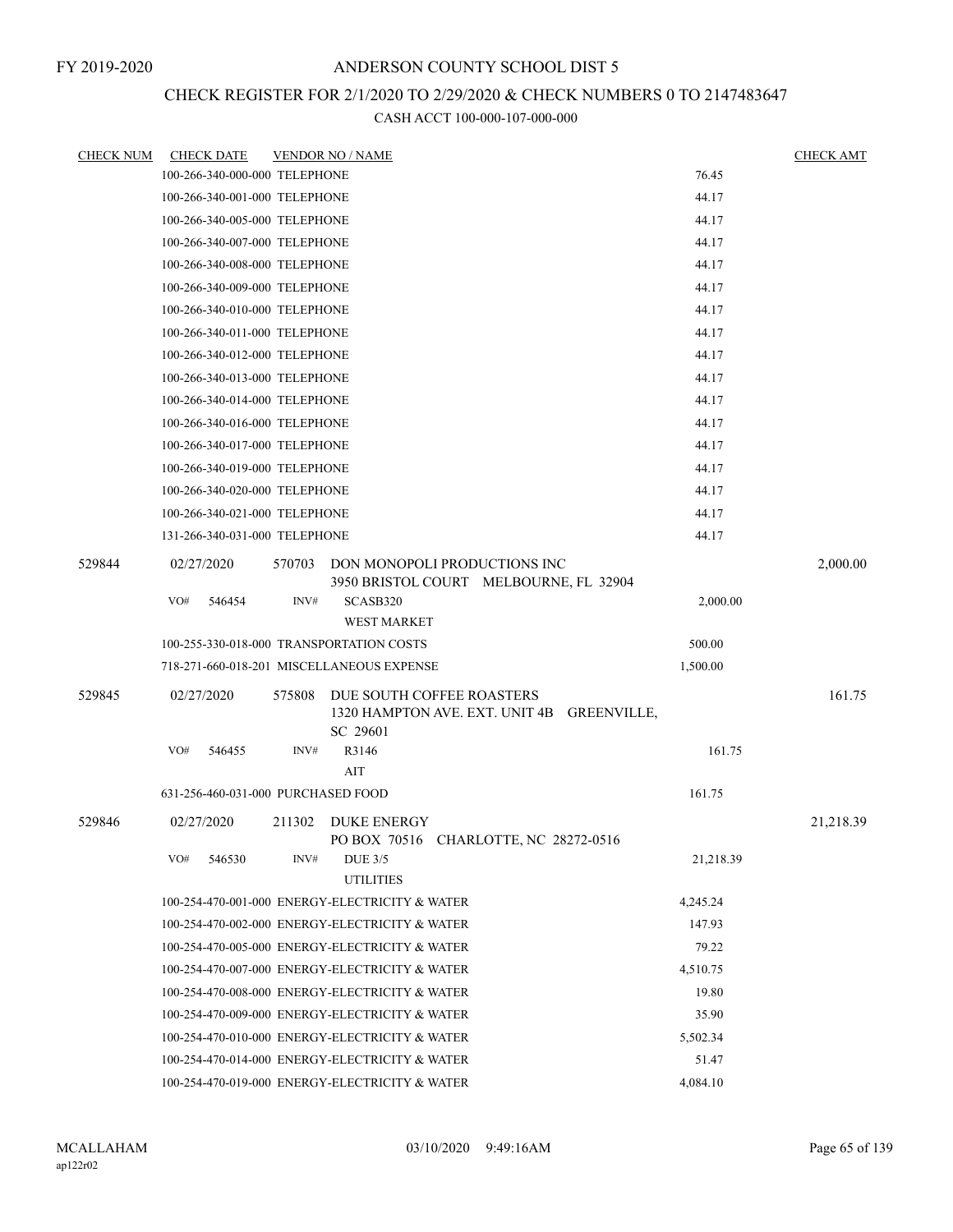# CHECK REGISTER FOR 2/1/2020 TO 2/29/2020 & CHECK NUMBERS 0 TO 2147483647

| <b>CHECK NUM</b> | <b>CHECK DATE</b> |                                   | <b>VENDOR NO / NAME</b>                                                                               |  |     |       |          | <b>CHECK AMT</b> |
|------------------|-------------------|-----------------------------------|-------------------------------------------------------------------------------------------------------|--|-----|-------|----------|------------------|
|                  |                   |                                   | 100-254-470-023-000 ENERGY-ELECTRICITY & WATER                                                        |  |     |       | 2,541.64 |                  |
| 529847           | 02/27/2020        | 573962 ECMC                       | LOCKBOX 7096 P.O. BOX 16478 ST. PAUL, MN<br>55116-0478                                                |  |     |       |          | 102.71           |
|                  | VO#<br>546387     | INV#                              | PAYROLL 2/28<br><b>DEDUCTIONS</b>                                                                     |  |     |       | 102.71   |                  |
|                  |                   | 100-000-441-000-000 MISCELLANEOUS |                                                                                                       |  |     |       | 102.71   |                  |
| 529848           | 02/27/2020        | 563495                            | <b>ELECTRIC CITY UTILITIES</b><br>CITY OF ANDERSON 601 SOUTH MAIN ST<br>ANDERSON, SC 29624            |  |     |       | 3,809.92 |                  |
|                  | VO#<br>546528     | INV#                              | <b>DUE 3/10</b><br><b>UTILITIES</b>                                                                   |  |     |       | 3,809.92 |                  |
|                  |                   |                                   | 100-254-470-005-000 ENERGY-ELECTRICITY & WATER                                                        |  |     |       | 1,816.00 |                  |
|                  |                   |                                   | 100-254-470-009-000 ENERGY-ELECTRICITY & WATER                                                        |  |     |       | 1,105.12 |                  |
|                  |                   |                                   | 100-254-470-014-000 ENERGY-ELECTRICITY & WATER                                                        |  |     |       | 712.05   |                  |
|                  |                   |                                   | 100-254-470-023-000 ENERGY-ELECTRICITY & WATER                                                        |  |     |       | 176.75   |                  |
| 529849           | 02/27/2020        | 179840                            | ENCORE TECHNOLOGY GROUP LLC<br>DEPT 720017 P.O. BOX 1335 CHARLOTTE, NC<br>28201-1335                  |  |     |       |          | 3,431.05         |
|                  | VO#<br>546456     | INV#                              | 146732<br><b>SOFTWARE</b>                                                                             |  | PO# | 12261 | 3,431.05 |                  |
|                  |                   |                                   | 100-266-445-000-000 SOFTWARE TECHNOLOGY                                                               |  |     |       | 3,431.05 |                  |
| 529850           | 02/27/2020        | 574009                            | FUN EXPRESS, LLC<br>PO BOX 14463 DES MOINES, IA 50306                                                 |  |     |       |          | 312.22           |
|                  | VO#<br>546459     | INV#                              | 701481691<br><b>NORTH POINTE</b>                                                                      |  |     |       | 70.46    |                  |
|                  |                   | 100-112-410-013-0RE RELATED ARTS  |                                                                                                       |  |     |       | 70.46    |                  |
|                  | VO#<br>546460     | INV#                              | 701340586<br><b>ACCT 4510854</b>                                                                      |  |     |       | 241.76   |                  |
|                  |                   |                                   | 713-271-660-013-360 SCHOOL STORE/COUNCIL EXPENSE                                                      |  |     |       | 241.76   |                  |
| 529851           | 02/27/2020        | 571176                            | GLENNA TABOR RESOURCES, LLC<br>31015 PURDUE PARK LANE SPRING, TX 77386                                |  |     |       |          | 9,700.00         |
|                  | VO#<br>546463     | INV#                              | 1564                                                                                                  |  | PO# | 12298 | 9,700.00 |                  |
|                  |                   |                                   | <b>FOR MARCH 20</b>                                                                                   |  |     |       |          |                  |
|                  |                   |                                   | 267-224-312-000-PD5 CONTRACTED-SC STANDARDS                                                           |  |     |       | 9,700.00 |                  |
| 529852           | 02/27/2020        | 249700                            | GLENN PLUMBING COMPANY, INC<br>481 EAST WHITNER STREET ATT: ACCOUNTS<br>RECEIVABLE ANDERSON, SC 29624 |  |     |       |          | 468.00           |
|                  | VO#<br>546461     | INV#                              | 0120322<br><b>MCCANTS</b>                                                                             |  |     |       | 303.68   |                  |
|                  |                   |                                   | 100-254-323-005-400 CONTR SERV-HVAC/ELECT/PLUMBING                                                    |  |     |       | 303.68   |                  |
|                  | VO#<br>546462     | INV#                              | 0220122<br><b>MCCANTS</b>                                                                             |  |     |       | 164.32   |                  |
|                  |                   |                                   | 100-254-323-005-400 CONTR SERV-HVAC/ELECT/PLUMBING                                                    |  |     |       | 164.32   |                  |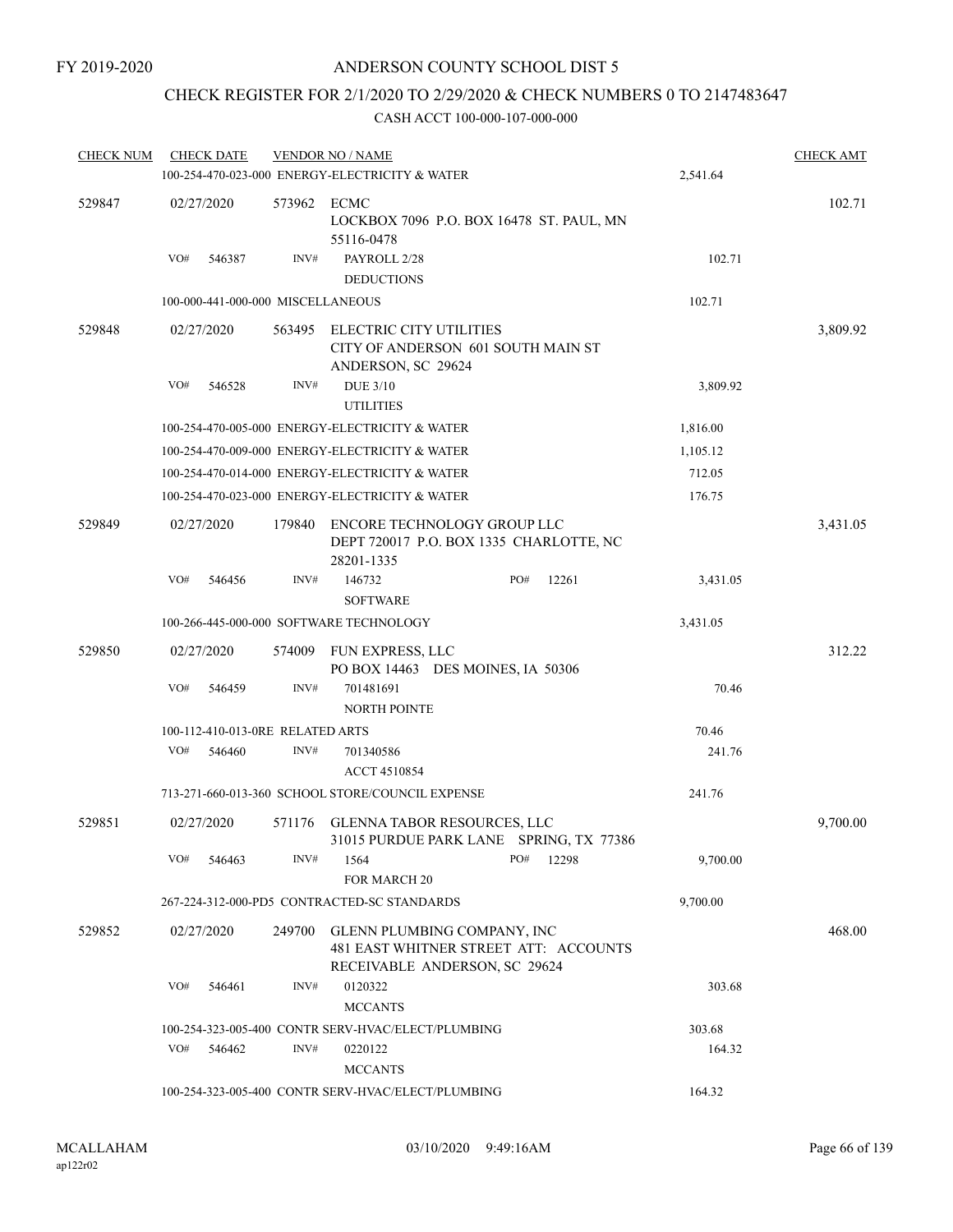### CHECK REGISTER FOR 2/1/2020 TO 2/29/2020 & CHECK NUMBERS 0 TO 2147483647

| <b>CHECK NUM</b> |            | <b>CHECK DATE</b>                 |        | <b>VENDOR NO / NAME</b>                                                                                 |     |       |           | <b>CHECK AMT</b> |
|------------------|------------|-----------------------------------|--------|---------------------------------------------------------------------------------------------------------|-----|-------|-----------|------------------|
| 529853           | 02/27/2020 |                                   | 564098 | HEAT TRANSFER SALES<br>PO BOX 8608 GREENSBORO, NC 27419                                                 |     |       |           | 816.96           |
|                  | VO#        | 546320                            | INV#   | 45431<br><b>REPAIR PARTS</b>                                                                            |     |       | 195.69    |                  |
|                  |            |                                   |        | 100-254-410-016-400 HVAC/ELECTRICAL/PLUMBING                                                            |     |       | 195.69    |                  |
|                  | VO#        | 546465                            | INV#   | 45341<br><b>REPAIR PARTS</b>                                                                            |     |       | 621.27    |                  |
|                  |            |                                   |        | 100-254-410-010-400 HVAC/ELECTRICAL/PLUMBING                                                            |     |       | 621.27    |                  |
| 529854           | 02/27/2020 |                                   | 574299 | IDENTITY AUTOMATION, LP<br>7102 N. SAM HOUSTON PARKWAY W. HOUSTON,<br>TX 77064                          |     |       |           | 9,984.00         |
|                  | VO#        | 546467                            | INV#   | 03834<br><b>SUBSCRIPTION</b>                                                                            | PO# | 12331 | 9,984.00  |                  |
|                  |            |                                   |        | 100-266-445-000-000 SOFTWARE TECHNOLOGY                                                                 |     |       | 9,984.00  |                  |
| 529855           | 02/27/2020 |                                   | 575852 | <b>INTERIOR ELEMENTS, LLC</b><br>860 WILSON DRIVE SUITE A RIDGELAND, MS<br>39157                        |     |       |           | 971.20           |
|                  | VO#        | 546468                            | INV#   | 14475<br><b>REPAIR PARTS</b>                                                                            | PO# | 12151 | 971.20    |                  |
|                  |            | 515-253-520-031-CAR CAREER CENTER |        |                                                                                                         |     |       | 971.20    |                  |
| 529856           |            | 02/27/2020                        | 282620 | <b>IONOSPHERE TOURS</b><br>307 N. MAIN STREET ANDERSON, SC 29621                                        |     |       |           | 6,600.00         |
|                  | VO#        | 546469                            | INV#   | <b>CHARTER 6941</b><br><b>MCCANTS</b>                                                                   |     |       | 6,600.00  |                  |
|                  |            |                                   |        | 705-271-660-005-582 JEKYLL ISLAND TRIP EXPENSE                                                          |     |       | 6,600.00  |                  |
| 529857           |            | 02/27/2020                        | 565309 | <b>JEAN'S BUS SERVICE, INC</b><br>207 FURMAN HALL ROAD ATT: ACCOUNTS<br>RECEIVABLE GREENVILLE, SC 29609 |     |       |           | 24,342.04        |
|                  | VO#        | 546470                            | INV#   | 16095<br><b>MIDWAY ELEM</b>                                                                             |     |       | 12,284.28 |                  |
|                  |            |                                   |        | 717-190-660-017-352 FIELD TRIPS GRADE 2 EXPENSE                                                         |     |       | 12,284.28 |                  |
|                  | VO#        | 546471                            | INV#   | 16096<br><b>MIDWAY ELEM</b>                                                                             |     |       | 12,057.76 |                  |
|                  |            |                                   |        | 717-190-660-017-353 FIELD TRIPS GRADE 3 EXPENSE                                                         |     |       | 12,057.76 |                  |
| 529858           |            | 02/27/2020                        | 306035 | KAY, HAROLD R.<br>BOARD OF TRUSTEES PO BOX 2473 ANDERSON,<br>SC 29622                                   |     |       |           | 600.00           |
|                  | VO#        | 546526                            | INV#   | FEB 19-22<br><b>HILTON HEAD</b>                                                                         |     |       | 356.00    |                  |
|                  |            |                                   |        | 100-231-334-000-000 TRUSTEE EXPENSE                                                                     |     |       | 356.00    |                  |
|                  | VO#        | 546527                            | INV#   | FEB 19-22                                                                                               |     |       | 244.00    |                  |
|                  |            |                                   |        | <b>HILTON HEAD</b>                                                                                      |     |       |           |                  |
|                  |            |                                   |        | 100-231-334-000-000 TRUSTEE EXPENSE                                                                     |     |       | 244.00    |                  |
| 529859           | 02/27/2020 |                                   |        | 575843 LANGUAGE TESTING INTERNATIONAL, INC                                                              |     |       |           | 418.00           |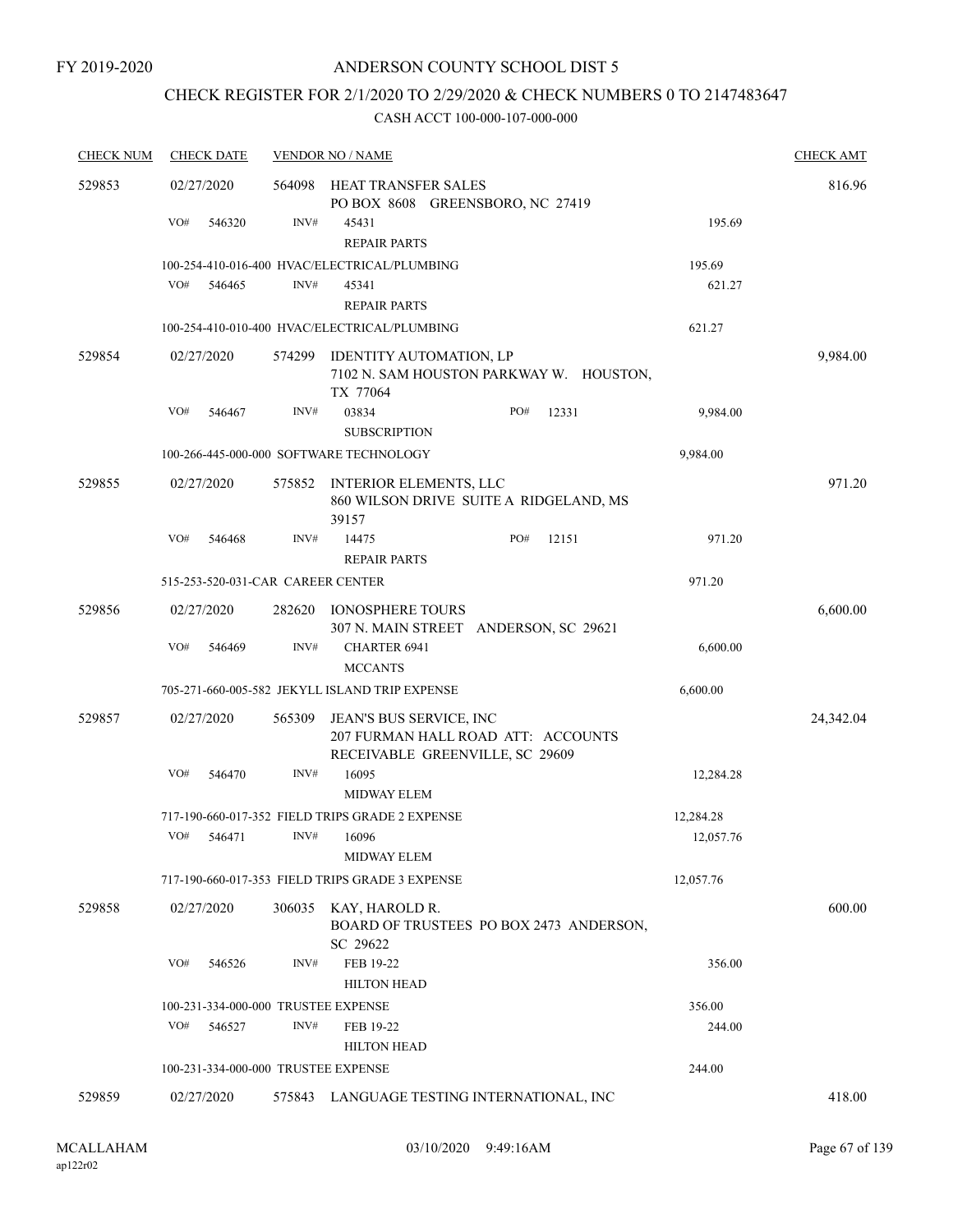FY 2019-2020

### ANDERSON COUNTY SCHOOL DIST 5

### CHECK REGISTER FOR 2/1/2020 TO 2/29/2020 & CHECK NUMBERS 0 TO 2147483647

| <b>CHECK NUM</b> |                                                | <b>CHECK DATE</b>                              |        | <b>VENDOR NO / NAME</b>                       |                                                                     |       |          | <b>CHECK AMT</b> |  |  |  |
|------------------|------------------------------------------------|------------------------------------------------|--------|-----------------------------------------------|---------------------------------------------------------------------|-------|----------|------------------|--|--|--|
|                  |                                                |                                                |        |                                               | 580 WHITE PLAINS RD SUITE 660 TARRYTOWN,                            |       |          |                  |  |  |  |
|                  | VO#                                            |                                                | INV#   | NY 10591                                      | PO#                                                                 |       |          |                  |  |  |  |
|                  |                                                | 546326                                         |        | L33715<br><b>SERVICE</b>                      |                                                                     | 12051 | 418.00   |                  |  |  |  |
|                  | 100-221-410-002-TST SUPPLIES-TESTING<br>209.00 |                                                |        |                                               |                                                                     |       |          |                  |  |  |  |
|                  |                                                |                                                |        | 100-221-410-003-TST SUPPLIES-TESTING          |                                                                     |       | 209.00   |                  |  |  |  |
| 529860           |                                                | 02/27/2020                                     |        | 574959 LONG, BRYCE**                          |                                                                     |       |          | 186.00           |  |  |  |
|                  |                                                |                                                |        |                                               | ANDERSON UNIVERSITY 316 BOULEVARD, #308                             |       |          |                  |  |  |  |
|                  |                                                |                                                |        | ANDERSON, SC 29621                            |                                                                     |       |          |                  |  |  |  |
|                  | VO#                                            | 546264                                         | INV#   | FEB 13 WHS                                    | 186.00                                                              |       |          |                  |  |  |  |
|                  |                                                |                                                |        | <b>BBALL OFFICIAL</b>                         |                                                                     |       |          |                  |  |  |  |
|                  |                                                |                                                |        | 703-271-660-003-753 BASKETBALL GATE EXPENSE   |                                                                     |       | 186.00   |                  |  |  |  |
| 529861           |                                                | 02/27/2020                                     | 329401 |                                               | LOWES BUSINESS ACCOUNT                                              |       |          | 1,629.33         |  |  |  |
|                  |                                                |                                                |        | 30353-0954                                    | PO BOX 530954 CREDIT SERVICES ATLANTA, GA                           |       |          |                  |  |  |  |
|                  | VO#                                            | 546391                                         | INV#   | 7288008                                       |                                                                     |       | 1,629.33 |                  |  |  |  |
|                  |                                                |                                                |        | <b>PURCHASES</b>                              |                                                                     |       |          |                  |  |  |  |
|                  |                                                | 100-254-410-000-001 MAINT. SUPPLIES-STRUCTURES |        | 348.21                                        |                                                                     |       |          |                  |  |  |  |
|                  |                                                | 100-254-410-002-000 SUPPLIES                   | 12.16  |                                               |                                                                     |       |          |                  |  |  |  |
|                  |                                                | 100-254-410-002-001 SUPPLIES - MAINTENANCE     | 200.54 |                                               |                                                                     |       |          |                  |  |  |  |
|                  |                                                | 100-254-410-003-000 SUPPLIES                   |        | 12.15                                         |                                                                     |       |          |                  |  |  |  |
|                  |                                                | 100-254-410-003-400 HVAC/ELECTRICAL/PLUMBING   |        | 10.16                                         |                                                                     |       |          |                  |  |  |  |
|                  |                                                | 100-254-410-005-001 SUPPLIES - MAINTENANCE     | 58.81  |                                               |                                                                     |       |          |                  |  |  |  |
|                  |                                                | 100-254-410-006-001 SUPPLIES - MAINTENANCE     | 117.61 |                                               |                                                                     |       |          |                  |  |  |  |
|                  |                                                | 100-254-410-012-001 SUPPLIES - MAINTENANCE     | 144.53 |                                               |                                                                     |       |          |                  |  |  |  |
|                  |                                                | 100-254-410-013-000 SUPPLIES                   |        | 26.42                                         |                                                                     |       |          |                  |  |  |  |
|                  |                                                | 100-254-410-019-400 HVAC/ELECTRICAL/PLUMBING   |        | 25.13                                         |                                                                     |       |          |                  |  |  |  |
|                  |                                                |                                                |        | 100-254-410-020-001 SUPPLIES - MAINTENANCE    |                                                                     |       | 79.08    |                  |  |  |  |
|                  |                                                |                                                |        | 100-254-410-021-001 SUPPLIES - MAINTENANCE    |                                                                     |       | 50.98    |                  |  |  |  |
|                  |                                                |                                                |        | 100-254-410-021-400 HVAC/ELECTRICAL/PLUMBING  |                                                                     |       | 54.06    |                  |  |  |  |
|                  |                                                |                                                |        | 505-253-520-021-ART SOUTHWOOD AUDITORIUM      |                                                                     |       | 269.84   |                  |  |  |  |
|                  |                                                |                                                |        | 505-253-520-021-ART SOUTHWOOD AUDITORIUM      |                                                                     |       | 91.47    |                  |  |  |  |
|                  |                                                |                                                |        | 505-271-540-002-BSC BASEBALL&SOFTBALL COMPLEX |                                                                     |       | 40.58    |                  |  |  |  |
|                  |                                                |                                                |        | 505-271-540-003-BSC BASEBALL&SOFTBALL COMPLEX |                                                                     |       | 87.60    |                  |  |  |  |
| 529862           |                                                | 02/27/2020                                     | 329401 |                                               | LOWES BUSINESS ACCOUNT<br>PO BOX 530954 CREDIT SERVICES ATLANTA, GA |       |          | 47.27            |  |  |  |
|                  |                                                |                                                |        | 30353-0954                                    |                                                                     |       |          |                  |  |  |  |
|                  | VO#                                            | 546390                                         | INV#   | 7288008                                       |                                                                     |       | 47.27    |                  |  |  |  |
|                  |                                                |                                                |        | <b>PURCHASES</b>                              |                                                                     |       |          |                  |  |  |  |
|                  |                                                |                                                |        | 600-256-323-003-000 REPAIRS TO EQUIPMENT      |                                                                     |       | 47.27    |                  |  |  |  |
| 529863           |                                                | 02/27/2020                                     | 576408 | MANGRUM, AUBREY**<br>29617                    | 306 HAMPTON FARMS TRAIL GREENVILLE, SC                              |       |          | 117.20           |  |  |  |
|                  | VO#                                            | 546266                                         | INV#   | FEB 12 WHS                                    |                                                                     |       | 117.20   |                  |  |  |  |
|                  |                                                |                                                |        |                                               |                                                                     |       |          |                  |  |  |  |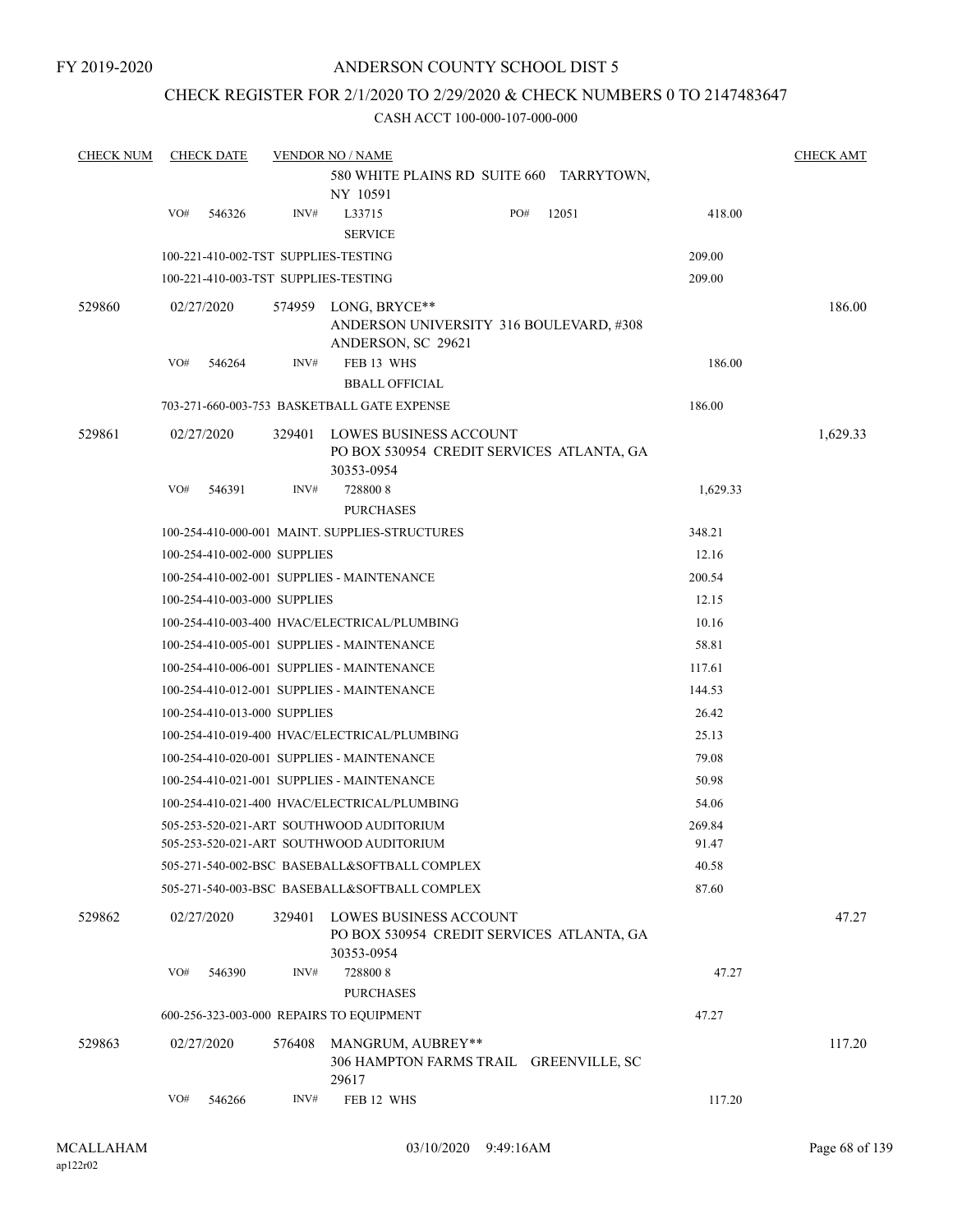### CHECK REGISTER FOR 2/1/2020 TO 2/29/2020 & CHECK NUMBERS 0 TO 2147483647

| <b>CHECK NUM</b> | <b>CHECK DATE</b>                       |        | <b>VENDOR NO / NAME</b>                                                           |          | <b>CHECK AMT</b> |
|------------------|-----------------------------------------|--------|-----------------------------------------------------------------------------------|----------|------------------|
|                  |                                         |        | <b>BBALL OFFICIAL</b>                                                             |          |                  |
|                  |                                         |        | 703-271-660-003-753 BASKETBALL GATE EXPENSE                                       | 117.20   |                  |
| 529864           | 02/27/2020                              | 569988 | MCMILLAN PAZDAN SMITH, LLC<br>DEPT 999450 PO BOX 537044 ATLANTA, GA<br>30353-7044 |          | 10,545.27        |
|                  | VO#<br>546475                           | INV#   | 02000299<br>PROJ #018489                                                          | 5,312.58 |                  |
|                  |                                         |        | 505-253-520-002-STD STADIUM RENOVATIONS                                           | 5,312.58 |                  |
|                  | VO#<br>546476                           | INV#   | 02000289                                                                          | 4,250.06 |                  |
|                  |                                         |        | PROJ #017396                                                                      |          |                  |
|                  |                                         |        | 505-271-540-002-BSC BASEBALL&SOFTBALL COMPLEX                                     | 2,125.03 |                  |
|                  |                                         |        | 505-271-540-003-BSC BASEBALL&SOFTBALL COMPLEX                                     | 2,125.03 |                  |
|                  | VO#<br>546477                           | INV#   | 02000290                                                                          | 982.63   |                  |
|                  |                                         |        | PROJ #017455                                                                      |          |                  |
|                  | 505-254-323-005-000 CONTRACTED SERVICES |        |                                                                                   | 982.63   |                  |
| 529865           | 02/27/2020                              | 576440 | MICROTEL INN & SUITES, NDK LLC<br>1047 RIVERVIEW ROAD ROCK HILL, SC<br>29732-2207 |          | 469.59           |
|                  | VO#<br>546334                           | INV#   | MARCH 5-6<br><b>RESERVATION</b>                                                   | 469.59   |                  |
|                  |                                         |        | 100-113-410-021-VEN SUPPLY-ADDT'L FOR LOST VENDING                                | 469.59   |                  |
| 529866           | 02/27/2020                              |        | 564010 NC CHILD SUPPORT CENTRALIZED COLLECTNS                                     |          | 305.50           |
|                  |                                         |        | POBOX 900012 RALEIGH, NC 27675-9012                                               |          |                  |
|                  | VO#<br>546381                           | INV#   | PAYROLL 2/28<br><b>DEDUCTIONS</b>                                                 | 305.50   |                  |
|                  |                                         |        | 100-000-435-000-000 WAGE GARNISH/CH SUPPORT                                       | 305.50   |                  |
| 529867           | 02/27/2020                              | 574475 | NEW PROSPECT PETTY CASH                                                           |          | 67.59            |
|                  | VO#<br>546335                           | INV#   | <b>WALGREENS</b><br>REIMBURSEMENT                                                 | 21.84    |                  |
|                  |                                         |        | 710-271-660-010-201 MISCELLANEOUS EXPENSE                                         | 21.84    |                  |
|                  | VO#<br>546336                           | INV#   | <b>WALGREENS</b>                                                                  | 45.75    |                  |
|                  |                                         |        | REIMBURSEMENT                                                                     |          |                  |
|                  |                                         |        | 710-271-660-010-201 MISCELLANEOUS EXPENSE                                         | 45.75    |                  |
| 529868           | 02/27/2020                              | 573612 | PATTERSON, HAKIM**<br>151 WALTZING VINE LANE WILLIAMSTON, SC<br>29697             |          | 379.20           |
|                  | VO#<br>546267                           | INV#   | FEB 13 WHS<br><b>BBALL OFFICIAL</b>                                               | 189.60   |                  |
|                  |                                         |        | 703-271-660-003-753 BASKETBALL GATE EXPENSE                                       | 189.60   |                  |
|                  | VO#<br>546268                           | INV#   | FEB 10 WHS                                                                        | 189.60   |                  |
|                  |                                         |        | <b>BBALL OFFICIAL</b>                                                             |          |                  |
|                  |                                         |        | 703-271-660-003-753 BASKETBALL GATE EXPENSE                                       | 189.60   |                  |
| 529869           | 02/27/2020                              | 568036 | PIEDMONT NATURAL GAS                                                              |          | 14,778.29        |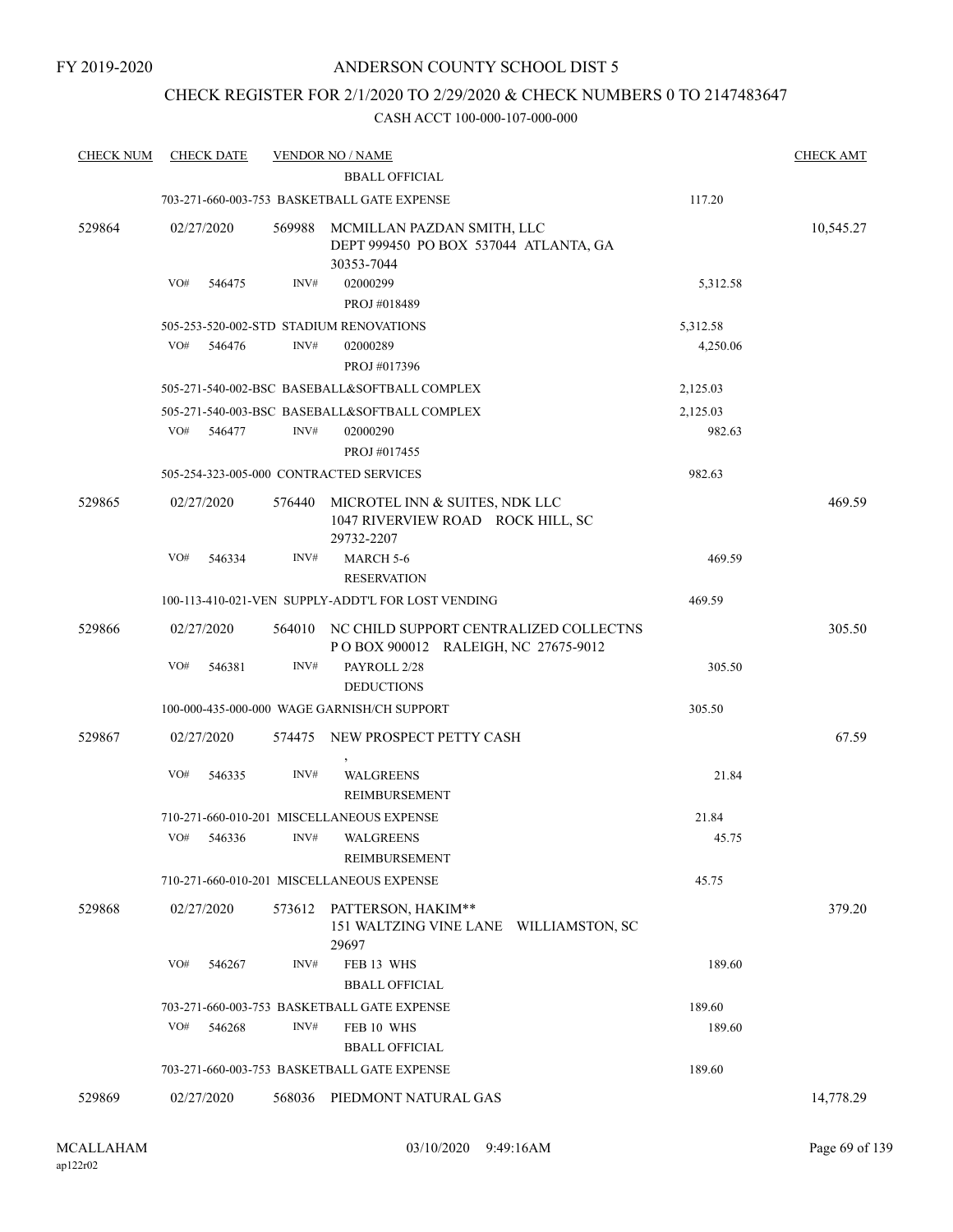FY 2019-2020

### ANDERSON COUNTY SCHOOL DIST 5

# CHECK REGISTER FOR 2/1/2020 TO 2/29/2020 & CHECK NUMBERS 0 TO 2147483647

| <b>CHECK NUM</b> |            | <b>CHECK DATE</b>              |        | <b>VENDOR NO / NAME</b>                     |                                                                         |           | <b>CHECK AMT</b> |
|------------------|------------|--------------------------------|--------|---------------------------------------------|-------------------------------------------------------------------------|-----------|------------------|
|                  | VO#        | 546529                         | INV#   | <b>DUE 3/10</b>                             | PO BOX 1246 CHARLOTTE, NC 28201-1246                                    | 14,778.29 |                  |
|                  |            |                                |        | <b>UTILITIES</b>                            |                                                                         |           |                  |
|                  |            | 100-254-472-002-000 ENERGY-GAS |        |                                             |                                                                         | 3,834.77  |                  |
|                  |            | 100-254-472-005-000 ENERGY-GAS |        |                                             |                                                                         | 2,623.22  |                  |
|                  |            | 100-254-472-009-000 ENERGY-GAS |        |                                             |                                                                         | 231.27    |                  |
|                  |            | 100-254-472-013-000 ENERGY-GAS |        |                                             |                                                                         | 877.46    |                  |
|                  |            | 100-254-472-014-000 ENERGY-GAS |        |                                             |                                                                         | 2,094.07  |                  |
|                  |            | 100-254-472-019-000 ENERGY-GAS |        |                                             |                                                                         | 1,470.61  |                  |
|                  |            | 100-254-472-020-000 ENERGY-GAS |        |                                             |                                                                         | 568.02    |                  |
|                  |            | 100-254-472-023-000 ENERGY-GAS |        |                                             |                                                                         | 1,314.30  |                  |
|                  |            | 600-256-470-002-000 ENERGY     |        |                                             |                                                                         | 83.22     |                  |
|                  |            | 600-256-470-005-000 ENERGY     |        |                                             |                                                                         | 146.19    |                  |
|                  |            | 600-256-470-009-000 ENERGY     |        |                                             |                                                                         | 892.72    |                  |
|                  |            | 600-256-470-014-000 ENERGY     |        |                                             |                                                                         | 224.31    |                  |
|                  |            | 600-256-470-017-000 ENERGY     |        |                                             |                                                                         | 238.68    |                  |
|                  |            | 600-256-470-019-000 ENERGY     |        |                                             |                                                                         | 179.45    |                  |
| 529870           | 02/27/2020 |                                | 564099 | PIONEER VALLEY BOOKS                        | 155A INDUSTRIAL DRIVE ATT: ACCOUNTS<br>RECEIVABLE NORTHAMPTON, MA 01060 |           | 19.26            |
|                  | VO#        | 546498                         | INV#   | I168723<br>NEW PROSPECT                     | PO#<br>12176                                                            | 19.26     |                  |
|                  |            | 201-112-410-010-000 SUPPLIES   |        |                                             |                                                                         | 19.26     |                  |
| 529871           | 02/27/2020 |                                | 568612 | PRICE, MARSHALL.**                          | 106 NESBITT COURT ANDERSON, SC 29624                                    |           | 68.00            |
|                  | VO#        | 546262                         | INV#   | FEB 18 WHS<br><b>BBALL OFFICIAL</b>         |                                                                         | 68.00     |                  |
|                  |            |                                |        | 703-271-660-003-753 BASKETBALL GATE EXPENSE |                                                                         | 68.00     |                  |
| 529872           | 02/27/2020 |                                | 576359 | PRIEGO, PAUL**                              | 110 ANTIQUE CT PENDLEON, SC 29670                                       |           | 186.00           |
|                  | VO#        | 546271                         | INV#   | FEB 10 WHS<br><b>BBALL OFFICIAL</b>         |                                                                         | 186.00    |                  |
|                  |            |                                |        | 703-271-660-003-753 BASKETBALL GATE EXPENSE |                                                                         | 186.00    |                  |
| 529873           | 02/27/2020 |                                | 573391 | PSP FOODS LLC                               | 201 SAPPHIRE VALLEY ANDERSON, SC 29621                                  |           | 262.50           |
|                  | VO#        | 546502                         | INV#   | 121<br><b>MCCANTS</b>                       |                                                                         | 262.50    |                  |
|                  |            |                                |        | 705-271-660-005-611 PEP CLUB EXPENSE        |                                                                         | 262.50    |                  |
| 529874           | 02/27/2020 |                                | 435975 | RHODES, DANNY**                             | 106 WOODRUFF COURT MOORE, SC 29369                                      |           | 133.40           |
|                  | VO#        | 546265                         | INV#   | FEB 12 WHS<br><b>BBALL OFFICIAL</b>         |                                                                         | 133.40    |                  |
|                  |            |                                |        | 703-271-660-003-753 BASKETBALL GATE EXPENSE |                                                                         | 133.40    |                  |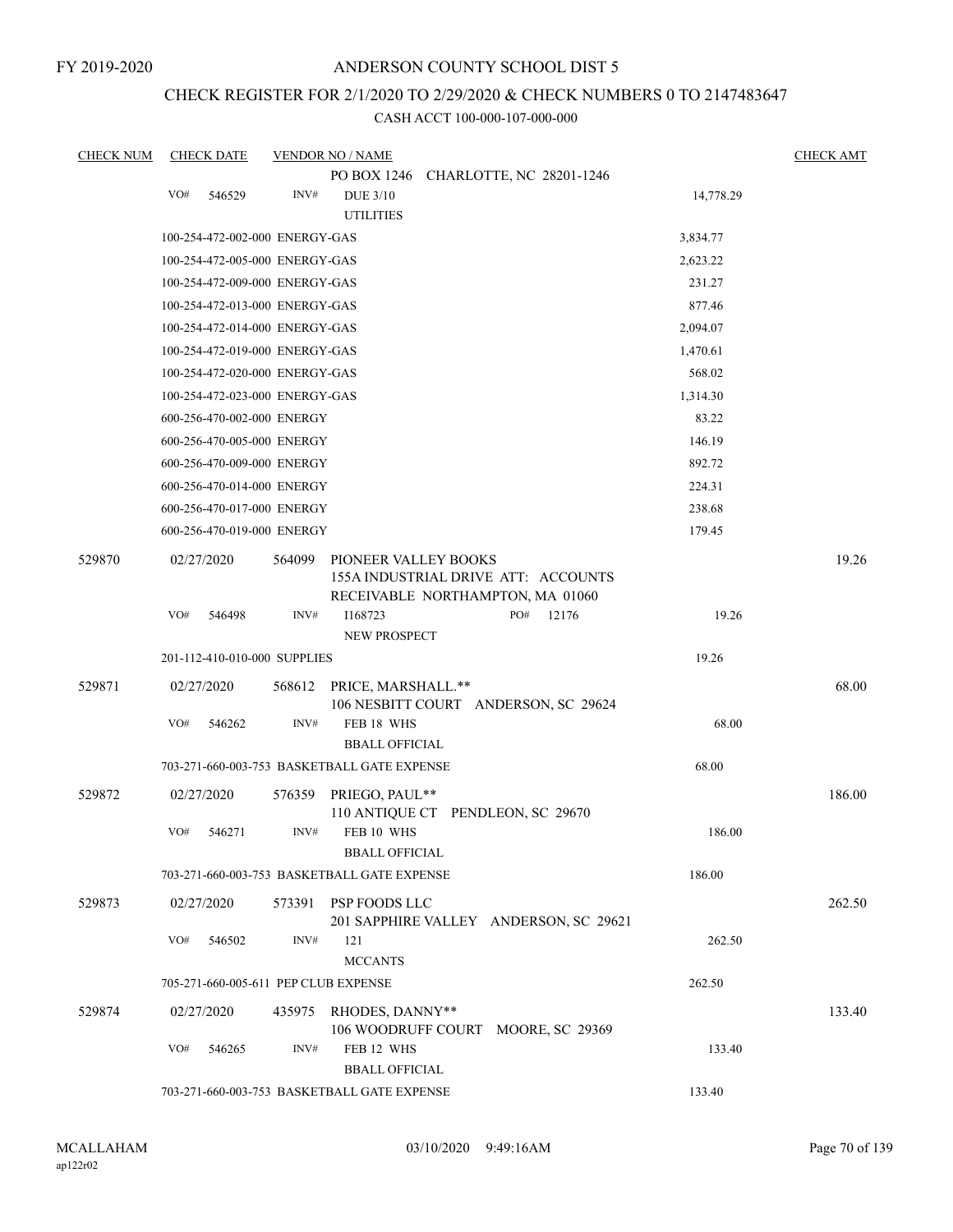# CHECK REGISTER FOR 2/1/2020 TO 2/29/2020 & CHECK NUMBERS 0 TO 2147483647

| <b>CHECK NUM</b> | <b>CHECK DATE</b> |        | <b>VENDOR NO / NAME</b>                                                    |     |       |          | <b>CHECK AMT</b> |
|------------------|-------------------|--------|----------------------------------------------------------------------------|-----|-------|----------|------------------|
| 529875           | 02/27/2020        |        | 567525 ROWLAND MECHANICAL                                                  |     |       |          | 3,214.10         |
|                  |                   |        | 4035 HWY 24 ANDERSON, SC 29626                                             |     |       |          |                  |
|                  | VO#<br>546349     | INV#   | 9813-9827                                                                  | PO# | 11201 | 2,498.20 |                  |
|                  |                   |        | <b>BUS REPAIRS</b>                                                         |     |       |          |                  |
|                  |                   |        | 100-255-323-000-ACT ACTIVITY BUS CONTRACTED SERVICES                       |     |       | 46.00    |                  |
|                  |                   |        | 100-255-323-000-ACT ACTIVITY BUS CONTRACTED SERVICES                       |     |       | 46.00    |                  |
|                  |                   |        | 100-255-323-000-ACT ACTIVITY BUS CONTRACTED SERVICES                       |     |       | 93.59    |                  |
|                  |                   |        | 100-255-323-000-ACT ACTIVITY BUS CONTRACTED SERVICES                       |     |       | 101.78   |                  |
|                  |                   |        | 100-255-323-000-ACT ACTIVITY BUS CONTRACTED SERVICES                       |     |       | 105.87   |                  |
|                  |                   |        | 100-255-323-000-ACT ACTIVITY BUS CONTRACTED SERVICES                       |     |       | 101.78   |                  |
|                  |                   |        | 100-255-323-000-ACT ACTIVITY BUS CONTRACTED SERVICES                       |     |       | 46.00    |                  |
|                  |                   |        | 100-255-323-000-ACT ACTIVITY BUS CONTRACTED SERVICES                       |     |       | 46.00    |                  |
|                  |                   |        | 100-255-323-000-ACT ACTIVITY BUS CONTRACTED SERVICES                       |     |       | 430.37   |                  |
|                  |                   |        | 100-255-323-000-ACT ACTIVITY BUS CONTRACTED SERVICES                       |     |       | 85.39    |                  |
|                  |                   |        | 100-255-323-000-ACT ACTIVITY BUS CONTRACTED SERVICES                       |     |       | 46.00    |                  |
|                  |                   |        | 100-255-323-000-ACT ACTIVITY BUS CONTRACTED SERVICES                       |     |       | 105.87   |                  |
|                  |                   |        | 100-255-323-000-ACT ACTIVITY BUS CONTRACTED SERVICES                       |     |       | 101.78   |                  |
|                  |                   |        | 100-255-323-000-ACT ACTIVITY BUS CONTRACTED SERVICES                       |     |       | 460.00   |                  |
|                  |                   |        | 100-255-323-000-ACT ACTIVITY BUS CONTRACTED SERVICES                       |     |       | 681.77   |                  |
|                  | VO#<br>546350     | INV#   | 9828-9834                                                                  | PO# | 11201 | 715.90   |                  |
|                  |                   |        | <b>BUS REPAIRS</b>                                                         |     |       |          |                  |
|                  |                   |        | 100-255-323-000-ACT ACTIVITY BUS CONTRACTED SERVICES                       |     |       | 81.28    |                  |
|                  |                   |        | 100-255-323-000-ACT ACTIVITY BUS CONTRACTED SERVICES                       |     |       | 108.39   |                  |
|                  |                   |        | 100-255-323-000-ACT ACTIVITY BUS CONTRACTED SERVICES                       |     |       | 93.59    |                  |
|                  |                   |        | 100-255-323-000-ACT ACTIVITY BUS CONTRACTED SERVICES                       |     |       | 93.59    |                  |
|                  |                   |        | 100-255-323-000-ACT ACTIVITY BUS CONTRACTED SERVICES                       |     |       | 139.59   |                  |
|                  |                   |        | 100-255-323-000-ACT ACTIVITY BUS CONTRACTED SERVICES                       |     |       | 93.59    |                  |
|                  |                   |        | 100-255-323-000-ACT ACTIVITY BUS CONTRACTED SERVICES                       |     |       | 105.87   |                  |
|                  |                   |        |                                                                            |     |       |          |                  |
| 529876           | 02/27/2020        | 575888 | ROWLAND'S AUTOMOTIVE SPECIALIST<br>650 MCGEE RD ANDERSON, SC 29625-1400    |     |       |          | 431.25           |
|                  | VO#<br>546348     | INV#   | 1016526                                                                    |     |       | 431.25   |                  |
|                  |                   |        | CHEV 2500 REPAIR                                                           |     |       |          |                  |
|                  |                   |        | 100-254-412-000-001 TRUCK SERVICE - MAINTENANCE                            |     |       | 431.25   |                  |
|                  |                   |        |                                                                            |     |       |          |                  |
| 529877           | 02/27/2020        | 574561 | RUZGA, MARY**                                                              |     |       |          | 7,773.00         |
|                  |                   |        | 521 CAMBRIDGE DRIVE SPARTANBURG, SC<br>29301                               |     |       |          |                  |
|                  |                   |        |                                                                            |     |       |          |                  |
|                  | VO#<br>546504     | INV#   | PO 11290                                                                   | PO# | 11290 | 7,773.00 |                  |
|                  |                   |        | PROF DEV                                                                   |     |       |          |                  |
|                  |                   |        | 267-224-312-007-PD2 CONTRACT- MATH/RUZKA                                   |     |       | 1,557.75 |                  |
|                  |                   |        | 267-224-312-017-PD2 CONTRACT- MATH/RUZKA                                   |     |       | 4,656.42 |                  |
|                  |                   |        | 267-224-312-019-PD2 CONTRACT- MATH/ RUZKA                                  |     |       | 1,558.83 |                  |
| 529878           | 02/27/2020        | 445575 | SC DEPT OF EMPLOYMENT & WORKFORCE<br>ATTENTION: UI COLLECTIONS PO BOX 2644 |     |       |          | 405.80           |
|                  |                   |        | COLUMBIA, SC 29202                                                         |     |       |          |                  |
|                  | VO#<br>546383     | INV#   | PAYROLL 2/28                                                               |     |       | 405.80   |                  |
|                  |                   |        |                                                                            |     |       |          |                  |
|                  |                   |        | <b>DEDUCTIONS</b>                                                          |     |       |          |                  |
|                  |                   |        | 100-000-442-000-000 UNEMPLOYMENT COMPENSATION LEVY                         |     |       | 405.80   |                  |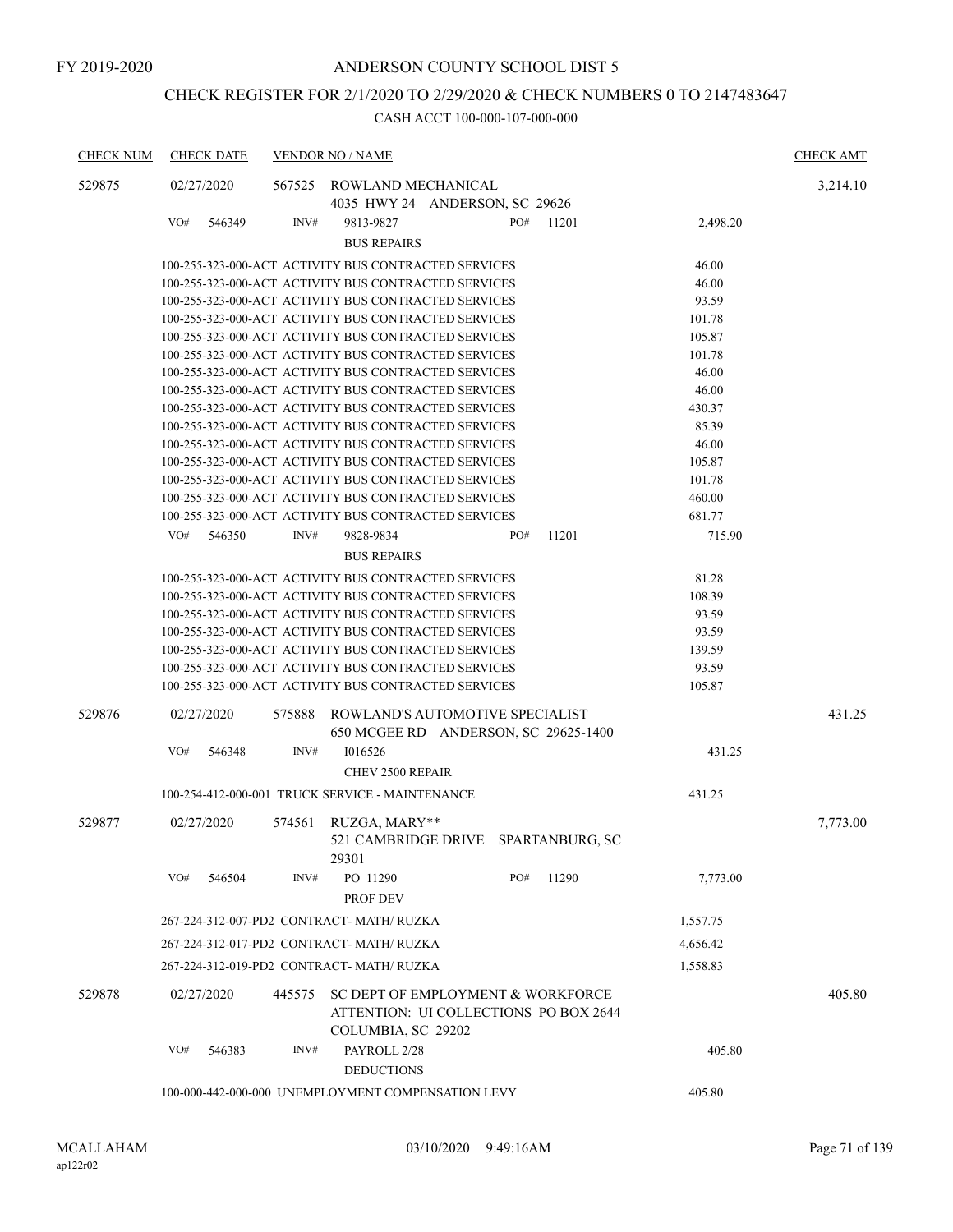# CHECK REGISTER FOR 2/1/2020 TO 2/29/2020 & CHECK NUMBERS 0 TO 2147483647

| <b>CHECK NUM</b> |     | <b>CHECK DATE</b> |        | <b>VENDOR NO / NAME</b>                                                           |        | <b>CHECK AMT</b> |
|------------------|-----|-------------------|--------|-----------------------------------------------------------------------------------|--------|------------------|
| 529879           |     | 02/27/2020        |        | 563620 SC DEPT OF LABOR, LIC & REGULATION<br>PO BOX 11329 COLUMBIA, SC 29211      |        | 500.00           |
|                  | VO# | 546351            | INV#   | 2020003674<br><b>ROBERT ANDERSON</b>                                              | 50.00  |                  |
|                  |     |                   |        | 100-254-323-006-600 MAINTENANCE SERVICES                                          | 50.00  |                  |
|                  | VO# | 546352            | INV#   | 2020003658<br><b>NEVITT FOREST</b>                                                | 50.00  |                  |
|                  |     |                   |        | 100-254-323-012-600 MAINTENANCE SERVICES                                          | 50.00  |                  |
|                  | VO# | 546353            | INV#   | 2020003672<br><b>NORTH POINTE</b>                                                 | 50.00  |                  |
|                  |     |                   |        | 100-254-323-013-600 MAINTENANCE SERVICES                                          | 50.00  |                  |
|                  | VO# | 546354            | INV#   | 2020003652<br><b>WESTSIDE</b>                                                     | 150.00 |                  |
|                  |     |                   |        | 100-254-323-003-600 MAINTENANCE SERVICES                                          | 150.00 |                  |
|                  | VO# | 546355            | INV#   | 2020003663<br><b>SOUTHWOOD</b>                                                    | 50.00  |                  |
|                  |     |                   |        | 100-254-323-021-600 MAINTENANCE SERVICES                                          | 50.00  |                  |
|                  | VO# | 546356            | INV#   | 2020003636<br>TL HANNA                                                            | 50.00  |                  |
|                  |     |                   |        | 100-254-323-002-600 MAINTENANCE SERVICES                                          | 50.00  |                  |
|                  | VO# | 546357            | INV#   | 202003669<br>TL HANNA                                                             | 100.00 |                  |
|                  |     |                   |        | 100-254-323-002-600 MAINTENANCE SERVICES                                          | 100.00 |                  |
| 529880           |     | 02/27/2020        | 568980 | <b>SC DEPT OF REVENUE</b><br>PO BOX 2535 COLUMBIA, SC 29202-2535                  |        | 870.85           |
|                  | VO# | 546384            | INV#   | PAYROLL 2/28<br><b>DEDUCTIONS</b>                                                 | 870.85 |                  |
|                  |     |                   |        | 100-000-440-000-000 SC STATE TAX LEVY                                             | 870.85 |                  |
| 529881           |     | 02/27/2020        | 450701 | SC RETIREMENT SYSTEM (SPP)<br>POBOX 11960 CAPITOL STATION COLUMBIA, SC<br>29211   |        | 903.81           |
|                  | VO# | 546379            | INV#   | PAYROLL 2/28<br><b>DEDUCTIONS</b>                                                 | 903.81 |                  |
|                  |     |                   |        | 100-000-438-000-000 RETIREMENT SERV PURCHASE                                      | 903.81 |                  |
| 529882           |     | 02/27/2020        |        | 576084 SC STATE REIMBURSEMENT UNIT<br>PO BOX 100303 COLUMBIA, SC 29202-3303       |        | 734.84           |
|                  | VO# | 546382            | INV#   | PAYROLL 2/28<br><b>DEDUCTIONS</b>                                                 | 734.84 |                  |
|                  |     |                   |        | 100-000-435-000-000 WAGE GARNISH/CH SUPPORT                                       | 734.84 |                  |
|                  |     |                   |        |                                                                                   |        |                  |
| 529883           |     | 02/27/2020        | 568954 | <b>SHRED A WAY</b><br>PO BOX 51132 ATT: ACCOUNTS RECEIVABLE<br>PIEDMONT, SC 29673 |        | 33.00            |
|                  | VO# | 546513            | INV#   | A34395<br>CONCORD                                                                 | 33.00  |                  |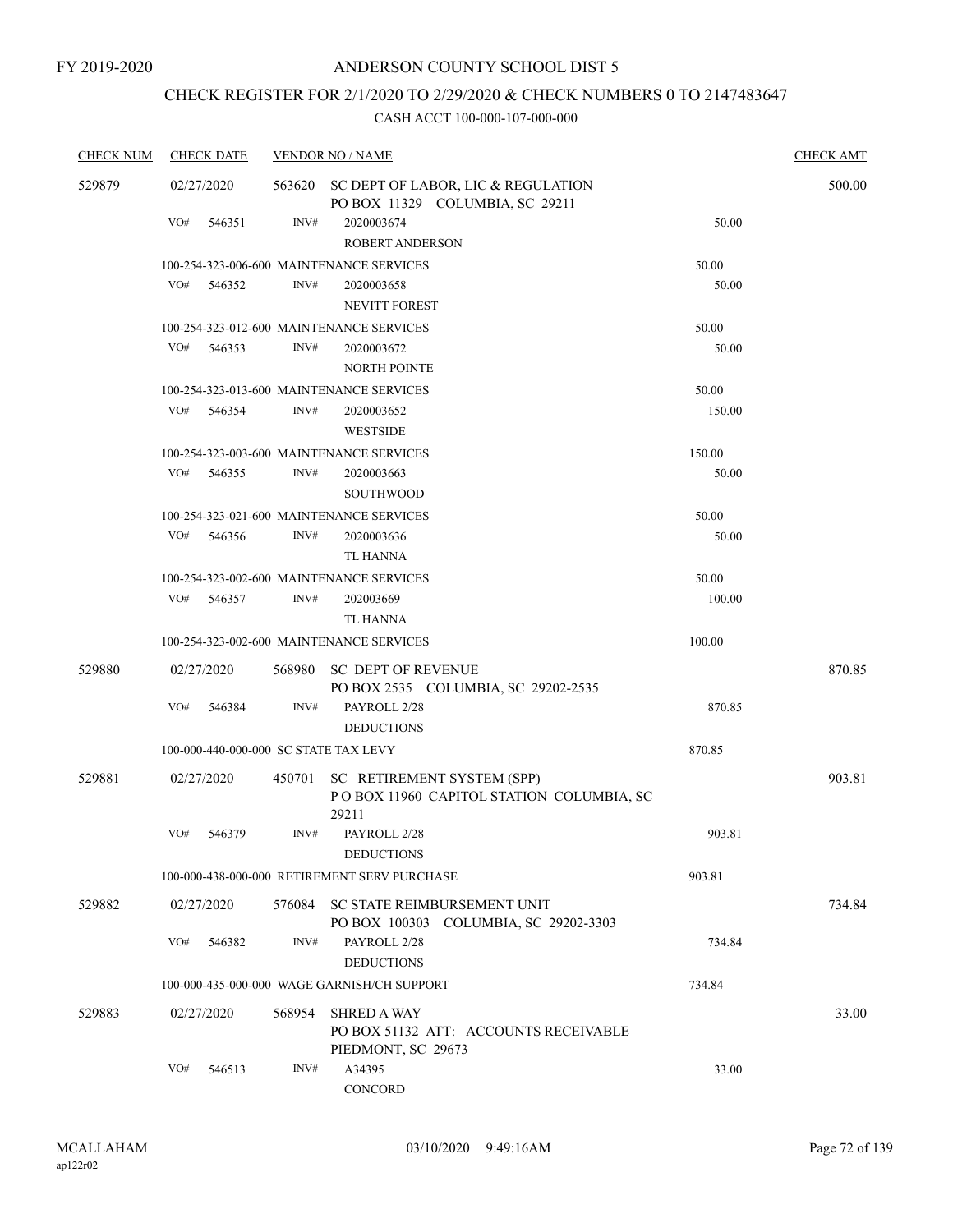# CHECK REGISTER FOR 2/1/2020 TO 2/29/2020 & CHECK NUMBERS 0 TO 2147483647

| <b>CHECK NUM</b> | <b>CHECK DATE</b>                 |        | <b>VENDOR NO / NAME</b>                                                                                          |           | <b>CHECK AMT</b> |
|------------------|-----------------------------------|--------|------------------------------------------------------------------------------------------------------------------|-----------|------------------|
|                  |                                   |        | 709-271-660-009-201 MISCELLANEOUS EXPENSE                                                                        | 33.00     |                  |
| 529884           | 02/27/2020                        | 573721 | SSBT AS TTEE FOR SCORP MM61953-001-042<br>MASS MUTUAL RETIREMENT SERVICES PO BOX<br>219062 KANSAS CITY, MO 64121 |           | 21,185.29        |
|                  | VO#<br>546376                     | INV#   | PAYROLL 2/28<br><b>DEDUCTIONS</b>                                                                                | 21,185.29 |                  |
|                  |                                   |        | 100-000-468-000-000 OPTIONAL RETIREMENT PLAN                                                                     | 13,619.13 |                  |
|                  |                                   |        | 100-000-484-000-000 EMPLOYER RETIREMENT PAYABLE                                                                  | 7,566.16  |                  |
| 529885           | 02/27/2020                        | 572503 | TG<br>P O BOX 659601 SAN ANTONIO, TX 78265-9601                                                                  |           | 354.45           |
|                  | VO#<br>546386                     | INV#   | PAYROLL 2/28<br><b>DEDUCTIONS</b>                                                                                | 354.45    |                  |
|                  | 100-000-441-000-000 MISCELLANEOUS |        |                                                                                                                  | 354.45    |                  |
| 529886           | 02/27/2020                        | 572122 | THE ELECTRIC CITY NEWS<br>POBOX 1015 ANDERSON, SC 29622                                                          |           | 675.00           |
|                  | VO#<br>546514                     | INV#   | 6974<br><b>SPORTS AD</b>                                                                                         | 675.00    |                  |
|                  |                                   |        | 100-263-360-000-000 PRINTING AND BINDING                                                                         | 675.00    |                  |
| 529887           | 02/27/2020                        | 504890 | <b>TIAA-CREF</b><br>P O BOX 105316 ATLANTA, GA 30348-5316                                                        |           | 27,341.89        |
|                  | VO#<br>546377                     | INV#   | PAYROLL 2/28<br><b>DEDUCTIONS</b>                                                                                | 27,341.89 |                  |
|                  |                                   |        | 100-000-468-000-000 OPTIONAL RETIREMENT PLAN                                                                     | 17,576.93 |                  |
|                  |                                   |        | 100-000-484-000-000 EMPLOYER RETIREMENT PAYABLE                                                                  | 9,764.96  |                  |
| 529888           | 02/27/2020                        | 575747 | TOLLISON, JOSEPH**<br>104 ORCHARD WAY PIEDMONT, SC 29673                                                         |           | 399.00           |
|                  | VO#<br>546269                     | INV#   | FEB 13 WHS<br><b>BBALL OFFICIAL</b>                                                                              | 199.50    |                  |
|                  |                                   |        | 703-271-660-003-753 BASKETBALL GATE EXPENSE                                                                      | 199.50    |                  |
|                  | VO#<br>546270                     | INV#   | FEB 10 WHS<br><b>BBALL OFFICIAL</b>                                                                              | 199.50    |                  |
|                  |                                   |        | 703-271-660-003-753 BASKETBALL GATE EXPENSE                                                                      | 199.50    |                  |
| 529889           | 02/27/2020                        | 576093 | <b>TRELLIS COMPANY</b><br>PO BOX 659601 SAN ANTONIO, TX 78265-9601                                               |           | 285.54           |
|                  | VO#<br>546385                     | INV#   | PAYROLL 2/28<br><b>DEDUCTIONS</b>                                                                                | 285.54    |                  |
|                  | 100-000-441-000-000 MISCELLANEOUS |        |                                                                                                                  | 285.54    |                  |
| 529890           | 02/27/2020                        | 575821 | TWC SERVICES INC<br>PO BOX 1612 DES MOINES, IA 50306                                                             |           | 1,552.83         |
|                  | VO#<br>546364                     | INV#   | 9031456-1<br><b>HOMELAND PARK</b>                                                                                | 1,552.83  |                  |
|                  |                                   |        | 600-256-323-011-000 REPAIRS TO EQUIPMENT                                                                         | 1,552.83  |                  |
| 529891           | 02/27/2020                        |        | 573815 UNITED REFRIGERATION, INC                                                                                 |           | 442.16           |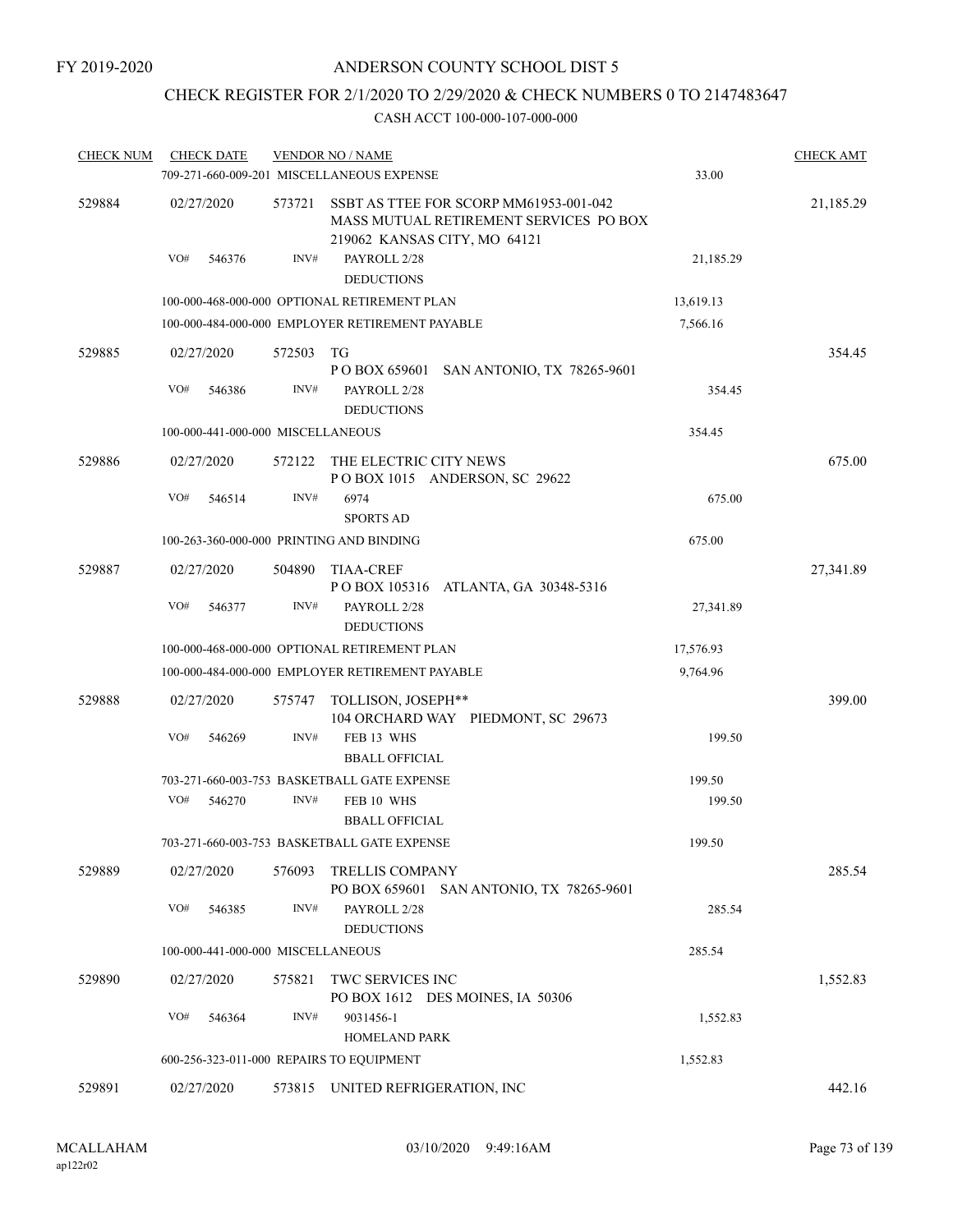# CHECK REGISTER FOR 2/1/2020 TO 2/29/2020 & CHECK NUMBERS 0 TO 2147483647

| <b>CHECK NUM</b> | <b>CHECK DATE</b> |                                       | <b>VENDOR NO / NAME</b>                         |                                                                            |           | <b>CHECK AMT</b> |
|------------------|-------------------|---------------------------------------|-------------------------------------------------|----------------------------------------------------------------------------|-----------|------------------|
|                  |                   |                                       |                                                 | PO BOX 740703 ATLANTA, GA 30374-0703                                       |           |                  |
|                  | VO#               | INV#<br>546365                        | 72204498                                        |                                                                            | 272.85    |                  |
|                  |                   |                                       | <b>REPAIR PARTS</b>                             |                                                                            |           |                  |
|                  |                   |                                       | 100-254-410-007-400 HVAC/ELECTRICAL/PLUMBING    |                                                                            | 272.85    |                  |
|                  | VO#               | INV#<br>546366                        | 72232459                                        |                                                                            | 95.89     |                  |
|                  |                   |                                       | <b>REPAIR PARTS</b>                             |                                                                            |           |                  |
|                  |                   |                                       | 100-254-410-001-400 HVAC/ELECTRICAL/PLUMBING    |                                                                            | 95.89     |                  |
|                  | VO#               | 546367<br>INV#                        | 72224918                                        |                                                                            | 73.42     |                  |
|                  |                   |                                       | <b>REPAIR PARTS</b>                             |                                                                            |           |                  |
|                  |                   |                                       | 600-256-323-020-000 REPAIRS TO EQUIPMENT        |                                                                            | 73.42     |                  |
| 529892           | 02/27/2020        | 564298                                |                                                 | UNITED WAY OF ANDERSON COUNTY<br>POBOX 2067 ANDERSON, SC 29622             |           | 2,930.23         |
|                  | VO#               | INV#<br>546380                        | PAYROLL 2/28                                    |                                                                            | 2,930.23  |                  |
|                  |                   |                                       | <b>DEDUCTIONS</b>                               |                                                                            |           |                  |
|                  |                   |                                       | 100-000-455-000-000 UNITED FUND - PAYABLE       |                                                                            | 2,930.23  |                  |
| 529893           | 02/27/2020        | 572350                                | LOUIS, MO 63179-0356                            | US DEPARTMENT OF EDUCATION AWG<br>NATIONAL PAYMENT CENTER PO BOX 790356 ST |           | 570.27           |
|                  | VO#               | INV#<br>546388                        | PAYROLL 2/28<br><b>DEDUCTIONS</b>               |                                                                            | 570.27    |                  |
|                  |                   | 100-000-441-000-000 MISCELLANEOUS     |                                                 |                                                                            | 570.27    |                  |
| 529894           | 02/27/2020        | 575086                                | <b>VALIC</b><br>DALLAS, TX 75303-1701           | C/O JP MORGAN CHASE PO BOX 301701                                          |           | 47,749.92        |
|                  | VO#               | INV#<br>546378                        | PAYROLL 2/28<br><b>DEDUCTIONS</b>               |                                                                            | 47,749.92 |                  |
|                  |                   |                                       | 100-000-468-000-000 OPTIONAL RETIREMENT PLAN    |                                                                            | 30,696.33 |                  |
|                  |                   |                                       | 100-000-484-000-000 EMPLOYER RETIREMENT PAYABLE |                                                                            | 17,053.59 |                  |
| 529895           | 02/27/2020        | 576419                                | VAUGHN NEWMAN DANCE                             | 3906 AUGUSTA RD GREENVILLE, SC 29605                                       |           | 550.00           |
|                  | VO#               | INV#<br>546515                        | <b>FEB 28</b><br>SOUTHWOOD                      |                                                                            | 550.00    |                  |
|                  |                   | 309-113-312-021-000 ARTS IN RESIDENCE |                                                 |                                                                            | 550.00    |                  |
| 529896           | 02/27/2020        | 519401                                | <b>VERIZON</b><br>P O BOX 660108                | DALLAS, TX 75266-0652                                                      |           | 5,671.51         |
|                  | VO#               | INV#<br>546261                        | 9847056569<br><b>DEC 26-JAN 25</b>              |                                                                            | 5,671.51  |                  |
|                  |                   | 100-266-340-000-000 TELEPHONE         |                                                 |                                                                            | 4,166.77  |                  |
|                  |                   | 100-266-340-001-000 TELEPHONE         |                                                 |                                                                            | 118.62    |                  |
|                  |                   | 100-266-340-002-000 TELEPHONE         |                                                 |                                                                            | 91.96     |                  |
|                  |                   | 100-266-340-003-000 TELEPHONE         |                                                 |                                                                            | 107.28    |                  |
|                  |                   | 100-266-340-006-000 TELEPHONE         |                                                 |                                                                            | 71.24     |                  |
|                  |                   | 100-266-340-007-000 TELEPHONE         |                                                 |                                                                            | 67.12     |                  |
|                  |                   | 100-266-340-008-000 TELEPHONE         |                                                 |                                                                            | 67.12     |                  |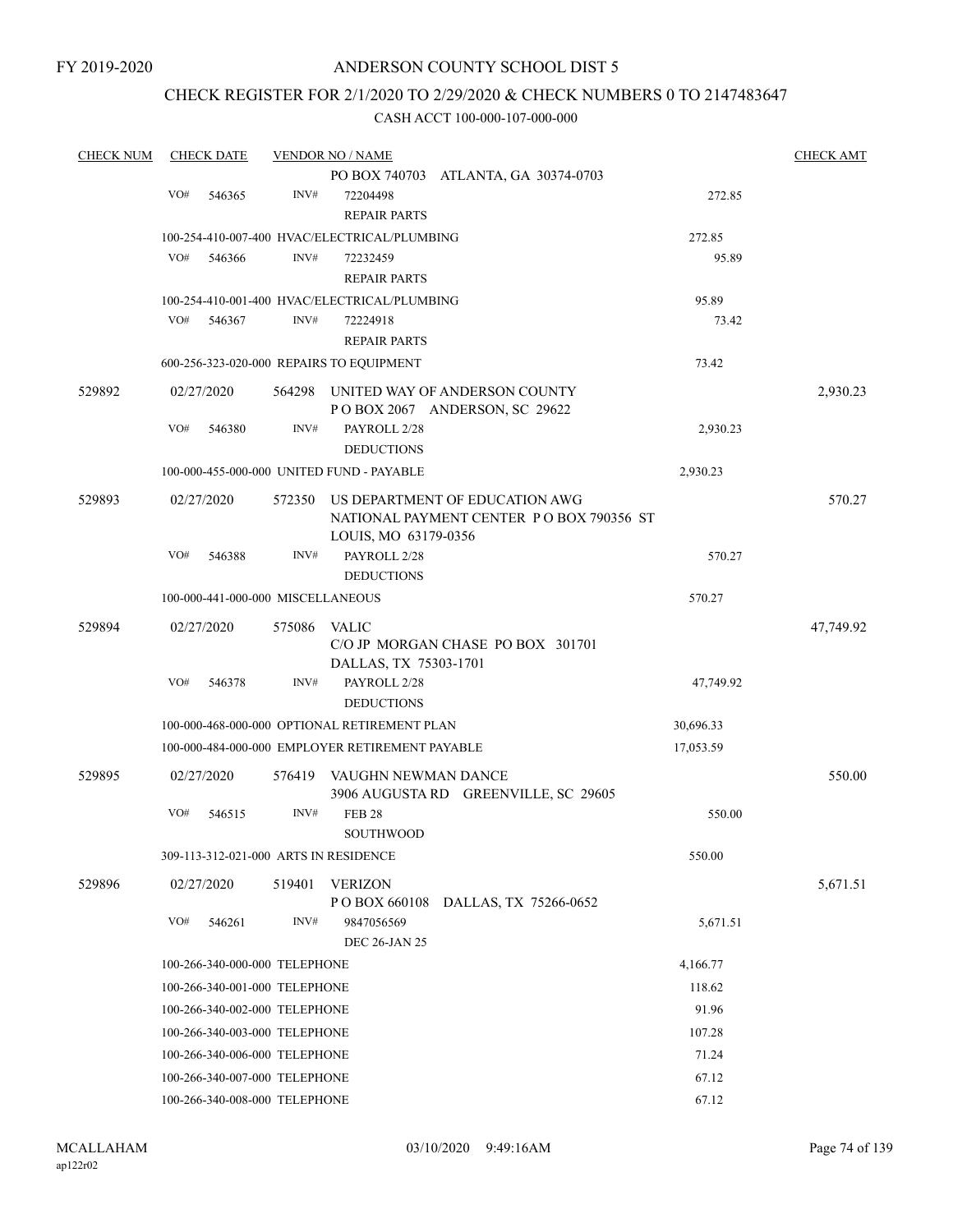# CHECK REGISTER FOR 2/1/2020 TO 2/29/2020 & CHECK NUMBERS 0 TO 2147483647

| <b>CHECK NUM</b> | <b>CHECK DATE</b>                       |        | <b>VENDOR NO / NAME</b>                                                                     |     |       |          | <b>CHECK AMT</b> |
|------------------|-----------------------------------------|--------|---------------------------------------------------------------------------------------------|-----|-------|----------|------------------|
|                  | 100-266-340-009-000 TELEPHONE           |        |                                                                                             |     |       | 67.13    |                  |
|                  | 100-266-340-010-000 TELEPHONE           |        |                                                                                             |     |       | 13.49    |                  |
|                  | 100-266-340-012-000 TELEPHONE           |        |                                                                                             |     |       | 131.84   |                  |
|                  | 100-266-340-013-000 TELEPHONE           |        |                                                                                             |     |       | 13.48    |                  |
|                  | 100-266-340-014-000 TELEPHONE           |        |                                                                                             |     |       | 67.13    |                  |
|                  | 100-266-340-015-000 TELEPHONE           |        |                                                                                             |     |       | 80.61    |                  |
|                  | 100-266-340-016-000 TELEPHONE           |        |                                                                                             |     |       | 53.64    |                  |
|                  | 100-266-340-017-000 TELEPHONE           |        |                                                                                             |     |       | 77.13    |                  |
|                  | 100-266-340-018-000 TELEPHONE           |        |                                                                                             |     |       | 13.49    |                  |
|                  | 100-266-340-019-000 TELEPHONE           |        |                                                                                             |     |       | 13.48    |                  |
|                  | 100-266-340-020-000 TELEPHONE           |        |                                                                                             |     |       | 17.60    |                  |
|                  | 131-266-340-031-000 TELEPHONE           |        |                                                                                             |     |       | 74.73    |                  |
|                  | 210-211-340-001-000 TELEPHONE           |        |                                                                                             |     |       | 56.32    |                  |
|                  | 283-126-340-000-000 TELEPHONE           |        |                                                                                             |     |       | 48.76    |                  |
|                  | 338-221-340-000-EAR TELEPHONE           |        |                                                                                             |     |       | 38.01    |                  |
|                  | 600-256-340-000-000 TELEPHONE           |        |                                                                                             |     |       | 160.92   |                  |
|                  | 900-188-340-000-006 HOMELESS TELEPHONE  |        |                                                                                             |     |       | 53.64    |                  |
| 529897           | 02/27/2020                              | 576048 | VITAL RECORDS HOLDINGS, LLC<br>DEPT 5874 PO BOX 11407 BIRMINGHAM, AL<br>35246-5874          |     |       |          | 2,688.96         |
|                  | VO#<br>546368                           | INV#   | 34234<br><b>SERVICE</b>                                                                     |     |       | 806.32   |                  |
|                  | 100-264-312-000-000 PURCHASED SERVICES  |        |                                                                                             |     |       | 806.32   |                  |
|                  | VO#<br>546516                           | INV#   | 288274<br><b>SERVICE</b>                                                                    | PO# | 11282 | 1,882.64 |                  |
|                  | 397-221-312-000-000 PURCHASED SERVICES  |        |                                                                                             |     |       | 1,882.64 |                  |
| 529898           | 02/27/2020                              | 524353 | WAL-MART COMMUNITY/GEMB<br>PO BOX 530934 ATT: ACCOUNTS RECEIVABLE<br>ATLANTA, GA 30353-0934 |     |       |          | 320.16           |
|                  | VO#<br>546517                           | INV#   | 3034 4067<br>WHITEHALL ELEM                                                                 |     |       | 320.16   |                  |
|                  | 201-188-410-019-000 SUPPLIES- PARENTING |        |                                                                                             |     |       | 90.98    |                  |
|                  |                                         |        | 719-271-660-019-201 MISCELLANEOUS EXPENSE                                                   |     |       | 229.18   |                  |
| 529899           | 02/27/2020                              | 573864 | WELLS FARGO VENDOR FIN SERV<br>PO BOX 105710 ATLANTA, GA 30348-5710                         |     |       |          | 1,592.61         |
|                  | VO#<br>546369                           | INV#   | 5009284508<br><b>COPIERS</b>                                                                |     |       | 462.83   |                  |
|                  | 100-114-410-002-000 SUPPLIES            |        |                                                                                             |     |       | 462.83   |                  |
|                  | VO#<br>546371                           | INV#   | 5009222483<br><b>COPIERS</b>                                                                | PO# | 11266 | 355.24   |                  |
|                  | 100-113-410-021-000 SUPPLIES            |        |                                                                                             |     |       | 0.00     |                  |
|                  | 100-114-410-021-000 SUPPLIES            |        |                                                                                             |     |       | 355.24   |                  |
|                  | VO#<br>546372                           | INV#   | 5009284563                                                                                  | PO# | 11224 | 314.44   |                  |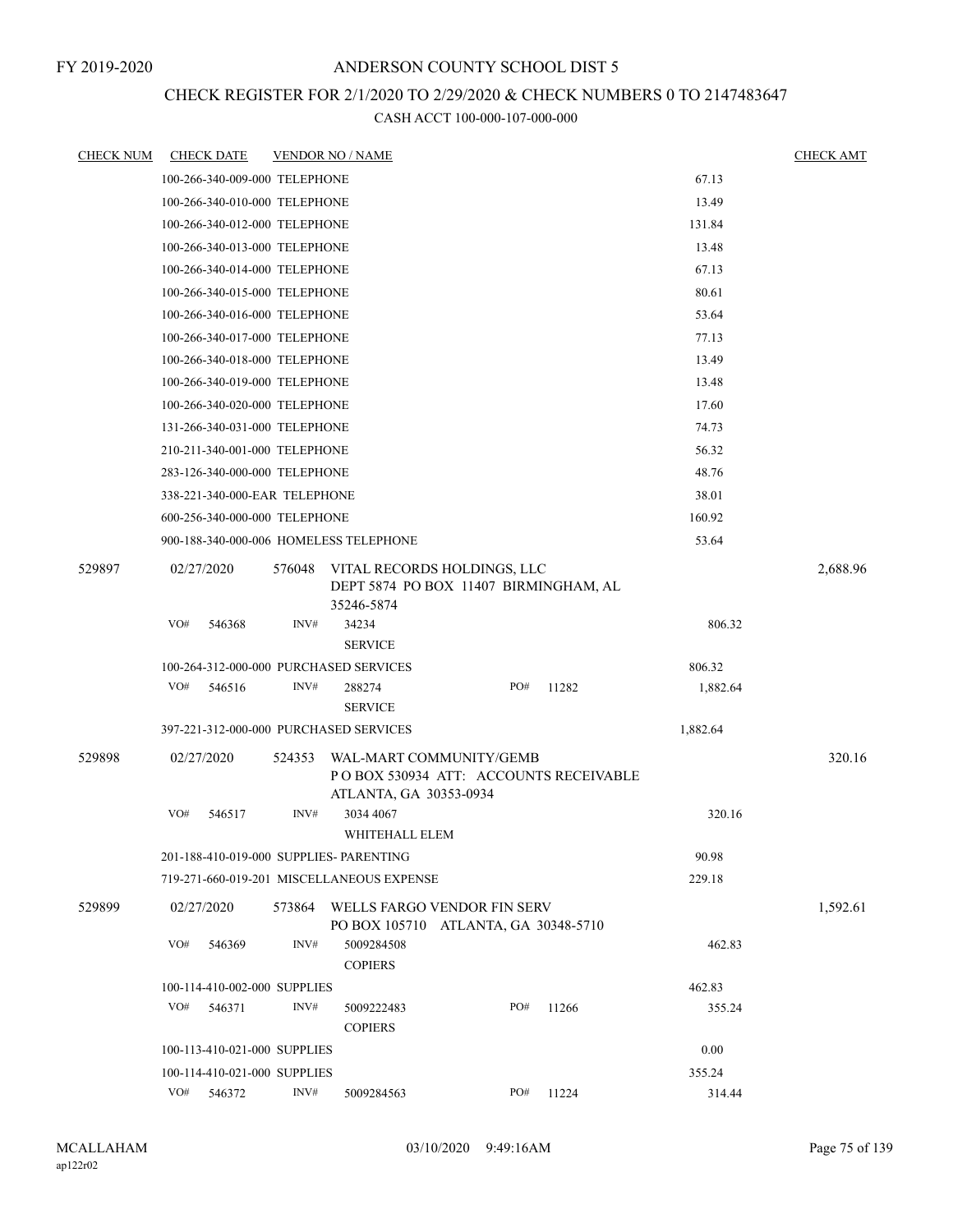# CHECK REGISTER FOR 2/1/2020 TO 2/29/2020 & CHECK NUMBERS 0 TO 2147483647

| <b>CHECK NUM</b> |     | <b>CHECK DATE</b> |                              | <b>VENDOR NO / NAME</b>                                                                                 |     |       |          | <b>CHECK AMT</b> |  |
|------------------|-----|-------------------|------------------------------|---------------------------------------------------------------------------------------------------------|-----|-------|----------|------------------|--|
|                  |     |                   |                              | <b>COPIERS</b>                                                                                          |     |       |          |                  |  |
|                  |     |                   |                              | 329-115-690-031-000 OTHER OBJECTS-WBL                                                                   |     |       | 314.44   |                  |  |
|                  |     |                   |                              | 329-115-690-031-0CO OTHER OBJECTS-WBL (C/O)                                                             |     |       | 0.00     |                  |  |
|                  | VO# | 546373            | INV#                         | 5009267838<br><b>COPIERS</b>                                                                            | PO# | 11254 | 460.10   |                  |  |
|                  |     |                   |                              | 100-113-410-005-VEN SUPPLY-ADDT'L FOR LOST VENDING                                                      |     |       | 460.10   |                  |  |
| 529900           |     | 02/27/2020        | 576415                       | <b>WHEELERS WELDING</b><br>TEN ENTERPRISES, LLC 137 MCMURTREY RD<br>PENDLETON, SC 29670                 |     |       |          | 500.00           |  |
|                  | VO# | 546521            | INV#                         | AIT<br><b>BRACKETS</b>                                                                                  |     |       | 500.00   |                  |  |
|                  |     |                   |                              | 131-254-410-031-001 SUPPLIES - MAINTENANCE                                                              |     |       | 500.00   |                  |  |
| 529901           |     | 02/27/2020        |                              | 538310 WOOD, STEVEN K**<br>1004 SHENNANDOAH DR ANDERSON, SC 29621                                       |     |       |          | 68.00            |  |
|                  | VO# | 546263            | INV#                         | FEB 18 WHS<br><b>BBALL OFFICIAL</b>                                                                     |     |       | 68.00    |                  |  |
|                  |     |                   |                              | 703-271-660-003-753 BASKETBALL GATE EXPENSE                                                             |     |       | 68.00    |                  |  |
| 529902           |     | 02/27/2020        | 574864                       | HATLEY, CRAIG MARKUS<br>XERVANT 29520 COMMUNITY ROAD<br>ALBEMARLE, NC 28001                             |     |       |          | 2,500.00         |  |
|                  | VO# | 546464            | INV#                         | 1245<br><b>SERVICES</b>                                                                                 | PO# | 12006 | 2,500.00 |                  |  |
|                  |     |                   |                              | 100-266-345-000-000 TECHNOLOGY INFRASTRUCTURE                                                           |     |       | 2,500.00 |                  |  |
| 529903           |     | 02/27/2020        |                              | 571542 ZUGG, PAUL<br>BOARD OF TRUSTEES 532 STAGECOACH DRIVE<br>ANDERSON, SC 29625                       |     |       |          | 786.40           |  |
|                  | VO# | 546402            | INV#                         | FEB 20-23<br><b>HILTON HEAD</b>                                                                         |     |       | 267.00   |                  |  |
|                  |     |                   |                              | 100-231-334-000-000 TRUSTEE EXPENSE                                                                     |     |       | 267.00   |                  |  |
|                  | VO# | 546403            | INV#                         | FEB 20-23<br><b>HILTON HEAD</b>                                                                         |     |       | 519.40   |                  |  |
|                  |     |                   |                              | 100-231-334-000-000 TRUSTEE EXPENSE                                                                     |     |       | 519.40   |                  |  |
| * 11918          |     | 02/04/2020        | 111125                       | <b>ANDERSON AWARDS</b><br>716 WHITEHALL ROAD ATT: ACCOUNTS<br>RECEIVABLE ANDERSON, SC 29625             |     |       |          | 12.84 E          |  |
|                  | VO# | 545403            | INV#                         | <b>CULINARY</b><br><b>NAME BADGES</b>                                                                   |     |       | 12.84    |                  |  |
|                  |     |                   | 600-256-410-000-000 SUPPLIES |                                                                                                         |     |       | 12.84    |                  |  |
| 11919            |     | 02/04/2020        | 114225                       | ANDERSON RESTAURANT EQUIPMENT<br>112 EAST MAULDIN STREET ATT: ACCOUNTS<br>RECEIVABLE ANDERSON, SC 29621 |     |       |          | 139.05 E         |  |
|                  | VO# | 545319            | INV#                         | 57282<br><b>HEAT LAMP</b>                                                                               |     |       | 139.05   |                  |  |
|                  |     |                   |                              | 631-256-410-031-CAT SUPPLIES-CATERING                                                                   |     |       | 139.05   |                  |  |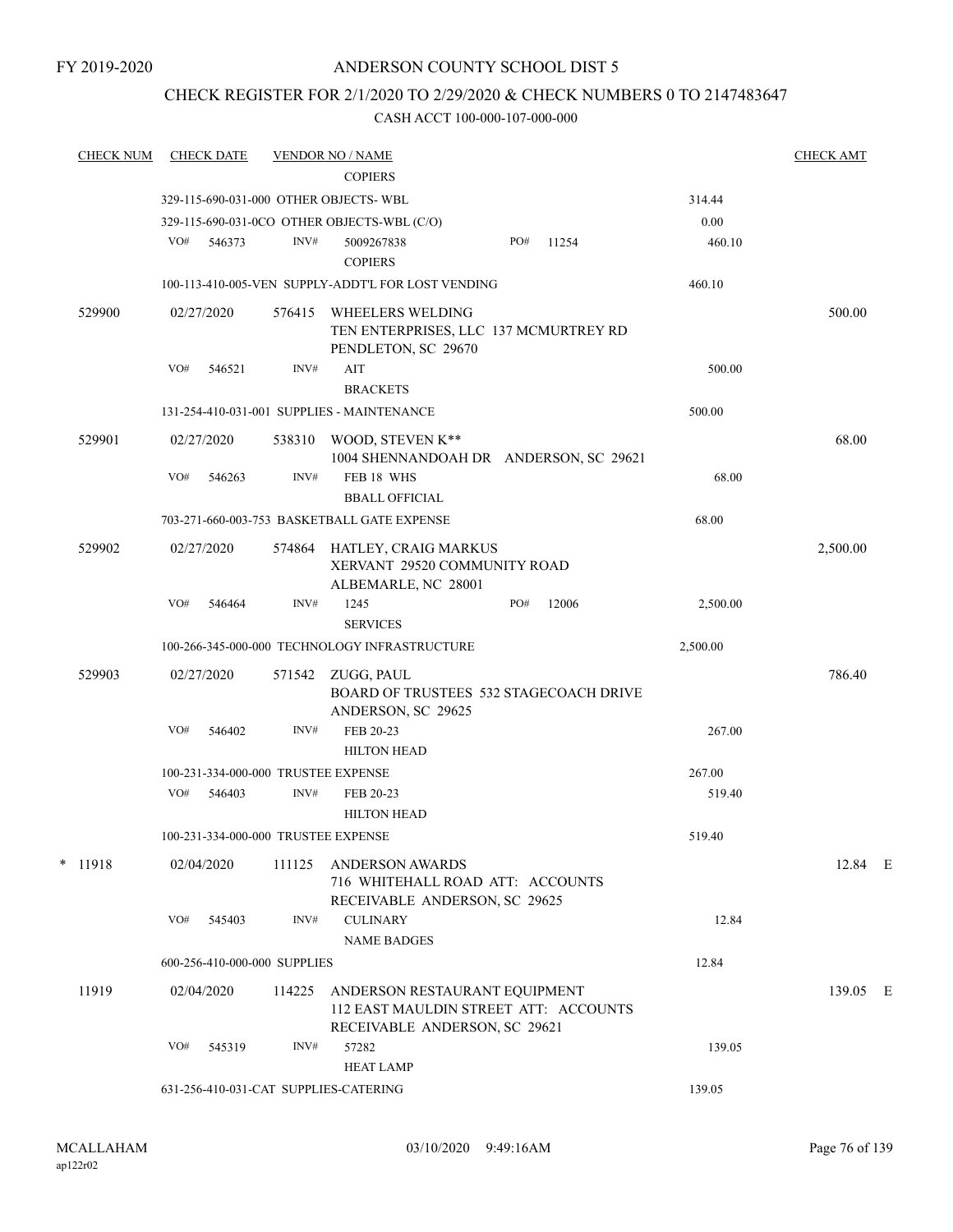# CHECK REGISTER FOR 2/1/2020 TO 2/29/2020 & CHECK NUMBERS 0 TO 2147483647

| <b>CHECK NUM</b> | <b>CHECK DATE</b>                       |                | <b>VENDOR NO / NAME</b>                                                                           |          | <b>CHECK AMT</b> |  |
|------------------|-----------------------------------------|----------------|---------------------------------------------------------------------------------------------------|----------|------------------|--|
| 11920            | 02/04/2020<br>VO#<br>545425             | 574512<br>INV# | <b>EMPLOYEE VENDOR</b><br><b>JAN 31</b><br><b>COLUMBIA</b>                                        | 155.44   | 155.44 E         |  |
|                  |                                         |                | 821-221-333-000-000 TRIPS AND CONFERENCES                                                         | 155.44   |                  |  |
| 11921            | 02/04/2020<br>VO# 545434                | INV#           | 572259 EMPLOYEE VENDOR<br><b>JAN 23</b><br><b>CLINTON</b>                                         | 90.39    | 90.39 E          |  |
|                  |                                         |                | 124-224-333-024-000 TRIPS AND CONFERENCES                                                         | 90.39    |                  |  |
| 11922            | 02/04/2020                              | 564662         | <b>BRADY'S SCREEN PRINTING</b><br>106 CONCORD ROAD ATT: ACCOUNTS<br>RECEIVABLE ANDERSON, SC 29621 |          | 475.51 E         |  |
|                  | VO#<br>545320                           | INV#           | 36516<br><b>SOUTHWOOD</b>                                                                         | 153.17   |                  |  |
|                  | 721-190-660-021-443 PHYSICAL ED EXPENSE |                |                                                                                                   | 153.17   |                  |  |
|                  | VO#<br>545321                           | INV#           | 36316<br><b>MCCANTS</b>                                                                           | 322.34   |                  |  |
|                  | 705-271-660-005-611 PEP CLUB EXPENSE    |                |                                                                                                   | 322.34   |                  |  |
| 11923            | 02/04/2020<br>VO#<br>545436             | 565413<br>INV# | <b>EMPLOYEE VENDOR</b><br><b>JAN 13</b><br><b>CLINTON</b>                                         | 14.00    | 14.00 E          |  |
|                  |                                         |                | 713-271-660-013-201 MISCELLANEOUS EXPENSE                                                         | 14.00    |                  |  |
| 11924            | 02/04/2020                              |                | 564176 BSN SPORTS, LLC<br>PO BOX 660176 DALLAS, TX 75209-0176                                     |          | 4,149.05 E       |  |
|                  | VO#<br>545323                           | INV#           | 907772783<br><b>ROBERT ANDERSON</b>                                                               | 4,149.05 |                  |  |
|                  |                                         |                | 706-271-660-006-751 BASKETBALL BOYS EXPENSE                                                       | 2,149.05 |                  |  |
|                  |                                         |                | 706-271-660-006-752 BASKETBALL GIRLS EXPENSE                                                      | 2,000.00 |                  |  |
| 11925            | 02/04/2020<br>VO#<br>545421             | 572771<br>INV# | <b>EMPLOYEE VENDOR</b><br><b>FIELD TRIP</b><br>REIMBURSEMENT                                      | 300.00   | 300.00 E         |  |
|                  |                                         |                | 724-271-660-024-593 FIELD TRIPS-MISC. EXPENSE                                                     | 300.00   |                  |  |
| 11926            | 02/04/2020<br>VO#<br>545420             | INV#           | 575126 EMPLOYEE VENDOR<br><b>INGLES</b><br>REIMBURSEMENT                                          | 39.66    | 39.66 E          |  |
|                  |                                         |                | 724-271-660-024-410 GENERAL ADMINISTRATION EXPENSE                                                | 39.66    |                  |  |
| 11927            | 02/04/2020<br>VO# 545297                | 574515<br>INV# | <b>EMPLOYEE VENDOR</b><br><b>JAN 2020</b><br><b>MILEAGE</b>                                       | 63.74    | 63.74 E          |  |
|                  | 600-256-332-000-000 IN DISTRICT TRAVEL  |                |                                                                                                   | 63.74    |                  |  |
| 11928            | 02/04/2020                              |                | 187300 CRESCENT SUPPLY CO, INC<br>POBOX 8798 ATT: ACCOUNTS RECEIVABLE<br>GREENVILLE, SC 29604     |          | 82.18 E          |  |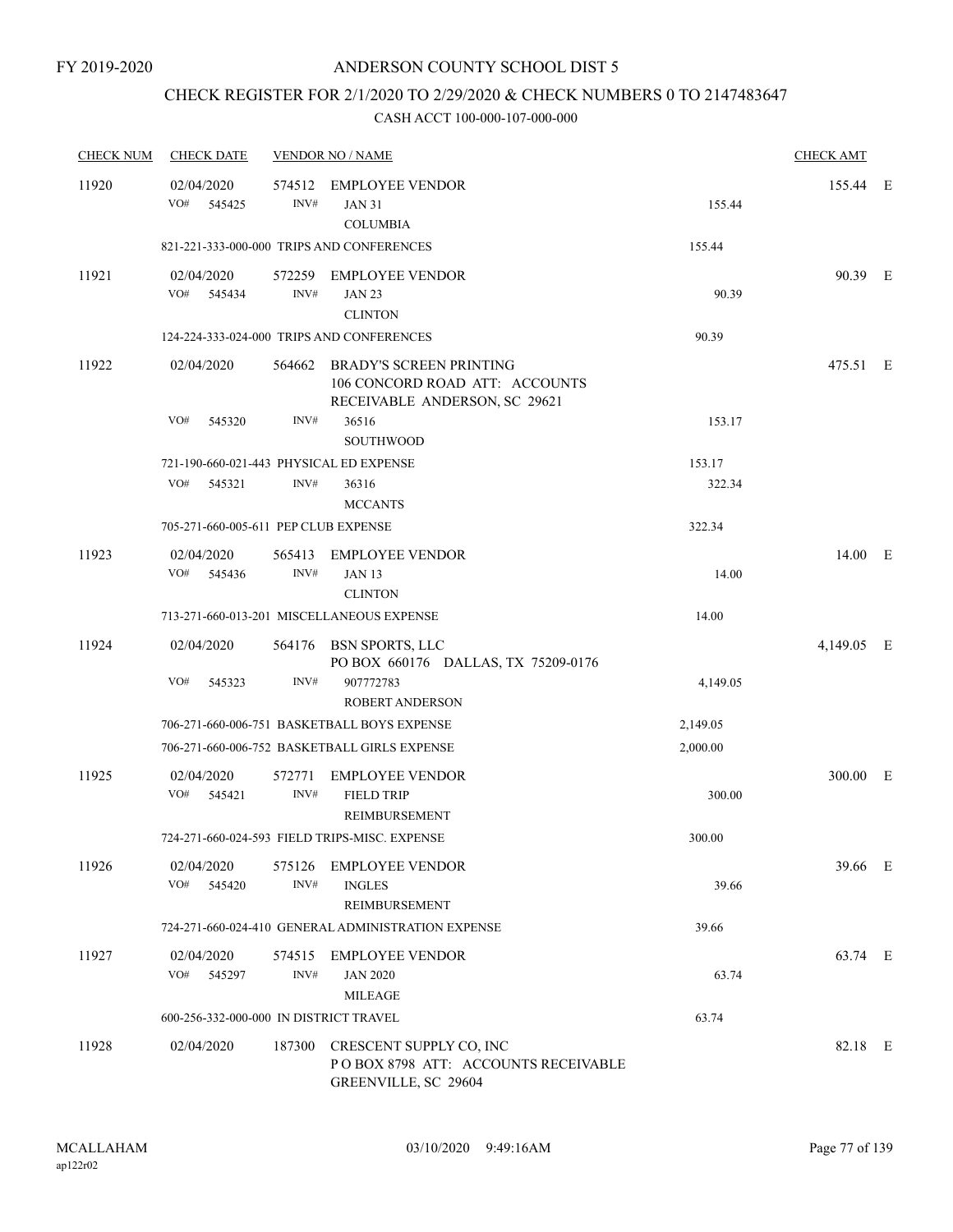# CHECK REGISTER FOR 2/1/2020 TO 2/29/2020 & CHECK NUMBERS 0 TO 2147483647

| <b>CHECK NUM</b> | <b>CHECK DATE</b>                       |                | <b>VENDOR NO / NAME</b>                                     |                                                                                                                   |       |          | <b>CHECK AMT</b> |  |
|------------------|-----------------------------------------|----------------|-------------------------------------------------------------|-------------------------------------------------------------------------------------------------------------------|-------|----------|------------------|--|
|                  | VO#<br>545330                           | INV#           | 399457<br><b>FUSES</b>                                      |                                                                                                                   |       | 82.18    |                  |  |
|                  |                                         |                | 600-256-323-021-000 REPAIRS TO EQUIPMENT                    |                                                                                                                   |       | 82.18    |                  |  |
| 11929            | 02/04/2020<br>VO#<br>545435             | 211250<br>INV# | <b>EMPLOYEE VENDOR</b><br><b>JAN 23</b><br><b>FURMAN</b>    |                                                                                                                   |       | 45.07    | 45.07 E          |  |
|                  | 267-224-333-000-PD5 TRIPS- SC STANDARDS |                |                                                             |                                                                                                                   |       | 45.07    |                  |  |
| 11930            | 02/04/2020                              |                | 572679 DEFENDER SERVICES, INC.                              | PO BOX 1775 COLUMBIA, SC 29202                                                                                    |       |          | 769.06 E         |  |
|                  | VO#<br>545331                           | INV#           | 746331<br><b>ADULT ED</b>                                   | PO#                                                                                                               | 11388 | 769.06   |                  |  |
|                  | 100-181-312-023-000 PURCHASED SERVICES  |                |                                                             |                                                                                                                   |       | 769.06   |                  |  |
| 11931            | 02/04/2020                              | 202600         | DILLARD'S SPORTS CENTER                                     | 708 WHITEHALL ROAD ATT: ACCOUNTS<br>RECEIVABLE ANDERSON, SC 29625                                                 |       |          | 57.65 E          |  |
|                  | VO#<br>545333                           | INV#           | 108023<br><b>SCOREBOOK</b>                                  |                                                                                                                   |       | 6.41     |                  |  |
|                  |                                         |                | 706-271-660-006-752 BASKETBALL GIRLS EXPENSE                |                                                                                                                   |       | 6.41     |                  |  |
|                  | VO#<br>545334                           | INV#           | 107071<br><b>SCOREBOOK</b>                                  |                                                                                                                   |       | 8.55     |                  |  |
|                  |                                         |                | 706-271-660-006-751 BASKETBALL BOYS EXPENSE                 |                                                                                                                   |       | 8.55     |                  |  |
|                  | VO#<br>545335                           | INV#           | 104766<br><b>CENTERVILLE</b>                                |                                                                                                                   |       | 42.69    |                  |  |
|                  |                                         |                | 707-190-660-007-201 MISCELLANEOUS EXPENSE                   |                                                                                                                   |       | 42.69    |                  |  |
| 11932            | 02/04/2020<br>VO#<br>545418             | 573361<br>INV# | <b>EMPLOYEE VENDOR</b><br><b>WALGREENS</b><br>REIMBURSEMENT |                                                                                                                   |       | 5.24     | 5.24 E           |  |
|                  |                                         |                | 719-271-660-019-201 MISCELLANEOUS EXPENSE                   |                                                                                                                   |       | 5.24     |                  |  |
| 11933            | 02/04/2020<br>VO#<br>545290             | INV#           | 576218 EMPLOYEE VENDOR<br><b>JAN 2020</b><br><b>MILEAGE</b> |                                                                                                                   |       | 26.80    | 26.80 E          |  |
|                  | 283-223-333-000-000 TRIPS/MILEAGE       |                |                                                             |                                                                                                                   |       | 26.80    |                  |  |
| 11934            | 02/04/2020                              | 235550         | FLINN SCIENTIFIC INC<br>CHICAGO, IL 60694-1721              | PO BOX 71721 ATT: ACCOUNTS RECEIVABLE                                                                             |       |          | $1,157.00$ E     |  |
|                  | VO#<br>545337                           | INV#           | 2446592<br><b>SUPPLIES</b>                                  | PO#                                                                                                               | 12218 | 1,157.00 |                  |  |
|                  |                                         |                | 100-113-410-021-INQ INQUIRY BASED LEARNING                  |                                                                                                                   |       | 1,157.00 |                  |  |
|                  |                                         |                | 100-113-410-021-VEN SUPPLY-ADDT'L FOR LOST VENDING          |                                                                                                                   |       | 0.00     |                  |  |
| 11935            | 02/04/2020                              | 569871         |                                                             | FOLLETT SCHOOL SOLUTIONS, INC<br>91826 COLLECTION CENTER DRIVE ATT:<br>ACCOUNTS RECEIVABLE CHICAGO, IL 60693-0918 |       |          | 1,159.57 E       |  |
|                  | VO#<br>545338                           | INV#           | 549240                                                      | PO# 11615                                                                                                         |       | 1,128.89 |                  |  |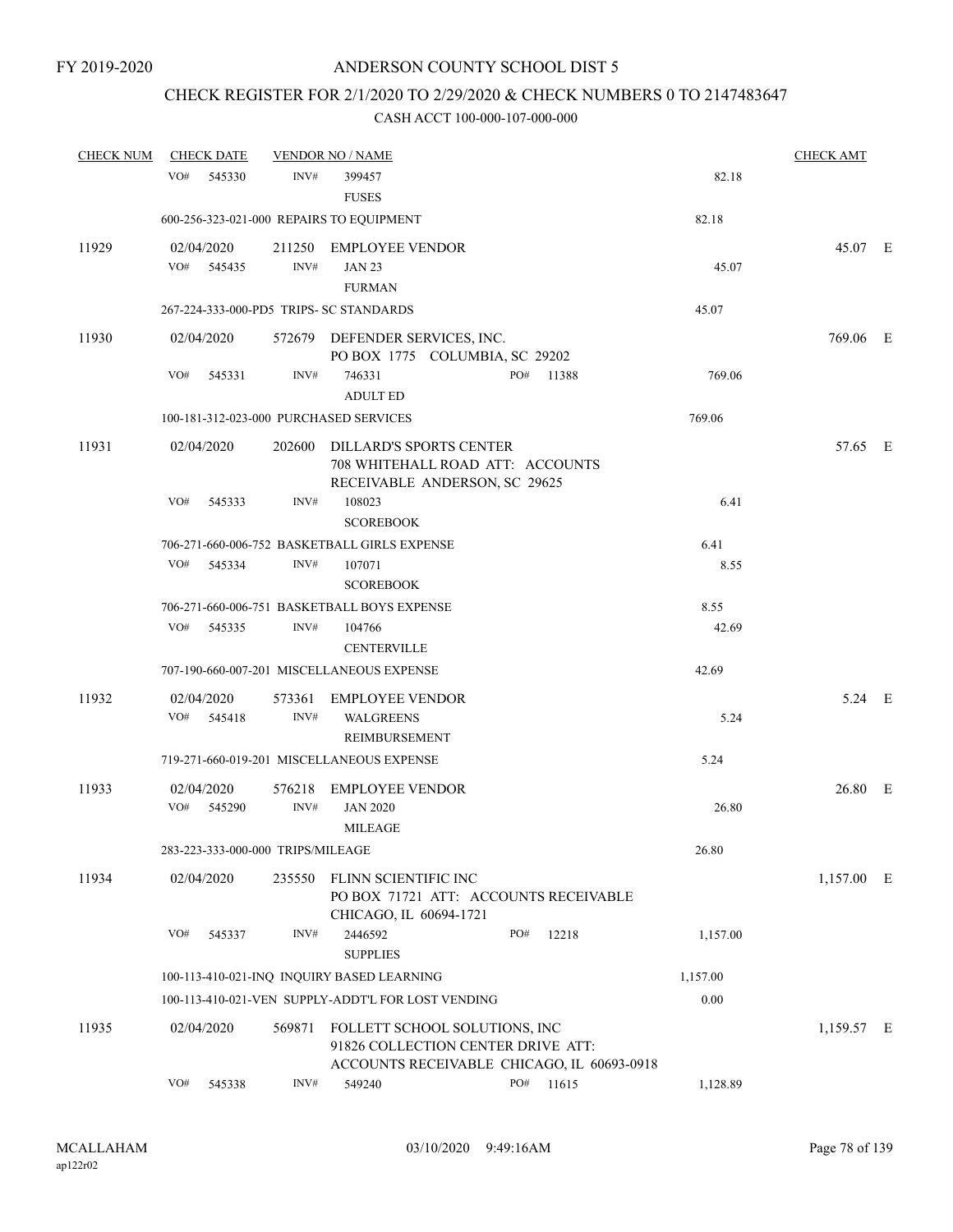# CHECK REGISTER FOR 2/1/2020 TO 2/29/2020 & CHECK NUMBERS 0 TO 2147483647

| <b>CHECK NUM</b> | <b>CHECK DATE</b>                    |                | <b>VENDOR NO / NAME</b>                                                                                 |           |                  | <b>CHECK AMT</b> |  |
|------------------|--------------------------------------|----------------|---------------------------------------------------------------------------------------------------------|-----------|------------------|------------------|--|
|                  |                                      |                | <b>WESTSIDE</b>                                                                                         |           |                  |                  |  |
|                  | 100-222-410-003-000 SUPPLIES         |                |                                                                                                         |           | 914.21           |                  |  |
|                  | 100-222-410-003-000 SUPPLIES         |                |                                                                                                         |           | 214.68           |                  |  |
|                  | VO# 545339                           | INV#           | 625545F<br><b>ROBERT ANDERSON</b>                                                                       | PO# 12117 | 30.68            |                  |  |
|                  | 100-222-410-006-MDA MEDIA EBOOKS     |                |                                                                                                         |           | 30.68            |                  |  |
| 11936            | 02/04/2020                           |                | 237555 FORMS & SUPPLY<br>POBOX 563953 ATT: ACCOUNTS RECEIVABLE<br>CHARLOTTE, NC 28256                   |           |                  | 969.74 E         |  |
|                  | VO#<br>545340                        | INV#           | 5100095<br><b>CHAIR</b>                                                                                 |           | 579.10           |                  |  |
|                  | VO#<br>545406                        | INV#           | 707-190-660-007-201 MISCELLANEOUS EXPENSE<br>5315572<br><b>SUPPLIES</b>                                 |           | 579.10<br>390.64 |                  |  |
|                  | 100-112-410-014-000 SUPPLIES         |                |                                                                                                         |           | 390.64           |                  |  |
| 11937            | 02/04/2020<br>VO# 545433             | INV#           | 565738 EMPLOYEE VENDOR<br><b>JAN 27-28</b>                                                              |           | 245.71           | 245.71 E         |  |
|                  | 100-254-333-000-OPS TRIPS-OPERATIONS |                | <b>COLUMBIA</b>                                                                                         |           | 245.71           |                  |  |
|                  |                                      |                |                                                                                                         |           |                  |                  |  |
| 11938            | 02/04/2020<br>VO# 545427             | INV#           | 573954 EMPLOYEE VENDOR<br><b>JAN 22-25</b><br><b>SARASOTA FL</b>                                        |           | 311.50           | 311.50 E         |  |
|                  |                                      |                | 809-224-333-000-000 TRIPS AND CONFERENCES                                                               |           | 311.50           |                  |  |
| 11939            | 02/04/2020<br>VO# 545298             | INV#           | 576075 EMPLOYEE VENDOR<br><b>JAN 25</b><br><b>COLUMBIA</b>                                              |           | 134.12           | 134.12 E         |  |
|                  |                                      |                | 131-115-333-031-000 TRIPS AND CONFERENCES                                                               |           | 134.12           |                  |  |
| 11940            | 02/04/2020<br>VO# 545291             | INV#           | 576051 EMPLOYEE VENDOR<br><b>JAN 2020</b><br><b>MILEAGE</b>                                             |           | 106.95           | 106.95 E         |  |
|                  | 283-223-333-000-000 TRIPS/MILEAGE    |                |                                                                                                         |           | 106.95           |                  |  |
| 11941            | 02/04/2020                           |                | 272800 HOUSE OF TROPHIES<br>616 NORTH MURRAY AVENUE ATT: ACCOUNTS<br>RECEIVABLE ANDERSON, SC 29625-4311 |           |                  | 10.70 E          |  |
|                  | VO#<br>545344                        | INV#           | 32641<br><b>GARNER</b>                                                                                  |           | 10.70            |                  |  |
|                  | 131-115-410-031-000 SUPPLIES         |                |                                                                                                         |           | 10.70            |                  |  |
| 11942            | 02/04/2020<br>VO# 545428             | 185732<br>INV# | <b>EMPLOYEE VENDOR</b><br><b>JAN 13</b><br><b>CLINTON</b>                                               |           | 10.00            | $10.00$ E        |  |
|                  |                                      |                | 100-221-333-011-000 TRIPS AND CONFERENCES                                                               |           | 10.00            |                  |  |
| 11943            | 02/04/2020<br>VO#<br>545293          | 572115<br>INV# | <b>EMPLOYEE VENDOR</b><br>OCT - JAN                                                                     |           | 63.57            | 63.57 E          |  |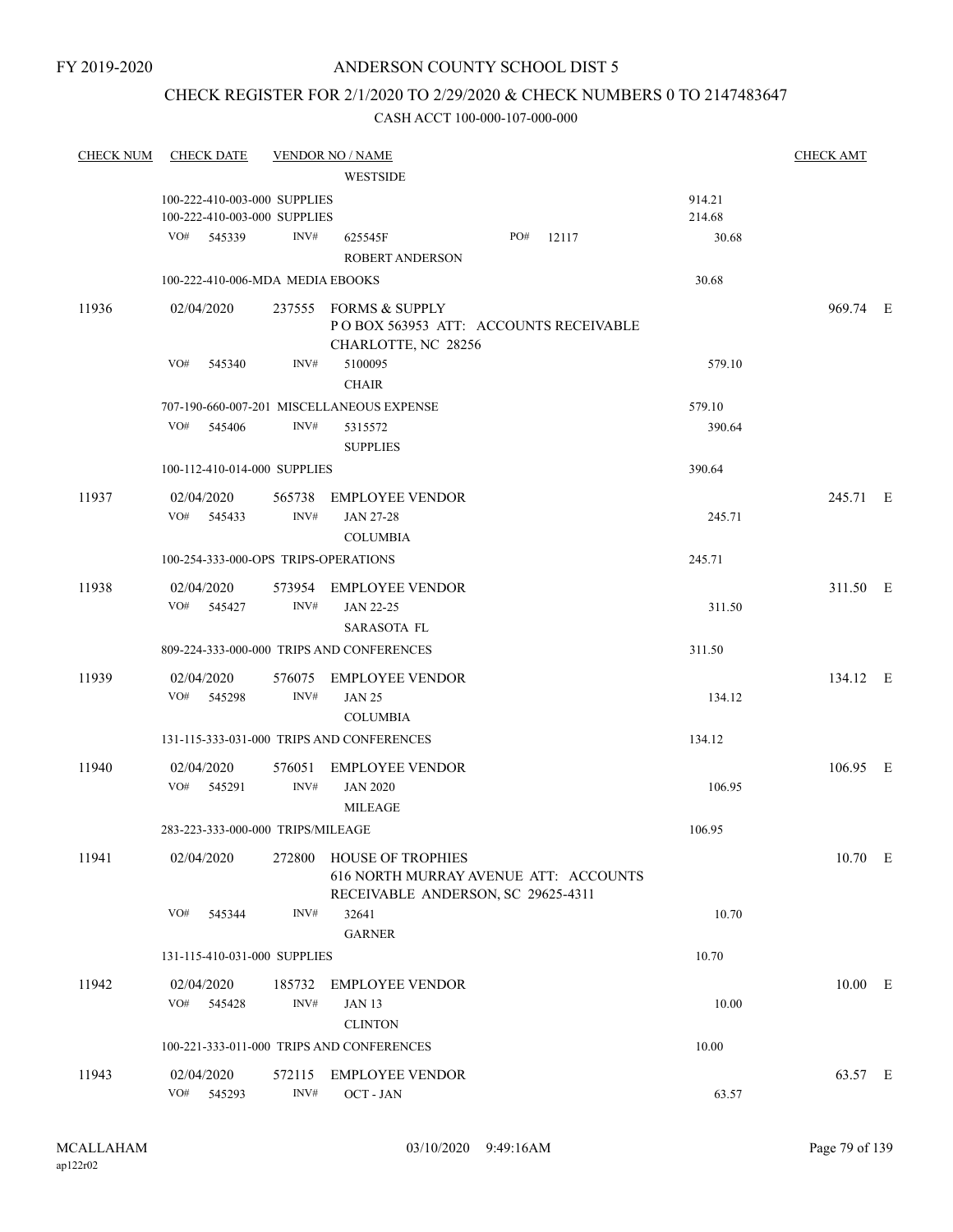### CHECK REGISTER FOR 2/1/2020 TO 2/29/2020 & CHECK NUMBERS 0 TO 2147483647

| <b>CHECK NUM</b> | <b>CHECK DATE</b>                       |                | <b>VENDOR NO / NAME</b>                                                                                 |        | <b>CHECK AMT</b> |  |
|------------------|-----------------------------------------|----------------|---------------------------------------------------------------------------------------------------------|--------|------------------|--|
|                  | 600-256-332-000-000 IN DISTRICT TRAVEL  |                | <b>MILEAGE</b>                                                                                          | 63.57  |                  |  |
|                  |                                         |                |                                                                                                         |        |                  |  |
| 11944            | 02/04/2020<br>VO#<br>545294             | INV#           | 575524 EMPLOYEE VENDOR<br>DEC-JAN<br><b>MILEAGE</b>                                                     | 55.45  | 55.45 E          |  |
|                  |                                         |                | 712-271-660-012-201 MISCELLANEOUS EXPENSE                                                               | 55.45  |                  |  |
| 11945            | 02/04/2020                              |                | 319350 LEARNING LABS, INC<br>POBOX 1419 CALHOUN, GA 30703-1419                                          |        | 422.65 E         |  |
|                  | VO#<br>545348                           | INV#           | 23675<br>PO#<br>12158<br><b>SUPER KIT</b>                                                               | 422.65 |                  |  |
|                  |                                         |                | 831-253-540-031-AER AEROSPACE EQUIPMENT                                                                 | 422.65 |                  |  |
| 11946            | 02/04/2020<br>VO#<br>545302             | 325525<br>INV# | <b>EMPLOYEE VENDOR</b><br><b>LOWES</b><br>REIMBURSEMENT                                                 | 154.34 | 154.34 E         |  |
|                  |                                         |                | 705-271-660-005-645 ENGINEERING CLUB EXPENSE                                                            | 154.34 |                  |  |
| 11947            | 02/04/2020<br>VO# 545419                | INV#           | 574152 EMPLOYEE VENDOR<br><b>WAL MART</b><br>REIMBURSEMENT                                              | 51.24  | 51.24 E          |  |
|                  | 713-271-660-013-220 MUSIC EXPENSE       |                |                                                                                                         | 51.24  |                  |  |
| 11948            | 02/04/2020<br>VO# 545423                | INV#           | 574918 EMPLOYEE VENDOR<br><b>JAN 2020</b><br><b>MILEAGE</b>                                             | 69.48  | 69.48 E          |  |
|                  | 100-221-332-000-000 TRAVEL              |                |                                                                                                         | 69.48  |                  |  |
| 11949            | 02/04/2020                              | 340065         | <b>EMPLOYEE VENDOR</b>                                                                                  |        | 46.28 E          |  |
|                  | VO#<br>545295                           | INV#           | <b>JAN 2020</b><br><b>MILEAGE</b>                                                                       | 46.28  |                  |  |
|                  | 100-221-332-000-000 TRAVEL              |                |                                                                                                         | 46.28  |                  |  |
| 11950            | 02/04/2020<br>VO#<br>545299             | 571837<br>INV# | <b>EMPLOYEE VENDOR</b><br><b>PIZZA</b><br><b>REIMBURSEMENT</b>                                          | 61.06  | 61.06 E          |  |
|                  |                                         |                | 717-190-660-017-201 MISCELLANEOUS EXPENSE                                                               | 61.06  |                  |  |
| 11951            | 02/04/2020                              |                | 349701 MED CENTRAL HEALTH RESOURCES<br>3424 CLEMSON BLVD ATT: ACCOUNTS<br>RECEIVABLE ANDERSON, SC 29621 |        | 325.00 E         |  |
|                  | VO#<br>545352                           | INV#           | 29637<br><b>HENDERSON</b>                                                                               | 65.00  |                  |  |
|                  | 100-255-323-000-000 CONTRACTED SERVICES |                |                                                                                                         | 65.00  |                  |  |
|                  | VO#<br>545353                           | INV#           | 25621<br><b>GEER</b>                                                                                    | 65.00  |                  |  |
|                  | 100-255-323-000-000 CONTRACTED SERVICES |                |                                                                                                         | 65.00  |                  |  |
|                  | VO# 545354                              | INV#           | 41827<br><b>PATRICK</b>                                                                                 | 65.00  |                  |  |
|                  | 100-255-323-000-000 CONTRACTED SERVICES |                |                                                                                                         | 65.00  |                  |  |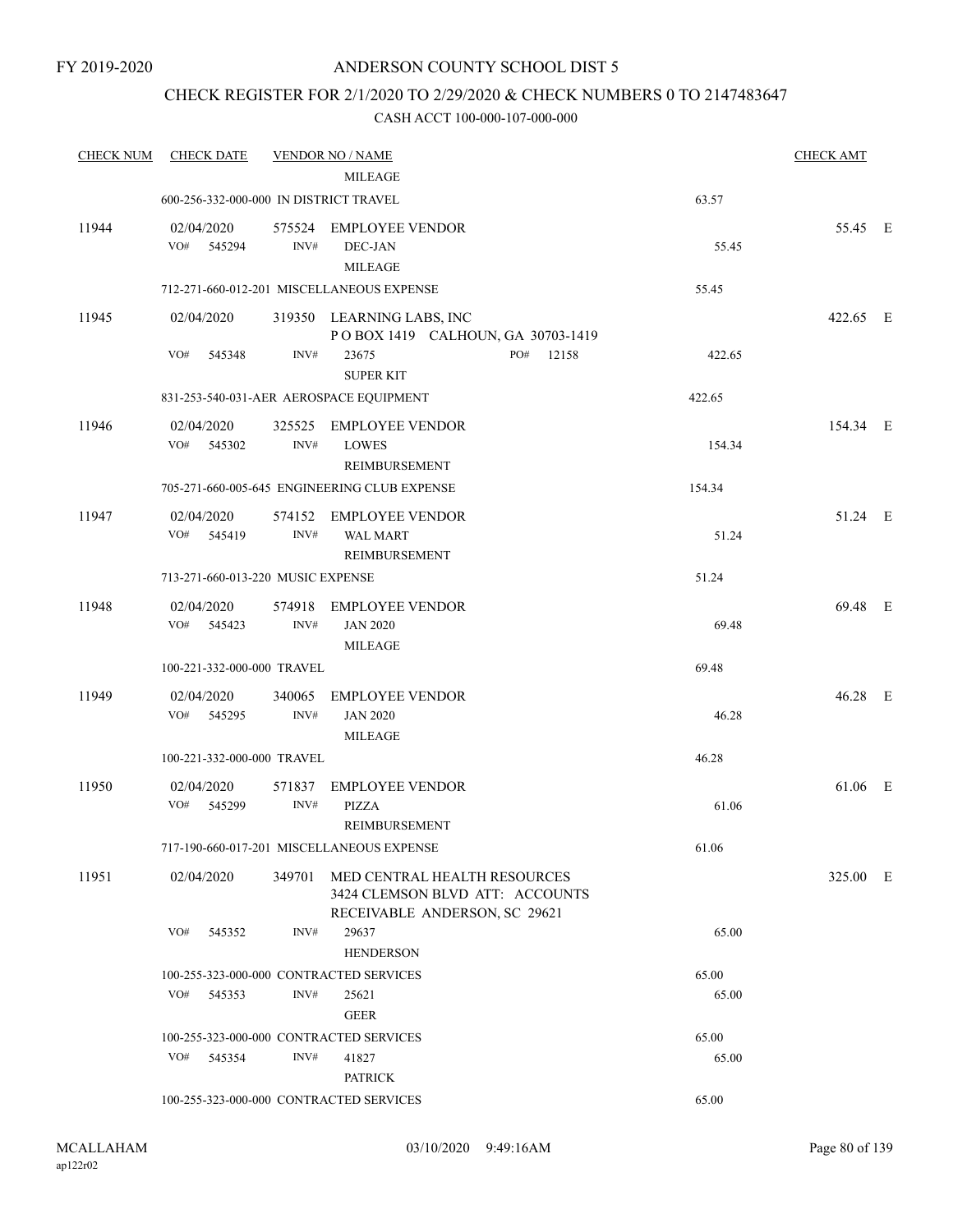# CHECK REGISTER FOR 2/1/2020 TO 2/29/2020 & CHECK NUMBERS 0 TO 2147483647

| <b>CHECK NUM</b> |     | <b>CHECK DATE</b>            |      | <b>VENDOR NO / NAME</b>                             |     |       |        | <b>CHECK AMT</b> |  |
|------------------|-----|------------------------------|------|-----------------------------------------------------|-----|-------|--------|------------------|--|
|                  | VO# | 545355                       | INV# | 20534                                               |     |       | 65.00  |                  |  |
|                  |     |                              |      | <b>BAKER</b>                                        |     |       |        |                  |  |
|                  |     |                              |      | 100-255-323-000-000 CONTRACTED SERVICES             |     |       | 65.00  |                  |  |
|                  | VO# | 545356                       | INV# | 55256                                               |     |       | 65.00  |                  |  |
|                  |     |                              |      | <b>CHENET</b>                                       |     |       |        |                  |  |
|                  |     |                              |      | 100-255-323-000-000 CONTRACTED SERVICES             |     |       | 65.00  |                  |  |
| 11952            |     | 02/04/2020                   |      | 572025 EMPLOYEE VENDOR                              |     |       |        | 424.05 E         |  |
|                  |     | VO# 545424                   | INV# | <b>JAN 27-28</b>                                    |     |       | 424.05 |                  |  |
|                  |     |                              |      | <b>COLUMBIA</b>                                     |     |       |        |                  |  |
|                  |     |                              |      | 100-263-333-000-000 TRIPS AND CONFERENCES           |     |       | 424.05 |                  |  |
| 11953            |     | 02/04/2020                   |      | 389900 OFFICE DEPOT                                 |     |       |        | 1,540.30 E       |  |
|                  |     |                              |      | POBOX 1413 CHARLOTTE, NC 28201-1413                 |     |       |        |                  |  |
|                  | VO# | 545361                       | INV# | 423414466001                                        |     |       | 66.09  |                  |  |
|                  |     |                              |      | <b>SUPPLIES</b>                                     |     |       |        |                  |  |
|                  |     | 100-233-410-002-000 SUPPLIES |      |                                                     |     |       | 66.09  |                  |  |
|                  |     | VO# 545362                   | INV# | 424252173001                                        |     |       | 54.62  |                  |  |
|                  |     |                              |      | <b>SUPPLIES</b>                                     |     |       |        |                  |  |
|                  |     | 100-233-410-002-000 SUPPLIES |      |                                                     |     |       | 54.62  |                  |  |
|                  |     | VO# 545363                   | INV# | 429786888001<br><b>SUPPLIES</b>                     |     |       | 64.82  |                  |  |
|                  |     |                              |      | 723-190-660-023-911 MISCELLANEOUS- ADULT ED EXPENSE |     |       | 64.82  |                  |  |
|                  | VO# | 545364                       | INV# | 429787151001                                        |     |       | 14.37  |                  |  |
|                  |     |                              |      | <b>SUPPLIES</b>                                     |     |       |        |                  |  |
|                  |     |                              |      | 723-190-660-023-911 MISCELLANEOUS- ADULT ED EXPENSE |     |       | 14.37  |                  |  |
|                  |     | VO# 545365                   | INV# | 429787152001                                        |     |       | 14.37  |                  |  |
|                  |     |                              |      | <b>SUPPLIES</b>                                     |     |       |        |                  |  |
|                  |     |                              |      | 723-190-660-023-911 MISCELLANEOUS- ADULT ED EXPENSE |     |       | 14.37  |                  |  |
|                  |     | VO# 545366                   | INV# | 425981642001                                        |     |       | 242.98 |                  |  |
|                  |     |                              |      | <b>SUPPLIES</b>                                     |     |       |        |                  |  |
|                  |     | 100-233-410-013-000 SUPPLIES |      |                                                     |     |       | 74.41  |                  |  |
|                  |     |                              |      | 713-271-660-013-201 MISCELLANEOUS EXPENSE           |     |       | 168.57 |                  |  |
|                  | VO# | 545367                       | INV# | 426021262001                                        |     |       | 5.23   |                  |  |
|                  |     |                              |      | <b>SUPPLIES</b>                                     |     |       |        |                  |  |
|                  |     |                              |      | 713-271-660-013-201 MISCELLANEOUS EXPENSE           |     |       | 5.23   |                  |  |
|                  | VO# | 545368                       | INV# | 426021263001<br><b>SUPPLIES</b>                     |     |       | 2.47   |                  |  |
|                  |     |                              |      | 713-271-660-013-201 MISCELLANEOUS EXPENSE           |     |       | 2.47   |                  |  |
|                  | VO# | 545369                       | INV# | 428039348001                                        |     |       | 280.64 |                  |  |
|                  |     |                              |      | <b>SUPPLIES</b>                                     |     |       |        |                  |  |
|                  |     | 600-256-410-000-000 SUPPLIES |      |                                                     |     |       | 280.64 |                  |  |
|                  | VO# | 545370                       | INV# | 2375313868                                          |     |       | 28.14  |                  |  |
|                  |     |                              |      | <b>SUPPLIES</b>                                     |     |       |        |                  |  |
|                  |     | 100-264-410-000-000 SUPPLIES |      |                                                     |     |       | 28.14  |                  |  |
|                  | VO# | 545371                       | INV# | 427149800001                                        | PO# | 12155 | 154.57 |                  |  |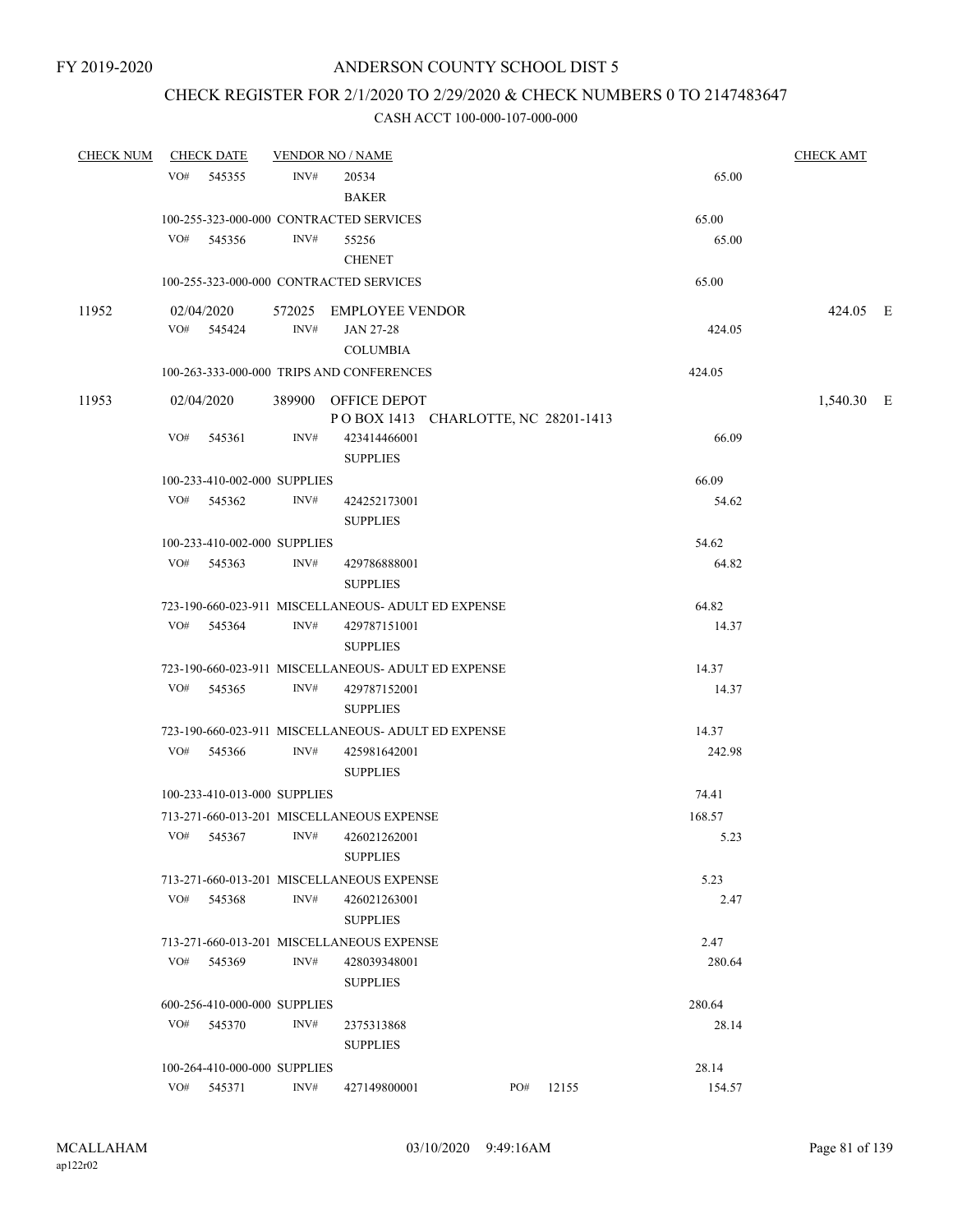FY 2019-2020

# ANDERSON COUNTY SCHOOL DIST 5

# CHECK REGISTER FOR 2/1/2020 TO 2/29/2020 & CHECK NUMBERS 0 TO 2147483647

| <b>CHECK NUM</b> | <b>CHECK DATE</b>            |        | <b>VENDOR NO / NAME</b>                            |     |       |          | <b>CHECK AMT</b> |  |
|------------------|------------------------------|--------|----------------------------------------------------|-----|-------|----------|------------------|--|
|                  |                              |        | <b>SUPPLIES</b>                                    |     |       |          |                  |  |
|                  |                              |        | 100-221-410-000-000 SUPPLIES AND MATERIALS         |     |       | 154.57   |                  |  |
|                  | VO#<br>545410                | INV#   | 428888748001                                       |     |       | 165.49   |                  |  |
|                  |                              |        | <b>SUPPLIES</b>                                    |     |       |          |                  |  |
|                  |                              |        | 713-271-660-013-201 MISCELLANEOUS EXPENSE          |     |       | 165.49   |                  |  |
|                  | VO#<br>545411                | INV#   | 429345599001                                       |     |       | 182.22   |                  |  |
|                  |                              |        | <b>SUPPLIES</b>                                    |     |       |          |                  |  |
|                  |                              |        | 713-271-660-013-201 MISCELLANEOUS EXPENSE          |     |       | 182.22   |                  |  |
|                  | VO#<br>545412                | INV#   | 429346065001                                       |     |       | 180.66   |                  |  |
|                  |                              |        | <b>SUPPLIES</b>                                    |     |       |          |                  |  |
|                  |                              |        | 713-271-660-013-201 MISCELLANEOUS EXPENSE          |     |       | 180.66   |                  |  |
|                  | VO#<br>545413                | INV#   | 428888749001                                       |     |       | 20.32    |                  |  |
|                  |                              |        | <b>SUPPLIES</b>                                    |     |       |          |                  |  |
|                  |                              |        | 713-271-660-013-201 MISCELLANEOUS EXPENSE          |     |       | 20.32    |                  |  |
|                  | VO#<br>545414                | INV#   | 426021264001                                       |     |       | 63.31    |                  |  |
|                  |                              |        | <b>SUPPLIES</b>                                    |     |       |          |                  |  |
|                  |                              |        | 713-271-660-013-201 MISCELLANEOUS EXPENSE          |     |       | 63.31    |                  |  |
| 11954            | 02/04/2020                   |        | 575523 EMPLOYEE VENDOR                             |     |       |          | 19.55 E          |  |
|                  | VO# 545296                   | INV#   | DEC-JAN                                            |     |       | 19.55    |                  |  |
|                  |                              |        | <b>MILEAGE</b>                                     |     |       |          |                  |  |
|                  | 100-221-332-000-000 TRAVEL   |        |                                                    |     |       | 19.55    |                  |  |
| 11955            | 02/04/2020                   |        | 416350 PRESENTATION SYSTEMS SOUTH, INC             |     |       |          | 4,910.23 E       |  |
|                  |                              |        | POBOX 3872 ATT: ACCOUNTS RECEIVABLE                |     |       |          |                  |  |
|                  |                              |        | MOORESVILLE, NC 28117                              |     |       |          |                  |  |
|                  | VO#<br>545415                | INV#   | 200168                                             | PO# | 12083 | 4,910.23 |                  |  |
|                  |                              |        | <b>POSTER MAKER</b>                                |     |       |          |                  |  |
|                  |                              |        | 100-114-410-003-VEN SUPPLY-ADDT'L FOR LOST VENDING |     |       | 4,910.23 |                  |  |
| 11956            | 02/04/2020                   | 563687 | <b>EMPLOYEE VENDOR</b>                             |     |       |          | 79.50 E          |  |
|                  | VO#<br>545303                | INV#   | PAPA JOHNS                                         |     |       | 79.50    |                  |  |
|                  |                              |        | REIMBURSEMENT                                      |     |       |          |                  |  |
|                  | 131-115-410-031-000 SUPPLIES |        |                                                    |     |       | 79.50    |                  |  |
| 11957            | 02/04/2020                   | 570443 | PROJECT LEAD THE WAY                               |     |       |          | 2,210.25 E       |  |
|                  |                              |        | 3939 PRIORITY WAY SOUTH DRIVE SUITE 400            |     |       |          |                  |  |
|                  |                              |        | INDIANAPOLIS, IN 46240                             |     |       |          |                  |  |
|                  | VO#<br>545373                | INV#   | 217899                                             | PO# | 12182 | 2,210.25 |                  |  |
|                  |                              |        | <b>BIOTECHNOLOGY</b>                               |     |       |          |                  |  |
|                  |                              |        | 329-115-410-031-000 SUPPLIES-STATE EQUIPMENT       |     |       | 2,210.25 |                  |  |
| 11958            | 02/04/2020                   | 576080 | <b>EMPLOYEE VENDOR</b>                             |     |       |          | 451.22 E         |  |
|                  | VO#<br>545300                | INV#   | <b>SUPPLIES</b>                                    |     |       | 451.22   |                  |  |
|                  |                              |        | REIMBURSEMENT                                      |     |       |          |                  |  |
|                  |                              |        | 329-115-410-031-000 SUPPLIES-STATE EQUIPMENT       |     |       | 451.22   |                  |  |
| 11959            | 02/04/2020                   | 440950 | ROCHESTER 100 INC                                  |     |       |          | 1,350.00 E       |  |
|                  |                              |        | POBOX 92801 ATT: ACCOUNTS RECEIVABLE               |     |       |          |                  |  |
|                  |                              |        | ROCHESTER, NY 14692                                |     |       |          |                  |  |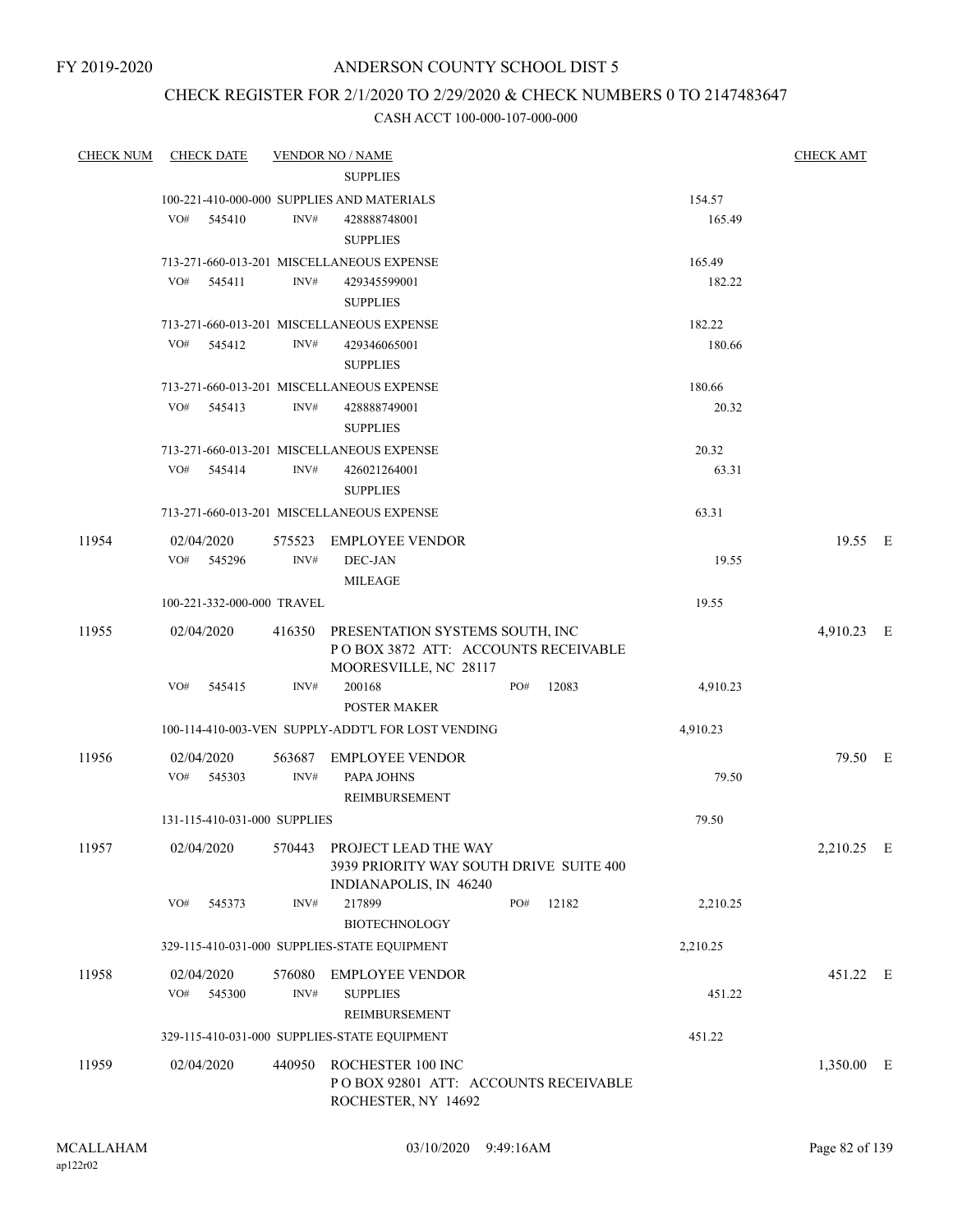# CHECK REGISTER FOR 2/1/2020 TO 2/29/2020 & CHECK NUMBERS 0 TO 2147483647

| <b>CHECK NUM</b> | <b>CHECK DATE</b>                       |                | <b>VENDOR NO / NAME</b>                                                                                   |     |       |          | <b>CHECK AMT</b> |  |
|------------------|-----------------------------------------|----------------|-----------------------------------------------------------------------------------------------------------|-----|-------|----------|------------------|--|
|                  | VO#<br>545376                           | INV#           | 41576<br><b>FOLDERS</b>                                                                                   | PO# | 12193 | 1,350.00 |                  |  |
|                  | 201-188-410-011-000 SUPPLIES- PARENTING |                |                                                                                                           |     |       | 1,350.00 |                  |  |
| 11960            | 02/04/2020                              |                | 462725 SCHOLASTIC BOOK CLUBS, INC<br>POBOX 3745 ATT: ACCOUNTS RECEIVABLE<br>JEFFERSON CITY, MO 65102-3720 |     |       |          | 540.00 E         |  |
|                  | VO#<br>545380                           | INV#           | 32218233<br><b>CENTERVILLE</b>                                                                            | PO# | 12175 | 540.00   |                  |  |
|                  |                                         |                | 201-112-410-007-000 SUPPLIES AND MATERIALS                                                                |     |       | 540.00   |                  |  |
| 11961            | 02/04/2020<br>VO#<br>545417             | INV#           | 470850 EMPLOYEE VENDOR<br><b>WALGREENS</b><br>REIMBURSEMENT                                               |     |       | 36.00    | 36.00 E          |  |
|                  |                                         |                | 719-271-660-019-201 MISCELLANEOUS EXPENSE                                                                 |     |       | 36.00    |                  |  |
| 11962            | 02/04/2020                              | 570059         | <b>SHARP BUSINESS SYSTEMS</b><br>DEPT 1216 PO BOX 121216 DALLAS, TX<br>75312-1216                         |     |       |          | 5,360.08 E       |  |
|                  | VO#<br>545381                           | INV#           | 9002535533<br><b>COPIES</b>                                                                               |     |       | 458.69   |                  |  |
|                  |                                         |                | 100-252-360-000-000 PRINTING AND BINDING                                                                  |     |       | 458.69   |                  |  |
|                  | VO#<br>545382                           | INV#           | 9002541094<br><b>COPIES</b>                                                                               |     |       | 112.46   |                  |  |
|                  | 201-112-490-016-000 OTHER/COPIER COST   |                |                                                                                                           |     |       | 112.46   |                  |  |
|                  | VO#<br>545383                           | INV#           | 9002529766<br><b>COPIES</b>                                                                               |     |       | 19.26    |                  |  |
|                  | 100-111-410-007-000 SUPPLIES            |                |                                                                                                           |     |       | 19.26    |                  |  |
|                  | VO#<br>545384                           | INV#           | 9002535538<br><b>COPIES</b>                                                                               |     |       | 185.35   |                  |  |
|                  | 100-111-410-007-000 SUPPLIES            |                |                                                                                                           |     |       | 185.35   |                  |  |
|                  | VO#<br>545385                           | INV#           | 9002557562<br><b>COPIES</b>                                                                               | PO# | 11250 | 186.65   |                  |  |
|                  | 100-114-410-002-000 SUPPLIES            |                |                                                                                                           |     |       | 186.65   |                  |  |
|                  | VO#<br>545386                           | INV#           | 9002557661<br><b>COPIES</b>                                                                               | PO# | 11250 | 4,397.67 |                  |  |
|                  | 100-114-410-002-000 SUPPLIES            |                |                                                                                                           |     |       | 4,397.67 |                  |  |
| 11963            | 02/04/2020<br>VO#<br>545430             | 564599<br>INV# | <b>EMPLOYEE VENDOR</b><br><b>JAN 13</b><br><b>CLINTON</b>                                                 |     |       | 10.00    | $10.00$ E        |  |
|                  |                                         |                | 100-221-333-011-000 TRIPS AND CONFERENCES                                                                 |     |       | 10.00    |                  |  |
| 11964            | 02/04/2020<br>VO#<br>545292             | 490575<br>INV# | <b>EMPLOYEE VENDOR</b><br><b>JAN 2020</b><br><b>MILEAGE</b>                                               |     |       | 15.66    | 15.66 E          |  |
|                  |                                         |                | 714-271-660-014-201 MISCELLANEOUS EXPENSE                                                                 |     |       | 15.66    |                  |  |
| 11965            | 02/04/2020                              | 507850         | TRANE                                                                                                     |     |       |          | 839.00 E         |  |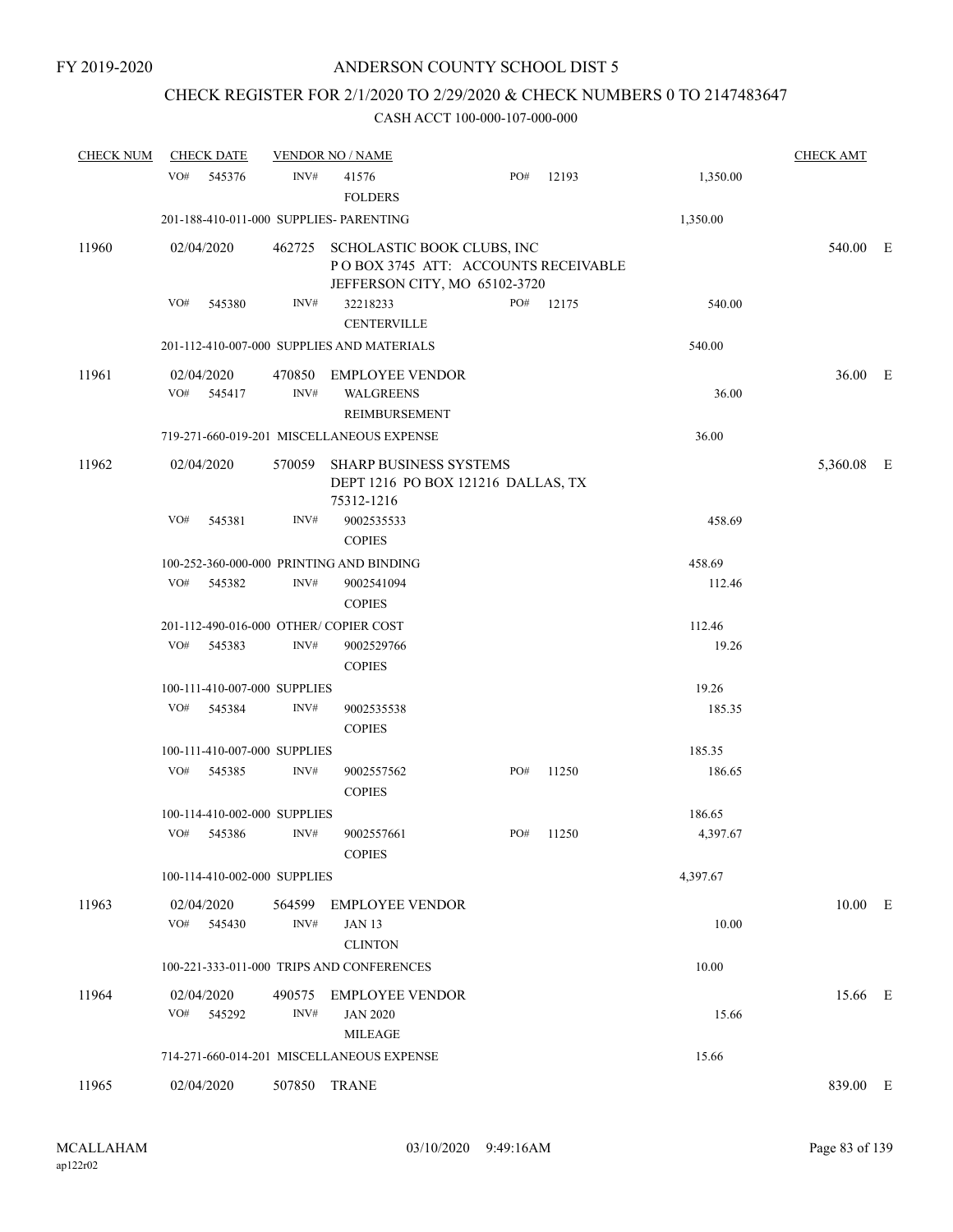# CHECK REGISTER FOR 2/1/2020 TO 2/29/2020 & CHECK NUMBERS 0 TO 2147483647

| <b>CHECK NUM</b> | <b>CHECK DATE</b>                       |                | <b>VENDOR NO / NAME</b>                                           |           |        | <b>CHECK AMT</b> |  |
|------------------|-----------------------------------------|----------------|-------------------------------------------------------------------|-----------|--------|------------------|--|
|                  |                                         |                | PO BOX 406469 ATT: ACCOUNTS RECEIVABLE                            |           |        |                  |  |
|                  | VO#<br>545441                           | INV#           | ATLANTA, GA 30384-6469<br>09/2019                                 |           | 839.00 |                  |  |
|                  |                                         |                | <b>CREDIT REFUND</b>                                              |           |        |                  |  |
|                  | 100-254-410-000-000 CUSTODIAL SUPPLIES  |                |                                                                   |           | 839.00 |                  |  |
| 11966            | 02/04/2020                              |                | 508275 EMPLOYEE VENDOR                                            |           |        | 34.56 E          |  |
|                  | VO#<br>545426                           | INV#           | <b>JAN 23</b>                                                     |           | 34.56  |                  |  |
|                  |                                         |                | <b>FURMAN</b>                                                     |           |        |                  |  |
|                  | 267-224-333-011-PD5 TRIPS- SC STANDARDS |                |                                                                   |           | 34.56  |                  |  |
| 11967            | 02/04/2020                              |                | 573570 EMPLOYEE VENDOR                                            |           |        | 107.88 E         |  |
|                  | VO#<br>545431                           | INV#           | <b>DEC 11</b><br><b>COLUMBIA</b>                                  |           | 107.88 |                  |  |
|                  |                                         |                | 100-221-333-005-000 TRIPS AND CONFERENCES                         |           | 107.88 |                  |  |
| 11968            | 02/04/2020                              |                | 574061 EMPLOYEE VENDOR                                            |           |        | 10.00 E          |  |
|                  | VO# 545429                              | INV#           | <b>JAN 13</b>                                                     |           | 10.00  |                  |  |
|                  |                                         |                | <b>CLINTON</b>                                                    |           |        |                  |  |
|                  |                                         |                | 100-221-333-011-000 TRIPS AND CONFERENCES                         |           | 10.00  |                  |  |
| 11969            | 02/04/2020                              |                | 574654 EMPLOYEE VENDOR                                            |           |        | 85.59 E          |  |
|                  | VO# 545301                              | INV#           | <b>GOSPORTS</b>                                                   |           | 85.59  |                  |  |
|                  | 937-113-410-010-000 SUPPLIES            |                | REIMBURSEMENT                                                     |           | 85.59  |                  |  |
|                  |                                         |                |                                                                   |           |        |                  |  |
| 11970            | 02/04/2020<br>VO#<br>545437             | 538380<br>INV# | EMPLOYEE VENDOR<br><b>JAN 13</b>                                  |           | 71.60  | 71.60 E          |  |
|                  |                                         |                | <b>CLINTON</b>                                                    |           |        |                  |  |
|                  |                                         |                | 713-271-660-013-201 MISCELLANEOUS EXPENSE                         |           | 71.60  |                  |  |
| 11971            | 02/04/2020                              |                | 575026 EMPLOYEE VENDOR                                            |           |        | 54.00 E          |  |
|                  | VO# 545432                              | INV#           | <b>JAN 15-17</b>                                                  |           | 54.00  |                  |  |
|                  |                                         |                | <b>MYRTLE BEACH</b>                                               |           |        |                  |  |
|                  |                                         |                | 100-221-333-019-000 TRIPS AND CONFERENCES                         |           | 54.00  |                  |  |
| 11972            | 02/06/2020                              |                | 572731 ACCO BRANDS USA LLC<br>PO BOX 203412 DALLAS, TX 75320-3412 |           |        | 320.89 E         |  |
|                  | VO# 545575                              | INV#           | 2902276                                                           | PO# 12223 | 320.89 |                  |  |
|                  |                                         |                | <b>HOMELAND PARK</b>                                              |           |        |                  |  |
|                  | 100-112-410-011-000 SUPPLIES            |                |                                                                   |           | 320.89 |                  |  |
| 11973            | 02/06/2020                              |                | 575601 EMPLOYEE VENDOR                                            |           |        | 39.67 E          |  |
|                  | VO# 545565                              | INV#           | <b>JAN 2020</b>                                                   |           | 39.67  |                  |  |
|                  | 283-223-333-000-000 TRIPS/MILEAGE       |                | <b>MILEAGE</b>                                                    |           | 39.67  |                  |  |
|                  |                                         |                |                                                                   |           |        |                  |  |
| 11974            | 02/06/2020<br>VO# 545561                | INV#           | 123225 EMPLOYEE VENDOR<br>DEC-JAN                                 |           | 133.98 | 133.98 E         |  |
|                  |                                         |                | MILEAGE                                                           |           |        |                  |  |
|                  | 100-221-332-000-000 TRAVEL              |                |                                                                   |           | 133.98 |                  |  |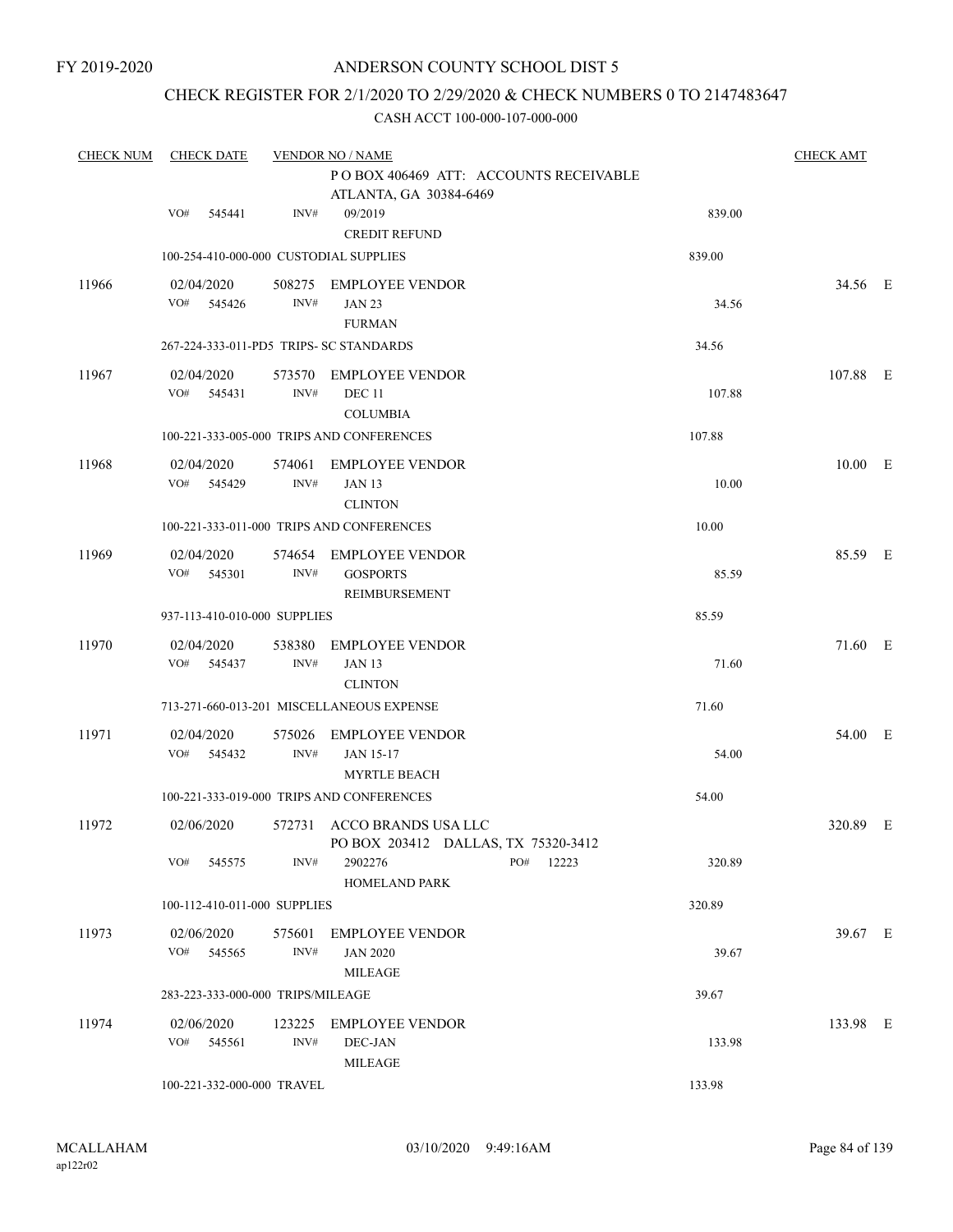# CHECK REGISTER FOR 2/1/2020 TO 2/29/2020 & CHECK NUMBERS 0 TO 2147483647

| <b>CHECK NUM</b> | <b>CHECK DATE</b>                      |                | <b>VENDOR NO / NAME</b>                                                                          |     |       |        | <b>CHECK AMT</b> |  |
|------------------|----------------------------------------|----------------|--------------------------------------------------------------------------------------------------|-----|-------|--------|------------------|--|
| 11975            | 02/06/2020<br>VO#<br>545483            | 201391<br>INV# | <b>BLICK ART MATERIALS</b><br>6910 EAGLE WAY CHICAGO, IL 60670-1069<br>2868534<br><b>MCCANTS</b> |     |       | 202.86 | 202.86 E         |  |
|                  | 705-271-660-005-600 ART CLUB EXPENSE   |                |                                                                                                  |     |       | 202.86 |                  |  |
| 11976            | 02/06/2020<br>VO#<br>545563            | INV#           | 575543 EMPLOYEE VENDOR<br><b>JAN 2020</b><br><b>MILEAGE</b>                                      |     |       | 21.34  | 21.34 E          |  |
|                  | 100-113-410-006-000 SUPPLIES           |                |                                                                                                  |     |       | 21.34  |                  |  |
| 11977            | 02/06/2020<br>VO#<br>545559            | 576219<br>INV# | <b>EMPLOYEE VENDOR</b><br>JAN 23-25<br><b>MYRTLE BEACH</b>                                       |     |       | 590.46 | 590.46 E         |  |
|                  |                                        |                | 100-212-333-010-000 TRIPS AND CONFERENCES                                                        |     |       | 590.46 |                  |  |
| 11978            | 02/06/2020<br>VO#<br>545463            | INV#           | 564276 EMPLOYEE VENDOR<br><b>COFFEE BOOKS</b><br><b>REIMBURSEMENT</b>                            |     |       | 521.55 | 521.55 E         |  |
|                  | 100-233-410-011-000 SUPPLIES           |                |                                                                                                  |     |       | 521.55 |                  |  |
| 11979            | 02/06/2020                             |                | 571566 BURMAX COMPANY, INC<br>28 BARRETTS AVENUE HOLTSVILLE, NY<br>11742-2127                    |     |       |        | 79.65 E          |  |
|                  | VO#<br>545581                          | INV#           | 958891-02<br><b>SUPPLIES</b>                                                                     | PO# | 11831 | 79.65  |                  |  |
|                  | 131-115-410-031-000 SUPPLIES           |                |                                                                                                  |     |       | 79.65  |                  |  |
| 11980            | 02/06/2020<br>VO#<br>545446            | 572926<br>INV# | <b>EMPLOYEE VENDOR</b><br><b>JAN 15-17</b><br><b>MYRTLE BEACH</b>                                |     |       | 127.67 | 127.67 E         |  |
|                  |                                        |                | 100-221-333-010-000 TRIPS AND CONFERENCES                                                        |     |       | 127.67 |                  |  |
| 11981            | 02/06/2020<br>VO# 545443               | 576260<br>INV# | <b>EMPLOYEE VENDOR</b><br><b>JAN 24</b><br><b>OCONEE</b>                                         |     |       | 54.48  | 54.48 E          |  |
|                  |                                        |                | 100-233-333-000-000 TRIPS AND CONFERENCES                                                        |     |       | 54.48  |                  |  |
| 11982            | 02/06/2020<br>VO#<br>545566            | INV#           | 575397 EMPLOYEE VENDOR<br>DEC - JAN<br><b>MILEAGE</b>                                            |     |       | 55.68  | 55.68 E          |  |
|                  | 283-223-333-000-000 TRIPS/MILEAGE      |                |                                                                                                  |     |       | 55.68  |                  |  |
| 11983            | 02/06/2020<br>VO# 545453               | 573233<br>INV# | <b>EMPLOYEE VENDOR</b><br><b>JAN 2020</b><br><b>MILEAGE</b>                                      |     |       | 5.05   | 5.05 E           |  |
|                  | 100-266-332-000-000 IN-DISTRICT TRAVEL |                |                                                                                                  |     |       | 5.05   |                  |  |
| 11984            | 02/06/2020<br>VO# 545456               | 574859<br>INV# | <b>EMPLOYEE VENDOR</b><br><b>JAN 2020</b><br><b>MILEAGE</b>                                      |     |       | 54.29  | 80.04 E          |  |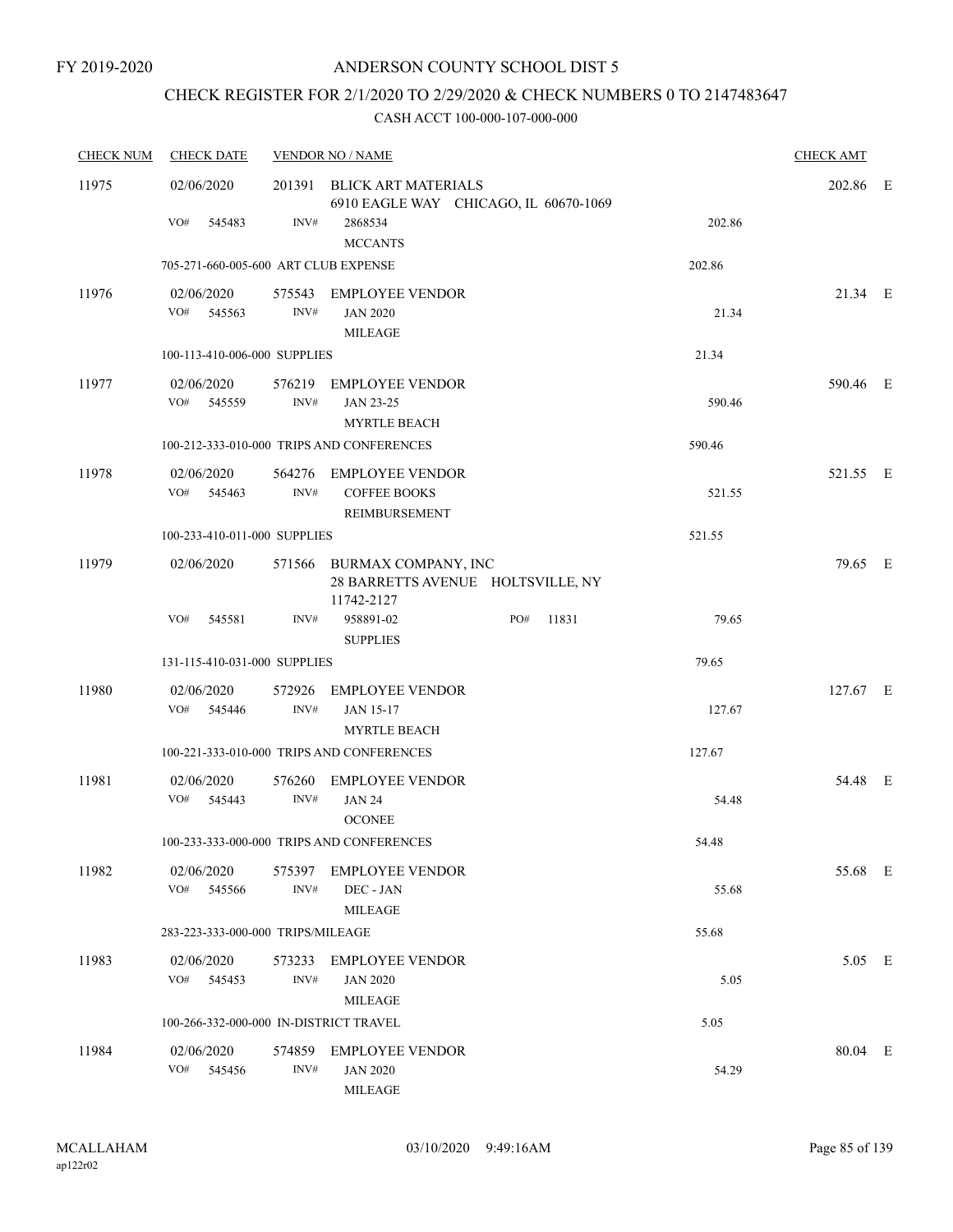# CHECK REGISTER FOR 2/1/2020 TO 2/29/2020 & CHECK NUMBERS 0 TO 2147483647

| <b>CHECK NUM</b> |     | <b>CHECK DATE</b>            |        | <b>VENDOR NO / NAME</b>                                |                                        |          | <b>CHECK AMT</b> |  |
|------------------|-----|------------------------------|--------|--------------------------------------------------------|----------------------------------------|----------|------------------|--|
|                  |     |                              |        | 100-263-333-000-000 TRIPS AND CONFERENCES              |                                        | 54.29    |                  |  |
|                  |     | VO# 545457                   | INV#   | <b>DEC 2019</b><br><b>MILEAGE</b>                      |                                        | 25.75    |                  |  |
|                  |     |                              |        | 100-263-333-000-000 TRIPS AND CONFERENCES              |                                        | 25.75    |                  |  |
| 11985            |     | 02/06/2020                   |        | 187300 CRESCENT SUPPLY CO, INC<br>GREENVILLE, SC 29604 | POBOX 8798 ATT: ACCOUNTS RECEIVABLE    |          | 1,940.16 E       |  |
|                  | VO# | 545492                       | INV#   | 399572<br><b>SUPPLIES</b>                              |                                        | 2.72     |                  |  |
|                  |     |                              |        | 100-254-410-003-400 HVAC/ELECTRICAL/PLUMBING           |                                        | 2.72     |                  |  |
|                  | VO# | 545493                       | INV#   | 399571<br><b>SUPPLIES</b>                              |                                        | 1,691.46 |                  |  |
|                  |     |                              |        | 100-254-410-014-400 HVAC/ELECTRICAL/PLUMBING           |                                        | 1,691.46 |                  |  |
|                  | VO# | 545494                       | INV#   | 399554<br><b>SUPPLIES</b>                              |                                        | 138.57   |                  |  |
|                  |     |                              |        | 100-254-410-005-400 HVAC/ELECTRICAL/PLUMBING           |                                        | 138.57   |                  |  |
|                  |     | VO# 545495                   | INV#   | 399553<br><b>SUPPLIES</b>                              |                                        | 107.41   |                  |  |
|                  |     |                              |        | 100-254-410-002-400 HVAC/ELECTRICAL/PLUMBING           |                                        | 107.41   |                  |  |
| 11986            |     | 02/06/2020                   |        | 199000 DEMCO, INC<br>POBOX 8048 MADISON, WI 53708-8048 |                                        |          | 365.37 E         |  |
|                  | VO# | 545585                       | INV#   | 6759430<br><b>SUPPLIES</b>                             | PO#<br>12222                           | 365.37   |                  |  |
|                  |     | 100-222-410-011-000 SUPPLIES |        |                                                        |                                        | 365.37   |                  |  |
| 11987            |     | 02/06/2020                   | 573989 | <b>EMPLOYEE VENDOR</b>                                 |                                        |          | 14.50 E          |  |
|                  | VO# | 545455                       | INV#   | <b>JAN 2020</b><br><b>MILEAGE</b>                      |                                        | 14.50    |                  |  |
|                  |     |                              |        | 707-190-660-007-201 MISCELLANEOUS EXPENSE              |                                        | 14.50    |                  |  |
| 11988            |     | 02/06/2020                   |        | 213300 EBS, INC<br>RECEIVABLE ANDERSON, SC 29624       | 615 EAST RIVER STREET ATT: ACCOUNTS    |          | 59.39 E          |  |
|                  | VO# | 545497                       | INV#   | 106317<br><b>KEYS</b>                                  | PO# 12239                              | 12.04    |                  |  |
|                  |     | 100-255-410-000-000 SUPPLIES |        |                                                        |                                        | 12.04    |                  |  |
|                  | VO# | 545498                       | INV#   | 106308<br><b>KEYS</b>                                  |                                        | 13.64    |                  |  |
|                  |     |                              |        | 100-254-410-003-001 SUPPLIES - MAINTENANCE             |                                        | 13.64    |                  |  |
|                  | VO# | 545499                       | INV#   | 106319                                                 |                                        | 33.71    |                  |  |
|                  |     |                              |        | <b>KEYS</b>                                            |                                        |          |                  |  |
|                  |     |                              |        | 100-254-410-003-001 SUPPLIES - MAINTENANCE             |                                        | 33.71    |                  |  |
| 11989            |     | 02/06/2020                   | 566171 | EMPLOYMENT SCREENING, INC<br>CHARLOTTE, NC 28241       | PO BOX 410442 ATT: ACCOUNTS RECEIVABLE |          | 83.00 E          |  |
|                  | VO# | 545500                       | INV#   | ANDER5020120                                           |                                        | 83.00    |                  |  |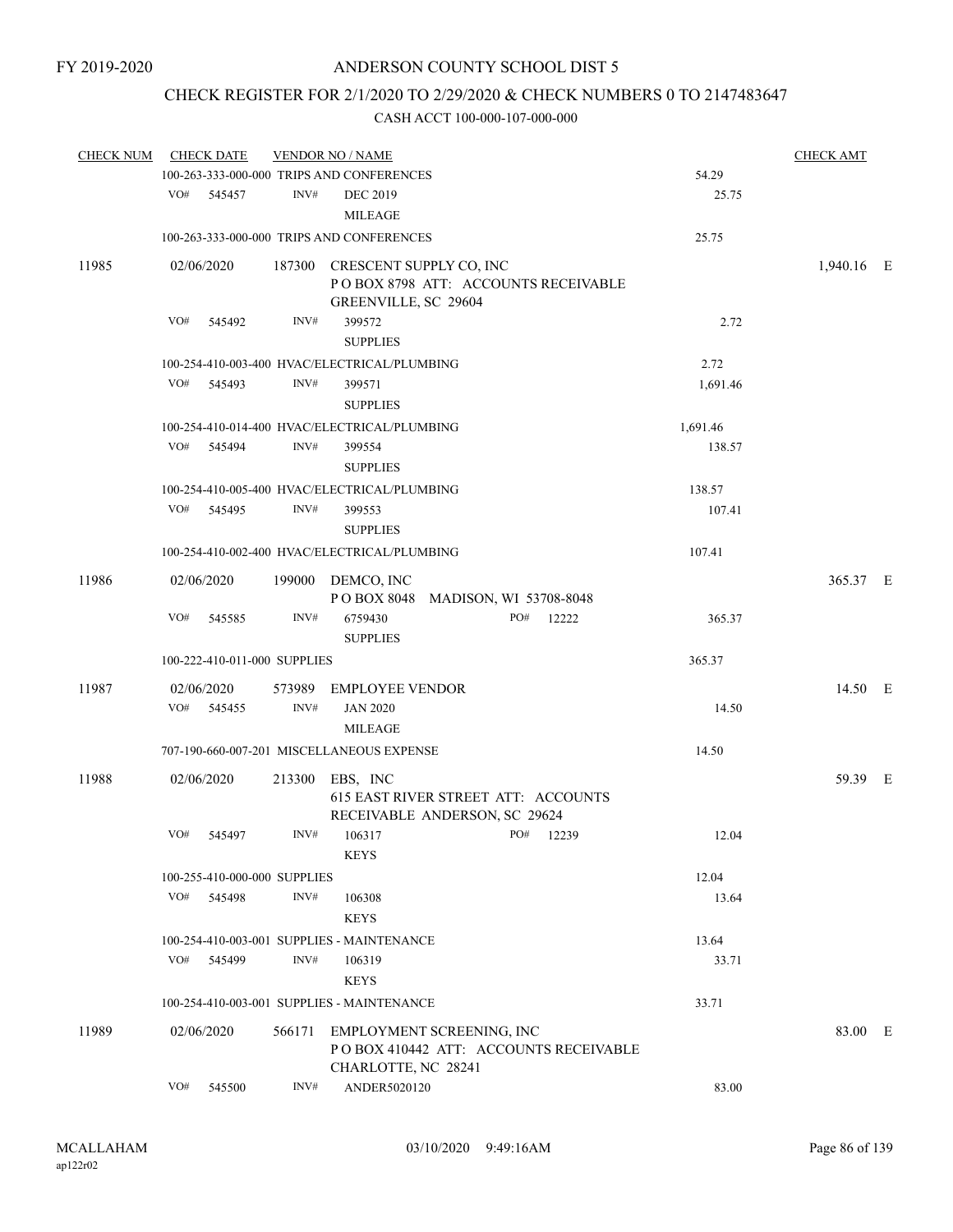# CHECK REGISTER FOR 2/1/2020 TO 2/29/2020 & CHECK NUMBERS 0 TO 2147483647

| <b>CHECK NUM</b> | <b>CHECK DATE</b>                                            |                | <b>VENDOR NO / NAME</b>                                                                                           |     |       |                 | <b>CHECK AMT</b> |  |
|------------------|--------------------------------------------------------------|----------------|-------------------------------------------------------------------------------------------------------------------|-----|-------|-----------------|------------------|--|
|                  |                                                              |                | <b>JAN SERVICES</b>                                                                                               |     |       |                 |                  |  |
|                  | 100-264-312-000-000 PURCHASED SERVICES                       |                |                                                                                                                   |     |       | 83.00           |                  |  |
| 11990            | 02/06/2020                                                   | 569871         | FOLLETT SCHOOL SOLUTIONS, INC<br>91826 COLLECTION CENTER DRIVE ATT:<br>ACCOUNTS RECEIVABLE CHICAGO, IL 60693-0918 |     |       |                 | 375.32 E         |  |
|                  | VO#<br>545586                                                | INV#           | 629193F<br><b>WESTSIDE</b>                                                                                        | PO# | 12142 | 375.32          |                  |  |
|                  | 100-222-410-003-000 SUPPLIES<br>100-222-410-003-000 SUPPLIES |                |                                                                                                                   |     |       | 317.79<br>57.53 |                  |  |
| 11991            | 02/06/2020                                                   |                | 237555 FORMS & SUPPLY<br>PO BOX 563953 ATT: ACCOUNTS RECEIVABLE<br>CHARLOTTE, NC 28256                            |     |       |                 | 18,995.09 E      |  |
|                  | VO#<br>545501                                                | INV#           | 5317388<br><b>SUPPLIES</b>                                                                                        |     |       | 69.87           |                  |  |
|                  | 100-111-410-014-000 SUPPLIES                                 |                |                                                                                                                   |     |       | 69.87           |                  |  |
|                  | VO#<br>545587                                                | INV#           | 5319894<br><b>SUPPLIES</b>                                                                                        | PO# | 12246 | 208.82          |                  |  |
|                  |                                                              |                | 100-252-410-000-000 SUPPLIES AND MATERIALS                                                                        |     |       | 208.82          |                  |  |
|                  | VO#<br>545588                                                | INV#           | 5273533<br><b>FURNITURE</b>                                                                                       | PO# | 12082 | 3,870.66        |                  |  |
|                  |                                                              |                | 100-212-410-000-000 SUPPLIES AND MATERIALS                                                                        |     |       | 3,870.66        |                  |  |
|                  | VO#<br>545589                                                | INV#           | 5273557<br><b>FURNITURE</b>                                                                                       | PO# | 12079 | 14,845.74       |                  |  |
|                  | 100-224-410-009-FUR FURNITURE                                |                |                                                                                                                   |     |       | 14,845.74       |                  |  |
| 11992            | 02/06/2020<br>VO#<br>545459                                  | 565738<br>INV# | <b>EMPLOYEE VENDOR</b><br>$11/26 - 2/4$<br>MILEAGE                                                                |     |       | 94.54           | 94.54 E          |  |
|                  | 100-254-333-000-OPS TRIPS-OPERATIONS                         |                |                                                                                                                   |     |       | 94.54           |                  |  |
| 11993            | 02/06/2020<br>VO#<br>545571                                  | 574701<br>INV# | <b>EMPLOYEE VENDOR</b><br><b>STAMPS</b><br>REIMBURSEMENT                                                          |     |       | 55.00           | 55.00 E          |  |
|                  |                                                              |                | 709-271-660-009-201 MISCELLANEOUS EXPENSE                                                                         |     |       | 55.00           |                  |  |
| 11994            | 02/06/2020                                                   | 572171         | <b>GUMDROP</b><br>PO BOX 505 BETHANY, MO 64424-0505                                                               |     |       |                 | 731.14 E         |  |
|                  | VO#<br>545502                                                | INV#           | ORD #124448<br>ACCT#C18185                                                                                        | PO# | 12015 | 731.14          |                  |  |
|                  | 100-222-410-006-000 SUPPLIES                                 |                |                                                                                                                   |     |       | 731.14          |                  |  |
| 11995            | 02/06/2020<br>VO# 545562                                     | 261745<br>INV# | <b>EMPLOYEE VENDOR</b><br><b>JAN 2020</b><br><b>MILEAGE</b>                                                       |     |       | 70.76           | 70.76 E          |  |
|                  | 100-221-332-000-000 TRAVEL                                   |                |                                                                                                                   |     |       | 70.76           |                  |  |
| 11996            | 02/06/2020<br>VO#<br>545451                                  | 572225<br>INV# | <b>EMPLOYEE VENDOR</b><br><b>JAN 2020</b>                                                                         |     |       | 167.96          | 167.96 E         |  |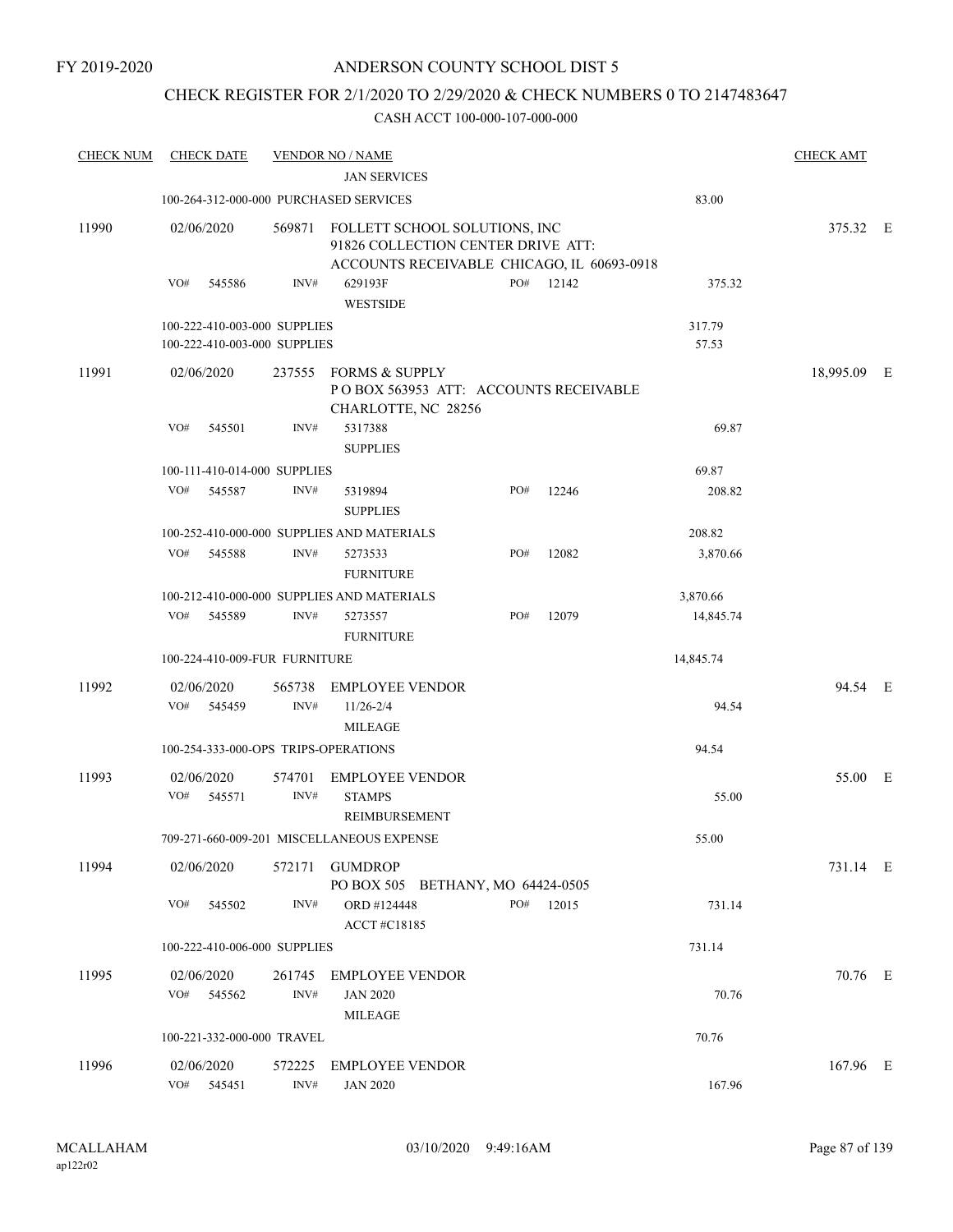# CHECK REGISTER FOR 2/1/2020 TO 2/29/2020 & CHECK NUMBERS 0 TO 2147483647

| <b>CHECK NUM</b> | <b>CHECK DATE</b>                      |                | <b>VENDOR NO / NAME</b><br><b>MILEAGE</b>                                                   |        | <b>CHECK AMT</b> |  |
|------------------|----------------------------------------|----------------|---------------------------------------------------------------------------------------------|--------|------------------|--|
|                  | 100-266-332-000-000 IN-DISTRICT TRAVEL |                |                                                                                             | 167.96 |                  |  |
| 11997            | 02/06/2020                             |                | 563608 JW PEPPER & SON, INC<br>POBOX 642 ATT: ACCOUNTS RECEIVABLE<br><b>EXTON, PA 19341</b> |        | 166.38 E         |  |
|                  | VO#<br>545509                          | INV#           | <b>SOUTHWOOD</b><br><b>MUSIC</b>                                                            | 32.89  |                  |  |
|                  | 100-114-410-021-COB SUPPLIES           |                |                                                                                             | 19.24  |                  |  |
|                  | 100-114-410-021-COB SUPPLIES           |                |                                                                                             | 9.25   |                  |  |
|                  | 100-114-410-021-COB SUPPLIES           |                |                                                                                             | 4.40   |                  |  |
|                  | VO#<br>545510                          | INV#           | 262945965<br>SOUTHWOOD                                                                      | 55.00  |                  |  |
|                  | 721-190-660-021-637 BAND MS/HS EXPENSE |                |                                                                                             | 55.00  |                  |  |
|                  | VO#<br>545511                          | INV#           | 265181230<br><b>MCCANTS</b>                                                                 | 78.49  |                  |  |
|                  |                                        |                | 100-113-410-005-COB CHORUS, ORCHESTRA & BAND                                                | 78.49  |                  |  |
| 11998            | 02/06/2020<br>VO#<br>545557            | 575453<br>INV# | <b>EMPLOYEE VENDOR</b><br><b>JAN 24</b>                                                     | 157.78 | 157.78 E         |  |
|                  |                                        |                | <b>COLUMBIA</b><br>201-224-333-019-000 TRIPS AND CONFERENCES                                | 157.78 |                  |  |
| 11999            | 02/06/2020<br>VO#<br>545449            | INV#           | 563964 EMPLOYEE VENDOR<br><b>JAN 2020</b><br><b>MILEAGE</b>                                 | 61.30  | 61.30 E          |  |
|                  | 100-266-332-000-000 IN-DISTRICT TRAVEL |                |                                                                                             | 61.30  |                  |  |
| 12000            | 02/06/2020<br>VO#<br>545454            | INV#           | 574514 EMPLOYEE VENDOR<br><b>JAN 2020</b><br><b>MILEAGE</b>                                 | 135.66 | 135.66 E         |  |
|                  | 100-266-332-000-000 IN-DISTRICT TRAVEL |                |                                                                                             | 135.66 |                  |  |
| 12001            | 02/06/2020<br>VO#<br>545448            | 340065<br>INV# | <b>EMPLOYEE VENDOR</b><br>JAN 27,28,31<br><b>POWDERSVILLE</b>                               | 88.39  | 88.39 E          |  |
|                  | 100-221-333-000-TST TESTING TRAVEL     |                |                                                                                             | 88.39  |                  |  |
| 12002            | 02/06/2020<br>VO# 545447               | 345710<br>INV# | <b>EMPLOYEE VENDOR</b><br><b>JAN 30</b><br>POWDERSVILLE                                     | 37.99  | 37.99 E          |  |
|                  |                                        |                | 100-264-333-000-000 TRIPS AND CONFERENCES                                                   | 37.99  |                  |  |
| 12003            | 02/06/2020<br>VO#<br>545450            | INV#           | 575527 EMPLOYEE VENDOR<br><b>JAN 2020</b><br><b>MILEAGE</b>                                 | 48.26  | 48.26 E          |  |
|                  | 100-266-332-000-000 IN-DISTRICT TRAVEL |                |                                                                                             | 48.26  |                  |  |
| 12004            | 02/06/2020<br>VO#<br>545465            | 346650<br>INV# | <b>EMPLOYEE VENDOR</b><br><b>CHICK FIL A</b><br>REIMBURSEMENT                               | 570.07 | 570.07 E         |  |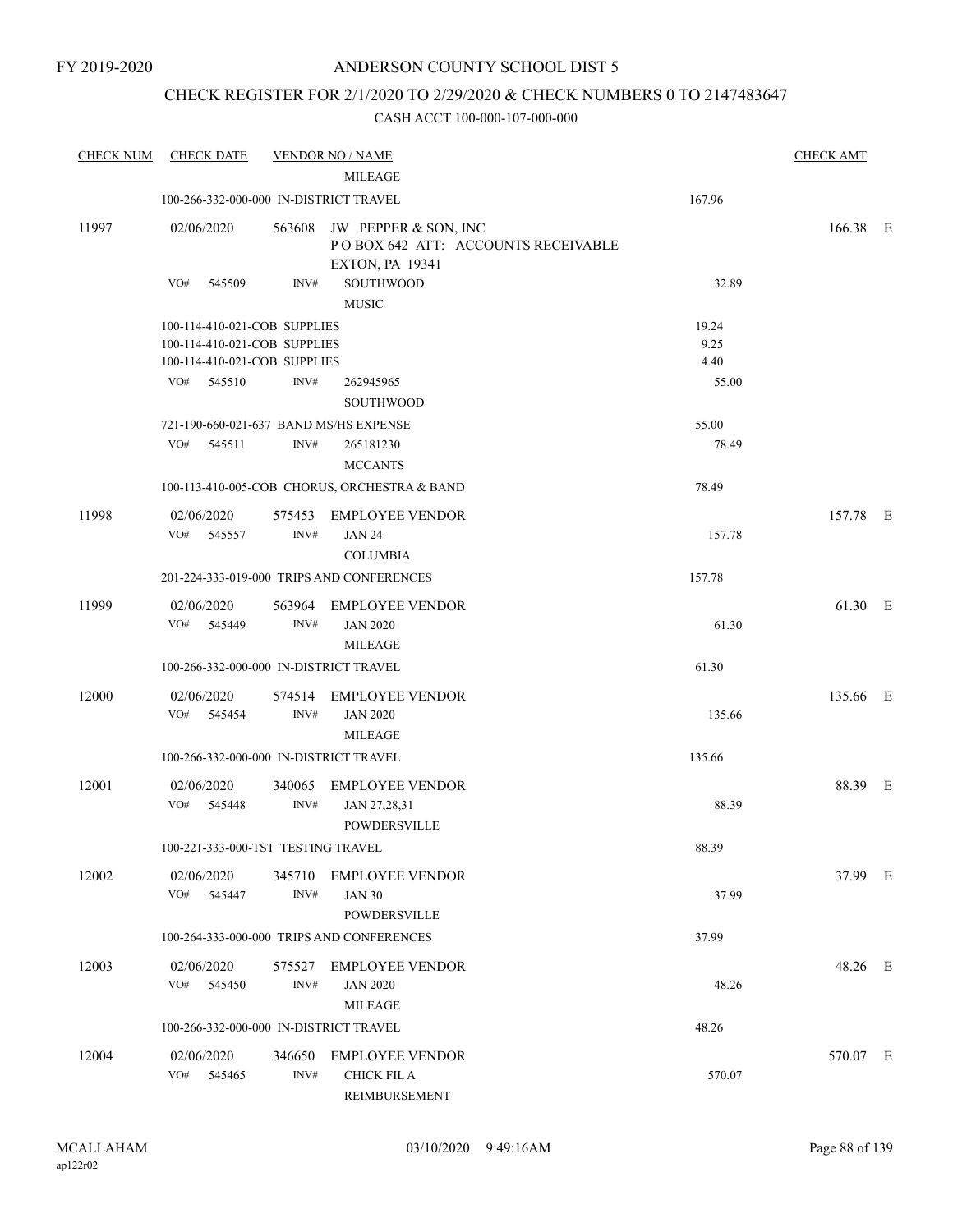# CHECK REGISTER FOR 2/1/2020 TO 2/29/2020 & CHECK NUMBERS 0 TO 2147483647

| <b>CHECK NUM</b> | <b>CHECK DATE</b>                     |                | <b>VENDOR NO / NAME</b>                                                                                 |     |       |          | <b>CHECK AMT</b> |  |
|------------------|---------------------------------------|----------------|---------------------------------------------------------------------------------------------------------|-----|-------|----------|------------------|--|
|                  | 705-271-660-005-496 8TH GRADE EXPENSE |                |                                                                                                         |     |       | 570.07   |                  |  |
| 12005            | 02/06/2020                            |                | 349701 MED CENTRAL HEALTH RESOURCES<br>3424 CLEMSON BLVD ATT: ACCOUNTS<br>RECEIVABLE ANDERSON, SC 29621 |     |       |          | 105.00 E         |  |
|                  | VO#<br>545513                         | INV#           | 56048<br><b>LOVITT</b>                                                                                  |     |       | 85.00    |                  |  |
|                  |                                       |                | 100-255-323-000-000 CONTRACTED SERVICES                                                                 |     |       | 85.00    |                  |  |
|                  | VO# 545514                            | INV#           | 56048                                                                                                   |     |       | 20.00    |                  |  |
|                  |                                       |                | <b>LOVITT</b>                                                                                           |     |       |          |                  |  |
|                  |                                       |                | 100-255-323-000-000 CONTRACTED SERVICES                                                                 |     |       | 20.00    |                  |  |
| 12006            | 02/06/2020                            | 352100         | MEREDITH BATTERY SERVICE<br>1802 WEST WHITNER STREET ATT: ACCOUNTS<br>RECEIVABLE ANDERSON, SC 29624     |     |       |          | 108.95 E         |  |
|                  | VO#<br>545512                         | INV#           | 102754                                                                                                  |     |       | 108.95   |                  |  |
|                  |                                       |                | <b>BATTERY</b>                                                                                          |     |       |          |                  |  |
|                  |                                       |                | 100-254-412-000-001 TRUCK SERVICE - MAINTENANCE                                                         |     |       | 108.95   |                  |  |
| 12007            | 02/06/2020<br>VO# 545444              | 575011<br>INV# | <b>EMPLOYEE VENDOR</b><br><b>JAN 16</b><br><b>COLUMBIA</b>                                              |     |       | 170.54   | 170.54 E         |  |
|                  | 100-211-332-005-000 TRAVEL            |                |                                                                                                         |     |       | 170.54   |                  |  |
| 12008            | 02/06/2020<br>VO#<br>545461           | 574772<br>INV# | <b>EMPLOYEE VENDOR</b><br><b>COSTUMES</b>                                                               |     |       | 1,048.50 | 1,192.56 E       |  |
|                  |                                       |                | REIMBURSEMENT                                                                                           |     |       |          |                  |  |
|                  | 714-271-660-014-220 MUSIC EXPENSE     |                |                                                                                                         |     |       | 1,048.50 |                  |  |
|                  | VO#<br>545462                         | INV#           | <b>COSTUMES</b><br>REIMBURSEMENT                                                                        |     |       | 144.06   |                  |  |
|                  |                                       |                | 817-112-410-014-000 SUPPLIES AND MATERIALS                                                              |     |       | 144.06   |                  |  |
| 12009            | 02/06/2020                            |                | 389900 OFFICE DEPOT<br>POBOX 1413 CHARLOTTE, NC 28201-1413                                              |     |       |          | 115.42 E         |  |
|                  | VO#<br>545517                         | INV#           | 430233274001<br><b>SUPPLIES</b>                                                                         | PO# | 12203 | 93.54    |                  |  |
|                  | 100-221-410-000-TST SUPPLIES-TESTING  |                |                                                                                                         |     |       | 93.54    |                  |  |
|                  | VO#<br>545594                         | INV#           | 2377887591<br><b>SUPPLIES</b>                                                                           | PO# | 12190 | 21.88    |                  |  |
|                  | 100-113-410-001-PLC SUPPLIES          |                |                                                                                                         |     |       | 21.88    |                  |  |
| 12010            | 02/06/2020<br>VO# 545445              | 575070<br>INV# | <b>EMPLOYEE VENDOR</b><br><b>JAN 15-17</b>                                                              |     |       | 54.00    | 54.00 E          |  |
|                  |                                       |                | <b>MYRTLE BEACH</b>                                                                                     |     |       |          |                  |  |
|                  |                                       |                | 100-221-333-012-000 TRIPS AND CONFERENCES                                                               |     |       | 54.00    |                  |  |
| 12011            | 02/06/2020                            | 570443         | PROJECT LEAD THE WAY<br>3939 PRIORITY WAY SOUTH DRIVE SUITE 400<br>INDIANAPOLIS, IN 46240               |     |       |          | 3,000.00 E       |  |
|                  | VO#<br>545596                         | INV#           | 215289<br>19/20 ENGINEERING                                                                             | PO# | 12252 | 3,000.00 |                  |  |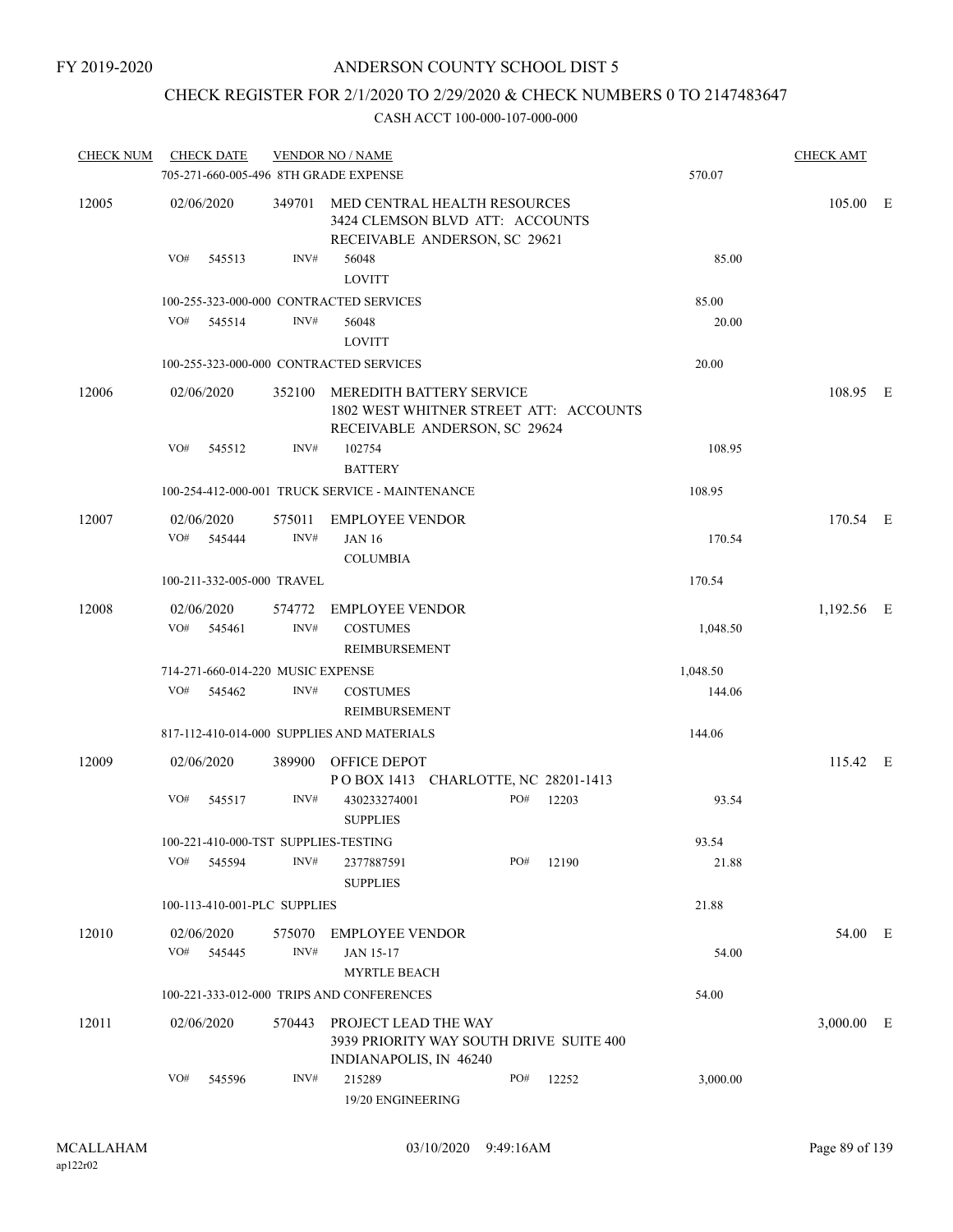# CHECK REGISTER FOR 2/1/2020 TO 2/29/2020 & CHECK NUMBERS 0 TO 2147483647

| <b>CHECK NUM</b> | <b>CHECK DATE</b>                        |        | <b>VENDOR NO / NAME</b>                                                                                  |          | <b>CHECK AMT</b> |  |
|------------------|------------------------------------------|--------|----------------------------------------------------------------------------------------------------------|----------|------------------|--|
|                  |                                          |        | 329-115-410-031-000 SUPPLIES-STATE EQUIPMENT                                                             | 3,000.00 |                  |  |
| 12012            | 02/06/2020<br>VO# 545558                 | INV#   | 427745 EMPLOYEE VENDOR<br><b>JAN 30</b><br><b>CHARLOTTE</b>                                              | 162.40   | 162.40 E         |  |
|                  |                                          |        | 705-271-660-005-585 FIELD TRIPS- GR. 6 EXPENSE                                                           | 162.40   |                  |  |
| 12013            | 02/06/2020<br>VO#<br>545570              | INV#   | 574029 EMPLOYEE VENDOR<br><b>WAL MART</b><br>REIMBURSEMENT                                               | 15.71    | 15.71 E          |  |
|                  | 706-271-660-006-600 ART CLUB EXPENSE     |        |                                                                                                          | 15.71    |                  |  |
| 12014            | 02/06/2020<br>VO# 545460                 | INV#   | 574513 EMPLOYEE VENDOR<br><b>JAN 2020</b><br><b>MILEAGE</b>                                              | 122.43   | 122.43 E         |  |
|                  | 100-221-332-000-000 TRAVEL               |        |                                                                                                          | 122.43   |                  |  |
| 12015            | 02/06/2020                               | 570099 | SCHOOL SPECIALTY, INC.<br>32656 COLLECTION CENTER DR. ATT:<br>ACCOUNTS RECEIVABLE CHICAGO, IL 60693-0656 |          | 415.86 E         |  |
|                  | VO#<br>545527                            | INV#   | 208124514889<br><b>KRAFT PAPER</b>                                                                       | 415.86   |                  |  |
|                  | 100-112-410-014-000 SUPPLIES             |        |                                                                                                          | 415.86   |                  |  |
| 12016            | 02/06/2020                               | 570059 | <b>SHARP BUSINESS SYSTEMS</b><br>DEPT 1216 PO BOX 121216 DALLAS, TX<br>75312-1216                        |          | 306.80 E         |  |
|                  | VO#<br>545528                            | INV#   | 9002548398<br><b>COPIES</b>                                                                              | 34.42    |                  |  |
|                  | 100-113-410-005-000 SUPPLIES             |        |                                                                                                          | 34.42    |                  |  |
|                  | VO#<br>545529                            | INV#   | 9002559552<br><b>COPIES</b>                                                                              | 183.52   |                  |  |
|                  | 100-252-360-000-000 PRINTING AND BINDING |        |                                                                                                          | 183.52   |                  |  |
|                  | VO#<br>545606                            | INV#   | 9002557553<br><b>COPIES</b>                                                                              | 88.86    |                  |  |
|                  | 717-190-660-017-362 COPIER EXPENSE       |        |                                                                                                          | 88.86    |                  |  |
| 12017            | 02/06/2020                               | 472700 | SHERWIN WILLIAMS<br>613 NORTH MURRAY AVENUE ATT: ACCOUNTS<br>RECEIVABLE ANDERSON, SC 29625               |          | 71.64 E          |  |
|                  | VO#<br>545530                            | INV#   | 8059-8<br><b>SUPPLIES</b>                                                                                | 49.20    |                  |  |
|                  |                                          |        | 100-254-410-006-001 SUPPLIES - MAINTENANCE                                                               | 49.20    |                  |  |
|                  | VO#<br>545531                            | INV#   | 0054-8<br><b>SUPPLIES</b>                                                                                | 22.44    |                  |  |
|                  |                                          |        | 100-254-410-006-001 SUPPLIES - MAINTENANCE                                                               | 22.44    |                  |  |
| 12018            | 02/06/2020<br>VO#<br>545464              | INV#   | 574599 EMPLOYEE VENDOR<br>LOWES<br>REIMBURSEMENT                                                         | 70.58    | 70.58 E          |  |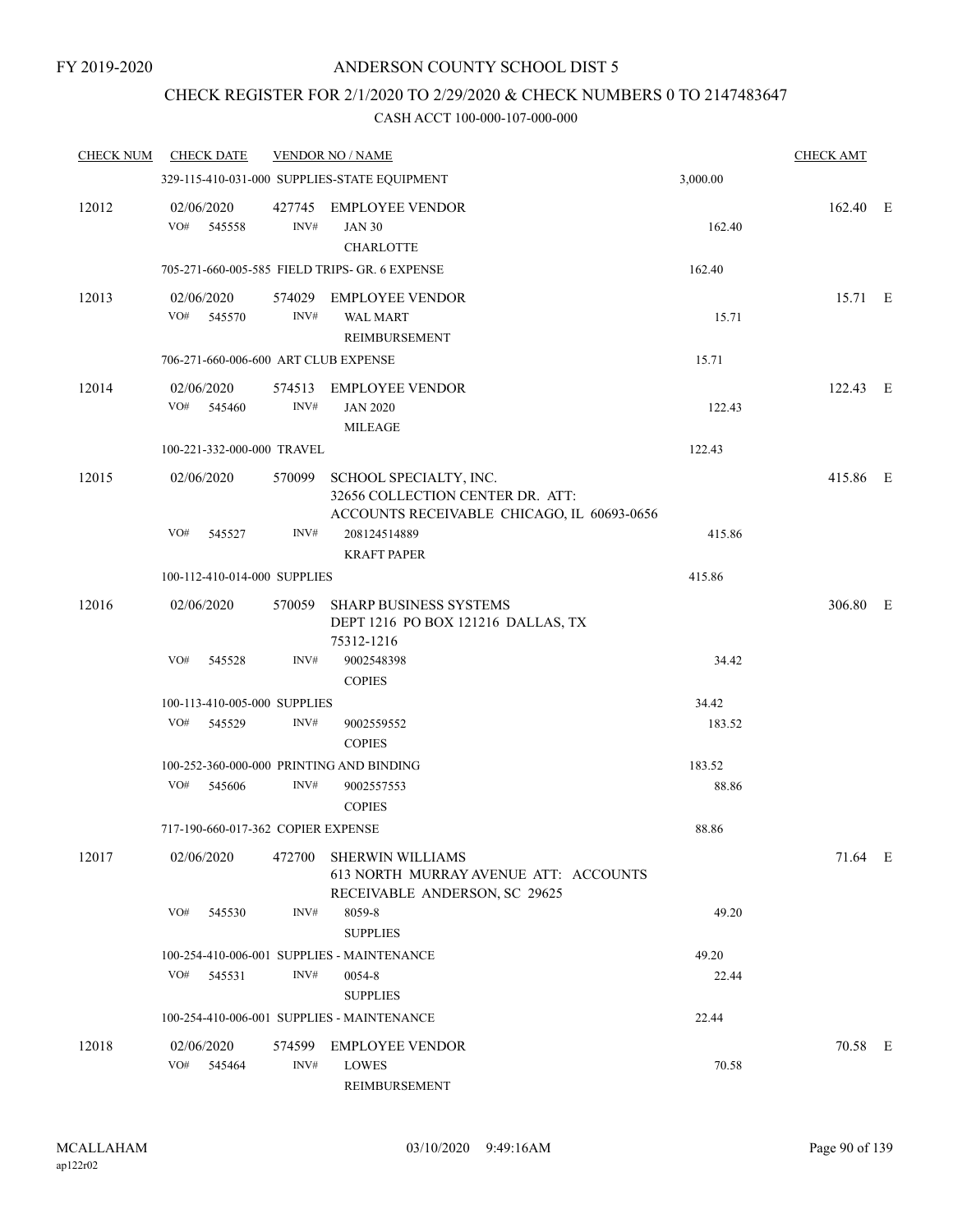# CHECK REGISTER FOR 2/1/2020 TO 2/29/2020 & CHECK NUMBERS 0 TO 2147483647

| <b>CHECK NUM</b> | <b>CHECK DATE</b>                       |                | <b>VENDOR NO / NAME</b>                                                                               |          | <b>CHECK AMT</b> |  |
|------------------|-----------------------------------------|----------------|-------------------------------------------------------------------------------------------------------|----------|------------------|--|
|                  |                                         |                | 721-190-660-021-411 MISCELLANEOUS EXPENSE                                                             | 70.58    |                  |  |
| 12019            | 02/06/2020<br>VO#<br>545466             | 576369<br>INV# | <b>EMPLOYEE VENDOR</b><br>PAYROLL<br><b>ACCOUNT CLOSED</b>                                            | 100.00   | 100.00 E         |  |
|                  | 100-000-108-000-000 CASH - PAYROLL ACCT |                |                                                                                                       | 100.00   |                  |  |
| 12020            | 02/06/2020<br>VO# 545567                | INV#           | 571825 EMPLOYEE VENDOR<br><b>WAL MART</b><br>REIMBURSEMENT                                            | 23.48    | 23.48 E          |  |
|                  | 201-188-410-014-000 SUPPLIES- PARENTING |                |                                                                                                       | 23.48    |                  |  |
| 12021            | 02/06/2020<br>VO# 545568                | INV#           | 575057 EMPLOYEE VENDOR<br><b>WAL MART</b><br>REIMBURSEMENT                                            | 26.67    | $26.67$ E        |  |
|                  |                                         |                | 706-271-660-006-411 MISCELLANEOUS EXPENSE                                                             | 26.67    |                  |  |
| 12022            | 02/06/2020<br>VO#<br>545458             | 511600<br>INV# | <b>EMPLOYEE VENDOR</b><br><b>JAN 2020</b><br><b>MILEAGE</b>                                           | 12.06    | 12.06 E          |  |
|                  |                                         |                | 707-190-660-007-201 MISCELLANEOUS EXPENSE                                                             | 12.06    |                  |  |
| 12023            | 02/06/2020                              | 569789         | UNIFIRST CORPORATION<br>322 STANDING SPRINGS COURT ATT: ACCOUNTS<br>RECEIVABLE SIMPSONVILLE, SC 29680 |          | 602.24 E         |  |
|                  | VO#<br>545556                           | INV#           | ACCT 1578913<br>PO#<br>11966<br><b>MOP SERVICE</b>                                                    | 602.24   |                  |  |
|                  | 100-254-410-001-000 SUPPLIES            |                |                                                                                                       | 17.82    |                  |  |
|                  | 100-254-410-002-000 SUPPLIES            |                |                                                                                                       | 27.08    |                  |  |
|                  | 100-254-410-003-000 SUPPLIES            |                |                                                                                                       | 29.86    |                  |  |
|                  | 100-254-410-005-000 SUPPLIES            |                |                                                                                                       | 20.89    |                  |  |
|                  | 100-254-410-006-000 SUPPLIES            |                |                                                                                                       | 28.19    |                  |  |
|                  | 100-254-410-007-000 SUPPLIES            |                |                                                                                                       | 22.44    |                  |  |
|                  | 100-254-410-008-000 SUPPLIES            |                |                                                                                                       | 41.40    |                  |  |
|                  | 100-254-410-009-000 SUPPLIES            |                |                                                                                                       | 31.42    |                  |  |
|                  | 100-254-410-010-000 SUPPLIES            |                |                                                                                                       | 14.00    |                  |  |
|                  | 100-254-410-011-000 SUPPLIES            |                |                                                                                                       | 19.50    |                  |  |
|                  | 100-254-410-012-000 SUPPLIES            |                |                                                                                                       | 19.58    |                  |  |
|                  | 100-254-410-013-000 SUPPLIES            |                |                                                                                                       | 17.70    |                  |  |
|                  | 100-254-410-014-000 SUPPLIES            |                |                                                                                                       | 28.42    |                  |  |
|                  | 100-254-410-015-000 SUPPLIES            |                |                                                                                                       | 23.42    |                  |  |
|                  | 100-254-410-016-000 SUPPLIES            |                |                                                                                                       | 23.42    |                  |  |
|                  | 100-254-410-017-000 SUPPLIES            |                |                                                                                                       | 54.76    |                  |  |
|                  | 100-254-410-018-000 SUPPLIES            |                |                                                                                                       | 29.22    |                  |  |
|                  | 100-254-410-019-000 SUPPLIES            |                |                                                                                                       | 37.50    |                  |  |
|                  | 100-254-410-020-000 SUPPLIES            |                |                                                                                                       | $0.00\,$ |                  |  |
|                  | 100-254-410-021-000 SUPPLIES            |                |                                                                                                       | 47.90    |                  |  |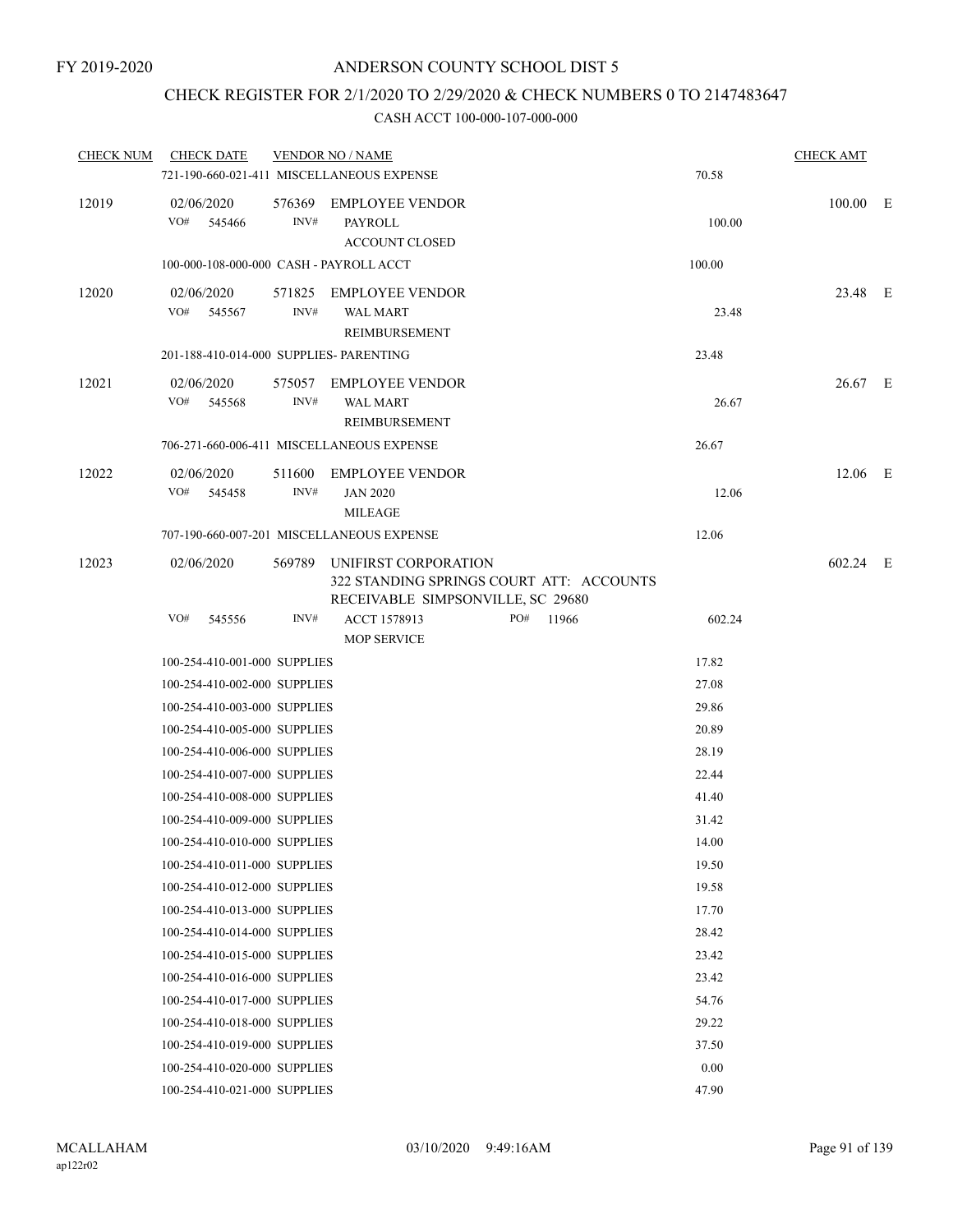# CHECK REGISTER FOR 2/1/2020 TO 2/29/2020 & CHECK NUMBERS 0 TO 2147483647

| CHECK NUM | <b>CHECK DATE</b>                      |      | <b>VENDOR NO / NAME</b>                                                                        |           | <b>CHECK AMT</b> |  |
|-----------|----------------------------------------|------|------------------------------------------------------------------------------------------------|-----------|------------------|--|
|           | 100-254-410-023-000 SUPPLIES           |      |                                                                                                | 15.18     |                  |  |
|           | 131-254-410-031-000 SUPPLIES           |      |                                                                                                | 52.54     |                  |  |
| 12024     | 02/06/2020                             |      | 572098 EMPLOYEE VENDOR                                                                         |           | 57.59 E          |  |
|           | VO# 545452                             | INV# | <b>JAN 2020</b><br><b>MILEAGE</b>                                                              | 57.59     |                  |  |
|           | 100-266-332-000-000 IN-DISTRICT TRAVEL |      |                                                                                                | 57.59     |                  |  |
| 12025     | 02/06/2020                             |      | 575112 EMPLOYEE VENDOR                                                                         |           | 577.27 E         |  |
|           | VO# 545560                             | INV# | $1/31 - 2/2$<br><b>MYRTLE BEACH</b>                                                            | 527.12    |                  |  |
|           |                                        |      | 207-224-333-031-004 TRIPS AND CONFERENCES                                                      | 527.12    |                  |  |
|           | VO# 545569                             | INV# | <b>SUPPLIES</b><br>REIMBURSEMENT                                                               | 50.15     |                  |  |
|           | 731-271-660-031-850 FFA EXPENSE        |      |                                                                                                | 21.38     |                  |  |
|           |                                        |      | 731-271-660-031-879 AG BIOSYSTEMS EXPENSE                                                      | 28.77     |                  |  |
| 12026     | 02/06/2020                             |      | 532300 WHITE JONES ACE HARDWARE<br>PO BOX 13012 ATT: ACCOUNTS RECEIVABLE<br>ANDERSON, SC 29624 |           | 180.66 E         |  |
|           | VO#<br>545547                          | INV# | 402416<br><b>SUPPLIES</b>                                                                      | 53.10     |                  |  |
|           |                                        |      | 100-254-410-002-001 SUPPLIES - MAINTENANCE                                                     | 53.10     |                  |  |
|           | VO# 545548                             | INV# | 402411<br><b>SUPPLIES</b>                                                                      | 35.65     |                  |  |
|           |                                        |      | 100-254-410-003-001 SUPPLIES - MAINTENANCE                                                     | 35.65     |                  |  |
|           | VO# 545549                             | INV# | 402441<br><b>SUPPLIES</b>                                                                      | 6.39      |                  |  |
|           |                                        |      | 100-254-410-000-001 MAINT. SUPPLIES-STRUCTURES                                                 | 6.39      |                  |  |
|           | VO# 545550                             | INV# | 888327                                                                                         | 7.94      |                  |  |
|           |                                        |      | <b>SUPPLIES</b>                                                                                |           |                  |  |
|           |                                        |      | 100-254-410-008-400 HVAC/ELECTRICAL/PLUMBING                                                   | 7.94      |                  |  |
|           | VO# 545551                             | INV# | 888317<br><b>SUPPLIES</b>                                                                      | 20.63     |                  |  |
|           |                                        |      | 100-254-410-000-001 MAINT. SUPPLIES-STRUCTURES                                                 | 20.63     |                  |  |
|           | VO# 545552                             | INV# | 888293<br><b>SUPPLIES</b>                                                                      | 41.75     |                  |  |
|           |                                        |      | 100-254-410-007-001 SUPPLIES - MAINTENANCE                                                     | 41.75     |                  |  |
|           | VO# 545553                             | INV# | 886515 CREDIT<br><b>RETURN</b>                                                                 | $-172.71$ |                  |  |
|           | 100-254-410-000-400 HVAC SUPPLIES      |      |                                                                                                | $-172.71$ |                  |  |
|           | VO# 545554                             | INV# | 886516<br><b>PADLOCKS</b>                                                                      | 158.15    |                  |  |
|           | 100-254-410-000-400 HVAC SUPPLIES      |      |                                                                                                | 158.15    |                  |  |
|           | VO# 545555                             | INV# | 885883                                                                                         | 29.76     |                  |  |
|           |                                        |      | <b>SUPPLIES</b><br>100-254-410-000-001 MAINT. SUPPLIES-STRUCTURES                              | 29.76     |                  |  |
|           |                                        |      |                                                                                                |           |                  |  |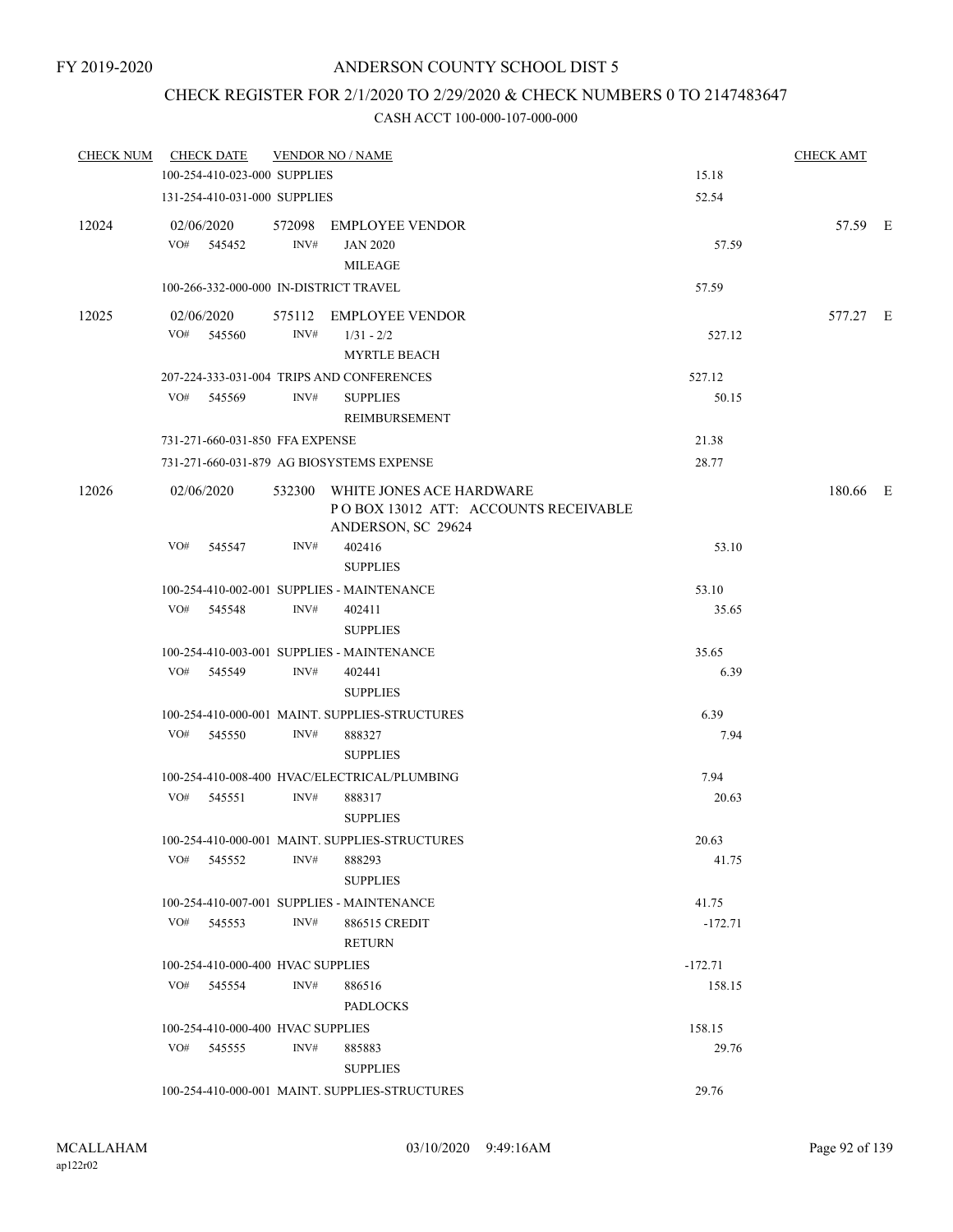# CHECK REGISTER FOR 2/1/2020 TO 2/29/2020 & CHECK NUMBERS 0 TO 2147483647

| <b>CHECK NUM</b> | <b>CHECK DATE</b>                       |                | <b>VENDOR NO / NAME</b>                                                                     |          | <b>CHECK AMT</b> |  |
|------------------|-----------------------------------------|----------------|---------------------------------------------------------------------------------------------|----------|------------------|--|
| 12027            | 02/06/2020<br>VO#<br>545564             | 575544<br>INV# | <b>EMPLOYEE VENDOR</b><br><b>JAN 2020</b><br><b>MILEAGE</b>                                 | 61.13    | 61.13 E          |  |
|                  | 283-223-333-000-000 TRIPS/MILEAGE       |                |                                                                                             | 61.13    |                  |  |
| 12028            | 02/11/2020                              |                | 573966 ALCO SOAP AND SUPPLY<br>PO BOX 1086 MOORESVILLE, NC 28115                            |          | 3,421.52 E       |  |
|                  | VO#<br>545719                           | INV#           | <b>JAN 2020</b><br><b>SUPPLIES</b>                                                          | 3,421.52 |                  |  |
|                  | 600-256-410-002-CHE CHEMICAL SUPPLIES   |                |                                                                                             | 195.70   |                  |  |
|                  | 600-256-410-003-CHE CHEMICAL SUPPLIES   |                |                                                                                             | 240.99   |                  |  |
|                  | 600-256-410-005-CHE CHEMICAL SUPPLIES   |                |                                                                                             | 271.68   |                  |  |
|                  | 600-256-410-006-CHE CHEMICAL SUPPLIES   |                |                                                                                             | 108.89   |                  |  |
|                  | 600-256-410-007-CHE CHEMICAL SUPPLIES   |                |                                                                                             | 141.16   |                  |  |
|                  | 600-256-410-008-CHE CHEMICAL SUPPLIES   |                |                                                                                             | 199.52   |                  |  |
|                  | 600-256-410-009-CHE CHEMICAL SUPPLIES   |                |                                                                                             | 172.63   |                  |  |
|                  | 600-256-410-010-CHE CHEMICAL SUPPLIES   |                |                                                                                             | 194.87   |                  |  |
|                  | 600-256-410-011-CHE CHEMICAL SUPPLIES   |                |                                                                                             | 278.25   |                  |  |
|                  | 600-256-410-012-CHE CHEMICAL SUPPLIES   |                |                                                                                             | 172.63   |                  |  |
|                  | 600-256-410-013-CHE CHEMICAL SUPPLIES   |                |                                                                                             | 97.85    |                  |  |
|                  | 600-256-410-014-CHE CHEMICAL SUPPLIES   |                |                                                                                             | 164.43   |                  |  |
|                  | 600-256-410-015-CHE CHEMICAL SUPPLIES   |                |                                                                                             | 41.48    |                  |  |
|                  | 600-256-410-016-CHE CHEMICAL SUPPLIES   |                |                                                                                             | 99.25    |                  |  |
|                  | 600-256-410-017-CHE CHEMICAL SUPPLIES   |                |                                                                                             | 228.58   |                  |  |
|                  | 600-256-410-018-CHE CHEMICAL SUPPLIES   |                |                                                                                             | 165.82   |                  |  |
|                  | 600-256-410-019-CHE CHEMICAL SUPPLIES   |                |                                                                                             | 130.72   |                  |  |
|                  | 600-256-410-020-CHE CHEMICAL SUPPLIES   |                |                                                                                             | 351.25   |                  |  |
|                  | 600-256-410-021-CHE CHEMICAL SUPPLIES   |                |                                                                                             | 165.82   |                  |  |
| 12029            | 02/11/2020<br>VO#<br>545637             | 576295<br>INV# | <b>EMPLOYEE VENDOR</b><br><b>FIELD TRIP</b><br><b>REFUND</b>                                | 10.00    | $10.00$ E        |  |
|                  | 721-190-660-021-443 PHYSICAL ED EXPENSE |                |                                                                                             | 10.00    |                  |  |
| 12030            |                                         |                |                                                                                             |          |                  |  |
|                  | 02/11/2020                              | 111125         | <b>ANDERSON AWARDS</b><br>716 WHITEHALL ROAD ATT: ACCOUNTS<br>RECEIVABLE ANDERSON, SC 29625 |          | 89.88 E          |  |
|                  | VO#<br>545640                           | INV#           | <b>SOUTHWOOD</b><br><b>NAME BADGES</b>                                                      | 51.36    |                  |  |
|                  |                                         |                | 721-190-660-021-411 MISCELLANEOUS EXPENSE                                                   | 51.36    |                  |  |
|                  | VO#<br>545718                           | INV#           | <b>GLENVIEW</b><br><b>NAME BADGES</b>                                                       | 32.10    |                  |  |
|                  |                                         |                | 720-271-660-020-411 MISCELLANEOUS EXPENSE                                                   | 32.10    |                  |  |
|                  | VO#<br>545744                           | INV#           | <b>CULINARY</b><br><b>NAME BADGE</b>                                                        | 6.42     |                  |  |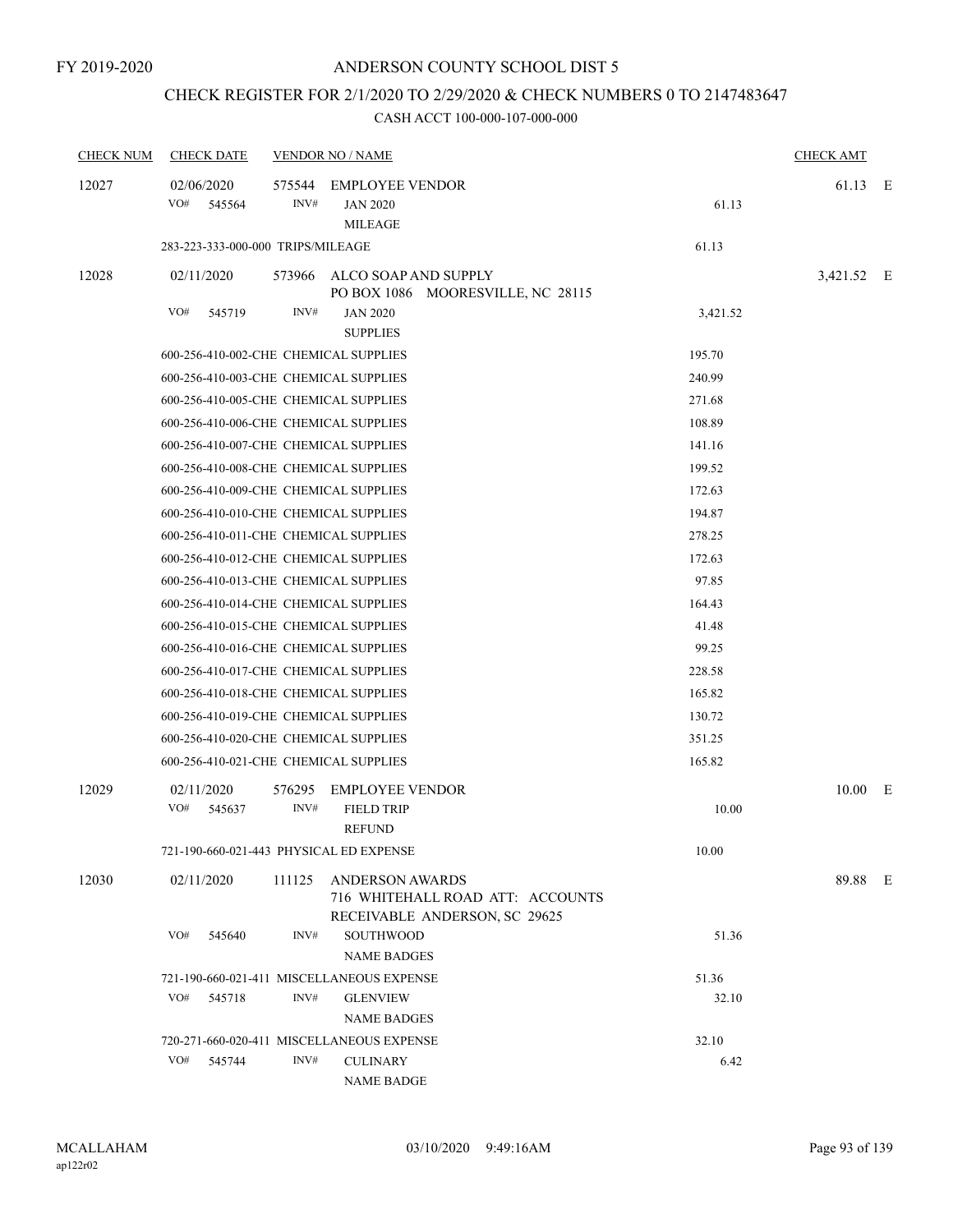# CHECK REGISTER FOR 2/1/2020 TO 2/29/2020 & CHECK NUMBERS 0 TO 2147483647

| <b>CHECK NUM</b> | <b>CHECK DATE</b>            |      | <b>VENDOR NO / NAME</b>                                                                                        |     |       |        | <b>CHECK AMT</b> |  |
|------------------|------------------------------|------|----------------------------------------------------------------------------------------------------------------|-----|-------|--------|------------------|--|
|                  | 600-256-410-000-000 SUPPLIES |      |                                                                                                                |     |       | 6.42   |                  |  |
| 12031            | 02/11/2020                   |      | 114225 ANDERSON RESTAURANT EQUIPMENT<br>112 EAST MAULDIN STREET ATT: ACCOUNTS<br>RECEIVABLE ANDERSON, SC 29621 |     |       |        | 303.83 E         |  |
|                  | VO#<br>545720                | INV# | 57777<br><b>PANS</b>                                                                                           |     |       | 80.73  |                  |  |
|                  | 600-256-410-020-000 SUPPLIES |      |                                                                                                                |     |       | 80.73  |                  |  |
|                  | VO# 545721                   | INV# | 57778<br><b>TRAYS</b>                                                                                          |     |       | 223.10 |                  |  |
|                  | 600-256-410-007-000 SUPPLIES |      |                                                                                                                |     |       | 223.10 |                  |  |
| 12032            | 02/11/2020                   |      | 571419 ANGELTRAX - IVS, INC<br>9540 US HWY 84 WEST, SUITE 2 NEWTON, AL<br>36352                                |     |       |        | 253.76 E         |  |
|                  | VO#<br>545726                | INV# | 636980<br><b>SECURITY KEY</b>                                                                                  | PO# | 12288 | 253.76 |                  |  |
|                  | 100-255-410-000-000 SUPPLIES |      |                                                                                                                |     |       | 253.76 |                  |  |
| 12033            | 02/11/2020                   |      | 126675 ATTAWAY INC<br>POBOX 302 ATT: ACCOUNTS RECEIVABLE<br>ANDERSON, SC 29622                                 |     |       |        | 128.40 E         |  |
|                  | VO#<br>545641                | INV# | 226714<br><b>MCINTOSH CARDS</b>                                                                                |     |       | 128.40 |                  |  |
|                  |                              |      | 716-271-660-016-201 MISCELLANEOUS EXPENSE                                                                      |     |       | 128.40 |                  |  |
| 12034            | 02/11/2020                   |      | 572406 EMPLOYEE VENDOR                                                                                         |     |       |        | 24.99 E          |  |
|                  | VO#<br>545697                | INV# | <b>REGISTRATION</b><br>REIMBURSEMENT                                                                           |     |       | 24.99  |                  |  |
|                  |                              |      | 809-224-333-017-000 TRIPS AND CONFERENCES                                                                      |     |       | 24.99  |                  |  |
| 12035            | 02/11/2020                   |      | 201391 BLICK ART MATERIALS<br>6910 EAGLE WAY CHICAGO, IL 60670-1069                                            |     |       |        | 547.21 E         |  |
|                  | VO#<br>545644                | INV# | 2946563<br>SOUTHWOOD                                                                                           |     |       | 547.21 |                  |  |
|                  |                              |      | 309-113-410-021-000 SUPPLIES AND MATERIALS                                                                     |     |       | 547.21 |                  |  |
| 12036            | VO#<br>545715                | INV# | 02/11/2020 141455 EMPLOYEE VENDOR<br>AUG-OCT<br><b>MILEAGE</b>                                                 |     |       | 224.23 | 224.23 E         |  |
|                  |                              |      | 100-213-333-000-000 TRIPS AND CONFERENCES                                                                      |     |       | 224.23 |                  |  |
| 12037            | 02/11/2020<br>VO#<br>545700  | INV# | 574515 EMPLOYEE VENDOR<br><b>WHITE JONES</b><br>REIMBURSEMENT                                                  |     |       | 38.49  | 38.49 E          |  |
|                  | 600-256-410-005-000 SUPPLIES |      |                                                                                                                |     |       | 12.83  |                  |  |
|                  | 600-256-410-013-000 SUPPLIES |      |                                                                                                                |     |       | 12.83  |                  |  |
|                  | 600-256-410-017-000 SUPPLIES |      |                                                                                                                |     |       | 12.83  |                  |  |
| 12038            | 02/11/2020                   |      | 572787 CC&I SERVICES LLC                                                                                       |     |       |        | 5,156.00 E       |  |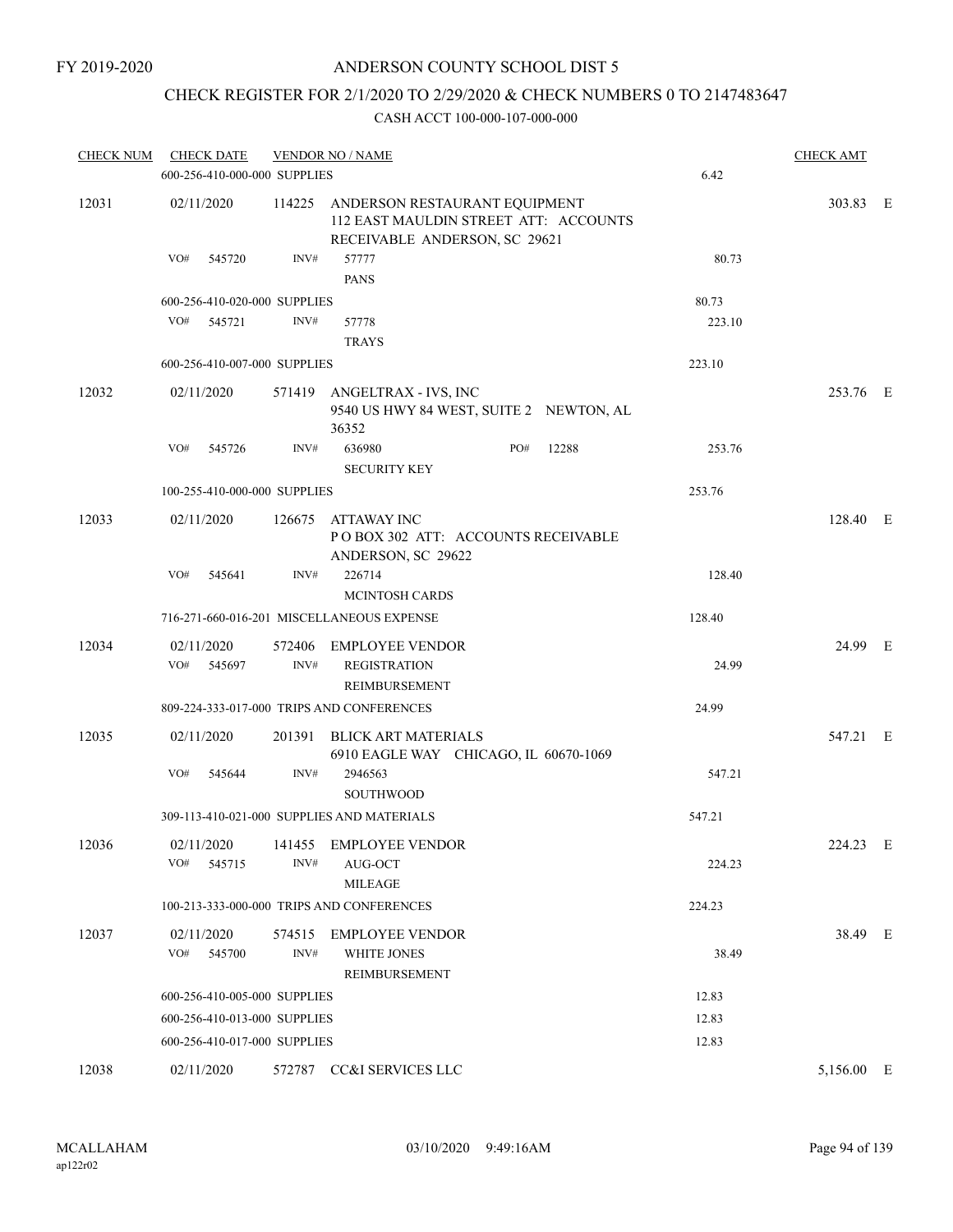FY 2019-2020

# ANDERSON COUNTY SCHOOL DIST 5

# CHECK REGISTER FOR 2/1/2020 TO 2/29/2020 & CHECK NUMBERS 0 TO 2147483647

| <b>CHECK NUM</b> | <b>CHECK DATE</b>           |                                        | <b>VENDOR NO / NAME</b>                                     |     |           |          | <b>CHECK AMT</b> |  |
|------------------|-----------------------------|----------------------------------------|-------------------------------------------------------------|-----|-----------|----------|------------------|--|
|                  |                             |                                        | 4795 S CHURCH ST EXT SUITE 2 ROEBUCK, SC                    |     |           |          |                  |  |
|                  |                             |                                        | 29376                                                       |     |           |          |                  |  |
|                  | VO#<br>545645               | INV#                                   | 5165                                                        | PO# | 11061     | 600.00   |                  |  |
|                  |                             |                                        | TL HANNA                                                    |     |           |          |                  |  |
|                  |                             |                                        | 505-253-520-002-STD STADIUM RENOVATIONS                     |     |           | 600.00   |                  |  |
|                  | VO#<br>545646               | INV#                                   | 5164                                                        | PO# | 99365     | 3,416.00 |                  |  |
|                  |                             |                                        | <b>ARTS CENTER</b>                                          |     |           |          |                  |  |
|                  |                             | 515-253-520-000-ART FINE ARTS CENTER   |                                                             |     |           | 3,416.00 |                  |  |
|                  | VO#<br>545647               | INV#                                   | 5158                                                        | PO# | 98318     | 550.00   |                  |  |
|                  |                             |                                        | <b>WESTSIDE</b>                                             |     |           |          |                  |  |
|                  |                             |                                        | 505-271-540-003-BSC BASEBALL&SOFTBALL COMPLEX               |     |           | 550.00   |                  |  |
|                  | VO# 545648                  | INV#                                   | 5157                                                        | PO# | 98317     | 590.00   |                  |  |
|                  |                             |                                        | <b>TL HANNA</b>                                             |     |           |          |                  |  |
|                  |                             |                                        | 505-271-540-002-BSC BASEBALL&SOFTBALL COMPLEX               |     |           | 590.00   |                  |  |
| 12039            | 02/11/2020                  |                                        | 576085 EMPLOYEE VENDOR                                      |     |           |          | 50.11 E          |  |
|                  | VO#<br>545703               | INV#                                   | <b>JAN 2020</b>                                             |     |           | 50.11    |                  |  |
|                  |                             |                                        | <b>MILEAGE</b>                                              |     |           |          |                  |  |
|                  |                             |                                        | 720-271-660-020-411 MISCELLANEOUS EXPENSE                   |     |           | 50.11    |                  |  |
|                  |                             |                                        |                                                             |     |           |          |                  |  |
| 12040            | 02/11/2020                  | 199000                                 | DEMCO, INC<br>POBOX 8048 MADISON, WI 53708-8048             |     |           |          | 356.43 E         |  |
|                  | VO#<br>545649               | INV#                                   | 6760558                                                     |     |           | 356.43   |                  |  |
|                  |                             |                                        | <b>SUPPLIES</b>                                             |     |           |          |                  |  |
|                  |                             | 100-222-410-012-000 SUPPLIES           |                                                             |     |           | 356.43   |                  |  |
|                  |                             |                                        |                                                             |     |           |          |                  |  |
| 12041            | 02/11/2020                  | 202600                                 | DILLARD'S SPORTS CENTER<br>708 WHITEHALL ROAD ATT: ACCOUNTS |     |           |          | 842.52 E         |  |
|                  |                             |                                        | RECEIVABLE ANDERSON, SC 29625                               |     |           |          |                  |  |
|                  | VO#<br>545650               | INV#                                   | 104720                                                      |     | PO# 11931 | 842.52   |                  |  |
|                  |                             |                                        | <b>WESTSIDE</b>                                             |     |           |          |                  |  |
|                  |                             | 100-271-410-003-000 SUPPLIES           |                                                             |     |           | 842.52   |                  |  |
|                  |                             |                                        |                                                             |     |           |          |                  |  |
| 12042            | 02/11/2020<br>VO#<br>545622 | 226585<br>INV#                         | <b>EMPLOYEE VENDOR</b><br><b>INGLES</b>                     |     |           | 38.48    | 38.48 E          |  |
|                  |                             |                                        | REIMBURSEMENT                                               |     |           |          |                  |  |
|                  |                             | 705-271-660-005-429 FACULTY EXPENSE    |                                                             |     |           | 38.48    |                  |  |
|                  |                             |                                        |                                                             |     |           |          |                  |  |
| 12043            | 02/11/2020                  | 237613                                 | <b>EMPLOYEE VENDOR</b>                                      |     |           |          | 9.98 E           |  |
|                  | VO#<br>545706               | INV#                                   | <b>JAN 2020</b>                                             |     |           | 9.98     |                  |  |
|                  |                             |                                        | MILEAGE                                                     |     |           |          |                  |  |
|                  |                             | 600-256-332-017-000 IN DISTRICT TRAVEL |                                                             |     |           | 9.98     |                  |  |
| 12044            | 02/11/2020                  | 576159                                 | <b>EMPLOYEE VENDOR</b>                                      |     |           |          | $3.02$ E         |  |
|                  | VO#<br>545615               | INV#                                   | <b>JAN 2020</b>                                             |     |           | 3.02     |                  |  |
|                  |                             |                                        | MILEAGE                                                     |     |           |          |                  |  |
|                  |                             | 100-266-332-000-000 IN-DISTRICT TRAVEL |                                                             |     |           | 3.02     |                  |  |
| 12045            | 02/11/2020                  | 574701                                 | <b>EMPLOYEE VENDOR</b>                                      |     |           |          | 130.46 E         |  |
|                  | VO#<br>545623               | INV#                                   | <b>SAMS CLUB</b>                                            |     |           | 130.46   |                  |  |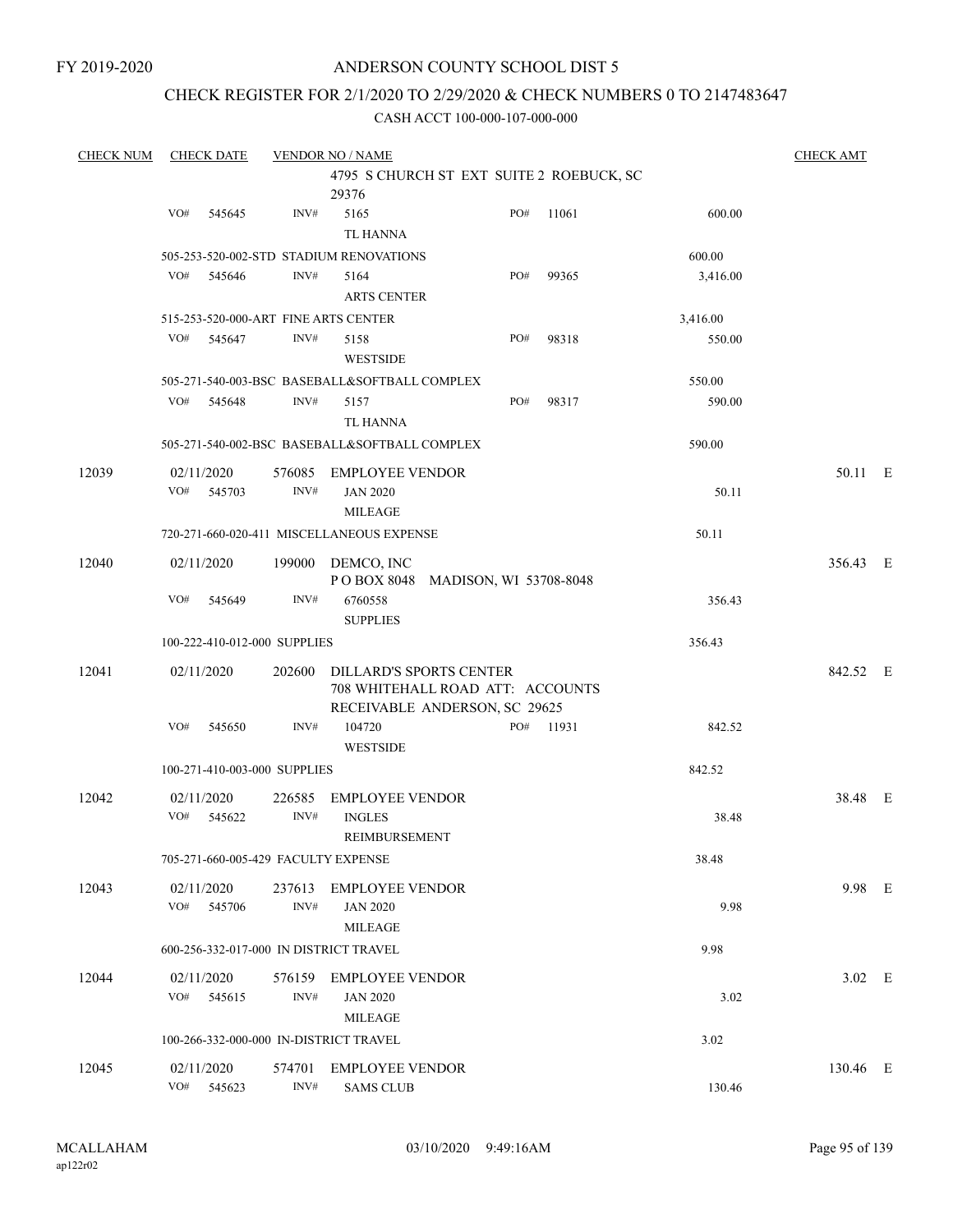# CHECK REGISTER FOR 2/1/2020 TO 2/29/2020 & CHECK NUMBERS 0 TO 2147483647

| <b>CHECK NUM</b> | <b>CHECK DATE</b>                                            |      | <b>VENDOR NO / NAME</b>                                                                          |              |                    | <b>CHECK AMT</b> |  |
|------------------|--------------------------------------------------------------|------|--------------------------------------------------------------------------------------------------|--------------|--------------------|------------------|--|
|                  |                                                              |      | REIMBURSEMENT                                                                                    |              |                    |                  |  |
|                  | 709-271-660-009-375 FACULTY EXPENSE                          |      |                                                                                                  |              | 130.46             |                  |  |
| 12046            | 02/11/2020<br>VO#<br>545709                                  | INV# | 575916 EMPLOYEE VENDOR<br><b>JAN 2020</b><br><b>MILEAGE</b>                                      |              | 27.55              | 27.55 E          |  |
|                  | 600-256-332-012-000 IN DISTRICT TRAVEL                       |      |                                                                                                  |              | 27.55              |                  |  |
| 12047            | 02/11/2020<br>VO# 545714                                     | INV# | 573954 EMPLOYEE VENDOR<br><b>JAN 2020</b><br><b>MILEAGE</b>                                      |              | 107.65             | 107.65 E         |  |
|                  |                                                              |      | 203-223-332-000-000 IN-DISTRICT TRAVEL- ADMIN                                                    |              | 107.65             |                  |  |
| 12048            | 02/11/2020                                                   |      | 264114 HEINEMANN<br>15963 COLLECTIONS CENTER DRIVE ATT:<br>ACCOUNTS RECEIVABLE CHICAGO, IL 60693 |              |                    | 1,964.60 E       |  |
|                  | VO#<br>545735                                                | INV# | 7173893<br>NEW PROSPECT                                                                          | PO#<br>12170 | 1,964.60           |                  |  |
|                  | 201-112-410-010-000 SUPPLIES<br>201-112-410-010-000 SUPPLIES |      |                                                                                                  |              | 1,786.00<br>178.60 |                  |  |
| 12049            | 02/11/2020<br>VO# 545705                                     | INV# | 576375 EMPLOYEE VENDOR<br><b>JAN 2020</b><br><b>MILEAGE</b>                                      |              | 29.52              | 29.52 E          |  |
|                  | 600-256-332-017-000 IN DISTRICT TRAVEL                       |      |                                                                                                  |              | 29.52              |                  |  |
| 12050            | 02/11/2020                                                   |      | 573279 HERSHEY CREAMERY COMPANY<br>710 CORPORATE CIRCLE SALISBURY, NC 28145                      |              |                    | 2,303.48 E       |  |
|                  | VO#<br>545736                                                | INV# | 0015099860<br>WHITEHALL ELEM                                                                     |              | 116.14             |                  |  |
|                  |                                                              |      | 719-271-660-019-391 ICE CREAM SALES EXPENSE                                                      |              | 116.14             |                  |  |
|                  | VO#<br>545737                                                | INV# | 0015099943<br><b>NEVITT FOREST</b>                                                               |              | 107.26             |                  |  |
|                  |                                                              |      | 712-271-660-012-391 ICE CREAM SALES EXPENSE                                                      |              | 107.26             |                  |  |
|                  | VO#<br>545738                                                | INV# | 0015002940<br><b>WESTSIDE</b>                                                                    |              | 141.24             |                  |  |
|                  | 600-256-460-003-000 FOOD                                     |      |                                                                                                  |              | 141.24             |                  |  |
|                  | VO# 545739                                                   | INV# | 0015003154<br><b>SOUTHWOOD</b>                                                                   |              | 212.22             |                  |  |
|                  | 600-256-460-021-000 FOOD                                     |      |                                                                                                  |              | 212.22             |                  |  |
|                  | VO# 545740                                                   | INV# | 0015050890<br><b>SOUTHWOOD</b>                                                                   |              | 128.77             |                  |  |
|                  | 600-256-460-021-000 FOOD                                     |      |                                                                                                  |              | 128.77             |                  |  |
|                  | $VO#$ 545741                                                 | INV# | 0014995224<br><b>ROBERT ANDERSON</b>                                                             |              | 264.27             |                  |  |
|                  | 600-256-460-006-000 FOOD                                     |      |                                                                                                  |              | 264.27             |                  |  |
|                  | VO# 545742                                                   | INV# | 0015051014<br>ROBERT ANDERSON                                                                    |              | 266.29             |                  |  |
|                  | 600-256-460-006-000 FOOD                                     |      |                                                                                                  |              | 266.29             |                  |  |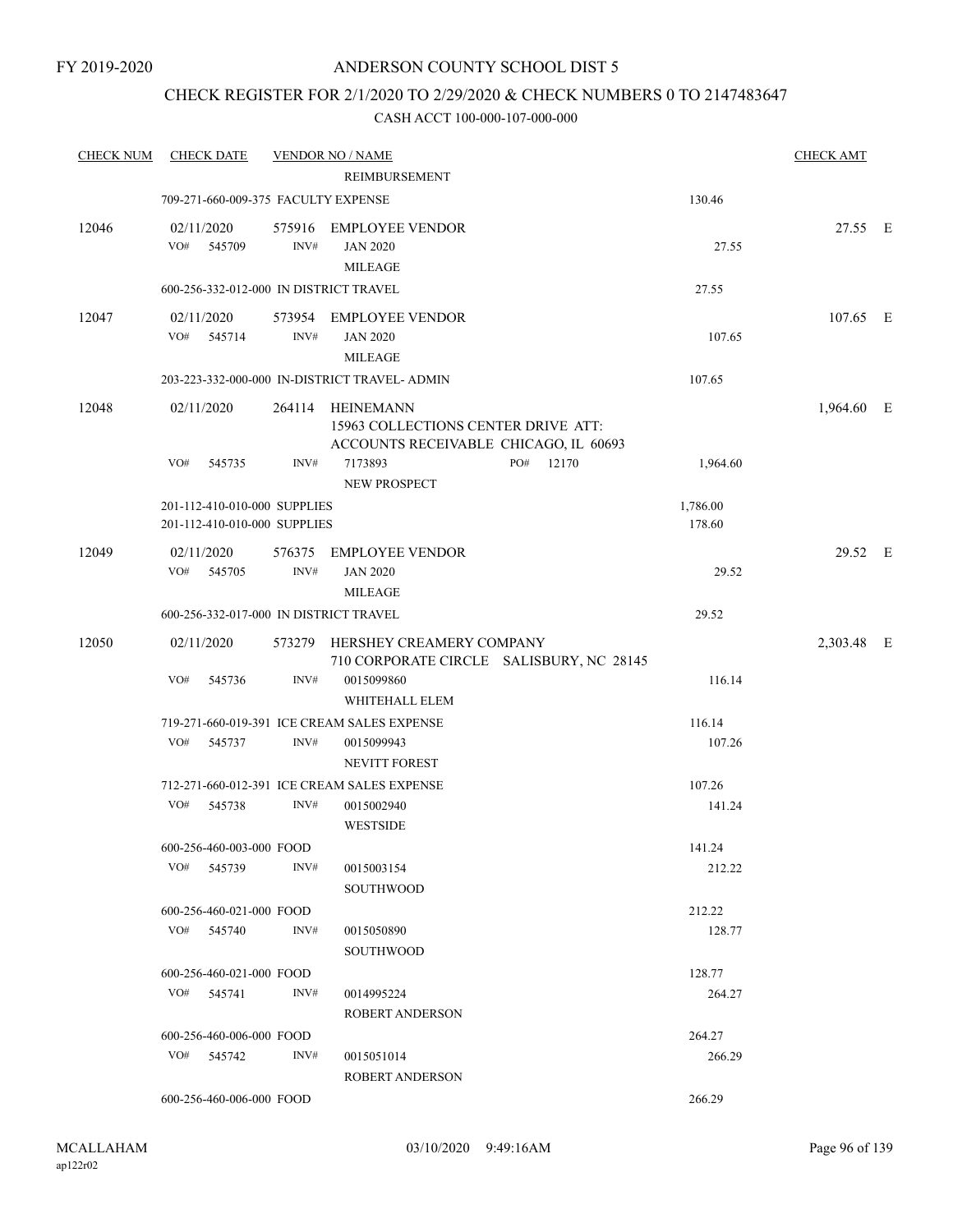# CHECK REGISTER FOR 2/1/2020 TO 2/29/2020 & CHECK NUMBERS 0 TO 2147483647

| <b>CHECK NUM</b> | <b>CHECK DATE</b><br><b>VENDOR NO / NAME</b> |        |                                                |        | <b>CHECK AMT</b> |  |
|------------------|----------------------------------------------|--------|------------------------------------------------|--------|------------------|--|
|                  | VO# 545743                                   | INV#   | 0015003227                                     | 254.11 |                  |  |
|                  |                                              |        | <b>MCLEES ELEM</b>                             |        |                  |  |
|                  | 600-256-460-008-000 FOOD                     |        |                                                | 254.11 |                  |  |
|                  | VO# 545745                                   | INV#   | 0015004692                                     | 135.62 |                  |  |
|                  |                                              |        | <b>GLENVIEW</b>                                |        |                  |  |
|                  | 600-256-460-020-000 FOOD                     |        |                                                | 135.62 |                  |  |
|                  | VO# 545746                                   | INV#   | 0015032570                                     | 677.56 |                  |  |
|                  |                                              |        |                                                |        |                  |  |
|                  |                                              |        | <b>CENTERVILLE</b>                             |        |                  |  |
|                  | 600-256-460-007-000 FOOD                     |        |                                                | 677.56 |                  |  |
| 12051            | 02/11/2020                                   | 576051 | <b>EMPLOYEE VENDOR</b>                         |        | 51.38 E          |  |
|                  | VO#<br>545693                                | INV#   | FEB 8                                          | 51.38  |                  |  |
|                  |                                              |        | <b>JOB FAIR</b>                                |        |                  |  |
|                  |                                              |        | 267-264-333-000-RR3 TRIPS-RECRUITE HQ TEACHERS | 51.38  |                  |  |
| 12052            | 02/11/2020                                   |        | 574697 EMPLOYEE VENDOR                         |        | 40.00 E          |  |
|                  | VO# 545698                                   | INV#   | <b>TABLE</b>                                   | 40.00  |                  |  |
|                  |                                              |        | REIMBURSEMENT                                  |        |                  |  |
|                  | 883-223-410-000-000 SUPPLIES                 |        |                                                | 40.00  |                  |  |
|                  |                                              |        |                                                |        |                  |  |
| 12053            | 02/11/2020<br>VO# 545686                     |        | 572804 EMPLOYEE VENDOR                         |        | 763.39 E         |  |
|                  |                                              | INV#   | JAN 23-25                                      | 763.39 |                  |  |
|                  |                                              |        | <b>MYRTLE BEACH</b>                            |        |                  |  |
|                  |                                              |        | 100-212-333-000-000 TRIPS AND CONFERENCES      | 763.39 |                  |  |
| 12054            | 02/11/2020                                   |        | 575594 EMPLOYEE VENDOR                         |        | 29.58 E          |  |
|                  | VO# 545713                                   | INV#   | <b>JAN 2020</b>                                | 29.58  |                  |  |
|                  |                                              |        | <b>MILEAGE</b>                                 |        |                  |  |
|                  | 600-256-332-002-000 IN DISTRICT TRAVEL       |        |                                                | 29.58  |                  |  |
| 12055            | 02/11/2020                                   |        | 574725 EMPLOYEE VENDOR                         |        | 44.43 E          |  |
|                  | VO# 545704                                   | INV#   | <b>JAN 2020</b>                                | 44.43  |                  |  |
|                  |                                              |        | MILEAGE                                        |        |                  |  |
|                  | 283-223-333-000-000 TRIPS/MILEAGE            |        |                                                | 44.43  |                  |  |
| 12056            | 02/11/2020                                   |        | 563608 JW PEPPER & SON, INC                    |        | $71.74$ E        |  |
|                  |                                              |        | POBOX 642 ATT: ACCOUNTS RECEIVABLE             |        |                  |  |
|                  |                                              |        | <b>EXTON, PA 19341</b>                         |        |                  |  |
|                  | VO#<br>545654                                | INV#   | 268103439                                      | 19.24  |                  |  |
|                  |                                              |        | <b>SOUTHWOOD</b>                               |        |                  |  |
|                  | 721-190-660-021-637 BAND MS/HS EXPENSE       |        |                                                | 19.24  |                  |  |
|                  | VO#<br>545655                                | INV#   | 266657742                                      | 52.50  |                  |  |
|                  |                                              |        | <b>NORTH POINTE</b>                            |        |                  |  |
|                  | 100-112-410-013-0RE RELATED ARTS             |        |                                                | 52.50  |                  |  |
| 12057            | 02/11/2020                                   | 314500 | <b>EMPLOYEE VENDOR</b>                         |        | 15.66 E          |  |
|                  | VO#<br>545707                                | INV#   | <b>JAN 2020</b>                                | 15.66  |                  |  |
|                  |                                              |        | <b>MILEAGE</b>                                 |        |                  |  |
|                  | 600-256-332-021-000 IN DISTRICT TRAVEL       |        |                                                | 15.66  |                  |  |
|                  |                                              |        |                                                |        |                  |  |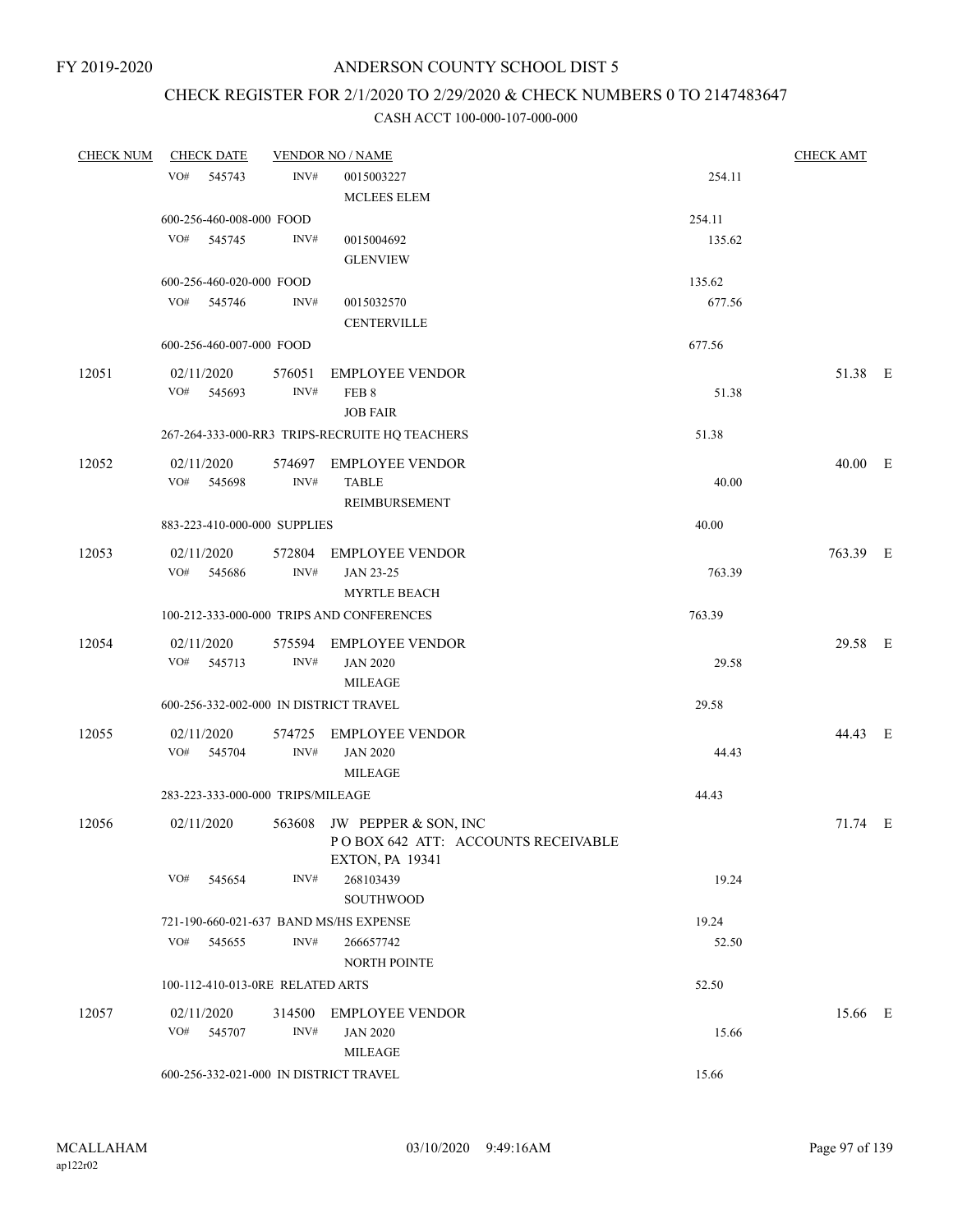# CHECK REGISTER FOR 2/1/2020 TO 2/29/2020 & CHECK NUMBERS 0 TO 2147483647

| <b>CHECK NUM</b> | <b>CHECK DATE</b>                       |                | <b>VENDOR NO / NAME</b>                                                           |                                      |                 | <b>CHECK AMT</b> |  |
|------------------|-----------------------------------------|----------------|-----------------------------------------------------------------------------------|--------------------------------------|-----------------|------------------|--|
| 12058            | 02/11/2020<br>VO#<br>545618             | 574631<br>INV# | <b>EMPLOYEE VENDOR</b><br><b>JAN 2020</b><br><b>MILEAGE</b>                       |                                      | 48.14           | 102.14 E         |  |
|                  | VO# 545692                              | INV#           | 203-223-332-000-000 IN-DISTRICT TRAVEL- ADMIN<br>FEB 8<br><b>JOB FAIR</b>         |                                      | 48.14<br>54.00  |                  |  |
|                  |                                         |                | 267-264-333-000-RR3 TRIPS-RECRUITE HQ TEACHERS                                    |                                      | 54.00           |                  |  |
| 12059            | 02/11/2020<br>VO#<br>545616             | INV#           | 574708 EMPLOYEE VENDOR<br><b>JAN 2020</b><br><b>MILEAGE</b>                       |                                      | 50.23           | 221.19 E         |  |
|                  | VO#<br>545696                           | INV#           | 203-223-332-000-000 IN-DISTRICT TRAVEL- ADMIN<br><b>TASK BOX</b><br>REIMBURSEMENT |                                      | 50.23<br>170.96 |                  |  |
|                  | 283-126-410-000-000 SUPPLIES - SPEECH   |                |                                                                                   |                                      | 170.96          |                  |  |
| 12060            | 02/11/2020<br>VO#<br>545687             | INV#           | 345710 EMPLOYEE VENDOR<br>FEB <sub>5</sub><br><b>PENDLETON</b>                    |                                      | 16.29           | 58.05 E          |  |
|                  | VO#<br>545688                           | INV#           | 100-264-333-000-000 TRIPS AND CONFERENCES<br>FEB <sub>7</sub><br><b>CLEMSON</b>   |                                      | 16.29<br>21.40  |                  |  |
|                  |                                         |                | 267-264-333-000-RR3 TRIPS-RECRUITE HQ TEACHERS                                    |                                      | 21.40           |                  |  |
|                  | VO#<br>545689                           | INV#           | FEB <sub>6</sub><br><b>CLEMSON</b>                                                |                                      | 20.36           |                  |  |
|                  |                                         |                | 267-264-333-000-RR3 TRIPS-RECRUITE HQ TEACHERS                                    |                                      | 20.36           |                  |  |
| 12061            | 02/11/2020<br>VO#<br>545625             | INV#           | 575729 EMPLOYEE VENDOR<br><b>SNACKS</b><br>REIMBURSEMENT                          |                                      | 7.50            | $7.50$ E         |  |
|                  | 201-188-410-014-000 SUPPLIES- PARENTING |                |                                                                                   |                                      | 7.50            |                  |  |
| 12062            | 02/11/2020<br>VO#<br>545694             | INV#           | 363600 EMPLOYEE VENDOR<br>FEB 5-7<br><b>ATLANTA</b>                               |                                      | 711.96          | 711.96 E         |  |
|                  |                                         |                | 201-223-333-000-000 TRIPS- ADMIN/HOMELESS LIAISON                                 |                                      | 711.96          |                  |  |
| 12063            | 02/11/2020                              | 574388         | <b>NAPA AUTO PARTS</b>                                                            | 508 SOUTH MAIN ST ANDERSON, SC 29624 |                 | 166.91 E         |  |
|                  | VO#<br>545659                           | INV#           | <b>ACCT 15229</b><br><b>SUPPLIES</b>                                              |                                      | 166.91          |                  |  |
|                  |                                         |                | 329-115-410-031-000 SUPPLIES-STATE EQUIPMENT                                      |                                      | 50.89           |                  |  |
|                  |                                         |                | 731-271-660-031-862 AUTO MECHANICS 1 EXPENSE                                      |                                      | 116.02          |                  |  |
| 12064            | 02/11/2020<br>VO#<br>545708             | 573329<br>INV# | <b>EMPLOYEE VENDOR</b><br><b>JAN 2020</b><br><b>MILEAGE</b>                       |                                      | 18.27           | 18.27 E          |  |
|                  | 600-256-332-013-000 IN DISTRICT TRAVEL  |                |                                                                                   |                                      | 18.27           |                  |  |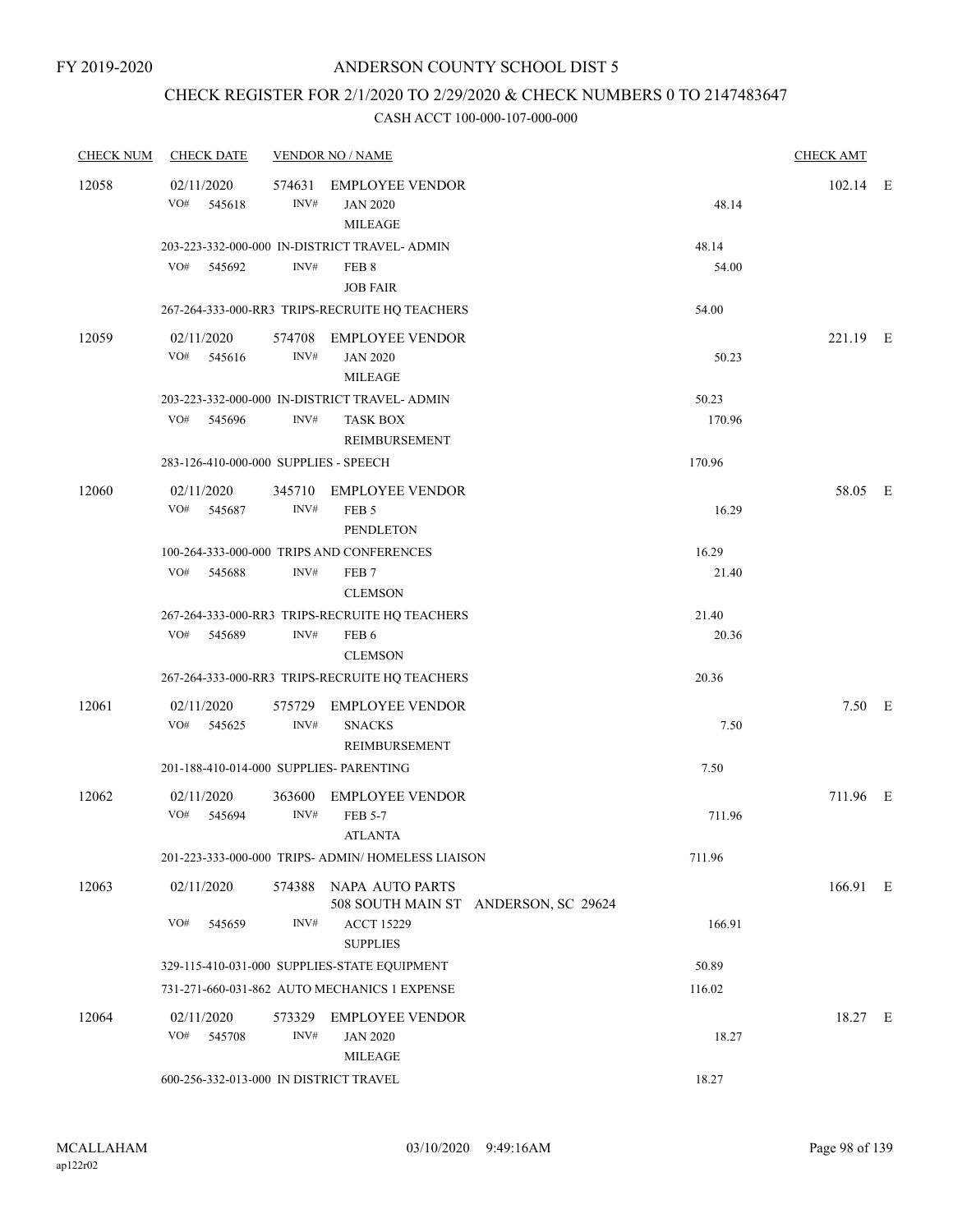# CHECK REGISTER FOR 2/1/2020 TO 2/29/2020 & CHECK NUMBERS 0 TO 2147483647

| <b>CHECK NUM</b> | <b>CHECK DATE</b>                       |        | <b>VENDOR NO / NAME</b>                                                                                |     |           |        | <b>CHECK AMT</b> |  |
|------------------|-----------------------------------------|--------|--------------------------------------------------------------------------------------------------------|-----|-----------|--------|------------------|--|
| 12065            | 02/11/2020                              |        | 389900 OFFICE DEPOT                                                                                    |     |           |        | 606.73 E         |  |
|                  |                                         |        | POBOX 1413 CHARLOTTE, NC 28201-1413                                                                    |     |           |        |                  |  |
|                  | VO#<br>545662                           | INV#   | 432723911001<br><b>SUPPLIES</b>                                                                        |     | PO# 12212 | 373.27 |                  |  |
|                  |                                         |        | 100-213-410-000-000 SUPPLIES AND MATERIALS                                                             |     |           | 373.27 |                  |  |
|                  | VO#<br>545663                           | INV#   | 424379296001<br><b>SUPPLIES</b>                                                                        |     |           | 64.04  |                  |  |
|                  | 100-111-410-010-000 SUPPLIES            |        |                                                                                                        |     |           | 64.04  |                  |  |
|                  | VO#<br>545664                           | INV#   | 424965306001<br><b>SUPPLIES</b>                                                                        |     |           | 99.19  |                  |  |
|                  | 100-111-410-010-000 SUPPLIES            |        |                                                                                                        |     |           | 99.19  |                  |  |
|                  | VO#<br>545665                           | INV#   | 424986080001<br><b>SUPPLIES</b>                                                                        |     |           | 12.60  |                  |  |
|                  | 100-111-410-010-000 SUPPLIES            |        |                                                                                                        |     |           | 12.60  |                  |  |
|                  | VO# 545666                              | INV#   | 428267406001<br><b>SUPPLIES</b>                                                                        |     |           | 57.63  |                  |  |
|                  | 100-111-410-010-000 SUPPLIES            |        |                                                                                                        |     |           | 57.63  |                  |  |
| 12066            | 02/11/2020                              |        | 575652 EMPLOYEE VENDOR                                                                                 |     |           |        | 29.58 E          |  |
|                  | VO# 545617                              | INV#   | <b>JAN 2020</b>                                                                                        |     |           | 29.58  |                  |  |
|                  |                                         |        | MILEAGE                                                                                                |     |           |        |                  |  |
|                  | 283-223-333-000-000 TRIPS/MILEAGE       |        |                                                                                                        |     |           | 29.58  |                  |  |
| 12067            | 02/11/2020                              |        | 405100 PERMA-BOUND<br>617 EAST VANDALIA ROAD ATT: ACCOUNTS                                             |     |           |        | 88.63 E          |  |
|                  | VO# 545667                              | INV#   | RECEIVABLE JACKSONVILLE, IL 62650-3599<br>1847638-02<br>NORTH POINTE                                   |     |           | 88.63  |                  |  |
|                  | 100-222-410-013-000 SUPPLIES            |        |                                                                                                        |     |           | 88.63  |                  |  |
| 12068            | 02/11/2020                              |        | 575523 EMPLOYEE VENDOR                                                                                 |     |           |        | 8.41 E           |  |
|                  | $VO#$ 545614                            | INV#   | FEB <sub>7</sub><br><b>MILEAGE</b>                                                                     |     |           | 8.41   |                  |  |
|                  |                                         |        | 100-212-333-000-000 TRIPS AND CONFERENCES                                                              |     |           | 8.41   |                  |  |
| 12069            | 02/11/2020                              |        | 416350 PRESENTATION SYSTEMS SOUTH, INC<br>POBOX 3872 ATT: ACCOUNTS RECEIVABLE<br>MOORESVILLE, NC 28117 |     |           |        | 746.44 E         |  |
|                  | VO#<br>545668                           | INV#   | 200270<br>PRINT HEAD                                                                                   | PO# | 12248     | 746.44 |                  |  |
|                  | 201-112-445-010-000 TECHNOLOGY SUPPLIES |        |                                                                                                        |     |           | 746.44 |                  |  |
| 12070            | 02/11/2020                              | 416375 | <b>EMPLOYEE VENDOR</b>                                                                                 |     |           |        | 20.88 E          |  |
|                  | VO#<br>545710                           | INV#   | <b>JAN 2020</b>                                                                                        |     |           | 11.60  |                  |  |
|                  |                                         |        | <b>MILEAGE</b>                                                                                         |     |           |        |                  |  |
|                  | 600-256-332-009-000 IN DISTRICT TRAVEL  |        |                                                                                                        |     |           | 11.60  |                  |  |
|                  | VO#<br>545711                           | INV#   | <b>DEC 2019</b>                                                                                        |     |           | 9.28   |                  |  |
|                  |                                         |        | <b>MILEAGE</b>                                                                                         |     |           |        |                  |  |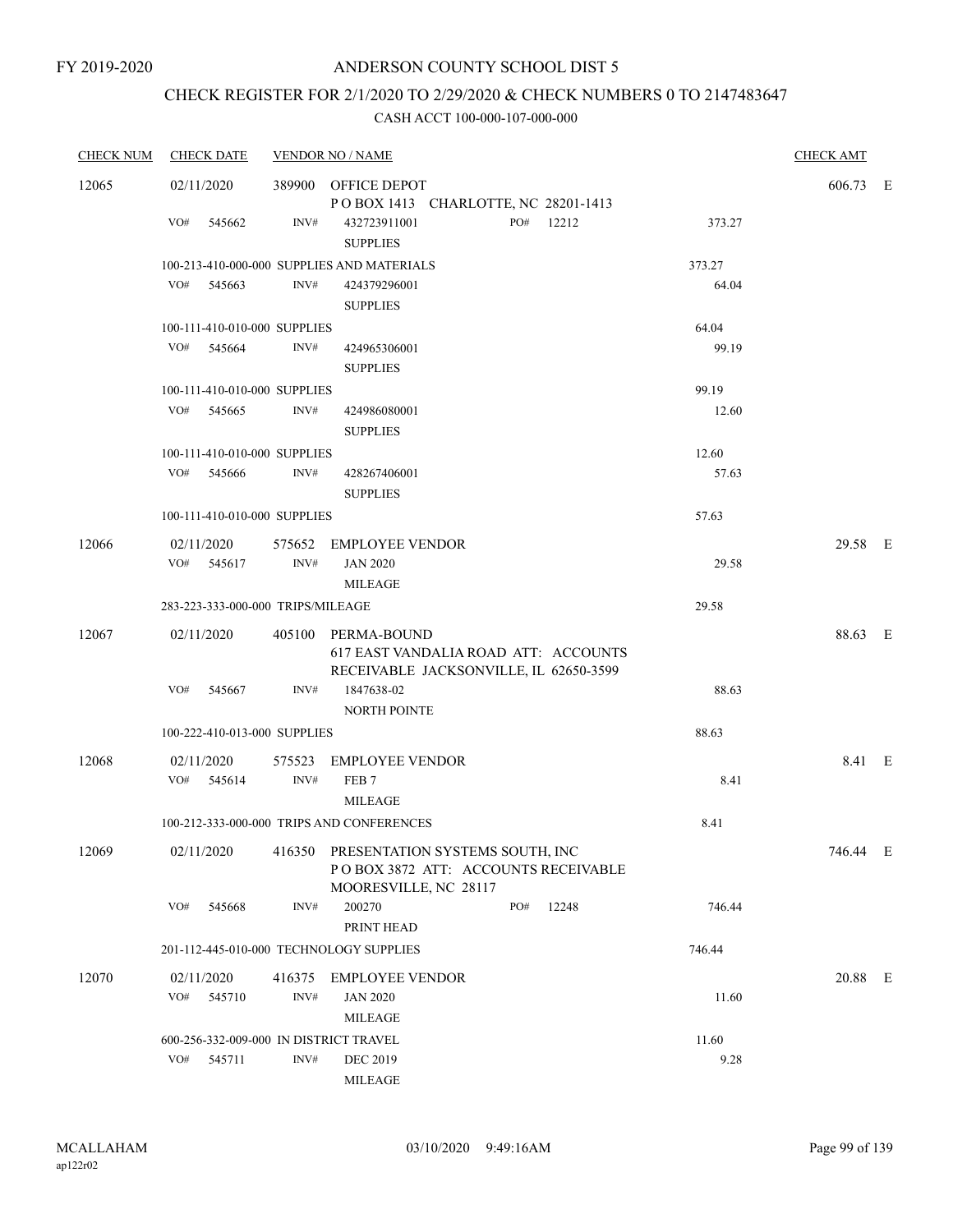# CHECK REGISTER FOR 2/1/2020 TO 2/29/2020 & CHECK NUMBERS 0 TO 2147483647

| <b>CHECK NUM</b> | <b>CHECK DATE</b>                       |                | <b>VENDOR NO / NAME</b>                                                                                  |        | <b>CHECK AMT</b> |  |
|------------------|-----------------------------------------|----------------|----------------------------------------------------------------------------------------------------------|--------|------------------|--|
|                  | 600-256-332-009-000 IN DISTRICT TRAVEL  |                |                                                                                                          | 9.28   |                  |  |
| 12071            | 02/11/2020<br>VO#<br>545712             | INV#           | 565666 EMPLOYEE VENDOR<br><b>JAN 2020</b><br><b>MILEAGE</b>                                              | 38.28  | 38.28 E          |  |
|                  | 600-256-332-008-000 IN DISTRICT TRAVEL  |                |                                                                                                          | 38.28  |                  |  |
| 12072            | 02/11/2020<br>VO#<br>545690             | INV#           | 575688 EMPLOYEE VENDOR<br><b>JAN 22-24</b><br><b>COLUMBIA</b>                                            | 102.09 | 102.09 E         |  |
|                  | 267-224-333-001-PD5 TRIPS- SC STANDARDS |                |                                                                                                          | 102.09 |                  |  |
| 12073            | 02/11/2020                              |                | 574624 SCHOLASTIC CLASSROOM MAGAZINES<br>PO BOX 3710 JEFFERSON CITY, MO 65102-9733                       |        | 847.00 E         |  |
|                  | VO#<br>545670                           | INV#           | M6907418 5                                                                                               | 847.00 |                  |  |
|                  |                                         |                | ACCT #00699823                                                                                           |        |                  |  |
|                  | 338-188-410-018-FAM SUPPLIES            |                |                                                                                                          | 847.00 |                  |  |
| 12074            | 02/11/2020                              | 570099         | SCHOOL SPECIALTY, INC.<br>32656 COLLECTION CENTER DR. ATT:<br>ACCOUNTS RECEIVABLE CHICAGO, IL 60693-0656 |        | $110.15$ E       |  |
|                  | VO#<br>545671                           | INV#           | 208124401542<br><b>NORTH POINTE</b>                                                                      | 110.15 |                  |  |
|                  | 100-147-410-013-000 SUPPLIES            |                |                                                                                                          | 110.15 |                  |  |
| 12075            | 02/11/2020<br>VO#<br>545619             | INV#           | 468850 EMPLOYEE VENDOR<br><b>JAN 2020</b><br><b>MILEAGE</b>                                              | 13.80  | 51.14 E          |  |
|                  |                                         |                | 714-271-660-014-201 MISCELLANEOUS EXPENSE                                                                | 13.80  |                  |  |
|                  | VO#<br>545624                           | INV#           | <b>SAMS CLUB</b><br><b>REIMBURSEMENT</b>                                                                 | 37.34  |                  |  |
|                  | 100-112-410-014-000 SUPPLIES            |                |                                                                                                          | 37.34  |                  |  |
| 12076            | 02/11/2020<br>VO#<br>545621             | 470850<br>INV# | <b>EMPLOYEE VENDOR</b><br><b>SAMS CLUB</b>                                                               | 104.48 | 104.48 E         |  |
|                  |                                         |                | REIMBURSEMENT<br>719-271-660-019-201 MISCELLANEOUS EXPENSE                                               | 104.48 |                  |  |
| 12077            | 02/11/2020                              | 570059         | SHARP BUSINESS SYSTEMS<br>DEPT 1216 PO BOX 121216 DALLAS, TX<br>75312-1216                               |        | 142.63 E         |  |
|                  | VO#<br>545673                           | INV#           | 9002562421<br><b>COPIES</b>                                                                              | 79.19  |                  |  |
|                  | 201-112-490-016-000 OTHER/ COPIER COST  |                |                                                                                                          | 79.19  |                  |  |
|                  | VO#<br>545674                           | INV#           | 9002560274<br><b>COPIES</b>                                                                              | 50.60  |                  |  |
|                  | 715-271-660-015-362 COPIER              |                |                                                                                                          | 50.60  |                  |  |
|                  | VO#<br>545675                           | INV#           | 9002571896<br><b>SOFTWARE</b>                                                                            | 12.84  |                  |  |
|                  | 100-233-410-020-000 SUPPLIES            |                |                                                                                                          | 12.84  |                  |  |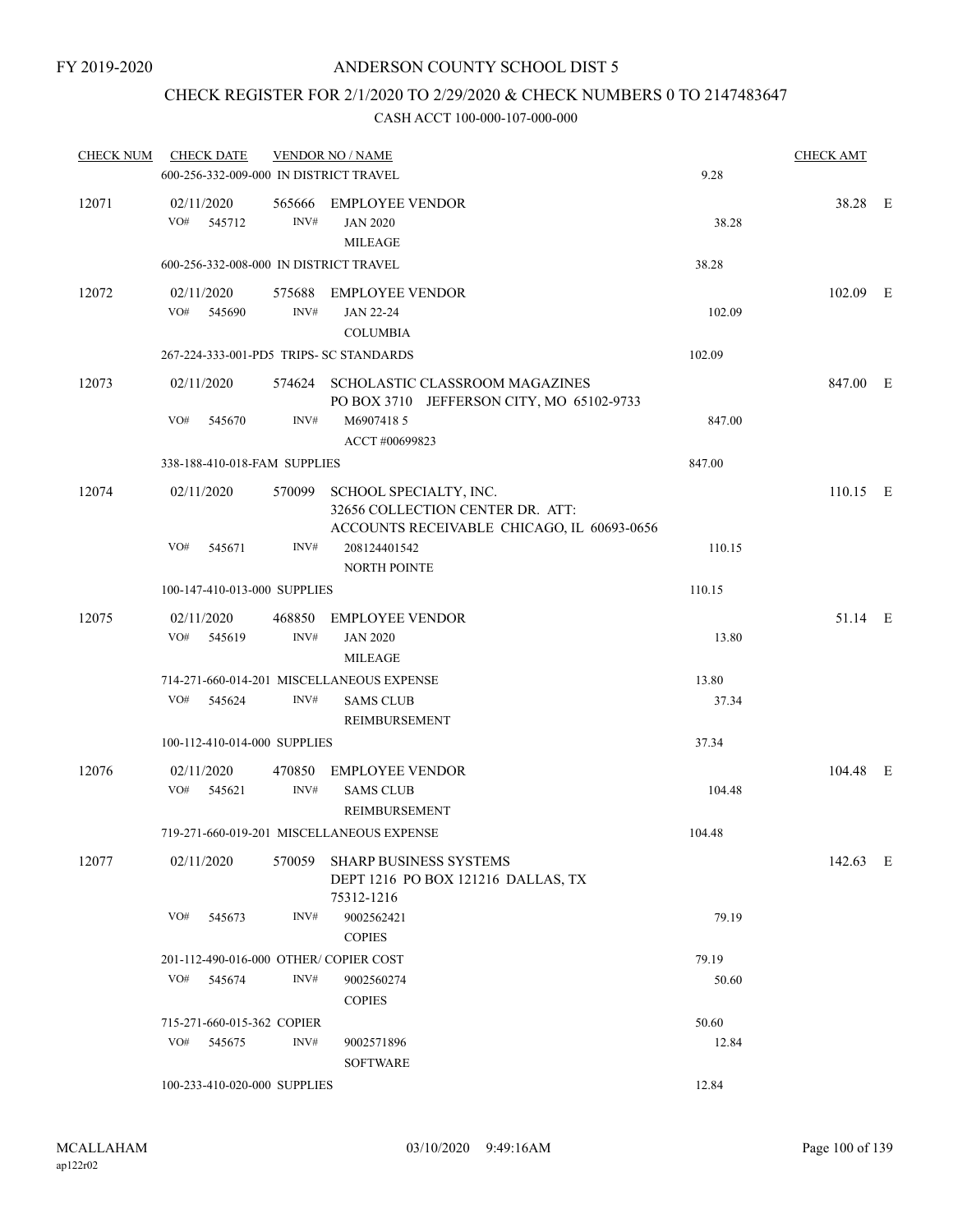# CHECK REGISTER FOR 2/1/2020 TO 2/29/2020 & CHECK NUMBERS 0 TO 2147483647

| <b>CHECK NUM</b> | <b>CHECK DATE</b>                       |                | <b>VENDOR NO / NAME</b>                                                                       |          | <b>CHECK AMT</b> |   |
|------------------|-----------------------------------------|----------------|-----------------------------------------------------------------------------------------------|----------|------------------|---|
| 12078            | 02/11/2020                              | 564764         | <b>SPEED STACKS</b><br>11 INVERNESS WAY SOUTH ATT: ACCOUNTS<br>RECEIVABLE ENGLEWOOD, CO 80112 |          | 320.00 E         |   |
|                  | VO#<br>545680                           | INV#           | 550887<br><b>NORTH POINTE</b>                                                                 | 320.00   |                  |   |
|                  |                                         |                | 713-271-660-013-287 STACKING CUPS FUNDRAISER EXPENSE                                          | 320.00   |                  |   |
| 12079            | 02/11/2020<br>VO#<br>545695             | INV#           | 576379 EMPLOYEE VENDOR<br><b>JAN 23</b><br><b>FURMAN</b>                                      | 82.24    | 82.24 E          |   |
|                  | 267-224-120-010-PD5 SUBS- SC STANDARDS  |                |                                                                                               | 82.24    |                  |   |
| 12080            | 02/11/2020<br>VO#<br>545620             | INV#           | 532670 EMPLOYEE VENDOR<br>FEB <sub>7</sub><br><b>MILEAGE</b>                                  | 11.08    | $11.08$ E        |   |
|                  |                                         |                | 100-212-333-000-000 TRIPS AND CONFERENCES                                                     | 11.08    |                  |   |
| 12081            | 02/11/2020<br>VO#<br>545699             | INV#           | 574654 EMPLOYEE VENDOR<br><b>GO SPORTS</b><br>REIMBURSEMENT                                   | 48.14    | 48.14 E          |   |
|                  | 937-113-410-010-000 SUPPLIES            |                |                                                                                               | 48.14    |                  |   |
| 12082            | 02/11/2020<br>VO#<br>545691             | INV#           | 576306 EMPLOYEE VENDOR<br><b>JAN 22-24</b><br><b>COLUMBIA</b>                                 | 290.64   | 290.64 E         |   |
|                  | 267-224-333-002-PD5 TRIPS- SC STANDARDS |                |                                                                                               | 290.64   |                  |   |
| 12083            | 02/11/2020                              |                | 564831 YELLOW CAB OF ANDERSON, LLC<br>522 NORTH MAIN ST ANDERSON, SC 29621                    |          | 37.00 E          |   |
|                  | VO#<br>545748                           | INV#           | 12406<br><b>TRANSPORTATION</b>                                                                | 37.00    |                  |   |
|                  | 232-211-313-000-000 STUDENTS SERVICES   |                |                                                                                               | 37.00    |                  |   |
| 12084            | 02/13/2020                              | 569031         | <b>AIRGAS USA</b><br>PO BOX 532609 ATT: ACCOUNTS RECEIVABLE<br>ATLANTA, GA 30353-2609         |          | 1,507.03 E       |   |
|                  | VO#<br>545771                           | INV#           | 9097549391<br><b>SUPPLIES</b>                                                                 | 239.25   |                  |   |
|                  |                                         |                | 329-115-410-031-000 SUPPLIES-STATE EQUIPMENT                                                  | 239.25   |                  |   |
|                  | VO#<br>545772                           | INV#           | 9097604578<br><b>SUPPLIES</b>                                                                 | 1,267.78 |                  |   |
|                  |                                         |                | 329-115-410-031-000 SUPPLIES-STATE EQUIPMENT                                                  | 1,267.78 |                  |   |
| 12085            | 02/13/2020<br>VO#<br>545918             | 147400<br>INV# | <b>EMPLOYEE VENDOR</b><br><b>FEB 3-4</b><br><b>LEXINGTON</b>                                  | 280.26   | 280.26 E         |   |
|                  |                                         |                | 237-224-333-010-000 TRIPS AND CONFERENCES                                                     | 280.26   |                  |   |
| 12086            | 02/13/2020                              | 112485         | ANDERSON COUNTY WASTEWATER<br>P.O. BOX 13666 ANDERSON, SC 29624                               |          | 3,169.00         | E |
|                  | VO#<br>545928                           | INV#           | ACCT <sub>8</sub>                                                                             | 3,125.10 |                  |   |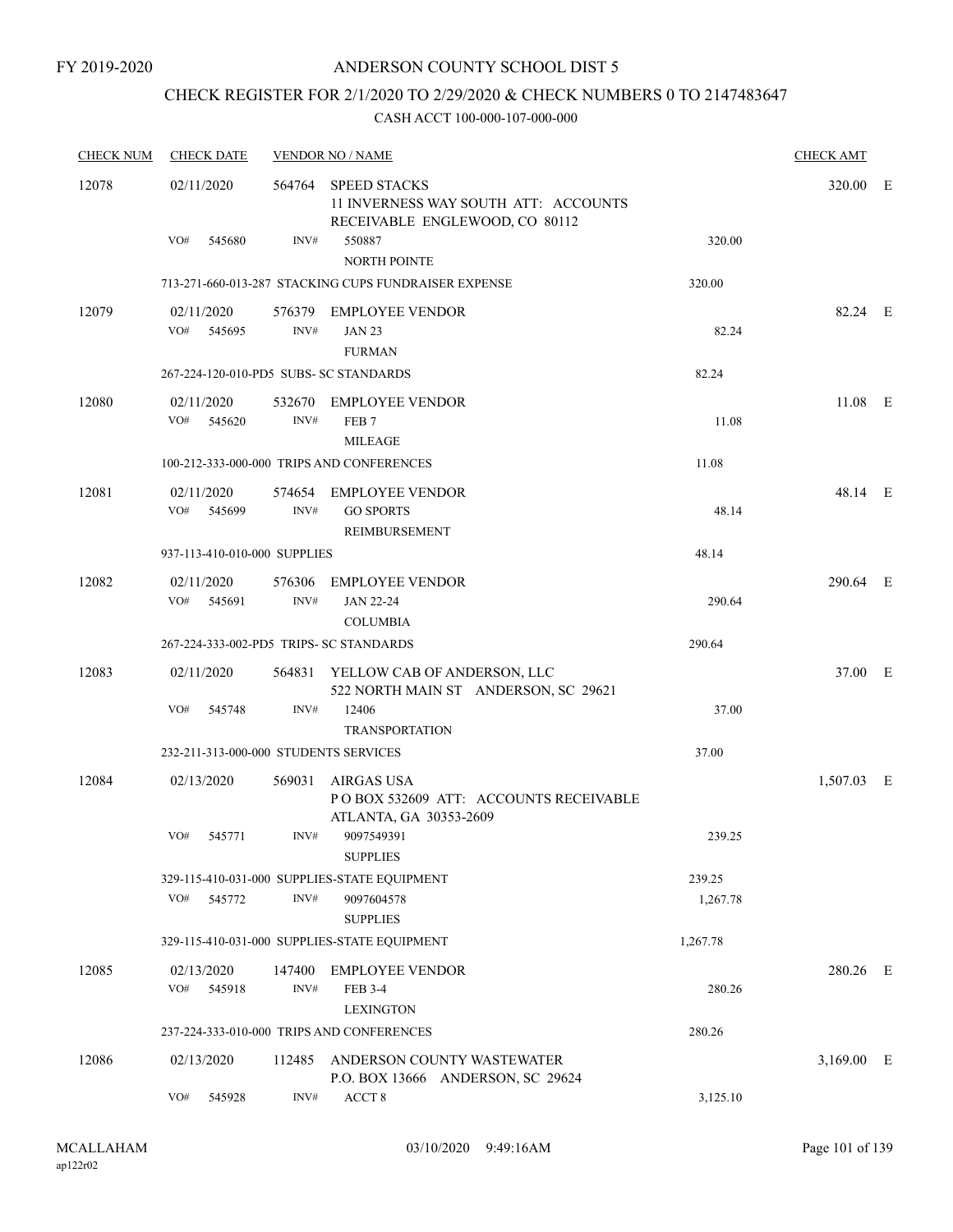# CHECK REGISTER FOR 2/1/2020 TO 2/29/2020 & CHECK NUMBERS 0 TO 2147483647

| <b>CHECK NUM</b> | <b>CHECK DATE</b>                       |                | <b>VENDOR NO / NAME</b><br><b>NOV - JAN</b>                                                                      |          | <b>CHECK AMT</b> |  |
|------------------|-----------------------------------------|----------------|------------------------------------------------------------------------------------------------------------------|----------|------------------|--|
|                  |                                         |                | 100-254-470-002-000 ENERGY-ELECTRICITY & WATER                                                                   | 3,125.10 |                  |  |
|                  | VO#<br>545929                           | INV#           | <b>ACCT 4931</b><br>NOV - JAN                                                                                    | 43.90    |                  |  |
|                  |                                         |                | 100-254-470-002-000 ENERGY-ELECTRICITY & WATER                                                                   | 43.90    |                  |  |
| 12087            | 02/13/2020                              |                | 566562 ANDERSON OUTDOOR POWER EQUIPMENT<br>110 MIRACLE MILE DRIVE ATT: ACCOUNTS<br>RECEIVABLE ANDERSON, SC 29621 |          | 229.91 E         |  |
|                  | VO#<br>545850                           | INV#           | 230777<br><b>SUPPLIES</b>                                                                                        | 229.91   |                  |  |
|                  | 100-254-410-000-100 SMALL EQUIPMENT     |                |                                                                                                                  | 229.91   |                  |  |
| 12088            | 02/13/2020                              |                | 574534 EMPLOYEE VENDOR                                                                                           |          | 45.71 E          |  |
|                  | VO#<br>545762                           | INV#           | <b>BAGEL TRAY</b><br><b>REIMBURSEMENT</b>                                                                        | 45.71    |                  |  |
|                  | 100-264-410-000-REC RECRUITING SUPPLIES |                |                                                                                                                  | 45.71    |                  |  |
| 12089            | 02/13/2020<br>VO#<br>545764             | INV#           | 576307 EMPLOYEE VENDOR<br><b>TUITION</b>                                                                         | 40.00    | 40.00 E          |  |
|                  |                                         |                | REIMBURSEMENT                                                                                                    |          |                  |  |
|                  |                                         |                | 100-224-312-000-000 STAFF DEV. - PURCHASED SERVICES                                                              | 40.00    |                  |  |
| 12090            | 02/13/2020<br>VO#<br>545925             | INV#           | 575109 EMPLOYEE VENDOR<br>FEB <sub>7</sub><br><b>COLUMBIA</b>                                                    | 157.64   | 157.64 E         |  |
|                  | 100-211-332-005-000 TRAVEL              |                |                                                                                                                  | 157.64   |                  |  |
| 12091            | 02/13/2020                              | 575278         | <b>EMPLOYEE VENDOR</b>                                                                                           |          | 68.41 E          |  |
|                  | VO#<br>545828                           | INV#           | <b>NEWS CLASS</b><br>REIMBURSEMENT                                                                               | 68.41    |                  |  |
|                  |                                         |                | 100-113-410-020-VEN SUPPLY-ADDT'L FOR LOST VENDING                                                               | 68.41    |                  |  |
| 12092            | 02/13/2020                              | 201391         | <b>BLICK ART MATERIALS</b><br>6910 EAGLE WAY CHICAGO, IL 60670-1069                                              |          | 262.39 E         |  |
|                  | VO#<br>545780                           | INV#           | 2934116<br><b>MCCANTS</b>                                                                                        | 262.39   |                  |  |
|                  | 705-271-660-005-600 ART CLUB EXPENSE    |                |                                                                                                                  | 262.39   |                  |  |
| 12093            | 02/13/2020<br>VO#<br>545926             | 576219<br>INV# | <b>EMPLOYEE VENDOR</b><br>FEB <sub>4</sub>                                                                       | 8.00     | 8.00 E           |  |
|                  |                                         |                | <b>LEXINGTON</b>                                                                                                 |          |                  |  |
|                  |                                         |                | 237-224-333-010-000 TRIPS AND CONFERENCES                                                                        | 8.00     |                  |  |
| 12094            | 02/13/2020<br>VO#<br>545830             | 574348<br>INV# | <b>EMPLOYEE VENDOR</b><br><b>UGA FOOTBALL</b><br>REIMBURSEMENT                                                   | 73.50    | 73.50 E          |  |
|                  | 705-271-660-005-674 FOOTBALL EXPENSE    |                |                                                                                                                  | 73.50    |                  |  |
| 12095            | 02/13/2020                              | 564954         | <b>EMPLOYEE VENDOR</b>                                                                                           |          | 92.68 E          |  |
|                  | VO#<br>545832                           | INV#           | DEC-FEB                                                                                                          | 92.68    |                  |  |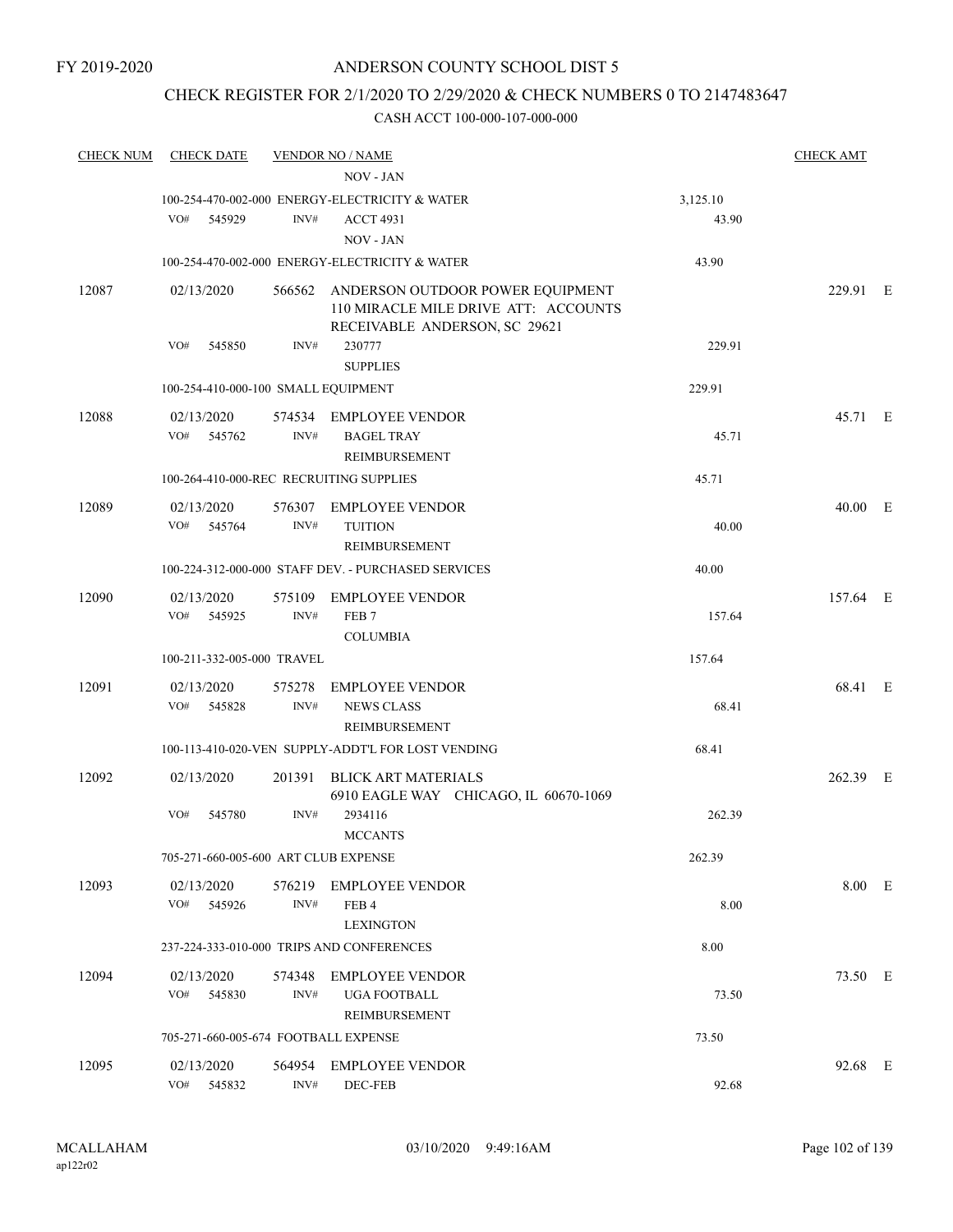### CHECK REGISTER FOR 2/1/2020 TO 2/29/2020 & CHECK NUMBERS 0 TO 2147483647

|       | CHECK NUM CHECK DATE     |        | <b>VENDOR NO / NAME</b>                                                                       |                  | <b>CHECK AMT</b> |  |
|-------|--------------------------|--------|-----------------------------------------------------------------------------------------------|------------------|------------------|--|
|       |                          |        | <b>MILEAGE</b>                                                                                |                  |                  |  |
|       |                          |        | 900-188-333-000-006 TRIPS/ IN-DISTRICT TRAVEL                                                 | 92.68            |                  |  |
| 12096 | 02/13/2020<br>VO# 545757 | INV#   | 576085 EMPLOYEE VENDOR<br><b>PUBLIX</b><br>REIMBURSEMENT                                      | 43.24            | 43.24 E          |  |
|       |                          |        | 720-271-660-020-753 BASKETBALL GATE EXPENSE                                                   | 43.24            |                  |  |
| 12097 | 02/13/2020               |        | 187300 CRESCENT SUPPLY CO, INC<br>POBOX 8798 ATT: ACCOUNTS RECEIVABLE<br>GREENVILLE, SC 29604 |                  | 1,297.25 E       |  |
|       | VO#<br>545863            | INV#   | 399694<br><b>SUPPLIES</b>                                                                     | 119.18           |                  |  |
|       |                          |        | 100-254-410-014-400 HVAC/ELECTRICAL/PLUMBING                                                  | 119.18           |                  |  |
|       | VO#<br>545864            | INV#   | 399693<br><b>SUPPLIES</b>                                                                     | 138.80           |                  |  |
|       | VO#<br>545865            | INV#   | 100-254-410-000-001 MAINT, SUPPLIES-STRUCTURES<br>399672                                      | 138.80<br>226.32 |                  |  |
|       |                          |        | <b>SUPPLIES</b>                                                                               |                  |                  |  |
|       |                          |        | 100-254-410-012-400 HVAC/ELECTRICAL/PLUMBING                                                  | 113.16           |                  |  |
|       |                          |        | 100-254-410-021-400 HVAC/ELECTRICAL/PLUMBING                                                  | 113.16           |                  |  |
|       | VO# 545866               | INV#   | 399663<br><b>SUPPLIES</b>                                                                     | 36.98            |                  |  |
|       |                          |        | 100-254-410-018-400 HVAC/ELECTRICAL/PLUMBING                                                  | 36.98            |                  |  |
|       | VO#<br>545867            | INV#   | 399662<br><b>SUPPLIES</b>                                                                     | 20.87            |                  |  |
|       |                          |        | 100-254-410-000-001 MAINT. SUPPLIES-STRUCTURES                                                | 20.87            |                  |  |
|       | VO#<br>545868            | INV#   | 399661<br><b>SUPPLIES</b>                                                                     | 69.55            |                  |  |
|       |                          |        | 100-254-410-020-400 HVAC/ELECTRICAL/PLUMBING                                                  | 69.55            |                  |  |
|       | VO#<br>545869            | INV#   | 399018<br><b>SUPPLIES</b>                                                                     | 367.67           |                  |  |
|       |                          |        | 131-254-410-031-400 HVAC/ELECTRICAL/PLUMBING                                                  | 367.67           |                  |  |
|       | VO#<br>545870            | INV#   | 399064<br><b>SUPPLIES</b>                                                                     | 274.53           |                  |  |
|       |                          |        | 100-254-410-014-400 HVAC/ELECTRICAL/PLUMBING                                                  | 274.53           |                  |  |
|       | VO#<br>545871            | INV#   | 399612<br><b>SUPPLIES</b>                                                                     | 5.04             |                  |  |
|       |                          |        | 100-254-410-014-400 HVAC/ELECTRICAL/PLUMBING                                                  | 5.04             |                  |  |
|       | VO#<br>545872            | INV#   | 399613<br><b>SUPPLIES</b>                                                                     | 38.31            |                  |  |
|       |                          |        | 100-254-410-003-400 HVAC/ELECTRICAL/PLUMBING                                                  | 38.31            |                  |  |
| 12098 | 02/13/2020               | 213300 | EBS, INC<br>615 EAST RIVER STREET ATT: ACCOUNTS<br>RECEIVABLE ANDERSON, SC 29624              |                  | 97.67 E          |  |
|       | VO#<br>545874            | INV#   | 106346                                                                                        | 10.43            |                  |  |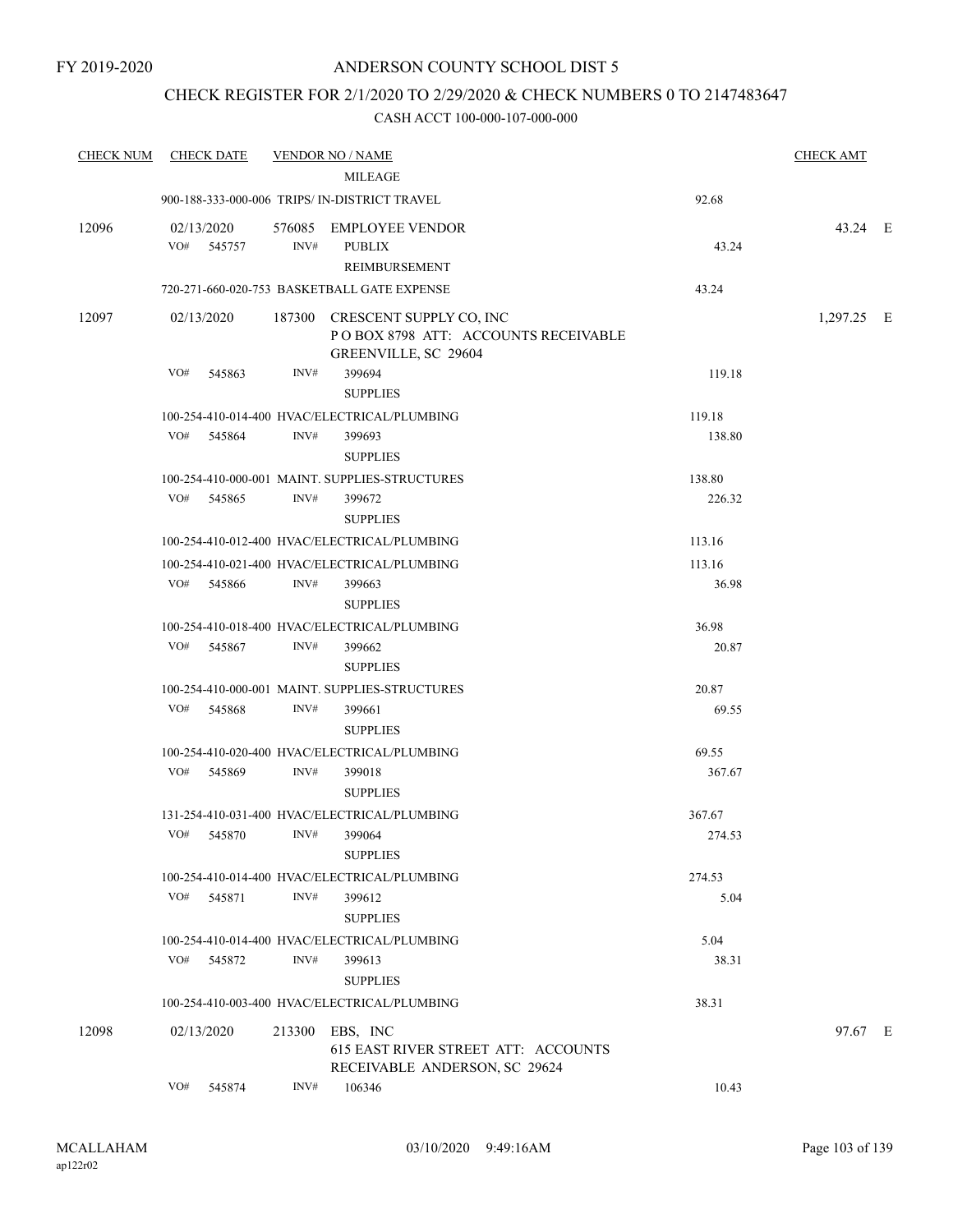# CHECK REGISTER FOR 2/1/2020 TO 2/29/2020 & CHECK NUMBERS 0 TO 2147483647

| <b>CHECK NUM</b> | <b>CHECK DATE</b>                       |        | <b>VENDOR NO / NAME</b>                                                    |     |           |          | <b>CHECK AMT</b> |  |
|------------------|-----------------------------------------|--------|----------------------------------------------------------------------------|-----|-----------|----------|------------------|--|
|                  |                                         |        | <b>KEYS</b>                                                                |     |           |          |                  |  |
|                  |                                         |        | 100-254-410-003-001 SUPPLIES - MAINTENANCE                                 |     |           | 10.43    |                  |  |
|                  | VO#<br>545875                           | INV#   | 106343                                                                     |     |           | 21.17    |                  |  |
|                  |                                         |        | <b>KEYS</b>                                                                |     |           |          |                  |  |
|                  |                                         |        | 100-254-410-011-001 SUPPLIES - MAINTENANCE                                 |     |           | 21.17    |                  |  |
|                  | VO#<br>545876                           | INV#   | 106344                                                                     |     |           | 18.19    |                  |  |
|                  |                                         |        | <b>KEYS</b>                                                                |     |           |          |                  |  |
|                  |                                         |        | 100-254-410-003-001 SUPPLIES - MAINTENANCE                                 |     |           | 18.19    |                  |  |
|                  | VO#<br>545877                           | INV#   | 106342                                                                     |     |           | 47.88    |                  |  |
|                  |                                         |        | <b>KEYS</b>                                                                |     |           |          |                  |  |
|                  |                                         |        | 100-254-410-008-001 SUPPLIES - MAINTENANCE                                 |     |           | 27.82    |                  |  |
|                  |                                         |        | 100-254-410-021-001 SUPPLIES - MAINTENANCE                                 |     |           | 20.06    |                  |  |
|                  |                                         |        |                                                                            |     |           |          |                  |  |
| 12099            | 02/13/2020                              |        | 569871 FOLLETT SCHOOL SOLUTIONS, INC<br>91826 COLLECTION CENTER DRIVE ATT: |     |           |          | 4,998.81 E       |  |
|                  |                                         |        | ACCOUNTS RECEIVABLE CHICAGO, IL 60693-0918                                 |     |           |          |                  |  |
|                  | VO#<br>545878                           | INV#   | 627681                                                                     |     | PO# 12141 | 4,998.81 |                  |  |
|                  |                                         |        | <b>CENTERVILLE</b>                                                         |     |           |          |                  |  |
|                  | 397-222-410-007-000 SUPPLIES            |        |                                                                            |     |           | 495.38   |                  |  |
|                  | 397-222-410-007-000 SUPPLIES            |        |                                                                            |     |           | 2,887.39 |                  |  |
|                  | 397-222-410-007-000 SUPPLIES            |        |                                                                            |     |           | 1,616.04 |                  |  |
| 12100            | 02/13/2020                              |        | 237555 FORMS & SUPPLY                                                      |     |           |          | 4,797.67 E       |  |
|                  |                                         |        | POBOX 563953 ATT: ACCOUNTS RECEIVABLE                                      |     |           |          |                  |  |
|                  |                                         |        | CHARLOTTE, NC 28256                                                        |     |           |          |                  |  |
|                  | VO#<br>545790                           | INV#   | 5325421                                                                    |     |           | 57.73    |                  |  |
|                  |                                         |        | <b>SUPPLIES</b>                                                            |     |           |          |                  |  |
|                  | 100-112-410-011-000 SUPPLIES            |        |                                                                            |     |           | 41.60    |                  |  |
|                  |                                         |        | 711-271-660-011-201 MISCELLANEOUS EXPENSE                                  |     |           | 16.13    |                  |  |
|                  | VO#<br>545879                           | INV#   | 5250190                                                                    | PO# | 12000     | 4,739.94 |                  |  |
|                  |                                         |        | <b>WHSE SUPPLIES</b>                                                       |     |           |          |                  |  |
|                  | 100-000-170-000-000 WAREHOUSE INVENTORY |        |                                                                            |     |           | 3,413.30 |                  |  |
|                  | 100-000-170-000-000 WAREHOUSE INVENTORY |        |                                                                            |     |           | 1,326.64 |                  |  |
| 12101            |                                         |        | 575971 EMPLOYEE VENDOR                                                     |     |           |          | 12.37 E          |  |
|                  | 02/13/2020<br>VO#<br>545761             | INV#   | <b>INGLES</b>                                                              |     |           | 12.37    |                  |  |
|                  |                                         |        | REIMBURSEMENT                                                              |     |           |          |                  |  |
|                  | 600-256-410-002-000 SUPPLIES            |        |                                                                            |     |           | 8.09     |                  |  |
|                  |                                         |        |                                                                            |     |           |          |                  |  |
|                  | 600-256-460-002-000 FOOD                |        |                                                                            |     |           | 4.28     |                  |  |
| 12102            | 02/13/2020                              | 575140 | <b>EMPLOYEE VENDOR</b>                                                     |     |           |          | 243.88 E         |  |
|                  | VO#<br>545927                           | INV#   | FEB <sub>7</sub>                                                           |     |           | 243.88   |                  |  |
|                  |                                         |        | <b>COLUMBIA</b>                                                            |     |           |          |                  |  |
|                  | 309-113-333-021-000 TRIPS/ ACTIVITIES   |        |                                                                            |     |           | 243.88   |                  |  |
| 12103            | 02/13/2020                              |        | 570057 HERITAGE FOOD SERVICE GROUP                                         |     |           |          | 627.98 E         |  |
|                  |                                         |        | P.O. BOX 71595 ATT: ACCOUNTS RECEIVABLE                                    |     |           |          |                  |  |
|                  |                                         |        | CHICAGO, IL 60694-1595                                                     |     |           |          |                  |  |
|                  | VO#<br>545791                           | INV#   | 0006427438                                                                 |     |           | 503.32   |                  |  |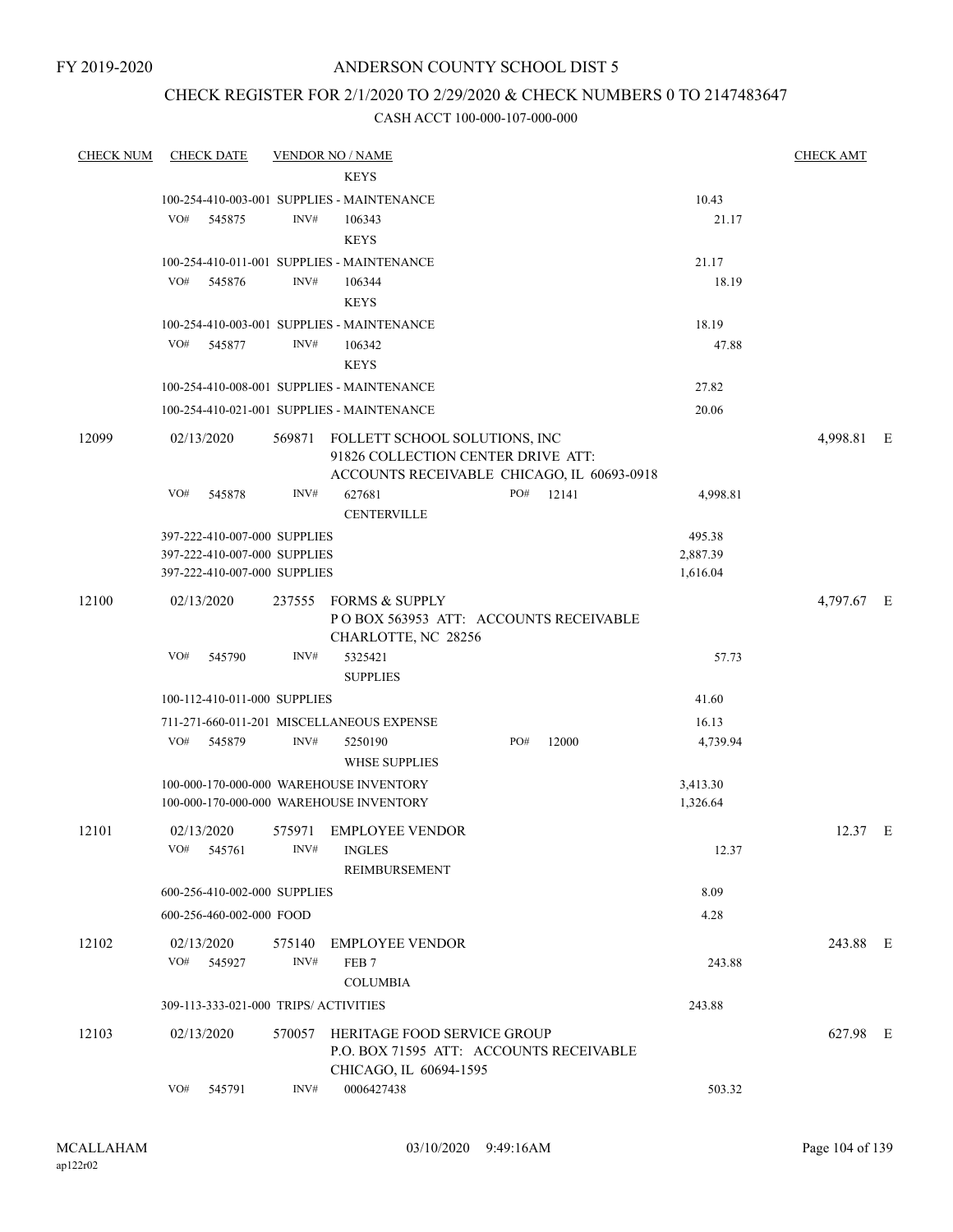# CHECK REGISTER FOR 2/1/2020 TO 2/29/2020 & CHECK NUMBERS 0 TO 2147483647

| <b>CHECK NUM</b> | <b>CHECK DATE</b>                        |                | <b>VENDOR NO / NAME</b>                   |        | <b>CHECK AMT</b> |  |
|------------------|------------------------------------------|----------------|-------------------------------------------|--------|------------------|--|
|                  |                                          |                | <b>REPAIR PARTS</b>                       |        |                  |  |
|                  | 600-256-323-003-000 REPAIRS TO EQUIPMENT |                |                                           | 503.32 |                  |  |
|                  | VO#<br>545792                            | INV#           | 0006429258                                | 124.66 |                  |  |
|                  |                                          |                | <b>REPAIR PARTS</b>                       |        |                  |  |
|                  | 600-256-323-009-000 REPAIRS TO EQUIPMENT |                |                                           | 124.66 |                  |  |
| 12104            | 02/13/2020                               |                | 574571 EMPLOYEE VENDOR                    |        | 59.51 E          |  |
|                  | VO# 545934                               | INV#           | <b>JAN 23</b>                             | 59.51  |                  |  |
|                  |                                          |                | <b>CLINTON</b>                            |        |                  |  |
|                  |                                          |                | 100-221-333-003-000 TRIPS AND CONFERENCES | 59.51  |                  |  |
| 12105            | 02/13/2020                               |                | 576089 EMPLOYEE VENDOR                    |        | 81.92 E          |  |
|                  | VO#<br>545923                            | INV#           | <b>JAN 23</b>                             | 81.92  |                  |  |
|                  |                                          |                | <b>CLINTON</b>                            |        |                  |  |
|                  |                                          |                | 100-221-333-013-000 TRIPS AND CONFERENCES | 81.92  |                  |  |
| 12106            | 02/13/2020                               |                | 298800 EMPLOYEE VENDOR                    |        | 13.86 E          |  |
|                  | VO#<br>545826                            | INV#           | <b>WALMART</b>                            | 13.86  |                  |  |
|                  |                                          |                | <b>REIMBURSEMENT</b>                      |        |                  |  |
|                  | 883-223-410-000-000 SUPPLIES             |                |                                           | 13.86  |                  |  |
| 12107            | 02/13/2020                               | 563608         | JW PEPPER & SON, INC                      |        | 83.90 E          |  |
|                  |                                          |                | POBOX 642 ATT: ACCOUNTS RECEIVABLE        |        |                  |  |
|                  |                                          |                | EXTON, PA 19341                           |        |                  |  |
|                  | VO#<br>545793                            | INV#           | 271281975                                 | 38.97  |                  |  |
|                  |                                          |                | <b>NEVITT FOREST</b>                      |        |                  |  |
|                  | 100-112-410-012-0RE RELATED ARTS         |                |                                           | 38.97  |                  |  |
|                  | VO#<br>545794                            | $\text{INV}\#$ | 271224584                                 | 27.95  |                  |  |
|                  |                                          |                | <b>NORTH POINTE</b>                       |        |                  |  |
|                  | 100-112-410-013-0RE RELATED ARTS         |                |                                           | 27.95  |                  |  |
|                  | VO#<br>545883                            | INV#           | 263137241                                 | 16.98  |                  |  |
|                  |                                          |                | <b>MIDWAY ELEM</b>                        |        |                  |  |
|                  | 717-190-660-017-220 MUSIC EXPENSE        |                |                                           | 16.98  |                  |  |
| 12108            | 02/13/2020                               | 307650         | <b>EMPLOYEE VENDOR</b>                    |        | 132.24 E         |  |
|                  | VO#<br>545924                            | INV#           | FEB <sub>7</sub>                          | 132.24 |                  |  |
|                  |                                          |                | <b>COLUMBIA</b>                           |        |                  |  |
|                  |                                          |                | 100-221-333-000-000 TRIPS AND CONFERENCES | 132.24 |                  |  |
| 12109            | 02/13/2020                               | 574761         | <b>EMPLOYEE VENDOR</b>                    |        | 117.74 E         |  |
|                  | VO#<br>545919                            | INV#           | FEB <sub>4</sub>                          | 117.74 |                  |  |
|                  |                                          |                | <b>LEXINGTON</b>                          |        |                  |  |
|                  |                                          |                | 237-224-333-010-000 TRIPS AND CONFERENCES | 117.74 |                  |  |
| 12110            | 02/13/2020                               | 325525         | <b>EMPLOYEE VENDOR</b>                    |        | 73.50 E          |  |
|                  | VO#<br>545829                            | INV#           | UGA FOOTBALL                              | 73.50  |                  |  |
|                  |                                          |                | REIMBURSEMENT                             |        |                  |  |
|                  | 705-271-660-005-674 FOOTBALL EXPENSE     |                |                                           | 73.50  |                  |  |
|                  |                                          |                |                                           |        |                  |  |
| 12111            | 02/13/2020                               |                | 565441 EMPLOYEE VENDOR                    |        | 174.85 E         |  |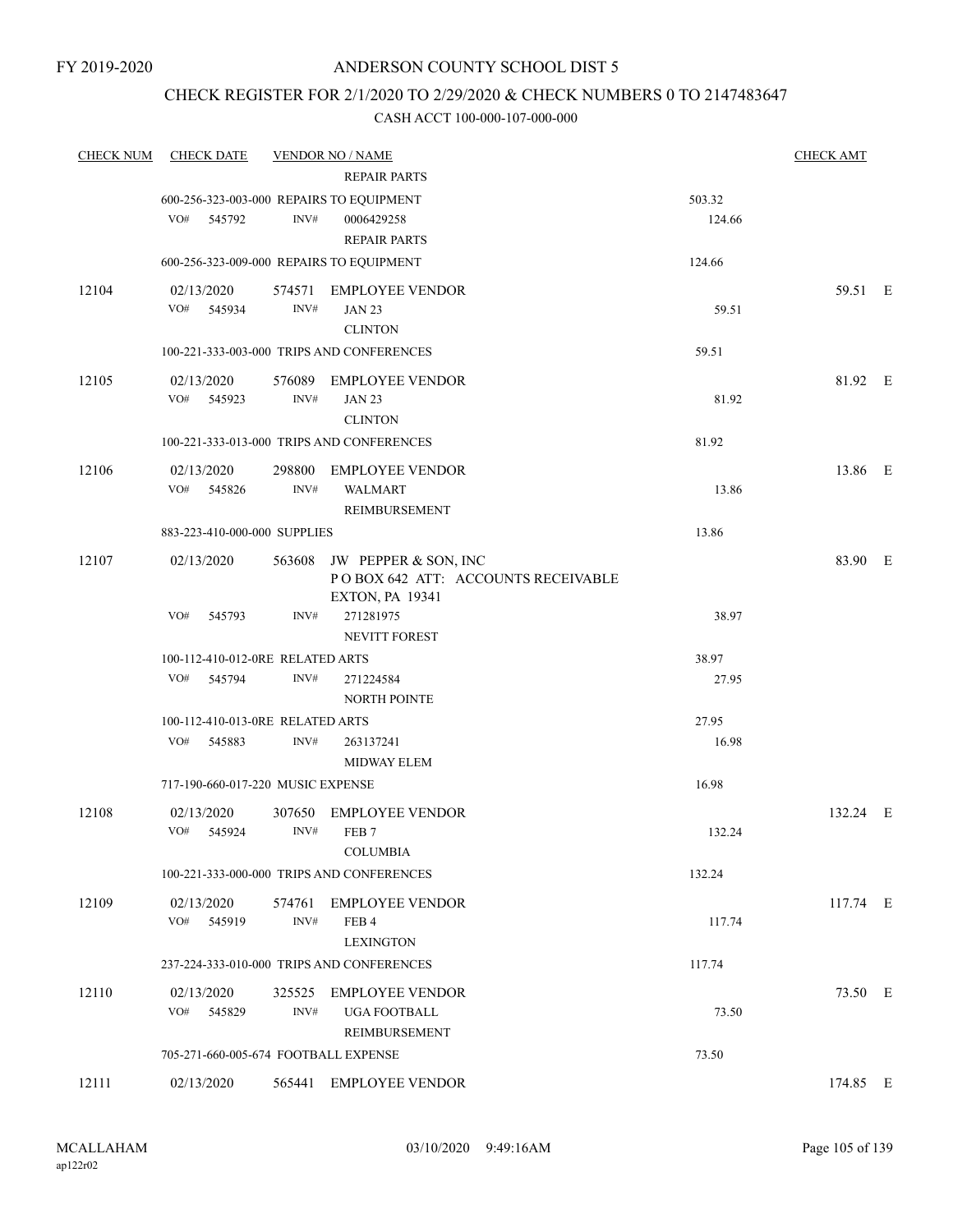# CHECK REGISTER FOR 2/1/2020 TO 2/29/2020 & CHECK NUMBERS 0 TO 2147483647

| <b>CHECK NUM</b> | <b>CHECK DATE</b><br><b>VENDOR NO / NAME</b> |      |                                                                                                         | <b>CHECK AMT</b> |          |  |
|------------------|----------------------------------------------|------|---------------------------------------------------------------------------------------------------------|------------------|----------|--|
|                  | VO#<br>545758                                | INV# | <b>AIRPLANE PROJ</b><br><b>REIMBURSEMENT</b>                                                            | 174.85           |          |  |
|                  |                                              |      | 731-271-660-031-833 ENGINEERING - AEROSPACE EXPENSE                                                     | 174.85           |          |  |
| 12112            | 02/13/2020<br>VO# 545754                     | INV# | 576410 EMPLOYEE VENDOR<br><b>JAN 2020</b><br><b>MILEAGE</b>                                             | 68.03            | 68.03 E  |  |
|                  | 283-223-333-000-000 TRIPS/MILEAGE            |      |                                                                                                         | 68.03            |          |  |
| 12113            | 02/13/2020                                   |      | 345710 EMPLOYEE VENDOR                                                                                  |                  | 67.74 E  |  |
|                  | VO# 545920                                   | INV# | <b>FEB 10</b><br><b>TIGERVILLE</b>                                                                      | 67.74            |          |  |
|                  |                                              |      | 100-264-333-000-000 TRIPS AND CONFERENCES                                                               | 67.74            |          |  |
| 12114            | 02/13/2020<br>VO#<br>545834                  | INV# | 226700 EMPLOYEE VENDOR<br><b>FEB 5-8</b><br><b>CHARLESTON</b>                                           | 862.01           | 862.01 E |  |
|                  | 100-224-333-018-000 STAFF DEVELOPMENT        |      |                                                                                                         | 862.01           |          |  |
| 12115            | 02/13/2020                                   |      | 349701 MED CENTRAL HEALTH RESOURCES<br>3424 CLEMSON BLVD ATT: ACCOUNTS<br>RECEIVABLE ANDERSON, SC 29621 |                  | 230.00 E |  |
|                  | VO#<br>545885                                | INV# | 50212<br>GOSS                                                                                           | 40.00            |          |  |
|                  | 100-255-323-000-000 CONTRACTED SERVICES      |      |                                                                                                         | 40.00            |          |  |
|                  | VO#<br>545886                                | INV# | 20640<br><b>SLOAN</b>                                                                                   | 40.00            |          |  |
|                  | 100-255-323-000-000 CONTRACTED SERVICES      |      |                                                                                                         | 40.00            |          |  |
|                  | VO#<br>545887                                | INV# | 37130<br><b>AUMANN</b>                                                                                  | 65.00            |          |  |
|                  | 100-255-323-000-000 CONTRACTED SERVICES      |      |                                                                                                         | 65.00            |          |  |
|                  | VO#<br>545888                                | INV# | 37130<br><b>AUMANN</b>                                                                                  | 20.00            |          |  |
|                  | 100-255-323-000-000 CONTRACTED SERVICES      |      |                                                                                                         | 20.00            |          |  |
|                  | VO#<br>545889                                | INV# | 37824<br><b>CHIAVERINI</b>                                                                              | 65.00            |          |  |
|                  | 100-255-323-000-000 CONTRACTED SERVICES      |      |                                                                                                         | 65.00            |          |  |
| 12116            | 02/13/2020                                   |      | 389900 OFFICE DEPOT<br>POBOX 1413 CHARLOTTE, NC 28201-1413                                              |                  | 838.11 E |  |
|                  | VO#<br>545803                                | INV# | 436773792001<br><b>SUPPLIES</b>                                                                         | 134.40           |          |  |
|                  |                                              |      | 723-190-660-023-911 MISCELLANEOUS- ADULT ED EXPENSE                                                     | 134.40           |          |  |
|                  | VO#<br>545804                                | INV# | 426651034001<br><b>SUPPLIES</b>                                                                         | 31.65            |          |  |
|                  | 326-112-410-000-000 SCIENCE KITS SUPPLIES    |      |                                                                                                         | 31.65            |          |  |
|                  | VO#<br>545805                                | INV# | 429982090001<br><b>SUPPLIES</b>                                                                         | 303.51           |          |  |
|                  |                                              |      | 100-221-410-000-000 SUPPLIES AND MATERIALS                                                              | 303.51           |          |  |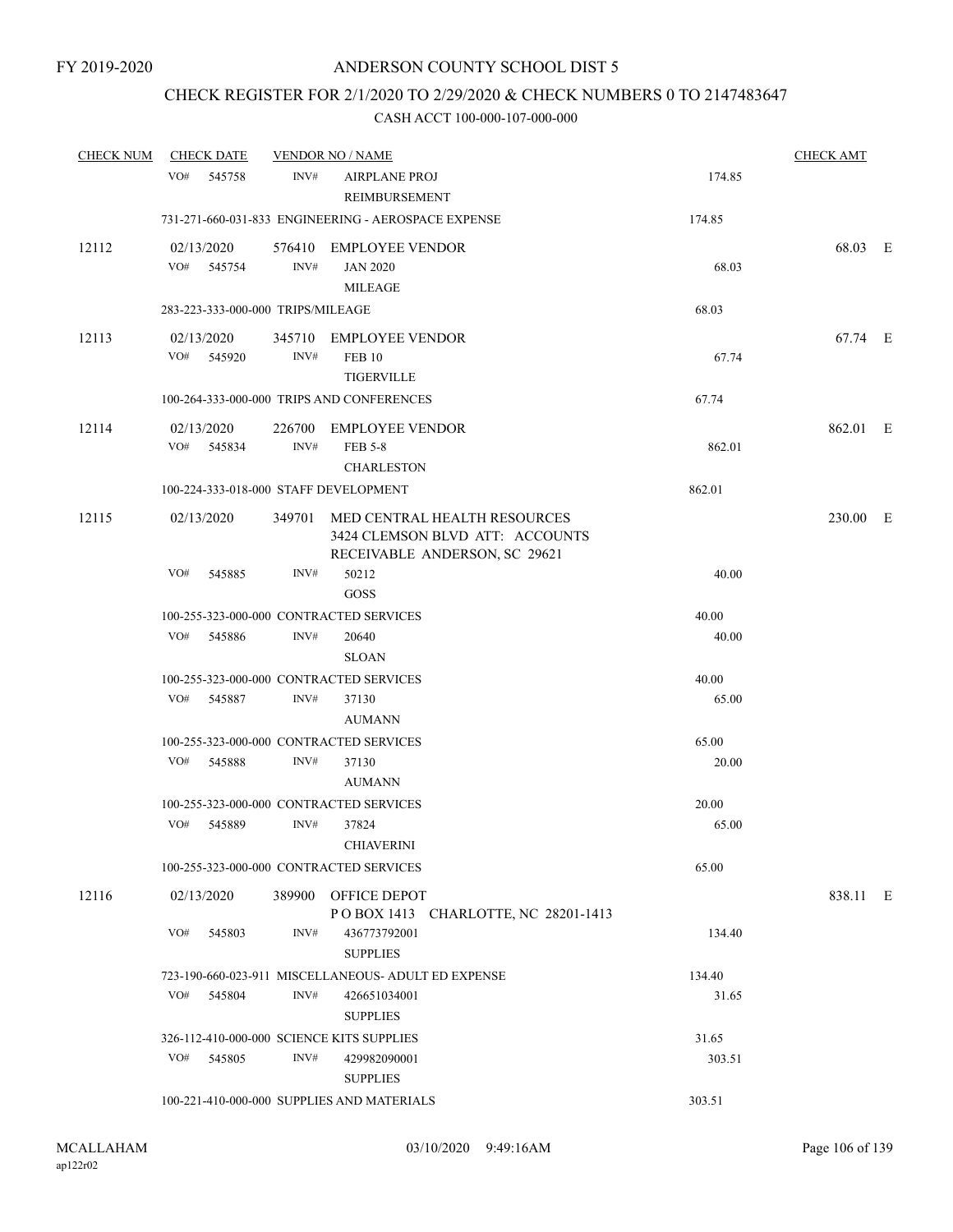# CHECK REGISTER FOR 2/1/2020 TO 2/29/2020 & CHECK NUMBERS 0 TO 2147483647

| <b>CHECK NUM</b> | <b>CHECK DATE</b>                        | <b>VENDOR NO / NAME</b> |                                                                                              |     |       |          | <b>CHECK AMT</b> |  |
|------------------|------------------------------------------|-------------------------|----------------------------------------------------------------------------------------------|-----|-------|----------|------------------|--|
|                  | VO#<br>545891                            | INV#                    | PO 12207<br><b>SUPPLIES</b>                                                                  | PO# | 12207 | 368.55   |                  |  |
|                  |                                          |                         | 395-212-410-000-000 SUPPLIES AND MATERIALS                                                   |     |       | 228.66   |                  |  |
|                  |                                          |                         | 395-212-410-000-000 SUPPLIES AND MATERIALS                                                   |     |       | 22.67    |                  |  |
|                  |                                          |                         | 395-212-410-000-000 SUPPLIES AND MATERIALS                                                   |     |       | 117.22   |                  |  |
| 12117            | 02/13/2020                               | 563745                  | <b>EMPLOYEE VENDOR</b>                                                                       |     |       |          | 28.54 E          |  |
|                  | VO#<br>545752                            | INV#                    | <b>JAN 2020</b>                                                                              |     |       | 28.54    |                  |  |
|                  |                                          |                         | <b>MILEAGE</b>                                                                               |     |       |          |                  |  |
|                  | 100-221-332-000-000 TRAVEL               |                         |                                                                                              |     |       | 28.54    |                  |  |
| 12118            | 02/13/2020                               |                         | 394675 PIP PRINTING<br>1005 NORTH FANT STREET ATT: ACCOUNTS<br>RECEIVABLE ANDERSON, SC 29621 |     |       |          | 165.13 E         |  |
|                  | VO#<br>545892                            | INV#                    | 100085                                                                                       |     |       | 165.13   |                  |  |
|                  |                                          |                         | <b>SOUTHWOOD</b>                                                                             |     |       |          |                  |  |
|                  | 721-190-660-021-514 PRODUCTIONS EXPENSE  |                         |                                                                                              |     |       | 165.13   |                  |  |
| 12119            | 02/13/2020                               | 574687                  | PRIORITY ONE SECURITY<br>18 INTERCHANGE BLVD., SUITE B GREENVILLE,<br>SC 29607               |     |       |          | $1,282.00$ E     |  |
|                  | VO#<br>545893                            | INV#                    | 1936810                                                                                      | PO# | 11398 | 1,282.00 |                  |  |
|                  |                                          |                         | <b>FEB SERVICE</b>                                                                           |     |       |          |                  |  |
|                  | 100-254-323-000-600 MAINTENANCE SERVICES |                         |                                                                                              |     |       | 92.00    |                  |  |
|                  | 100-254-323-001-600 MAINTENANCE SERVICES |                         |                                                                                              |     |       | 46.00    |                  |  |
|                  | 100-254-323-002-600 MAINTENANCE SERVICES |                         |                                                                                              |     |       | 168.00   |                  |  |
|                  | 100-254-323-003-600 MAINTENANCE SERVICES |                         |                                                                                              |     |       | 102.00   |                  |  |
|                  | 100-254-323-005-600 MAINTENANCE SERVICES |                         |                                                                                              |     |       | 46.00    |                  |  |
|                  | 100-254-323-006-600 MAINTENANCE SERVICES |                         |                                                                                              |     |       | 69.00    |                  |  |
|                  | 100-254-323-007-600 MAINTENANCE SERVICES |                         |                                                                                              |     |       | 46.00    |                  |  |
|                  | 100-254-323-008-600 MAINTENANCE SERVICES |                         |                                                                                              |     |       | 46.00    |                  |  |
|                  | 100-254-323-009-600 MAINTENANCE SERVICES |                         |                                                                                              |     |       | 46.00    |                  |  |
|                  | 100-254-323-010-600 MAINTENANCE SERVICES |                         |                                                                                              |     |       | 46.00    |                  |  |
|                  | 100-254-323-011-600 MAINTENANCE SERVICES |                         |                                                                                              |     |       | 46.00    |                  |  |
|                  | 100-254-323-012-600 MAINTENANCE SERVICES |                         |                                                                                              |     |       | 46.00    |                  |  |
|                  | 100-254-323-013-600 MAINTENANCE SERVICES |                         |                                                                                              |     |       | 46.00    |                  |  |
|                  | 100-254-323-014-600 MAINTENANCE SERVICES |                         |                                                                                              |     |       | 46.00    |                  |  |
|                  | 100-254-323-015-600 MAINTENANCE SERVICES |                         |                                                                                              |     |       | 46.00    |                  |  |
|                  | 100-254-323-016-600 MAINTENANCE SERVICES |                         |                                                                                              |     |       | 46.00    |                  |  |
|                  | 100-254-323-017-600 MAINTENANCE SERVICES |                         |                                                                                              |     |       | 46.00    |                  |  |
|                  | 100-254-323-018-600 MAINTENANCE SERVICES |                         |                                                                                              |     |       | 46.00    |                  |  |
|                  | 100-254-323-019-600 MAINTENANCE SERVICES |                         |                                                                                              |     |       | 46.00    |                  |  |
|                  | 100-254-323-020-600 MAINTENANCE SERVICES |                         |                                                                                              |     |       | 46.00    |                  |  |
|                  | 100-254-323-021-600 MAINTENANCE SERVICES |                         |                                                                                              |     |       | 46.00    |                  |  |
|                  | 100-254-323-023-600 MAINTENANCE SERVICES |                         |                                                                                              |     |       | 69.00    |                  |  |
| 12120            | 02/13/2020                               | 574606                  | <b>EMPLOYEE VENDOR</b>                                                                       |     |       |          | 68.67 E          |  |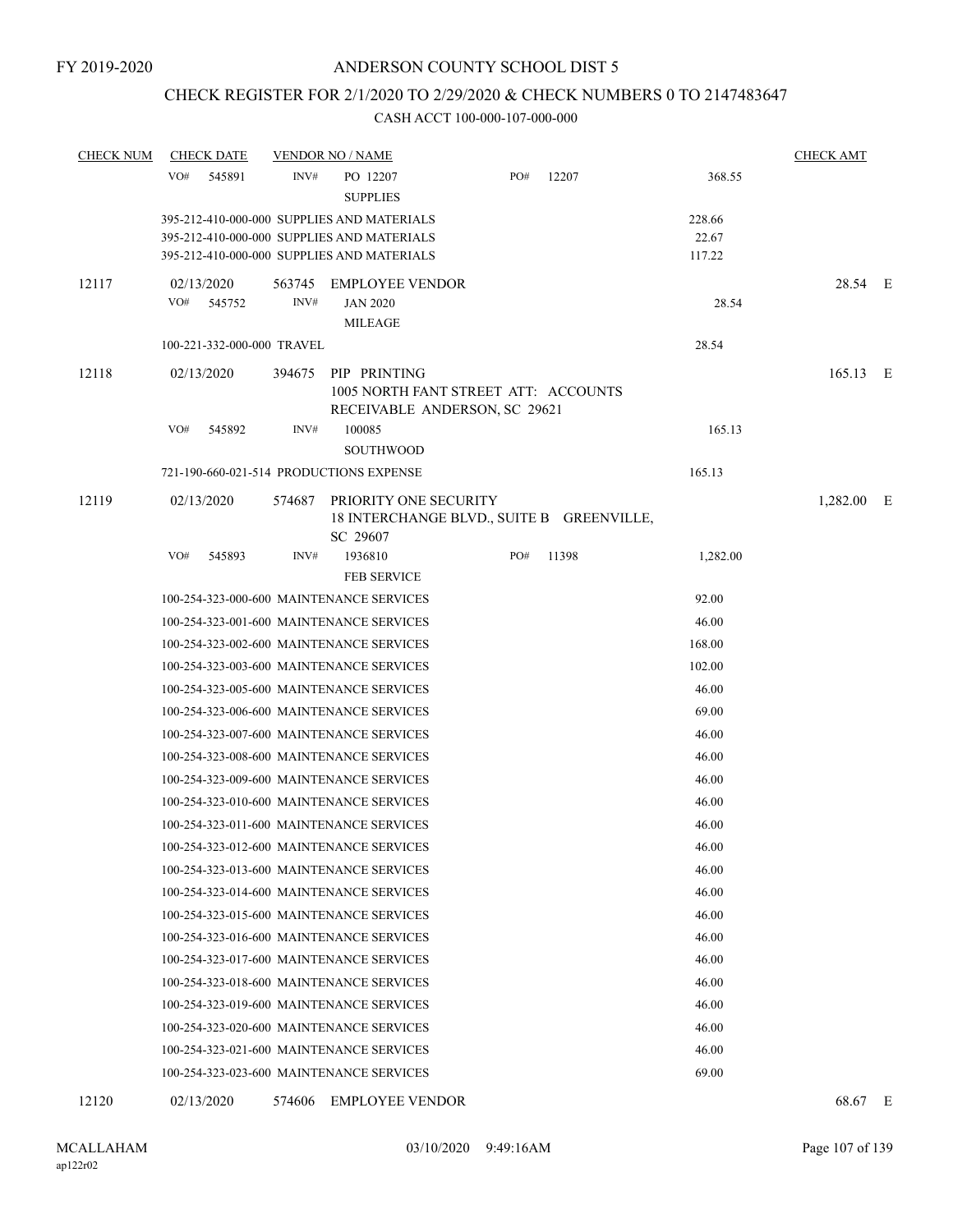# CHECK REGISTER FOR 2/1/2020 TO 2/29/2020 & CHECK NUMBERS 0 TO 2147483647

|       | CHECK NUM CHECK DATE                  |      | <b>VENDOR NO / NAME</b>                                                           |        | <b>CHECK AMT</b> |  |
|-------|---------------------------------------|------|-----------------------------------------------------------------------------------|--------|------------------|--|
|       | VO# 545827                            | INV# | <b>DONUTS</b><br>REIMBURSEMENT                                                    | 68.67  |                  |  |
|       |                                       |      | 712-271-660-012-324 POSTIVE BEHAVIOR I.S. EXPENSE                                 | 68.67  |                  |  |
| 12121 | 02/13/2020                            |      | 570059 SHARP BUSINESS SYSTEMS<br>DEPT 1216 PO BOX 121216 DALLAS, TX<br>75312-1216 |        | 643.91 E         |  |
|       | VO#<br>545812                         | INV# | 9002571947<br><b>SOFTWARE</b>                                                     | 12.84  |                  |  |
|       | 708-271-660-008-362 COPIER EXPENSE    |      |                                                                                   | 12.84  |                  |  |
|       | VO#<br>545813                         | INV# | 9002571825                                                                        | 12.84  |                  |  |
|       |                                       |      | <b>SOFTWARE</b>                                                                   |        |                  |  |
|       | 723-190-660-023-913 COPIER EXPENSE    |      |                                                                                   | 12.84  |                  |  |
|       | VO# 545814                            | INV# | 9002564527<br><b>TONER</b>                                                        | 147.66 |                  |  |
|       | 100-212-410-013-000 SUPPLIES          |      |                                                                                   | 147.66 |                  |  |
|       | VO# 545815                            | INV# | 9002571944<br><b>SOFTWARE</b>                                                     | 12.84  |                  |  |
|       | 100-113-410-005-000 SUPPLIES          |      |                                                                                   | 12.84  |                  |  |
|       | VO#<br>545816                         | INV# | 9002571983<br><b>SOFTWARE</b>                                                     | 6.42   |                  |  |
|       | 100-147-410-015-000 SUPPLIES          |      |                                                                                   | 6.42   |                  |  |
|       | VO# 545817                            | INV# | 9002571942<br><b>SOFTWARE</b>                                                     | 25.68  |                  |  |
|       | 329-115-690-031-000 OTHER OBJECTS-WBL |      |                                                                                   | 25.68  |                  |  |
|       | VO# 545894                            | INV# | 9002554552<br><b>COPIES</b>                                                       | 46.88  |                  |  |
|       | 717-190-660-017-362 COPIER EXPENSE    |      |                                                                                   | 46.88  |                  |  |
|       | VO# 545895                            | INV# | 9002571945<br><b>COPIES</b>                                                       | 6.42   |                  |  |
|       | 717-190-660-017-362 COPIER EXPENSE    |      |                                                                                   | 6.42   |                  |  |
|       | VO#<br>545896                         | INV# | 9002571834<br><b>SOFTWARE</b>                                                     | 44.94  |                  |  |
|       | 100-115-410-003-000 SUPPLIES          |      |                                                                                   | 44.94  |                  |  |
|       | VO#<br>545897                         | INV# | 9002554538<br><b>COPIES</b>                                                       | 58.97  |                  |  |
|       | 100-115-410-003-000 SUPPLIES          |      |                                                                                   | 58.97  |                  |  |
|       | VO# 545898                            | INV# | 9002557495<br><b>COPIES</b>                                                       | 241.56 |                  |  |
|       | 100-115-410-003-000 SUPPLIES          |      |                                                                                   | 241.56 |                  |  |
|       | VO#<br>545899                         | INV# | 9002538623<br><b>COPIES</b>                                                       | 26.86  |                  |  |
|       |                                       |      | 100-254-410-000-055 OFFICE SUPPLIES & FURNITURE                                   | 26.86  |                  |  |
| 12122 | 02/13/2020                            |      | 574596 EMPLOYEE VENDOR                                                            |        | 8.12 E           |  |
|       | VO# 545755                            | INV# | <b>JAN 2020</b>                                                                   | 8.12   |                  |  |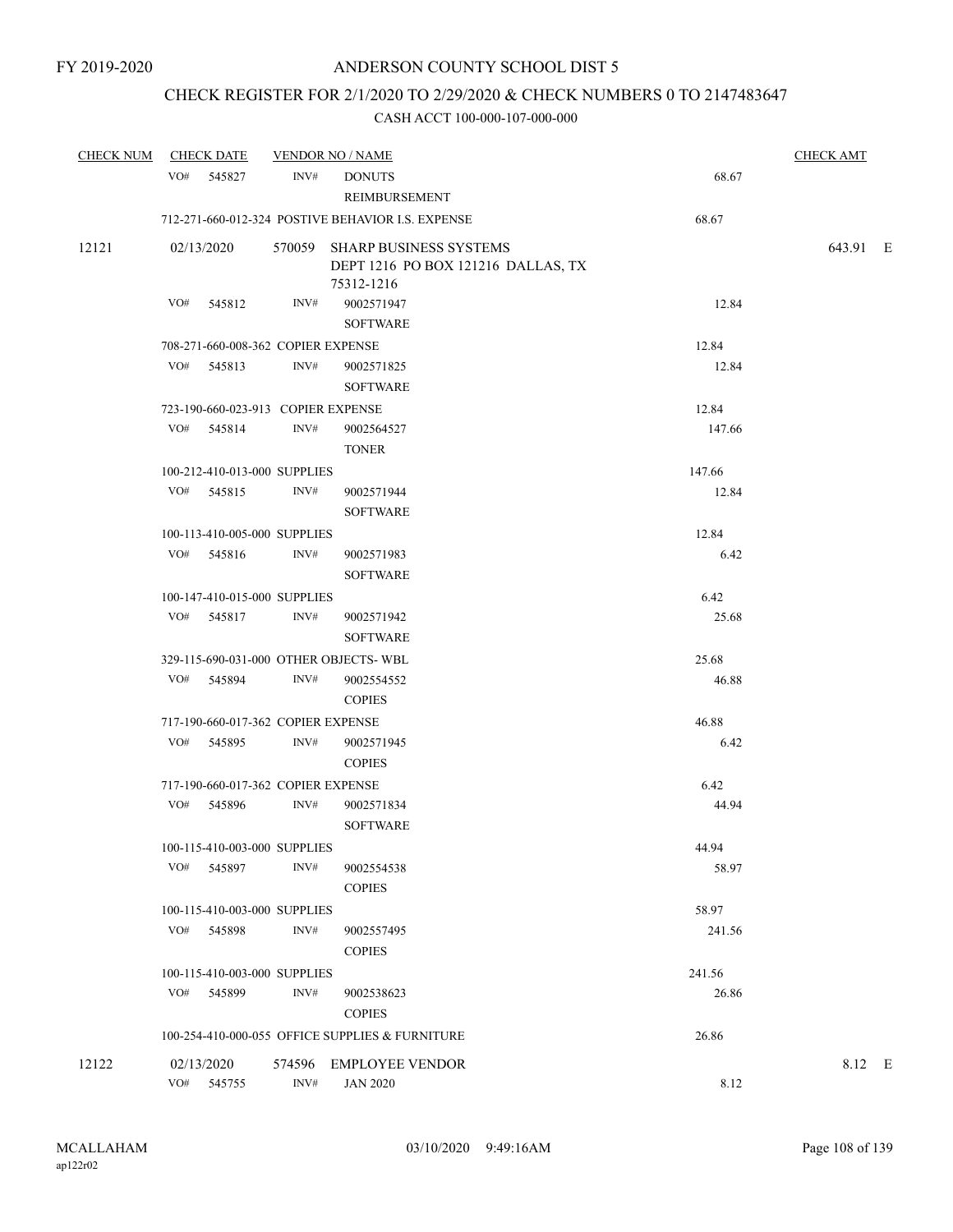### CHECK REGISTER FOR 2/1/2020 TO 2/29/2020 & CHECK NUMBERS 0 TO 2147483647

| <b>CHECK NUM</b> | <b>CHECK DATE</b>                          |                | <b>VENDOR NO / NAME</b>                                                                            |                | <b>CHECK AMT</b> |  |
|------------------|--------------------------------------------|----------------|----------------------------------------------------------------------------------------------------|----------------|------------------|--|
|                  |                                            |                | <b>MILEAGE</b>                                                                                     |                |                  |  |
|                  | 600-256-332-003-000 IN DISTRICT TRAVEL     |                |                                                                                                    | 8.12           |                  |  |
| 12123            | 02/13/2020                                 |                | 568718 THE READING WAREHOUSE<br>POBOX 41328 ATT: ACCOUNTS RECEIVABLE<br>NORTH CHARLESTON, SC 29423 |                | 519.99 E         |  |
|                  | VO#<br>545822                              | INV#           | 199526<br>PO#<br>12128<br>WHITEHALL ELEM                                                           | 519.99         |                  |  |
|                  | 201-112-410-019-000 SUPPLIES               |                |                                                                                                    | 519.99         |                  |  |
| 12124            | 02/13/2020<br>VO# 545831                   | INV#           | 575198 EMPLOYEE VENDOR<br><b>WORK BOOTS</b><br>REIMBURSEMENT                                       | 50.00          | 50.00 E          |  |
|                  | 100-254-410-000-075 UNIFORM PURCHASES      |                |                                                                                                    | 50.00          |                  |  |
| 12125            | 02/13/2020                                 |                | 532300 WHITE JONES ACE HARDWARE<br>PO BOX 13012 ATT: ACCOUNTS RECEIVABLE<br>ANDERSON, SC 29624     |                | 229.32 E         |  |
|                  | VO#<br>545908                              | INV#           | 888414<br><b>SUPPLIES</b>                                                                          | 21.62          |                  |  |
|                  |                                            |                | 100-254-410-000-001 MAINT. SUPPLIES-STRUCTURES                                                     | 21.62          |                  |  |
|                  | VO# 545909                                 | INV#           | 888422<br><b>SUPPLIES</b>                                                                          | 78.83          |                  |  |
|                  |                                            |                | 100-254-410-000-001 MAINT. SUPPLIES-STRUCTURES                                                     | 78.83          |                  |  |
|                  | VO# 545910                                 | INV#           | 402490<br><b>SUPPLIES</b>                                                                          | 78.54          |                  |  |
|                  |                                            |                | 100-254-410-020-001 SUPPLIES - MAINTENANCE                                                         | 78.54          |                  |  |
|                  | VO# 545911                                 | INV#           | 888427<br><b>SUPPLIES</b>                                                                          | 8.83           |                  |  |
|                  | 100-254-410-001-000 SUPPLIES               |                |                                                                                                    | 8.83           |                  |  |
|                  | VO# 545912                                 | INV#           | 402417<br><b>SUPPLIES</b>                                                                          | 16.92          |                  |  |
|                  |                                            |                | 100-254-410-000-001 MAINT. SUPPLIES-STRUCTURES                                                     | 16.92          |                  |  |
|                  | VO#<br>545913                              | INV#           | 402515<br><b>SUPPLIES</b>                                                                          | 24.58          |                  |  |
|                  |                                            |                | 100-254-410-014-400 HVAC/ELECTRICAL/PLUMBING                                                       | 24.58          |                  |  |
| 12126            | 02/13/2020<br>VO#<br>545833                | 145025<br>INV# | EMPLOYEE VENDOR<br>FEB <sub>7</sub><br>MILEAGE                                                     | 11.37          | 11.37 E          |  |
|                  |                                            |                | 100-212-333-000-000 TRIPS AND CONFERENCES                                                          | 11.37          |                  |  |
| 12127            | 02/13/2020<br>VO# 545759                   | INV#           | 574654 EMPLOYEE VENDOR<br><b>CANDY</b>                                                             | 49.73          | 109.34 E         |  |
|                  |                                            |                | REIMBURSEMENT                                                                                      |                |                  |  |
|                  | 100-113-410-010-000 SUPPLIES<br>VO# 545760 | INV#           | <b>MATERIALS</b><br>REIMBURSEMENT                                                                  | 49.73<br>59.61 |                  |  |
|                  | 100-111-410-010-000 SUPPLIES               |                |                                                                                                    | 59.61          |                  |  |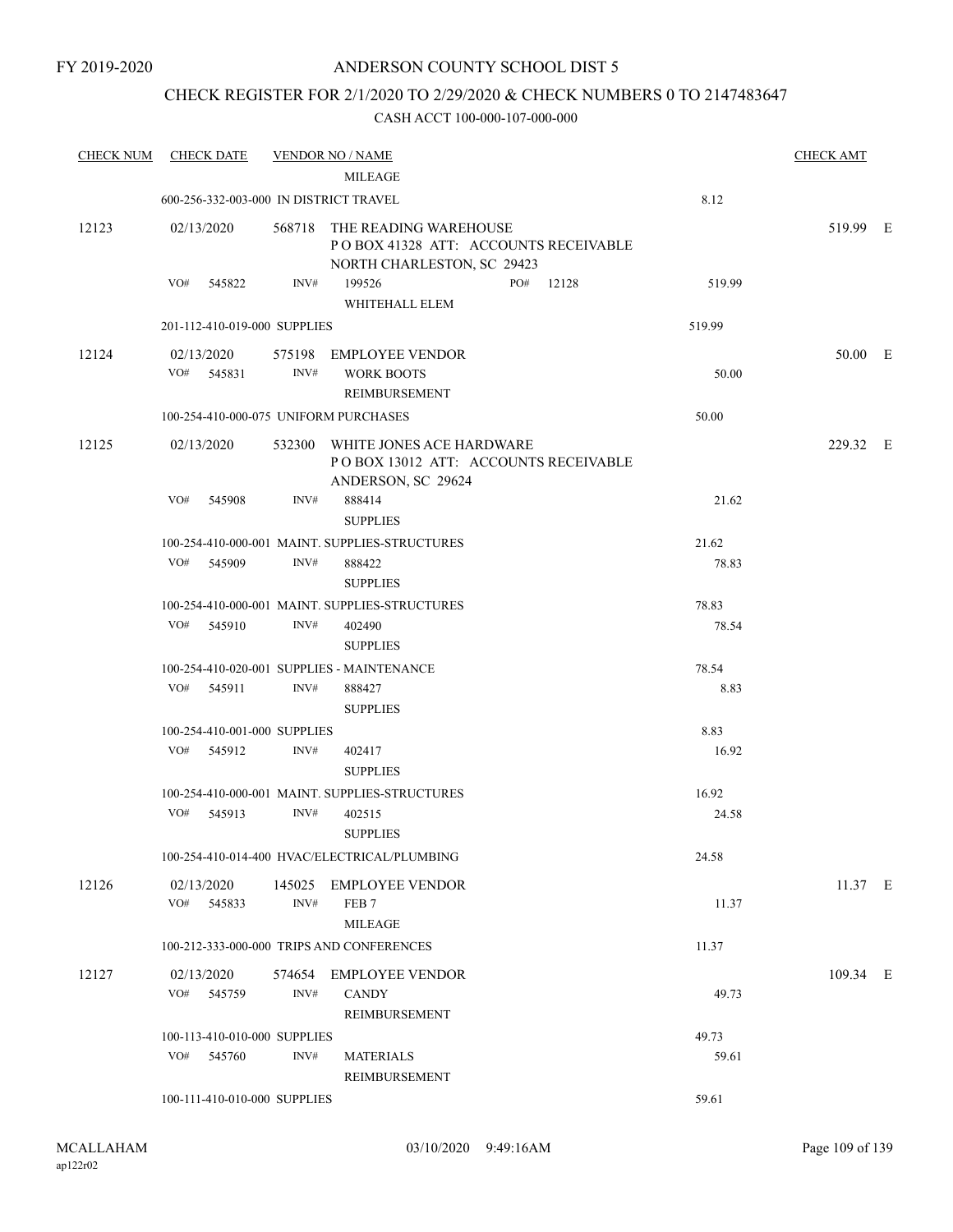### CHECK REGISTER FOR 2/1/2020 TO 2/29/2020 & CHECK NUMBERS 0 TO 2147483647

| <b>CHECK NUM</b> | <b>CHECK DATE</b>                           |                | <b>VENDOR NO / NAME</b>                                                                                                      |                          | <b>CHECK AMT</b> |  |
|------------------|---------------------------------------------|----------------|------------------------------------------------------------------------------------------------------------------------------|--------------------------|------------------|--|
| 12128            | 02/13/2020<br>VO#<br>545921                 | 574618<br>INV# | <b>EMPLOYEE VENDOR</b><br>DEC <sub>3</sub><br><b>COLUMBIA</b>                                                                | 141.52                   | 181.07 E         |  |
|                  | VO# 545922                                  | INV#           | 100-233-333-000-000 TRIPS AND CONFERENCES<br><b>FEB 11</b><br><b>GREENVILLE</b><br>100-233-333-000-000 TRIPS AND CONFERENCES | 141.52<br>39.55<br>39.55 |                  |  |
| 12129            | 02/13/2020<br>VO# 545750                    | INV#           | 575460 EMPLOYEE VENDOR<br>FEB <sub>4</sub><br><b>LEXINGTON</b>                                                               | 164.16                   | 164.16 E         |  |
|                  |                                             |                | 207-224-333-031-004 TRIPS AND CONFERENCES                                                                                    | 164.16                   |                  |  |
| 12130            | 02/13/2020<br>VO#<br>545756                 | 536030<br>INV# | EMPLOYEE VENDOR<br><b>JAN 2020</b><br>MILEAGE                                                                                | 19.84                    | 19.84 E          |  |
|                  |                                             |                | 201-188-332-000-000 IN-DISTRICT TRAVEL/PAT                                                                                   | 19.84                    |                  |  |
| 12131            | 02/13/2020<br>VO# 545753                    | INV#           | 536250 EMPLOYEE VENDOR<br><b>JAN 2020</b><br><b>MILEAGE</b>                                                                  | 38.74                    | 38.74 E          |  |
|                  | 100-221-332-000-000 TRAVEL                  |                |                                                                                                                              | 38.74                    |                  |  |
| 12132            | 02/13/2020<br>VO# 545763                    | INV#           | 564702 EMPLOYEE VENDOR<br><b>TUITION</b><br>REIMBURSEMENT                                                                    | 40.00                    | 40.00 E          |  |
|                  |                                             |                | 100-224-312-000-000 STAFF DEV. - PURCHASED SERVICES                                                                          | 40.00                    |                  |  |
| 12133            | 02/13/2020<br>VO# 545935                    | INV#           | 576370 EMPLOYEE VENDOR<br><b>JAN 23</b><br><b>CLINTON</b>                                                                    | 10.00                    | $10.00$ E        |  |
|                  |                                             |                | 201-224-333-010-000 TRIPS AND CONFERENCES                                                                                    | 10.00                    |                  |  |
| 12134            | 02/18/2020                                  |                | 572893 ANDERSON MAGAZINE<br>POBOX 3848 ANDERSON, SC 29622                                                                    |                          | 235.00 E         |  |
|                  | VO#<br>545955                               | INV#           | 11275<br>MARCH-APRIL 2020                                                                                                    | 235.00                   |                  |  |
|                  | 100-263-360-000-000 PRINTING AND BINDING    |                |                                                                                                                              | 235.00                   |                  |  |
| 12135            | 02/18/2020<br>VO#<br>545939                 | INV#           | 576113 EMPLOYEE VENDOR<br><b>JAN 2020</b><br>MILEAGE                                                                         | 55.10                    | 377.36 E         |  |
|                  | 100-221-332-000-000 TRAVEL<br>VO#<br>545946 | INV#           | <b>COUNSELORS</b><br>REIMBURSEMENT                                                                                           | 55.10<br>322.26          |                  |  |
|                  |                                             |                | 395-212-410-000-000 SUPPLIES AND MATERIALS                                                                                   | 322.26                   |                  |  |
| 12136            | 02/18/2020<br>VO#<br>546012                 | INV#           | 576362 EMPLOYEE VENDOR<br><b>JAN 23</b><br><b>CLINTON</b>                                                                    | 52.57                    | 52.57 E          |  |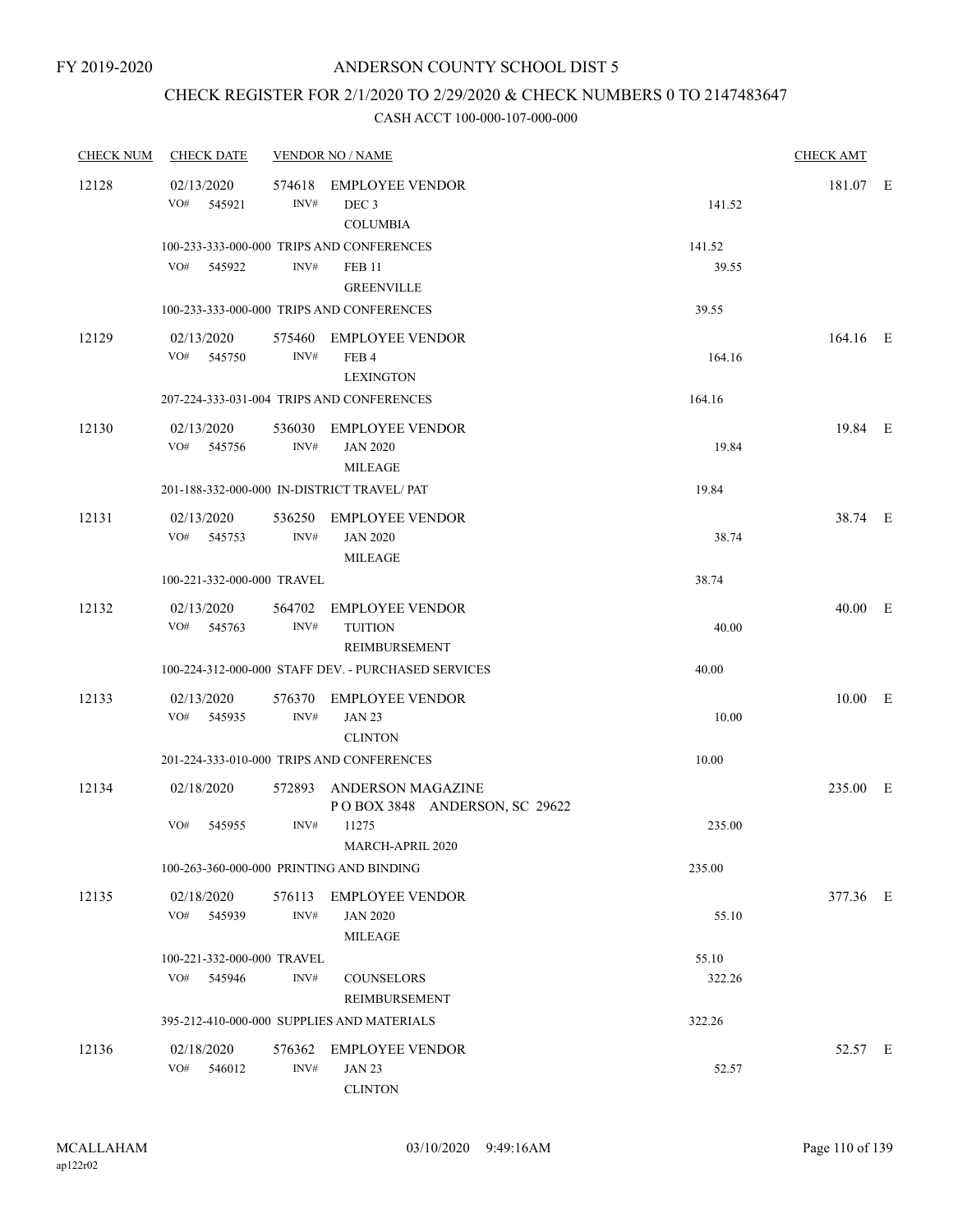### CHECK REGISTER FOR 2/1/2020 TO 2/29/2020 & CHECK NUMBERS 0 TO 2147483647

| <b>CHECK NUM</b> | <b>CHECK DATE</b>                      |        | <b>VENDOR NO / NAME</b><br>100-221-333-008-000 TRIPS AND CONFERENCES                                                                                                     |     | <b>CHECK AMT</b><br>52.57 |                                          |             |  |
|------------------|----------------------------------------|--------|--------------------------------------------------------------------------------------------------------------------------------------------------------------------------|-----|---------------------------|------------------------------------------|-------------|--|
| 12137            | 02/18/2020<br>VO#<br>546011            | INV#   | 564954 EMPLOYEE VENDOR<br><b>FEB 13</b><br><b>GREENVILLE</b>                                                                                                             |     |                           | 38.74                                    | 38.74 E     |  |
|                  |                                        |        | 232-224-333-000-000 TRIPS AND CONFERENCES                                                                                                                                |     |                           | 38.74                                    |             |  |
| 12138            | 02/18/2020<br>VO#<br>546007            | INV#   | 574515 EMPLOYEE VENDOR<br>FEB 4 - 12<br><b>MILEAGE</b>                                                                                                                   |     |                           | 65.77                                    | 65.77 E     |  |
|                  | 600-256-332-002-000 IN DISTRICT TRAVEL |        |                                                                                                                                                                          |     |                           | 65.77                                    |             |  |
| 12139            | 02/18/2020                             |        | 568574 CCP CROWE'S CORPORATE PROMOTIONS<br>PO BOX 2647 ANDERSON, SC 29622                                                                                                |     |                           |                                          | 807.72 E    |  |
|                  | VO#<br>545967                          | INV#   | 14960<br><b>MCCANTS</b>                                                                                                                                                  |     |                           | 764.83                                   |             |  |
|                  |                                        |        | 705-271-660-005-586 FIELD TRIPS- GR.7 EXPENSE                                                                                                                            |     |                           | 764.83                                   |             |  |
|                  | VO#<br>545968                          | INV#   | 14967<br><b>AIT WELDING</b>                                                                                                                                              |     |                           | 42.89                                    |             |  |
|                  | 131-115-410-031-000 SUPPLIES           |        |                                                                                                                                                                          |     |                           | 42.89                                    |             |  |
| 12140            | 02/18/2020<br>VO# 545947               | INV#   | 574859 EMPLOYEE VENDOR<br>OFFICE DEPOT<br>REIMBURSEMENT                                                                                                                  |     |                           | 128.37                                   | 128.37 E    |  |
|                  |                                        |        | 100-263-410-000-000 SUPPLIES AND MATERIALS                                                                                                                               |     |                           | 128.37                                   |             |  |
| 12141            | 02/18/2020                             |        | 237555 FORMS & SUPPLY<br>POBOX 563953 ATT: ACCOUNTS RECEIVABLE<br>CHARLOTTE, NC 28256                                                                                    |     |                           |                                          | 10,059.06 E |  |
|                  | VO#<br>545972                          | INV#   | 5329398<br><b>SUPPLIES</b>                                                                                                                                               |     |                           | 7.29                                     |             |  |
|                  |                                        |        | 709-271-660-009-201 MISCELLANEOUS EXPENSE                                                                                                                                |     |                           | 7.29                                     |             |  |
|                  | VO#<br>545973                          | INV#   | 5333497<br><b>SUPPLIES</b>                                                                                                                                               | PO# | 12279                     | 2,870.32                                 |             |  |
|                  |                                        |        | 100-000-170-000-000 WAREHOUSE INVENTORY                                                                                                                                  |     |                           | 2,870.32                                 |             |  |
|                  | VO# 545974                             | INV#   | 5306976<br><b>SUPPLIES</b>                                                                                                                                               | PO# | 12205                     | 3,413.30                                 |             |  |
|                  |                                        |        | 100-000-170-000-000 WAREHOUSE INVENTORY                                                                                                                                  |     |                           | 3,413.30                                 |             |  |
|                  | VO#<br>545975                          | INV#   | 5321023<br><b>WHSE SUPPLIES</b>                                                                                                                                          | PO# | 12240                     | 3,178.97                                 |             |  |
|                  |                                        |        | 100-000-170-000-000 WAREHOUSE INVENTORY<br>100-000-170-000-000 WAREHOUSE INVENTORY<br>100-000-170-000-000 WAREHOUSE INVENTORY<br>100-000-170-000-000 WAREHOUSE INVENTORY |     |                           | 256.80<br>171.20<br>1,431.66<br>1,319.31 |             |  |
|                  | VO#<br>545976                          | INV#   | 5298854<br><b>WHSE SUPPLIES</b>                                                                                                                                          | PO# | 12145                     | 589.18                                   |             |  |
|                  |                                        |        | 100-000-170-000-000 WAREHOUSE INVENTORY<br>100-000-170-000-000 WAREHOUSE INVENTORY                                                                                       |     |                           | 319.93<br>269.25                         |             |  |
| 12142            | 02/18/2020                             | 576435 | <b>EMPLOYEE VENDOR</b>                                                                                                                                                   |     |                           |                                          | 48.25 E     |  |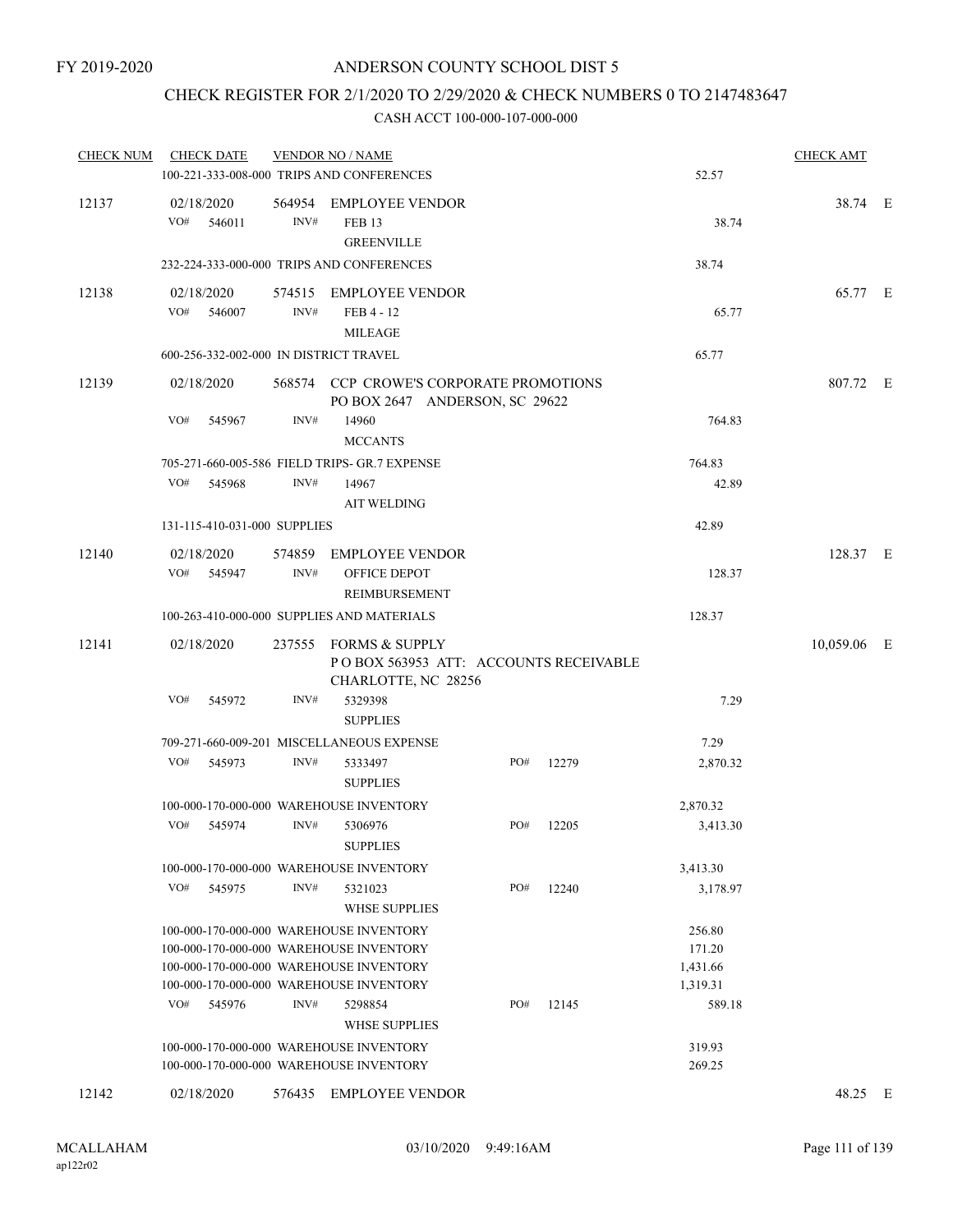# CHECK REGISTER FOR 2/1/2020 TO 2/29/2020 & CHECK NUMBERS 0 TO 2147483647

| <b>CHECK NUM</b> | <b>CHECK DATE</b>                       |                | <b>VENDOR NO / NAME</b>                                         |        | <b>CHECK AMT</b> |  |
|------------------|-----------------------------------------|----------------|-----------------------------------------------------------------|--------|------------------|--|
|                  | VO#<br>546025                           | INV#           | <b>JAN 23</b><br><b>FURMAN</b>                                  | 48.25  |                  |  |
|                  | 267-224-333-008-PD5 TRIPS- SC STANDARDS |                |                                                                 | 48.25  |                  |  |
| 12143            | 02/18/2020                              |                | 572275 HAPPY CHEF UNIFORMS<br>22 PARK PLACE BUTLER, NJ 07405    |        | 409.70 E         |  |
|                  | VO#<br>545977                           | INV#           | 1597342A<br>PO# 12284<br><b>COATS</b>                           | 409.70 |                  |  |
|                  | 600-256-410-000-000 SUPPLIES            |                |                                                                 | 409.70 |                  |  |
| 12144            | 02/18/2020<br>VO# 546015                | INV#           | 573862 EMPLOYEE VENDOR<br><b>FEB 11</b><br><b>COLUMBIA</b>      | 126.96 | 126.96 E         |  |
|                  | 100-252-380-000-000 TRAVEL              |                |                                                                 | 126.96 |                  |  |
| 12145            | 02/18/2020<br>VO# 545941                | INV#           | 573252 EMPLOYEE VENDOR<br><b>JAN 2020</b><br><b>MILEAGE</b>     | 21.81  | 21.81 E          |  |
|                  | 880-113-332-000-000 IN-DISTRICT TRAVEL  |                |                                                                 | 21.81  |                  |  |
| 12146            | 02/18/2020                              |                | 113700 INDEPENDENT MAIL<br>PO BOX 1411 CHARLOTTE, NC 28201-1411 |        | 529.25 E         |  |
|                  | VO#<br>545985                           | INV#           | <b>ACCT 268000</b><br>INV 2317829                               | 529.25 |                  |  |
|                  | 505-254-323-005-000 CONTRACTED SERVICES |                |                                                                 | 529.25 |                  |  |
| 12147            | 02/18/2020                              |                | 113700 INDEPENDENT MAIL<br>PO BOX 1411 CHARLOTTE, NC 28201-1411 |        | 541.25 E         |  |
|                  | VO#<br>545988                           | INV#           | <b>ACCT 267064</b><br>INV #2505520                              | 541.25 |                  |  |
|                  |                                         |                | 100-390-410-000-000 SUPPLIES AND MATERIALS                      | 541.25 |                  |  |
| 12148            | 02/18/2020<br>VO#<br>546010             | INV#           | 576108 EMPLOYEE VENDOR<br><b>JAN 25</b><br><b>COLUMBIA</b>      | 165.32 | 165.32 E         |  |
|                  |                                         |                | 207-224-333-031-004 TRIPS AND CONFERENCES                       | 165.32 |                  |  |
| 12149            | VO#<br>546008                           | INV#           | 02/18/2020 574862 EMPLOYEE VENDOR<br><b>SUPPLIES</b>            | 8.26   | 8.26 E           |  |
|                  |                                         |                | REIMBURSEMENT<br>283-127-410-001-000 SUPPLIES AND MATERIALS     | 8.26   |                  |  |
| 12150            | 02/18/2020                              |                | 572855 KRISPY KREME<br>1620 N. MAIN ST. ANDERSON, SC 29621      |        | 376.05 E         |  |
|                  | VO#<br>546019                           | INV#           | 12566<br><b>ROBERT ANDERSON</b>                                 | 376.05 |                  |  |
|                  |                                         |                | 706-271-660-006-585 FIELD TRIPS- GR. 6 EXPENSE                  | 376.05 |                  |  |
| 12151            | 02/18/2020<br>VO#<br>545944             | 565710<br>INV# | <b>EMPLOYEE VENDOR</b><br>NDP TRAINING<br>REIMBURSEMENT         | 36.41  | 36.41 E          |  |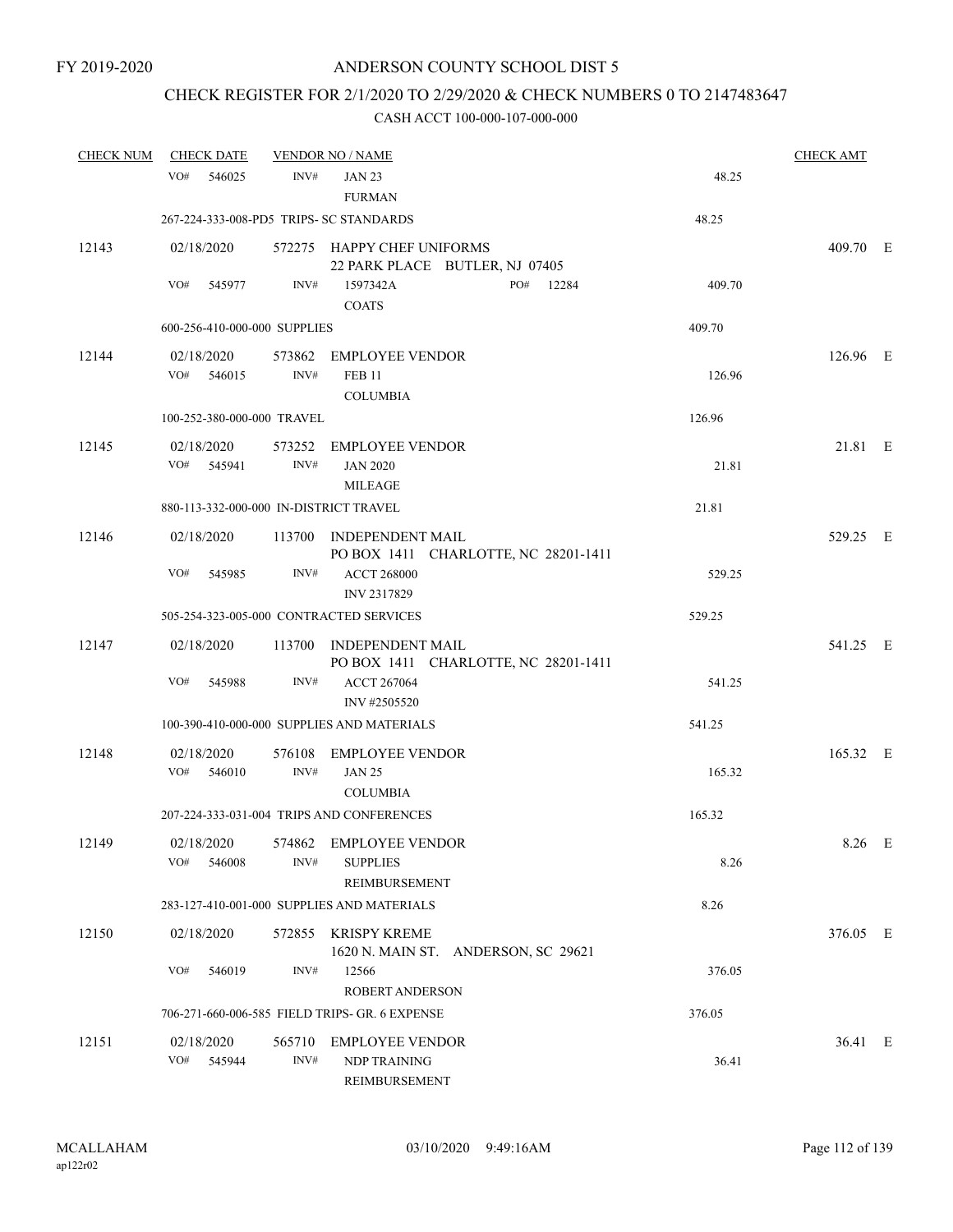# CHECK REGISTER FOR 2/1/2020 TO 2/29/2020 & CHECK NUMBERS 0 TO 2147483647

| <b>CHECK NUM</b> |     | <b>CHECK DATE</b>               |                | <b>VENDOR NO / NAME</b>                                                                               |     |       |          | <b>CHECK AMT</b> |  |
|------------------|-----|---------------------------------|----------------|-------------------------------------------------------------------------------------------------------|-----|-------|----------|------------------|--|
|                  |     | 394-224-333-063-000 TRIPS/PD    |                |                                                                                                       |     |       | 36.41    |                  |  |
| 12152            | VO# | 02/18/2020<br>545950            | 574231<br>INV# | <b>EMPLOYEE VENDOR</b><br><b>SUPPLIES</b><br>REIMBURSEMENT                                            |     |       | 97.90    | 97.90 E          |  |
|                  |     | 203-127-410-021-000 SUPPLIES    |                |                                                                                                       |     |       | 97.90    |                  |  |
| 12153            | VO# | 02/18/2020<br>545938            | 321400<br>INV# | <b>EMPLOYEE VENDOR</b><br><b>JAN 2020</b><br><b>MILEAGE</b>                                           |     |       | 18.79    | 18.79 E          |  |
|                  |     |                                 |                | 714-271-660-014-201 MISCELLANEOUS EXPENSE                                                             |     |       | 18.79    |                  |  |
| 12154            |     | 02/18/2020                      |                | 570673 NATIONAL DROPOUT PREVENTION NETWORK<br>713 E. GREENVILLE ST SUITE D #108 ANDERSON,<br>SC 29621 |     |       |          | $1,200.00$ E     |  |
|                  | VO# | 545991                          | INV#           | 20-232-SPN<br><b>CONSULT SERVICES</b>                                                                 | PO# | 12286 | 1,200.00 |                  |  |
|                  |     |                                 |                | 394-224-312-063-000 PURCHASED SERVICES                                                                |     |       | 1,200.00 |                  |  |
| 12155            | VO# | 02/18/2020<br>545940            | INV#           | 576154 EMPLOYEE VENDOR<br><b>JAN 2020</b><br><b>MILEAGE</b>                                           |     |       | 43.73    | 43.73 E          |  |
|                  |     | 100-221-332-000-000 TRAVEL      |                |                                                                                                       |     |       | 43.73    |                  |  |
| 12156            |     | 02/18/2020                      | 394675         | PIP PRINTING<br>1005 NORTH FANT STREET ATT: ACCOUNTS<br>RECEIVABLE ANDERSON, SC 29621                 |     |       |          | 278.83 E         |  |
|                  | VO# | 545994                          | INV#           | 100082                                                                                                |     |       | 278.83   |                  |  |
|                  |     |                                 |                | ORCHESTRA CONCERT<br>100-390-410-000-000 SUPPLIES AND MATERIALS                                       |     |       | 278.83   |                  |  |
| 12157            |     | 02/18/2020                      | 570443         | PROJECT LEAD THE WAY<br>3939 PRIORITY WAY SOUTH DRIVE SUITE 400<br>INDIANAPOLIS, IN 46240             |     |       |          | 375.00 E         |  |
|                  | VO# | 545993                          | INV#           | 218964<br><b>EDVOTEK</b>                                                                              | PO# | 12269 | 375.00   |                  |  |
|                  |     |                                 |                | 329-115-410-031-000 SUPPLIES-STATE EQUIPMENT                                                          |     |       | 375.00   |                  |  |
| 12158            | VO# | 02/18/2020<br>545943            | 574606<br>INV# | <b>EMPLOYEE VENDOR</b><br><b>DONUTS</b><br>REIMBURSEMENT                                              |     |       | 43.60    | 43.60 E          |  |
|                  |     |                                 |                | 712-271-660-012-324 POSTIVE BEHAVIOR I.S. EXPENSE                                                     |     |       | 43.60    |                  |  |
| 12159            |     | 02/18/2020                      | 570059         | <b>SHARP BUSINESS SYSTEMS</b><br>DEPT 1216 PO BOX 121216 DALLAS, TX<br>75312-1216                     |     |       |          | 238.05 E         |  |
|                  | VO# | 545996                          | INV#           | 9002557515<br><b>COPIES</b>                                                                           |     |       | 38.47    |                  |  |
|                  |     | 201-112-490-011-000 COPIER COST |                |                                                                                                       |     |       | 38.47    |                  |  |
|                  | VO# | 545997                          | INV#           | 9002591234<br><b>COPIES</b>                                                                           |     |       | 130.10   |                  |  |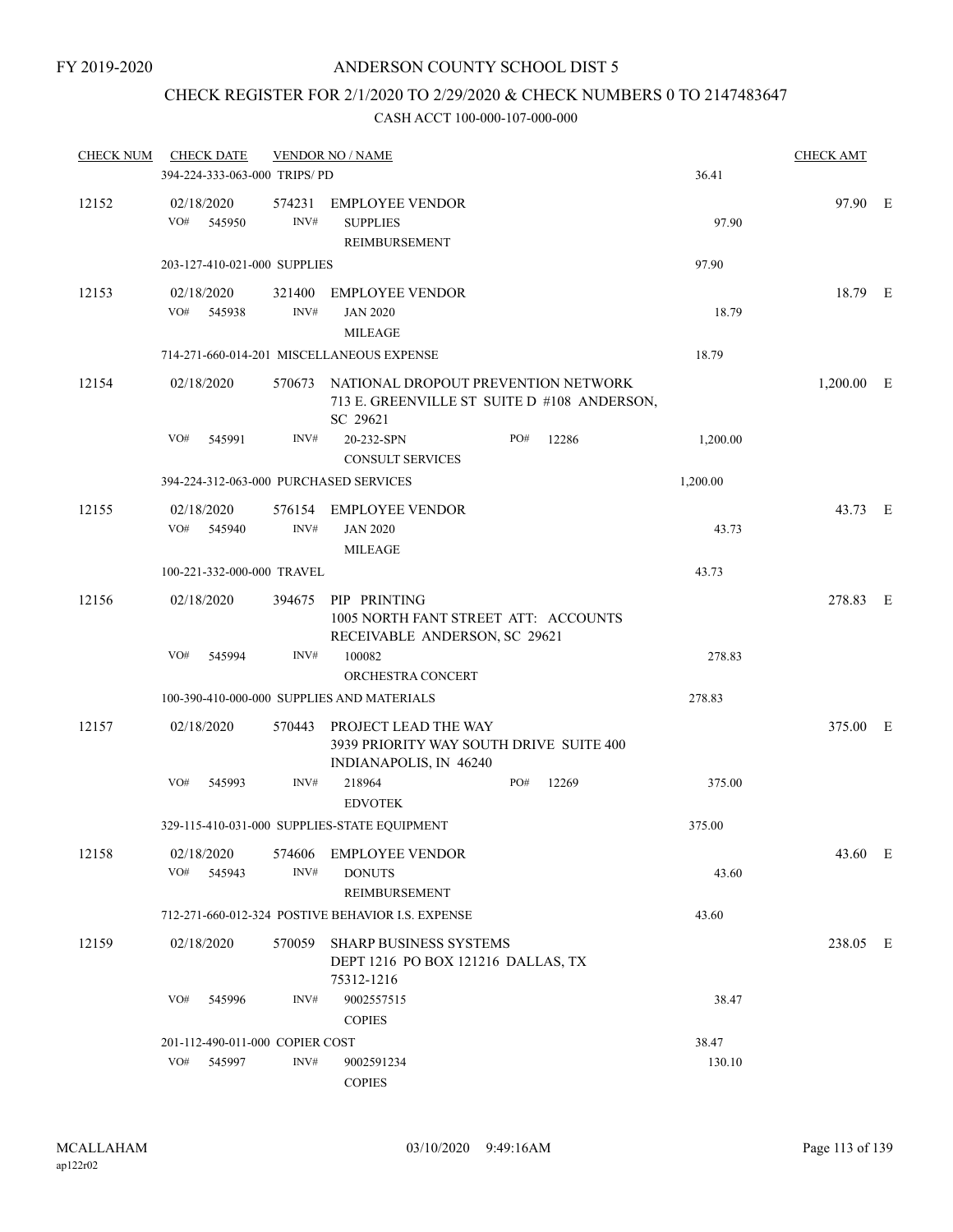# CHECK REGISTER FOR 2/1/2020 TO 2/29/2020 & CHECK NUMBERS 0 TO 2147483647

| <b>CHECK NUM</b> | <b>CHECK DATE</b>                  |        | <b>VENDOR NO / NAME</b>                                           |          | <b>CHECK AMT</b> |  |
|------------------|------------------------------------|--------|-------------------------------------------------------------------|----------|------------------|--|
|                  | 708-271-660-008-362 COPIER EXPENSE |        |                                                                   | 130.10   |                  |  |
|                  | VO#<br>545998                      | INV#   | 9002591241                                                        | 31.48    |                  |  |
|                  |                                    |        | <b>COPIES</b>                                                     |          |                  |  |
|                  | 708-271-660-008-362 COPIER EXPENSE |        |                                                                   | 31.48    |                  |  |
|                  | VO#<br>545999                      | INV#   | 9002571869                                                        | 6.42     |                  |  |
|                  |                                    |        | <b>SOFTWARE</b>                                                   |          |                  |  |
|                  | 709-271-660-009-362 COPIER EXPENSE |        |                                                                   | 6.42     |                  |  |
|                  | VO#<br>546000                      | INV#   | 9002138280                                                        | 6.42     |                  |  |
|                  |                                    |        | <b>SOFTWARE</b>                                                   |          |                  |  |
|                  | 717-190-660-017-362 COPIER EXPENSE |        |                                                                   | 6.42     |                  |  |
|                  | VO#<br>546001                      | INV#   | 9002545424<br><b>COPIES</b>                                       | 25.16    |                  |  |
|                  | 709-271-660-009-362 COPIER EXPENSE |        |                                                                   | 25.16    |                  |  |
| 12160            | 02/18/2020                         |        | 574734 EMPLOYEE VENDOR                                            |          | 32.09 E          |  |
|                  | VO#<br>545948                      | INV#   | <b>FM CHARGER</b>                                                 | 32.09    |                  |  |
|                  |                                    |        | <b>REIMBURSEMENT</b>                                              |          |                  |  |
|                  |                                    |        | 203-127-410-000-000 SUPPLIES-LD/DD/OHI, SUPPLEMENTAL              | 32.09    |                  |  |
| 12161            | 02/18/2020                         | 574599 | <b>EMPLOYEE VENDOR</b>                                            |          | 60.00 E          |  |
|                  | VO#<br>545949                      | INV#   | <b>LANDER UNIV</b>                                                | 60.00    |                  |  |
|                  |                                    |        | <b>REIMBURSEMENT</b>                                              |          |                  |  |
|                  |                                    |        | 817-224-333-021-000 TRIPS AND CONFERENCES                         | 60.00    |                  |  |
| 12162            | 02/18/2020                         |        | 574537 EMPLOYEE VENDOR                                            |          | 4,969.78 E       |  |
|                  | VO#<br>546014                      | INV#   | FEB 11-15                                                         | 4,969.78 |                  |  |
|                  |                                    |        | <b>CALIFORNIA</b>                                                 |          |                  |  |
|                  |                                    |        | 100-232-333-000-000 TRIPS AND CONFERENCES                         | 4,969.78 |                  |  |
| 12163            | 02/18/2020                         | 574879 | <b>EMPLOYEE VENDOR</b>                                            |          | 919.97 E         |  |
|                  | VO#<br>545945                      | INV#   | <b>SUPPLIES</b>                                                   | 43.19    |                  |  |
|                  |                                    |        | <b>REIMBURSEMENT</b>                                              |          |                  |  |
|                  |                                    |        | 395-212-410-000-000 SUPPLIES AND MATERIALS                        | 43.19    |                  |  |
|                  | VO#<br>546013                      | INV#   | JAN 23-25                                                         | 876.78   |                  |  |
|                  |                                    |        | <b>MYRTLE BEACH</b>                                               |          |                  |  |
|                  |                                    |        |                                                                   |          |                  |  |
|                  |                                    |        | 100-212-333-000-000 TRIPS AND CONFERENCES                         | 876.78   |                  |  |
| 12164            | 02/20/2020                         | 111125 | <b>ANDERSON AWARDS</b>                                            |          | 37.45 E          |  |
|                  |                                    |        | 716 WHITEHALL ROAD ATT: ACCOUNTS<br>RECEIVABLE ANDERSON, SC 29625 |          |                  |  |
|                  | VO#<br>546047                      | INV#   | <b>SIGNS</b>                                                      | 37.45    |                  |  |
|                  |                                    |        | <b>CF REAMES</b>                                                  |          |                  |  |
|                  |                                    |        | 100-254-410-001-ALT ALT SCHOOL FACILITY SUPPLIES                  | 37.45    |                  |  |
|                  |                                    |        |                                                                   |          |                  |  |
| 12165            | 02/20/2020                         |        | 114225 ANDERSON RESTAURANT EQUIPMENT                              |          | 20.33 E          |  |
|                  |                                    |        | 112 EAST MAULDIN STREET ATT: ACCOUNTS                             |          |                  |  |
|                  |                                    |        | RECEIVABLE ANDERSON, SC 29621                                     |          |                  |  |
|                  | VO#<br>546048                      | INV#   | 58320                                                             | 20.33    |                  |  |
|                  |                                    |        | <b>THERMOMETERS</b>                                               |          |                  |  |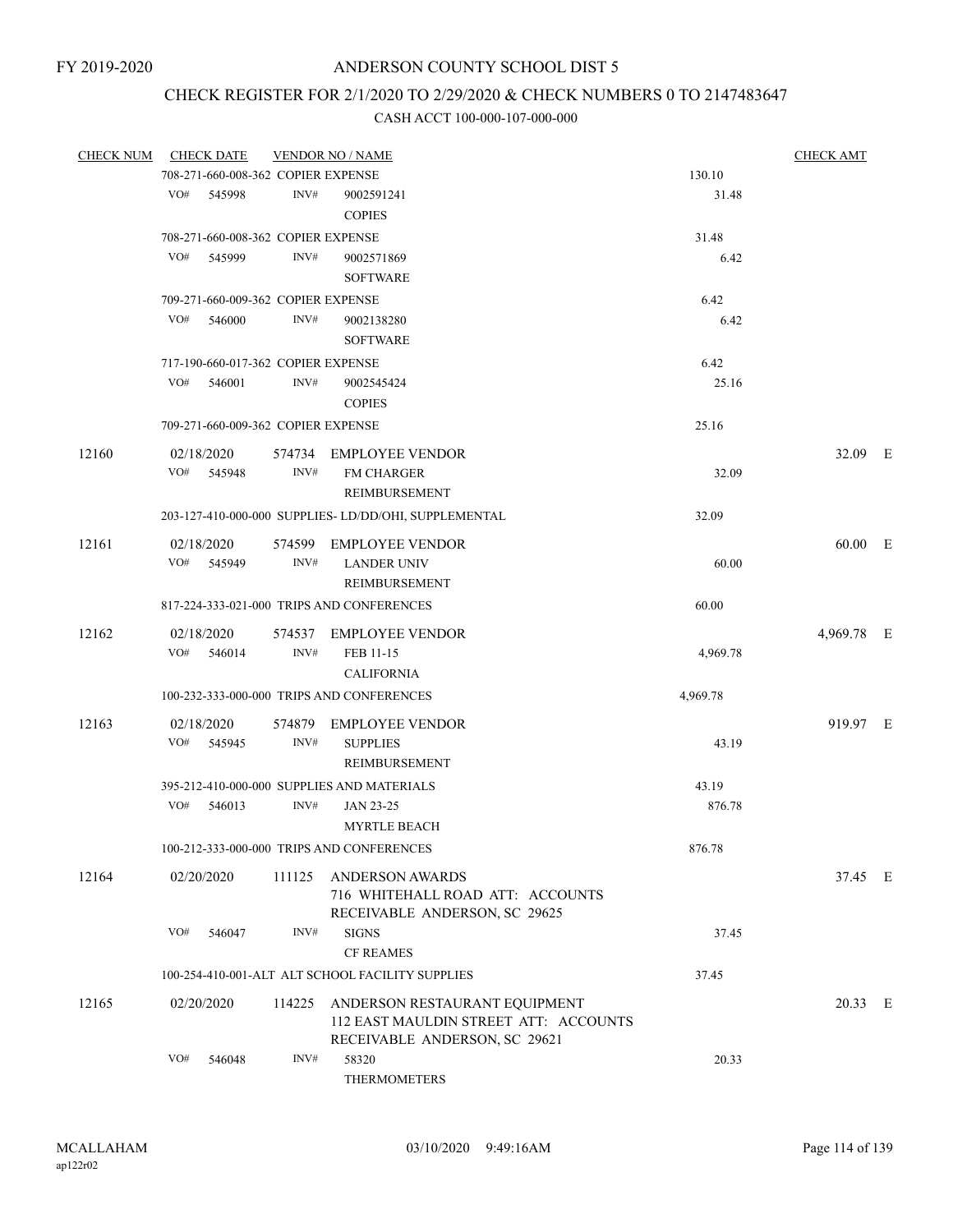# CHECK REGISTER FOR 2/1/2020 TO 2/29/2020 & CHECK NUMBERS 0 TO 2147483647

| <b>CHECK NUM</b> | <b>CHECK DATE</b>                       |                | <b>VENDOR NO / NAME</b><br>100-254-410-000-001 MAINT. SUPPLIES-STRUCTURES                         |           | 20.33  | <b>CHECK AMT</b> |  |
|------------------|-----------------------------------------|----------------|---------------------------------------------------------------------------------------------------|-----------|--------|------------------|--|
| 12166            | 02/20/2020<br>VO#<br>546044             | INV#           | 565362 EMPLOYEE VENDOR<br><b>JAN 23</b><br><b>CLINTON</b>                                         |           | 10.00  | $10.00$ E        |  |
|                  |                                         |                | 201-224-333-010-000 TRIPS AND CONFERENCES                                                         |           | 10.00  |                  |  |
| 12167            | 02/20/2020<br>VO#<br>546035             | INV#           | 573677 EMPLOYEE VENDOR<br><b>WALMART</b><br>REIMBURSEMENT                                         |           | 27.64  | 27.64 E          |  |
|                  |                                         |                | 712-271-660-012-290 MISC. FUNDRAISER EXPENSE                                                      |           | 27.64  |                  |  |
| 12168            | 02/20/2020                              |                | 187300 CRESCENT SUPPLY CO, INC<br>POBOX 8798 ATT: ACCOUNTS RECEIVABLE<br>GREENVILLE, SC 29604     |           |        | 199.87 E         |  |
|                  | VO#<br>546062                           | INV#           | 399802<br><b>BATTERIES</b>                                                                        |           | 45.35  |                  |  |
|                  |                                         |                | 100-254-410-012-400 HVAC/ELECTRICAL/PLUMBING                                                      |           | 45.35  |                  |  |
|                  | VO#<br>546063                           | INV#           | 399737<br><b>SUPPLIES</b>                                                                         |           | 84.97  |                  |  |
|                  | 100-254-410-000-400 HVAC SUPPLIES       |                |                                                                                                   |           | 84.97  |                  |  |
|                  | VO#<br>546064                           | INV#           | 399670<br><b>SUPPLIES</b>                                                                         |           | 69.55  |                  |  |
|                  |                                         |                | 100-254-410-020-400 HVAC/ELECTRICAL/PLUMBING                                                      |           | 69.55  |                  |  |
| 12169            | 02/20/2020<br>VO#<br>546040             | 573394<br>INV# | EMPLOYEE VENDOR<br><b>SNACKS</b><br>REIMBURSEMENT                                                 |           | 97.78  | 97.78 E          |  |
|                  |                                         |                | 707-190-660-007-351 FIELD TRIPS GRADE 1 EXPENSE                                                   |           | 97.78  |                  |  |
| 12170            | 02/20/2020<br>VO#<br>546039             | 226585<br>INV# | <b>EMPLOYEE VENDOR</b><br><b>BOJANGLES</b><br>REIMBURSEMENT                                       |           | 30.35  | 30.35 E          |  |
|                  | 705-271-660-005-459 GUIDANCE EXPENSE    |                |                                                                                                   |           | 30.35  |                  |  |
| 12171            | 02/20/2020<br>VO#<br>546034             | 232425<br>INV# | <b>EMPLOYEE VENDOR</b><br><b>INGLES</b><br>REIMBURSEMENT                                          |           | 32.25  | 32.25 E          |  |
|                  |                                         |                | 717-190-660-017-201 MISCELLANEOUS EXPENSE                                                         |           | 32.25  |                  |  |
| 12172            | 02/20/2020<br>VO#<br>546067             | 574235<br>INV# | <b>EMPLOYEE VENDOR</b><br>104<br><b>NEVITT SASHES</b>                                             |           | 100.00 | 100.00 E         |  |
|                  |                                         |                | 712-271-660-012-324 POSTIVE BEHAVIOR I.S. EXPENSE                                                 |           | 100.00 |                  |  |
| 12173            | 02/20/2020                              |                | 564031 GLOVES PLUS INC<br>227 NEELY FERRY ROAD ATT: ACCOUNTS<br>RECEIVABLE SIMPSONVILLE, SC 29680 |           |        | 855.65 E         |  |
|                  | VO#<br>546068                           | INV#           | 144189<br><b>WHSE SUPPLIES</b>                                                                    | PO# 12313 | 855.65 |                  |  |
|                  | 100-000-170-000-000 WAREHOUSE INVENTORY |                |                                                                                                   |           | 850.65 |                  |  |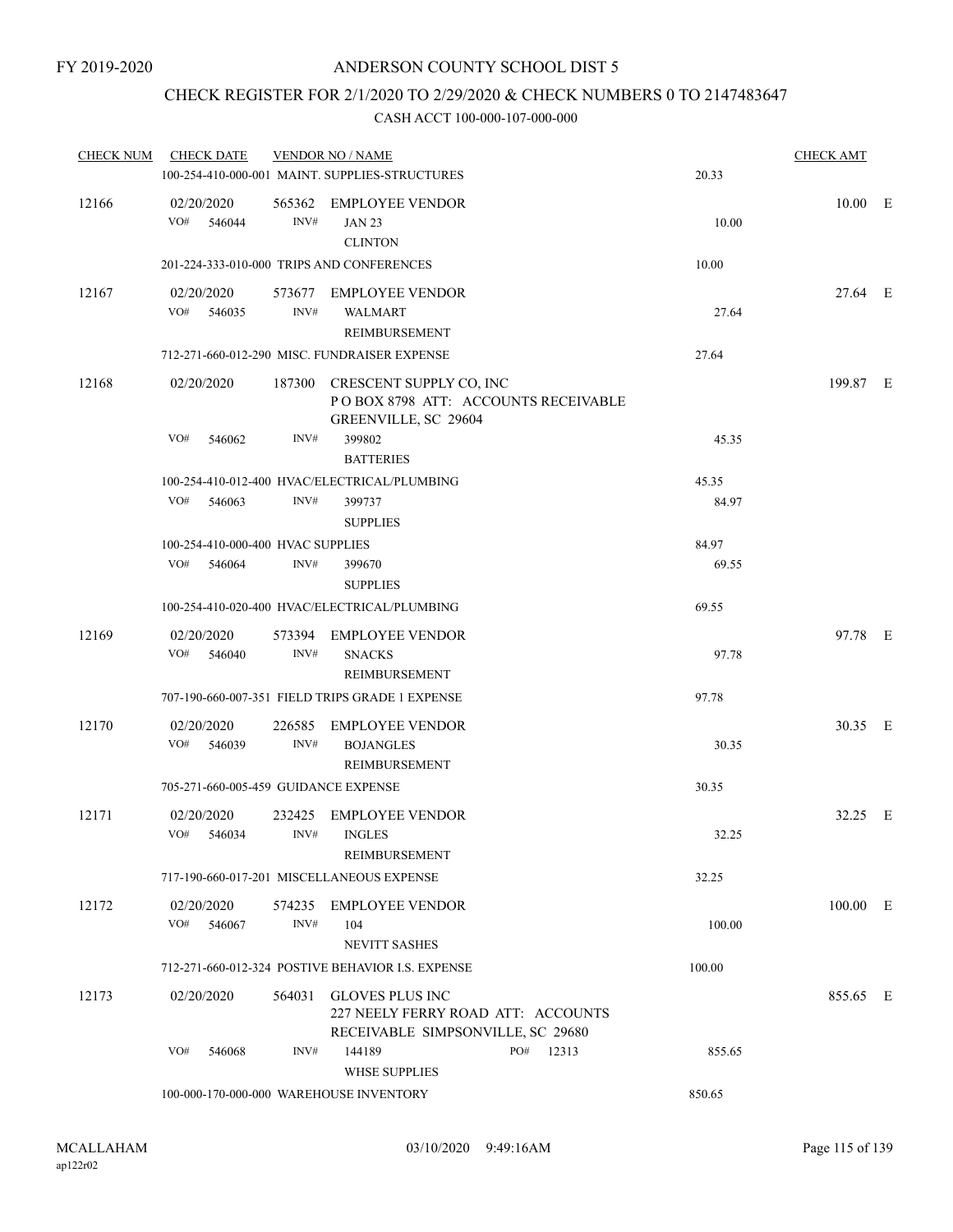## CHECK REGISTER FOR 2/1/2020 TO 2/29/2020 & CHECK NUMBERS 0 TO 2147483647

| <b>CHECK NUM</b> | <b>CHECK DATE</b>                        |                | <b>VENDOR NO / NAME</b>                                                              |        | <b>CHECK AMT</b> |  |
|------------------|------------------------------------------|----------------|--------------------------------------------------------------------------------------|--------|------------------|--|
|                  | 100-000-170-000-000 WAREHOUSE INVENTORY  |                |                                                                                      | 5.00   |                  |  |
| 12174            | 02/20/2020                               | 252650         | GRAINGER<br>DEPT 867098550 ATT: ACCOUNTS RECEIVABLE<br>PALATINE, IL 60038-0001       |        | 243.38 E         |  |
|                  | VO#<br>546069                            | INV#           | 9418836137<br><b>REPAIR PARTS</b>                                                    | 146.38 |                  |  |
|                  | 600-256-323-020-000 REPAIRS TO EQUIPMENT |                |                                                                                      | 146.38 |                  |  |
|                  | VO# 546070                               | INV#           | 8421633471<br><b>REPAIR PARTS</b>                                                    | 97.00  |                  |  |
|                  |                                          |                | 100-254-410-014-400 HVAC/ELECTRICAL/PLUMBING                                         | 97.00  |                  |  |
| 12175            | 02/20/2020<br>VO#<br>546031              | INV#           | 574701 EMPLOYEE VENDOR<br><b>TREAT CART</b><br>REIMBURSEMENT                         | 81.89  | 185.49 E         |  |
|                  | 709-271-660-009-375 FACULTY EXPENSE      |                |                                                                                      | 81.89  |                  |  |
|                  | VO#<br>546032                            | INV#           | <b>INGLES</b><br>REIMBURSEMENT                                                       | 103.60 |                  |  |
|                  | 709-271-660-009-375 FACULTY EXPENSE      |                |                                                                                      | 103.60 |                  |  |
| 12176            | 02/20/2020                               |                | 573185 GRIMCO, INC.<br>29538 NETWORK PLACE CHICAGO, IL 60673-1295                    |        | 679.48 E         |  |
|                  | VO#<br>546071                            | INV#           | 23241573-02<br><b>SUPPLIES</b>                                                       | 679.48 |                  |  |
|                  |                                          |                | 329-115-410-031-000 SUPPLIES-STATE EQUIPMENT                                         | 679.48 |                  |  |
| 12177            | 02/20/2020                               | 564696         | JOHNSTONE SUPPLY<br>POBOX 17466 GREENVILLE, SC 29606                                 |        | 155.33 E         |  |
|                  | VO#<br>546078                            | INV#           | 4014188<br><b>THERMOSTATS</b>                                                        | 155.33 |                  |  |
|                  |                                          |                | 100-254-410-001-ALT ALT SCHOOL FACILITY SUPPLIES                                     | 155.33 |                  |  |
| 12178            | 02/20/2020                               | 563608         | JW PEPPER & SON, INC<br>POBOX 642 ATT: ACCOUNTS RECEIVABLE<br><b>EXTON, PA 19341</b> |        | 95.44 E          |  |
|                  | VO#<br>546079                            | INV#           | 270577858<br><b>NORTH POINTE</b>                                                     | 95.44  |                  |  |
|                  | 100-112-410-013-0RE RELATED ARTS         |                |                                                                                      | 95.44  |                  |  |
| 12179            | 02/20/2020                               |                | 572855 KRISPY KREME<br>1620 N. MAIN ST. ANDERSON, SC 29621                           |        | 57.19 E          |  |
|                  | VO#<br>546080                            | INV#           | 12486<br><b>NEW PROSPECT</b>                                                         | 57.19  |                  |  |
|                  |                                          |                | 710-271-660-010-201 MISCELLANEOUS EXPENSE                                            | 57.19  |                  |  |
| 12180            | 02/20/2020<br>VO#<br>546030              | 574761<br>INV# | <b>EMPLOYEE VENDOR</b><br>CHICK FIL A<br>REIMBURSEMENT                               | 298.25 | 298.25 E         |  |
|                  |                                          |                | 710-271-660-010-201 MISCELLANEOUS EXPENSE                                            | 298.25 |                  |  |
| 12181            | 02/20/2020                               |                | 576176 EMPLOYEE VENDOR                                                               |        | 33.78 E          |  |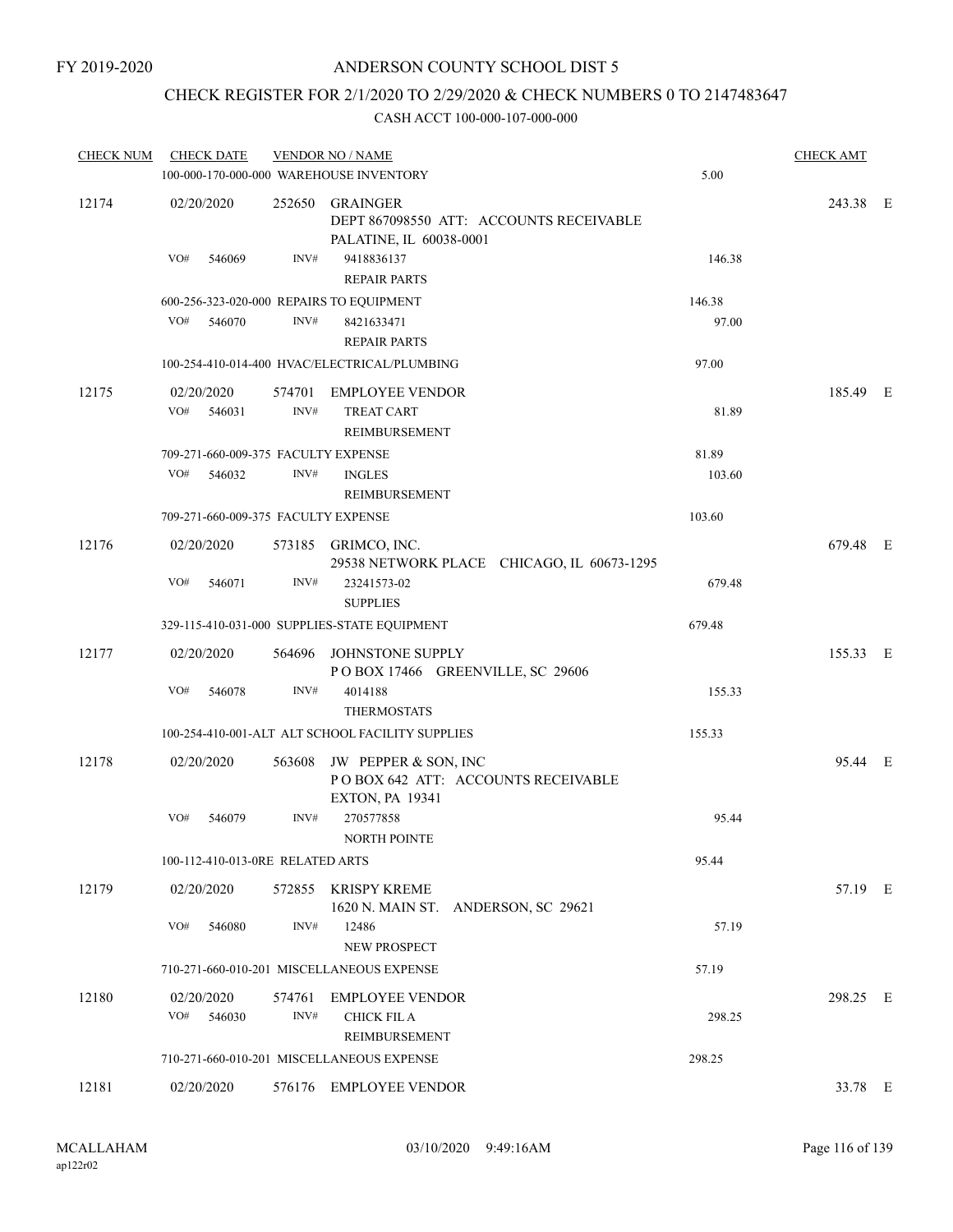### CHECK REGISTER FOR 2/1/2020 TO 2/29/2020 & CHECK NUMBERS 0 TO 2147483647

| <b>CHECK NUM</b> | <b>CHECK DATE</b>                     |                | <b>VENDOR NO / NAME</b>                                                                  |        | <b>CHECK AMT</b> |  |
|------------------|---------------------------------------|----------------|------------------------------------------------------------------------------------------|--------|------------------|--|
|                  | VO#<br>546038                         | INV#           | <b>ART CLUB</b><br>REIMBURSEMENT                                                         | 33.78  |                  |  |
|                  | 713-271-660-013-228 ART EXPENSE       |                |                                                                                          | 33.78  |                  |  |
| 12182            | 02/20/2020<br>VO#<br>546065           | INV#           | 334925 EMPLOYEE VENDOR<br>101<br><b>MCCANTS MUFFINS</b>                                  | 30.00  | 30.00 E          |  |
|                  | 705-271-660-005-602 BETA CLUB EXPENSE |                |                                                                                          | 30.00  |                  |  |
| 12183            | 02/20/2020<br>VO#<br>546026           | INV#           | 340065 EMPLOYEE VENDOR<br><b>FEB 18</b><br><b>LEXINGTON</b>                              | 126.00 | $126.00$ E       |  |
|                  | 100-221-333-000-TST TESTING TRAVEL    |                |                                                                                          | 126.00 |                  |  |
| 12184            | 02/20/2020<br>VO#<br>546033           | INV#           | 571837 EMPLOYEE VENDOR<br><b>PANERA</b><br><b>REIMBURSEMENT</b>                          | 275.00 | 275.00 E         |  |
|                  |                                       |                | 717-190-660-017-201 MISCELLANEOUS EXPENSE                                                | 275.00 |                  |  |
| 12185            | 02/20/2020                            |                | 389900 OFFICE DEPOT<br>POBOX 1413 CHARLOTTE, NC 28201-1413                               |        | 511.84 E         |  |
|                  | VO#<br>546084                         | INV#           | 440635360001<br><b>SUPPLIES</b>                                                          | 177.57 |                  |  |
|                  | 100-113-410-023-PLC SUPPLIES          |                |                                                                                          | 34.00  |                  |  |
|                  |                                       |                | 723-190-660-023-911 MISCELLANEOUS- ADULT ED EXPENSE                                      | 143.57 |                  |  |
|                  | VO#<br>546085                         | INV#           | 440635524001<br><b>SUPPLIES</b>                                                          | 334.27 |                  |  |
|                  |                                       |                | 723-190-660-023-911 MISCELLANEOUS- ADULT ED EXPENSE                                      | 334.27 |                  |  |
| 12186            | 02/20/2020                            |                | 397310 PAPER DIRECT<br>POBOX 1151 ATT: ACCOUNTS RECEIVABLE<br>MINNEAPOLIS, MN 55440-1151 |        | 569.91 E         |  |
|                  | VO#<br>546088                         | INV#           | 7965865<br>ACCT 43130430                                                                 | 569.91 |                  |  |
|                  | 100-233-410-020-000 SUPPLIES          |                |                                                                                          | 569.91 |                  |  |
| 12187            | 02/20/2020<br>VO#<br>546027           | INV#           | 574491 EMPLOYEE VENDOR<br><b>FEB 3-7</b><br><b>ATLANTA</b>                               | 407.46 | 407.46 E         |  |
|                  |                                       |                | 201-224-333-010-000 TRIPS AND CONFERENCES                                                | 407.46 |                  |  |
| 12188            | 02/20/2020<br>VO#<br>546045           | 576438<br>INV# | <b>EMPLOYEE VENDOR</b><br><b>JAN 23</b>                                                  | 10.00  | 10.00 E          |  |
|                  |                                       |                | <b>CLINTON</b>                                                                           |        |                  |  |
|                  |                                       |                | 201-224-333-010-000 TRIPS AND CONFERENCES                                                | 10.00  |                  |  |
| 12189            | 02/20/2020                            | 570059         | <b>SHARP BUSINESS SYSTEMS</b><br>DEPT 1216 PO BOX 121216 DALLAS, TX<br>75312-1216        |        | 40.40 E          |  |
|                  | VO#<br>546098                         | INV#           | 9002598901<br><b>COPIES</b>                                                              | 27.56  |                  |  |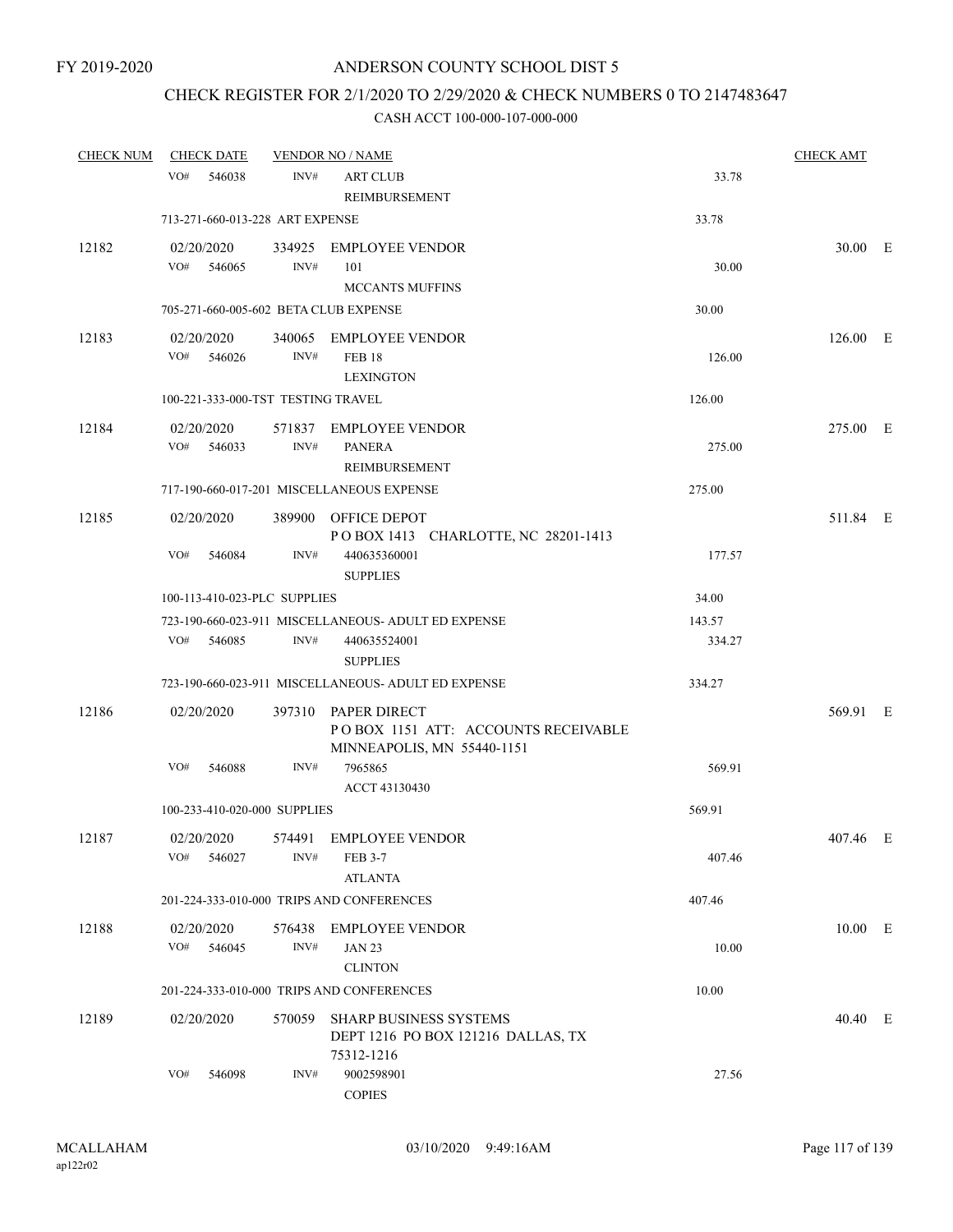# CHECK REGISTER FOR 2/1/2020 TO 2/29/2020 & CHECK NUMBERS 0 TO 2147483647

| <b>CHECK NUM</b> |            | <b>CHECK DATE</b>                  |        | <b>VENDOR NO / NAME</b>                                                                              |     |       |        | <b>CHECK AMT</b> |  |
|------------------|------------|------------------------------------|--------|------------------------------------------------------------------------------------------------------|-----|-------|--------|------------------|--|
|                  |            | 723-190-660-023-913 COPIER EXPENSE |        |                                                                                                      |     |       | 27.56  |                  |  |
|                  | VO#        | 546099                             | INV#   | 9002571908<br><b>LICENSE</b>                                                                         |     |       | 12.84  |                  |  |
|                  |            | 201-112-490-010-000 COPIER COST    |        |                                                                                                      |     |       | 12.84  |                  |  |
| 12190            |            | 02/20/2020                         | 472700 | <b>SHERWIN WILLIAMS</b><br>613 NORTH MURRAY AVENUE ATT: ACCOUNTS<br>RECEIVABLE ANDERSON, SC 29625    |     |       |        | 82.12 E          |  |
|                  | VO#        | 546100                             | INV#   | 8256<br><b>SUPPLIES</b>                                                                              |     |       | 82.12  |                  |  |
|                  |            |                                    |        | 100-254-410-003-001 SUPPLIES - MAINTENANCE                                                           |     |       | 82.12  |                  |  |
| 12191            |            | 02/20/2020                         | 563982 | <b>SOUTHEASTERN PAPER GROUP</b><br>POBOX 890671 ATT: ACCOUNTS RECEIVABLE<br>CHARLOTTE, NC 28289-0671 |     |       |        | 346.30 E         |  |
|                  | VO#        | 546105                             | INV#   | 4707544<br><b>SUPPLIES</b>                                                                           | PO# | 12072 | 267.34 |                  |  |
|                  |            |                                    |        | 100-000-170-000-000 WAREHOUSE INVENTORY                                                              |     |       | 267.34 |                  |  |
|                  | VO#        | 546106                             | INV#   | 4710961<br><b>SUPPLIES</b>                                                                           | PO# | 12072 | 78.96  |                  |  |
|                  |            |                                    |        | 100-000-170-000-000 WAREHOUSE INVENTORY                                                              |     |       | 78.96  |                  |  |
| 12192            |            | 02/20/2020                         |        | 576437 EMPLOYEE VENDOR                                                                               |     |       |        | 35.61 E          |  |
|                  | VO#        | 546046                             | INV#   | <b>JAN 23</b><br><b>FURMAN</b>                                                                       |     |       | 35.61  |                  |  |
|                  |            |                                    |        | 267-224-333-000-PD5 TRIPS- SC STANDARDS                                                              |     |       | 35.61  |                  |  |
| 12193            | VO#        | 02/20/2020<br>546028               | INV#   | 574858 EMPLOYEE VENDOR<br><b>FEB 3-7</b><br><b>ATLANTA</b>                                           |     |       | 336.88 | 336.88 E         |  |
|                  |            |                                    |        | 201-224-333-010-000 TRIPS AND CONFERENCES                                                            |     |       | 336.88 |                  |  |
| 12194            | 02/20/2020 |                                    | 507850 | TRANE<br>POBOX 406469 ATT: ACCOUNTS RECEIVABLE<br>ATLANTA, GA 30384-6469                             |     |       |        | 519.24 E         |  |
|                  | VO#        | 546113                             | INV#   | 7686983<br>REPAIR PARTS                                                                              |     |       | 184.00 |                  |  |
|                  |            |                                    |        | 100-254-410-003-400 HVAC/ELECTRICAL/PLUMBING                                                         |     |       | 184.00 |                  |  |
|                  | VO#        | 546114                             | INV#   | 7673040<br><b>REPAIR PARTS</b>                                                                       |     |       | 335.24 |                  |  |
|                  |            |                                    |        | 100-254-410-002-400 HVAC/ELECTRICAL/PLUMBING                                                         |     |       | 335.24 |                  |  |
| 12195            |            | 02/20/2020                         |        | 510975 U.S. SCHOOL SUPPLY, INC<br>3361 W. HOSPITAL AVE CHAMBLEE, GA<br>30341-3419                    |     |       |        | 307.00 E         |  |
|                  | VO#        | 546118                             | INV#   | 433471A<br>CUST #319928                                                                              |     |       | 307.00 |                  |  |
|                  |            |                                    |        | 713-271-660-013-360 SCHOOL STORE/COUNCIL EXPENSE                                                     |     |       | 307.00 |                  |  |
| 12196            |            | 02/20/2020                         |        | 573441 EMPLOYEE VENDOR                                                                               |     |       |        | 335.00 E         |  |
|                  |            | VO# 546029                         | INV#   | <b>FEB 3-7</b>                                                                                       |     |       | 335.00 |                  |  |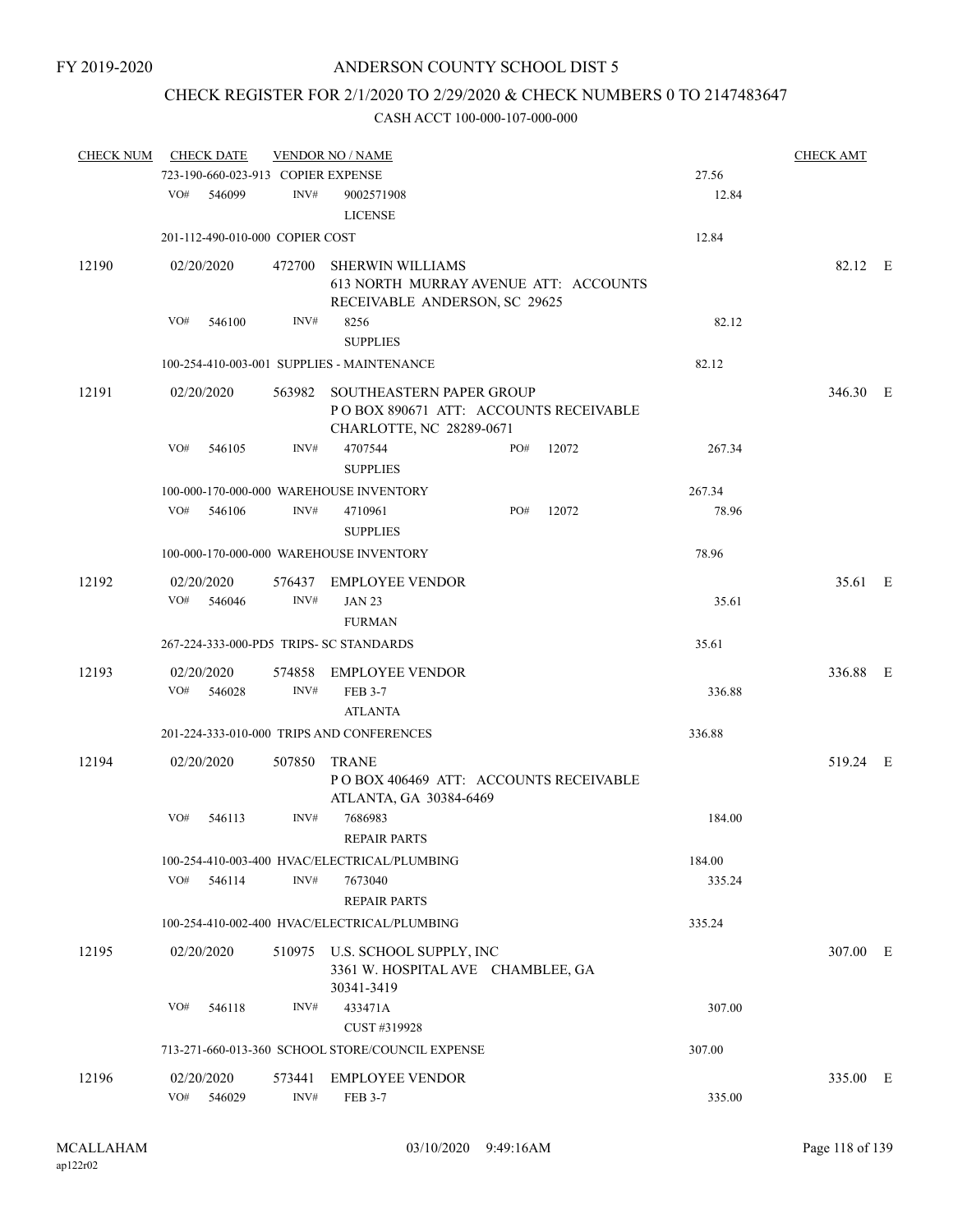### CHECK REGISTER FOR 2/1/2020 TO 2/29/2020 & CHECK NUMBERS 0 TO 2147483647

| <b>CHECK NUM</b> | <b>CHECK DATE</b>                        |        | <b>VENDOR NO / NAME</b>                                                                         |                                            |          | <b>CHECK AMT</b> |  |
|------------------|------------------------------------------|--------|-------------------------------------------------------------------------------------------------|--------------------------------------------|----------|------------------|--|
|                  |                                          |        | <b>ATLANTA</b>                                                                                  |                                            |          |                  |  |
|                  |                                          |        | 201-224-333-010-000 TRIPS AND CONFERENCES                                                       |                                            | 335.00   |                  |  |
| 12197            | 02/20/2020                               |        | 532300 WHITE JONES ACE HARDWARE<br>PO BOX 13012 ATT: ACCOUNTS RECEIVABLE<br>ANDERSON, SC 29624  |                                            |          | 28.54 E          |  |
|                  | VO#<br>546121                            | INV#   | 888458<br><b>SUPPLIES</b>                                                                       |                                            | 28.54    |                  |  |
|                  |                                          |        | 100-254-410-000-001 MAINT. SUPPLIES-STRUCTURES                                                  |                                            | 28.54    |                  |  |
| 12198            | 02/20/2020<br>VO#<br>546037              | INV#   | 574654 EMPLOYEE VENDOR<br><b>AMAZON</b><br>REIMBURSEMENT                                        |                                            | 57.12    | 57.12 E          |  |
|                  | 100-111-410-010-000 SUPPLIES             |        |                                                                                                 |                                            | 57.12    |                  |  |
| 12199            | 02/20/2020                               | 332750 | WILLIAM V MACGILL & CO<br>1000 NORTH LOMBARD ROAD ATT: ACCOUNTS<br>RECEIVABLE LOMBARD, IL 60148 |                                            |          | 1,138.00 E       |  |
|                  | VO#<br>546122                            | INV#   | 0704777<br><b>SUPPLIES</b>                                                                      | PO#<br>12136                               | 1,138.00 |                  |  |
|                  |                                          |        | 100-000-170-000-000 WAREHOUSE INVENTORY                                                         |                                            | 1,138.00 |                  |  |
| 12200            | 02/25/2020                               |        | 100075 4IMPRINT                                                                                 | 25303 NETWORK PLACE CHICAGO, IL 60673-1253 |          | 355.68 E         |  |
|                  | VO#<br>546187                            | INV#   | 8149894<br><b>SUPPLIES</b>                                                                      | PO#<br>12296                               | 355.68   |                  |  |
|                  | 100-264-410-000-REC RECRUITING SUPPLIES  |        |                                                                                                 |                                            | 355.68   |                  |  |
| 12201            | 02/25/2020                               |        | 573371 A MOMENT 'N' TYME PHOTOGRAPHY<br>214 BLECKLEY STREET ANDERSON, SC 29625                  |                                            |          | 978.25 E         |  |
|                  | VO#<br>546188                            | INV#   | 00204-01<br><b>RAMS BASKETBALL</b>                                                              |                                            | 396.97   |                  |  |
|                  |                                          |        | 706-271-660-006-751 BASKETBALL BOYS EXPENSE                                                     |                                            | 396.97   |                  |  |
|                  | VO#<br>546189                            | INV#   | 00204-02<br><b>RAMS BASKETBALL</b>                                                              |                                            | 311.91   |                  |  |
|                  |                                          |        | 706-271-660-006-752 BASKETBALL GIRLS EXPENSE                                                    |                                            | 311.91   |                  |  |
|                  | VO# 546190 INV# 00204-03                 |        | <b>RAMS WRESTLING</b>                                                                           |                                            | 269.37   |                  |  |
|                  |                                          |        | 706-271-660-006-697 WRESTLING GATE RECEIPTS EXPENSE                                             |                                            | 269.37   |                  |  |
| 12202            | 02/25/2020<br>VO# 546179                 | INV#   | 110835 EMPLOYEE VENDOR<br>FEB 13-15<br><b>HILTON HEAD</b>                                       |                                            | 646.48   | 646.48 E         |  |
|                  |                                          |        | 201-224-333-016-000 TRIPS AND CONFERENCES                                                       |                                            | 646.48   |                  |  |
| 12203            | 02/25/2020<br>VO# 546138                 | INV#   | 576307 EMPLOYEE VENDOR<br><b>BOOKS</b>                                                          |                                            | 50.94    | 50.94 E          |  |
|                  | 203-127-410-008-000 SUPPLIES - LD/DD/OHI |        | REIMBURSEMENT                                                                                   |                                            | 50.94    |                  |  |
|                  |                                          |        |                                                                                                 |                                            |          |                  |  |
| 12204            | 02/25/2020                               |        | 574512 EMPLOYEE VENDOR                                                                          |                                            |          | 42.00 E          |  |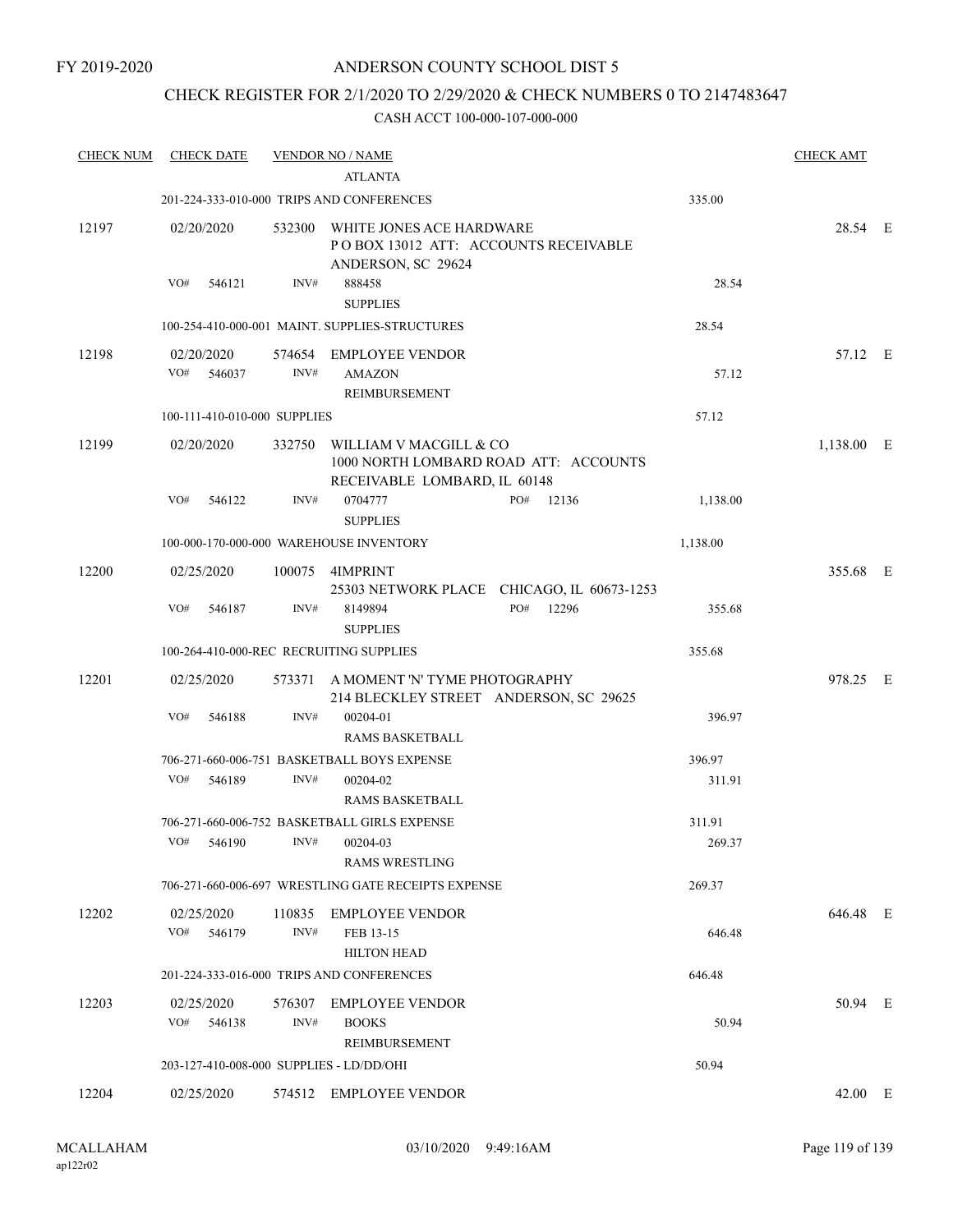### CHECK REGISTER FOR 2/1/2020 TO 2/29/2020 & CHECK NUMBERS 0 TO 2147483647

| <b>CHECK NUM</b> | <b>CHECK DATE</b>                               |                | <b>VENDOR NO / NAME</b>                                        |                                |       |          | <b>CHECK AMT</b> |  |
|------------------|-------------------------------------------------|----------------|----------------------------------------------------------------|--------------------------------|-------|----------|------------------|--|
|                  | VO#<br>546181                                   | INV#           | FEB 16-18<br><b>ATLANTA</b>                                    |                                |       | 42.00    |                  |  |
|                  | 821-221-333-000-000 TRIPS AND CONFERENCES       |                |                                                                |                                |       | 42.00    |                  |  |
| 12205            | 02/25/2020<br>VO#<br>546176                     | INV#           | 574866 EMPLOYEE VENDOR<br><b>QUIK TRIP</b><br>REIMBURSEMENT    |                                |       | 225.00   | 225.00 E         |  |
|                  | 900-181-372-000-015 NEEDY STUDENTS              |                |                                                                |                                |       | 225.00   |                  |  |
| 12206            | 02/25/2020<br>VO#<br>546171                     | INV#           | 564276 EMPLOYEE VENDOR<br><b>MATERIALS</b><br>REIMBURSEMENT    |                                |       | 98.00    | 98.00 E          |  |
|                  | 711-271-660-011-201 MISCELLANEOUS EXPENSE       |                |                                                                |                                |       | 98.00    |                  |  |
| 12207            | 02/25/2020<br>VO#<br>546182                     | 147625<br>INV# | EMPLOYEE VENDOR<br>FEB 12-15<br><b>HILTON HEAD</b>             |                                |       | 893.48   | 893.48 E         |  |
|                  | 201-224-333-007-000 TRIPS AND CONFERENCES       |                |                                                                |                                |       | 893.48   |                  |  |
| 12208            | 02/25/2020<br>VO#<br>546133                     | INV#           | 159050 EMPLOYEE VENDOR<br><b>PD SNACKS</b><br>REIMBURSEMENT    |                                |       | 26.72    | 26.72 E          |  |
|                  | 100-221-410-000-000 SUPPLIES AND MATERIALS      |                |                                                                |                                |       | 26.72    |                  |  |
| 12209            | 02/25/2020<br>VO#<br>546174                     | 573021<br>INV# | <b>EMPLOYEE VENDOR</b><br><b>DANCE SNACKS</b><br>REIMBURSEMENT |                                |       | 184.84   | 184.84 E         |  |
|                  | 721-190-660-021-502 STUDENT GOV/COUNCIL EXPENSE |                |                                                                |                                |       | 184.84   |                  |  |
| 12210            | 02/25/2020<br>VO#<br>546139                     | 574680<br>INV# | <b>EMPLOYEE VENDOR</b><br><b>WORK BOOTS</b><br>REIMBURSEMENT   |                                |       | 50.00    | 50.00 E          |  |
|                  | 100-254-410-000-075 UNIFORM PURCHASES           |                |                                                                |                                |       | 50.00    |                  |  |
| 12211            | 02/25/2020                                      |                | 572679 DEFENDER SERVICES, INC.                                 | PO BOX 1775 COLUMBIA, SC 29202 |       |          | 1,685.60 E       |  |
|                  | VO#<br>546194                                   | INV#           | 746488<br><b>ADULT ED</b>                                      | PO#                            | 11388 | 842.80   |                  |  |
|                  | 100-181-312-023-000 PURCHASED SERVICES          |                |                                                                |                                |       | 842.80   |                  |  |
|                  | VO#<br>546195                                   | INV#           | 746689<br><b>ADULT ED</b>                                      | PO#                            | 11388 | 842.80   |                  |  |
|                  | 100-181-312-023-000 PURCHASED SERVICES          |                |                                                                |                                |       | 842.80   |                  |  |
| 12212            | 02/25/2020                                      | 199000         | DEMCO, INC<br>PO BOX 8048                                      | MADISON, WI 53708-8048         |       |          | 2,493.64 E       |  |
|                  | VO#<br>546199                                   | INV#           | 6770286<br><b>SUPPLIES</b>                                     | PO#                            | 12312 | 1,985.45 |                  |  |
|                  | 100-222-410-003-000 SUPPLIES                    |                |                                                                |                                |       | 1,985.45 |                  |  |
|                  | VO#<br>546200                                   | INV#           | 6771678<br><b>SUPPLIES</b>                                     | PO#                            | 12326 | 508.19   |                  |  |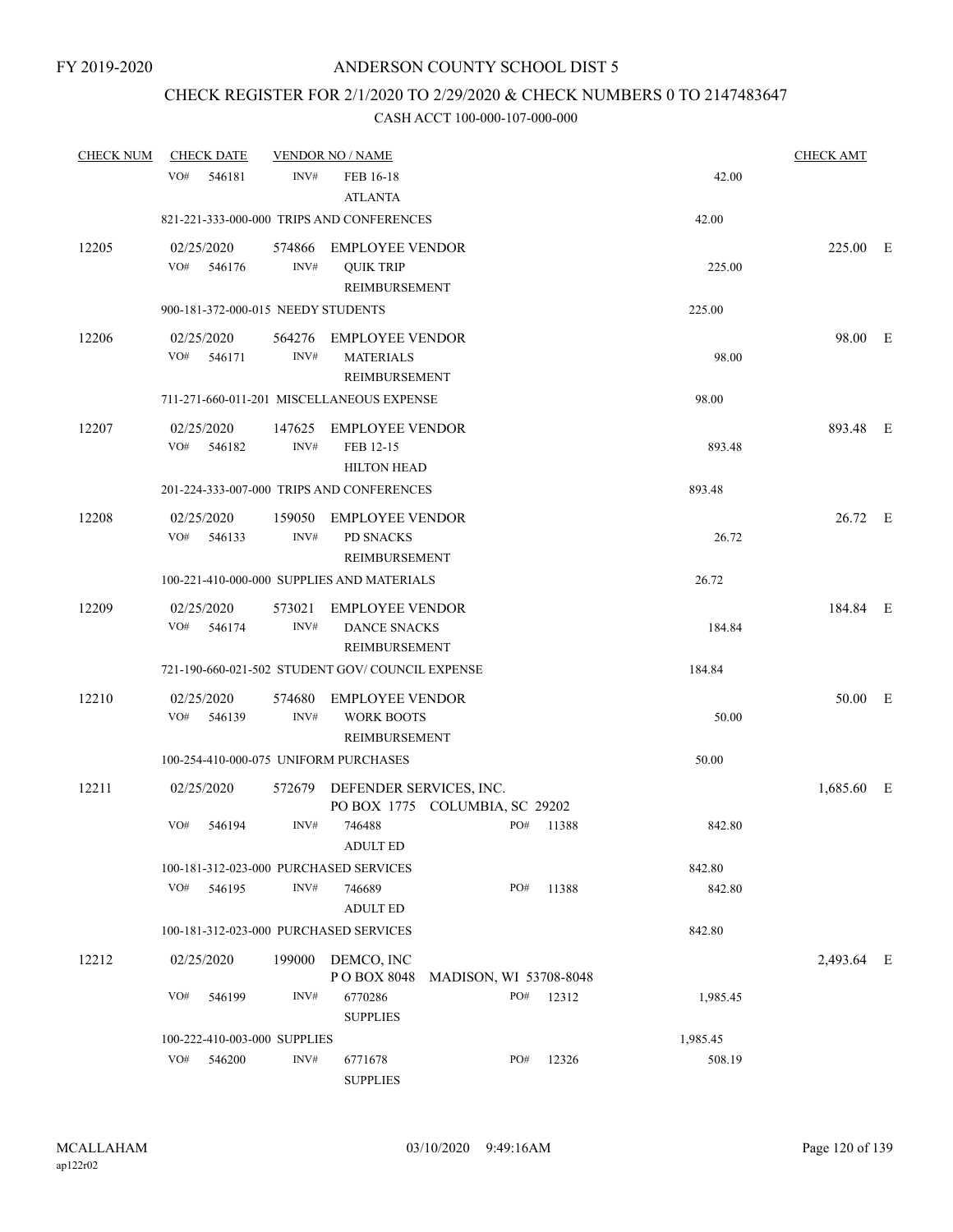# CHECK REGISTER FOR 2/1/2020 TO 2/29/2020 & CHECK NUMBERS 0 TO 2147483647

| <b>CHECK NUM</b> | <b>CHECK DATE</b>           | 100-222-410-014-000 SUPPLIES            | <b>VENDOR NO / NAME</b>                                                                                                  |     |           | 508.19 | <b>CHECK AMT</b> |  |
|------------------|-----------------------------|-----------------------------------------|--------------------------------------------------------------------------------------------------------------------------|-----|-----------|--------|------------------|--|
| 12213            | 02/25/2020                  |                                         | 569871 FOLLETT SCHOOL SOLUTIONS, INC<br>91826 COLLECTION CENTER DRIVE ATT:<br>ACCOUNTS RECEIVABLE CHICAGO, IL 60693-0918 |     |           |        | 499.87 E         |  |
|                  | VO#<br>546203               | INV#                                    | 658347F<br><b>CALHOUN ELEM</b>                                                                                           |     | PO# 12347 | 499.87 |                  |  |
|                  |                             | 100-222-410-014-MDA MEDIA EBOOKS        |                                                                                                                          |     |           | 499.87 |                  |  |
| 12214            | 02/25/2020                  |                                         | 237555 FORMS & SUPPLY<br>POBOX 563953 ATT: ACCOUNTS RECEIVABLE<br>CHARLOTTE, NC 28256                                    |     |           |        | 362.55 E         |  |
|                  | VO#<br>546146               | INV#                                    | 5327753<br><b>SUPPLIES</b>                                                                                               | PO# | 12285     | 111.28 |                  |  |
|                  |                             |                                         | 100-252-410-000-000 SUPPLIES AND MATERIALS                                                                               |     |           | 111.28 |                  |  |
|                  | VO#<br>546147               | INV#                                    | 5329282<br><b>SUPPLIES</b>                                                                                               | PO# | 12290     | 208.82 |                  |  |
|                  |                             |                                         | 100-252-410-000-000 SUPPLIES AND MATERIALS                                                                               |     |           | 208.82 |                  |  |
|                  | VO# 546204                  | INV#                                    | 5340172<br><b>CHAIR MAT</b>                                                                                              | PO# | 12340     | 42.45  |                  |  |
|                  |                             |                                         | 100-252-410-000-000 SUPPLIES AND MATERIALS                                                                               |     |           | 42.45  |                  |  |
| 12215            | 02/25/2020<br>VO#<br>546172 | INV#                                    | 572772 EMPLOYEE VENDOR<br><b>UNIFORM RACKS</b>                                                                           |     |           | 164.47 | 164.47 E         |  |
|                  |                             |                                         | REIMBURSEMENT                                                                                                            |     |           |        |                  |  |
|                  |                             | 706-271-660-006-674 FOOTBALL EXPENSE    |                                                                                                                          |     |           | 164.47 |                  |  |
| 12216            | 02/25/2020<br>VO#<br>546135 | 573862<br>INV#                          | <b>EMPLOYEE VENDOR</b><br>MTG SNACKS<br>REIMBURSEMENT                                                                    |     |           | 27.82  | 27.82 E          |  |
|                  |                             |                                         | 100-252-410-000-000 SUPPLIES AND MATERIALS                                                                               |     |           | 9.29   |                  |  |
|                  |                             | 852-252-410-000-000 SUPPLIES            |                                                                                                                          |     |           | 18.53  |                  |  |
| 12217            | 02/25/2020                  |                                         | <b>EMPLOYEE VENDOR</b>                                                                                                   |     |           |        | 85.26 E          |  |
|                  | VO#<br>546130               | 576051<br>INV#                          | JAN-FEB 19<br><b>MILEAGE</b>                                                                                             |     |           | 85.26  |                  |  |
|                  |                             |                                         | 203-223-332-000-000 IN-DISTRICT TRAVEL- ADMIN                                                                            |     |           | 85.26  |                  |  |
| 12218            | 02/25/2020<br>VO#<br>546183 | 307650<br>INV#                          | <b>EMPLOYEE VENDOR</b><br>FEB 12-15<br>HILTON HEAD                                                                       |     |           | 398.32 | 398.32 E         |  |
|                  |                             | 267-224-333-000-PD5 TRIPS- SC STANDARDS |                                                                                                                          |     |           | 398.32 |                  |  |
| 12219            | 02/25/2020                  |                                         | 319350 LEARNING LABS, INC                                                                                                |     |           |        | 361.66 E         |  |
|                  |                             |                                         | POBOX 1419 CALHOUN, GA 30703-1419                                                                                        |     |           |        |                  |  |
|                  | VO#<br>546206               | INV#                                    | 23744<br><b>SUPPLIES</b>                                                                                                 | PO# | 11725     | 361.66 |                  |  |
|                  |                             |                                         | 207-115-410-031-006 SUPPLIES-IMPROVE PRGS                                                                                |     |           | 361.66 |                  |  |
| 12220            | 02/25/2020                  | 565306                                  | <b>EMPLOYEE VENDOR</b>                                                                                                   |     |           |        | 40.00 E          |  |
|                  | VO# 546175                  | INV#                                    | <b>TUITION</b>                                                                                                           |     |           | 40.00  |                  |  |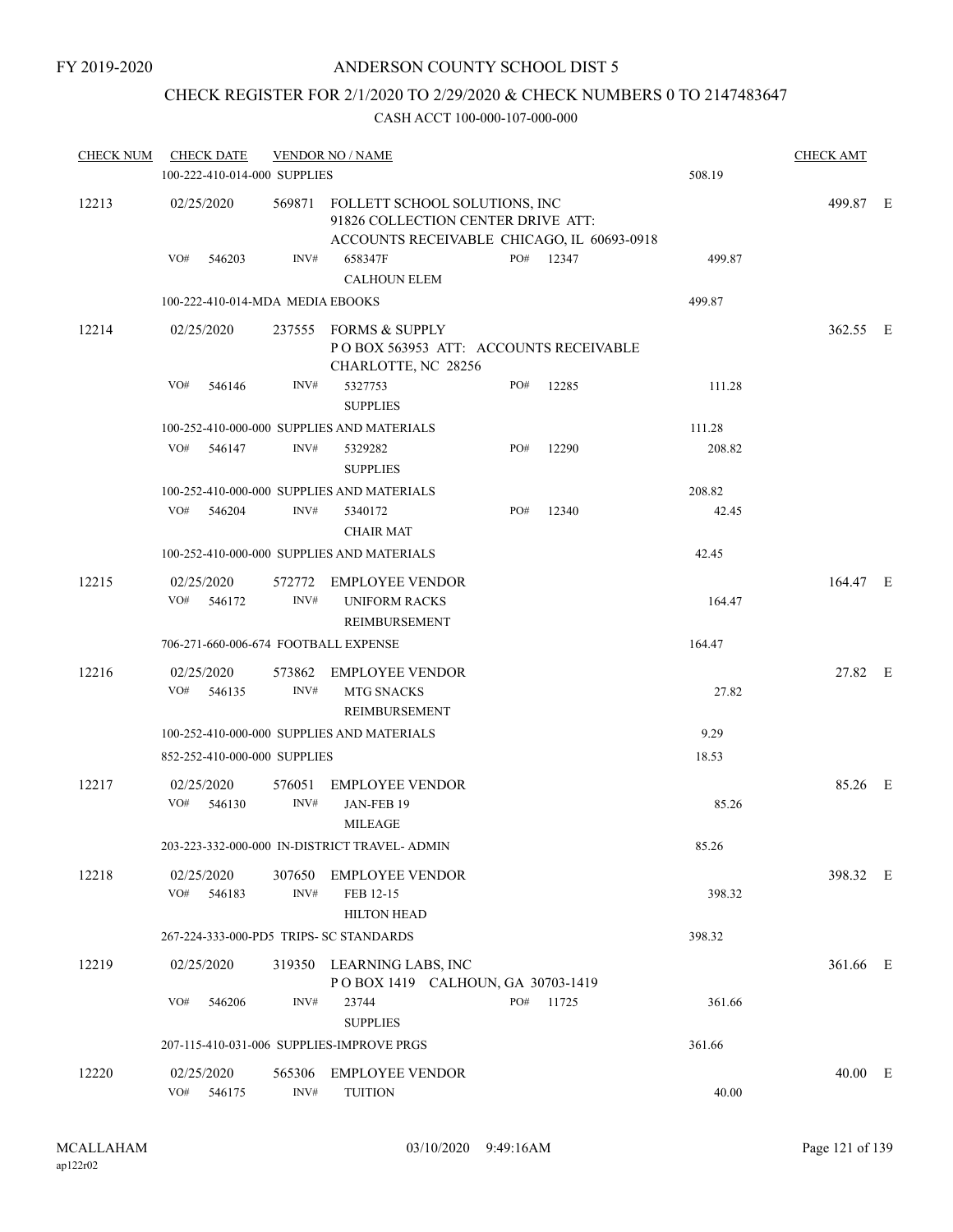### CHECK REGISTER FOR 2/1/2020 TO 2/29/2020 & CHECK NUMBERS 0 TO 2147483647

| <b>CHECK NUM</b> | <b>CHECK DATE</b>                   |                | <b>VENDOR NO / NAME</b>                                      |        | <b>CHECK AMT</b> |  |
|------------------|-------------------------------------|----------------|--------------------------------------------------------------|--------|------------------|--|
|                  |                                     |                | REIMBURSEMENT                                                |        |                  |  |
|                  |                                     |                | 100-224-312-000-000 STAFF DEV. - PURCHASED SERVICES          | 40.00  |                  |  |
| 12221            | 02/25/2020<br>VO#<br>546177         | INV#           | 345710 EMPLOYEE VENDOR<br><b>FEB 20</b><br><b>ROCK HILL</b>  | 158.80 | 158.80 E         |  |
|                  |                                     |                | 267-264-333-000-RR3 TRIPS-RECRUITE HQ TEACHERS               | 158.80 |                  |  |
| 12222            | 02/25/2020<br>VO#<br>546178         | INV#           | 489480 EMPLOYEE VENDOR<br>FEB 13-15<br><b>HILTON HEAD</b>    | 672.00 | 672.00 E         |  |
|                  |                                     |                | 201-224-333-016-000 TRIPS AND CONFERENCES                    | 672.00 |                  |  |
| 12223            | 02/25/2020<br>VO#<br>546134         | INV#           | 576299 EMPLOYEE VENDOR<br><b>STEM GRANT</b><br>REIMBURSEMENT | 876.18 | 876.18 E         |  |
|                  |                                     |                | 900-112-410-007-AFM ABIGAIL MONTESI 20/21 SUPPLIES           | 876.18 |                  |  |
| 12224            | 02/25/2020<br>VO# 546128            | INV#           | 127350 EMPLOYEE VENDOR<br><b>JAN 2020</b><br><b>MILEAGE</b>  | 103.59 | 103.59 E         |  |
|                  | 100-221-332-000-000 TRAVEL          |                |                                                              | 103.59 |                  |  |
| 12225            | 02/25/2020<br>VO#<br>546252         | 572025<br>INV# | EMPLOYEE VENDOR<br><b>SCSBA DINNER</b><br>REIMBURSEMENT      | 846.59 | 1,036.95 E       |  |
|                  | 100-231-334-000-000 TRUSTEE EXPENSE |                |                                                              | 846.59 |                  |  |
|                  | VO#<br>546253                       | INV#           | <b>SCSBA LUNCH</b><br>REIMBURSEMENT                          | 190.36 |                  |  |
|                  | 100-231-334-000-000 TRUSTEE EXPENSE |                |                                                              | 190.36 |                  |  |
| 12226            | 02/25/2020<br>VO#<br>546136         | 572183<br>INV# | <b>EMPLOYEE VENDOR</b><br><b>SUPPLIES</b><br>REIMBURSEMENT   | 39.83  | 312.67 E         |  |
|                  | 100-114-410-001-PLC SUPPLIES        |                |                                                              | 39.83  |                  |  |
|                  | VO#<br>546137                       | INV#           | <b>MTG SNACKS</b><br>REIMBURSEMENT                           | 30.80  |                  |  |
|                  |                                     |                | 100-233-410-001-SNA SNACKS FOR MEETINGS                      | 30.80  |                  |  |
|                  | VO# 546180                          | INV#           | FEB 15-18<br><b>ATLANTA</b>                                  | 242.04 |                  |  |
|                  |                                     |                | 821-221-333-000-000 TRIPS AND CONFERENCES                    | 242.04 |                  |  |
| 12227            | 02/25/2020                          |                | 389900 OFFICE DEPOT<br>POBOX 1413 CHARLOTTE, NC 28201-1413   |        | 2,842.00 E       |  |
|                  | VO# 546151                          | INV#           | 2380759510<br><b>SUPPLIES</b>                                | 28.47  |                  |  |
|                  | 100-264-410-000-000 SUPPLIES        |                |                                                              | 28.47  |                  |  |
|                  | VO# 546152                          | INV#           | 435056077001<br><b>SUPPLIES</b>                              | 28.39  |                  |  |
|                  | 100-264-410-000-000 SUPPLIES        |                |                                                              | 28.39  |                  |  |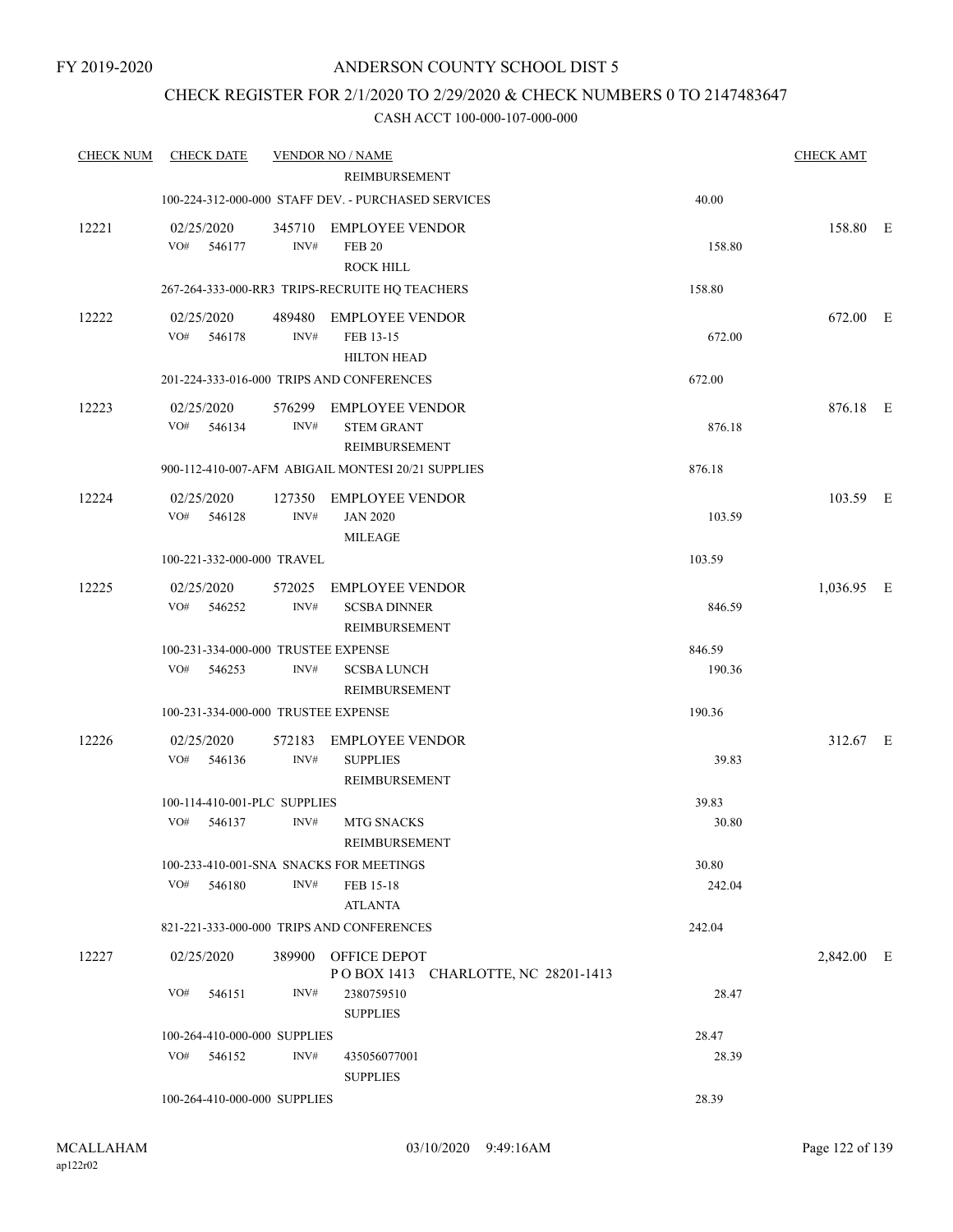# CHECK REGISTER FOR 2/1/2020 TO 2/29/2020 & CHECK NUMBERS 0 TO 2147483647

| CHECK NUM CHECK DATE |                              | <b>VENDOR NO / NAME</b> |                                            |     |           |          | <b>CHECK AMT</b> |
|----------------------|------------------------------|-------------------------|--------------------------------------------|-----|-----------|----------|------------------|
|                      | VO# 546153                   | INV#                    | 434008257001<br><b>SUPPLIES</b>            | PO# | 12224     | 74.89    |                  |
|                      | 100-233-410-014-000 SUPPLIES |                         |                                            |     |           | 74.89    |                  |
|                      | VO# 546154                   | INV#                    | 2380759507<br><b>SUPPLIES</b>              | PO# | 12225     | 63.57    |                  |
|                      | 100-113-410-001-PLC SUPPLIES |                         |                                            |     |           | 63.57    |                  |
|                      | $VO#$ 546211                 | INV#                    | 435329227003<br><b>SUPPLIES</b>            |     |           | 265.40   |                  |
|                      |                              |                         | 821-221-333-000-000 TRIPS AND CONFERENCES  |     |           | 265.40   |                  |
|                      | VO# 546212                   | INV#                    | 435300235001<br><b>SUPPLIES</b>            |     |           | 967.52   |                  |
|                      |                              |                         | 821-221-333-000-000 TRIPS AND CONFERENCES  |     |           | 967.52   |                  |
|                      | VO# 546213                   | INV#                    | 435329226001<br><b>SUPPLIES</b>            |     |           | 606.12   |                  |
|                      |                              |                         | 821-221-333-000-000 TRIPS AND CONFERENCES  |     |           | 606.12   |                  |
|                      | VO# 546214                   | INV#                    | 443434562001<br><b>SUPPLIES</b>            |     | PO# 12342 | 434.67   |                  |
|                      | 100-111-410-014-000 SUPPLIES |                         |                                            |     |           | 434.67   |                  |
|                      | VO# 546215                   | INV#                    | 439444209001<br><b>SUPPLIES</b>            |     |           | 56.13    |                  |
|                      | 100-264-410-000-000 SUPPLIES |                         |                                            |     |           | 56.13    |                  |
|                      | $VO#$ 546216                 | INV#                    | 435406495001<br><b>CREDIT</b>              |     |           | $-13.36$ |                  |
|                      |                              |                         | 100-213-410-000-000 SUPPLIES AND MATERIALS |     |           | $-13.36$ |                  |
|                      | VO# 546217                   | INV#                    | 434699280001<br><b>SUPPLIES</b>            |     | PO# 12231 | 65.41    |                  |
|                      |                              |                         | 100-213-410-000-000 SUPPLIES AND MATERIALS |     |           | 45.49    |                  |
|                      |                              |                         | 100-213-410-008-000 SUPPLIES AND MATERIALS |     |           | 8.39     |                  |
|                      | 100-213-410-020-000 SUPPLIES |                         |                                            |     |           | 11.53    |                  |
|                      | VO# 546218                   | INV#                    | 432725593001<br><b>SUPPLIES</b>            | PO# | 12212     | 18.18    |                  |
|                      |                              |                         | 100-213-410-000-000 SUPPLIES AND MATERIALS |     |           | 18.18    |                  |
|                      | VO# 546219                   |                         | INV# 435053741001<br><b>SUPPLIES</b>       |     |           | 33.53    |                  |
|                      | 100-264-410-000-000 SUPPLIES |                         |                                            |     |           | 33.53    |                  |
|                      | VO# 546220                   | INV#                    | 436791472001<br><b>SUPPLIES</b>            |     |           | 169.05   |                  |
|                      | 100-264-410-000-000 SUPPLIES |                         |                                            |     |           | 169.05   |                  |
|                      | VO# 546221                   | INV#                    | 436791471001<br><b>SUPPLIES</b>            |     |           | 10.05    |                  |
|                      | 100-264-410-000-000 SUPPLIES |                         |                                            |     |           | 10.05    |                  |
|                      | VO# 546222                   | INV#                    | 436791281001<br><b>SUPPLIES</b>            |     |           | 33.98    |                  |
|                      | 100-264-410-000-000 SUPPLIES |                         |                                            |     |           | 33.98    |                  |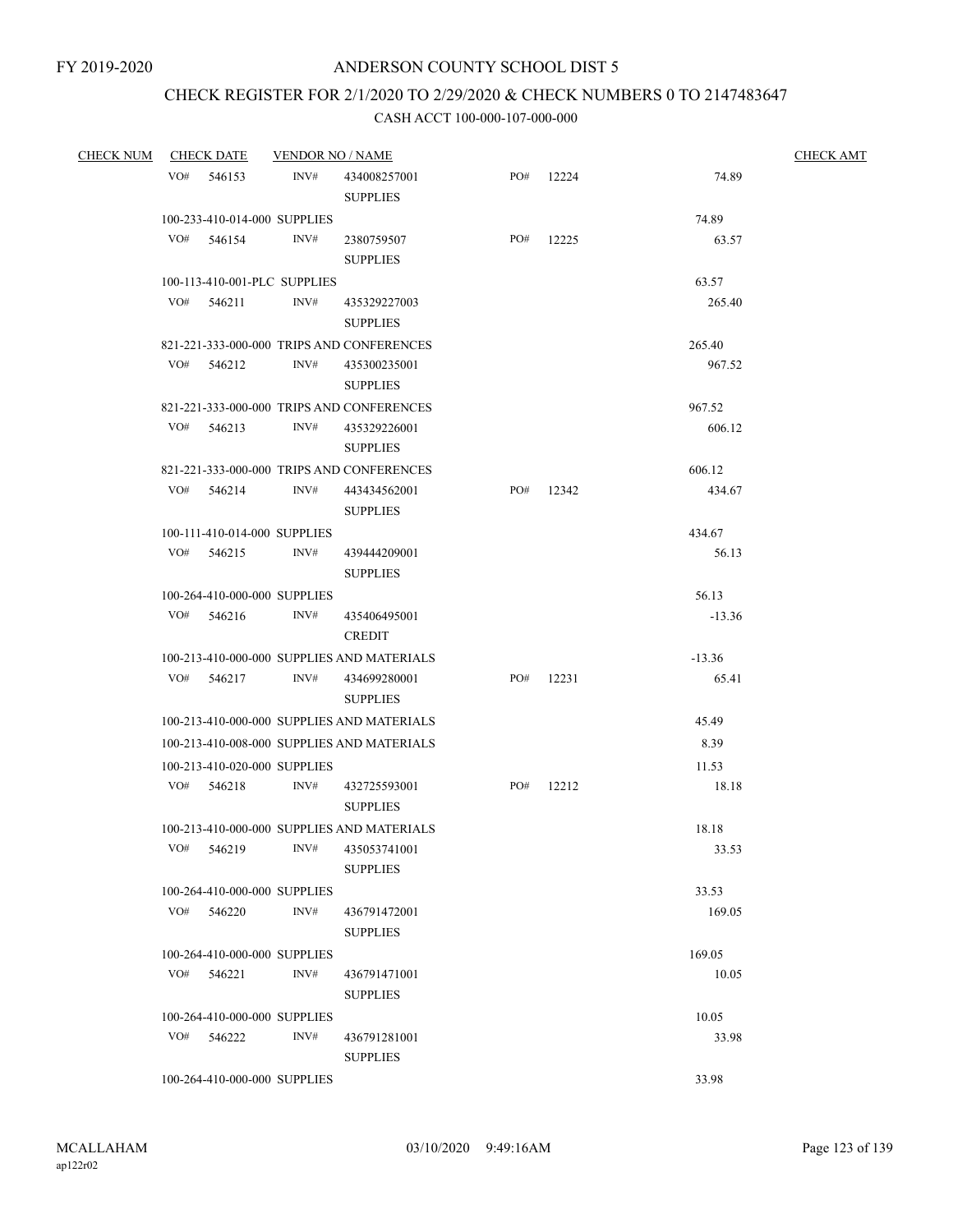### CHECK REGISTER FOR 2/1/2020 TO 2/29/2020 & CHECK NUMBERS 0 TO 2147483647

| <b>CHECK NUM</b> | <b>CHECK DATE</b>                 |        |                | <b>VENDOR NO / NAME</b>                                                                         |     |       |          | <b>CHECK AMT</b> |  |
|------------------|-----------------------------------|--------|----------------|-------------------------------------------------------------------------------------------------|-----|-------|----------|------------------|--|
| 12228            | 02/25/2020                        |        |                | 394675 PIP PRINTING<br>1005 NORTH FANT STREET ATT: ACCOUNTS<br>RECEIVABLE ANDERSON, SC 29621    |     |       |          | 1,873.67 E       |  |
|                  | VO#                               | 546157 | INV#           | 100076<br><b>AIT NOTECARDS</b>                                                                  |     |       | 537.90   |                  |  |
|                  |                                   |        |                | 131-115-312-031-000 PURCHASED SERVICES                                                          |     |       | 537.90   |                  |  |
|                  | VO#                               | 546158 | INV#           | 100046                                                                                          |     |       | 1,335.77 |                  |  |
|                  |                                   |        |                | <b>AIT FOLDERS</b>                                                                              |     |       |          |                  |  |
|                  |                                   |        |                | 131-115-312-031-000 PURCHASED SERVICES                                                          |     |       | 1,335.77 |                  |  |
| 12229            | 02/25/2020                        |        | 426200         | <b>QUILL CORPORATION</b><br>POBOX 37600 ATT: ACCOUNTS RECEIVABLE<br>PHILADELPHIA, PA 19101-0600 |     |       |          | 150.80 E         |  |
|                  | VO#                               | 546224 | INV#           | 4687040<br><b>SUPPLIES</b>                                                                      |     |       | 111.22   |                  |  |
|                  |                                   |        |                | 721-190-660-021-411 MISCELLANEOUS EXPENSE                                                       |     |       | 111.22   |                  |  |
|                  | VO#                               | 546225 | INV#           | 4708922<br><b>SUPPLIES</b>                                                                      |     |       | 39.58    |                  |  |
|                  |                                   |        |                | 721-190-660-021-411 MISCELLANEOUS EXPENSE                                                       |     |       | 39.58    |                  |  |
| 12230            | 02/25/2020<br>VO#                 |        | INV#           | 576265 EMPLOYEE VENDOR                                                                          |     |       |          | 56.14 E          |  |
|                  |                                   | 546129 |                | JAN-FEB 14<br><b>MILEAGE</b>                                                                    |     |       | 56.14    |                  |  |
|                  | 283-223-333-000-000 TRIPS/MILEAGE |        |                |                                                                                                 |     |       | 56.14    |                  |  |
| 12231            | 02/25/2020                        |        |                | 575688 EMPLOYEE VENDOR                                                                          |     |       |          | 10.14 E          |  |
|                  | VO#                               | 546132 | INV#           | <b>BRIDGE FEB 14</b><br>REIMBURSEMENT                                                           |     |       | 10.14    |                  |  |
|                  |                                   |        |                | 283-127-410-001-000 SUPPLIES AND MATERIALS                                                      |     |       | 10.14    |                  |  |
| 12232            | 02/25/2020<br>VO#                 | 546170 | 573650<br>INV# | <b>EMPLOYEE VENDOR</b><br>NOV - JAN<br><b>MILEAGE</b>                                           |     |       | 34.04    | 34.04 E          |  |
|                  |                                   |        |                | 100-213-333-000-000 TRIPS AND CONFERENCES                                                       |     |       | 34.04    |                  |  |
| 12233            | 02/25/2020                        |        | 570059         | SHARP BUSINESS SYSTEMS<br>DEPT 1216 PO BOX 121216 DALLAS, TX<br>75312-1216                      |     |       |          | 1,185.74 E       |  |
|                  | VO#                               | 546232 | INV#           | 9002598906<br><b>COPIES</b>                                                                     |     |       | 64.83    |                  |  |
|                  | 201-112-490-019-000 COPIER COST   |        |                |                                                                                                 |     |       | 64.83    |                  |  |
|                  | VO#                               | 546233 | INV#           | 9002572073<br><b>COPIES</b>                                                                     |     |       | 296.66   |                  |  |
|                  | 201-112-490-012-000 COPIER COST   |        |                |                                                                                                 |     |       | 296.66   |                  |  |
|                  | VO#                               | 546234 | INV#           | 9002589193<br><b>COPIES</b>                                                                     |     |       | 804.99   |                  |  |
|                  | 201-112-490-010-000 COPIER COST   |        |                |                                                                                                 |     |       | 804.99   |                  |  |
|                  | VO#                               | 546235 | INV#           | 9002572038                                                                                      | PO# | 11250 | 19.26    |                  |  |
|                  |                                   |        |                | TL HANNA                                                                                        |     |       |          |                  |  |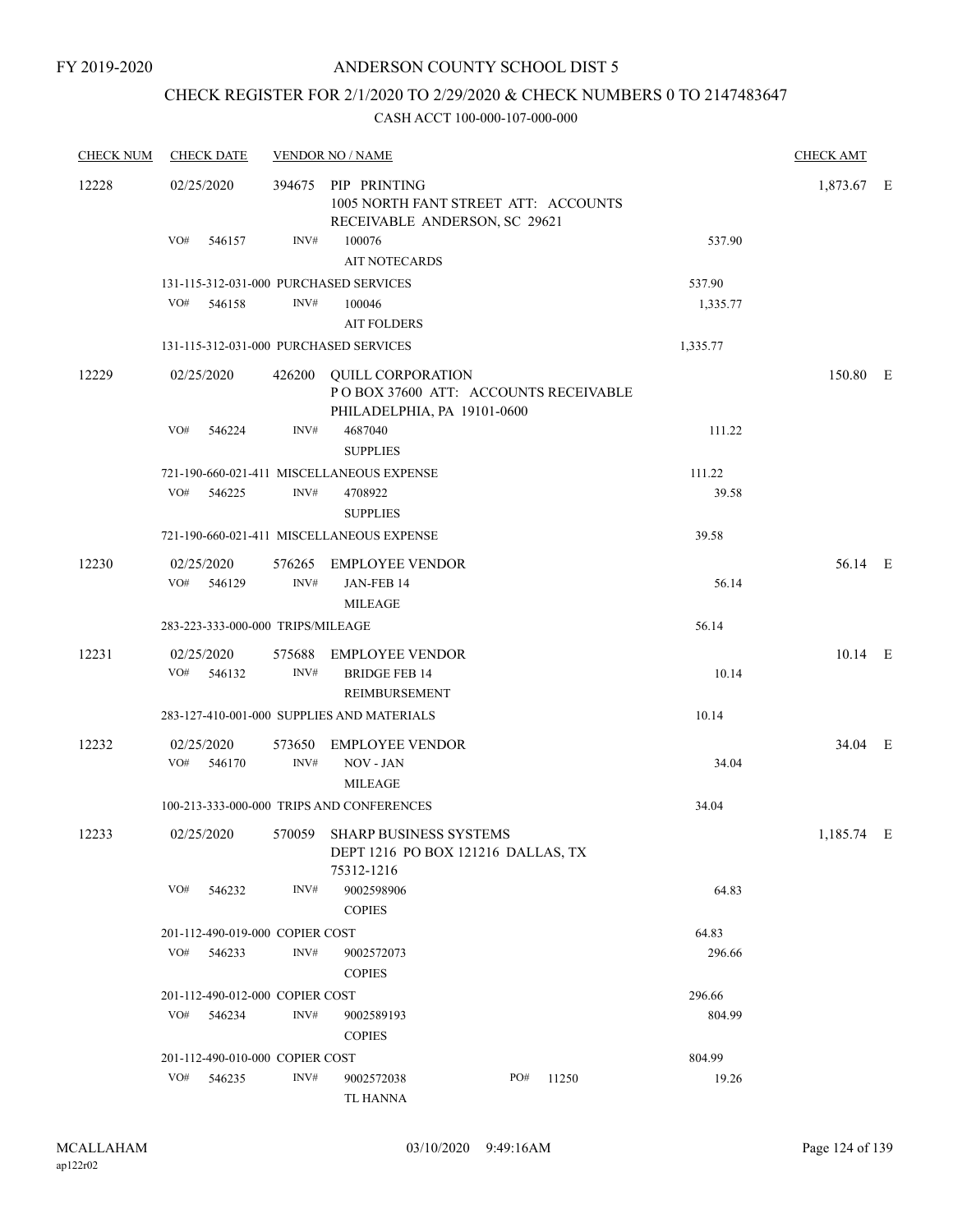# CHECK REGISTER FOR 2/1/2020 TO 2/29/2020 & CHECK NUMBERS 0 TO 2147483647

| <b>CHECK NUM</b> | <b>CHECK DATE</b>                     |                | <b>VENDOR NO / NAME</b>                                         |                                            |        | <b>CHECK AMT</b> |  |
|------------------|---------------------------------------|----------------|-----------------------------------------------------------------|--------------------------------------------|--------|------------------|--|
|                  | 100-114-410-002-000 SUPPLIES          |                |                                                                 |                                            | 19.26  |                  |  |
| 12234            | 02/25/2020<br>VO#<br>546131           | INV#           | 574734 EMPLOYEE VENDOR<br><b>JAN 2020</b><br><b>MILEAGE</b>     |                                            | 167.67 | $167.67$ E       |  |
|                  | 283-223-333-000-000 TRIPS/MILEAGE     |                |                                                                 |                                            | 167.67 |                  |  |
| 12235            | 02/25/2020<br>VO#<br>546259           | INV#           | 570654 EMPLOYEE VENDOR<br>FEB 19-21<br><b>SPARTANBURG</b>       |                                            | 202.32 | 202.32 E         |  |
|                  | 100-224-333-000-000 TRIPS/CONFERENCES |                |                                                                 |                                            | 202.32 |                  |  |
| 12236            | 02/25/2020                            |                | 569256 SNAP-ON INDUSTRIAL                                       | 21755 NETWORK PLACE CHICAGO, IL 60673-1217 |        | 290.68 E         |  |
|                  | VO#<br>546164                         | INV#           | 42789853<br><b>TORQUE WRENCH</b>                                | PO# 12266                                  | 290.68 |                  |  |
|                  |                                       |                | 329-115-410-031-000 SUPPLIES-STATE EQUIPMENT                    |                                            | 290.68 |                  |  |
| 12237            | 02/25/2020<br>VO#<br>546169           | INV#           | 574286 EMPLOYEE VENDOR<br>JAN-FEB 13<br><b>MILEAGE</b>          |                                            | 68.03  | 68.03 E          |  |
|                  | 283-223-333-000-000 TRIPS/MILEAGE     |                |                                                                 |                                            | 68.03  |                  |  |
| 12238            | 02/25/2020                            |                | 573929 VEX ROBOTICS, INC<br>6725 W FM 1570 GREENVILLE, TX 75402 |                                            |        | 240.67 E         |  |
|                  | VO#<br>546241                         | INV#           | 450474<br><b>GLENVIEW MS</b>                                    |                                            | 240.67 |                  |  |
|                  |                                       |                | 100-113-410-020-VEN SUPPLY-ADDT'L FOR LOST VENDING              |                                            | 240.67 |                  |  |
| 12239            | 02/25/2020                            | 332750         | WILLIAM V MACGILL & CO<br>RECEIVABLE LOMBARD, IL 60148          | 1000 NORTH LOMBARD ROAD ATT: ACCOUNTS      |        | 539.78 E         |  |
|                  | VO#<br>546251                         | INV#           | 0706109<br><b>SUPPLIES</b>                                      | PO#<br>12221                               | 539.78 |                  |  |
|                  |                                       |                | 100-213-410-000-000 SUPPLIES AND MATERIALS                      |                                            | 463.51 |                  |  |
|                  |                                       |                | 100-213-410-003-000 SUPPLIES-HEALTH SERVICES                    |                                            | 69.73  |                  |  |
|                  | 100-213-410-013-000 SUPPLIES          |                |                                                                 |                                            | 6.54   |                  |  |
| 12240            | 02/25/2020<br>VO#<br>546198           | 574537<br>INV# | <b>EMPLOYEE VENDOR</b><br><b>FEB 2020</b><br><b>MILEAGE</b>     |                                            | 368.88 | 771.93 E         |  |
|                  |                                       |                | 100-232-333-000-000 TRIPS AND CONFERENCES                       |                                            | 368.88 |                  |  |
|                  | VO#<br>546260                         | INV#           | FEB 20-21<br><b>HILTON HEAD</b>                                 |                                            | 403.05 |                  |  |
|                  |                                       |                | 100-232-333-000-000 TRIPS AND CONFERENCES                       |                                            | 403.05 |                  |  |
| 12241            | 02/25/2020<br>VO#<br>546173           | 575026<br>INV# | <b>EMPLOYEE VENDOR</b><br><b>T-SHIRTS</b><br>REIMBURSEMENT      |                                            | 76.05  | 76.05 E          |  |
|                  |                                       |                | 719-271-660-019-302 RELAY FOR LIFE EXPENSE                      |                                            | 76.05  |                  |  |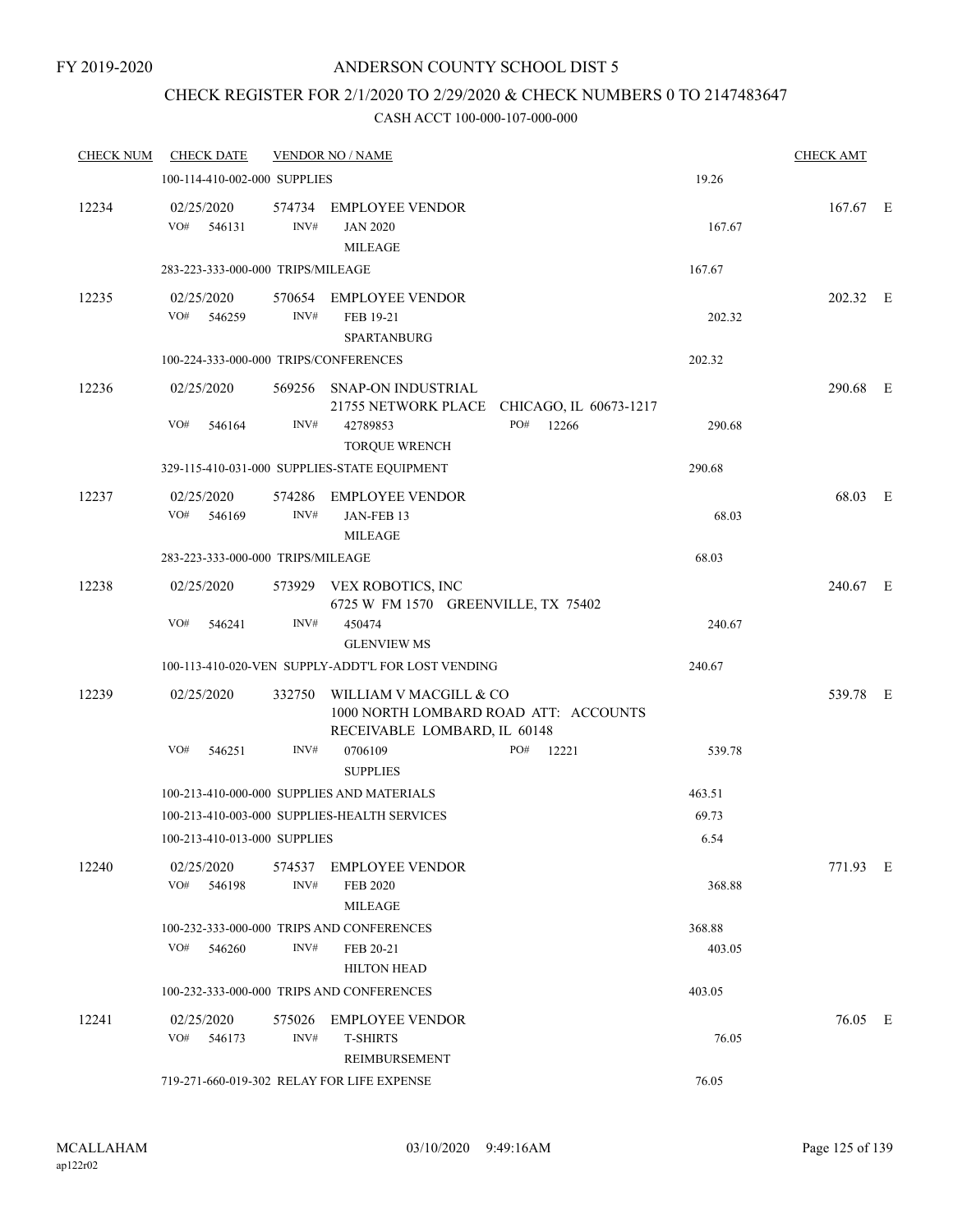# CHECK REGISTER FOR 2/1/2020 TO 2/29/2020 & CHECK NUMBERS 0 TO 2147483647

| <b>CHECK NUM</b> | <b>CHECK DATE</b>                 |      | <b>VENDOR NO / NAME</b>                                                                                          |        |            |  |  |
|------------------|-----------------------------------|------|------------------------------------------------------------------------------------------------------------------|--------|------------|--|--|
| 12242            | 02/27/2020                        |      | 113600 ANDERSON FIRE & SAFETY<br>POBOX 1265 ATT: ACCOUNTS RECEIVABLE<br>ANDERSON, SC 29622                       |        | 139.32 E   |  |  |
|                  | VO# 546317                        | INV# | 4497<br><b>LOCKS</b>                                                                                             | 139.32 |            |  |  |
|                  |                                   |      | 100-254-410-006-001 SUPPLIES - MAINTENANCE                                                                       | 139.32 |            |  |  |
| 12243            | 02/27/2020                        |      | 566562 ANDERSON OUTDOOR POWER EQUIPMENT<br>110 MIRACLE MILE DRIVE ATT: ACCOUNTS<br>RECEIVABLE ANDERSON, SC 29621 |        | 103.08 E   |  |  |
|                  | VO# 546434                        | INV# | 231352<br><b>SUPPLIES</b>                                                                                        | 73.08  |            |  |  |
|                  |                                   |      |                                                                                                                  | 73.08  |            |  |  |
|                  | VO# 546435                        | INV# | 100-254-410-000-001 MAINT. SUPPLIES-STRUCTURES<br>231329<br><b>SERVICE</b>                                       | 30.00  |            |  |  |
|                  |                                   |      | 100-254-410-000-001 MAINT. SUPPLIES-STRUCTURES                                                                   | 30.00  |            |  |  |
| 12244            | 02/27/2020                        |      | 114225 ANDERSON RESTAURANT EQUIPMENT<br>112 EAST MAULDIN STREET ATT: ACCOUNTS<br>RECEIVABLE ANDERSON, SC 29621   |        | 1,253.51 E |  |  |
|                  | VO# 546286                        | INV# | 57838<br><b>SUPPLIES</b>                                                                                         | 244.71 |            |  |  |
|                  | 600-256-640-007-000 DUES AND FEES |      |                                                                                                                  | 244.71 |            |  |  |
|                  | VO# 546287                        | INV# | 57663<br><b>SUPPLIES</b>                                                                                         | 156.11 |            |  |  |
|                  | 600-256-640-019-000 DUES AND FEES |      |                                                                                                                  | 156.11 |            |  |  |
|                  | VO# 546288                        | INV# | 57662<br><b>SUPPLIES</b>                                                                                         | 6.96   |            |  |  |
|                  | 600-256-640-006-000 DUES AND FEES |      |                                                                                                                  | 6.96   |            |  |  |
|                  | VO# 546289                        | INV# | 57661<br><b>SUPPLIES</b>                                                                                         | 74.13  |            |  |  |
|                  | 600-256-640-019-000 DUES AND FEES |      |                                                                                                                  | 74.13  |            |  |  |
|                  | VO# 546290                        | INV# | 58387<br><b>SUPPLIES</b>                                                                                         | 89.24  |            |  |  |
|                  | 600-256-410-020-000 SUPPLIES      |      |                                                                                                                  | 89.24  |            |  |  |
|                  | VO# 546291                        | INV# | 58388<br><b>SUPPLIES</b>                                                                                         | 141.24 |            |  |  |
|                  | 600-256-410-013-000 SUPPLIES      |      |                                                                                                                  | 141.24 |            |  |  |
|                  | VO# 546292                        | INV# | 57744<br><b>SUPPLIES</b>                                                                                         | 246.34 |            |  |  |
|                  | 600-256-410-000-000 SUPPLIES      |      |                                                                                                                  | 246.34 |            |  |  |
|                  | VO# 546293                        | INV# | 57454<br><b>SUPPLIES</b>                                                                                         | 229.40 |            |  |  |
|                  | 600-256-410-000-000 SUPPLIES      |      |                                                                                                                  | 229.40 |            |  |  |
|                  | VO# 546294                        | INV# | 58353<br><b>SUPPLIES</b>                                                                                         | 65.38  |            |  |  |
|                  | 600-256-410-000-000 SUPPLIES      |      |                                                                                                                  | 65.38  |            |  |  |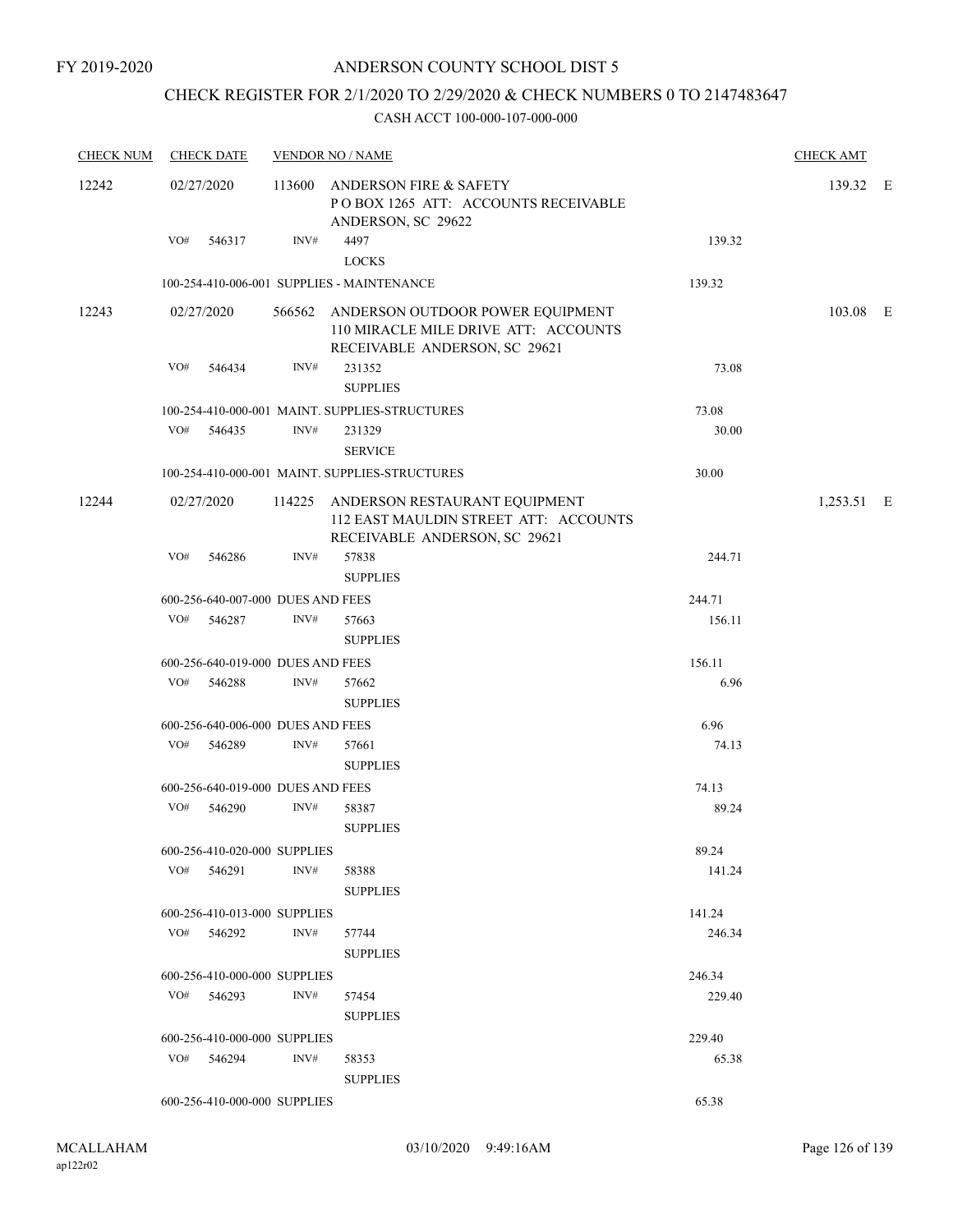### CHECK REGISTER FOR 2/1/2020 TO 2/29/2020 & CHECK NUMBERS 0 TO 2147483647

| <b>CHECK NUM</b> | <b>CHECK DATE</b>            |                | <b>VENDOR NO / NAME</b>                                                          |     |       |                  | <b>CHECK AMT</b> |  |
|------------------|------------------------------|----------------|----------------------------------------------------------------------------------|-----|-------|------------------|------------------|--|
| 12245            | 02/27/2020                   |                | 571419 ANGELTRAX - IVS, INC<br>9540 US HWY 84 WEST, SUITE 2 NEWTON, AL<br>36352  |     |       |                  | 56.90 E          |  |
|                  | VO# 546295                   | INV#           | 637219<br><b>SUPPLIES</b>                                                        | PO# | 12393 | 56.90            |                  |  |
|                  | 100-255-410-000-000 SUPPLIES |                |                                                                                  |     |       | 56.90            |                  |  |
| 12246            | 02/27/2020<br>VO# 546422     | INV#           | 574534 EMPLOYEE VENDOR<br><b>WAL MART</b><br><b>REIMBURSEMENT</b>                |     |       | 52.04            | 52.04 E          |  |
|                  |                              |                | 100-224-410-000-TEF TEACHER EFFECTIVENESS SUPPLIES                               |     |       | 52.04            |                  |  |
| 12247            | 02/27/2020<br>VO# 546410     | INV#           | 576113 EMPLOYEE VENDOR<br><b>FEB 20</b><br><b>COLUMBIA</b>                       |     |       | 147.32           | 563.50 E         |  |
|                  | VO# 546420                   | INV#           | 100-212-333-000-000 TRIPS AND CONFERENCES<br><b>CHICK FIL A</b><br>REIMBURSEMENT |     |       | 147.32<br>416.18 |                  |  |
|                  | 394-224-333-063-000 TRIPS/PD |                |                                                                                  |     |       | 304.58           |                  |  |
|                  |                              |                | 395-212-410-000-000 SUPPLIES AND MATERIALS                                       |     |       | 111.60           |                  |  |
| 12248            | 02/27/2020<br>VO# 546411     | INV#           | 123225 EMPLOYEE VENDOR<br><b>JAN 27-FEB 19</b><br><b>MILEAGE</b>                 |     |       | 133.98           | 133.98 E         |  |
|                  | 100-221-332-000-000 TRAVEL   |                |                                                                                  |     |       | 133.98           |                  |  |
| 12249            | 02/27/2020                   |                | 126675 ATTAWAY INC<br>POBOX 302 ATT: ACCOUNTS RECEIVABLE<br>ANDERSON, SC 29622   |     |       |                  | 429.07 E         |  |
|                  | VO#<br>546438                | INV#           | 226931<br><b>NORTH POINTE</b>                                                    |     |       | 179.76           |                  |  |
|                  |                              |                | 713-271-660-013-201 MISCELLANEOUS EXPENSE                                        |     |       | 179.76           |                  |  |
|                  | VO# 546439                   | INV#           | 226860<br><b>NORTH POINTE</b>                                                    |     |       | 179.76           |                  |  |
|                  | 100-233-410-013-000 SUPPLIES |                |                                                                                  |     |       | 82.34            |                  |  |
|                  | VO#<br>546440                | INV#           | 713-271-660-013-201 MISCELLANEOUS EXPENSE<br>227110<br><b>MARCHANT</b>           |     |       | 97.42<br>69.55   |                  |  |
|                  | 883-223-410-000-000 SUPPLIES |                |                                                                                  |     |       | 69.55            |                  |  |
| 12250            | 02/27/2020<br>VO# 546405     | 576307<br>INV# | <b>EMPLOYEE VENDOR</b><br>FEB 16-19<br><b>CHARLOTTE</b>                          |     |       | 1,070.73         | $1,070.73$ E     |  |
|                  | 394-224-333-063-000 TRIPS/PD |                |                                                                                  |     |       | 1,070.73         |                  |  |
| 12251            | 02/27/2020<br>VO# 546426     | 576204<br>INV# | <b>EMPLOYEE VENDOR</b><br><b>TUITION</b><br>REIMBURSEMENT                        |     |       | 40.00            | 40.00 E          |  |
|                  |                              |                | 100-224-312-000-000 STAFF DEV. - PURCHASED SERVICES                              |     |       | 40.00            |                  |  |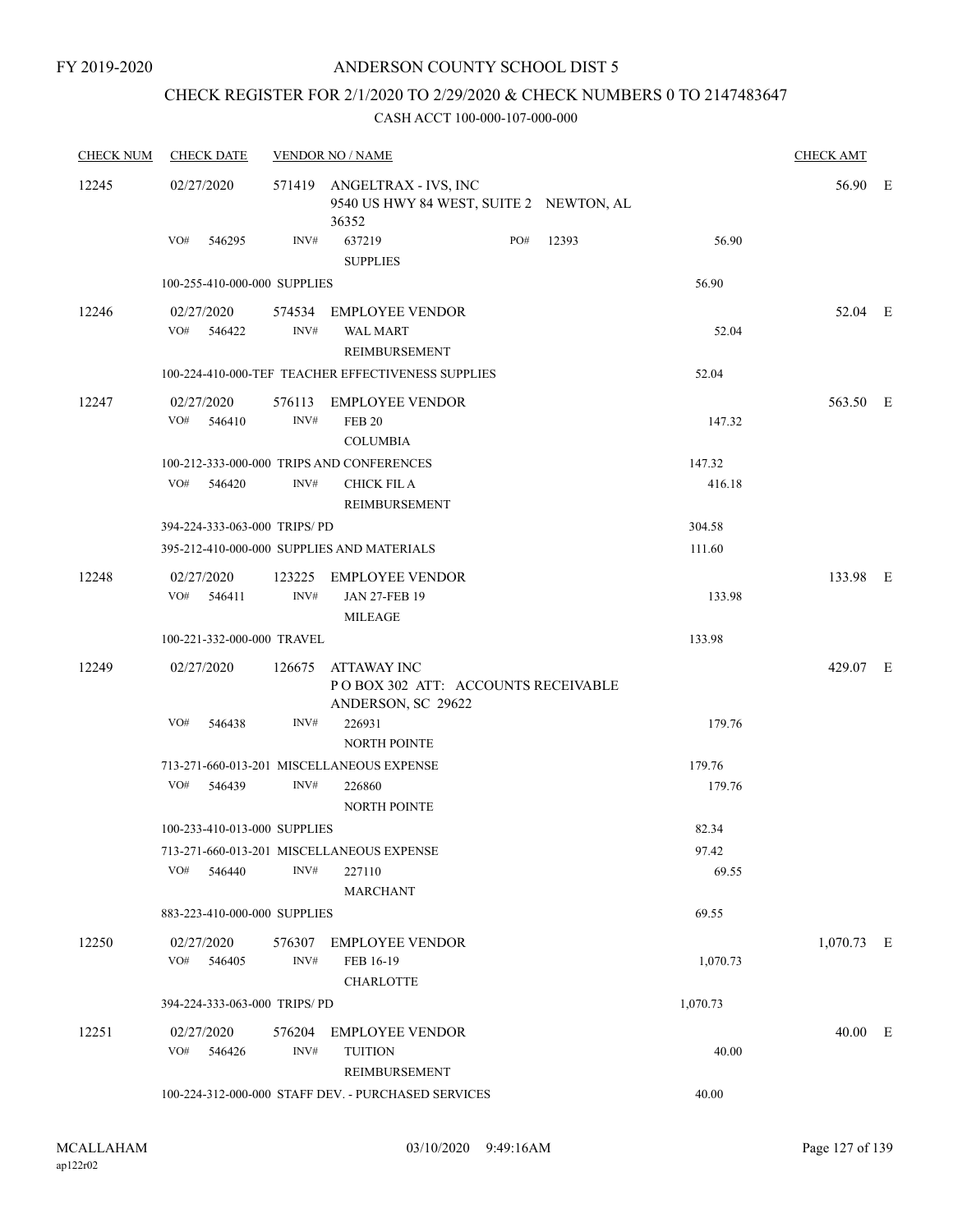## CHECK REGISTER FOR 2/1/2020 TO 2/29/2020 & CHECK NUMBERS 0 TO 2147483647

| <b>CHECK NUM</b> | <b>CHECK DATE</b>                      |                | <b>VENDOR NO / NAME</b>                                                                             |          | <b>CHECK AMT</b> |  |
|------------------|----------------------------------------|----------------|-----------------------------------------------------------------------------------------------------|----------|------------------|--|
| 12252            | 02/27/2020<br>VO#<br>546431            | 576442<br>INV# | EMPLOYEE VENDOR<br>FEB 16-19<br><b>CHARLOTTE</b>                                                    | 1,062.61 | $1,062.61$ E     |  |
|                  | 394-224-333-063-000 TRIPS/PD           |                |                                                                                                     | 1,062.61 |                  |  |
| 12253            | 02/27/2020<br>VO# 546276               | INV#           | 574515 EMPLOYEE VENDOR<br>FEB 13-24<br><b>MILEAGE</b>                                               | 53.19    | 53.19 E          |  |
|                  | 600-256-332-002-000 IN DISTRICT TRAVEL |                |                                                                                                     | 53.19    |                  |  |
| 12254            | 02/27/2020<br>VO# 546392               | INV#           | 574859 EMPLOYEE VENDOR<br><b>FEB 11</b><br><b>COLUMBIA</b>                                          | 135.72   | 135.72 E         |  |
|                  |                                        |                | 100-263-333-000-000 TRIPS AND CONFERENCES                                                           | 135.72   |                  |  |
| 12255            | 02/27/2020                             |                | 187300 CRESCENT SUPPLY CO, INC<br>POBOX 8798 ATT: ACCOUNTS RECEIVABLE<br>GREENVILLE, SC 29604       |          | 377.73 E         |  |
|                  | VO#<br>546313                          | INV#           | 399736<br><b>SUPPLIES</b>                                                                           | 14.46    |                  |  |
|                  | 100-254-410-000-400 HVAC SUPPLIES      |                |                                                                                                     | 14.46    |                  |  |
|                  | VO# 546447                             | INV#           | 399804<br><b>SUPPLIES</b>                                                                           | 112.35   |                  |  |
|                  |                                        |                | 100-254-410-012-400 HVAC/ELECTRICAL/PLUMBING                                                        | 112.35   |                  |  |
|                  | VO# 546448                             | INV#           | 399807<br><b>SUPPLIES</b>                                                                           | 61.53    |                  |  |
|                  | 100-254-410-000-400 HVAC SUPPLIES      |                |                                                                                                     | 61.53    |                  |  |
|                  | VO#<br>546449                          | INV#           | 399839<br><b>SUPPLIES</b>                                                                           | 38.18    |                  |  |
|                  |                                        |                | 100-254-410-003-400 HVAC/ELECTRICAL/PLUMBING                                                        | 38.18    |                  |  |
|                  | VO#<br>546450                          | INV#           | 399838<br><b>SUPPLIES</b>                                                                           | 100.53   |                  |  |
|                  |                                        |                | 100-254-410-012-400 HVAC/ELECTRICAL/PLUMBING                                                        | 100.53   |                  |  |
|                  | VO# 546451                             | INV#           | 399837<br><b>SUPPLIES</b>                                                                           | 50.68    |                  |  |
|                  |                                        |                | 100-254-410-003-400 HVAC/ELECTRICAL/PLUMBING                                                        | 50.68    |                  |  |
| 12256            | 02/27/2020                             |                | 572679 DEFENDER SERVICES, INC.<br>PO BOX 1775 COLUMBIA, SC 29202                                    |          | 842.80 E         |  |
|                  | VO#<br>546314                          | INV#           | 746844<br>PO#<br>11388<br><b>ADULT ED</b>                                                           | 842.80   |                  |  |
|                  | 100-181-312-023-000 PURCHASED SERVICES |                |                                                                                                     | 842.80   |                  |  |
| 12257            | 02/27/2020                             |                | 202600 DILLARD'S SPORTS CENTER<br>708 WHITEHALL ROAD ATT: ACCOUNTS<br>RECEIVABLE ANDERSON, SC 29625 |          | 302.81 E         |  |
|                  | VO#<br>546453                          | INV#           | 108323<br><b>MCCANTS</b>                                                                            | 302.81   |                  |  |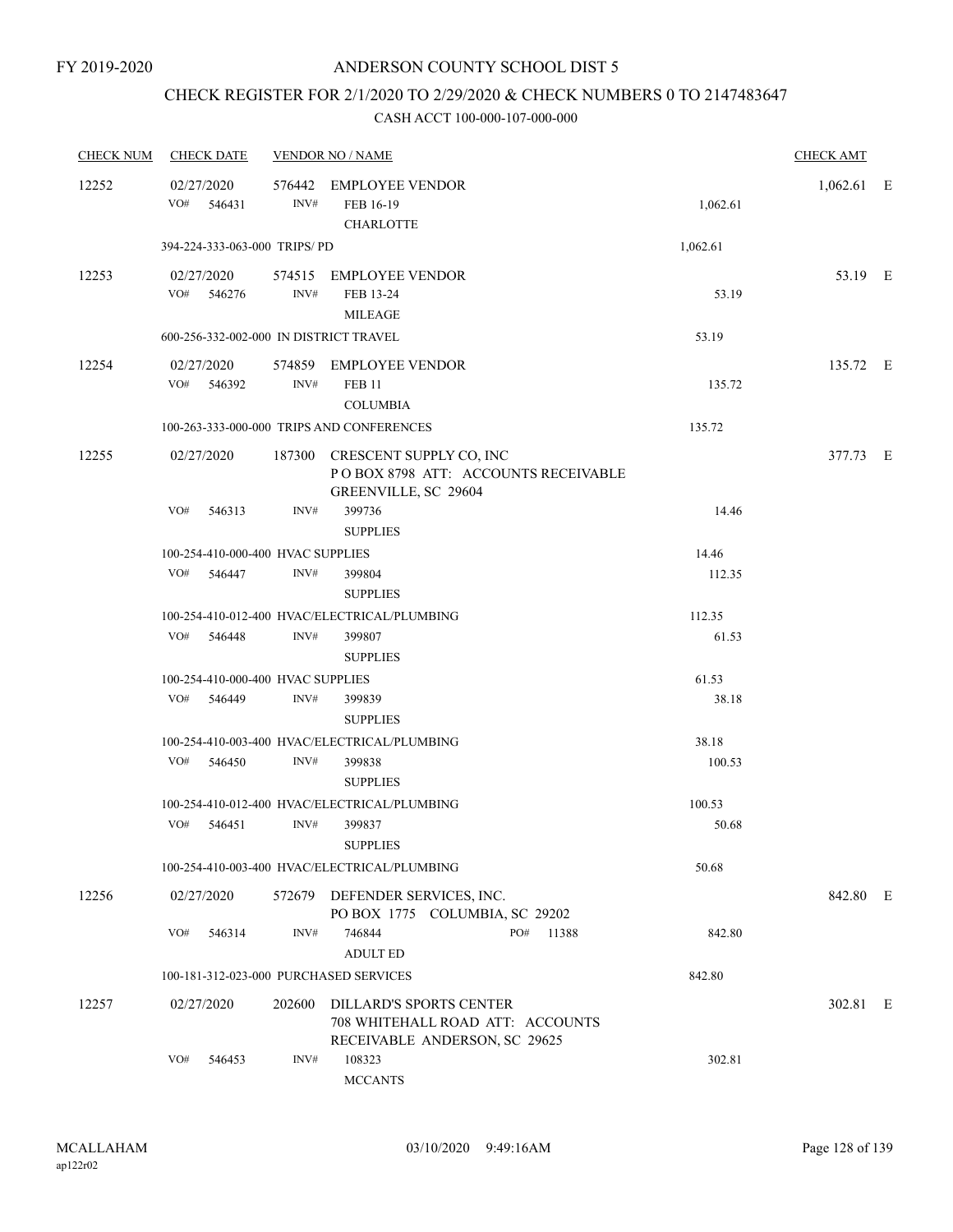# CHECK REGISTER FOR 2/1/2020 TO 2/29/2020 & CHECK NUMBERS 0 TO 2147483647

| <b>CHECK NUM</b> | <b>CHECK DATE</b>                        |        | <b>VENDOR NO / NAME</b>                                                                 |        | <b>CHECK AMT</b> |  |
|------------------|------------------------------------------|--------|-----------------------------------------------------------------------------------------|--------|------------------|--|
|                  |                                          |        | 705-271-660-005-751 BASKETBALL BOYS EXPENSE                                             | 302.81 |                  |  |
| 12258            | 02/27/2020<br>VO#<br>546421              | INV#   | 211400 EMPLOYEE VENDOR<br><b>SUPPLIES</b><br>REIMBURSEMENT                              | 45.95  | 45.95 E          |  |
|                  |                                          |        | 100-221-410-000-000 SUPPLIES AND MATERIALS                                              | 45.95  |                  |  |
| 12259            | 02/27/2020                               |        | 213300 EBS, INC<br>615 EAST RIVER STREET ATT: ACCOUNTS<br>RECEIVABLE ANDERSON, SC 29624 |        | 63.41 E          |  |
|                  | VO#<br>546315                            | INV#   | 106368<br><b>KEYS</b>                                                                   | 42.27  |                  |  |
|                  | 100-254-410-023-001 SUPPLIES-MAINTENANCE |        |                                                                                         | 42.27  |                  |  |
|                  | VO#<br>546316                            | INV#   | 106369<br><b>KEYS</b>                                                                   | 4.55   |                  |  |
|                  | 100-254-410-023-001 SUPPLIES-MAINTENANCE |        |                                                                                         | 4.55   |                  |  |
|                  | VO#<br>546457                            | INV#   | 106378<br><b>KEYS</b>                                                                   | 16.59  |                  |  |
|                  |                                          |        | 100-254-410-021-001 SUPPLIES - MAINTENANCE                                              | 16.59  |                  |  |
| 12260            | 02/27/2020                               |        | 237555 FORMS & SUPPLY<br>POBOX 563953 ATT: ACCOUNTS RECEIVABLE<br>CHARLOTTE, NC 28256   |        | 825.95 E         |  |
|                  | VO#<br>546318                            | INV#   | 5344757<br><b>SUPPLIES</b>                                                              | 408.31 |                  |  |
|                  | 100-112-410-014-000 SUPPLIES             |        |                                                                                         | 408.31 |                  |  |
|                  | VO#<br>546458                            | INV#   | 5336112<br><b>SUPPLIES</b>                                                              | 417.64 |                  |  |
|                  | 100-113-410-007-000 SUPPLIES             |        |                                                                                         | 417.64 |                  |  |
| 12261            | 02/27/2020                               | 575971 | <b>EMPLOYEE VENDOR</b>                                                                  |        | 59.22 E          |  |
|                  | VO#<br>546413                            | INV#   | <b>JAN 2020</b><br><b>MILEAGE</b>                                                       | 59.22  |                  |  |
|                  | 600-256-332-000-000 IN DISTRICT TRAVEL   |        |                                                                                         | 59.22  |                  |  |
| 12262            | 02/27/2020                               |        | 564815 EMPLOYEE VENDOR<br>VO# 546415 INV# ROGERS FAMILY<br>REIMBURSEMENT                | 80.86  | 80.86 E          |  |
|                  | 721-190-660-021-429 FACULTY EXPENSE      |        |                                                                                         | 80.86  |                  |  |
| 12263            | 02/27/2020                               |        | 252650 GRAINGER<br>DEPT 867098550 ATT: ACCOUNTS RECEIVABLE<br>PALATINE, IL 60038-0001   |        | 300.46 E         |  |
|                  | VO#<br>546319                            | INV#   | 9428266192<br><b>WATER HEATER</b>                                                       | 300.46 |                  |  |
|                  |                                          |        | 100-254-410-014-400 HVAC/ELECTRICAL/PLUMBING                                            | 300.46 |                  |  |
| 12264            | 02/27/2020<br>VO#<br>546398              | INV#   | 193600 EMPLOYEE VENDOR<br>FEB 12-15<br>NEVITT FOREST                                    | 79.00  | 79.00 E          |  |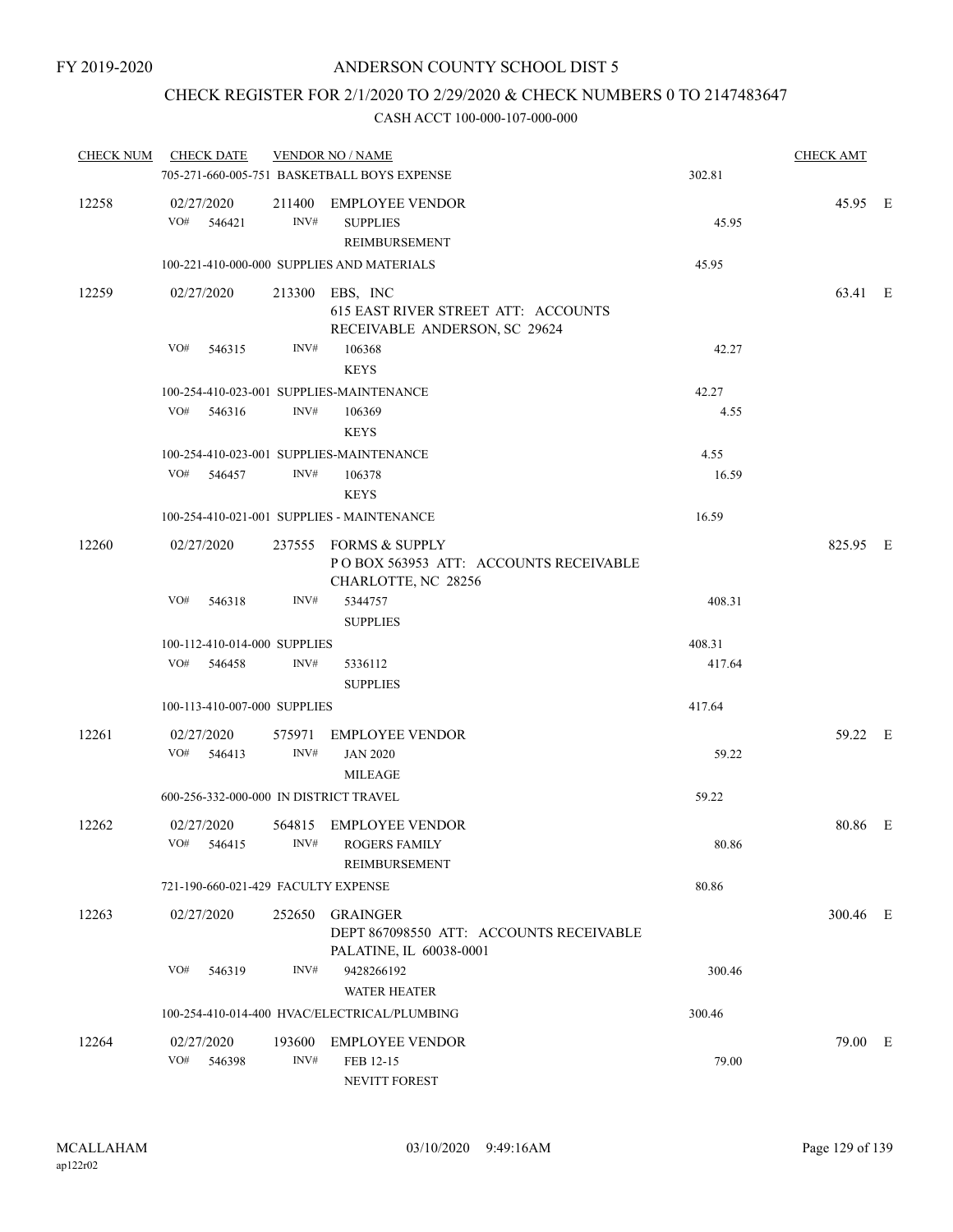## CHECK REGISTER FOR 2/1/2020 TO 2/29/2020 & CHECK NUMBERS 0 TO 2147483647

| <b>CHECK NUM</b> | <b>CHECK DATE</b> |                                         | <b>VENDOR NO / NAME</b>                                                                                 |              |          | <b>CHECK AMT</b> |   |
|------------------|-------------------|-----------------------------------------|---------------------------------------------------------------------------------------------------------|--------------|----------|------------------|---|
|                  |                   | 267-224-333-012-PD5 TRIPS- SC STANDARDS |                                                                                                         |              | 79.00    |                  |   |
| 12265            | 02/27/2020        |                                         | 264114 HEINEMANN<br>15963 COLLECTIONS CENTER DRIVE ATT:<br>ACCOUNTS RECEIVABLE CHICAGO, IL 60693        |              |          | 7,459.66 E       |   |
|                  | VO#<br>546466     | INV#                                    | 7178901<br><b>NEVITT FOREST</b>                                                                         | PO#<br>12219 | 7,459.66 |                  |   |
|                  |                   |                                         | 201-112-410-012-000 SUPPLIES AND MATERIALS                                                              |              | 7,459.66 |                  |   |
| 12266            | 02/27/2020        |                                         | 570057 HERITAGE FOOD SERVICE GROUP<br>P.O. BOX 71595 ATT: ACCOUNTS RECEIVABLE<br>CHICAGO, IL 60694-1595 |              |          | 357.60 E         |   |
|                  | VO#<br>546321     | INV#                                    | 6452534<br><b>REPAIR PARTS</b>                                                                          |              | 147.03   |                  |   |
|                  |                   |                                         | 600-256-323-009-000 REPAIRS TO EQUIPMENT                                                                |              | 147.03   |                  |   |
|                  | VO#               | 546322<br>INV#                          | 6459058                                                                                                 |              | 210.57   |                  |   |
|                  |                   |                                         | <b>REPAIR PARTS</b>                                                                                     |              |          |                  |   |
|                  |                   |                                         | 600-256-323-002-000 REPAIRS TO EQUIPMENT                                                                |              | 210.57   |                  |   |
| 12267            | 02/27/2020        |                                         | 573279 HERSHEY CREAMERY COMPANY<br>710 CORPORATE CIRCLE SALISBURY, NC 28145                             |              |          | 167.17 E         |   |
|                  | VO#               | INV#<br>546522                          | 15147858<br>WHITEHALL ELEM                                                                              |              | 167.17   |                  |   |
|                  |                   |                                         | 719-271-660-019-391 ICE CREAM SALES EXPENSE                                                             |              | 167.17   |                  |   |
| 12268            | 02/27/2020        | 574571                                  | <b>EMPLOYEE VENDOR</b>                                                                                  |              |          | 38.05 E          |   |
|                  | VO#<br>546524     | INV#                                    | <b>FEB 13</b>                                                                                           |              | 38.05    |                  |   |
|                  |                   |                                         | <b>WARE SHOALS</b>                                                                                      |              |          |                  |   |
|                  |                   |                                         | 100-221-333-003-000 TRIPS AND CONFERENCES                                                               |              | 38.05    |                  |   |
|                  |                   |                                         |                                                                                                         |              |          |                  |   |
| 12269            | 02/27/2020        | 267325                                  | <b>EMPLOYEE VENDOR</b>                                                                                  |              |          | 300.00           | E |
|                  | VO#<br>546409     | INV#                                    | FEB 12-15                                                                                               |              | 300.00   |                  |   |
|                  |                   |                                         | <b>COLUMBIA</b>                                                                                         |              |          |                  |   |
|                  |                   |                                         | 809-224-333-007-000 TRIPS AND CONFERENCES                                                               |              | 300.00   |                  |   |
| 12270            | 02/27/2020        | 574935                                  | <b>EMPLOYEE VENDOR</b>                                                                                  |              |          | 40.00 E          |   |
|                  | VO#<br>546424     | INV#                                    | <b>TUITION</b>                                                                                          |              | 40.00    |                  |   |
|                  |                   |                                         | REIMBURSEMENT                                                                                           |              |          |                  |   |
|                  |                   |                                         | 100-224-312-000-000 STAFF DEV. - PURCHASED SERVICES                                                     |              | 40.00    |                  |   |
| 12271            | 02/27/2020        | 573252                                  | EMPLOYEE VENDOR                                                                                         |              |          | 287.24 E         |   |
|                  | VO#<br>546277     | INV#                                    | <b>FEB 19</b>                                                                                           |              | 148.04   |                  |   |
|                  |                   |                                         | <b>COLUMBIA</b>                                                                                         |              |          |                  |   |
|                  |                   |                                         | 880-224-333-000-000 TRIPS AND CONFERENCES                                                               |              | 148.04   |                  |   |
|                  | VO#               | INV#<br>546278                          | <b>FEB 11</b>                                                                                           |              | 139.20   |                  |   |
|                  |                   |                                         | <b>COLUMBIA</b>                                                                                         |              |          |                  |   |
|                  |                   |                                         | 880-224-333-000-000 TRIPS AND CONFERENCES                                                               |              | 139.20   |                  |   |
| 12272            | 02/27/2020        |                                         | 571162 INTERNATIONAL BACCALAUREATE ORGANIZATION<br>P.O. BOX 5950 NEW YORK, NY 10087-5950                |              |          | 450.00 E         |   |
|                  | VO#               | INV#<br>546323                          | ZLNRXH5RJHN                                                                                             |              | 450.00   |                  |   |
|                  |                   |                                         |                                                                                                         |              |          |                  |   |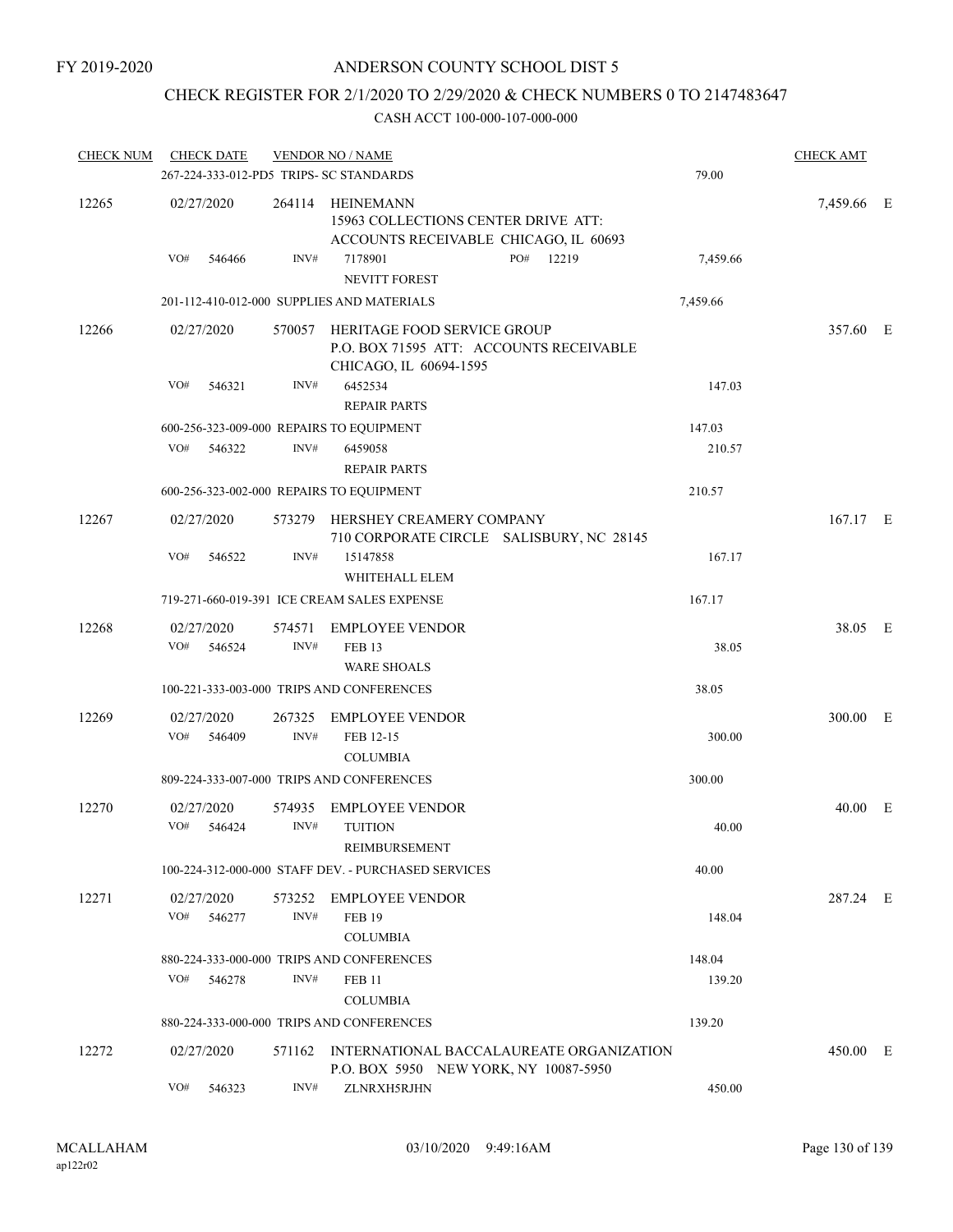### CHECK REGISTER FOR 2/1/2020 TO 2/29/2020 & CHECK NUMBERS 0 TO 2147483647

| <b>CHECK NUM</b> | <b>CHECK DATE</b>                      |                | <b>VENDOR NO / NAME</b>                                                                     |                 | <b>CHECK AMT</b> |  |
|------------------|----------------------------------------|----------------|---------------------------------------------------------------------------------------------|-----------------|------------------|--|
|                  |                                        |                | <b>ACCT S004107</b>                                                                         |                 |                  |  |
|                  | 267-224-333-009-PD4 TRIPS-IB           |                |                                                                                             | 450.00          |                  |  |
| 12273            | 02/27/2020<br>VO#<br>546433            | INV#           | 576441 EMPLOYEE VENDOR<br><b>TUITION</b><br>REIMBURSEMENT                                   | 40.00           | 40.00 E          |  |
|                  |                                        |                | 100-224-312-000-000 STAFF DEV. - PURCHASED SERVICES                                         | 40.00           |                  |  |
| 12274            | 02/27/2020<br>VO#<br>546393            | INV#           | 565296 EMPLOYEE VENDOR<br>FEB 18-19<br><b>COLUMBIA</b>                                      | 346.56          | 346.56 E         |  |
|                  |                                        |                | 100-221-333-008-000 TRIPS AND CONFERENCES                                                   | 346.56          |                  |  |
| 12275            | 02/27/2020<br>VO#<br>546324            | 564696<br>INV# | JOHNSTONE SUPPLY<br>POBOX 17466 GREENVILLE, SC 29606<br>4014355                             | 17.78           | 17.78 E          |  |
|                  |                                        |                | <b>SUPPLIES</b><br>100-254-410-006-400 HVAC/ELECTRICAL/PLUMBING                             | 17.78           |                  |  |
| 12276            | 02/27/2020<br>VO# 546407               | INV#           | 299300 EMPLOYEE VENDOR<br>FEB 12-14<br><b>COLUMBIA</b>                                      | 300.00          | 300.00 E         |  |
|                  |                                        |                | 809-224-333-008-000 TRIPS AND CONFERENCES                                                   | 300.00          |                  |  |
| 12277            | 02/27/2020                             |                | 563608 JW PEPPER & SON, INC<br>POBOX 642 ATT: ACCOUNTS RECEIVABLE<br><b>EXTON, PA 19341</b> |                 | 128.49 E         |  |
|                  | VO#<br>546325                          | INV#           | 279186665<br><b>MCCANTS</b>                                                                 | 72.49           |                  |  |
|                  | VO#<br>546472                          | INV#           | 100-113-410-005-COB CHORUS, ORCHESTRA & BAND<br>282386893<br><b>SOUTHWOOD</b>               | 72.49<br>56.00  |                  |  |
|                  | 721-190-660-021-637 BAND MS/HS EXPENSE |                |                                                                                             | 56.00           |                  |  |
| 12278            | 02/27/2020<br>VO#<br>546397            | INV#           | 307650 EMPLOYEE VENDOR<br><b>FEB 24</b><br><b>CLEMSON</b>                                   | 19.60           | 783.28 E         |  |
|                  | VO#<br>546525                          | INV#           | 100-221-333-000-000 TRIPS AND CONFERENCES<br>FEB 20-22<br><b>HILTON HEAD</b>                | 19.60<br>763.68 |                  |  |
|                  |                                        |                | 100-221-333-000-000 TRIPS AND CONFERENCES                                                   | 763.68          |                  |  |
| 12279            | 02/27/2020<br>VO# 546417               | INV#           | 575545 EMPLOYEE VENDOR<br><b>SUPPLIES</b><br>REIMBURSEMENT                                  | 21.32           | 133.00 E         |  |
|                  | 100-212-410-017-000 SUPPLIES           |                |                                                                                             | 21.32           |                  |  |
|                  | VO#<br>546418                          | INV#           | <b>SUPPLIES</b><br>REIMBURSEMENT                                                            | 111.68          |                  |  |
|                  |                                        |                | 717-190-660-017-360 SCHOOL STORE/COUNCIL EXPENSE                                            | 111.68          |                  |  |
| 12280            | 02/27/2020                             |                | 320700 EMPLOYEE VENDOR                                                                      |                 | 256.57 E         |  |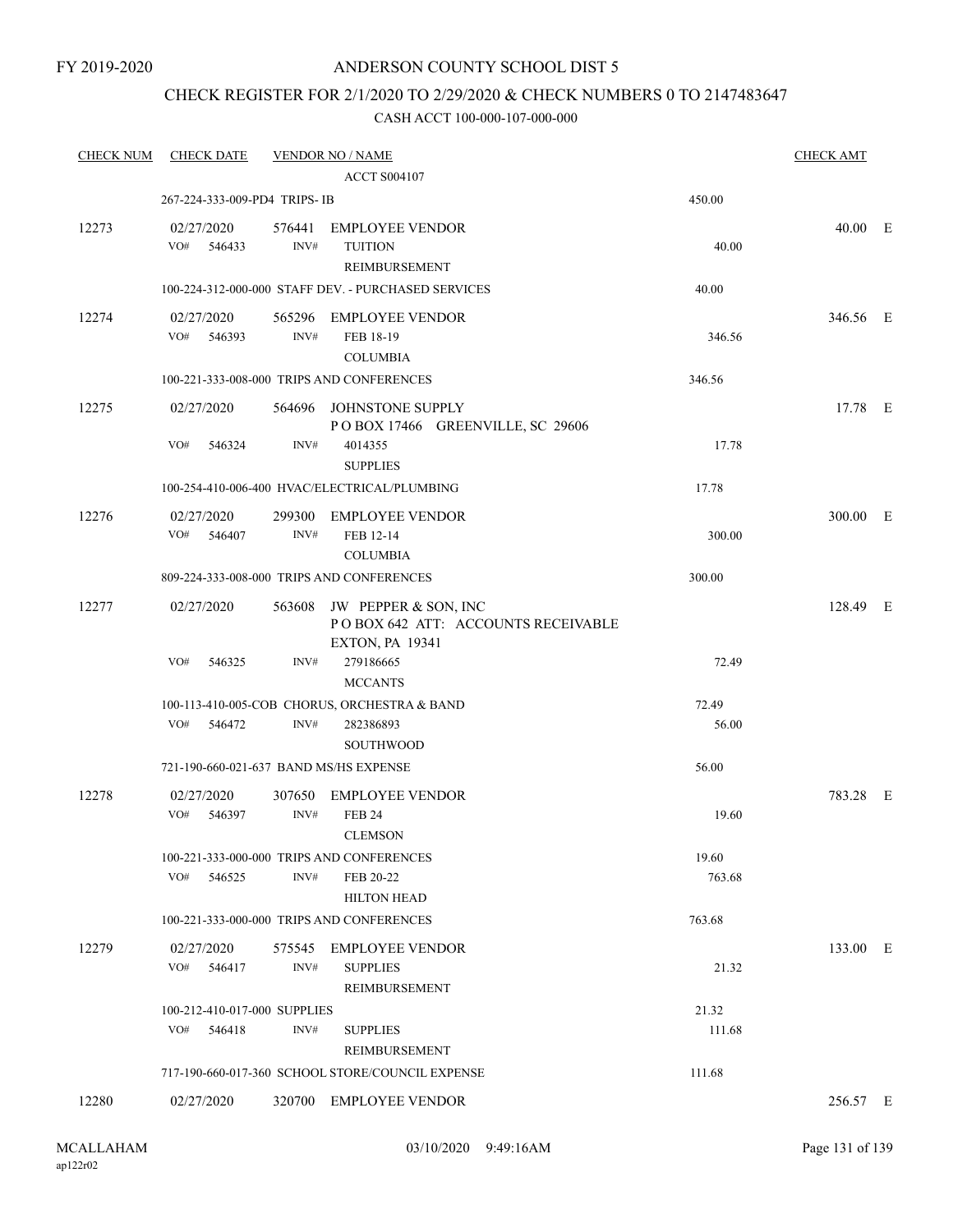### CHECK REGISTER FOR 2/1/2020 TO 2/29/2020 & CHECK NUMBERS 0 TO 2147483647

| <b>CHECK NUM</b> |            | <b>CHECK DATE</b> |                                    | <b>VENDOR NO / NAME</b>                                                                                 |          | <b>CHECK AMT</b> |  |
|------------------|------------|-------------------|------------------------------------|---------------------------------------------------------------------------------------------------------|----------|------------------|--|
|                  | VO#        | 546396            | INV#                               | FEB 18-19                                                                                               | 177.57   |                  |  |
|                  |            |                   |                                    | <b>COLUMBIA</b>                                                                                         |          |                  |  |
|                  |            |                   |                                    | 100-221-333-008-000 TRIPS AND CONFERENCES                                                               | 177.57   |                  |  |
|                  | VO#        | 546401            | INV#                               | FEB 12-15                                                                                               | 79.00    |                  |  |
|                  |            |                   |                                    | <b>HILTON HEAD</b>                                                                                      |          |                  |  |
|                  |            |                   |                                    | 100-221-333-007-000 TRIPS AND CONFERENCES                                                               | 79.00    |                  |  |
| 12281            | 02/27/2020 |                   |                                    | 574631 EMPLOYEE VENDOR                                                                                  |          | 1,038.25 E       |  |
|                  |            | VO# 546406        | INV#                               | FEB 16-19                                                                                               | 1,038.25 |                  |  |
|                  |            |                   |                                    | <b>CHARLOTTE</b>                                                                                        |          |                  |  |
|                  |            |                   | 394-224-333-063-000 TRIPS/PD       |                                                                                                         | 1,038.25 |                  |  |
| 12282            | 02/27/2020 |                   |                                    | 573948 EMPLOYEE VENDOR                                                                                  |          | 30.85 E          |  |
|                  | VO#        | 546394            | INV#                               | <b>FEB 19</b>                                                                                           | 30.85    |                  |  |
|                  |            |                   |                                    | <b>WINTHROP</b>                                                                                         |          |                  |  |
|                  |            |                   |                                    | 267-264-333-000-RR3 TRIPS-RECRUITE HQ TEACHERS                                                          | 30.85    |                  |  |
| 12283            | 02/27/2020 |                   |                                    | 570294 MARIANNA INDUSTRIES<br>11222 "I" STREET ATT: ACCOUNTS RECEIVABLE                                 |          | 2,270.79 E       |  |
|                  |            |                   |                                    | OMAHA, NE 68137-1296                                                                                    |          |                  |  |
|                  | VO#        | 546473            | INV#                               | 1-023412-20<br><b>SUPPLIES</b>                                                                          | 2,282.30 |                  |  |
|                  |            |                   |                                    | 731-271-660-031-823 COSMETOLOGY EXPENSE                                                                 | 2,282.30 |                  |  |
|                  | VO#        | 546474            | INV#                               | 48481 CREDIT<br><b>SUPPLIES</b>                                                                         | $-11.51$ |                  |  |
|                  |            |                   | 131-115-410-031-000 SUPPLIES       |                                                                                                         | $-11.51$ |                  |  |
| 12284            | 02/27/2020 |                   |                                    | 340065 EMPLOYEE VENDOR                                                                                  |          | 139.20 E         |  |
|                  | VO#        | 546395            | INV#                               | <b>FEB 20</b>                                                                                           | 139.20   |                  |  |
|                  |            |                   |                                    | <b>COLUMBIA</b>                                                                                         |          |                  |  |
|                  |            |                   | 100-221-333-000-TST TESTING TRAVEL |                                                                                                         | 139.20   |                  |  |
| 12285            | 02/27/2020 |                   | 347930                             | EMPLOYEE VENDOR                                                                                         |          | 374.60 E         |  |
|                  | VO#        | 546399            | INV#                               | FEB 12-15                                                                                               | 374.60   |                  |  |
|                  |            |                   |                                    | <b>HILTON HEAD</b>                                                                                      |          |                  |  |
|                  |            |                   |                                    | 267-224-333-011-PD5 TRIPS- SC STANDARDS                                                                 | 374.60   |                  |  |
| 12286            | 02/27/2020 |                   |                                    | 349701 MED CENTRAL HEALTH RESOURCES<br>3424 CLEMSON BLVD ATT: ACCOUNTS<br>RECEIVABLE ANDERSON, SC 29621 |          | 390.00 E         |  |
|                  | VO#        | 546327            | INV#                               | 54679                                                                                                   | 65.00    |                  |  |
|                  |            |                   |                                    | <b>STOREY</b>                                                                                           |          |                  |  |
|                  |            |                   |                                    | 100-255-323-000-000 CONTRACTED SERVICES                                                                 | 65.00    |                  |  |
|                  | VO#        | 546328            | INV#                               | 54973                                                                                                   | 65.00    |                  |  |
|                  |            |                   |                                    | ORTIZ                                                                                                   |          |                  |  |
|                  |            |                   |                                    | 100-255-323-000-000 CONTRACTED SERVICES                                                                 | 65.00    |                  |  |
|                  | VO#        | 546329            | INV#                               | 55548                                                                                                   | 65.00    |                  |  |
|                  |            |                   |                                    | <b>CROSSAN</b>                                                                                          |          |                  |  |
|                  |            |                   |                                    | 100-255-323-000-000 CONTRACTED SERVICES                                                                 | 65.00    |                  |  |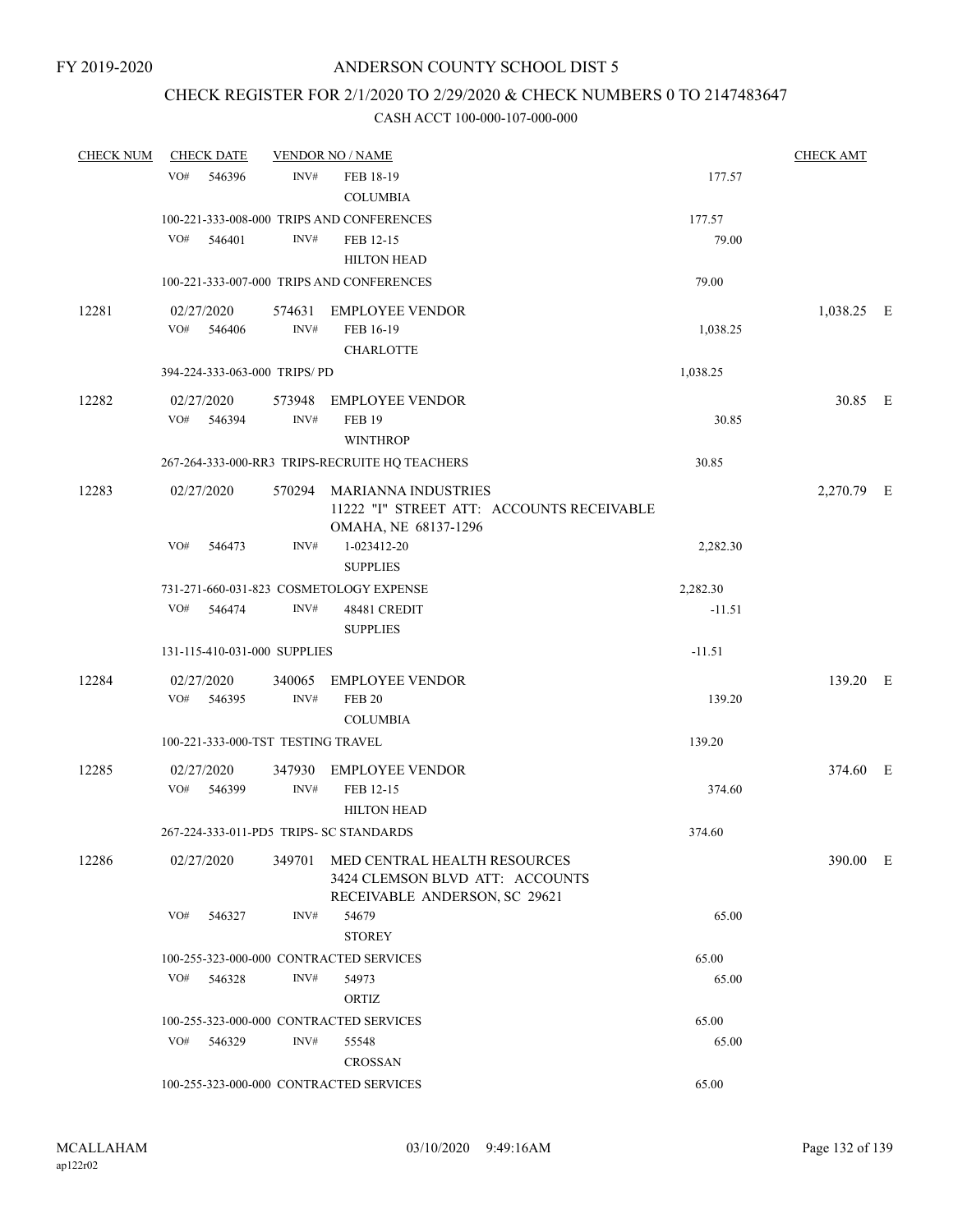# CHECK REGISTER FOR 2/1/2020 TO 2/29/2020 & CHECK NUMBERS 0 TO 2147483647

| <b>CHECK NUM</b> | <b>CHECK DATE</b>                    | <b>VENDOR NO / NAME</b> |                                                            |     |           |          | <b>CHECK AMT</b> |  |
|------------------|--------------------------------------|-------------------------|------------------------------------------------------------|-----|-----------|----------|------------------|--|
|                  | VO#<br>546330                        | INV#                    | 21603<br><b>VALENTINE</b>                                  |     |           | 65.00    |                  |  |
|                  |                                      |                         | 100-255-323-000-000 CONTRACTED SERVICES                    |     |           | 65.00    |                  |  |
|                  | VO#<br>546331                        | INV#                    | 18450                                                      |     |           | 65.00    |                  |  |
|                  |                                      |                         | CARROLL                                                    |     |           |          |                  |  |
|                  |                                      |                         | 100-255-323-000-000 CONTRACTED SERVICES                    |     |           | 65.00    |                  |  |
|                  | VO# 546332                           | INV#                    | 55953                                                      |     |           | 20.00    |                  |  |
|                  |                                      |                         | <b>WILLIAMS</b>                                            |     |           |          |                  |  |
|                  |                                      |                         | 100-255-323-000-000 CONTRACTED SERVICES                    |     |           | 20.00    |                  |  |
|                  | VO#<br>546333                        | INV#                    | 54453                                                      |     |           | 45.00    |                  |  |
|                  |                                      |                         | <b>CAPELL</b>                                              |     |           |          |                  |  |
|                  |                                      |                         | 100-255-323-000-000 CONTRACTED SERVICES                    |     |           | 45.00    |                  |  |
| 12287            | 02/27/2020                           |                         | 572025 EMPLOYEE VENDOR                                     |     |           |          | 3,552.85 E       |  |
|                  | VO#<br>546279                        | INV#                    | <b>HOTEL</b>                                               |     |           | 1,143.42 |                  |  |
|                  |                                      |                         | REIMBURSEMENT                                              |     |           |          |                  |  |
|                  |                                      |                         | 100-221-333-000-000 TRIPS AND CONFERENCES                  |     |           | 384.84   |                  |  |
|                  | 100-231-334-000-000 TRUSTEE EXPENSE  |                         |                                                            |     |           | 758.58   |                  |  |
|                  | VO# 546280                           | INV#                    | <b>DOLCE VITA</b>                                          |     |           | 40.24    |                  |  |
|                  |                                      |                         | REIMBURSEMENT                                              |     |           |          |                  |  |
|                  | 100-231-334-000-000 TRUSTEE EXPENSE  |                         |                                                            |     |           | 40.24    |                  |  |
|                  | VO#<br>546281                        | INV#                    | <b>CHAMBER MTG</b><br>REIMBURSEMENT                        |     |           | 600.00   |                  |  |
|                  |                                      |                         | 100-390-410-000-000 SUPPLIES AND MATERIALS                 |     |           | 600.00   |                  |  |
|                  | VO# 546404                           | INV#                    | FEB 20-23                                                  |     |           | 1,769.19 |                  |  |
|                  |                                      |                         | <b>HILTON HEAD</b>                                         |     |           |          |                  |  |
|                  |                                      |                         | 100-263-333-000-000 TRIPS AND CONFERENCES                  |     |           | 1,769.19 |                  |  |
| 12288            | 02/27/2020                           |                         | 389900 OFFICE DEPOT<br>POBOX 1413 CHARLOTTE, NC 28201-1413 |     |           |          | 3,806.47 E       |  |
|                  | VO#<br>546337                        | INV#                    | 443477107001<br><b>SUPPLIES</b>                            |     | PO# 12345 | 54.74    |                  |  |
|                  |                                      |                         | 100-212-410-000-000 SUPPLIES AND MATERIALS                 |     |           | 33.69    |                  |  |
|                  | 100-221-410-000-TST SUPPLIES-TESTING |                         |                                                            |     |           | 21.05    |                  |  |
|                  | VO#<br>546338                        | INV#                    | 437397204001<br><b>SUPPLIES</b>                            | PO# | 12265     | 61.89    |                  |  |
|                  | 100-221-410-000-TST SUPPLIES-TESTING |                         |                                                            |     |           | 61.89    |                  |  |
|                  | VO#<br>546339                        | $\text{INV}\#$          | 435119124001                                               |     |           | 192.09   |                  |  |
|                  |                                      |                         | <b>SUPPLIES</b>                                            |     |           |          |                  |  |
|                  | 600-256-410-000-000 SUPPLIES         |                         |                                                            |     |           | 192.09   |                  |  |
|                  | $VO#$ 546340                         | INV#                    | 436046805001<br><b>SUPPLIES</b>                            |     |           | 406.56   |                  |  |
|                  | 600-256-410-000-000 SUPPLIES         |                         |                                                            |     |           | 406.56   |                  |  |
|                  | VO# 546341                           | INV#                    | 435535608001<br><b>SUPPLIES</b>                            |     |           | 17.11    |                  |  |
|                  | 600-256-410-000-000 SUPPLIES         |                         |                                                            |     |           | 17.11    |                  |  |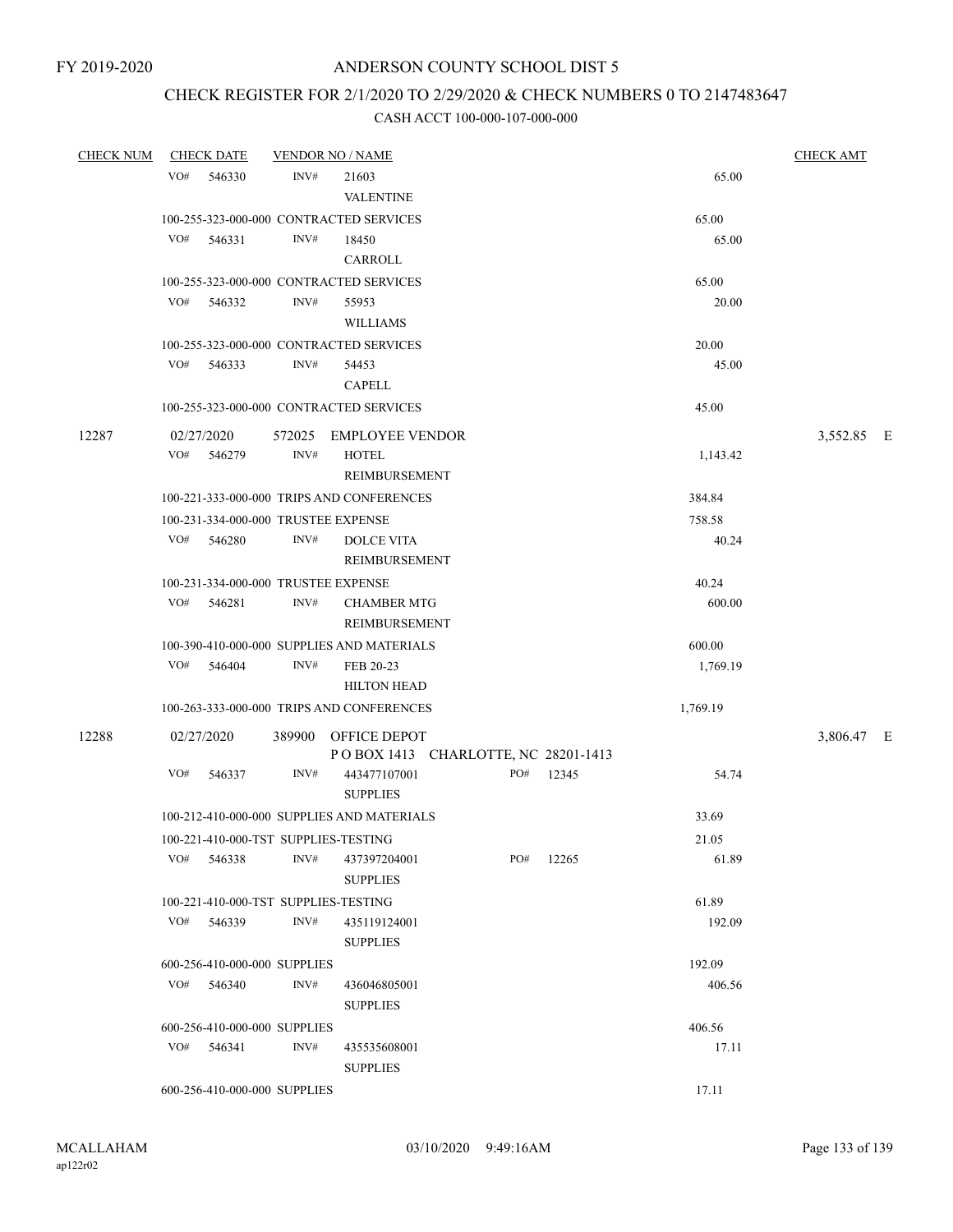# CHECK REGISTER FOR 2/1/2020 TO 2/29/2020 & CHECK NUMBERS 0 TO 2147483647

| <b>CHECK NUM</b> |     | <u>CHECK DATE</u>                          | <b>VENDOR NO / NAME</b> |                                            |     |           |        | <b>CHECK AMT</b> |
|------------------|-----|--------------------------------------------|-------------------------|--------------------------------------------|-----|-----------|--------|------------------|
|                  |     | VO# 546342                                 | INV#                    | 436202174001                               |     |           | 72.10  |                  |
|                  |     |                                            |                         | <b>SUPPLIES</b>                            |     |           |        |                  |
|                  |     | 600-256-410-000-000 SUPPLIES               |                         |                                            |     |           | 72.10  |                  |
|                  |     | $VO#$ 546343                               | INV#                    | 435534682001                               |     |           | 63.45  |                  |
|                  |     |                                            |                         | <b>SUPPLIES</b>                            |     |           |        |                  |
|                  |     | 600-256-410-000-000 SUPPLIES               |                         |                                            |     |           | 63.45  |                  |
|                  |     | VO# 546344 INV#                            |                         | 440548486001                               |     |           | 10.68  |                  |
|                  |     |                                            |                         | <b>SUPPLIES</b>                            |     |           |        |                  |
|                  |     |                                            |                         |                                            |     |           | 10.68  |                  |
|                  |     | 600-256-410-000-000 SUPPLIES<br>VO# 546345 | INV#                    | 440549660001                               |     |           | 215.88 |                  |
|                  |     |                                            |                         | <b>SUPPLIES</b>                            |     |           |        |                  |
|                  |     |                                            |                         |                                            |     |           |        |                  |
|                  |     | 600-256-410-000-000 SUPPLIES               |                         |                                            |     |           | 215.88 |                  |
|                  |     | VO# 546346                                 | INV#                    | 442898114001                               |     |           | 186.75 |                  |
|                  |     |                                            |                         | <b>SUPPLIES</b>                            |     |           |        |                  |
|                  |     | 600-256-410-000-000 SUPPLIES               |                         |                                            |     |           | 186.75 |                  |
|                  |     | VO# 546478                                 | INV#                    | 437147481001                               |     |           | 85.30  |                  |
|                  |     |                                            |                         | <b>SUPPLIES</b>                            |     |           |        |                  |
|                  |     | 600-256-410-000-000 SUPPLIES               |                         |                                            |     |           | 85.30  |                  |
|                  |     | VO# 546479                                 | INV#                    | 437605587001                               |     | PO# 12272 | 172.85 |                  |
|                  |     |                                            |                         | <b>SUPPLIES</b>                            |     |           |        |                  |
|                  |     |                                            |                         | 328-115-312-031-000 PURCHASED SERVICES     |     |           | 172.85 |                  |
|                  |     | VO# 546480                                 | INV#                    | 436269291001                               |     |           | 47.67  |                  |
|                  |     |                                            |                         | <b>SUPPLIES</b>                            |     |           |        |                  |
|                  |     | 100-212-410-020-000 SUPPLIES               |                         |                                            |     |           | 47.67  |                  |
|                  |     | VO# 546481                                 | INV#                    | 436267001001                               |     |           | 117.13 |                  |
|                  |     |                                            |                         | <b>SUPPLIES</b>                            |     |           |        |                  |
|                  |     | 100-212-410-020-000 SUPPLIES               |                         |                                            |     |           | 117.13 |                  |
|                  |     | VO# 546482                                 | INV#                    | 436269292001                               |     |           | 6.27   |                  |
|                  |     |                                            |                         | <b>SUPPLIES</b>                            |     |           |        |                  |
|                  |     | 100-212-410-020-000 SUPPLIES               |                         |                                            |     |           | 6.27   |                  |
|                  |     | VO# 546483                                 | INV#                    | 436269293001                               |     |           | 10.69  |                  |
|                  |     |                                            |                         | <b>SUPPLIES</b>                            |     |           |        |                  |
|                  |     | 100-212-410-020-000 SUPPLIES               |                         |                                            |     |           | 10.69  |                  |
|                  | VO# | 546484                                     | INV#                    | 437595941001                               | PO# | 12271     | 57.65  |                  |
|                  |     |                                            |                         | <b>SUPPLIES</b>                            |     |           |        |                  |
|                  |     |                                            |                         | 100-212-410-000-000 SUPPLIES AND MATERIALS |     |           | 57.65  |                  |
|                  |     | VO# 546485                                 | INV#                    | 434194782001                               |     |           | 61.25  |                  |
|                  |     |                                            |                         | <b>SUPPLIES</b>                            |     |           |        |                  |
|                  |     |                                            |                         | 326-111-410-000-000 SCIENCE KITS SUPPLIES  |     |           | 61.25  |                  |
|                  | VO# | 546486                                     | INV#                    | 438335306001                               |     |           | 86.06  |                  |
|                  |     |                                            |                         | <b>SUPPLIES</b>                            |     |           |        |                  |
|                  |     | 100-112-410-013-0RE RELATED ARTS           |                         |                                            |     |           | 60.82  |                  |
|                  |     |                                            |                         | 713-271-660-013-201 MISCELLANEOUS EXPENSE  |     |           | 25.24  |                  |
|                  | VO# | 546487                                     | INV#                    | 438331024001                               |     |           | 99.29  |                  |
|                  |     |                                            |                         | <b>SUPPLIES</b>                            |     |           |        |                  |
|                  |     |                                            |                         |                                            |     |           |        |                  |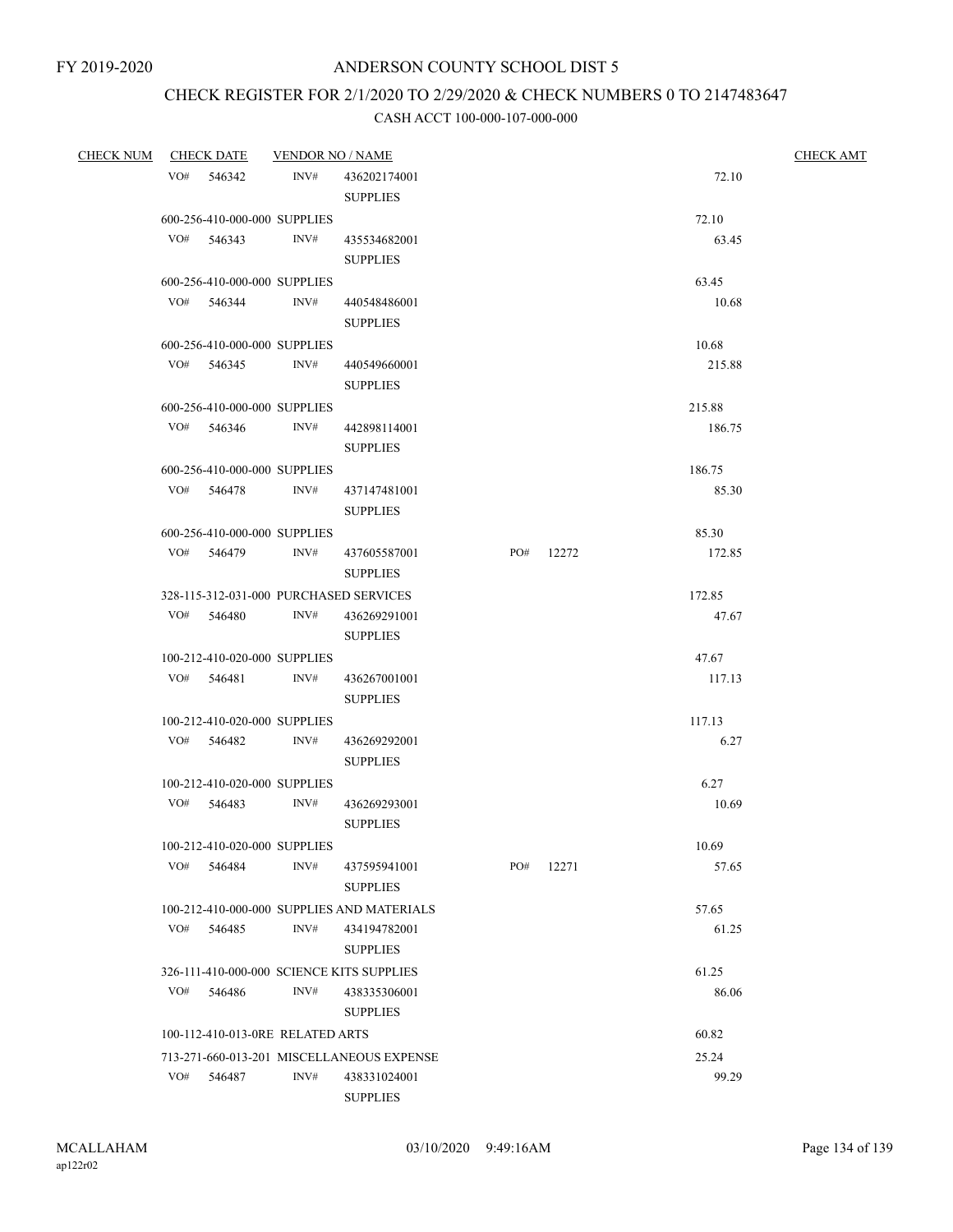# CHECK REGISTER FOR 2/1/2020 TO 2/29/2020 & CHECK NUMBERS 0 TO 2147483647

| 99.29<br>713-271-660-013-201 MISCELLANEOUS EXPENSE<br>VO# 546488<br>INV#<br>435211969001<br>180.95<br><b>SUPPLIES</b><br>100-233-410-013-000 SUPPLIES<br>42.51<br>713-271-660-013-201 MISCELLANEOUS EXPENSE<br>138.44<br>INV#<br>VO# 546489<br>438312692001<br>181.25<br><b>SUPPLIES</b><br>181.25<br>100-113-410-007-000 SUPPLIES<br>VO# 546490<br>INV#<br>100.18<br>438327145001<br><b>SUPPLIES</b><br>100-112-410-007-000 SUPPLIES<br>100.18<br>VO# 546491<br>INV#<br>439153281001<br>54.57<br><b>SUPPLIES</b><br>54.57<br>100-111-410-007-000 SUPPLIES<br>INV#<br>VO# 546492<br>18.77<br>438327146001<br><b>SUPPLIES</b><br>18.77<br>100-111-410-007-000 SUPPLIES<br>VO# 546493<br>INV#<br>4.27<br>439153127001<br><b>SUPPLIES</b><br>100-111-410-007-000 SUPPLIES<br>4.27<br>VO# 546494<br>INV#<br>21.39<br>431886462001<br><b>SUPPLIES</b><br>21.39<br>100-114-410-003-000 SUPPLIES<br>VO# 546495<br>INV#<br>423.78<br>439928239001<br><b>SUPPLIES</b><br>100-271-410-003-000 SUPPLIES<br>423.78<br>VO# 546496 INV#<br>710.31<br>438739659001<br><b>SUPPLIES</b><br>100-114-410-003-000 SUPPLIES<br>710.31<br>VO# 546497<br>INV#<br>433657387001<br>85.59<br><b>SUPPLIES</b><br>100-114-410-003-000 SUPPLIES<br>85.59<br>12289<br>02/27/2020<br>391100 OLD STONE TRACTOR CO, INC<br>5,877.92 E<br>PO BOX 13565 ATT: ACCOUNTS RECEIVABLE<br>ANDERSON, SC 29624<br>PO 12111<br>VO#<br>546347<br>INV#<br>PO#<br>12111<br>5,877.92<br><b>MOWER REPAIRS</b><br>100-254-323-000-001 CONTRACT SRVS<br>1,043.28<br>100-254-323-000-001 CONTRACT SRVS<br>1,479.01<br>100-254-323-000-001 CONTRACT SRVS<br>734.05<br>100-254-323-000-001 CONTRACT SRVS<br>1,437.19<br>100-254-323-000-001 CONTRACT SRVS<br>1,184.39<br>12290<br>02/27/2020<br><b>EMPLOYEE VENDOR</b><br>40.00 E<br>576443<br>VO#<br>INV#<br><b>IDENTOGO</b><br>546432<br>40.00 | CHECK NUM CHECK DATE | <b>VENDOR NO / NAME</b> | <b>CHECK AMT</b> |  |  |  |  |
|--------------------------------------------------------------------------------------------------------------------------------------------------------------------------------------------------------------------------------------------------------------------------------------------------------------------------------------------------------------------------------------------------------------------------------------------------------------------------------------------------------------------------------------------------------------------------------------------------------------------------------------------------------------------------------------------------------------------------------------------------------------------------------------------------------------------------------------------------------------------------------------------------------------------------------------------------------------------------------------------------------------------------------------------------------------------------------------------------------------------------------------------------------------------------------------------------------------------------------------------------------------------------------------------------------------------------------------------------------------------------------------------------------------------------------------------------------------------------------------------------------------------------------------------------------------------------------------------------------------------------------------------------------------------------------------------------------------------------------------------------------------------------------------------------------------------------------------------|----------------------|-------------------------|------------------|--|--|--|--|
|                                                                                                                                                                                                                                                                                                                                                                                                                                                                                                                                                                                                                                                                                                                                                                                                                                                                                                                                                                                                                                                                                                                                                                                                                                                                                                                                                                                                                                                                                                                                                                                                                                                                                                                                                                                                                                            |                      |                         |                  |  |  |  |  |
|                                                                                                                                                                                                                                                                                                                                                                                                                                                                                                                                                                                                                                                                                                                                                                                                                                                                                                                                                                                                                                                                                                                                                                                                                                                                                                                                                                                                                                                                                                                                                                                                                                                                                                                                                                                                                                            |                      |                         |                  |  |  |  |  |
|                                                                                                                                                                                                                                                                                                                                                                                                                                                                                                                                                                                                                                                                                                                                                                                                                                                                                                                                                                                                                                                                                                                                                                                                                                                                                                                                                                                                                                                                                                                                                                                                                                                                                                                                                                                                                                            |                      |                         |                  |  |  |  |  |
|                                                                                                                                                                                                                                                                                                                                                                                                                                                                                                                                                                                                                                                                                                                                                                                                                                                                                                                                                                                                                                                                                                                                                                                                                                                                                                                                                                                                                                                                                                                                                                                                                                                                                                                                                                                                                                            |                      |                         |                  |  |  |  |  |
|                                                                                                                                                                                                                                                                                                                                                                                                                                                                                                                                                                                                                                                                                                                                                                                                                                                                                                                                                                                                                                                                                                                                                                                                                                                                                                                                                                                                                                                                                                                                                                                                                                                                                                                                                                                                                                            |                      |                         |                  |  |  |  |  |
|                                                                                                                                                                                                                                                                                                                                                                                                                                                                                                                                                                                                                                                                                                                                                                                                                                                                                                                                                                                                                                                                                                                                                                                                                                                                                                                                                                                                                                                                                                                                                                                                                                                                                                                                                                                                                                            |                      |                         |                  |  |  |  |  |
|                                                                                                                                                                                                                                                                                                                                                                                                                                                                                                                                                                                                                                                                                                                                                                                                                                                                                                                                                                                                                                                                                                                                                                                                                                                                                                                                                                                                                                                                                                                                                                                                                                                                                                                                                                                                                                            |                      |                         |                  |  |  |  |  |
|                                                                                                                                                                                                                                                                                                                                                                                                                                                                                                                                                                                                                                                                                                                                                                                                                                                                                                                                                                                                                                                                                                                                                                                                                                                                                                                                                                                                                                                                                                                                                                                                                                                                                                                                                                                                                                            |                      |                         |                  |  |  |  |  |
|                                                                                                                                                                                                                                                                                                                                                                                                                                                                                                                                                                                                                                                                                                                                                                                                                                                                                                                                                                                                                                                                                                                                                                                                                                                                                                                                                                                                                                                                                                                                                                                                                                                                                                                                                                                                                                            |                      |                         |                  |  |  |  |  |
|                                                                                                                                                                                                                                                                                                                                                                                                                                                                                                                                                                                                                                                                                                                                                                                                                                                                                                                                                                                                                                                                                                                                                                                                                                                                                                                                                                                                                                                                                                                                                                                                                                                                                                                                                                                                                                            |                      |                         |                  |  |  |  |  |
|                                                                                                                                                                                                                                                                                                                                                                                                                                                                                                                                                                                                                                                                                                                                                                                                                                                                                                                                                                                                                                                                                                                                                                                                                                                                                                                                                                                                                                                                                                                                                                                                                                                                                                                                                                                                                                            |                      |                         |                  |  |  |  |  |
|                                                                                                                                                                                                                                                                                                                                                                                                                                                                                                                                                                                                                                                                                                                                                                                                                                                                                                                                                                                                                                                                                                                                                                                                                                                                                                                                                                                                                                                                                                                                                                                                                                                                                                                                                                                                                                            |                      |                         |                  |  |  |  |  |
|                                                                                                                                                                                                                                                                                                                                                                                                                                                                                                                                                                                                                                                                                                                                                                                                                                                                                                                                                                                                                                                                                                                                                                                                                                                                                                                                                                                                                                                                                                                                                                                                                                                                                                                                                                                                                                            |                      |                         |                  |  |  |  |  |
|                                                                                                                                                                                                                                                                                                                                                                                                                                                                                                                                                                                                                                                                                                                                                                                                                                                                                                                                                                                                                                                                                                                                                                                                                                                                                                                                                                                                                                                                                                                                                                                                                                                                                                                                                                                                                                            |                      |                         |                  |  |  |  |  |
|                                                                                                                                                                                                                                                                                                                                                                                                                                                                                                                                                                                                                                                                                                                                                                                                                                                                                                                                                                                                                                                                                                                                                                                                                                                                                                                                                                                                                                                                                                                                                                                                                                                                                                                                                                                                                                            |                      |                         |                  |  |  |  |  |
|                                                                                                                                                                                                                                                                                                                                                                                                                                                                                                                                                                                                                                                                                                                                                                                                                                                                                                                                                                                                                                                                                                                                                                                                                                                                                                                                                                                                                                                                                                                                                                                                                                                                                                                                                                                                                                            |                      |                         |                  |  |  |  |  |
|                                                                                                                                                                                                                                                                                                                                                                                                                                                                                                                                                                                                                                                                                                                                                                                                                                                                                                                                                                                                                                                                                                                                                                                                                                                                                                                                                                                                                                                                                                                                                                                                                                                                                                                                                                                                                                            |                      |                         |                  |  |  |  |  |
|                                                                                                                                                                                                                                                                                                                                                                                                                                                                                                                                                                                                                                                                                                                                                                                                                                                                                                                                                                                                                                                                                                                                                                                                                                                                                                                                                                                                                                                                                                                                                                                                                                                                                                                                                                                                                                            |                      |                         |                  |  |  |  |  |
|                                                                                                                                                                                                                                                                                                                                                                                                                                                                                                                                                                                                                                                                                                                                                                                                                                                                                                                                                                                                                                                                                                                                                                                                                                                                                                                                                                                                                                                                                                                                                                                                                                                                                                                                                                                                                                            |                      |                         |                  |  |  |  |  |
|                                                                                                                                                                                                                                                                                                                                                                                                                                                                                                                                                                                                                                                                                                                                                                                                                                                                                                                                                                                                                                                                                                                                                                                                                                                                                                                                                                                                                                                                                                                                                                                                                                                                                                                                                                                                                                            |                      |                         |                  |  |  |  |  |
|                                                                                                                                                                                                                                                                                                                                                                                                                                                                                                                                                                                                                                                                                                                                                                                                                                                                                                                                                                                                                                                                                                                                                                                                                                                                                                                                                                                                                                                                                                                                                                                                                                                                                                                                                                                                                                            |                      |                         |                  |  |  |  |  |
|                                                                                                                                                                                                                                                                                                                                                                                                                                                                                                                                                                                                                                                                                                                                                                                                                                                                                                                                                                                                                                                                                                                                                                                                                                                                                                                                                                                                                                                                                                                                                                                                                                                                                                                                                                                                                                            |                      |                         |                  |  |  |  |  |
|                                                                                                                                                                                                                                                                                                                                                                                                                                                                                                                                                                                                                                                                                                                                                                                                                                                                                                                                                                                                                                                                                                                                                                                                                                                                                                                                                                                                                                                                                                                                                                                                                                                                                                                                                                                                                                            |                      |                         |                  |  |  |  |  |
|                                                                                                                                                                                                                                                                                                                                                                                                                                                                                                                                                                                                                                                                                                                                                                                                                                                                                                                                                                                                                                                                                                                                                                                                                                                                                                                                                                                                                                                                                                                                                                                                                                                                                                                                                                                                                                            |                      |                         |                  |  |  |  |  |
|                                                                                                                                                                                                                                                                                                                                                                                                                                                                                                                                                                                                                                                                                                                                                                                                                                                                                                                                                                                                                                                                                                                                                                                                                                                                                                                                                                                                                                                                                                                                                                                                                                                                                                                                                                                                                                            |                      |                         |                  |  |  |  |  |
|                                                                                                                                                                                                                                                                                                                                                                                                                                                                                                                                                                                                                                                                                                                                                                                                                                                                                                                                                                                                                                                                                                                                                                                                                                                                                                                                                                                                                                                                                                                                                                                                                                                                                                                                                                                                                                            |                      |                         |                  |  |  |  |  |
|                                                                                                                                                                                                                                                                                                                                                                                                                                                                                                                                                                                                                                                                                                                                                                                                                                                                                                                                                                                                                                                                                                                                                                                                                                                                                                                                                                                                                                                                                                                                                                                                                                                                                                                                                                                                                                            |                      |                         |                  |  |  |  |  |
|                                                                                                                                                                                                                                                                                                                                                                                                                                                                                                                                                                                                                                                                                                                                                                                                                                                                                                                                                                                                                                                                                                                                                                                                                                                                                                                                                                                                                                                                                                                                                                                                                                                                                                                                                                                                                                            |                      |                         |                  |  |  |  |  |
|                                                                                                                                                                                                                                                                                                                                                                                                                                                                                                                                                                                                                                                                                                                                                                                                                                                                                                                                                                                                                                                                                                                                                                                                                                                                                                                                                                                                                                                                                                                                                                                                                                                                                                                                                                                                                                            |                      |                         |                  |  |  |  |  |
|                                                                                                                                                                                                                                                                                                                                                                                                                                                                                                                                                                                                                                                                                                                                                                                                                                                                                                                                                                                                                                                                                                                                                                                                                                                                                                                                                                                                                                                                                                                                                                                                                                                                                                                                                                                                                                            |                      |                         |                  |  |  |  |  |
|                                                                                                                                                                                                                                                                                                                                                                                                                                                                                                                                                                                                                                                                                                                                                                                                                                                                                                                                                                                                                                                                                                                                                                                                                                                                                                                                                                                                                                                                                                                                                                                                                                                                                                                                                                                                                                            |                      |                         |                  |  |  |  |  |
|                                                                                                                                                                                                                                                                                                                                                                                                                                                                                                                                                                                                                                                                                                                                                                                                                                                                                                                                                                                                                                                                                                                                                                                                                                                                                                                                                                                                                                                                                                                                                                                                                                                                                                                                                                                                                                            |                      |                         |                  |  |  |  |  |
|                                                                                                                                                                                                                                                                                                                                                                                                                                                                                                                                                                                                                                                                                                                                                                                                                                                                                                                                                                                                                                                                                                                                                                                                                                                                                                                                                                                                                                                                                                                                                                                                                                                                                                                                                                                                                                            |                      |                         |                  |  |  |  |  |
|                                                                                                                                                                                                                                                                                                                                                                                                                                                                                                                                                                                                                                                                                                                                                                                                                                                                                                                                                                                                                                                                                                                                                                                                                                                                                                                                                                                                                                                                                                                                                                                                                                                                                                                                                                                                                                            |                      |                         |                  |  |  |  |  |
|                                                                                                                                                                                                                                                                                                                                                                                                                                                                                                                                                                                                                                                                                                                                                                                                                                                                                                                                                                                                                                                                                                                                                                                                                                                                                                                                                                                                                                                                                                                                                                                                                                                                                                                                                                                                                                            |                      |                         |                  |  |  |  |  |
|                                                                                                                                                                                                                                                                                                                                                                                                                                                                                                                                                                                                                                                                                                                                                                                                                                                                                                                                                                                                                                                                                                                                                                                                                                                                                                                                                                                                                                                                                                                                                                                                                                                                                                                                                                                                                                            |                      |                         |                  |  |  |  |  |
|                                                                                                                                                                                                                                                                                                                                                                                                                                                                                                                                                                                                                                                                                                                                                                                                                                                                                                                                                                                                                                                                                                                                                                                                                                                                                                                                                                                                                                                                                                                                                                                                                                                                                                                                                                                                                                            |                      |                         |                  |  |  |  |  |
|                                                                                                                                                                                                                                                                                                                                                                                                                                                                                                                                                                                                                                                                                                                                                                                                                                                                                                                                                                                                                                                                                                                                                                                                                                                                                                                                                                                                                                                                                                                                                                                                                                                                                                                                                                                                                                            |                      |                         |                  |  |  |  |  |
|                                                                                                                                                                                                                                                                                                                                                                                                                                                                                                                                                                                                                                                                                                                                                                                                                                                                                                                                                                                                                                                                                                                                                                                                                                                                                                                                                                                                                                                                                                                                                                                                                                                                                                                                                                                                                                            |                      |                         |                  |  |  |  |  |
|                                                                                                                                                                                                                                                                                                                                                                                                                                                                                                                                                                                                                                                                                                                                                                                                                                                                                                                                                                                                                                                                                                                                                                                                                                                                                                                                                                                                                                                                                                                                                                                                                                                                                                                                                                                                                                            |                      |                         |                  |  |  |  |  |
|                                                                                                                                                                                                                                                                                                                                                                                                                                                                                                                                                                                                                                                                                                                                                                                                                                                                                                                                                                                                                                                                                                                                                                                                                                                                                                                                                                                                                                                                                                                                                                                                                                                                                                                                                                                                                                            |                      |                         |                  |  |  |  |  |
|                                                                                                                                                                                                                                                                                                                                                                                                                                                                                                                                                                                                                                                                                                                                                                                                                                                                                                                                                                                                                                                                                                                                                                                                                                                                                                                                                                                                                                                                                                                                                                                                                                                                                                                                                                                                                                            |                      |                         |                  |  |  |  |  |
|                                                                                                                                                                                                                                                                                                                                                                                                                                                                                                                                                                                                                                                                                                                                                                                                                                                                                                                                                                                                                                                                                                                                                                                                                                                                                                                                                                                                                                                                                                                                                                                                                                                                                                                                                                                                                                            |                      |                         | REIMBURSEMENT    |  |  |  |  |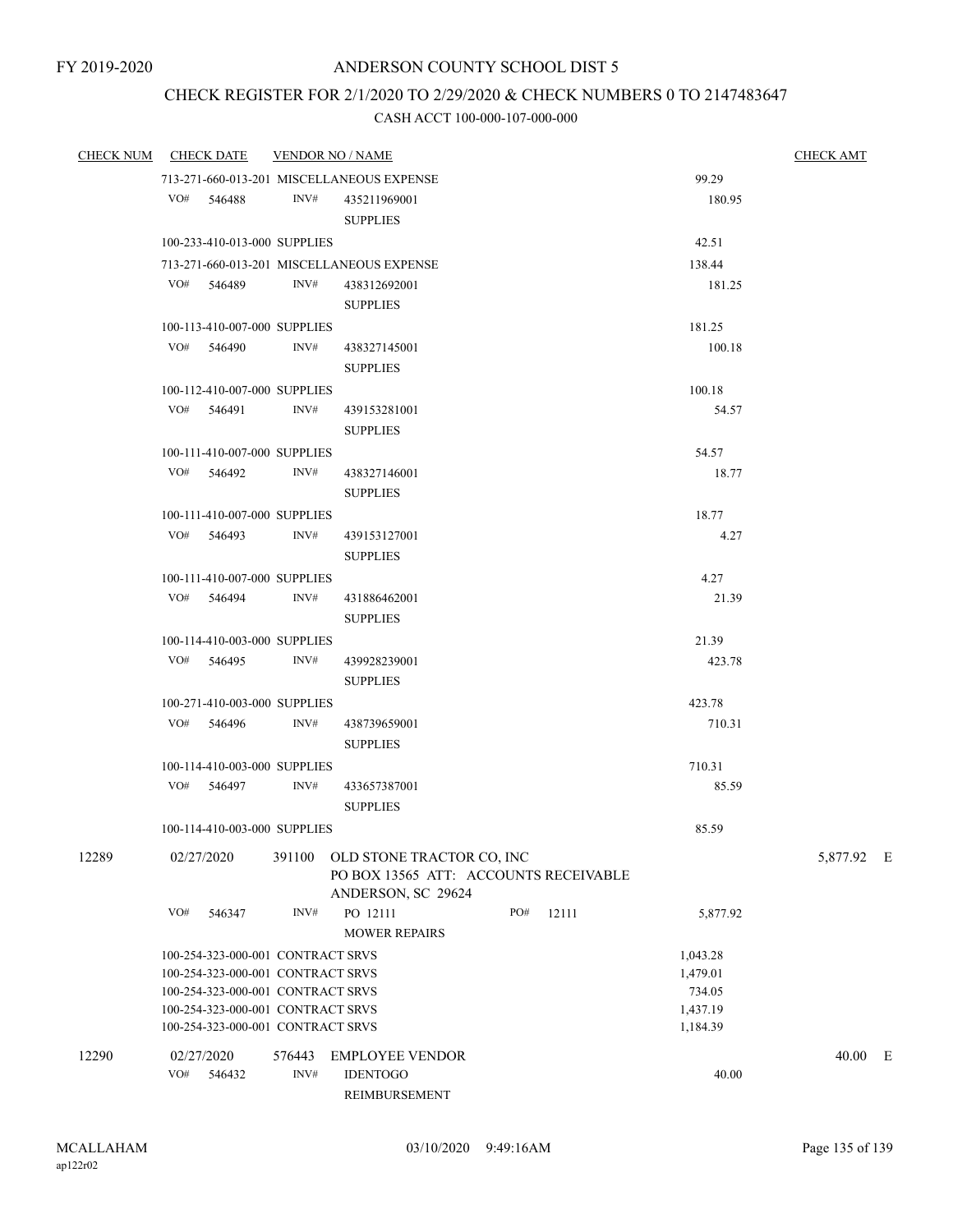### CHECK REGISTER FOR 2/1/2020 TO 2/29/2020 & CHECK NUMBERS 0 TO 2147483647

| <b>CHECK NUM</b> |                              | <b>CHECK DATE</b>    |                                    | <b>VENDOR NO / NAME</b>                                                                                  |  |     |       |          | <b>CHECK AMT</b> |  |
|------------------|------------------------------|----------------------|------------------------------------|----------------------------------------------------------------------------------------------------------|--|-----|-------|----------|------------------|--|
|                  |                              |                      | 100-147-312-000-FRP FINGERPRINTING |                                                                                                          |  |     |       | 40.00    |                  |  |
| 12291            | VO#                          | 02/27/2020<br>546416 | INV#                               | 576150 EMPLOYEE VENDOR<br><b>NURSE NOTES</b><br>REIMBURSEMENT                                            |  |     |       | 21.45    | 21.45 E          |  |
|                  |                              |                      |                                    | 718-271-660-018-201 MISCELLANEOUS EXPENSE                                                                |  |     |       | 21.45    |                  |  |
| 12292            | VO#                          | 02/27/2020<br>546412 | INV#                               | 575523 EMPLOYEE VENDOR<br><b>FEB 17</b><br><b>MILEAGE</b>                                                |  |     |       | 4.76     | $4.76$ E         |  |
|                  |                              |                      | 394-224-333-063-000 TRIPS/PD       |                                                                                                          |  |     |       | 4.76     |                  |  |
| 12293            |                              | 02/27/2020           |                                    | 570443 PROJECT LEAD THE WAY<br>3939 PRIORITY WAY SOUTH DRIVE SUITE 400<br>INDIANAPOLIS, IN 46240         |  |     |       |          | 345.00 E         |  |
|                  | VO#                          | 546503               | INV#                               | 219435<br><b>RBT ANDERSON</b>                                                                            |  |     |       | 345.00   |                  |  |
|                  |                              |                      |                                    | 326-113-410-000-000 SCIENCE KITS SUPPLIES                                                                |  |     |       | 345.00   |                  |  |
| 12294            | VO#                          | 02/27/2020<br>546523 | INV#                               | 573462 EMPLOYEE VENDOR<br>FEB 3-26                                                                       |  |     |       | 43.44    | 43.44 E          |  |
|                  |                              |                      |                                    | <b>MILEAGE</b>                                                                                           |  |     |       |          |                  |  |
|                  |                              |                      |                                    | 100-252-333-000-000 TRIPS AND CONFERENCES                                                                |  |     |       | 43.44    |                  |  |
| 12295            | VO#                          | 02/27/2020<br>546425 | 575968<br>INV#                     | <b>EMPLOYEE VENDOR</b><br><b>TUITION</b><br>REIMBURSEMENT                                                |  |     |       | 40.00    | 40.00 E          |  |
|                  |                              |                      |                                    | 100-224-312-000-000 STAFF DEV. - PURCHASED SERVICES                                                      |  |     |       | 40.00    |                  |  |
| 12296            |                              | 02/27/2020           | 570099                             | SCHOOL SPECIALTY, INC.<br>32656 COLLECTION CENTER DR. ATT:<br>ACCOUNTS RECEIVABLE CHICAGO, IL 60693-0656 |  |     |       |          | 25.04 E          |  |
|                  | VO#                          | 546505               | INV#                               | 208124576863<br><b>SUPPLIES</b>                                                                          |  |     |       | 25.04    |                  |  |
|                  |                              |                      | 709-271-660-009-228 ART EXPENSE    |                                                                                                          |  |     |       | 25.04    |                  |  |
| 12297            |                              | 02/27/2020           | 570059                             | <b>SHARP BUSINESS SYSTEMS</b><br>DEPT 1216 PO BOX 121216 DALLAS, TX<br>75312-1216                        |  |     |       |          | 3,552.15 E       |  |
|                  | VO#                          | 546358               | INV#                               | 9002601632<br><b>COPIES</b>                                                                              |  | PO# | 11250 | 56.41    |                  |  |
|                  | 100-114-410-002-000 SUPPLIES |                      |                                    |                                                                                                          |  |     |       | 56.41    |                  |  |
|                  | VO#                          | 546359               | INV#                               | 9002601633<br><b>COPIES</b>                                                                              |  | PO# | 11250 | 73.07    |                  |  |
|                  |                              |                      | 100-114-410-002-000 SUPPLIES       |                                                                                                          |  |     |       | 73.07    |                  |  |
|                  | VO#                          | 546360               | INV#                               | 9002607535<br><b>COPIES</b>                                                                              |  | PO# | 11250 | 405.31   |                  |  |
|                  |                              |                      | 100-114-410-002-000 SUPPLIES       |                                                                                                          |  |     |       | 405.31   |                  |  |
|                  | VO#                          | 546361               | INV#                               | 9002603556<br><b>COPIES</b>                                                                              |  |     |       | 2,050.39 |                  |  |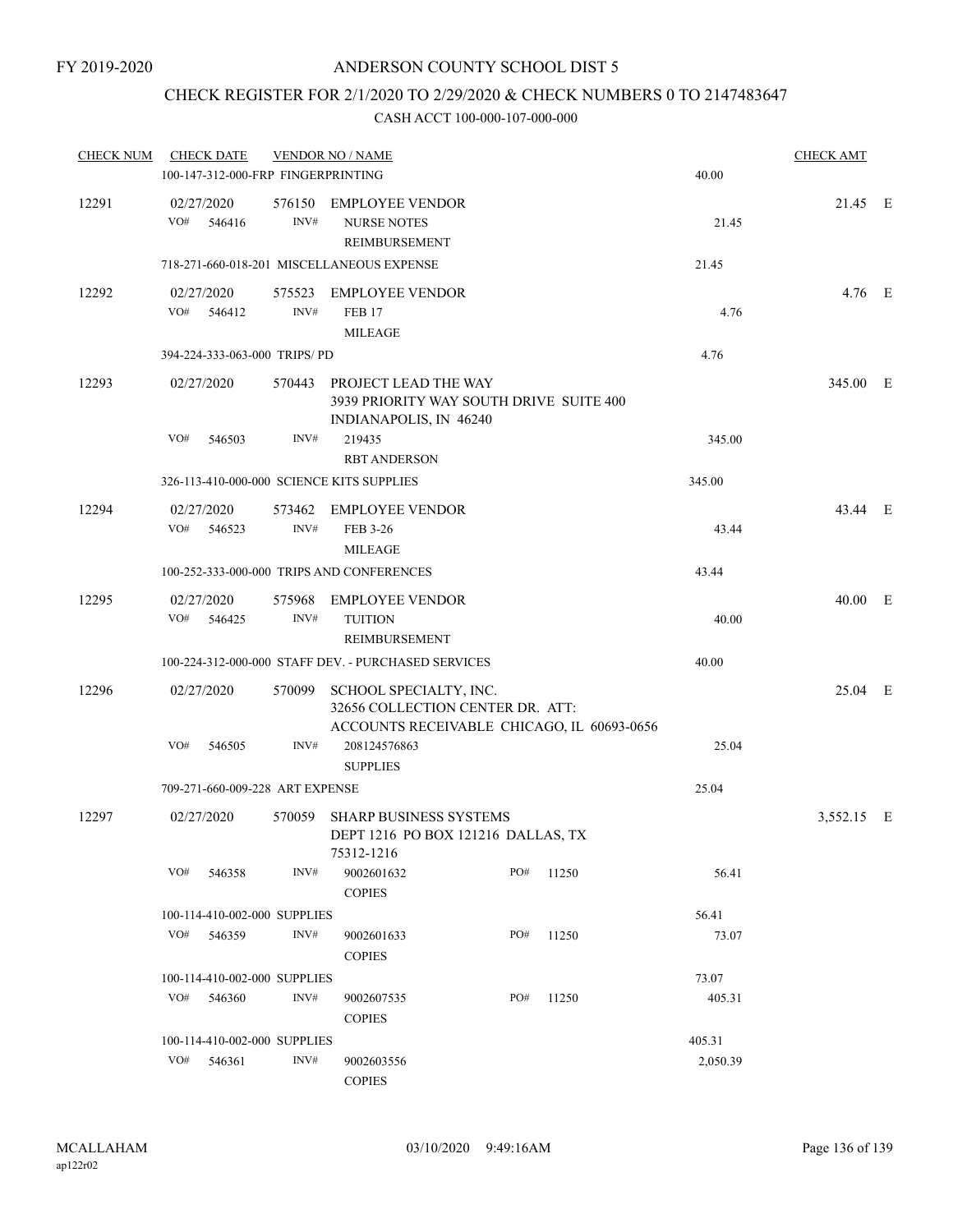# CHECK REGISTER FOR 2/1/2020 TO 2/29/2020 & CHECK NUMBERS 0 TO 2147483647

|       | CHECK NUM CHECK DATE                     | <b>VENDOR NO / NAME</b> |                                                    | <b>CHECK AMT</b> |          |
|-------|------------------------------------------|-------------------------|----------------------------------------------------|------------------|----------|
|       | 100-252-360-000-000 PRINTING AND BINDING |                         |                                                    | 2,050.39         |          |
|       | VO# 546362                               | INV#                    | 9002563160                                         | 25.24            |          |
|       |                                          |                         | <b>COPIES</b>                                      |                  |          |
|       | 100-255-323-000-000 CONTRACTED SERVICES  |                         |                                                    | 25.24            |          |
|       | VO# 546506                               | INV#                    | 9002607496                                         | 361.51           |          |
|       |                                          |                         | <b>COPIES</b>                                      |                  |          |
|       |                                          |                         | 100-113-410-020-VEN SUPPLY-ADDT'L FOR LOST VENDING | 361.51           |          |
|       | VO# 546507                               | INV#                    | 9002613575                                         | 118.66           |          |
|       |                                          |                         | <b>COPIES</b>                                      |                  |          |
|       | 713-271-660-013-362 COPIER EXPENSE       |                         |                                                    | 118.66           |          |
|       | VO# 546508                               | INV#                    | 9002607498                                         | 61.48            |          |
|       |                                          |                         | <b>COPIES</b>                                      |                  |          |
|       | 100-147-410-018-000 SUPPLIES             |                         |                                                    | 61.48            |          |
|       | VO# 546509                               | INV#                    | 9002605589                                         | 19.26            |          |
|       |                                          |                         | <b>COPIES</b>                                      |                  |          |
|       | 100-111-410-007-000 SUPPLIES             |                         |                                                    | 19.26            |          |
|       | $VO#$ 546510                             | INV#                    |                                                    | 165.87           |          |
|       |                                          |                         | 9002606151<br><b>COPIES</b>                        |                  |          |
|       |                                          |                         |                                                    |                  |          |
|       | 100-113-410-021-000 SUPPLIES             |                         |                                                    | 165.87           |          |
|       | VO# 546511                               | INV#                    | 9002607487                                         | 77.82            |          |
|       |                                          |                         | <b>COPIES</b>                                      |                  |          |
|       | 723-190-660-023-913 COPIER EXPENSE       |                         |                                                    | 77.82            |          |
|       | VO# 546512                               | INV#                    | 9002606127                                         | 137.13           |          |
|       |                                          |                         | <b>COPIES</b>                                      |                  |          |
|       | 723-190-660-023-913 COPIER EXPENSE       |                         |                                                    | 137.13           |          |
| 12298 | 02/27/2020                               |                         | 574599 EMPLOYEE VENDOR                             |                  | 614.25 E |
|       | VO# 546414                               | INV#                    | <b>WAL MART</b>                                    | 39.25            |          |
|       |                                          |                         | REIMBURSEMENT                                      |                  |          |
|       |                                          |                         | 721-190-660-021-411 MISCELLANEOUS EXPENSE          | 39.25            |          |
|       | VO# 546419                               | INV#                    | <b>RENTAL</b>                                      | 575.00           |          |
|       |                                          |                         | REIMBURSEMENT                                      |                  |          |
|       |                                          |                         | 100-113-410-021-VEN SUPPLY-ADDT'L FOR LOST VENDING | 575.00           |          |
|       |                                          |                         |                                                    |                  |          |
| 12299 | 02/27/2020                               | 572418                  | <b>EMPLOYEE VENDOR</b>                             |                  | 300.00 E |
|       | VO#<br>546408                            | INV#                    | FEB 12-14                                          | 300.00           |          |
|       |                                          |                         | <b>COLUMBIA</b>                                    |                  |          |
|       |                                          |                         | 809-224-333-014-000 TRIPS AND CONFERENCES          | 300.00           |          |
| 12300 | 02/27/2020                               | 576033                  | <b>EMPLOYEE VENDOR</b>                             |                  | 406.24 E |
|       | VO#<br>546400                            | INV#                    | FEB 12-15                                          | 406.24           |          |
|       |                                          |                         | <b>HILTON HEAD</b>                                 |                  |          |
|       | 267-224-333-016-PD5 TRIPS- SC STANDARDS  |                         |                                                    | 406.24           |          |
| 12301 | 02/27/2020                               | 507850                  | <b>TRANE</b>                                       |                  | 25.25 E  |
|       |                                          |                         | POBOX 406469 ATT: ACCOUNTS RECEIVABLE              |                  |          |
|       |                                          |                         | ATLANTA, GA 30384-6469                             |                  |          |
|       | VO#<br>546363                            | INV#                    | 7752002                                            | 25.25            |          |
|       |                                          |                         |                                                    |                  |          |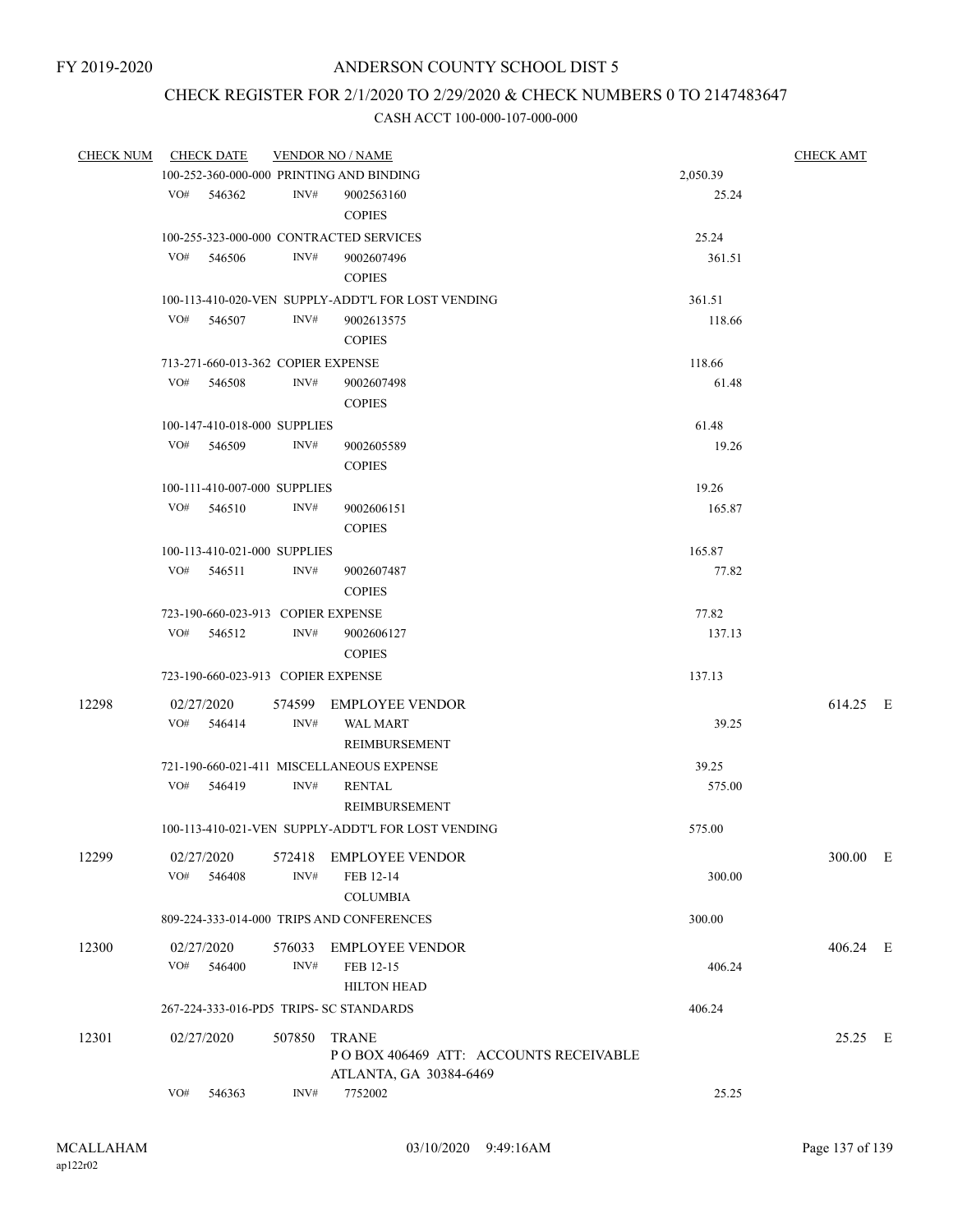### CHECK REGISTER FOR 2/1/2020 TO 2/29/2020 & CHECK NUMBERS 0 TO 2147483647

| <b>CHECK NUM</b> | <b>CHECK DATE</b>            |        | <b>VENDOR NO / NAME</b>                        |                                                                               |        | <b>CHECK AMT</b> |  |
|------------------|------------------------------|--------|------------------------------------------------|-------------------------------------------------------------------------------|--------|------------------|--|
|                  |                              |        | <b>SENSOR</b>                                  |                                                                               |        |                  |  |
|                  |                              |        | 100-254-410-021-400 HVAC/ELECTRICAL/PLUMBING   |                                                                               | 25.25  |                  |  |
| 12302            | 02/27/2020                   |        | 569789 UNIFIRST CORPORATION                    | 322 STANDING SPRINGS COURT ATT: ACCOUNTS<br>RECEIVABLE SIMPSONVILLE, SC 29680 |        | 493.36 E         |  |
|                  | VO#<br>546389                | INV#   | 1578913<br><b>MOP SERVICE</b>                  | PO#<br>11966                                                                  | 493.36 |                  |  |
|                  | 100-254-410-001-000 SUPPLIES |        |                                                |                                                                               | 8.91   |                  |  |
|                  | 100-254-410-002-000 SUPPLIES |        |                                                |                                                                               | 54.16  |                  |  |
|                  | 100-254-410-003-000 SUPPLIES |        |                                                |                                                                               | 29.86  |                  |  |
|                  | 100-254-410-005-000 SUPPLIES |        |                                                |                                                                               | 41.78  |                  |  |
|                  | 100-254-410-006-000 SUPPLIES |        |                                                |                                                                               | 28.19  |                  |  |
|                  | 100-254-410-007-000 SUPPLIES |        |                                                |                                                                               | 11.22  |                  |  |
|                  | 100-254-410-008-000 SUPPLIES |        |                                                |                                                                               | 20.70  |                  |  |
|                  | 100-254-410-009-000 SUPPLIES |        |                                                |                                                                               | 15.71  |                  |  |
|                  | 100-254-410-010-000 SUPPLIES |        |                                                |                                                                               | 28.00  |                  |  |
|                  | 100-254-410-011-000 SUPPLIES |        |                                                |                                                                               | 9.75   |                  |  |
|                  | 100-254-410-012-000 SUPPLIES |        |                                                |                                                                               | 19.58  |                  |  |
|                  | 100-254-410-013-000 SUPPLIES |        |                                                |                                                                               | 35.40  |                  |  |
|                  | 100-254-410-014-000 SUPPLIES |        |                                                |                                                                               | 14.21  |                  |  |
|                  | 100-254-410-015-000 SUPPLIES |        |                                                |                                                                               | 11.71  |                  |  |
|                  | 100-254-410-016-000 SUPPLIES |        |                                                |                                                                               | 11.71  |                  |  |
|                  | 100-254-410-017-000 SUPPLIES |        |                                                |                                                                               | 27.38  |                  |  |
|                  | 100-254-410-018-000 SUPPLIES |        |                                                |                                                                               | 14.61  |                  |  |
|                  | 100-254-410-019-000 SUPPLIES |        |                                                |                                                                               | 18.75  |                  |  |
|                  | 100-254-410-020-000 SUPPLIES |        |                                                |                                                                               | 33.92  |                  |  |
|                  | 100-254-410-021-000 SUPPLIES |        |                                                |                                                                               | 23.95  |                  |  |
|                  | 100-254-410-023-000 SUPPLIES |        |                                                |                                                                               | 7.59   |                  |  |
|                  | 131-254-410-031-000 SUPPLIES |        |                                                |                                                                               | 26.27  |                  |  |
| 12303            | 02/27/2020                   | 532300 | WHITE JONES ACE HARDWARE<br>ANDERSON, SC 29624 | PO BOX 13012 ATT: ACCOUNTS RECEIVABLE                                         |        | 182.81 E         |  |
|                  | VO#<br>546374                | INV#   | 402743                                         |                                                                               | 71.57  |                  |  |
|                  |                              |        | <b>SUPPLIES</b>                                |                                                                               |        |                  |  |
|                  |                              |        | 100-254-410-005-001 SUPPLIES - MAINTENANCE     |                                                                               | 71.57  |                  |  |
|                  | VO#<br>546375                | INV#   | 402849<br><b>SUPPLIES</b>                      |                                                                               | 13.28  |                  |  |
|                  |                              |        | 100-254-410-007-400 HVAC/ELECTRICAL/PLUMBING   |                                                                               | 13.28  |                  |  |
|                  | VO#<br>546518                | INV#   | 888816<br><b>SUPPLIES</b>                      |                                                                               | 51.15  |                  |  |
|                  |                              |        | 100-254-410-000-001 MAINT. SUPPLIES-STRUCTURES |                                                                               | 25.58  |                  |  |
|                  |                              |        | 100-254-410-002-001 SUPPLIES - MAINTENANCE     |                                                                               | 25.57  |                  |  |
|                  | VO# 546519                   | INV#   | 888835                                         |                                                                               | 15.33  |                  |  |